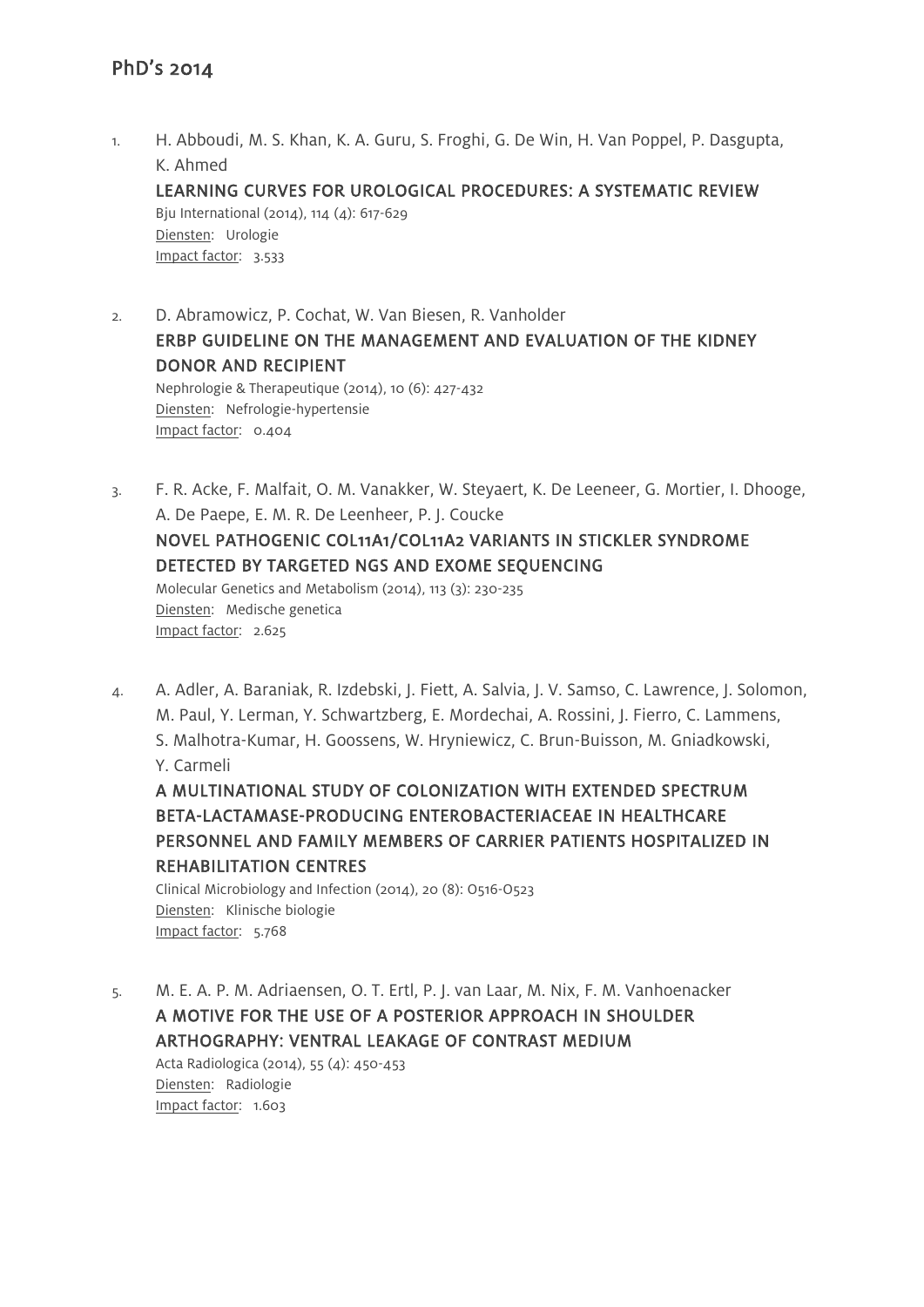- 6. L. Aerts, N. Lauwers, R. M. E. Smets ACQUIRED TRICHOMEGALY AND HYPERTRICHOSIS Journal Francais D Ophtalmologie (2014), 37 (4): 339-341 Diensten: Oogheelkunde Impact factor: 0.387
- 7. O. Aerts, M. Baeck, L. Constandt, B. Dezfoulian, M. C. Jacobs, S. Kerre, H. Lapeere, L. Pierret, K. Wouters, A. Goossens THE DRAMATIC INCREASE IN THE RATE OF METHYLISOTHIAZOLINONE CONTACT ALLERGY IN BELGIUM: A MULTICENTRE STUDY Contact Dermatitis (2014), 71 (1): 41-48 Diensten: Dermatologie - Medische directie Impact factor: 3.747
- 8. O. Aerts, N. Duchateau, J. Lambert, T. Bechtold SODIUM METABISULFITE IN BLUE JEANS: AN UNEXPECTED CAUSE OF TEXTILE CONTACT DERMATITIS Contact Dermatitis (2014), 70 (3): 190-192 Diensten: Dermatologie Impact factor: 3.747
- 9. O. Aerts, F. Van Dyck, J. Dandelooy, T. Mellaerts, J. Lambert CONTACT DERMATITIS MASQUERADING AS FOLLICULITIS DECALVANS: METHYLISOTHIAZOLINONE STRIKES AGAIN! Dermatitis (2014), 25 (5): 276-276

Diensten: Dermatologie Impact factor: 1.629

10. A. Agusti, L. de Teresa, W. De Backer, M. T. Zvarich, N. Locantore, N. Barnes, J. Bourbeau, C. Crim A COMPARISON OF THE EFFICACY AND SAFETY OF ONCE-DAILY FLUTICASONE FUROATE/VILANTEROL WITH TWICE-DAILY FLUTICASONE PROPIONATE/SALMETEROL IN MODERATE TO VERY SEVERE COPD European Respiratory Journal (2014), 43 (3): 763-772 Diensten: Pneumologie Impact factor: 7.636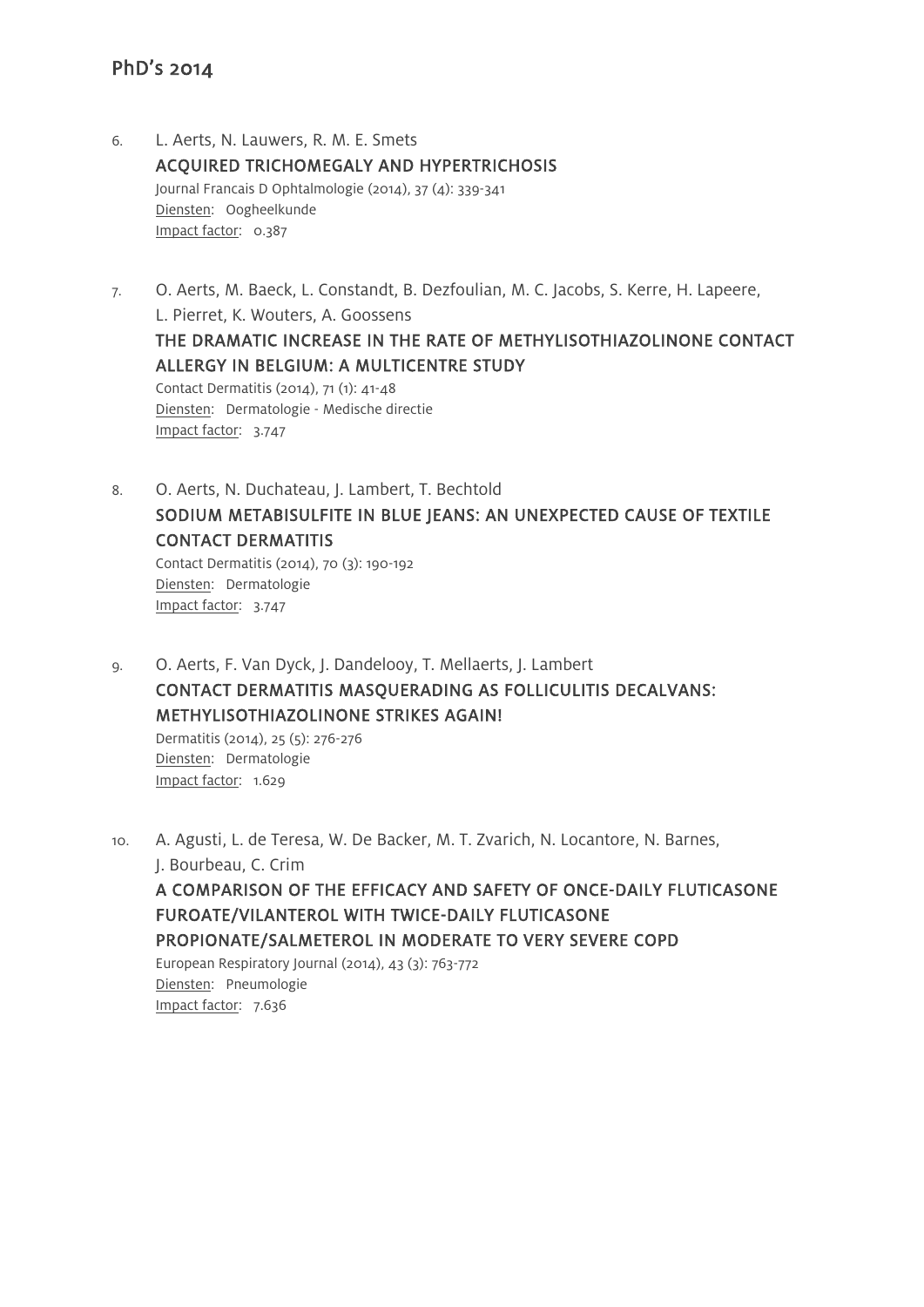11. H. Alchalby, T. Zabelina, T. Stubig, A. van Biezen, M. Bornhauser, P. Di Bartolomeo, D. Beelen, J. Y. Cahn, P. Dreger, W. Schroyens, T. de Witte, E. Olavarria, N. Kroeger ALLOGENEIC STEM CELL TRANSPLANTATION FOR MYELOFIBROSIS WITH LEUKEMIC TRANSFORMATION: A STUDY FROM THE MYELOPROLIFERATIVE NEOPLASM SUBCOMMITTEE OF THE CMWP OF THE EUROPEAN GROUP FOR BLOOD AND MARROW TRANSPLANTATION

Biology of Blood and Marrow Transplantation (2014), 20 (2): 279-281 Diensten: Hematologie Impact factor: 3.404

12. S. Anguille, E. L. Smits, E. Lion, V. F. van Tendeloo, Z. N. Berneman CLINICAL USE OF DENDRITIC CELLS FOR CANCER THERAPY Lancet Oncology (2014), 15 (7): E257-E267 Diensten: Hematologie Impact factor: 24.690

13. R. J. L. Anney, A. Avbersek, D. Balding, L. Baum, F. Becker, S. F. Berkovic, J. P. Bradfield, L. C. Brody, R. J. Buono, C. B. Catarino, G. L. Cavalleri, S. S. Cherny, K. Chinthapalli, A. J. Coffey, A. Compston, P. Cossette, G. J. de Haan, P. De Jonghe, C. G. F. de Kovel, N. Delanty, C. Depondt, D. J. Dlugos, C. P. Doherty, C. E. Elger, T. N. Ferraro, M. Feucht, A. Franke, J. French, V. Gaus, D. B. Goldstein, H. S. Gui, Y. L. Guo, H. Hakonarson, K. Hallmann, E. L. Heinzen, I. Helbig, H. Hjalgrim, M. Jackson, J. Jamnadas-Khoda, D. Janz, M. R. Johnson, R. Kalviainen, A. M. Kantanen, D. Kasperaviciute, D. K. N. Trenite, B. P. C. Koeleman, W. S. Kunz, P. Kwan, Y. L. Lau, A. E. Lehesjoki, H. Lerche, C. Leu, W. Lieb, D. Lindhout, W. Lo, D. H. Lowenstein, A. Malovini, A. G. Marson, M. McCormack, J. L. Mills, M. Moerzinger, R. S. Moller, A. M. Molloy, H. Muhle, M. Newton, P. W. Ng, M. M. Nothen, P. Nurnberg, T. J. O'Brien, K. L. Oliver, A. Palotie, F. Pangilinan, K. Pernhorst, S. Petrovski, M. Privitera, R. Radtke, P. S. Reif, F. Rosenow, A. K. Ruppert, T. Sander, T. Scattergood, S. Schachter, C. Schankin, I. E. Scheffer, B. Schmitz, S. Schoch, P. C. Sham, S. Sisodiya, D. F. Smith, P. E. Smith, D. Speed, M. R. Sperling, M. Steffens, U. Stephani, P. Striano, H. Stroink, R. Surges, K. M. Tan, G. N. Thomas, M. Todaro, A. Tostevin, R. Tozzi, H. Trucks, F. Visscher, S. von Spiczak, N. M. Walley, Y. G. Weber, Z. Wei, C. Whelan, W. L. Yang, F. Zara, F. Zimprich GENETIC DETERMINANTS OF COMMON EPILEPSIES: A META-ANALYSIS OF GENOME-WIDE ASSOCIATION STUDIES

Lancet Neurology (2014), 13 (9): 893-903 Diensten: Neurologie Impact factor: 21.896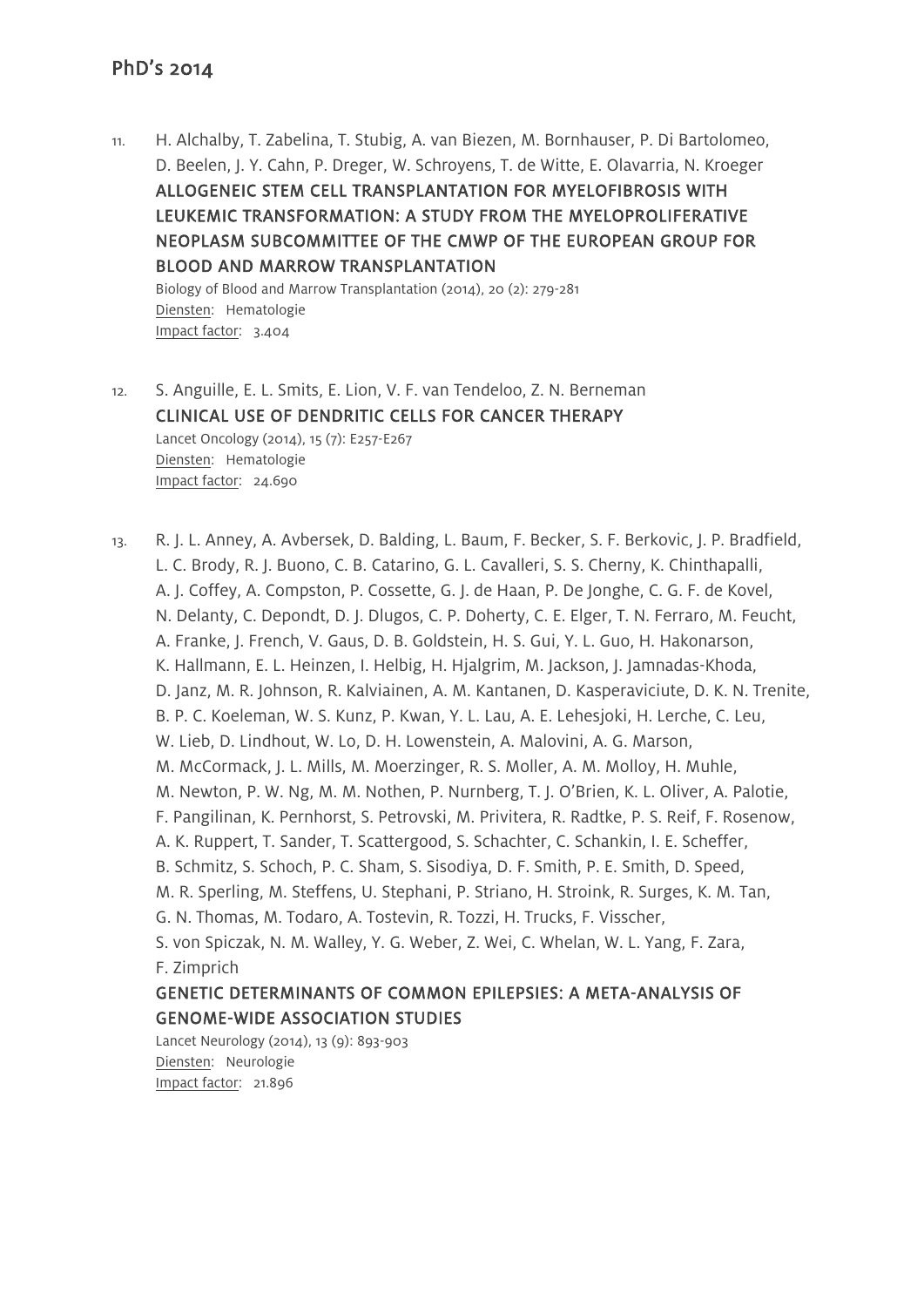14. G. Antoniou, P. Kountourakis, K. Papadimitriou, V. Vassiliou, D. Papamichael ADJUVANT THERAPY FOR RESECTABLE PANCREATIC ADENOCARCINOMA: REVIEW OF THE CURRENT TREATMENT APPROACHES AND FUTURE DIRECTIONS Cancer Treatment Reviews (2014), 40 (1): 78-85 Diensten: Oncologie: algemeen Impact factor: 7.588

15. S. Appenzeller, R. Balling, N. Barisic, S. Baulac, H. Caglayan, D. Craiu, P. De Jonghe, C. Depienne, P. Dimova, T. Djemie, P. Gormley, R. Guerrini, I. Helbig, H. Hjalgrim, D. Hoffman-Zacharska, J. Jahn, K. M. Klein, B. Koeleman, V. Komarek, R. Krause, G. Kuhlenbaumer, E.Leguern, A. E. Lehesjoki, J. R. Lemke, H. Lerche, T. Linnankivi, C. Marini, P. May, R. S. Moller, H. Muhle, D. Pal, A. Palotie, M. Pendziwiat, A. Robbiano, F. Roelens, F. Rosenow, K. Selmer, J. M. Serratosa, S. Sisodiya, U. Stephani, K. Sterbova, P. Striano, A. Suls, T.Talvik, S. von Spiczak, Y. Weber, S. Weckhuysen, F. Zara, B. Abou-Khalil, B. K. Alldredge, E. Andermann, F. Andermann, D. Amron, J. F. Bautista, S. F. Berkovic, J. Bluvstein, A. Boro, G. Cascino, D. Consalvo, P. Crumrine, O. Devinsky, D. Dlugos, M. P. Epstein, M. Fiol, N. B. Fountain, J. French, D. Friedman, E. B. Geller, T. Glauser, S. Glynn, K. Haas, S. R. Haut, J. Hayward, S. L. Helmers, S. Joshi, A. Kanner, H. E. Kirsch, R. C. Knowlton, E. H. Kossoff, R. Kuperman, R. Kuzniecky, D. H. Lowenstein, S. M. McGuire, P. V. Motika, E. J. Novotny, R. Ottman, J. M. Paolicchi, J. Parent, K. Park, A. Poduri, L. Sadleir, I. E. Scheffer, R. A. Shellhaas, E. Sherr, J. J. Shih, R. Singh, J. Sirven, M. C. Smith, J. Sullivan, L. L. Thio, A. Venkat, E. P. G. Vining, G. K. Von Allmen, J. L. Weisenberg, P. Widdess-Walsh, M. R. Winawer, A. S. Allen, P. Cassette, N. Delanty, E. E. Eichler, D. B. Goldstein, Y. J. Han, E. L. Heinzen, M. R. Johnson, A. G. Marson, H. C. Mefford, S. E. Nieh, T. J. O'Brien, S. Petrou, S. Petrovski, E. K. Ruzzo DE NOVO MUTATIONS IN SYNAPTIC TRANSMISSION GENES INCLUDING DNM1 CAUSE EPILEPTIC ENCEPHALOPATHIES American Journal of Human Genetics (2014), 95 (4): 360-370

Diensten: Neurologie Impact factor: 10.931

16. E. Arevalo, E. Castanon, I. Lopez, J. Salgado, V. Collado, M. Santisteban, M. Rodriguez-Ruiz, P. Martin, L. Zubiri, A. Patino-Garcia, C. Rolfo, I. Gil-Bazo THYMIDYLATE SYNTHASE POLYMORPHISMS IN GENOMIC DNA AS CLINICAL OUTCOME PREDICTORS IN A EUROPEAN POPULATION OF ADVANCED NON-SMALL CELL LUNG CANCER PATIENTS RECEIVING PEMETREXED Journal of Translational Medicine (2014), 12

Diensten: Oncologie: algemeen Impact factor: 3.930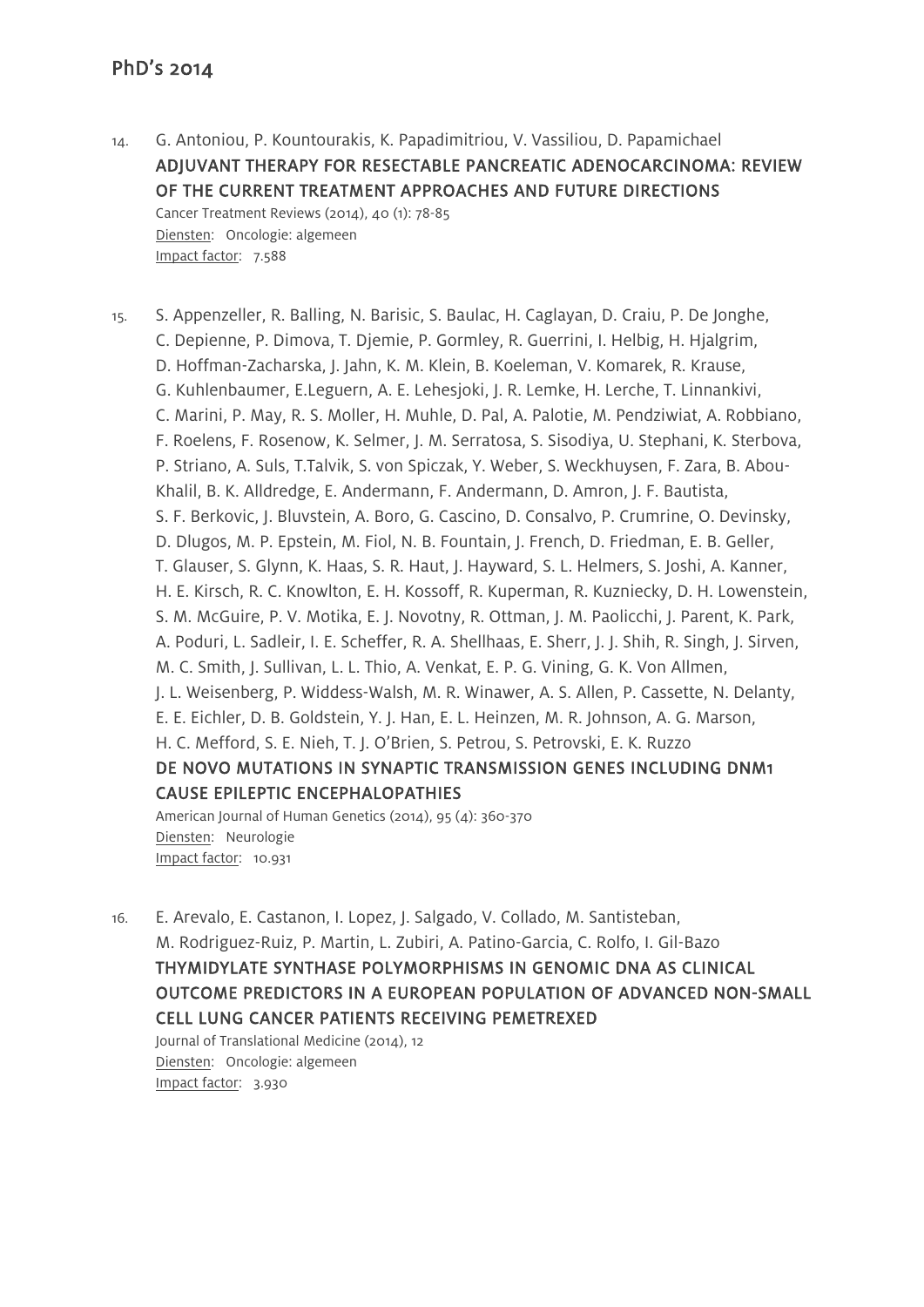- 17. V. Asselman, J. Van den Bossche, M. Berth, V. Van Hoof, K. Guerti COMPARISON OF SIEMENS N LATEX FLC ASSAYS TO BINDING SITE FREELITE FLC ASSAYS MEASURING FREE LIGHT CHAINS KAPPA AND LAMBDA Acta Clinica Belgica (2014), 69: 15-15 Diensten: Klinische biologie Impact factor: 0.518
- 18. V. Asselman, J. Van den Bossche, D. Bossche, V. Van Hoof ANALYTICAL COMPARISON OF THREE CARDIAC TROPONIN POINT-OF-CARE TESTING METHODS WITH A CENTRAL LABORATORY METHOD Acta Clinica Belgica (2014), 69: 6-6 Diensten: Klinische biologie Impact factor: 0.518
- 19. C. Aubron, J. De Puydt, M. Bailey, F. Belon, Z. McQuilten, M. Schmidt, J. Sheldrake, G. Cappelier, C. Scheinkestei, J. Cooper, V. Pellegrino, D. Pilcher EPIDEMIOLOGY OF HAEMORRHAGIC COMPLICATIONS IN ADULTS UNDERGOING EXTRACORPOREAL MEMBRANE OXYGENATION IN INTENSIVE CARE Intensive Care Medicine (2014), 40: S206-S206 Diensten: Anesthesie Impact factor: 7.214
- 20. J. Baets, P. De Jonghe, V. Timmerman RECENT ADVANCES IN CHARCOT-MARIE-TOOTH DISEASE Current Opinion in Neurology (2014), 27 (5): 532-540 Diensten: Neurologie Impact factor: 5.307
- 21. D. Barski, H. Gerullis, E. Georgas, A. Bar, B. Lammers, A. Ramon, D. Ysebaert, B. Klosterhalfen, M. Boros, T. Otto COATING OF MESH GRAFTS FOR PROLAPSE AND URINARY INCONTINENCE REPAIR WITH AUTOLOGOUS PLASMA: EXPLORATION STAGE OF A SURGICAL INNOVATION Biomed Research International (2014) Diensten: Hepatobiliaire transplantatie en endocriene heelkunde Impact factor: 1.579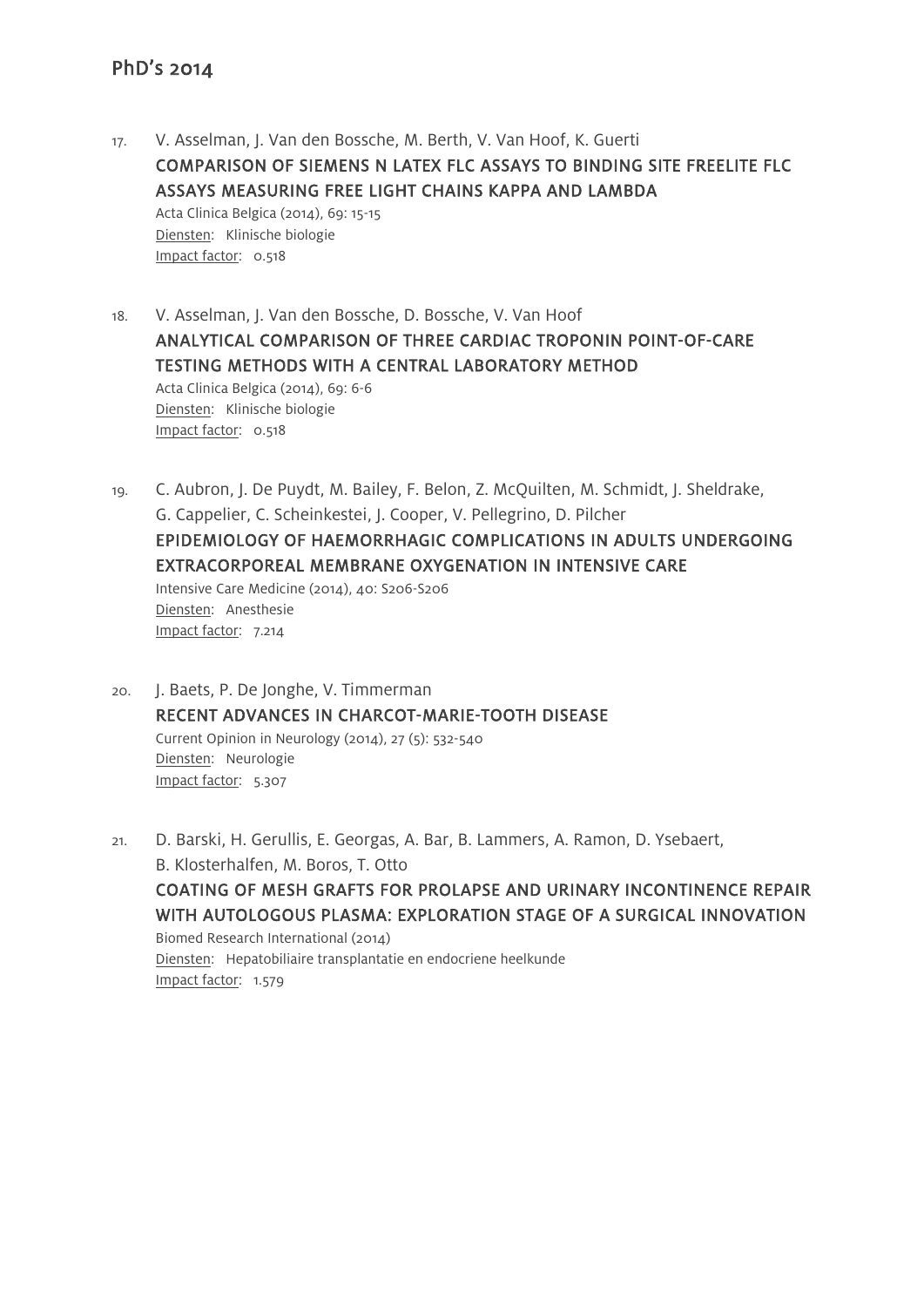22. P. Beckers, R. Mercelis, S. Heyman, J. Hendriks, P. Lauwers, P. Van Schil MYASTHENIA GRAVIS APPEARING AFTER THYMECTOMY HERALDING RECURRENT THYMOMA Journal of Thoracic Oncology (2014), 9 (10): S243-S243 Diensten: Abdominale kinder en reconstructieve heelkunde - Hepatobiliaire transplantatie en

endocriene heelkunde - Neurologie - Thorax- en vaatheelkunde Impact factor: 5.282

23. K. Beelen, M. Opdam, T. M. Severson, R. H. T. Koornstra, A. D. Vincent, J. Wesseling, J. J. Muris, E. M. J. J. Berns, J. B. Vermorken, P. J. van Diest, S. C. Linn

PHOSPHORYLATED P-70S6K PREDICTS TAMOXIFEN RESISTANCE IN POSTMENOPAUSAL BREAST CANCER PATIENTS RANDOMIZED BETWEEN ADJUVANT TAMOXIFEN VERSUS NO SYSTEMIC TREATMENT

Breast Cancer Research (2014), 16 (1) Diensten: Oncologie: algemeen Impact factor: 5.490

24. K. Beelen, M. Opdam, T. M. Severson, R. H. T. Koornstra, A. D. Vincent, J. Wesseling, J. J. Muris, E. M. J. J. Berns, J. B. Vermorken, P. J. van Diest, S. C. Linn PIK3CA MUTATIONS, PHOSPHATASE AND TENSIN HOMOLOG, HUMAN EPIDERMAL GROWTH FACTOR RECEPTOR 2, AND INSULIN-LIKE GROWTH FACTOR 1 RECEPTOR AND ADJUVANT TAMOXIFEN RESISTANCE IN POSTMENOPAUSAL BREAST CANCER PATIENTS

Breast Cancer Research (2014), 16 (1) Diensten: Oncologie: algemeen Impact factor: 5.490

- 25. A. Behndig, B. Cochener, J. L. Guell, R. Mencucci, R. M. M. A. Nuijts, U. Pleyer, P. Rosen, J. P. Szaflik, M. J. Tassignon ENDOPHTHALMITIS IN EUROPE: DATA COLLECTION CONUNDRUM REPLY Journal of Cataract and Refractive Surgery (2014), 40 (4): 688-689 Diensten: Oogheelkunde Impact factor: 2.722
- 26. T. Bekelaar, A. Vorlat, G. Moorkens, C. Vrints CARDIOTOXICITY AFTER RADIATION THERAPY Acta Clinica Belgica (2014), 69: S18-S18 Diensten: Algemeen inwendige - Cardiologie - Immunologie, allergologie en reumatologie Impact factor: 0.518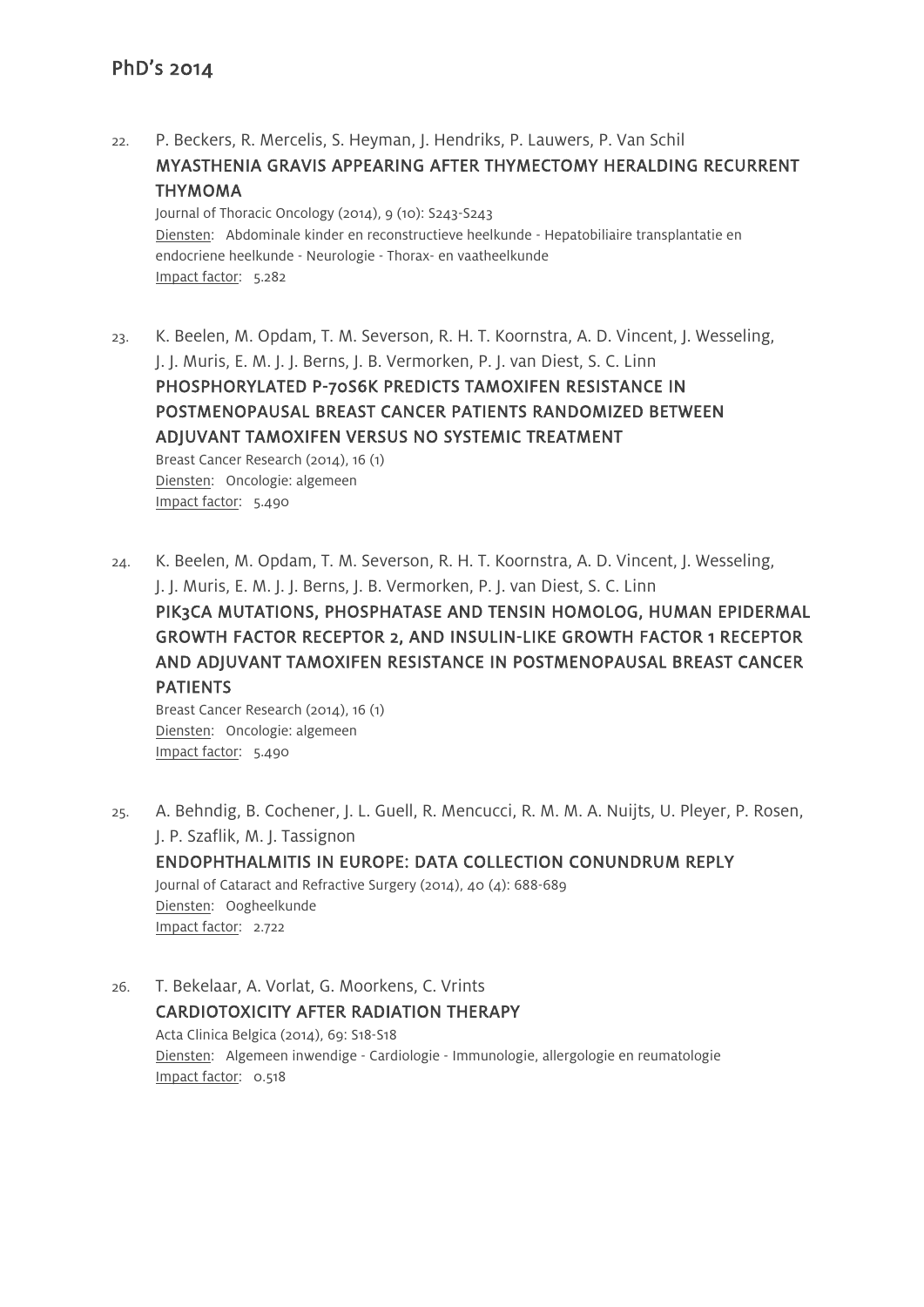27. B. G. Bell, F. Schellevis, E. Stobberingh, H. Goossens, M. Pringle A SYSTEMATIC REVIEW AND META-ANALYSIS OF THE EFFECTS OF ANTIBIOTIC CONSUMPTION ON ANTIBIOTIC RESISTANCE Bmc Infectious Diseases (2014), 14 Diensten: Klinische biologie Impact factor: 2.613

- 28. K. Benhalima, P. Van Crombrugge, J. Verhaeghe, S. Vandeginste, H. Verlaenen, C. Vercammen, E. Dufraimont, C. De Block, Y. Jacquemyn, F. Mekahli, K. De Clippel, R. Devlieger, C. Mathieu THE BELGIAN DIABETES IN PREGNANCY STUDY (BEDIP-N), A MULTI-CENTRIC PROSPECTIVE COHORT STUDY ON SCREENING FOR DIABETES IN PREGNANCY AND GESTATIONAL DIABETES: METHODOLOGY AND DESIGN Bmc Pregnancy and Childbirth (2014), 14 Diensten: Endocrinologie, diabetologie en metabole ziekten - Gynaecologie Impact factor: 2.190
- 29. A. Bernat, T. Huysmans, F. Van Glabbeek, J. Sijbers, J. Gielen, A. Van Tongel THE ANATOMY OF THE CLAVICLE: A THREE-DIMENSIONAL CADAVERIC STUDY Clinical Anatomy (2014), 27 (5): 712-723 Diensten: Orthopedie - Sportgeneeskunde Impact factor: 1.332
- 30. Z. N. Berneman, A. L. Van De Velde, Y. Willemen, S. Anguille, K. Saevels, P. Germonpre, M. T. Huizing, M. Peeters, A. Snoeckx, P. Parizel, V. F. Van Tendeloo, E. Lion, G. Nijs, B. Stein, K. Vermeulen, M. B. Maes, R. Malfait, I. Vrelust, A. Verlinden, A. P. Gadisseur, W.A. Schroyens, M. Lammens, E. L. Smits

VACCINATION WITH WT1 MRNA-ELECTROPORATED DENDRITIC CELLS: REPORT OF CLINICAL OUTCOME IN 66 CANCER PATIENTS

Blood (2014), 124 (21) Diensten: Hematologie - Klinische biologie - MOCA - Oncologie: algemeen - Pathologische anatomie - Radiologie Impact factor: 10.452

31. F. Bertucci, P. Finetti, P. Vermeulen, P. Van Dam, L. Dirix, D. Birnbaum, P. Viens, S. Van Laere GENOMIC PROFILING OF INFLAMMATORY BREAST CANCER: A REVIEW Breast (2014), 23 (5): 538-545 Diensten: Oncologie: algemeen - Oncologische gynaecologie Impact factor: 2.381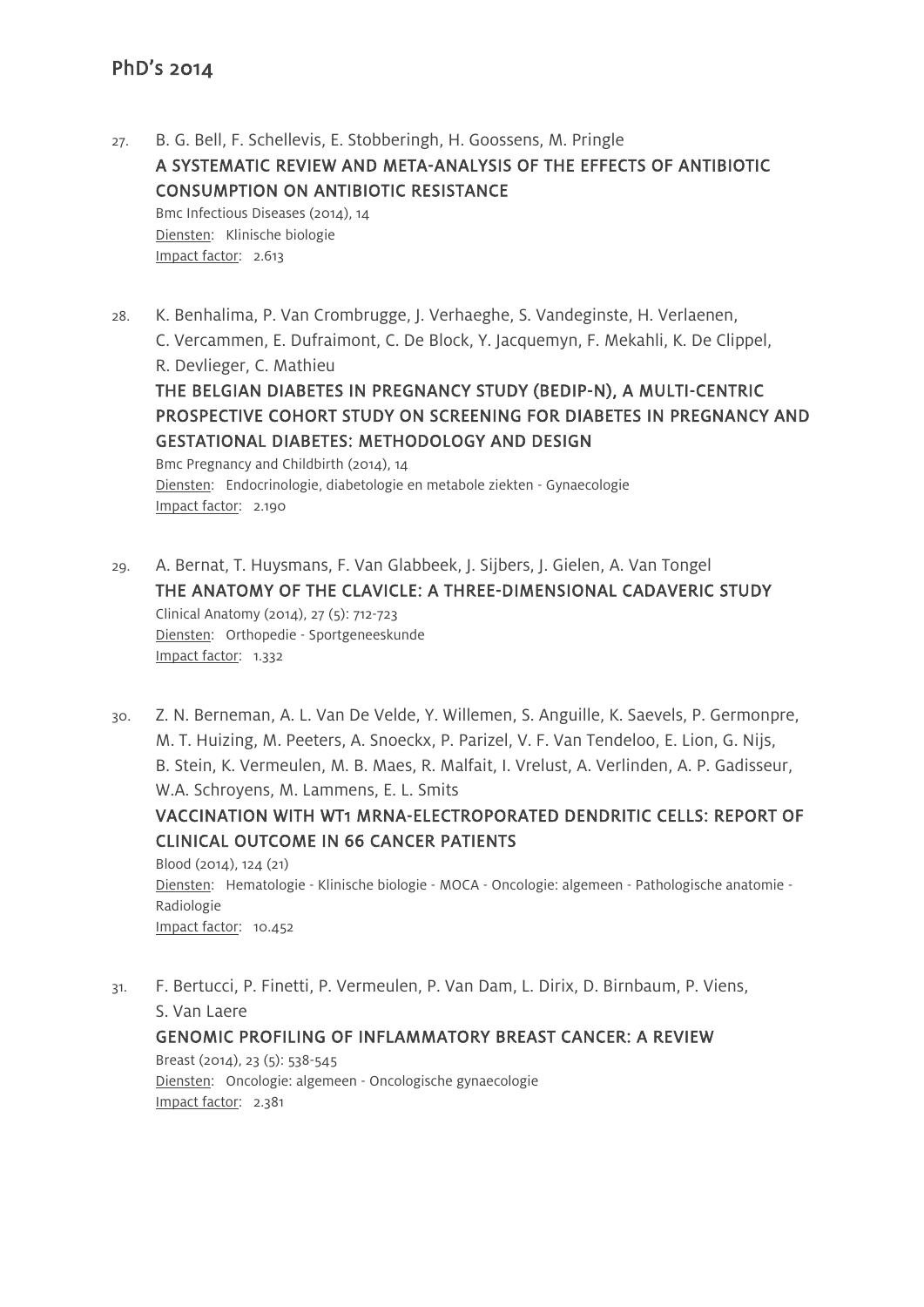32. F. Bertucci, N. T. Ueno, P. Finetti, P. Vermeulen, A. Lucci, F. M. Robertson, M. Marsan, T. Iwamoto, S. Krishnamurthy, H. Masuda, P. Van Dam, W. A. Woodward, M. Cristofanilli, J. M. Reuben, L. Dirix, P. Viens, W. F. Symmans, D. Birnbaum, S. J. Van Laere GENE EXPRESSION PROFILES OF INFLAMMATORY BREAST CANCER: CORRELATION

# WITH RESPONSE TO NEOADJUVANT CHEMOTHERAPY AND METASTASIS-FREE SURVIVAL

Annals of Oncology (2014), 25 (2): 358-365 Diensten: Oncologie: algemeen - Oncologische gynaecologie Impact factor: 7.040

33. K. Bettens, F. L. Wuyts, K. M. Van Lierde INSTRUMENTAL ASSESSMENT OF VELOPHARYNGEAL FUNCTION AND RESONANCE: A REVIEW Journal of Communication Disorders (2014), 52: 170-183

Diensten: Neus-, keel- en oorziekten Impact factor: 1.449

34. S. K. Bhadada, S. Sridhar, E. Steenackers, V. Dhiman, G. Mortier, A. Bhansali, W. Van Hul CAMURATI-ENGELMANN DISEASE (PROGRESSIVE DIAPHYSEAL DYSPLASIA): REPORTS OF AN INDIAN KINDRED

Calcified Tissue International (2014), 94 (2): 240-247 Diensten: Medische genetica Impact factor: 3.272

35. K. J. Bhansing, M. Lammens, H. K. A. Knaapen, P. L. C. M. van Riel, B. G. M. van Engelen, M. C. Vonk

SCLERODERMA-POLYMYOSITIS OVERLAP SYNDROME VERSUS IDIOPATHIC POLYMYOSITIS AND SYSTEMIC SCLEROSIS: A DESCRIPTIVE STUDY ON CLINICAL FEATURES AND MYOPATHOLOGY

Arthritis Research & Therapy (2014), 16 (3) Diensten: Pathologische anatomie Impact factor: 3.753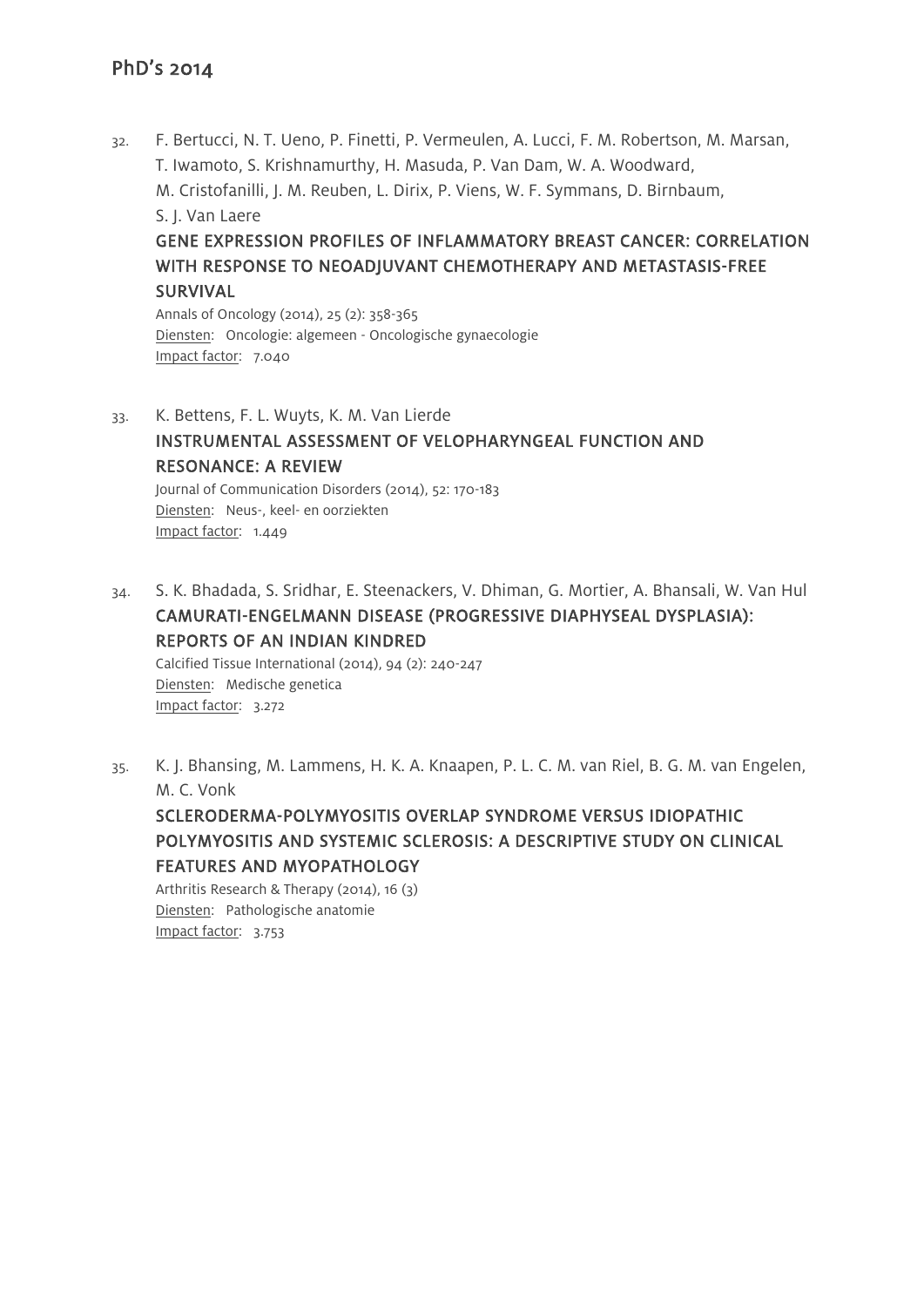- 36. F. Y. Bhora, D. J. Chen, F. C. Detterbeck, H. Asamura, C. Falkson, P. L. Filosso, G. Giaccone, J. Huang, J. Kim, K. Kondo, M. Lucchi, M. Marino, E. M. Marom, A. G. Nicholson, M. Okumura, E. Ruffini, P. Van Schil THE ITMIG/IASLC THYMIC EPITHELIAL TUMORS STAGING PROJECT: A PROPOSED LYMPH NODE MAP FOR THYMIC EPITHELIAL TUMORS IN THE FORTHCOMING 8<sup>th</sup> EDITION OF THE TNM CLASSIFICATION OF MALIGNANT TUMORS Journal of Thoracic Oncology (2014), 9 (9): S88-S96 Diensten: Thorax- en vaatheelkunde Impact factor: 5.282
- 37. F. Biering-Sorensen, D. J. Brown, A. Officer, T. Shakespeare, P. von Groote, J. J. Wyndaele IPSCI: A WHO AND ISCOS COLLABORATION REPORT Spinal Cord (2014), 52 (2): 87-87 Diensten: Urologie Impact factor: 1.804
- 38. L. A. Birder, S. De Wachter, J. Gillespie, J. J. Wyndaele URETHRAL SENSATION: BASIC MECHANISMS AND CLINICAL EXPRESSIONS International Journal of Urology (2014), 21: 13-16 Diensten: Urologie Impact factor: 2.409
- 39. M. Blockhuys, G. Hubens HYPEREMESIS GRAVIDARUM AFTER GASTRIC BANDING Obesity Surgery (2014), 24 (7): 1021-1021 Diensten: Abdominale kinder en reconstructieve heelkunde Impact factor: 3.747
- 40. A. Blommaert, C. Marais, N. Hens, S. Coenen, A. Muller, H. Goossens, P. Beutels DETERMINANTS OF BETWEEN-COUNTRY DIFFERENCES IN AMBULATORY ANTIBIOTIC USE AND ANTIBIOTIC RESISTANCE IN EUROPE: A LONGITUDINAL OBSERVATIONAL STUDY Journal of Antimicrobial Chemotherapy (2014), 69 (2): 535-547 Diensten: Klinische biologie

Impact factor: 5.313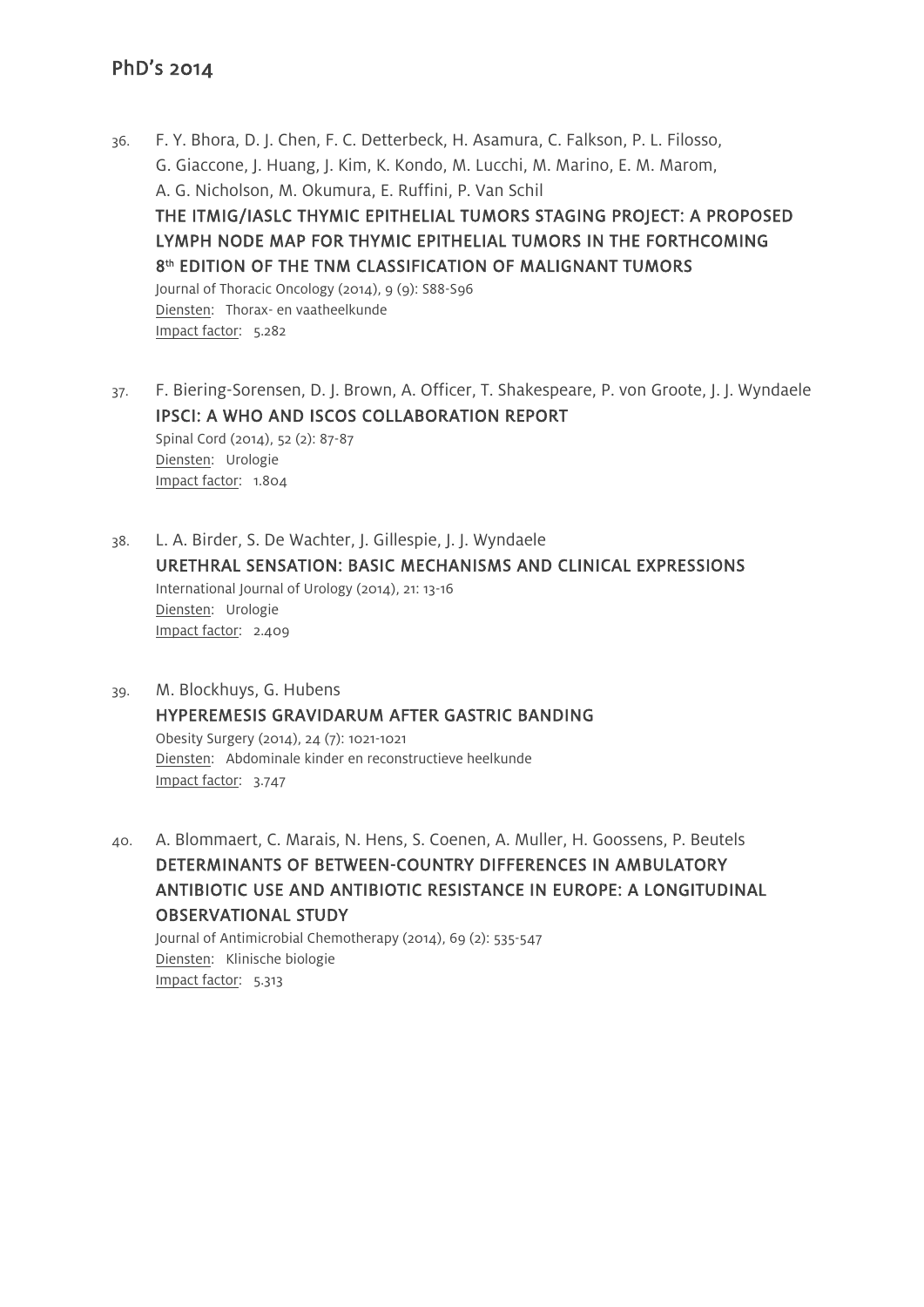- 41. T. G. Blum, A. Rich, D. Baldwin, P. Beckett, D. De Ruysscher, C. Faivre-Finn, M. Gaga, F. Gamarra, B. Grigoriu, N. C. G. Hansen, R. Hubbard, R. M. Huber, E. Jakobsen, D. Jovanovic, A. Konsoulova, J. Kollmeier, G. Massard, J. McPhelim, A. P. Meert, R. Milroy, M. Paesmans, M. Peake, P. M. Putora, A. Scherpereel, N. Schonfeld, H. Sitter, K. Skaug, S. Spiro, T. E. Strand, S. Taright, M. Thomas, P. E. Van Schil, J. F. Vansteenkiste, R. Wiewrodt, J. P. Sculier THE EUROPEAN INITIATIVE FOR QUALITY MANAGEMENT IN LUNG CANCER CARE European Respiratory Journal (2014), 43 (5): 1254-1277 Diensten: Thorax- en vaatheelkunde Impact factor: 7.636
- 42. N. Bochanen, M. Twickler, L. Van Gaal ADRENOCORTICAL CARCINOMA PRESENTING WITH FULL BLOWN CUSHING Acta Clinica Belgica (2014), 69: S22-S23 Diensten: Endocrinologie, diabetologie en metabole ziekten Impact factor: 0.518
- 43. C. Boeckx, K. Op de Beeck, A. Wouters, V. Deschoolmeester, R. Limame, K. Zwaenepoel, P. Specenier, P. Pauwels, J. B. Vermorken, M. Peeters, G. Van Camp, M. Baay, F. Lardon OVERCOMING CETUXIMAB RESISTANCE IN HNSCC: THE ROLE OF AURKB AND DUSP PROTEINS

Cancer Letters (2014), 354 (2): 365-377 Diensten: MOCA - Oncologie: algemeen - Pathologische anatomie Impact factor: 5.621

44. D. Borzych-Duzalka, I. S. Ha, R. L. Munarriz, E. Serdaroglu, P. Zambrano, H. K. Yap, J. Flynn, I. Bilge, M. Szczepanska, W. M. Lai, Z. Antonio, A. Bagga, N. Hooman, K. Van Hoeck, E. M. S. Higuita, E. Verrina, G. Klaus, M. Fischbach, M. Al Riyami, E. Sahpazova, B. Warady, F. Schaefer RISK FACTORS FOR LOSS OF RESIDUAL DIURESIS IN CHILDREN ON CHRONIC PERITONEAL DIALYSIS Pediatric Nephrology (2014), 29 (9): 1666-1666 Diensten: Pediatrie Impact factor: 2.856

45. J. M. L. Bosmans THE QUINTESSENCE OF MEDICAL SCIENCE AND PRACTICE Acta Radiologica (2014), 55 (8): 899-900 Diensten: Radiologie Impact factor: 1.603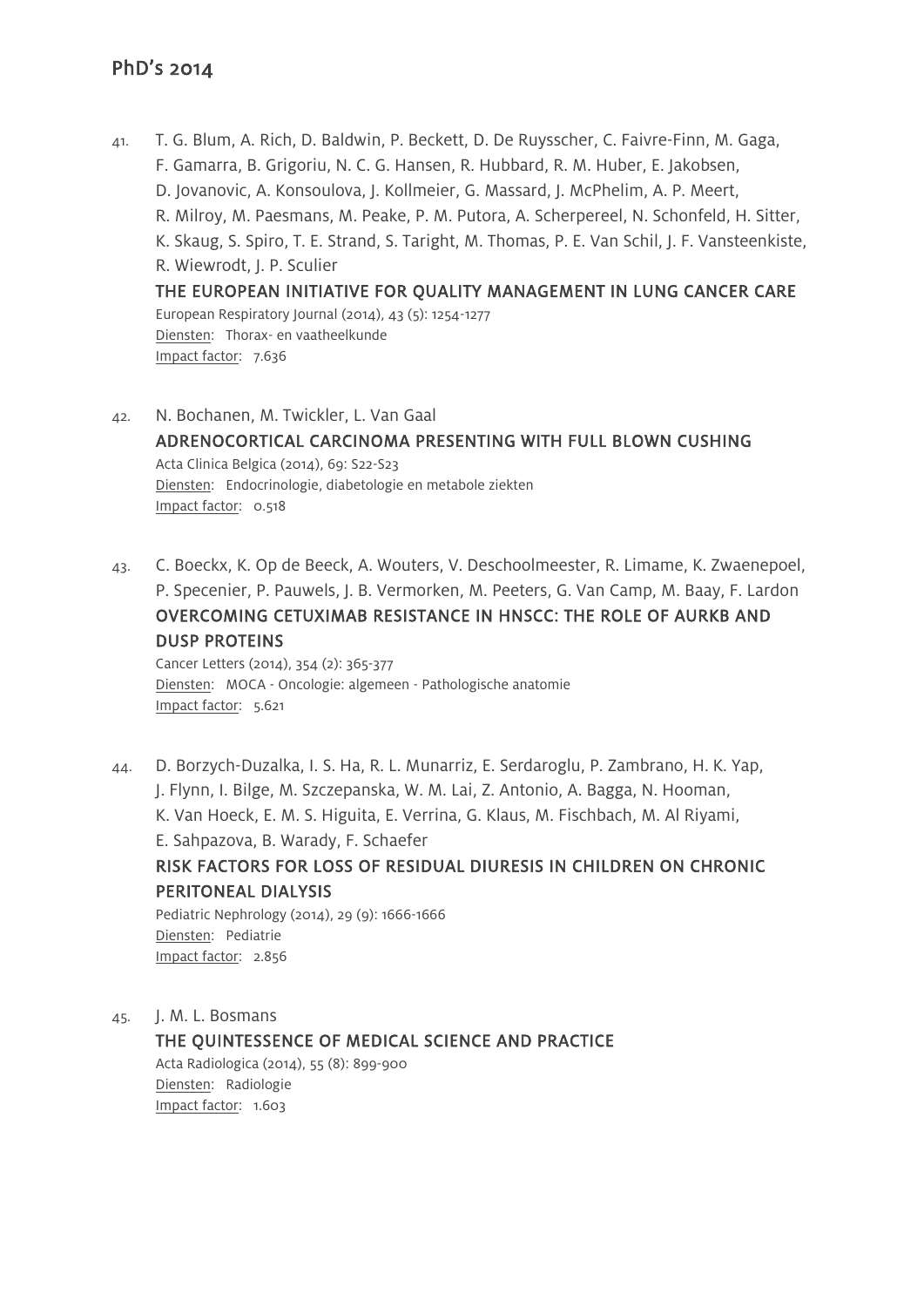46. J. M. L. Bosmans, D. Schrans, D. Avonts, J. M. De Maeseneer COMMUNICATION BETWEEN GENERAL PRACTITIONERS AND RADIOLOGISTS: OPINIONS, EXPERIENCE, PROMISES, PITFALLS JBR-BTR (2014), 97 (6): 325-330 Diensten: Radiologie Impact factor: 0.242

47. A. Bottomley, G. Tridello, C. Coens, F. Rolland, M. E. T. Tesselaar, C. R. Leemans, P. Hupperets, L. Licitra, J. B. Vermorken, D. Van Den Weyngaert, G. Truc, I. Barillot,

J. L. Lefebvre

# AN INTERNATIONAL PHASE 3 TRIAL IN HEAD AND NECK CANCER: QUALITY OF LIFE AND SYMPTOM RESULTS

Cancer (2014), 120 (3): 390-398 Diensten: Oncologie: algemeen Impact factor: 4.889

48. A. Boudewyns, S. Verhulst, M. Maris, V. Saldien, P. Van de Heyning DRUG-INDUCED SEDATION ENDOSCOPY IN PEDIATRIC OBSTRUCTIVE SLEEP APNEA SYNDROME

Sleep Medicine (2014), 15 (12): 1526-1531 Diensten: Anesthesie - Neus-, keel- en oorziekten - Pediatrie - Slaapcentrum Impact factor: 3.154

- 49. T. Braeckman, T. Lernout, G. Top, A. Paeps, M. Roelants, K. Hoppenbrouwers, P. Van Damme, H. Theeten ASSESSING VACCINATION COVERAGE IN INFANTS, SURVEY STUDIES VERSUS THE FLEMISH IMMUNISATION REGISTER: ACHIEVING THE BEST OF BOTH WORLDS Vaccine (2014), 32 (3): 345-349 Diensten: Medische directie Impact factor: 3.624
- 50. T. Braeckman, H. Theeten, T. Lernout, N. Hens, M. Roelants, K. Hoppenbrouwers, P. Van Damme ROTAVIRUS VACCINATION COVERAGE AND ADHERENCE TO RECOMMENDED AGE AMONG INFANTS IN FLANDERS (BELGIUM) IN 2012

Eurosurveillance (2014), 19 (20): 16-24 Diensten: Medische directie Impact factor: 5.722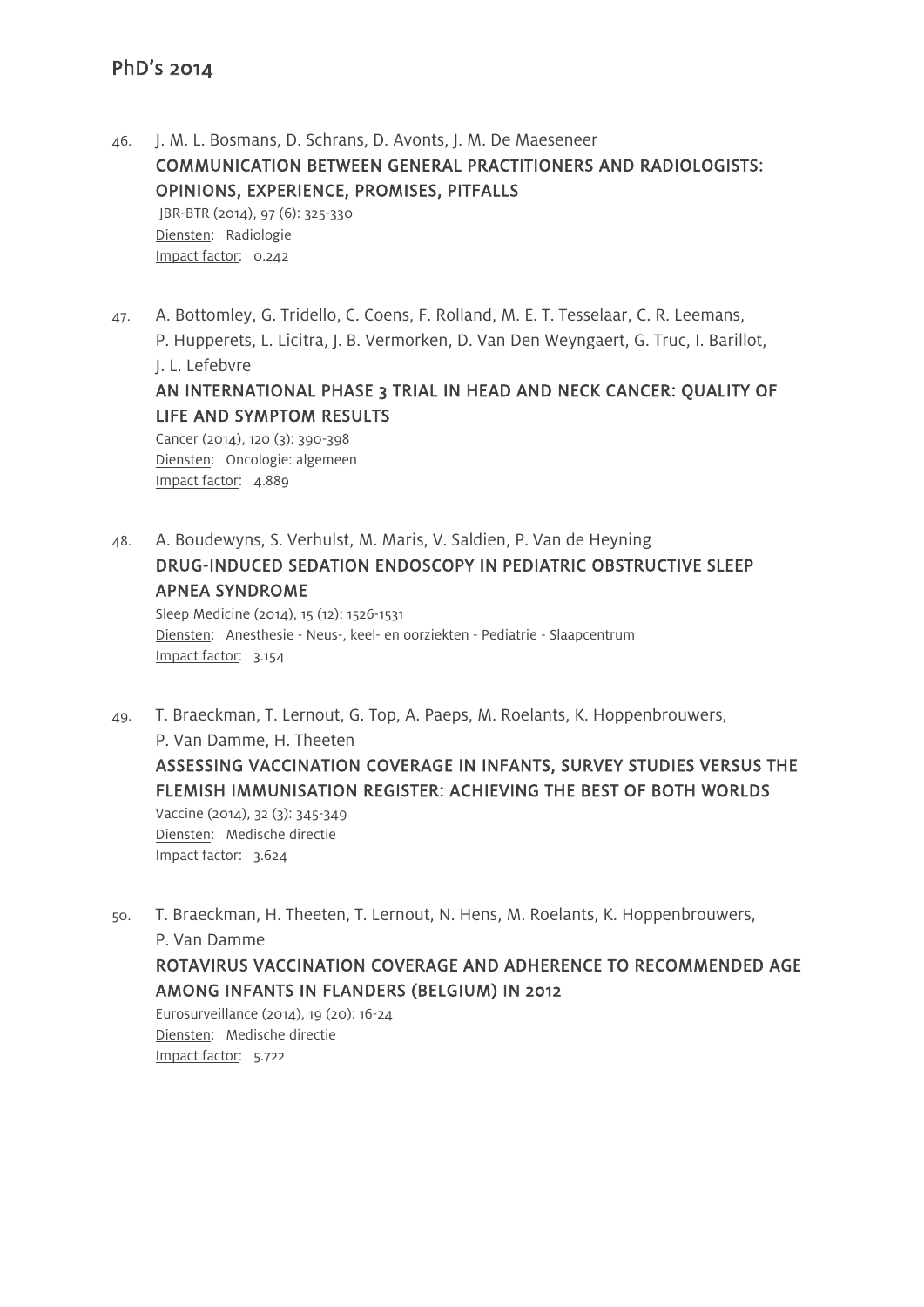- 51. D. Brandsma, V. Dieras, S. Altintas, C. Anders, M. Arnedos, H. Gelderblom, P. Soetekouw, A. Jager, M. van Linde, P. Aftimos 2B3-101, GLUTATHIONE PEGYLATED LIPOSOMAL DOXORUBICIN, IN PATIENTS WITH RECURRENT HIGH GRADE GLIOMAS AND BREAST CANCER BRAIN METASTASES Neuro-Oncology (2014), 16 Diensten: Oncologie: algemeen Impact factor: 5.562
- 52. M. B. Breebaart, A. Teune, L. A. Sermeus, M. P. Vercauteren INTRATHECAL CHLOROPROCAINE VS. LIDOCAINE IN DAY-CASE SURGERY: RECOVERY, DISCHARGE AND EFFECT OF PRE-HYDRATION ON MICTURITION Acta Anaesthesiologica Scandinavica (2014), 58 (2): 206-213 Diensten: Anesthesie Impact factor: 2.322
- 53. F. Bronte, G. Bronte, S. Cusenza, E. Fiorentino, C. Rolfo, G. Cicero, E. Bronte, V. Di Marco, A. Firenze, G. Angarano, T. Fontana, A. Russo TARGETED THERAPIES IN HEPATOCELLULAR CARCINOMA Current Medicinal Chemistry (2014), 21 (8): 966-974 Diensten: Oncologie: algemeen Impact factor: 3.853
- 54. G. Bronte, G. Cicero, G. Sortino, G. Pernice, M. T. Catarella, P. D'Alia, S. Cusenza, S. Lo Dico, E. Bronte, D. Sprini, M. Midiri, A. Firenze, E. Fiorentino, V. Bazan, C. Rolfo, A. Russo IMMUNOTHERAPY FOR RECURRENT OVARIAN CANCER: A FURTHER PIECE OF THE PUZZLE OR A STRIKING STRATEGY? Expert Opinion on Biological Therapy (2014), 14 (1): 103-114

Diensten: Oncologie: algemeen Impact factor: 3.743

55. G. Bronte, A. Galvano, G. Cicero, F. Passiglia, C. Rolfo, V. Bazan, A. Russo RAMUCIRUMAB AND ITS USE IN GASTRIC CANCER TREATMENT Drugs of Today (2014), 50 (9): 613-621 Diensten: Oncologie: algemeen Impact factor: 1.197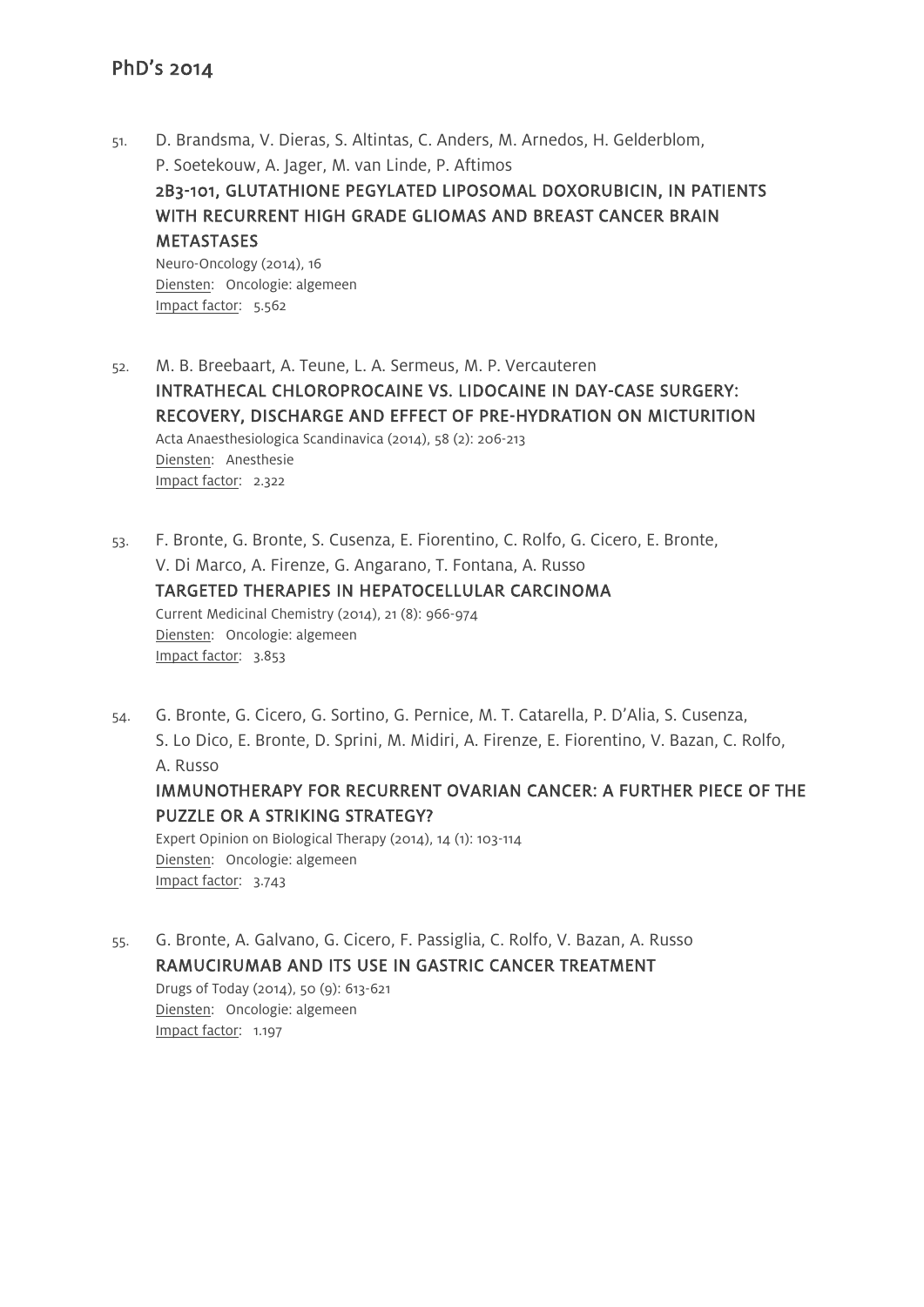- 56. G. Bronte, C. Rolfo, E. Giovannetti, G. Cicero, P. Pauwels, F. Passiglia, M. Castiglia, S. Rizzo, F. Lo Vullo, E. Fiorentino, J. Van Meerbeeck, A. Russo ARE ERLOTINIB AND GEFITINIB INTERCHANGEABLE, OPPOSITE OR COMPLEMENTARY FOR NON-SMALL CELL LUNG CANCER TREATMENT? BIOLOGICAL, PHARMACOLOGICAL AND CLINICAL ASPECTS Critical Reviews in Oncology Hematology (2014), 89 (2): 300-313 Diensten: MOCA - Oncologie: algemeen - Pathologische anatomie - Thoraxoncologie Impact factor: 4.027
- 57. G. Bronte, C. Rolfo, M. Peeters, A. Russo HOW TO FIND THE ARIADNE'S THREAD IN THE LABYRINTH OF SALVAGE TREATMENT OPTIONS FOR METASTATIC COLORECTAL CANCER? Expert Opinion on Biological Therapy (2014), 14 (6): 743-748 Diensten: Oncologie: algemeen Impact factor: 3.743
- 58. A. Brouwer, N. Degrieck, M. Rasschaert, F. Lockefeer, M. Huizing, W. Tjalma TUBERCULOUS MASTITIS PRESENTING AS A LUMP: A MIMICKING DISEASE IN A PREGNANT WOMAN CASE REPORT AND REVIEW OF LITERATURE

Acta Clinica Belgica (2014), 69 (5): 389-394 Diensten: Oncologie: algemeen - Oncologische gynaecologie Impact factor: 0.518

59. P. Bruggmann, T. Berg, A. L. H. Ovrehus, C. Moreno, C. E. B. Mello, F. Roudot-Thoraval, R. T. Marinho, M. Sherman, S. D. Ryder, J. Sperl, U. Akarca, I. Balik, F. Bihl, M. Bilodeau, A. J. Blasco, M. Buti, F. Calinas, J. L. Calleja, H. Cheinquer, P. B. Christensen, M. Clausen, H. S. M. Coelho, M. Cornberg, M. E. Cramp, G. J. Dore, W. Doss, A. S. Duberg, M. H. El-Sayed, G. Ergor, G. Esmat, C. Estes, K. Falconer, J. Felix, M. L. G. Ferraz, P. R. Ferreira, S. Frankova, J. Garcia-Samaniego, J. Gerstoft, J. A. Giria, F. L. Goncales, E. Gower, M. Gschwantler, M. G. Pessoa, C. Hezode, H. Hofer, P. Husa, R. Idilman, M. Kaberg, K. D. E. Kaita, A. Kautz, S. Kaymakoglu, M. Krajden, H. Krarup, W. Laleman, D. Lavanchy, P. Lazaro, P. Marotta, S. Mauss, M. C. M. Correa, B. Mullhaupt, R. P. Myers, F. Negro, V. Nemecek, N. Ormeci, J. Parkes, K. M. Peltekian, A. Ramji, H. Razavi, N. Reis, S. K. Roberts, W. M. Rosenberg, R. Sarmento-Castro, C. Sarrazin, D. Semela, G. E. Shiha, W. Sievert, P. Starkel, R. E. Stauber, A. J. Thompson, P. Urbanek, I. van Thiel, H. Van Vlierberghe, D. Vandijck, W. Vogel, I. Waked, H. Wedemeyer, N. Weis, J. Wiegand, A. Yosry, A. Zekry, P. Van Damme, S. Aleman, S. J. Hindman HISTORICAL EPIDEMIOLOGY OF HEPATITIS C VIRUS (HCV) IN SELECTED COUNTRIES Journal of Viral Hepatitis (2014), 21: 1-5 Diensten: Medische directie

Impact factor: 3.909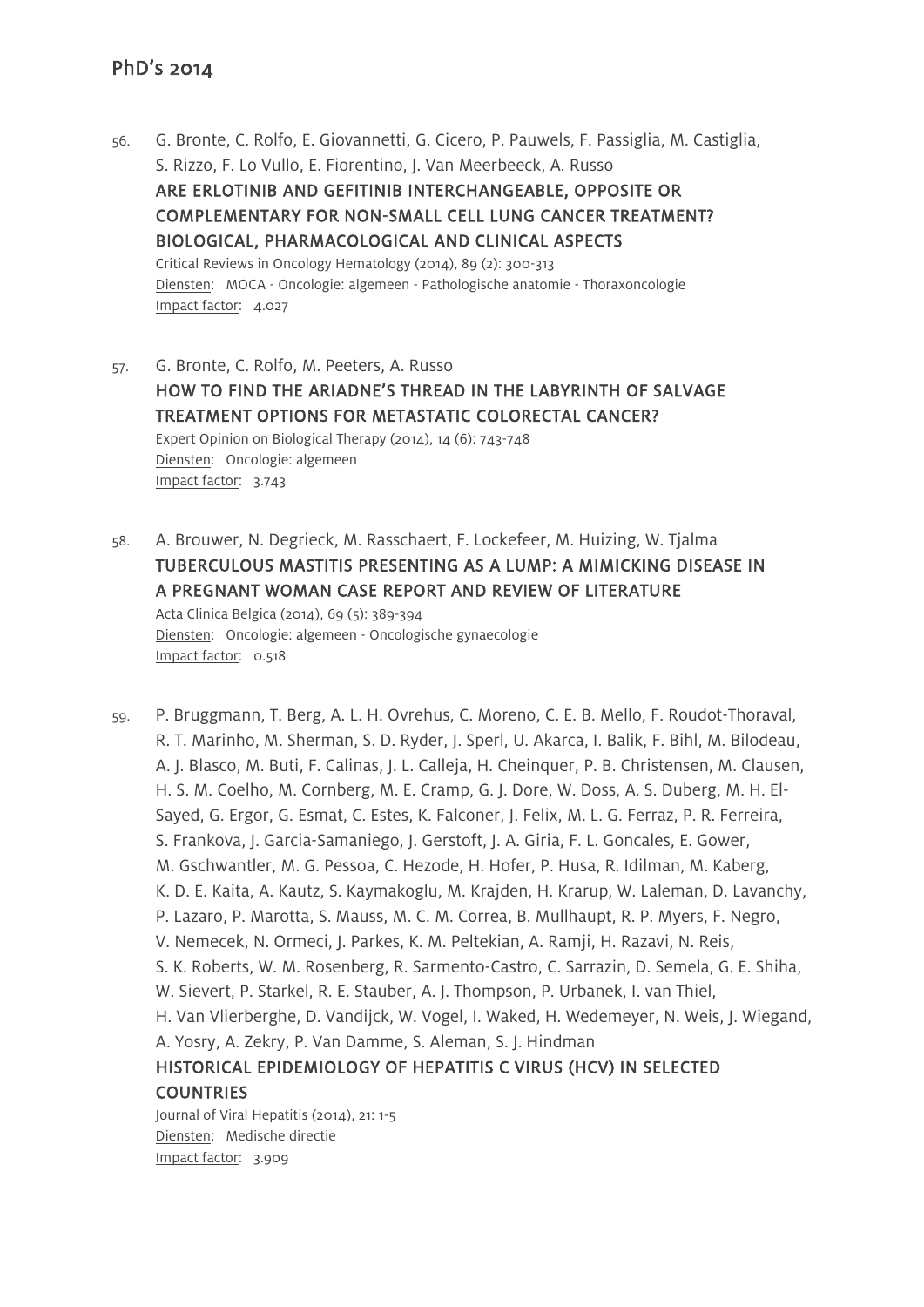Impact factor: 3.304

60. A. Brunelli, P. E. Falcoz, T. D'Amico, H. Hansen, E. Lim, G. Massard, T. W. Rice, G. Rocco, P. Thomas, D. Van Raemdonck, M. Congregado, H. Decaluwe, T. Grodzki, T. Lerut, T. Molnar, M. Salati, M. Scarci, P. Van Schil, G. Varela, F. Venuta, F. Melfi, C. Gebitekin, J. Kuzdzal, G. Leschber, I. Opitz, K. Papagiannopoulos, A. Patterson, E. Ruffini, W. Klepetko, A. Toker EUROPEAN GUIDELINES ON STRUCTURE AND QUALIFICATION OF GENERAL THORACIC SURGERY European Journal of Cardio-Thoracic Surgery (2014), 45 (5): 779-786 Diensten: Thorax- en vaatheelkunde

- 61. L. Bruyndonckx, V. Y. Hoymans, G. Frederix, A. De Guchtenaere, H. Franckx, D. K. Vissers, C. J. Vrints, J. Ramet, V. M. Conraads ENDOTHELIAL PROGENITOR CELLS AND ENDOTHELIAL MICROPARTICLES ARE INDEPENDENT PREDICTORS OF ENDOTHELIAL FUNCTION Journal of Pediatrics (2014), 165 (2): 300-305 Diensten: Cardiologie - Pediatrie Impact factor: 3.790
- 62. L. Bruyndonckx, V. Y. Hoymans, G. Frederix, K. Van Ackeren, A. De Guchtenaere, H. Franckx, C. J. Vrints, J. Ramet, V. M. Conraads CIRCULATING ANGIOGENIC CELLS FROM OBESE CHILDREN DO NOT DISPLAY LEPTIN RESISTANCE International Journal of Cardiology (2014), 174 (3): 881-882

Diensten: Cardiologie - Pediatrie Impact factor: 4.036

- 63. R. Bruyndonckx, N. Hens, M. Aerts, H. Goossens, G. Molenberghs, S. Coenen MEASURING TRENDS OF OUTPATIENT ANTIBIOTIC USE IN EUROPE: JOINTLY MODELLING LONGITUDINAL DATA IN DEFINED DAILY DOSES AND PACKAGES Journal of Antimicrobial Chemotherapy (2014), 69 (7): 1981-1986 Diensten: Klinische biologie Impact factor: 5.313
- 64. C. Bui, C. Huber, B. Tuysuz, Y. Alanay, C. Bole-Feysot, J. G. Leroy, G. Mortier, P. Nitschke, A. Munnich, V. Cormier-Daire XYLT1 MUTATIONS IN DESBUOUOIS DYSPLASIA TYPE 2 American Journal of Human Genetics (2014), 94 (3): 405-414 Diensten: Medische genetica Impact factor: 10.931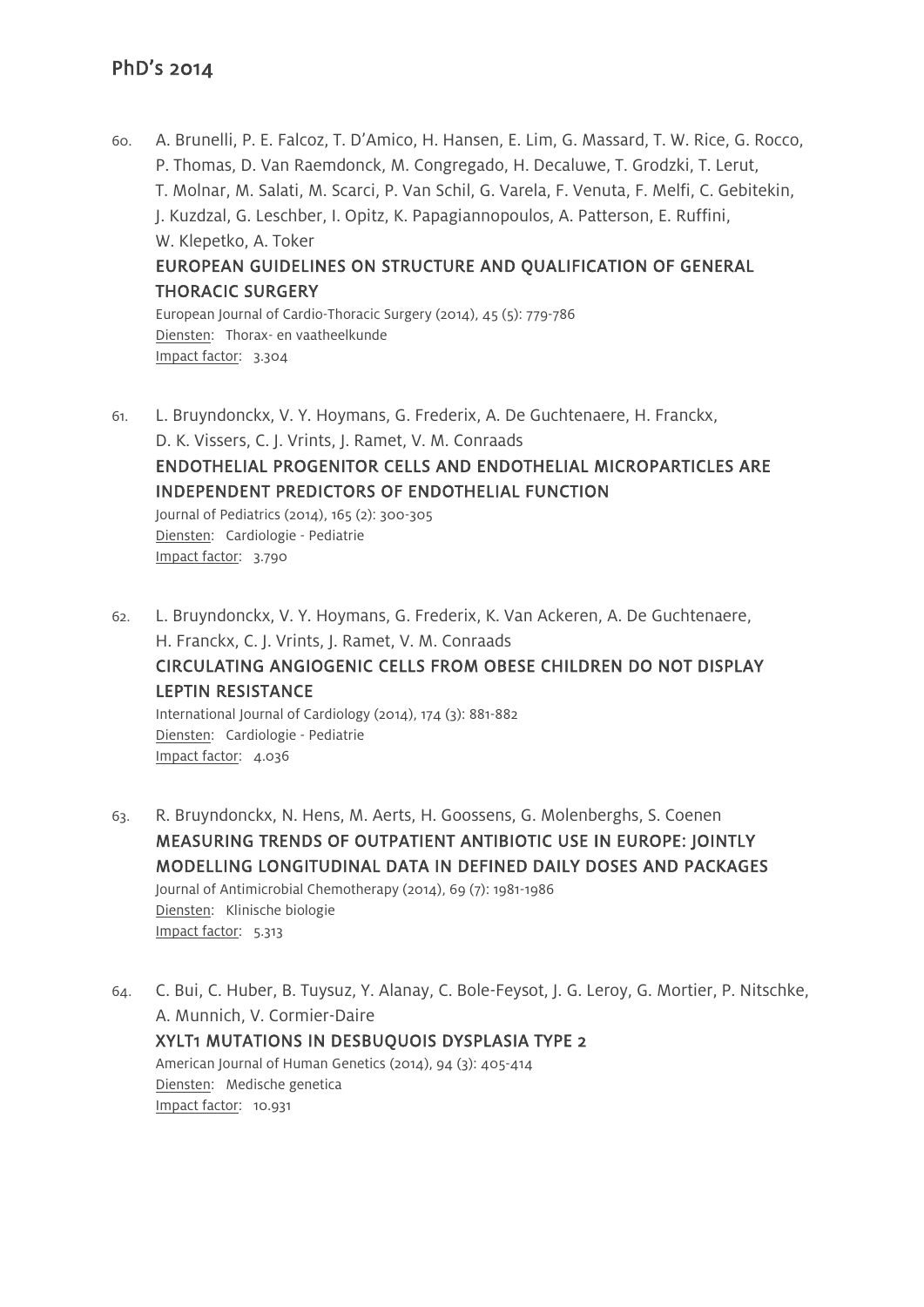- 65. S. Burdett, L. H. M. Rydzewska, J. F. Tierney, A. Auperin, J. P. Pignon, C. Le Pechoux, T. Le Chevalier, J. van Meerbeeck PREOPERATIVE CHEMOTHERAPY FOR NON-SMALL-CELL LUNG CANCER REPLY Lancet (2014), 384 (9939): 233-233 Diensten: Oncologie: algemeen - Thoraxoncologie Impact factor: 45.217
- 66. B. Burtness, J. P. Bourhis, J. B. Vermorken, K. J. Harrington, E. E. W. Cohen AFATINIB VERSUS PLACEBO AS ADJUVANT THERAPY AFTER CHEMORADIATION IN A DOUBLE-BLIND, PHASE III STUDY (LUX-HEAD & NECK 2) IN PATIENTS WITH PRIMARY UNRESECTED, CLINICALLY INTERMEDIATE-TO-HIGH-RISK HEAD AND NECK CANCER: STUDY PROTOCOL FOR A RANDOMIZED CONTROLLED TRIAL Trials (2014), 15 Diensten: Oncologie: algemeen Impact factor: 1.731
- 67. J. Caers, M. C. Vekemans, I. vande Broek, V. Maertens, P. Mineur, G. Bries, E. Vandenneste, G. Vanstraelen, K. Beel, H. Demuynck, C. Schuermans, A. Van De Velde, W. Schroyens, K. Wu, R. Schots, M. Delforge, C. Doyen RESPONDING PATIENTS SHOW DURABLE RESPONSES TO BENDAMUSTINE IN DOUBLE REFRACTORY MULTIPLE MYELOMA PATIENTS Haematologica (2014), 99: 643-644 Diensten: Hematologie Impact factor: 5.814
- 68. J. S. Caetano, C. Costa, J. Baets, M. Zimon, M. Venancio, J. Saraiva, L. Negrao, I. Fineza AUTOSOMAL RECESSIVE AXONAL NEUROPATHY WITH NEUROMYOTONIA: A RARE ENTITY Pediatric Neurology (2014), 50 (1): 104-107 Diensten: Neurologie Impact factor: 1.695
- 69. M. Cambron, J. Mostert, P. Haentjens, M. D'Hooghe, G. Nagels, B. Willekens, D. Heersema, J. Debruyne, W. Van Hecke, L. Algoed, N. De Klippel, E. Fosselle, G. Laureys, H. Merckx, B. Van Wijmeersch, L. Vanopdenbosch, W. Verhagen, R. Hupperts, G. Hengstman, V. Michiels, A.Van Merhaegen-Wieleman, J. De Keyser FLUOXETINE IN PROGRESSIVE MULTIPLE SCLEROSIS (FLUOX-PMS): STUDY PROTOCOL FOR A RANDOMIZED CONTROLLED TRIAL

Trials (2014), 15 Diensten: Neurologie - Radiologie Impact factor: 1.731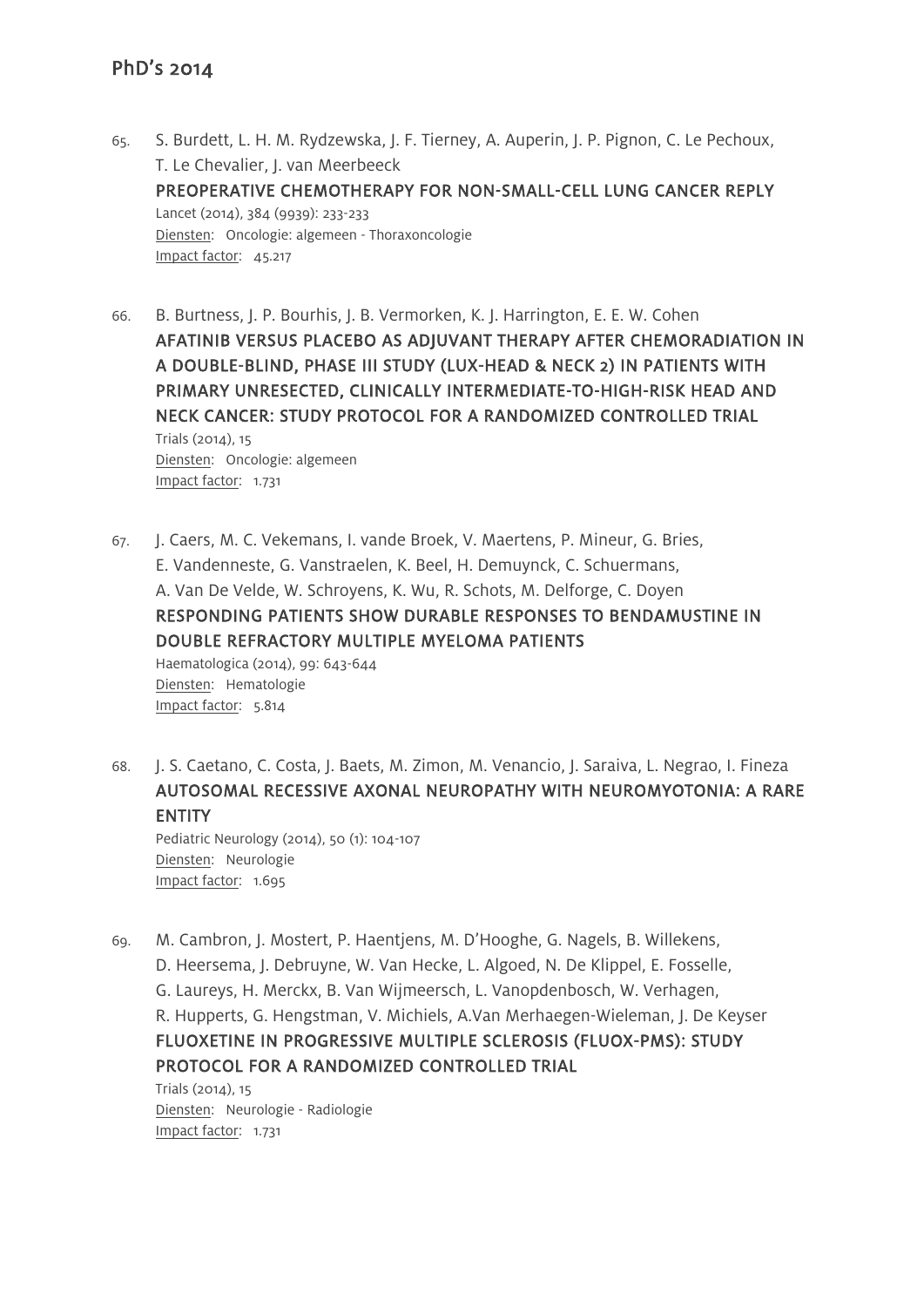70. P. M. Campeau, D. Kasperaviciute, J. T. Lu, L. C. Burrage, C. Kim, M. Hori, B. R. Powell, F. Stewart, T. M. Felix, J. Van Den Ende, M. Wisniewska, H. Kayserili, P. Rump, S. Nampoothiri, S. Aftimos, A. Mey, L. D. V. Nair, M. L. Begleiter, I. De Bie, G. Meenakshi, M. L. Murray, G. M. Repetto, M. Golabi, E. Blair, A. Male, F. Giuliano, A. Kariminejad, W. G. Newman, S. S. Bhaskar, J. E. Dickerson, B. Kerr, S. Banka, J. C. Giltay, D. Wieczorek, A. Tostevin, J. Wiszniewska, S. W. Cheung, R. C. Hennekam, R. A. Gibbs, B. H. Lee, S. M. Sisodiya THE GENETIC BASIS OF DOORS SYNDROME: AN EXOME-SEQUENCING STUDY

Lancet Neurology (2014), 13 (1): 44-58 Diensten: Medische genetica Impact factor: 21.896

71. A. Campo, P. Segers, H. Heuten, I. Goovaerts, G. Ennekens, C. Vrints, R. Baets, J. Dirckx NON-INVASIVE TECHNIQUE FOR ASSESSMENT OF VASCULAR WALL STIFFNESS USING LASER DOPPLER VIBROMETRY

Measurement Science & Technology (2014), 25 (6) Diensten: Cardiologie Impact factor: 1.433

72. A. Campo, J. Soons, H. Heuten, G. Ennekens, I. Goovaerts, C. Vrints, P. Lava, J. Dirckx DIGITAL IMAGE CORRELATION FOR FULL-FIELD TIME-RESOLVED ASSESSMENT OF ARTERIAL STIFFNESS

Journal of Biomedical Optics (2014), 19 (1) Diensten: Cardiologie Impact factor: 2.859

73. M. Canuti, M. Deijs, S. M. J. Farsani, M. Holwerda, M. F. Jebbink, M. de Vries, S. van Vugt, C. Brugman, T. Verheij, C. Lammens, H. Goossens, K. Loens, M. Ieven, L. van der Hoek METAGENOMIC ANALYSIS OF A SAMPLE FROM A PATIENT WITH RESPIRATORY

TRACT INFECTION REVEALS THE PRESENCE OF A GAMMA-PAPILLOMAVIRUS Frontiers in Microbiology (2014), 5 Diensten: Klinische biologie

Impact factor: 3.989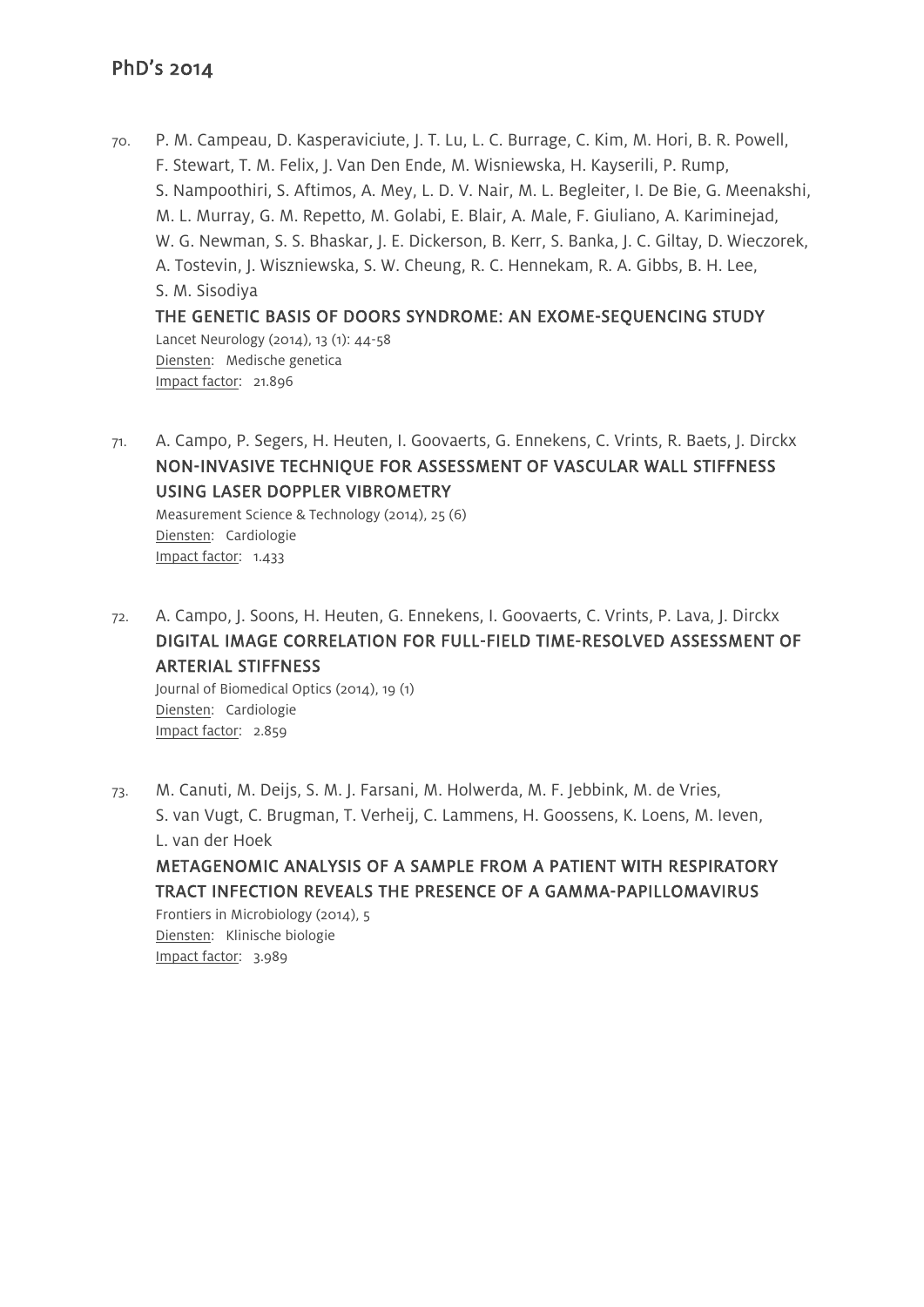- 74. G. L. Carvill, S. Weckhuysen, J. M. McMahon, C. Hartmann, R. S. Moller, H. Hjalgrim, J. Cook, E. Geraghty, B. J. O'Roak, S. Petrou, A. Clarke, D. Gill, L. G. Sadleir, H. Muhle, S. von Spiczak, M. Nikanorova, B. L. Hodgson, E. V. Gazina, A. Suls, J. Shendure, L. M. Dibbens, P. De Jonghe, I. Helbig, S. F. Berkovic, I. E. Scheffer, H. C. Mefford GABRA1 AND STXBP1: NOVEL GENETIC CAUSES OF DRAVET SYNDROME Neurology (2014), 82 (14): 1245-1253 Diensten: Neurologie Impact factor: 8.286
- 75. I. Casier, P. Vanduynhoven, S. Haine, C. Vrints, P. G. Jorens IS RECENT CANNABIS USE ASSOCIATED WITH ACUTE CORONARY SYNDROMES? AN ILLUSTRATIVE CASE SERIES Acta Cardiologica (2014), 69 (2): 131-136 Diensten: Cardiologie - Intensieve zorg - Verpleegkundige diensten Impact factor: 0.653
- 76. E. Cassiers, P. Specenier METASTATIC RENAL CELL CARCINOMA: DON'T FORGET SURGERY Acta Clinica Belgica (2014), 69: S19-S20 Diensten: Oncologie: algemeen Impact factor: 0.518
- 77. E. Castanon, P. Martin, C. Rolfo, J. P. Fusco, L. Ceniceros, J. Legaspi, M. Santisteban, I. Gil-Bazo

EPIDERMAL GROWTH FACTOR RECEPTOR TARGETING IN NON-SMALL CELL LUNG CANCER: REVISITING DIFFERENT STRATEGIES AGAINST THE SAME TARGET

Current Drug Targets (2014), 15 (14): 1273-1283 Diensten: Oncologie: algemeen Impact factor: 3.021

78. E. Castanon, A. Soltermann, I. Lopez, M. Ecay, M. Collantes, J. M. L. Picazo, M. Ponz, C. Rolfo, A. Calvo, I. Gil-Bazo INHIBITOR OF DIFFERENTIATION 1 (ID1) EXPRESSION IN LUNG CANCER CELLS AND LIVER MICROENVIRONMENT IS REQUIRED FOR LIVER METASTASIS (LM) DEVELOPMENT FROM NON-SMALL CELL LUNG CANCER (NSCLC) BY REGULATING EMT-RELATED AND PROLIFERATION-RELATED PROTEINS European Journal of Cancer (2014), 50: 65-65

Diensten: Oncologie: algemeen Impact factor: 5.417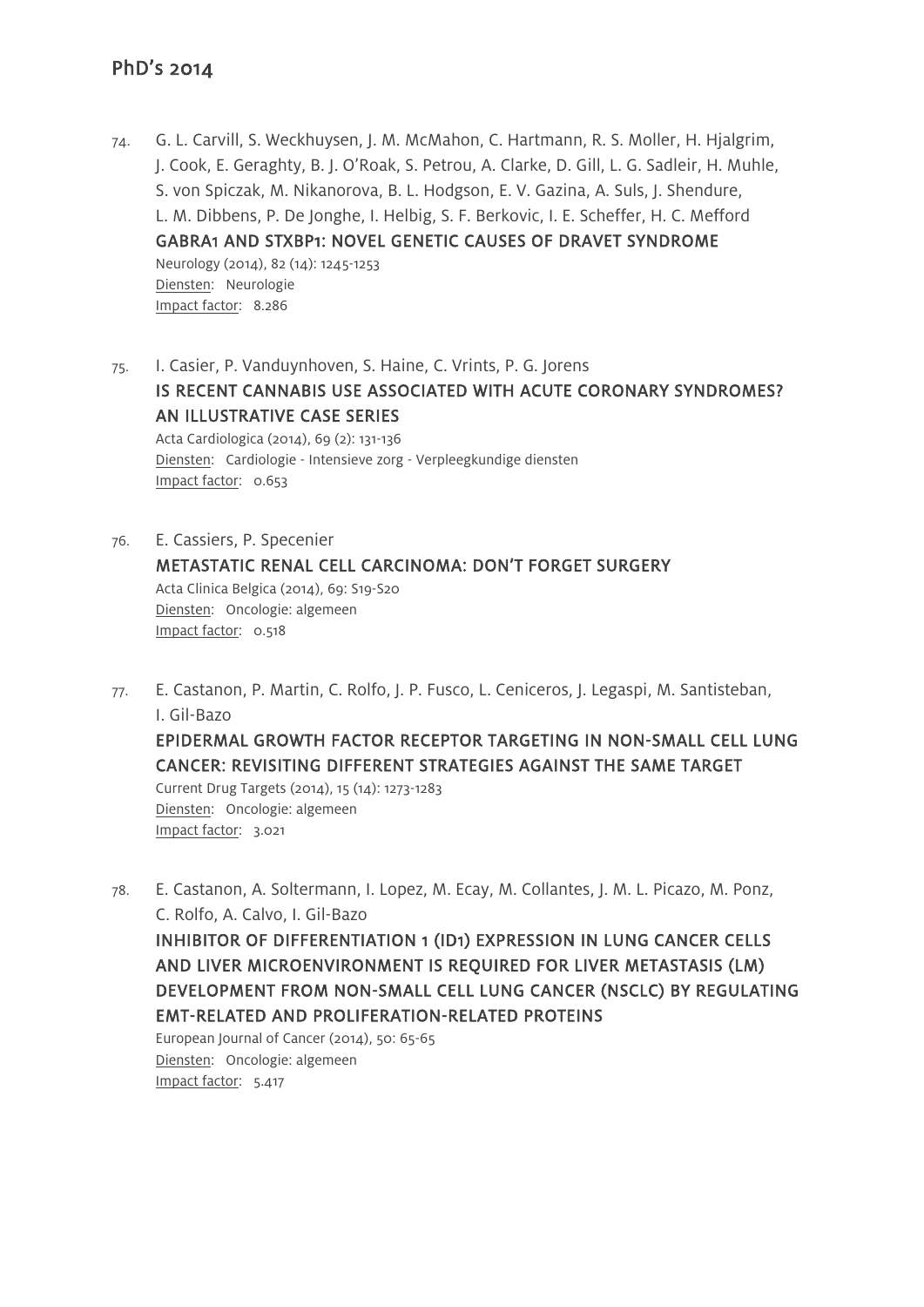- 79. X. Castellsague, P. Naud, S. N. Chow, C. M. Wheeler, M. J. V. Germar, M. Lehtinen, J. Paavonen, U. Jaisamrarn, S. M. Garland, J. Salmeron, D. Apter, H. Kitchener, J. C. Teixeira, S. R. Skinner, G. Limson, A. Szarewski, B. Romanowski, F. Y. Aoki, T. F. Schwarz, W. A. J.Poppe, F. X. Bosch, N. S. de Carvalho, K. Peters, W. A. A. Tjalma, M. Safaeian, A. Raillard, D. Descamps, F. Struyf, G. Dubin, D. Rosillon, L. Baril RISK OF NEWLY DETECTED INFECTIONS AND CERVICAL ABNORMALITIES IN WOMEN SEROPOSITIVE FOR NATURALLY ACQUIRED HUMAN PAPILLOMAVIRUS TYPE 16/18 ANTIBODIES: ANALYSIS OF THE CONTROL ARM OF PATRICIA Journal of Infectious Diseases (2014), 210 (4): 517-534 Diensten: Oncologie: algemeen - Oncologische gynaecologie Impact factor: 5.997
- 80. X. Castellsague, J. Paavonen, U. Jaisamrarn, C. M. Wheeler, S. R. Skinner, M. Lehtinen, P. Naud, S. N. Chow, M. R. Del Rosario-Raymundo, J. C. Teixeira, J. Palmroth, N. S. de Carvalho, M. J. V. Germar, K. Peters, S. M. Garland, A. Szarewski, W. A. J. Poppe, B. Romanowski, T. F. Schwarz, W. A. A. Tjalma, F. X. Bosch, M. C. Bozonnat, F. Struyf, G. Dubin, D. Rosillon, L. Baril RISK OF FIRST CERVICAL HPV INFECTION AND PRE-CANCEROUS LESIONS AFTER ONSET OF SEXUAL ACTIVITY: ANALYSIS OF WOMEN IN THE CONTROL ARM OF THE RANDOMIZED, CONTROLLED PATRICIA TRIAL Bmc Infectious Diseases (2014), 14 Diensten: Oncologie: algemeen - Oncologische gynaecologie
- 81. B. Cauwelier, F. Nollet, A. Gadisseur, W. Schroyens, Z. Berneman A NOVEL HLA-C NULL ALLELE, HLA-C\*05:99N Tissue Antigens (2014), 84 (4): 420-421

Diensten: Hematologie Impact factor: 2.137

Impact factor: 2.613

- 82. L. J. Ceulemans, N. P. Deferm, T. Spiessens, F. M. Vanhoenacker AMYAND'S HERNIA JBR-BTR (2014), 97 (3): 146-147 Diensten: Radiologie Impact factor: 0.242
- 83. L. J. Ceulemans, J. Duchateau, F. M. Vanhoenacker, J. De Leersnyder THE THERAPEUTIC IMPLICATIONS OF AN ABDOMINAL AORTIC ANEURYSM WITH COINCIDENT HORSESHOE KIDNEY Acta Chirurgica Belgica (2014), 114 (1): 71-74 Diensten: Radiologie Impact factor: 0.408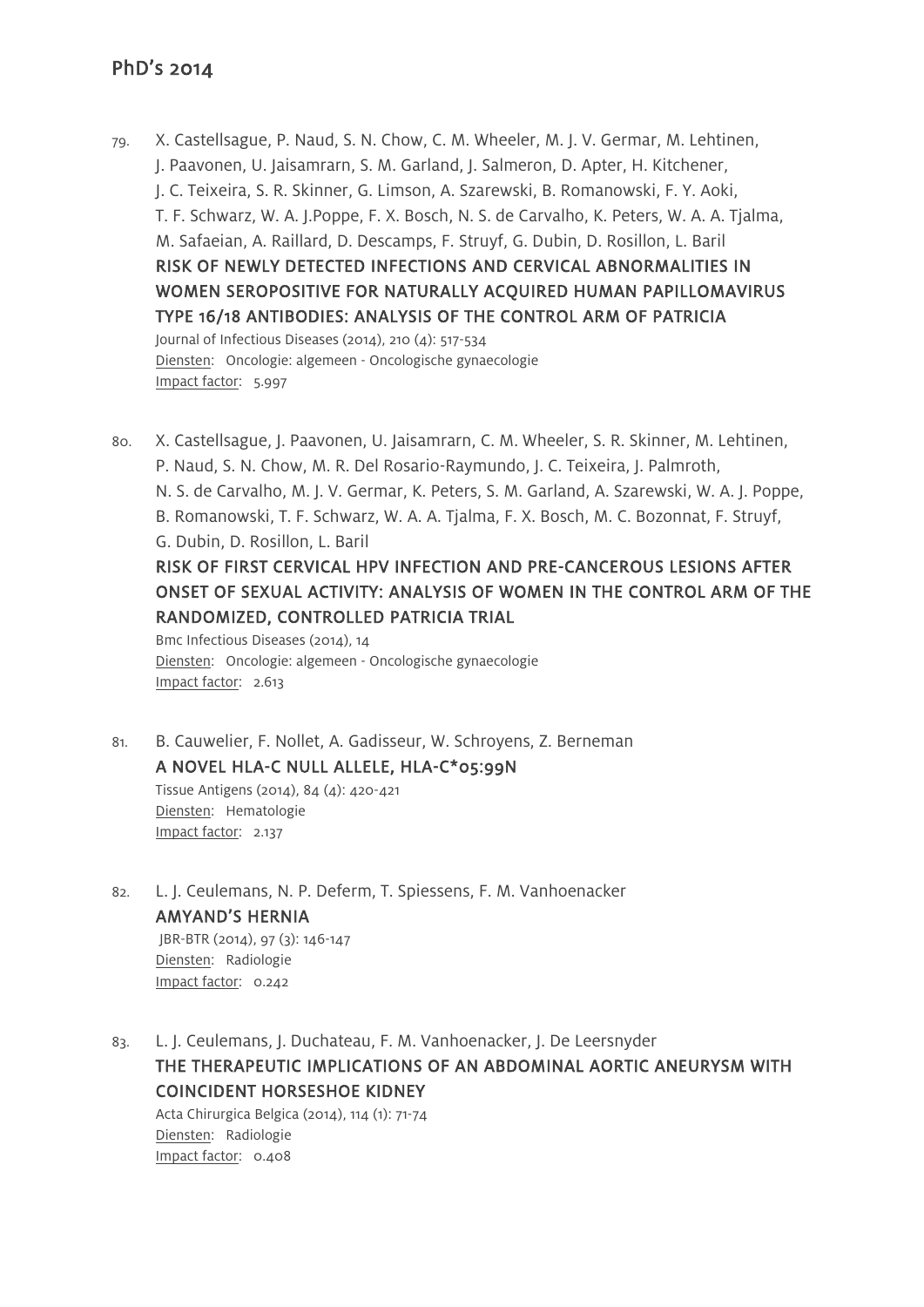- 84. C. R. Chapple, V. W. Nitti, V. Khullar, J. J. Wyndaele, S. Herschorn, P. van Kerrebroeck, M. B. Blauwet, E. Siddiqui ONSET OF ACTION OF THE BETA 3-ADRENOCEPTOR AGONIST, MIRABEGRON, IN PHASE II AND III CLINICAL TRIALS IN PATIENTS WITH OVERACTIVE BLADDER World Journal of Urology (2014), 32 (6): 1565-1572 Diensten: Urologie Impact factor: 2.666
- 85. A. Cherian, G. De Win SINGLE INCISION RETRO-PERITONEOSCOPIC PAEDIATRIC NEPHRECTOMY: EARLY EXPERIENCE Journal of Pediatric Urology (2014), 10 (3): 564-566 Diensten: Urologie Impact factor: 0.898
- 86. N. Chesnaye, M. Bonthuis, F. Schaefer, J. W. Groothoff, E. Verrina, J. G. Heaf, A. Jankauskiene, V. Lukosiene, E. A. Molchanova, C. Mota, A. Peco-Antic, I. M. Ratsch, A. Bjerre, D. L. Roussinov, A. Sukalo, R. Topaloglu, K. Van Hoeck, I. Zagozdzon, K. J. Jager, K. J. Van Stralen DEMOGRAPHICS OF PAEDIATRIC RENAL REPLACEMENT THERAPY IN EUROPE: A REPORT OF THE ESPN/ERA-EDTA REGISTRY

Pediatric Nephrology (2014), 29 (12): 2403-2410 Diensten: Pediatrie Impact factor: 2.856

87. L. Claes, H. Stamberger, P. Van de Heyning, D. De Ridder, S. Vanneste AUDITORY CORTEX TACS AND TRNS FOR TINNITUS: SINGLE VERSUS MULTIPLE **SESSIONS** Neural Plasticity (2014)

Diensten: Neus-, keel- en oorziekten Impact factor: 3.582

88. M. J. Claeys

#### HIGH-SENSITIVITY TROPONIN: DOES IT PREDICT THE SHAPE OF THE ICEBERG UNDERNEATH THE SURFACE?

European Heart Journal (2014), 35 (34): 2273-2275 Diensten: Cardiologie Impact factor: 15.203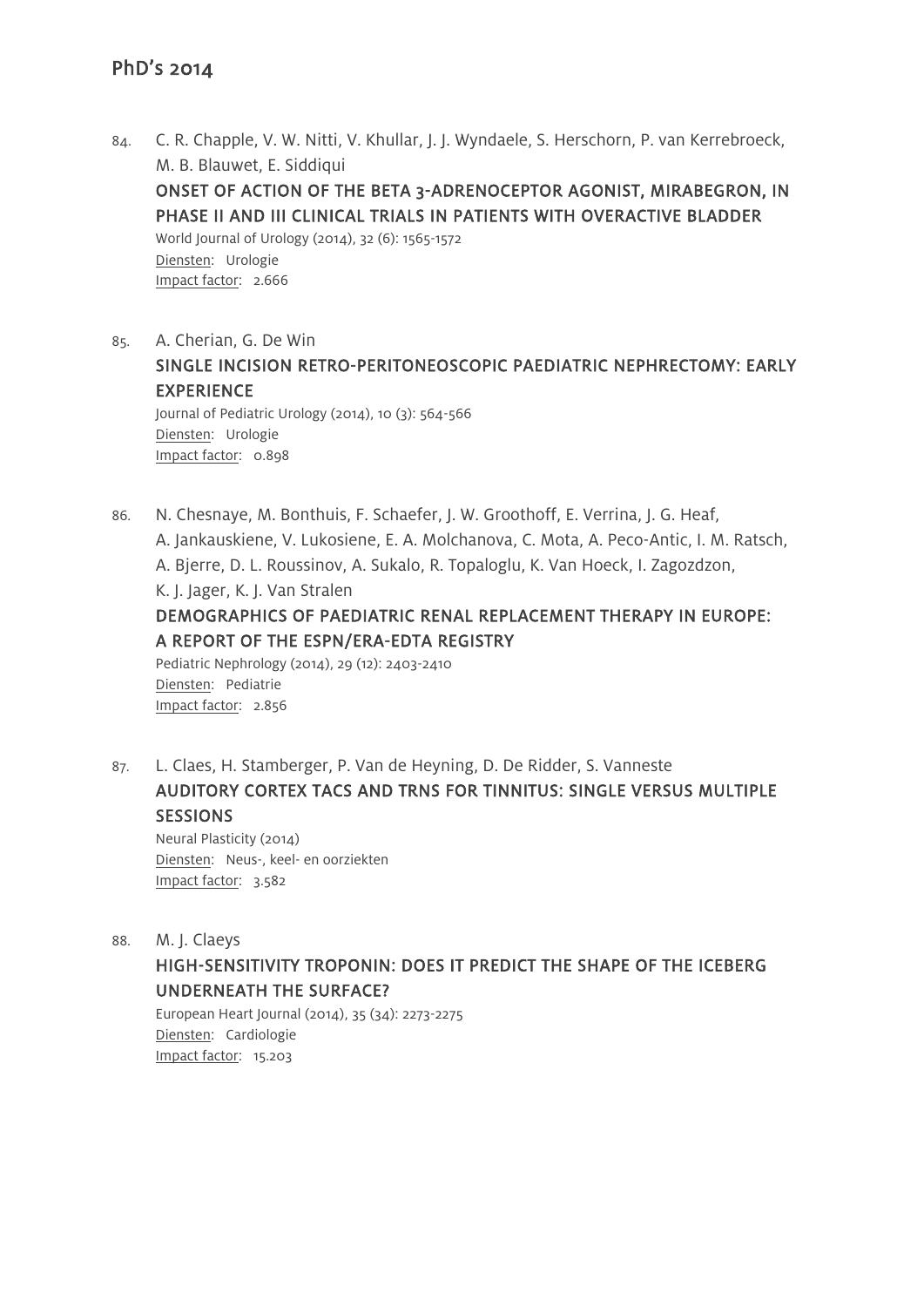89. M. J. Claeys, P. van de Borne, G. H. Mairesse, G. van Camp SUMMARY 2013 ESC GUIDELINES Acta Cardiologica (2014), 69 (1): 51-54 Diensten: Cardiologie Impact factor: 0.653

90. K. Clotman, A. Verlinden, A. Gadisseur, P. Jorens, G. Moorkens AN INNOCENT KISS Acta Clinica Belgica (2014), 69: S10-S10

Diensten: Algemeen inwendige - Hematologie - Immunologie, allergologie en reumatologie - Intensieve zorg - Verpleegkundige diensten Impact factor: 0.518

91. J. Clukers, G. Moorkens, E. Van Bouwel, J. Callens, J. Teuwen FEVER OF UNKNOWN ORIGIN (FUO) IN AN ELDERLY PATIENT: A CASE OF LYMPHATIC TUBERCULOSIS Acta Clinica Belgica (2014), 69: S9-S9

Diensten: Algemeen inwendige - Immunologie, allergologie en reumatologie Impact factor: 0.518

92. S. Coenen, R. Bruyndonckx, N. Hens, M. Aerts, H. Goossens COMMENT ON: MEASUREMENT UNITS FOR ANTIBIOTIC CONSUMPTION IN **OUTPATIENTS** 

Journal of Antimicrobial Chemotherapy (2014), 69 (12): 3445-3446 Diensten: Klinische biologie Impact factor: 5.313

93. S. Coenen, B. Gielen, A. Blommaert, P. Beutels, N. Hens, H. Goossens APPROPRIATE INTERNATIONAL MEASURES FOR OUTPATIENT ANTIBIOTIC PRESCRIBING AND CONSUMPTION: RECOMMENDATIONS FROM A NATIONAL DATA COMPARISON OF DIFFERENT MEASURES Journal of Antimicrobial Chemotherapy (2014), 69 (2): 529-534 Diensten: Klinische biologie

Impact factor: 5.313

94. S. Coenen, H. Goossens ANTIBIOTIC TREATMENT FAILURE IN PRIMARY CARE Bmj-British Medical Journal (2014), 349 Diensten: Klinische biologie Impact factor: 17.445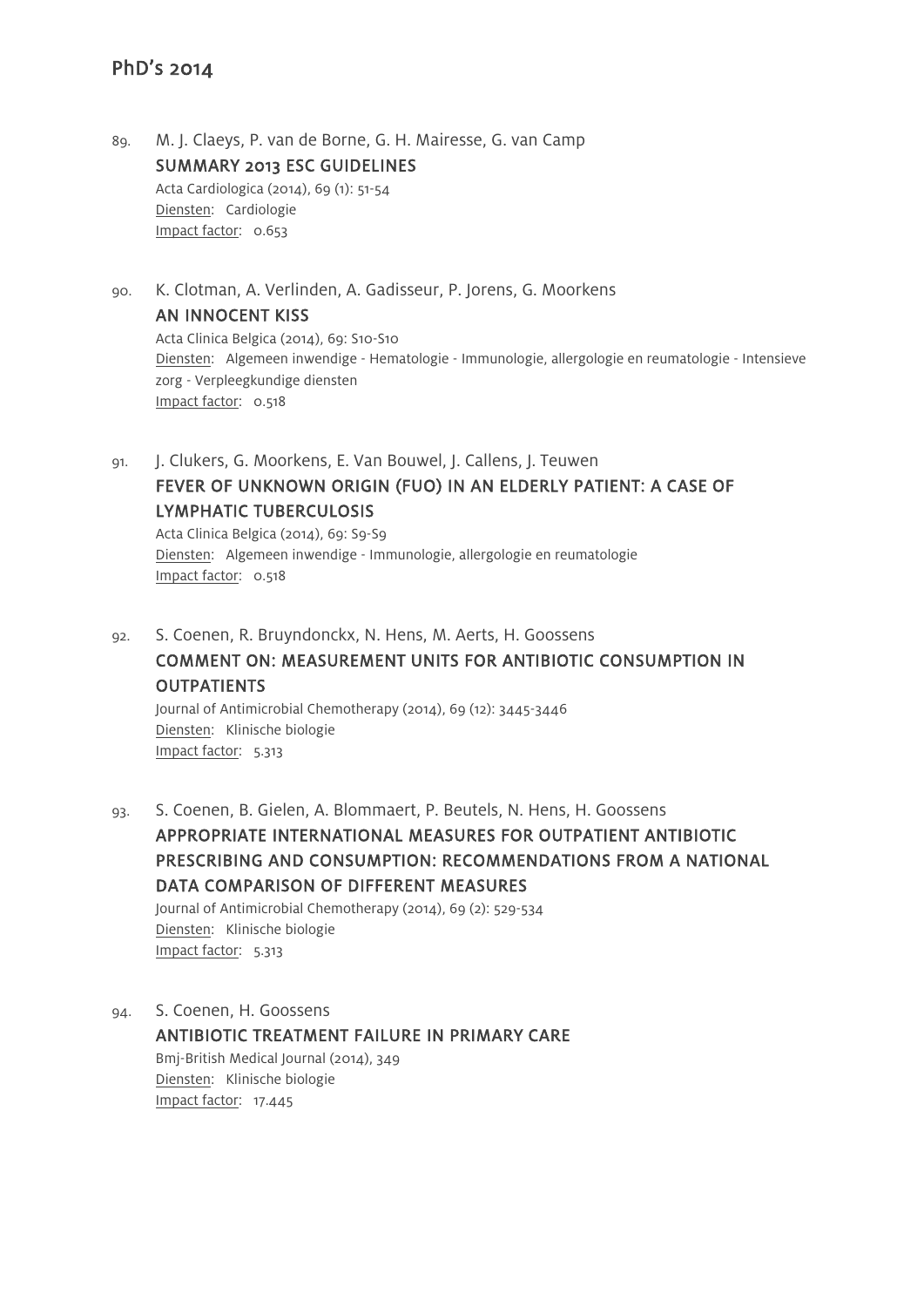- 95. A. Colao, C. De Block, M. S. Gaztambide, S. Kumar, J. Seufert, F. F. Casanueva MANAGING HYPERGLYCEMIA IN PATIENTS WITH CUSHING'S DISEASE TREATED WITH PASIREOTIDE: MEDICAL EXPERT RECOMMENDATIONS Pituitary (2014), 17 (2): 180-186 Diensten: Endocrinologie, diabetologie en metabole ziekten Impact factor: 3.201
- 96. V. Collas, Y. M. Chong, A. De Hondt, I. Rodrigus, C. Vrints, M. Vandewoude, J. Bosmans MULTIDIMENSIONAL GERIATRIC ASSESSMENT IN PATIENTS (>75 YEARS) SUFFERING FROM SEVERE, SYMPTOMATIC AORTIC VALVE STENOSIS Acta Cardiologica (2014), 69 (1): 81-81 Diensten: Algemeen inwendige - Cardiochirurgie - Cardiologie Impact factor: 0.653
- 97. V. M. Conraads, M. A. Spruit, F. Braunschweig, M. R. Cowie, L. Tavazzi, M. Borggrefe, M. R. S. Hill, S. Jacobs, B. Gerritse, D. J. van Veldhuisen PHYSICAL ACTIVITY MEASURED WITH IMPLANTED DEVICES PREDICTS PATIENT OUTCOME IN CHRONIC HEART FAILURE Circulation-Heart Failure (2014), 7 (2): 279-287 Diensten: Cardiologie Impact factor: 5.891
- 98. U. Corra, M. F. Piepoli, S. Adamopoulos, P. Agostoni, A. J. S. Coats, V. Conraads, E. Lambrinou, B. Pieske, E. Piotrowicz, J. P. Schmid, P. M. Seferovic, S. D. Anker, G. Filippatos, P. P. Ponikowski CARDIOPULMONARY EXERCISE TESTING IN SYSTOLIC HEART FAILURE IN 2014: THE EVOLVING PROGNOSTIC ROLE A POSITION PAPER FROM THE COMMITTEE ON EXERCISE PHYSIOLOGY AND TRAINING OF THE HEART FAILURE ASSOCIATION OF THE ESC European Journal of Heart Failure (2014), 16 (9): 929-941 Diensten: Cardiologie Impact factor: 6.526
- 99. M. Cosyns, Y. van Zaalen, G. Mortier, S. Janssens, A. Amez, J. Van Damme, J. Van Borsel DISFLUENCY: IT IS NOT ALWAYS STUTTERING Clinical Genetics (2014), 85 (3): 298-299 Diensten: Medische genetica Impact factor: 3.931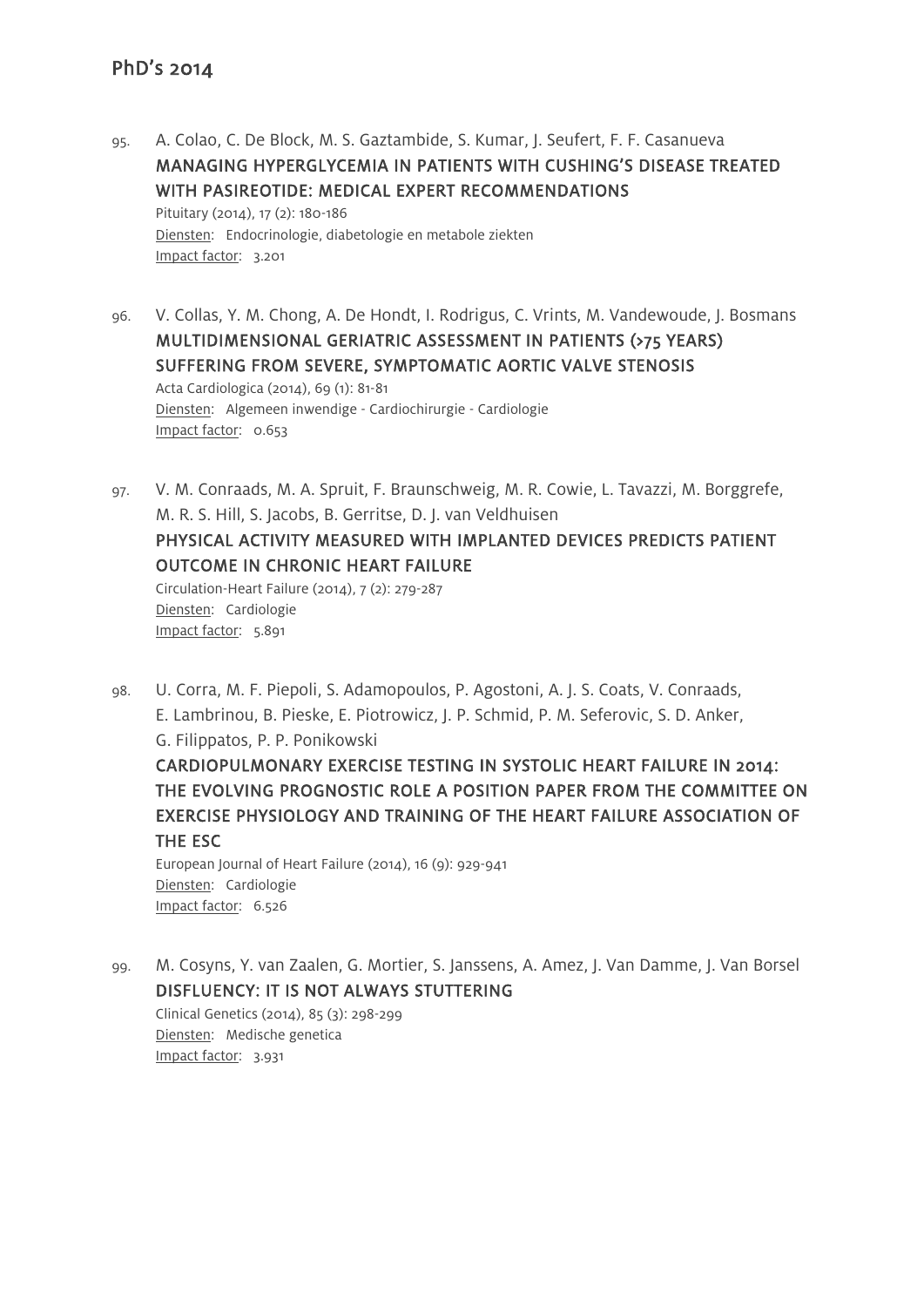100. E. Cottenie, A. Kochanski, A. Jordanova, B. Bansagi, M. Zimon, A. Horga, Z. Jaunmuktane, P. Saveri, V. M. Rasic, J. Baets, M. Bartsakoulia, R. Ploski, P. Teterycz, M. Nikolic, R. Quinlivan, M. Laura, M. G. Sweeney, F. Taroni, M. P. Lunn, I. Moroni, M. Gonzalez, M. G. Hanna, C. Bettencourt, E. Chabrol, A. Franke, K. von Au, M. Schilhabel, D. Kabzinska, I. Hausmanowa-Petrusewicz, S. Brandner, S. C. Lim, H. W. Song, B. O. Choi, R. Horvath, K. W. Chung, S. Zuchner, D. Pareyson, M. Harms, M. M. Reilly, H. Houlden TRUNCATING AND MISSENSE MUTATIONS IN IGHMBP2 CAUSE CHARCOT-MARIE TOOTH DISEASE TYPE 2

American Journal of Human Genetics (2014), 95 (5): 590-601 Diensten: Neurologie Impact factor: 10.931

101. J. Coussement, D. Abramowicz SHOULD WE TREAT ASYMPTOMATIC BACTERIURIA AFTER RENAL TRANSPLANTATION? Nephrology Dialysis Transplantation (2014), 29 (2): 260-262

Diensten: Nefrologie-hypertensie Impact factor: 3.577

- 102. A. Crepel, V. De Wolf, N. Brison, B. Ceulemans, D. Walleghem, G. Peuteman, D. Lambrechts, J. Steyaert, I. Noens, K. Devriendt, H. Peeters ASSOCIATION OF CDH11 WITH NON-SYNDROMIC ASD American Journal of Medical Genetics Part B-Neuropsychiatric Genetics (2014), 165 (5): 391-398 Diensten: Neurologie Impact factor: 3.416
- 103. K. Creytens, A. Goossens, M. Faber, D. Ebo, O. Aerts CONTACT URTICARIA SYNDROME CAUSED BY POLYAMINOPROPYL BIGUANIDE IN WIPES FOR INTIMATE HYGIENE Contact Dermatitis (2014), 71 (5): 307-309 Diensten: Dermatologie - Immunologie, allergologie en reumatologie Impact factor: 3.747
- 104. D. Crosiers, A. Verstraeten, E. Wauters, B. Pickut, E. Elinck, E. Corsmit, M. Mattheijssens, K. Peeters, P. De Deyn, C. Van Broeckhoven, P. Cras, J. Theuns GLUCEREBROSIDASE MUTATIONS: AN IMPORTANT GENETIC RISK FACTOR IN FLANDERS-BELGIAN PD PATIENTS ASSOCIATED WITH A MORE SEVERE DISEASE PHENOTYPE Movement Disorders (2014), 29: S49-S49 Diensten: Neurologie

Impact factor: 5.680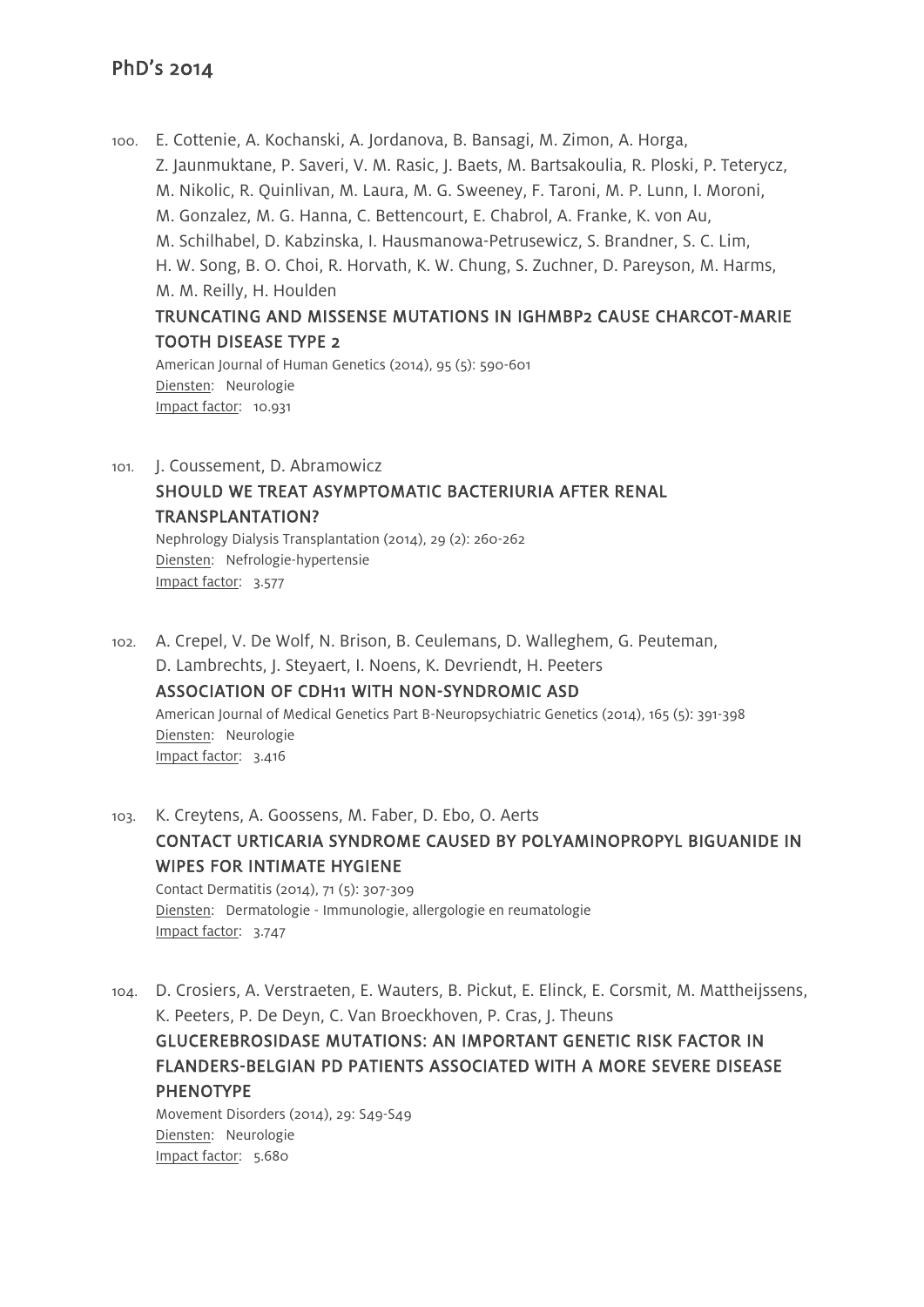- 105. C. L. Crunelle, D. Cappelle, A. Covaci, A. L. N. van Nuijs, K. E. Maudens, B. Sabbe, G. Dom, P. Michielsen, M. Yegles, H. Neels HAIR ETHYL GLUCURONIDE AS A BIOMARKER OF ALCOHOL CONSUMPTION IN ALCOHOL-DEPENDENT PATIENTS: ROLE OF GENDER DIFFERENCES Drug and Alcohol Dependence (2014), 141: 163-166 Diensten: Gastro-enterologie en hepatologie Impact factor: 3.423
- 106. C. L. Crunelle, M. Yegles, A. L. N. van Nuijs, A. Covaci, M. De Doncker, K. E. Maudens, B. Sabbe, G. Dom, W. E. Lambert, P. Michielsen, H. Neels HAIR ETHYL GLUCURONIDE LEVELS AS A MARKER FOR ALCOHOL USE AND ABUSE: A REVIEW OF THE CURRENT STATE OF THE ART Drug and Alcohol Dependence (2014), 134: 1-11 Diensten: Gastro-enterologie en hepatologie Impact factor: 3.423
- 107. V. C. Culic, E. Van Craenenbroeck, N. R. Muzinic, M. Ljubkovic, J. Marinovic, V. Conraads, Z. Dujic EFFECTS OF SCUBA DIVING ON VASCULAR REPAIR MECHANISMS Undersea and Hyperbaric Medicine (2014), 41 (2): 97-104 Diensten: Cardiologie Impact factor: 0.768
- 108. K. Cuppens, P. Karsmakers, A. Van de Vel, B. Bonroy, M. Milosevic, S. Luca, T. Croonenborghs, B. Ceulemans, L. Lagae, S. Van Huffel, B. Vanrumste ACCELEROMETRY-BASED HOME MONITORING FOR DETECTION OF NOCTURNAL HYPERMOTOR SEIZURES BASED ON NOVELTY DETECTION Ieee Journal of Biomedical and Health Informatics (2014), 18 (3): 1026-1033 Diensten: Neurologie Impact factor: 1.440
- 109. E. Cuyvers, K. Bettens, S. Philtjens, T. Van Langenhove, I. Gijselinck, J. van der Zee, S. Engelborghs, M. Vandenbulcke, J. Van Dongen, N. Geerts, G. Maes, M. Mattheijssens, K. Peeters, P. Cras, R. Vandenberghe, P. P. De Deyn, C. Van Broeckhoven, M. Cruts, K. Sleegers INVESTIGATING THE ROLE OF RARE HETEROZYGOUS TREM2 VARIANTS IN ALZHEIMER'S DISEASE AND FRONTOTEMPORAL DEMENTIA Neurobiology of Aging (2014), 35 (3)

Diensten: Neurologie Impact factor: 5.013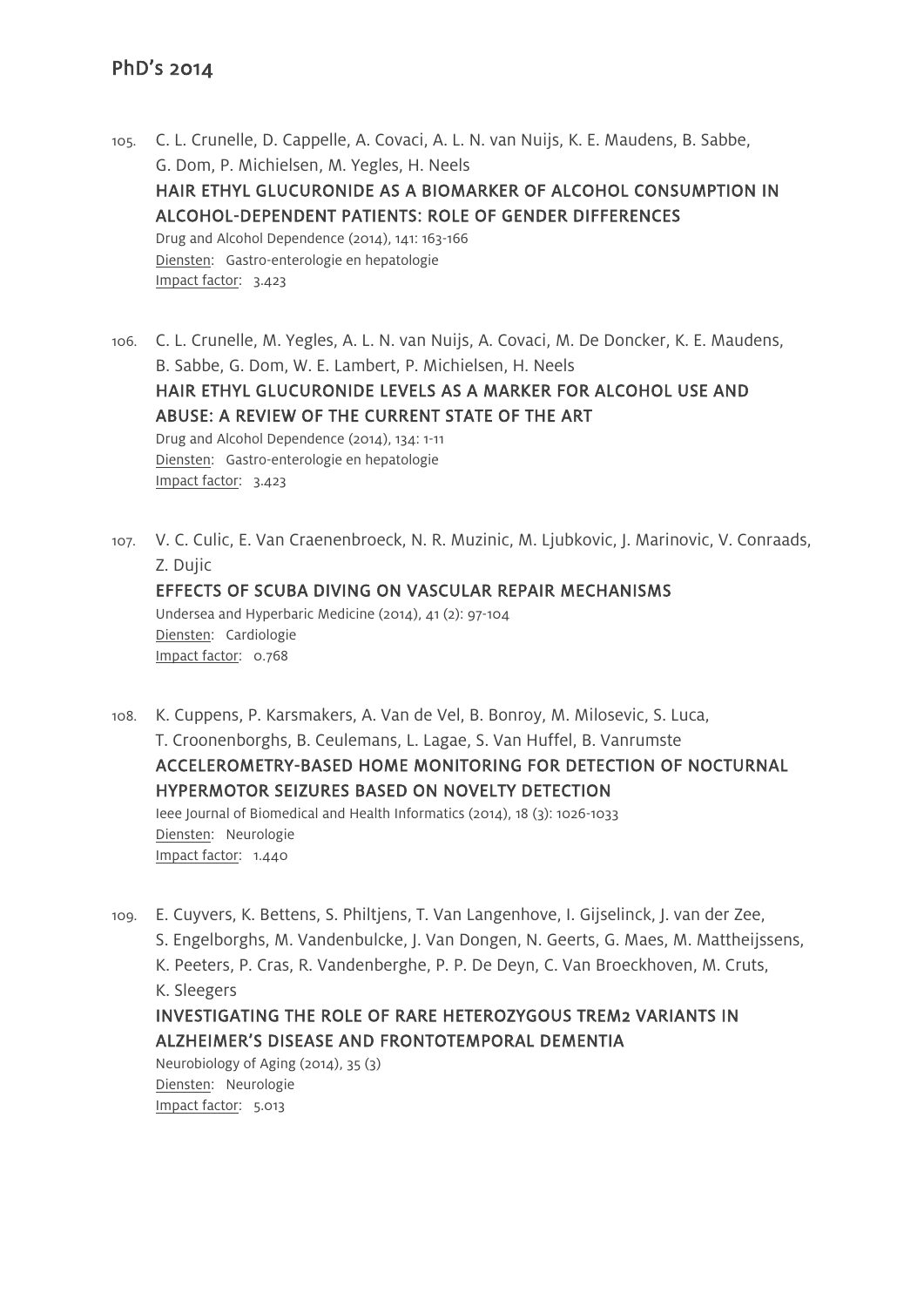Impact factor: 3.439

Impact factor: 7.636

- 110. L. Daenen, J. Nijs, P. Cras, K. Wouters, N. Roussel CHANGES IN PAIN MODULATION OCCUR SOON AFTER WHIPLASH TRAUMA BUT ARE NOT RELATED TO ALTERED PERCEPTION OF DISTORTED VISUAL FEEDBACK Pain Practice (2014), 14 (7): 588-598 Diensten: Medische directie - Neurologie Impact factor: 2.361
- 111. K. D'Aout, G. Stassijns, A. Hallemans, P. Aerts, C. Willems FOOT FUNCTION DURING BAREFOOT AND INDIGENOUSLY SHOD WALKING IN POPULATIONS FROM INDIA, NORTHERN SCANDINAVIA, AND WESTERN EUROPE American Journal of Physical Anthropology (2014), 153: 101-102 Diensten: Fysische geneeskunde Impact factor: 2.379
- 112. L. De Backer, G. Leemans, J. De Backer, S. Verhulst, W. De Backer, M. Morrens, B. Sabbe PERSONALIZED PATIENT EDUCATION IMPROVES SYMPTOM SCORES IN COPD (CHRONIC OBSTRUCTIVE PULMONARY DISEASE) European Psychiatry (2014), 29 Diensten: Pneumologie
- 113. W. De Backer, W. Vos, C. Van Holsbeke, S. Vinchurkar, R. Claes, A. Hufkens, P. M. Parizel, L. Bedert, J. De Backer THE EFFECT OF ROFLUMILAST IN ADDITION TO LABA/LAMA/ICS TREATMENT IN COPD PATIENTS European Respiratory Journal (2014), 44 (2): 527-529 Diensten: Pneumologie - Radiologie
- 114. F. De Bievre, P. Specenier METASTATIC MALIGNANT MELANOMA: DON'T FORGET THE SURGEON! Acta Clinica Belgica (2014), 69: S19-S19 Diensten: Oncologie: algemeen Impact factor: 0.518
- 115. K. De Cuyper, M. Eyselbergs, P. Bernard, L. Clabout, F. M. Vanhoenacker ADDED VALUE OF DIFFUSION WEIGHTED MR IMAGING IN THE DIAGNOSIS OF POSTPARTUM OVARIAN VEIN THROMBOSIS JBR-BTR (2014), 97 (4): 242-244 Diensten: Radiologie Impact factor: 0.242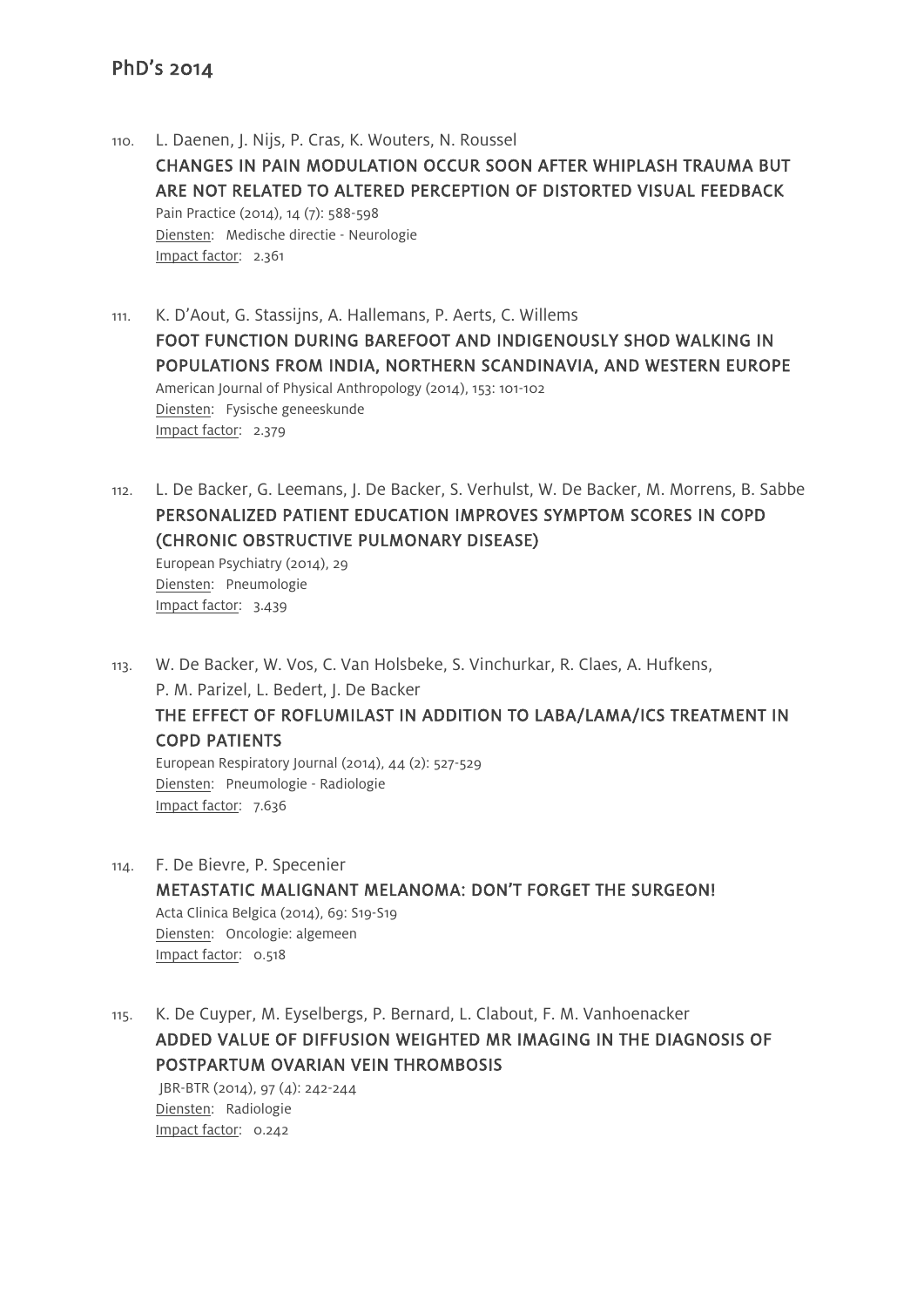- 116. K. De Groote, J. Delwaide, P. Michielsen THE COSTS-EFFECTIVENESS OF SOFOSBUVIR VERSUS STANDARD OF CARE (SOC) IN CHRONIC HEPATITIS C FROM A BELGIAN REIMBURSEMENT PERSPECTIVE Value in Health (2014), 17 (7): A371-A371 Diensten: Gastro-enterologie en hepatologie Impact factor: 3.279
- 117. M. D. de Jong, M. Koopmans, H. Goossens AUTHORS' REPLY: MANAGEMENT OF PATIENTS WITH EBOLA VIRUS DISEASE IN EUROPE: HIGH-LEVEL ISOLATION UNITS SHOULD HAVE A KEY ROLE Eurosurveillance (2014), 19 (50): 36-36 Diensten: Klinische biologie Impact factor: 5.722
- 118. M. D. de Jong, C. Reusken, P. Horby, M. Koopmans, M. Bonten, J. D. Chiche, C. Giaquinto, T. Welte, F. Leus, J. Schotsman, H. Goossens PREPAREDNESS FOR ADMISSION OF PATIENTS WITH SUSPECTED EBOLA VIRUS DISEASE IN EUROPEAN HOSPITALS: A SURVEY, AUGUST-SEPTEMBER 2014 Eurosurveillance (2014), 19 (48): 1-5 Diensten: Klinische biologie Impact factor: 5.722
- 119. C. De Laet, A. Domen, K. J. Cheung, E. Meulemans, P. Lauwers, J. M. Hendriks, P. E. Van Schil

#### MALIGNANT PLEURAL MESOTHELIOMA : RATIONALE FOR A NEW TNM CLASSIFICATION

Acta Chirurgica Belgica (2014), 114 (4): 245-249 Diensten: MOCA - Thorax- en vaatheelkunde Impact factor: 0.408

120. P. De Leyn, C. Dooms, J. Kuzdzal, D. Lardinois, B. Passlick, R. Rami-Porta, A. Turna, P. Van Schil, F. Venuta, D. Waller, W. Weder, M. Zielinski REVISED ESTS GUIDELINES FOR PREOPERATIVE MEDIASTINAL LYMPH NODE STAGING FOR NON-SMALL-CELL LUNG CANCER European Journal of Cardio-Thoracic Surgery (2014), 45 (5): 787-798 Diensten: Thorax- en vaatheelkunde Impact factor: 3.304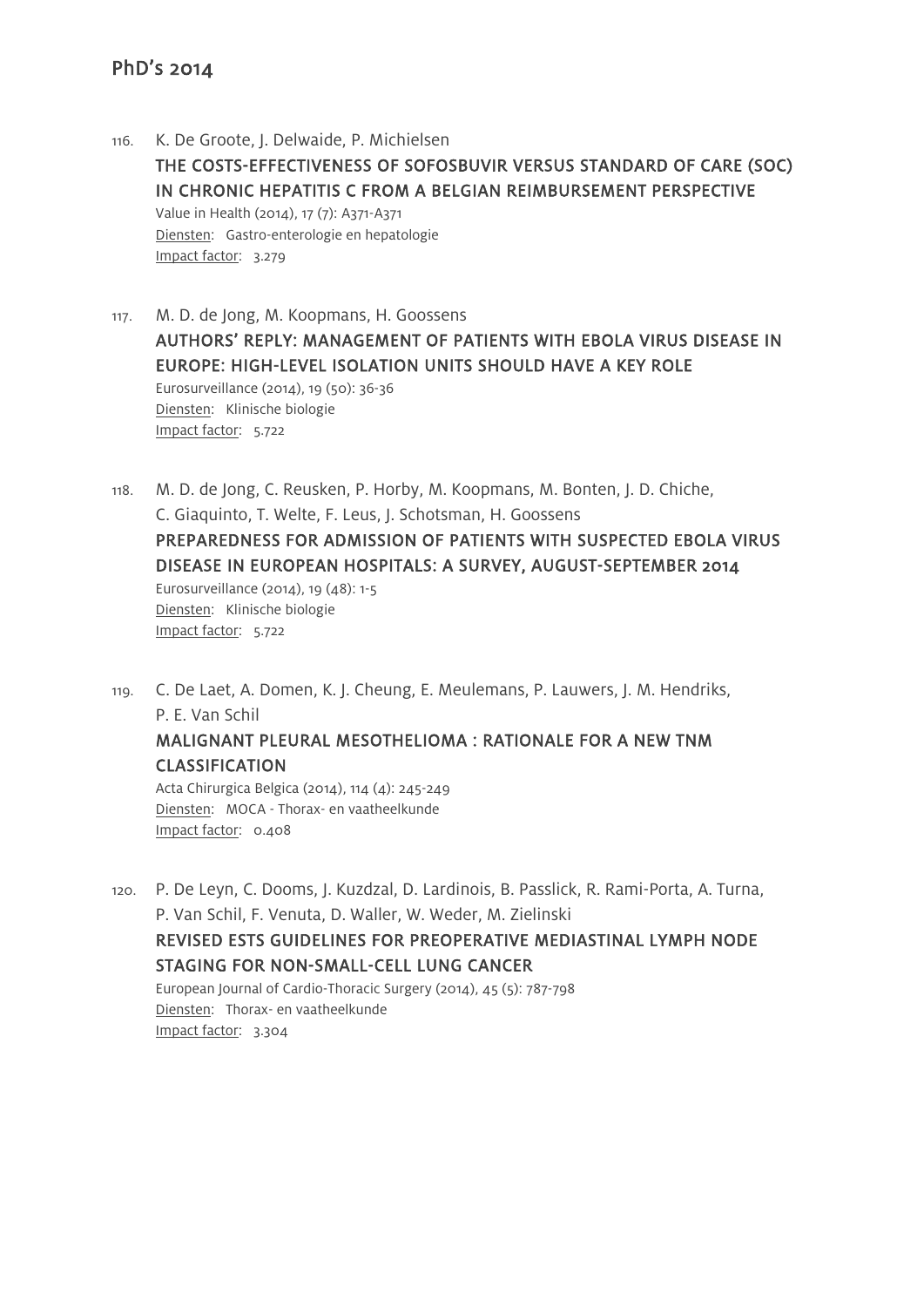- 121. J. De Pauw, K. Van der Velden, J. Meirte, U. Van Daele, S. Truijen, P. Cras, R. Mercelis, W. De Hertogh THE EFFECTIVENESS OF PHYSIOTHERAPY FOR CERVICAL DYSTONIA: A SYSTEMATIC LITERATURE REVIEW Journal of Neurology (2014), 261 (10): 1857-1865 Diensten: Neurologie Impact factor: 3.377
- 122. L. De Picker, F. Van Den Eede, G. Dumont, G. Moorkens, B. G. C. Sabbe ANTIDEPRESSANTS AND THE RISK OF HYPONATREMIA: A CLASS-BY-CLASS REVIEW OF LITERATURE

Psychosomatics (2014), 55 (6): 536-547 Diensten: Algemeen inwendige - Immunologie, allergologie en reumatologie - Psychiatrie Impact factor: 1.858

123. D. De Ridder, K. Joos, S. Vanneste THE ENIGMA OF THE TINNITUS-FREE DREAM STATE IN A BAYESIAN WORLD Neural Plasticity (2014), Diensten: Neus-, keel- en oorziekten Impact factor: 3.582

124. D. De Ridder, S. Vanneste TARGETING THE PARAHIPPOCAMPAL AREA BY AUDITORY CORTEX STIMULATION IN TINNITUS Brain Stimulation (2014), 7 (5): 709-717

Diensten: Neus-, keel- en oorziekten Impact factor: 4.399

- 125. D. De Ridder, S. Vanneste, N. D. Engineer, M. P. Kilgard SAFETY AND EFFICACY OF VAGUS NERVE STIMULATION PAIRED WITH TONES FOR THE TREATMENT OF TINNITUS: A CASE SERIES Neuromodulation (2014), 17 (2): 170-179 Diensten: Neus-, keel- en oorziekten Impact factor: 2.701
- 126. D. De Ridder, S. Vanneste, W. Freeman THE BAYESIAN BRAIN: PHANTOM PERCEPTS RESOLVE SENSORY UNCERTAINTY Neuroscience and Biobehavioral Reviews (2014), 44: 1-4 Diensten: Neus-, keel- en oorziekten Impact factor: 8.802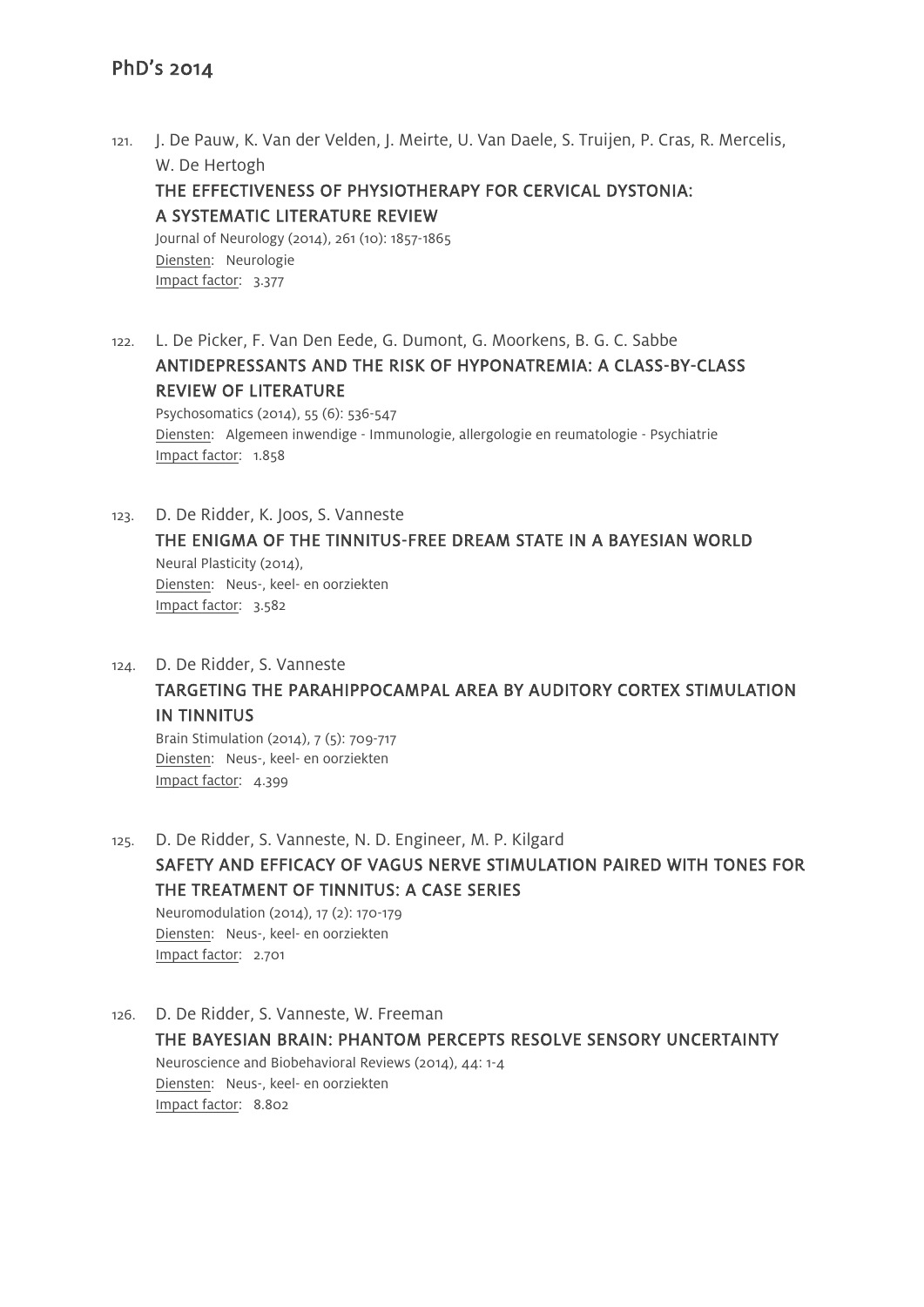- 127. D. De Ridder, S. Vanneste, N. Weisz, A. Londero, W. Schlee, A. B. Elgoyhen, B. Langguth AN INTEGRATIVE MODEL OF AUDITORY PHANTOM PERCEPTION: TINNITUS AS A UNIFIED PERCEPT OF INTERACTING SEPARABLE SUBNETWORKS Neuroscience and Biobehavioral Reviews (2014), 44: 16-32 Diensten: Neus-, keel- en oorziekten Impact factor: 8.802
- 128. L. De Roeck, S. Vandamme, B. Everaert, J. Bosmans, T. Vandendriessche, S. Haine, H. Miljoen, V. Hoymans, C. Vrints, M. J. Claeys ADIPONECTIN AND ISCHEMIA-REPERFUSION INJURY IN ST ELEVATION MYOCARDIAL INFARCTION Acta Cardiologica (2014), 69 (1): 83-83 Diensten: Cardiologie Impact factor: 0.653
- 129. Y. De Roeck, I. Hantson, S. Anguille, G. Moorkens, R. Rutsaert SARCOIDOSIS: THREE DIFFERENT STORIES Acta Clinica Belgica (2014), 69: S16-S16 Diensten: Algemeen inwendige - Immunologie, allergologie en reumatologie Impact factor: 0.518
- 130. H. U. De Schepper, B. F. Kessing, P. W. Weijenborg, J. M. Oors, A. J. P. M. Smout, A. J. Bredenoord IMPACT OF SPATIAL RESOLUTION ON RESULTS OF ESOPHAGEAL HIGH-RESOLUTION MANOMETRY

Neurogastroenterology and Motility (2014), 26 (7): 922-928 Diensten: Gastro-enterologie en hepatologie Impact factor: 3.587

- 131. E. De Smet, F. M. Vanhoenacker, P. M. Parizel TRAUMATIC MYELOPATHY: CURRENT CONCEPTS IN IMAGING Seminars in Musculoskeletal Radiology (2014), 18 (3): 318-331 Diensten: Radiologie Impact factor: 1.094
- 132. A. De Vito, M. C. Llatas, A. Vanni, M. Bosi, A. Braghiroli, A. Campanini, N. de Vries, E. Hamans, W. Hohenhorst, B. T. Kotecha, J. Maurer, F. Montevecchi, O. Piccin, G. Sorrenti, O. M. Vanderveken, C. Vicini EUROPEAN POSITION PAPER ON DRUG-INDUCED SEDATION ENDOSCOPY (DISE) Sleep and Breathing (2014), 18 (3): 453-465 Diensten: Neus-, keel- en oorziekten - Slaapcentrum Impact factor: 2.482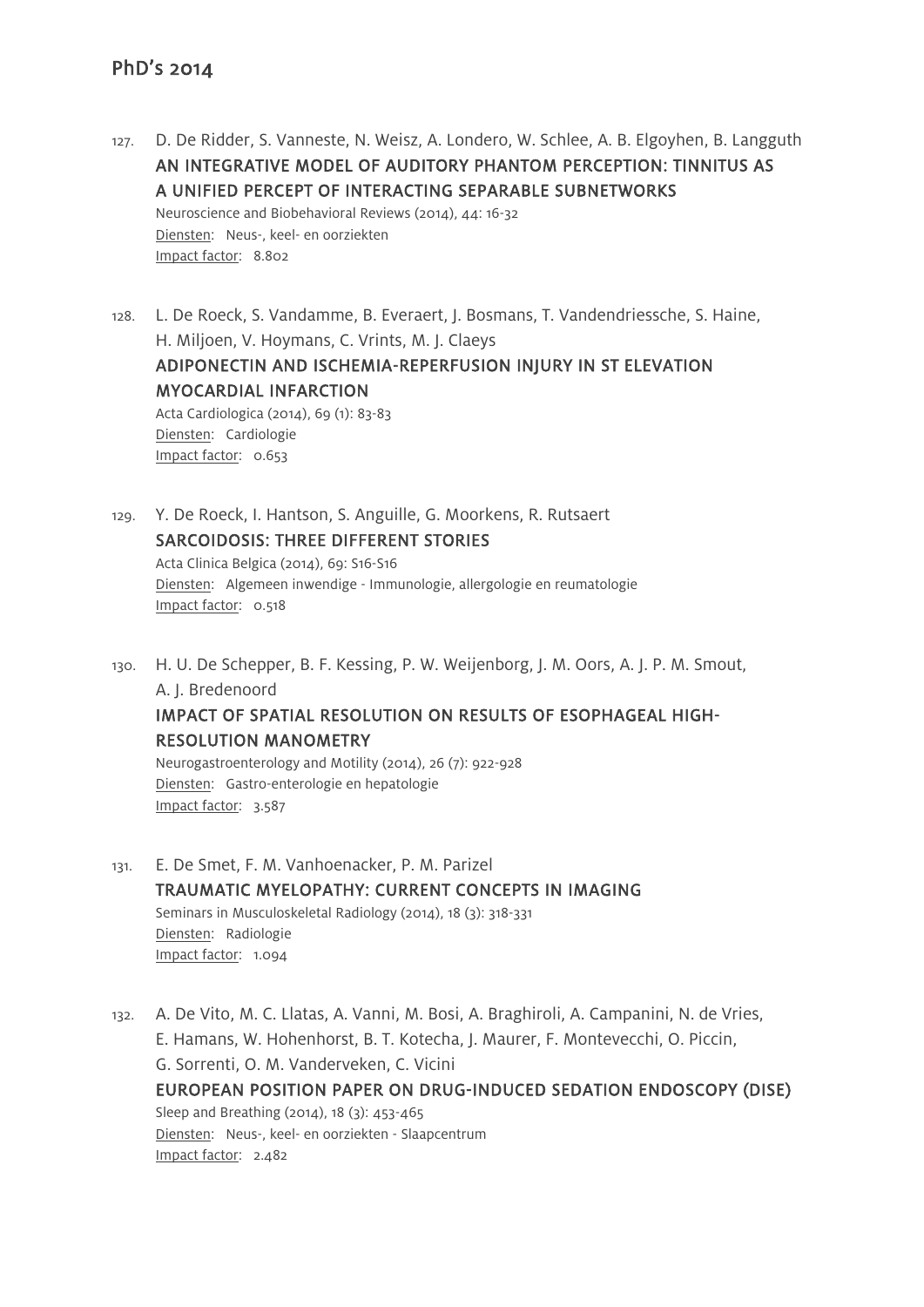- 133. S. G. G. De Wachter, R. Heeringa, G. A. Van Koeveringe, B. Winkens, P. E. V. Van Kerrebroeck, J. I. Gillespie FOCUSED INTROSPECTION DURING NATURALLY INCREASED DIURESIS: DESCRIPTION AND REPEATABILITY OF A METHOD TO STUDY BLADDER SENSATION NON-INVASIVELY Neurourology and Urodynamics (2014), 33 (5): 502-506 Diensten: Urologie Impact factor: 2.873
- 134. T. De Weerdt, M. Helbert, J. Verhelst, G. Moorkens INFECTIONS COMPLICATING TREATMENT IN GOODPASTURE'S DISEASE: A CASE REPORT Acta Clinica Belgica (2014), 69: S12-S12 Diensten: Algemeen inwendige - Immunologie, allergologie en reumatologie - Nefrologie-hypertensie Impact factor: 0.518
- 135. E. De Witte, W. Van Hecke, G. Dua, D. De Surgeloose, M. Moens, P. Marien ATYPICAL CEREBRAL LANGUAGE DOMINANCE IN A RIGHT-HANDED PATIENT: AN ANATOMOCLINICAL STUDY

Clinical Neurology and Neurosurgery (2014), 117: 1-12 Diensten: Radiologie Impact factor: 1.127

- 136. V. De Wolf, A. Crepel, F. Schuit, L. van Lommel, B. Ceulemans, J. Steyaert, E. Seuntjens, H. Peeters, K. Devriendt A COMPLEX XP11.22 DELETION IN A PATIENT WITH SYNDROMIC AUTISM: EXPLORATION OF FAM120C AS A POSITIONAL CANDIDATE GENE FOR AUTISM American Journal of Medical Genetics Part A (2014), 0 (12): 3035-3041 Diensten: Neurologie Impact factor: 2.159
- 137. C. Deben, C. Rolfo, V. Deschoolmeester, A. Wouters, M. Peeters, I. Gil-Bazo, F. Lardon, P. Pauwels

COMBINING FORCES: STUDY OF THE CYTOTOXIC EFFECT OF THE MDM2 INHIBITOR NUTLIN-3 IN COMBINATION WITH CDDP IN NON-SMALL CELL LUNG CANCER CELL LINES

European Journal of Cancer (2014), 50: 97-97 Diensten: MOCA - Oncologie: algemeen - Pathologische anatomie Impact factor: 5.417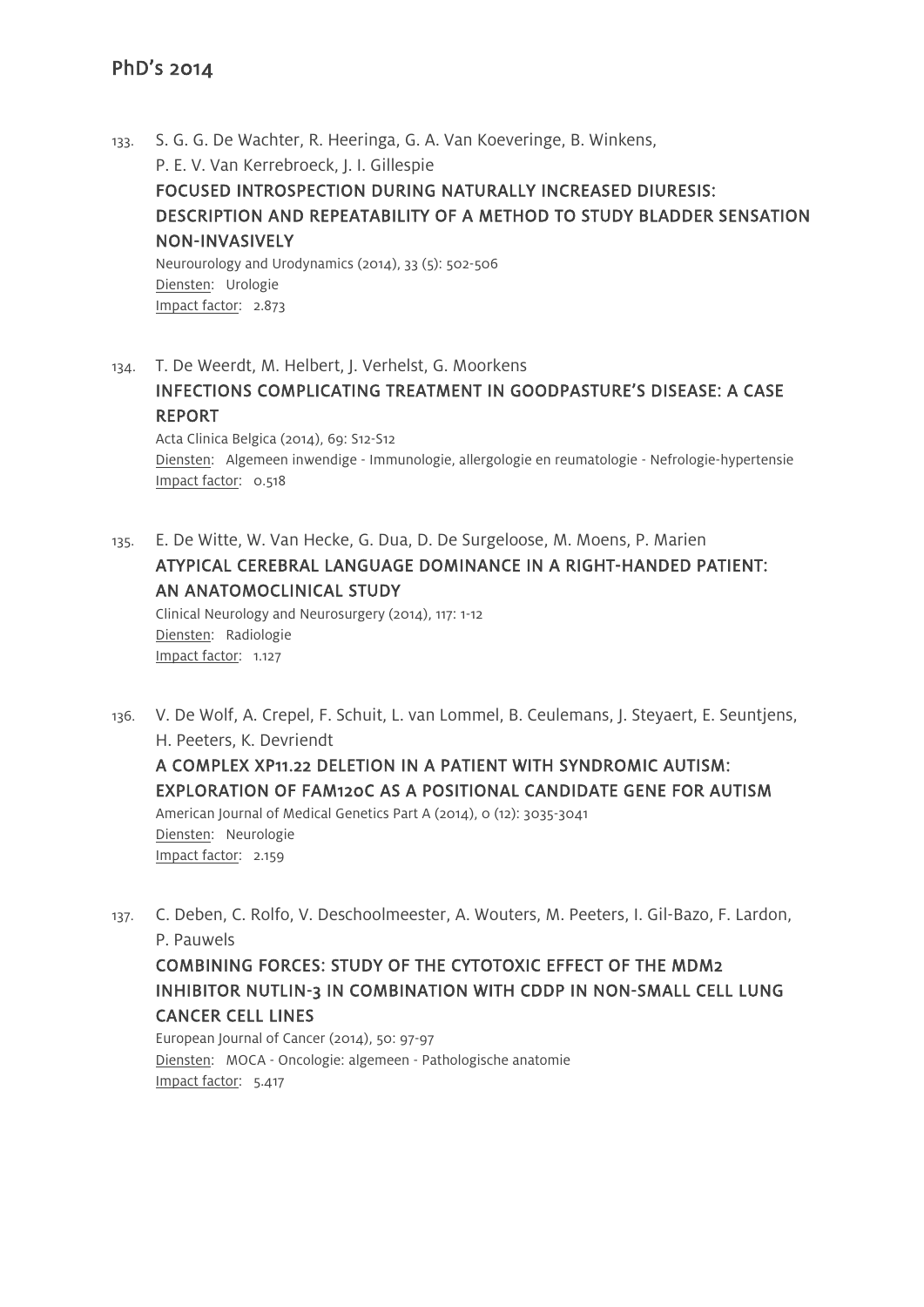Impact factor: 9.329

- 138. I. A. G. Deckers, P. A. van den Brandt, M. van Engeland, P. M. M. B. Soetekouw, M. M. L. L. Baldewijns, A. P. Keszei, L. J. Schouten DIETARY SODIUM, POTASSIUM AND FLUID INTAKE AND CLEAR CELL RENAL CELL CANCER: HETEROGENEOUS EFFECTS BY DNA METHYLATION OF GENES INVOLVED IN RENAL SALT HOMEOSTASIS Cancer Research (2014), 74 (19) Diensten: Pathologische anatomie
- 139. A. Deiteren, J. G. De Man, N. E. Ruyssers, T. G. Moreels, P. A. Pelckmans, B. Y. De Winter HISTAMINE H4 AND H1 RECEPTORS CONTRIBUTE TO POSTINFLAMMATORY VISCERAL HYPERSENSITIVITY Gut (2014), 63 (12): 1873-1882

Diensten: Gastro-enterologie en hepatologie Impact factor: 14.660

140. A. Deiteren, W. Vermeulen, T. G. Moreels, P. A. Pelckmans, J. G. De Man, B. Y. De Winter THE EFFECT OF CHEMICALLY INDUCED COLITIS, PSYCHOLOGICAL STRESS AND

# THEIR COMBINATION ON VISCERAL PAIN IN FEMALE WISTAR RATS

Stress-the International Journal on the Biology of Stress (2014), 17 (5): 431-444 Diensten: Gastro-enterologie en hepatologie Impact factor: 2.715

141. A. Deleporte, A. Hendlisz, C. Garcia, T. Delaunoit, R. Marechal, M. Peeters, S. Holbrechts, M. Van Den Eynde, G. Houbiers, B. Filleul, J. L. Van Laethem, C. D. Rolfo, M. Diaz, R. Lhommel, G. Demolin, M. Moreau, L. Ameye, M. Paesmans, M. J. Piccart-Gebhart, P. Flamen SOMORE TRIAL: EARLY METABOLIC RESPONSE ASSESSMENT OF A SORAFENIB (SOR) AND CAPECITABINE (CAP) COMBINATION IN CHEMOREFRACTORY METASTATIC COLORECTAL CANCER (MCRC) Journal of Clinical Oncology (2014), 32 (3) Diensten: Oncologie: algemeen

Impact factor: 18.428

142. S. Deleye, M. Heylen, A. Deiteren, J. De Man, S. Stroobants, B. De Winter, S. Staelens CONTINUOUS FLUSHING OF THE BLADDER IN RODENTS REDUCES ARTIFACTS AND IMPROVES QUANTIFICATION IN MOLECULAR IMAGING

Molecular Imaging (2014), 13 Diensten: Nucleaire geneeskunde en Cyclotron Impact factor: 1.962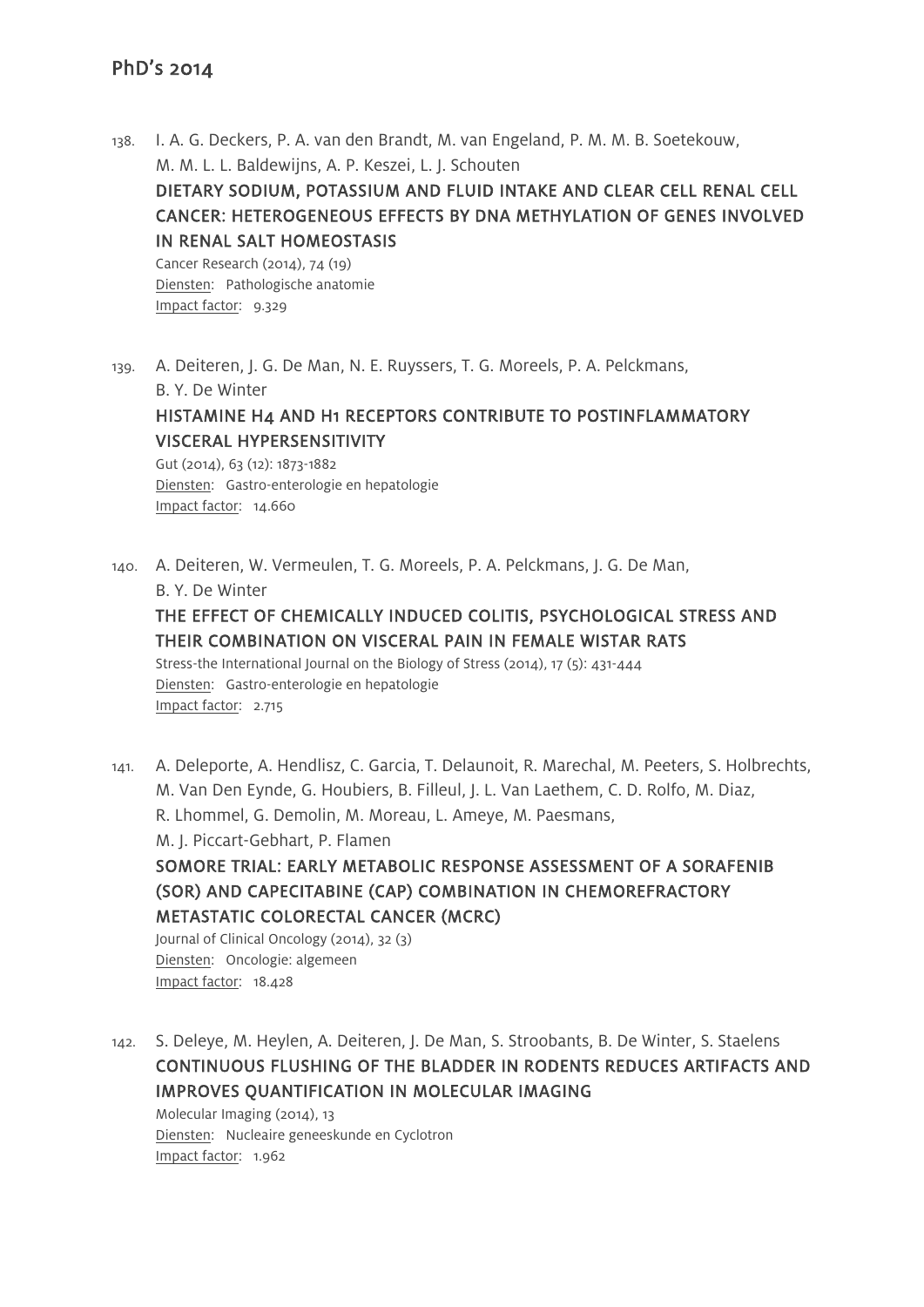143. S. Deleye, J. Verhaeghe, L. Wyffels, S. Dedeurwaerdere, S. Stroobants, S. Staelens TOWARDS A REPRODUCIBLE PROTOCOL FOR REPETITIVE AND SEMI-QUANTITATIVE RAT BRAIN IMAGING WITH F-18-FDG: EXEMPLIFIED IN A MEMANTINE PHARMACOLOGICAL CHALLENGE Neuroimage (2014), 96: 276-287

Diensten: Nucleaire geneeskunde en Cyclotron Impact factor: 6.357

144. M. Delforge, D. Selleslag, Y. Beguin, A. Triffet, P. Mineur, K. Theunissen, C. Graux, F. Trullemans, D. Boulet, K. Van Eygen, L. Noens, S. Van Steenweghen, J. Lemmens, P. Pierre, R. D'Hondt, A. Ferrant, D. Deeren, A. Van De Velde, W. Wynendaele, M. Andre, R. De Bock, A.Efira, D. Breems, A. Deweweire, K. Geldhof, W. Pluymers, A. Harrington, K. MacDonald, I. Abraham, C. Ravoet ADEQUATE IRON CHELATION THERAPY FOR AT LEAST SIX MONTHS IMPROVES

# SURVIVAL IN TRANSFUSION-DEPENDENT PATIENTS WITH LOWER RISK MYELODYSPLASTIC SYNDROMES

Leukemia Research (2014), 38 (5): 557-563 Diensten: Hematologie Impact factor: 2.351

145. M. Delhaye, W. Van Steenbergen, E. Cesmeli, P. Pelckmans, V. Putzeys, G. Roeyen, F. Berrevoet, I. Scheers, F. Ausloos, P. Gast, D. Ysebaert, L. Plat, E. van der Wijst, G. Hans, M. Arvanitakis, P. H. Deprez

# BELGIAN CONSENSUS ON CHRONIC PANCREATITIS IN ADULTS AND CHILDREN: STATEMENTS ON DIAGNOSIS AND NUTRITIONAL, MEDICAL, AND SURGICAL TREATMENT

Acta Gastro-Enterologica Belgica (2014), 77 (1): 47-65 Diensten: Anesthesie - Gastro-enterologie en hepatologie - Hepatobiliaire transplantatie en endocriene heelkunde - Pijncentrum Impact factor: 0.912

146. E. M. Dempsey, K. J. Barrington, N. Marlow, C. P. O'Donnell, J. Miletin, G. Naulaers, P. Y. Cheung, D. Corcoran, G. Pons, Z. Stranak, D. Van Laere, HIP Consortium (including D. Van Laere)

# MANAGEMENT OF HYPOTENSION IN PRETERM INFANTS (THE HIP TRIAL): A RANDOMISED CONTROLLED TRIAL OF HYPOTENSION MANAGEMENT IN EXTREMELY LOW GESTATIONAL AGE NEWBORNS

Neonatology (2014), 105 (4): 275-281 Diensten: Neonatologie Impact factor: 2.649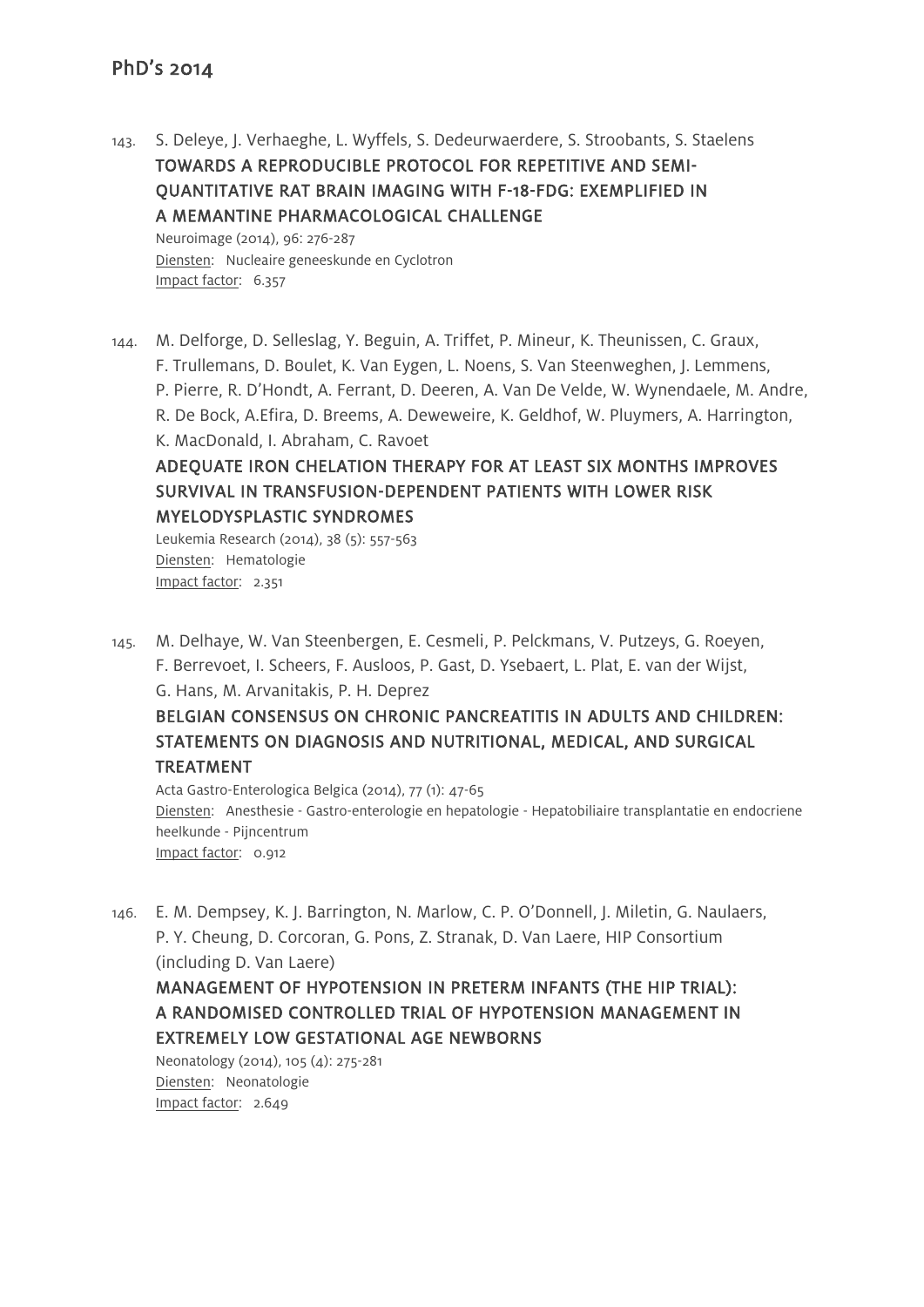147. W. A. den Hengst, J. M. H. Hendriks, B. Balduyck, I. Rodrigus, J. B. Vermorken, F. Lardon, M. I. M. Versteegh, J. Braun, H. Gelderblom, F. M. N. H. Schramel, W. J. Van Boven, B. P. Van Putte, O. Birim, A. P. W. M. Maat, P. E. Y. Van Schil PHASE II MULTICENTER CLINICAL TRIAL OF PULMONARY METASTASECTOMY AND ISOLATED LUNG PERFUSION WITH MELPHALAN IN PATIENTS WITH RESECTABLE LUNG METASTASES Journal of Thoracic Oncology (2014), 9 (10): 1547-1553 Diensten: Cardiochirurgie - Oncologie: algemeen - Thorax- en vaatheelkunde

Impact factor: 5.282

- 148. E. Dequeker, L. Tembuyser, V. Tack, K. Zwaenepoel, P. Pauwels, E. Thunnissen IMPORTANCE OF EXTERNAL QUALITY ASSESSEMENT IN IMMUNO-ONCOLOGY Annals of Oncology (2014), 25 Diensten: MOCA - Pathologische anatomie Impact factor: 7.040
- 149. L. P. G. Derde, B. S. Cooper, H. Goossens, W. Hryniewicz, A. T. Marti INTERVENTIONS TO REDUCE COLONISATION AND TRANSMISSION OF ANTIMICROBIAL-RESISTANT BACTERIA IN INTENSIVE CARE UNITS: AN INTERRUPTED TIME SERIES STUDY AND CLUSTER RANDOMISED TRIAL (VOL 14, PG 1129, 2014) Lancet Infectious Diseases (2014), 14 (1): 11-11 Diensten: Klinische biologie Impact factor: 22.433
- 150. L. P. G. Derde, B. S. Cooper, H. Goossens, S. Malhotra-Kumar, R. J. L. Willems, M. Gniadkowski, W. Hryniewicz, J. Empel, M. J. D. Dautzenberg, D. Annane, I. Aragao, A. Chalfine, U. Dumpis, F. Esteves, H. Giamarellou, I. Muzlovic, G. Nardi, G. L. Petrikkos, V. Tomic, A.T. Marti, P. Stammet, C. Brun-Buisson, M. J. M. Bonten INTERVENTIONS TO REDUCE COLONISATION AND TRANSMISSION OF ANTIMICROBIAL-RESISTANT BACTERIA IN INTENSIVE CARE UNITS: AN INTERRUPTED TIME SERIES STUDY AND CLUSTER RANDOMISED TRIAL Lancet Infectious Diseases (2014), 14 (1): 31-39 Diensten: Klinische biologie Impact factor: 22.433
- 151. J. Desmet, K. Wouters, M. De Bodt, P. Van de Heyning LONG-TERM SUBJECTIVE BENEFIT WITH A BONE CONDUCTION IMPLANT SOUND PROCESSOR IN 44 PATIENTS WITH SINGLE-SIDED DEAFNESS Otology & Neurotology (2014), 35 (6): 1017-1025 Diensten: Medische directie - Neus-, keel- en oorziekten Impact factor: 1.787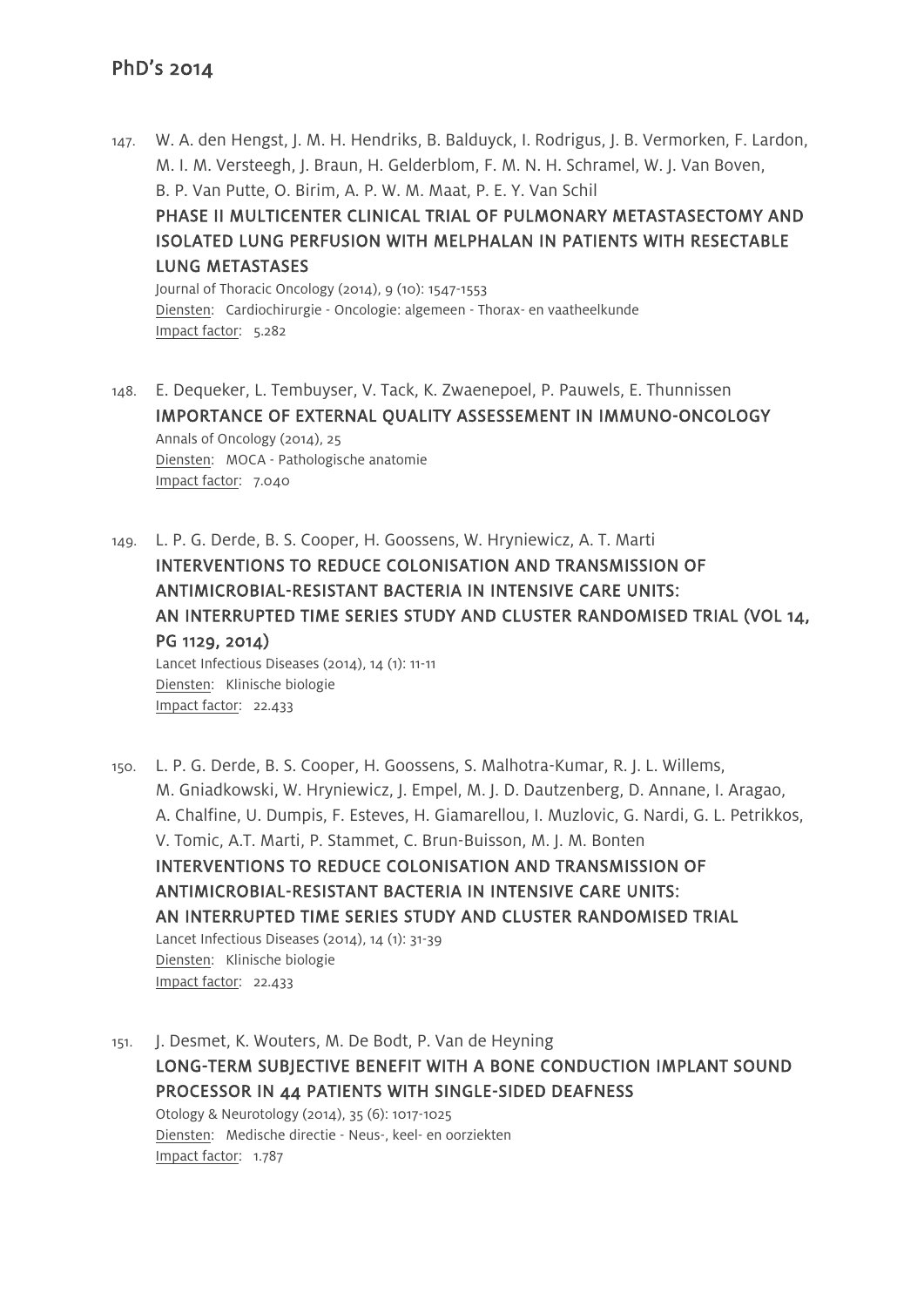152. F. C. Detterbeck, K. Stratton, D. Giroux, H. Asamura, J. Crowley, C. Falkson, P. L. Filosso, A. A. Frazier, G. Giaccone, J. Huang, J. Kim, K. Kondo, M. Lucchi, M. Marino, E. M. Marom, A. G. Nicholson, M. Okumura, E. Ruffini, P. Van Schil THE IASLC/ITMIG THYMIC EPITHELIAL TUMORS STAGING PROJECT: PROPOSAL FOR AN EVIDENCE-BASED STAGE CLASSIFICATION SYSTEM FOR THE FORTHCOMING (8th) EDITION OF THE TNM CLASSIFICATION OF MALIGNANT **TUMORS** Journal of Thoracic Oncology (2014), 9 (9): S65-S72

Diensten: Thorax- en vaatheelkunde Impact factor: 5.282

- 153. N. Devoogdt, T. Van den Wyngaert, P. Bourgeois, M. Lambrechts, M. Van Kampen, A. De Groef, I. Geraerts, P. Neven, I. Vergote, W. Tjalma, M. R. Christiaens, S. Stroobants REPRODUCIBILITY OF LYMPHOSCINTIGRAPHIC EVALUATION OF THE UPPER LIMB Lymphatic Research and Biology (2014), 12 (3): 175-184 Diensten: Nucleaire geneeskunde en Cyclotron - Oncologie: algemeen - Oncologische gynaecologie Impact factor: 1.709
- 154. E. Dewaele, J. Van den Brande, P. Specenier TISSUE IS THE ISSUE Acta Clinica Belgica (2014), 69: S21-S21 Diensten: Oncologie: algemeen Impact factor: 0.518
- 155. K. W. M. D'Hauwers, W. A. A. Tjalma SCREENING FOR ANAL MALIGNANCIES IN MEN AND WOMEN European Journal of Obstetrics & Gynecology and Reproductive Biology (2014), 176: 198-199 Diensten: Oncologie: algemeen - Oncologische gynaecologie Impact factor: 1.695
- 156. O. Dhollander, H. De Bruyne, B. Op de Beeck, P. A. Pelckmans, T. G. Moreels SAFE REMOVAL OF AN IMPACTED STONE RETRIEVAL BASKET DURING ERCP USING A SINGLE-BALLOON ENTEROSCOPE IN A PATIENT WITH A ROUX-EN-Y GASTRECTOMY

Endoscopy (2014), 46 Diensten: Gastro-enterologie en hepatologie - MOCA - Radiologie Impact factor: 5.053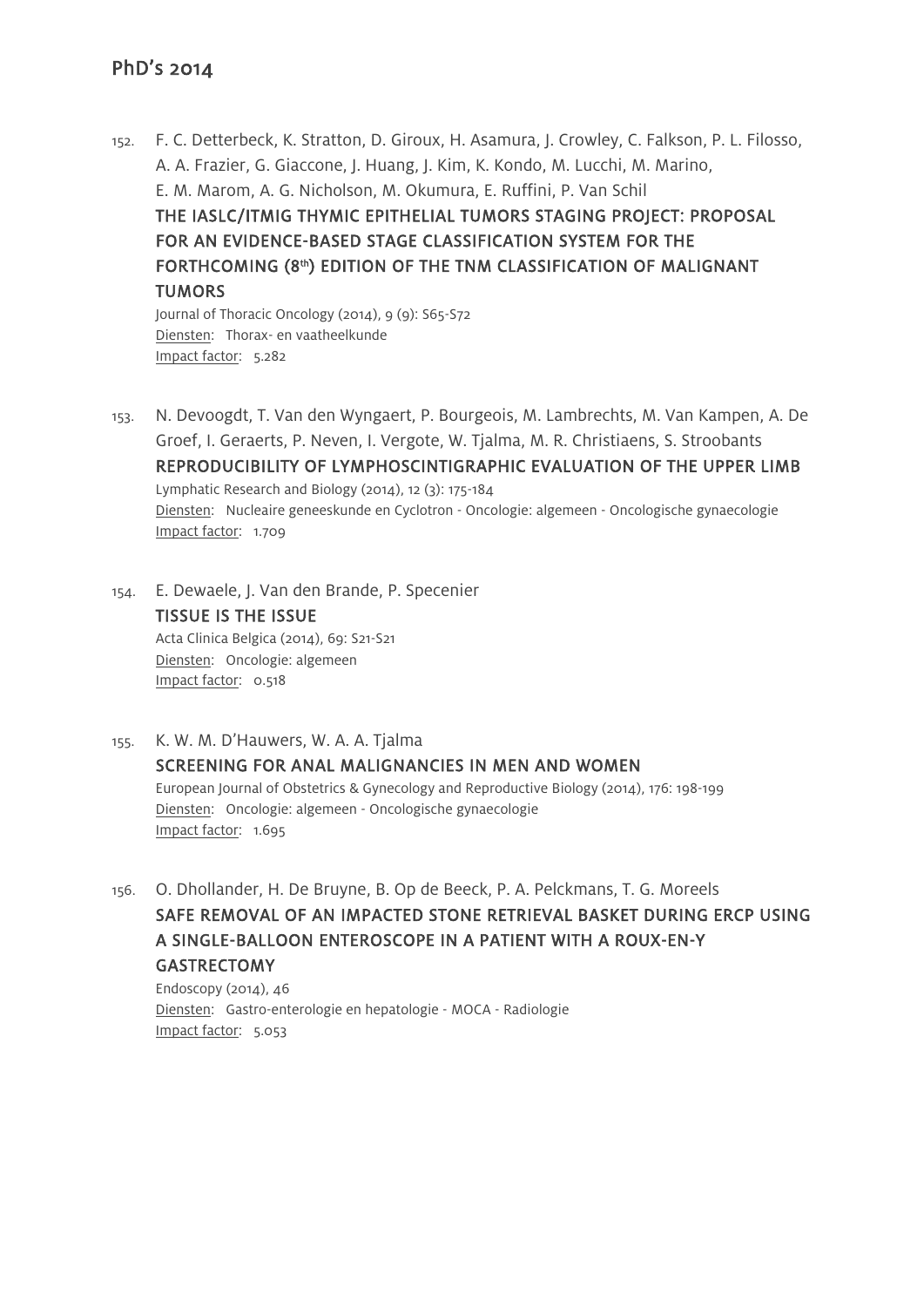157. M. Diamant, L. Van Gaal, B. Guerci, S. Stranks, J. Han, J. Malloy, M. K. Boardman, M. E. Trautmann

# EXENATIDE ONCE WEEKLY VERSUS INSULIN GLARGINE FOR TYPE 2 DIABETES (DURATION-3): 3-YEAR RESULTS OF AN OPEN-LABEL RANDOMISED TRIAL

Lancet Diabetes & Endocrinology (2014), 2 (6): 464-473 Diensten: Endocrinologie, diabetologie en metabole ziekten Impact factor: 9.185

158. R. Diaz-Arrastia, K. K. W. Wang, L. Papa, M. D. Sorani, J. K. Yue, A. M. Puccio, P. J. McMahon, T. Inoue, E. L. Yuh, H. F. Lingsma, A. I. R. Maas, A. B. Valadka, D. O. Okonkwo, G. T. Manley, S. S. Casey, M. Cheong, S. R. Cooper, K. Dams-O'Connor, W. A. Gordon, A. J. Hricik, D. K. Menon, P. Mukherjee, D. M. Schnyer, T. K. Sinha, M. J. Vassar ACUTE BIOMARKERS OF TRAUMATIC BRAIN INJURY: RELATIONSHIP BETWEEN

# PLASMA LEVELS OF UBIQUITIN C-TERMINAL HYDROLASE-L1 AND GLIAL FIBRILLARY ACIDIC PROTEIN

Journal of Neurotrauma (2014), 31 (1): 19-25 Diensten: Neurochirurgie Impact factor: 3.714

159. M. Dieltjens, M. J. Braem, P. H. Van de Heyning, K. Wouters, O. M. Vanderveken PREVALENCE AND CLINICAL SIGNIFICANCE OF SUPINE-DEPENDENT OBSTRUCTIVE SLEEP APNEA IN PATIENTS USING ORAL APPLIANCE THERAPY Journal of Clinical Sleep Medicine (2014), 10 (9): 959-964 Diensten: Medische directie - Mond-, kaak- en aangezichtsheelkunde - Neus-, keel- en oorziekten - Slaapcentrum Impact factor: 3.053

160. N. Dikow, B. Maas, S. Karch, M. Granzow, J. W. G. Janssen, A. Jauch, K. Hinderhofer, C. Sutter, S. Schubert-Bast, B. M. Anderlid, B. Dallapiccola, N. Van der Aa, U. Moog 3P25.3 MICRODELETION OF GABA TRANSPORTERS SLC6A1 AND SLC6A11 RESULTS IN INTELLECTUAL DISABILITY, EPILEPSY AND STEREOTYPIC BEHAVIOR American Journal of Medical Genetics Part A (2014), 0 (12): 3061-3068 Diensten: Medische genetica Impact factor: 2.159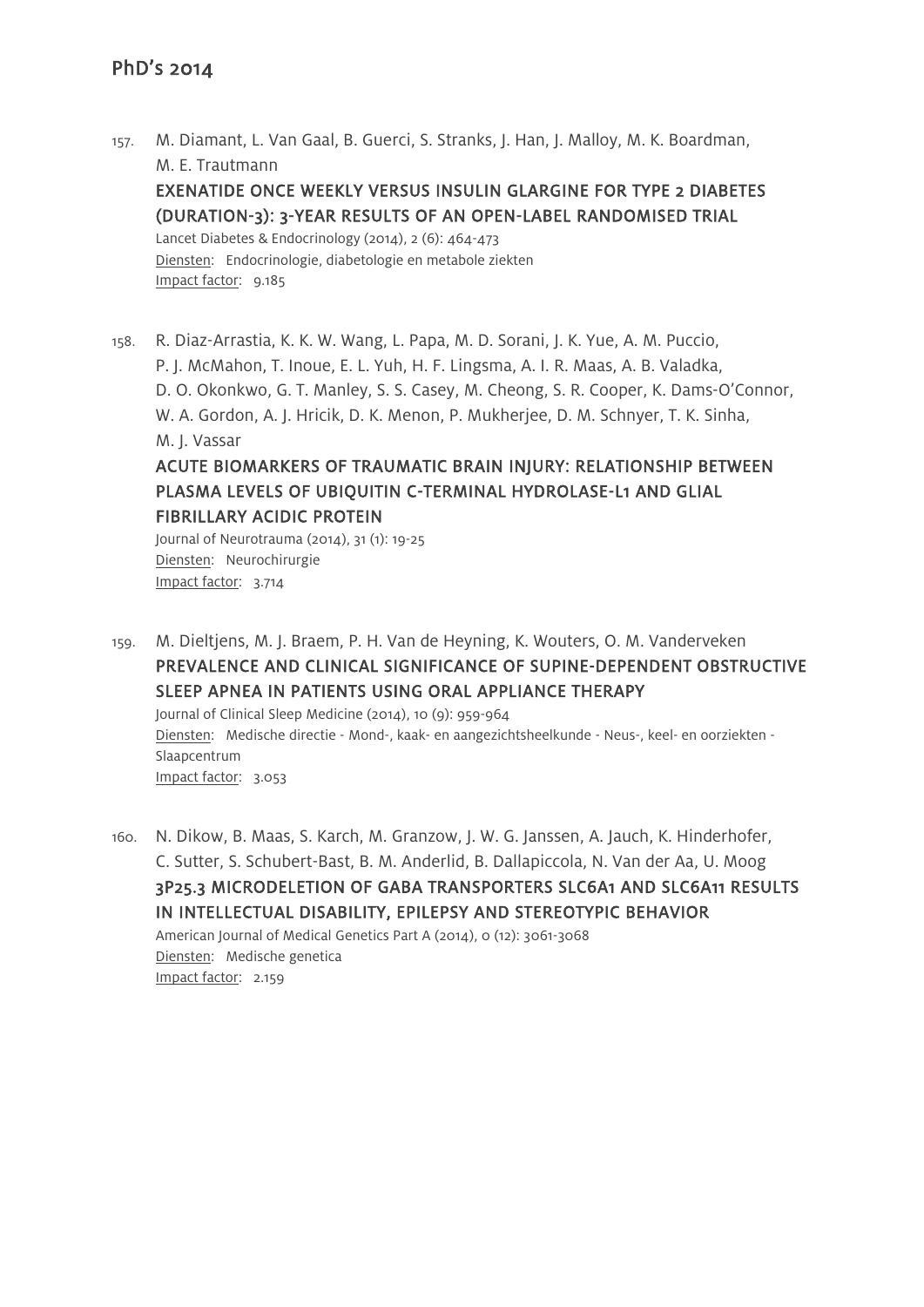161. M. Dinic, L. Ghisdal, J. Racape, L. Thibaudin, P. Gatault, M. Essig, Y. Le Meur, C. Noel, G. Touchard, P. Merville, Z. Ajarchouh, C. Mariat, M. Abramowicz, D. Abramowicz, E. Alamartine UMOD POLYMORPHISM RS12917707 IS NOT ASSOCIATED WITH SEVERE OR STABLE IGA NEPHROPATHY IN A LARGE CAUCASIAN COHORT Bmc Nephrology (2014), 15 (1): 138 Diensten: Nefrologie-hypertensie

Impact factor: 1.690

162. E. L. Dirinck, A. C. Dirtu, M. Govindan, A. Covaci, L. F. Van Gaal, P. G. Jorens EXPOSURE TO PERSISTENT ORGANIC POLLUTANTS: RELATIONSHIP WITH ABNORMAL GLUCOSE METABOLISM AND VISCERAL ADIPOSITY Diabetes Care (2014), 37 (7): 1951-1958 Diensten: Endocrinologie, diabetologie en metabole ziekten - Intensieve zorg - Verpleegkundige diensten Impact factor: 8.420

- 163. T. Djemie, S. Weckhuysen, P. Holmgren, K. Hardies, T. Van Dyck, R. Hendrickx, A. S. Schoonjans, W. Van Paesschen, A. C. Jansen, L. De Meirleir, L. A. M. Selim, M. Y. Girgis, G. Buyse, L. Lagae, K. Smets, I. Smouts, K. G. Claeys, V. Van den Bergh, T. Grisar, I. Blatt, Z.Shorer, F. Roelens, Z. Afawi, I. Helbig, B. Ceulemans, P. De Jonghe, A. Suls PRRT2 MUTATIONS: EXPLORING THE PHENOTYPICAL BOUNDARIES Journal of Neurology Neurosurgery and Psychiatry (2014), 85 (4): 462-465 Diensten: Neurologie Impact factor: 6.807
- 164. Y. Dockx, T. Van den Wyngaert, S. Altintas, K. Papadimitriou, M. Baldewijns, P. Van Dam, W. A. Tjalma, S. Stroobants, M. T. Huizing

# THE ROLE OF 18FDG-PET/CT AND KI67 IN THE EVALUATION OF EARLY RESPONSE TO NEO-ADJUVANT CHEMOTHERAPY IN LOCALLY ADVANCED BREAST CANCER (LABC)

International Journal of Gynecological Cancer (2014), 24 (9): 1040-1040 Diensten: Nucleaire geneeskunde en Cyclotron - Oncologie: algemeen - Oncologische gynaecologie - Pathologische anatomie Impact factor: 1.958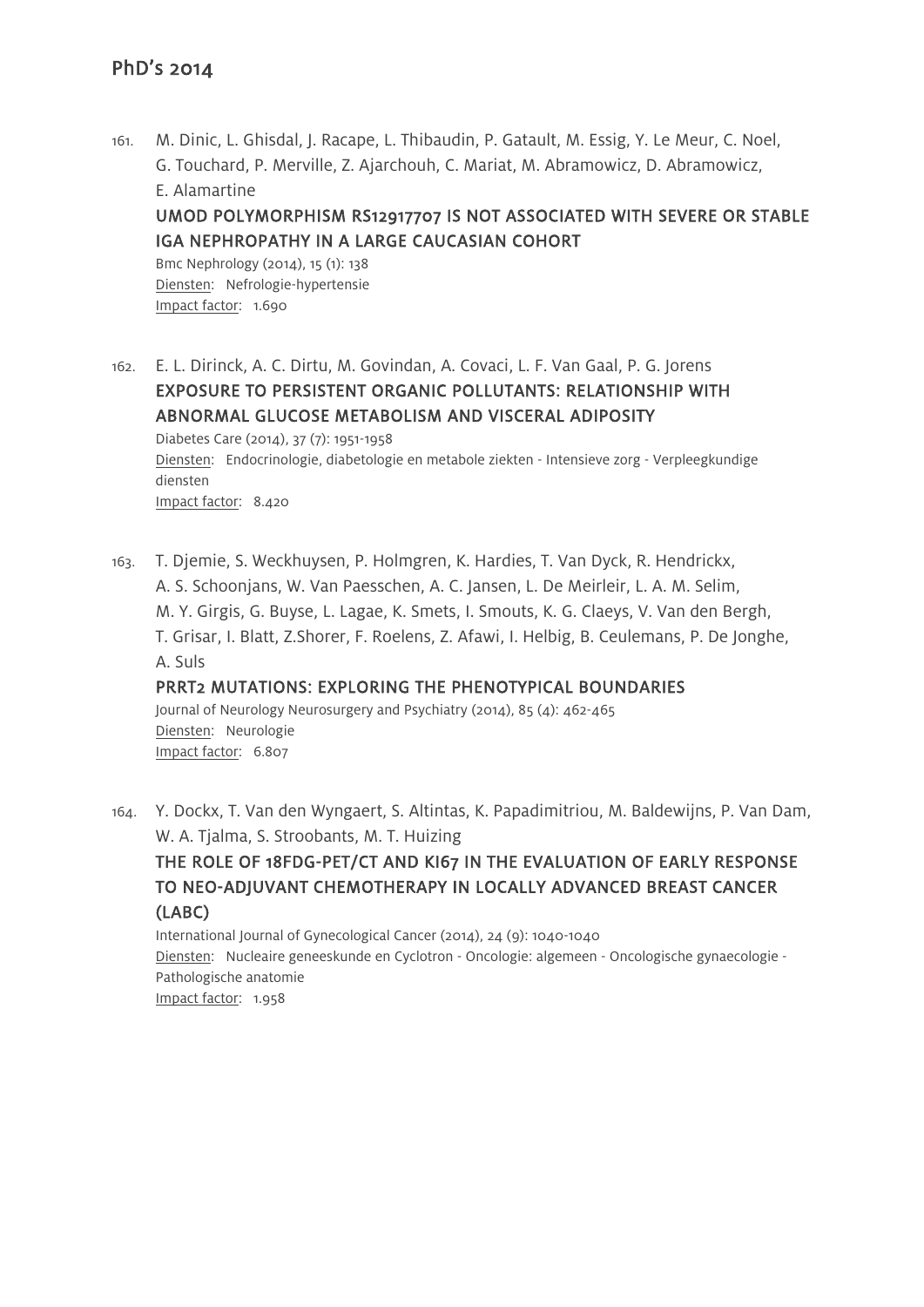- 165. K. Doggen, K. Van Acker, H. Beele, I. Dumont, P. Felix, P. Lauwers, A. Lavens, G. A. Matricali, C. Randon, E. Weber, V. Van Casteren, F. Nobels IMPLEMENTATION OF A QUALITY IMPROVEMENT INITIATIVE IN BELGIAN DIABETIC FOOT CLINICS: FEASIBILITY AND INITIAL RESULTS Diabetes-Metabolism Research and Reviews (2014), 30 (5): 435-443 Diensten: Thorax- en vaatheelkunde Impact factor: 3.553
- 166. S. Dom, J. J. Weyler, J. H. J. Droste, M. M. Hagendorens, E. Dierckx, C. H. Bridts, W. De Backer, E. Oostveen DETERMINANTS OF BASELINE LUNG FUNCTION AND BRONCHODILATOR RESPONSE IN 4-YEAR-OLD CHILDREN European Respiratory Journal (2014), 44 (2): 371-381 Diensten: Neonatologie - Pediatrie - Pneumologie Impact factor: 7.636
- 167. G. Donders, P. Neven, M. Moegele, A. Lintermans, G. Bellen, V. Prasauskas, P. Grob, O. Ortmann, S. Buchholz ULTRA-LOW-DOSE ESTRIOL AND LACTOBACILLUS ACIDOPHILUS VAGINAL TABLETS (GYNOFLOR(A (R))) FOR VAGINAL ATROPHY IN POSTMENOPAUSAL BREAST CANCER PATIENTS ON AROMATASE INHIBITORS: PHARMACOKINETIC, SAFETY, AND EFFICACY PHASE I CLINICAL STUDY Breast Cancer Research and Treatment (2014), 145 (2): 371-379 Diensten: Gynaecologie Impact factor: 3.940
- 168. G. G. G. Donders, J. Zodzika, D. Rezeberga TREATMENT OF BACTERIAL VAGINOSIS: WHAT WE HAVE AND WHAT WE MISS Expert Opinion on Pharmacotherapy (2014), 15 (5): 645-657 Diensten: Gynaecologie Impact factor: 3.534
- 169. L. Dossche, J. F. Noyez, W. Ouedraogo, E. Kalmogho ESTABLISHMENT OF A HIP REPLACEMENT PROJECT IN A DISTRICT HOSPITAL IN BURKINA FASO ANALYSIS OF TECHNICAL PROBLEMS AND PERI-OPERATIVE COMPLICATIONS

Bone & Joint Journal (2014), 0 (2): 177-180 Diensten: Orthopedie - Sportgeneeskunde Impact factor: 1.961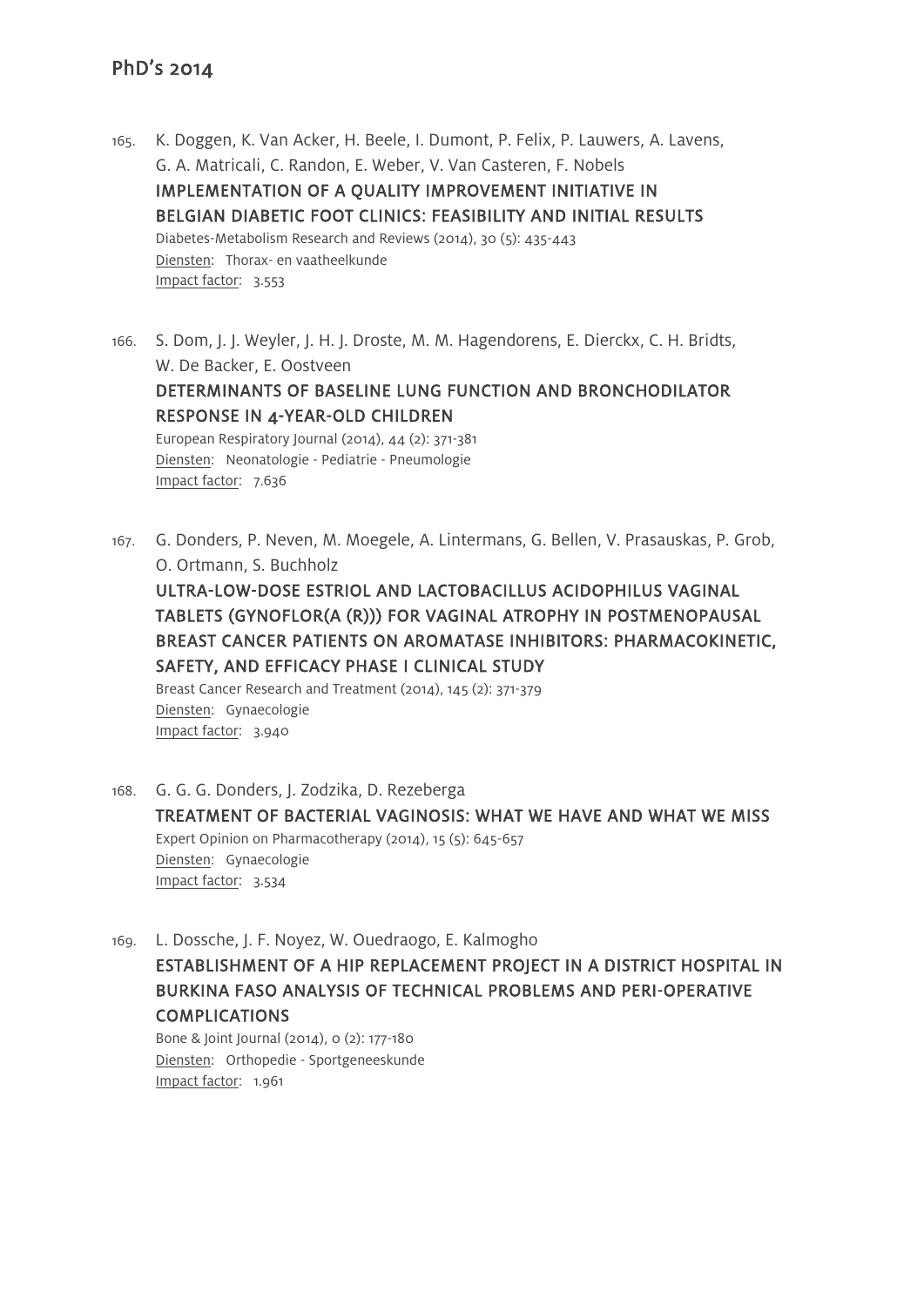- 170. J. Y. Douillard, J. Tabernero, S. Salvatore, M. Peeters, R. Koukakis, J. H. Terwey, R. Sidhu THE PRIME STUDY: SURVIVAL OUTCOMES IN PATIENTS WITH KRAS/NRAS WILD-TYPE METASTATIC COLORECTAL CANCER AND NON-LIVER-LIMITED DISEASE Annals of Oncology (2014), 25: 6-6 Diensten: Oncologie: algemeen Impact factor: 7.040
- 171. J. du Plessis, J. van Pelt, H. Korf, C. Mathieu, M. A. Lannoo, G. K. Fetter, S. Nayler, T. van der Merwe, L. Van Gaal, S. M. Francque, F. Nevens, S. Van der Merwe EHUMAN SUBCUTANEOUS AND VISCERAL FAT INFLAMMATORY GENE SIGNATURES ACCURATELY PREDICT HISTOLOGICAL SEVERITY OF NON-ALCOHOLIC FATTY LIVER DISEASE

Hepatology (2014), 60: 748A-748A Diensten: Endocrinologie, diabetologie en metabole ziekten - Gastro-enterologie en hepatologie Impact factor: 11.055

- 172. N. C. Duchateau, O. Aerts, J. Lambert AUTOINOCULATION WITH ORF VIRUS (ECTHYMA CONTAGIOSUM) International Journal of Dermatology (2014), 53 (1): E60-E62 Diensten: Dermatologie Impact factor: 1.312
- 173. C. Duchatelet, L. De Smedt, A. Kalmar, S. Lemoyne, K. Monsieurs, S. Hachimi-Idrissi REVERSED AIRFLOW CAUSED BY THORACIC COMPRESSIONS DURING RESUSCITATION: A PILOT STUDY

Acta Clinica Belgica (2014), 69: 3-4 Diensten: Spoedopname Impact factor: 0.518

174. H. M. Duijsens, F. M. Vanhoenacker, B. P. ter Braak, P. C. Hogendoorn, H. M. Kroon PRIMARY INTRAOSSEOUS MANIFESTATION OF ROSAI-DORFMAN DISEASE: 2 CASES AND REVIEW OF LITERATURE

JBR-BTR (2014), 97 (2): 84-89 Diensten: Radiologie Impact factor: 0.242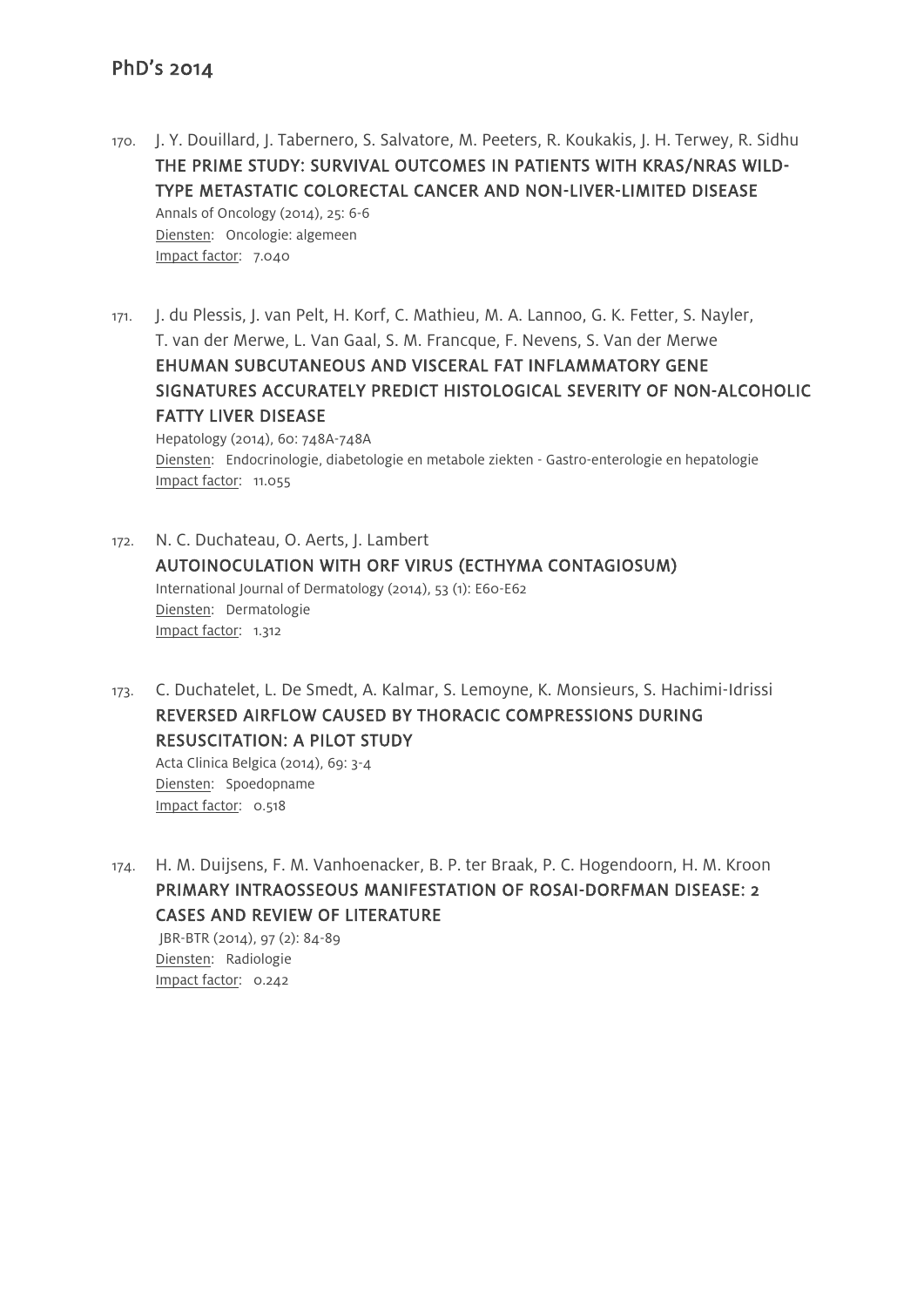- 175. S. Earnshaw, G. Mancarella, A. Mendez, B. Todorova, A. P. Magiorakos, E. Possenti, M. Stryk, S. Gilbro, H. Goossens, B. Albiger, D. L. Monnet EUROPEAN ANTIBIOTIC AWARENESS DAY: A FIVE-YEAR PERSPECTIVE OF EUROPE-WIDE ACTIONS TO PROMOTE PRUDENT USE OF ANTIBIOTICS Eurosurveillance (2014), 19 (41): 1-10 Diensten: Klinische biologie Impact factor: 5.722
- 176. D. G. Ebo, M. Van Vaerenbergh, D. C. de Graaf, C. H. Bridts, L. S. De Clerck, V. Sabato IN VITRO DIAGNOSIS OF HYMENOPTERA VENOM ALLERGY AND FURTHER DEVELOPMENT OF COMPONENT RESOLVED DIAGNOSTICS Expert Review of Clinical Immunology (2014), 10 (3): 375-384 Diensten: Immunologie, allergologie en reumatologie Impact factor: 2.484
- 177. D. E. Ediebah, W. Grant, C. Coens, C. Quinten, E. Zikos, B. B. Reeve, C. C. Gotay, J. Ringash, C. S. Cleeland, H. H. Flechtner, E. Greimel, G. Velikova, J. Schmucker-Von Koch, C. Van Herpen, J. B. Vermorken, M. Taphoorn, A. Bottomley EFFECT OF COMPLETION-TIME WINDOWS IN THE ANALYSIS OF HEALTH-RELATED QUALITY OF LIFE (HRQOL) OUTCOMES IN RADIOTHERAPY CLINICAL TRIAL Quality of Life Research (2014), 23: 87-87 Diensten: Oncologie: algemeen Impact factor: 2.486
- 178. S. Eerens, M. Ysebaert, N. Zabegalina, D. Trouet, K. Van Hoeck, D. Ysebaert OVERHYDRATION AND HYPERTENSION IN CHILDREN WITH RENAL REPLACEMENT THERAPY REVISITED: IS THERE A MISSING LINK? Pediatric Nephrology (2014), 29 (9): 1669-1669 Diensten: Hepatobiliaire transplantatie en endocriene heelkunde - Pediatrie Impact factor: 2.856
- 179. S. Eerens, M. Ysebaert, N. Zabegalina, D. Trouet, K. Van Hoeck, D. Ysebaert LONGITUDINAL OBSERVATION OF INCREASE IN FAT MASS AFTER KIDNEY TRANSPLANTATION WITH BIO IMPEDANCE SPECTROSCOPY Pediatric Nephrology (2014), 29 (9): 1759-1759 Diensten: Hepatobiliaire transplantatie en endocriene heelkunde - Pediatrie Impact factor: 2.856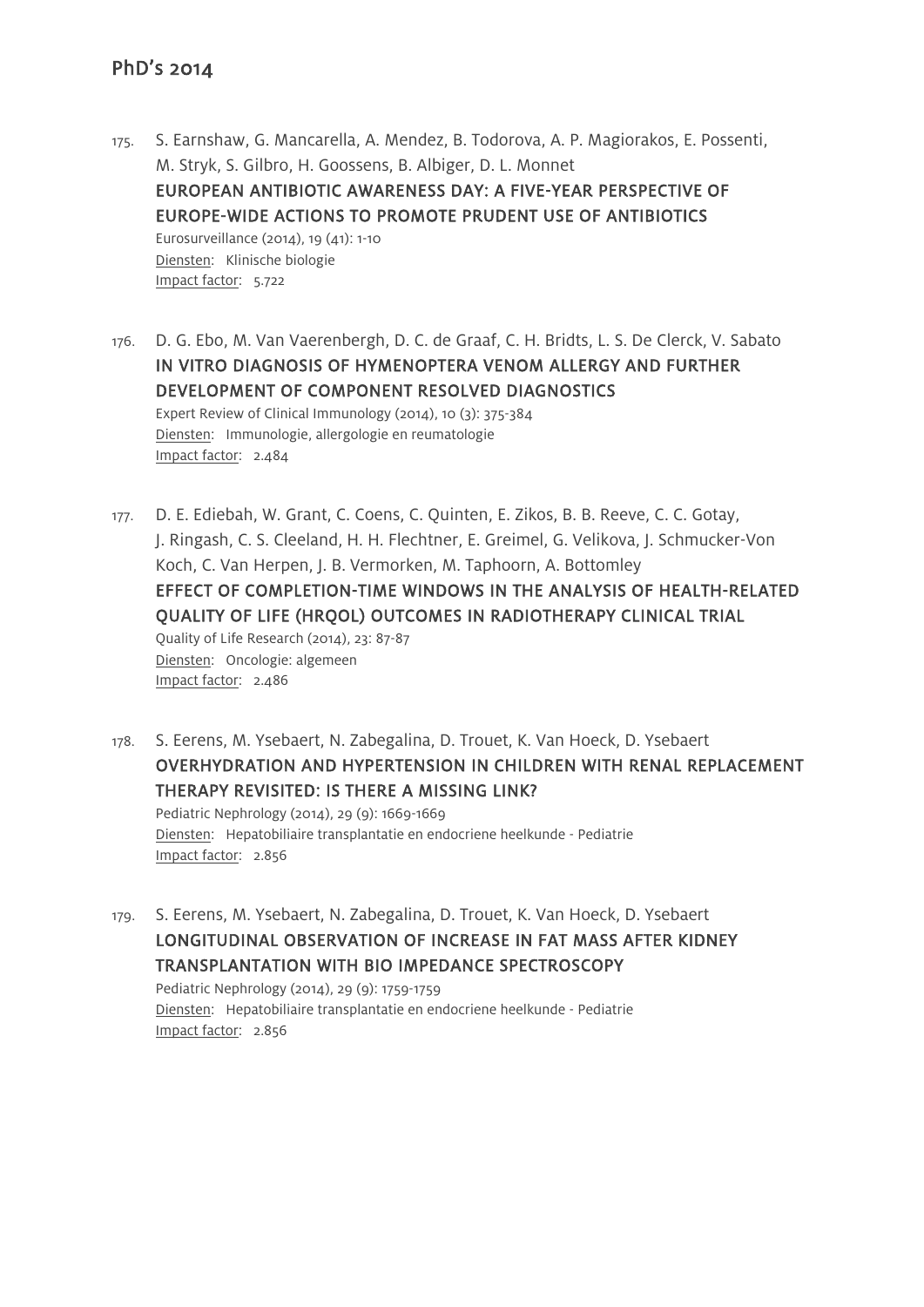180. W. S. El Masri, P. Dollfus, J. J. Wyndaele OBITUARY OF PHILLIP HARRIS Spinal Cord (2014), 52 (2): 88-88 Diensten: Urologie Impact factor: 1.804

Impact factor: 0.242

- 181. R. Erbel, V. Aboyans, C. Boileau, E. Bossone, R. Di Bartolomeo, H. Eggebrecht, A. Evangelista, V. Falk, H. Frank, O. Gaemperli, M. Grabenwoger, A. Haverich, B. Iung, A. J. Manolis, F. Meijboom, C. A. Nienaber, M. Roffi, H. Rousseau, U. Sechtem, P. A. Sirnes, R. S. von Allmen, C. J. M. Vrints 2014 ESC GUIDELINES ON THE DIAGNOSIS AND TREATMENT OF AORTIC DISEASES European Heart Journal (2014), 35 (41): 2873-U93 Diensten: Cardiologie Impact factor: 15.203
- 182. P. Evrard, J. L. Bosmans THE BELGIAN TRANSPLANT SOCIETY-A SOCIETY THAT SUPPORTS RESEARCH, BUT ALSO FAMILY DONOR ACTION FOR ORGAN DONATION PREFACE Transplantation Proceedings (2014), 46 (9): 3123-3123 Diensten: Nefrologie-hypertensie Impact factor: 0.982
- 183. M. Eyselbergs, L. J. Ceulemans, S. De Bontridder, F. Vanhoenacker, L. Van Overbeke, I. Quanten, G. Jacomen, A. Snoeckx ILEOCOLIC INTUSSUSCEPTION DUE TO LIPOMATOSIS OF THE ILEUM: A COMMON COMPLICATION OF A RARE CLINICAL ENTITY JBR-BTR (2014), 97 (1): 36-38 Diensten: Radiologie
- 184. M. Eyselbergs, F. Vanhoenacker, J. Hintjens, M. Dom, K. Devriendt, H. Van Dijck UNILATERAL GIANT CELL LESION OF THE JAW IN NOONAN SYNDROME JBR-BTR (2014), 97 (2): 90-93 Diensten: Radiologie Impact factor: 0.242
- 185. M. Faber, V. Sabato, L. De Witte, A. Van Gasse, M. M. Hagendorens, J. Leysen, C. H. Bridts, L. S. De Clerck, D. G. Ebo STATE OF THE ART AND PERSPECTIVES IN FOOD ALLERGY ( PART I): DIAGNOSIS Current Pharmaceutical Design (2014), 20 (6): 954-963 Diensten: Immunologie, allergologie en reumatologie - Pediatrie Impact factor: 3.452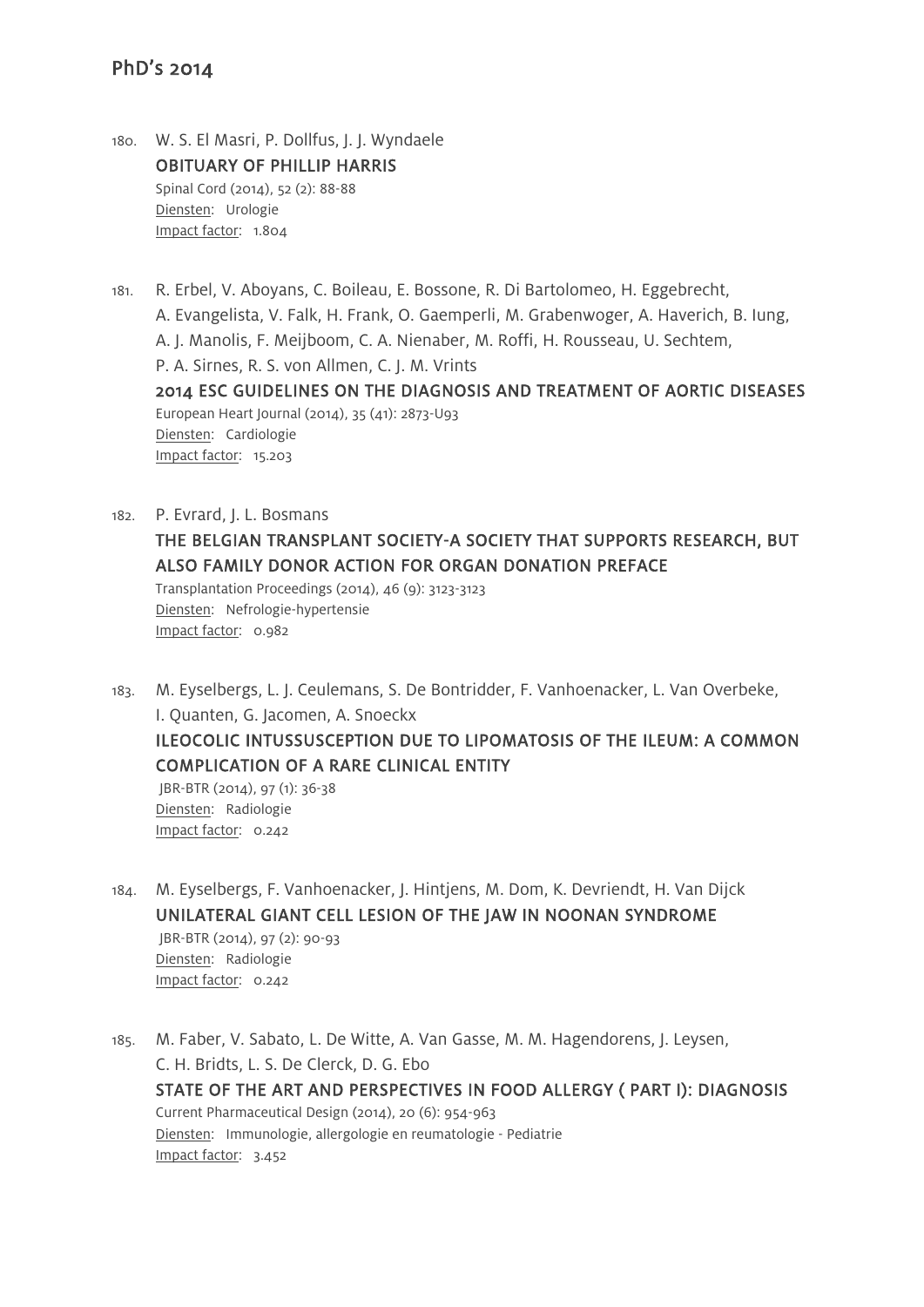- 186. M. A. Faber, M. De Graag, C. Van der Heijden, V. Sabato, M. M. Hagendorens, C. H. Bridts, L. S. De Clerck, D. G. Ebo COR A 14: MISSING LINK IN THE MOLECULAR DIAGNOSIS OF HAZELNUT ALLERGY? International Archives of Allergy and Immunology (2014), 164 (3): 200-206 Diensten: Immunologie, allergologie en reumatologie - Pediatrie Impact factor: 2.673
- 187. D. Fanale, J. L. Iovanna, E. L. Calvo, P. Berthezene, P. Belleau, J. C. Dagorn, G. Bronte, G. Cicero, V. Bazan, C. Rolfo, D. Santini, A. Russo GERMLINE COPY NUMBER VARIATION IN THE YTHDC2 GENE: DOES IT HAVE A ROLE IN FINDING A NOVEL POTENTIAL MOLECULAR TARGET INVOLVED IN PANCREATIC ADENOCARCINOMA SUSCEPTIBILITY? Expert Opinion on Therapeutic Targets (2014), 18 (8): 841-850 Diensten: Oncologie: algemeen Impact factor: 5.139
- 188. M. Faure, R. Salgado, B. Op de Beeck, P. Bellinck, J. L. Termote, P. M. Parizel MUCOCELE OF THE APPENDIX: CASE REPORT AND REVIEW OF LITERATURE JBR-BTR (2014), 97 (4): 217-221 Diensten: MOCA - Radiologie Impact factor: 0.242
- 189. M. Faure, M. Voormolen, T. Van der Zijden, P. M. Parizel DEVELOPMENTAL VENOUS ANOMALY: MR AND ANGIOGRAPHIC FEATURES JBR-BTR (2014), 97 (1): 17-20 Diensten: Radiologie Impact factor: 0.242
- 190. I. Fijalkowski, E. Boudin, G. Mortier, W. Van Hul SCLEROSING BONE DYSPLASIAS: LEADS TOWARD NOVEL OSTEOPOROSIS TREATMENTS Current Osteoporosis Reports (2014), 12 (3): 243-251 Diensten: Medische genetica Impact factor: 2.728
- 191. D. FitzSimons, G. Hendrickx, T. Lernout, S. Badur, A. Vorsters, P. Van Damme INCENTIVES AND BARRIERS REGARDING IMMUNIZATION AGAINST INFLUENZA AND HEPATITIS OF HEALTH CARE WORKERS Vaccine (2014), 32 (38): 4849-4854 Diensten: Medische directie Impact factor: 3.624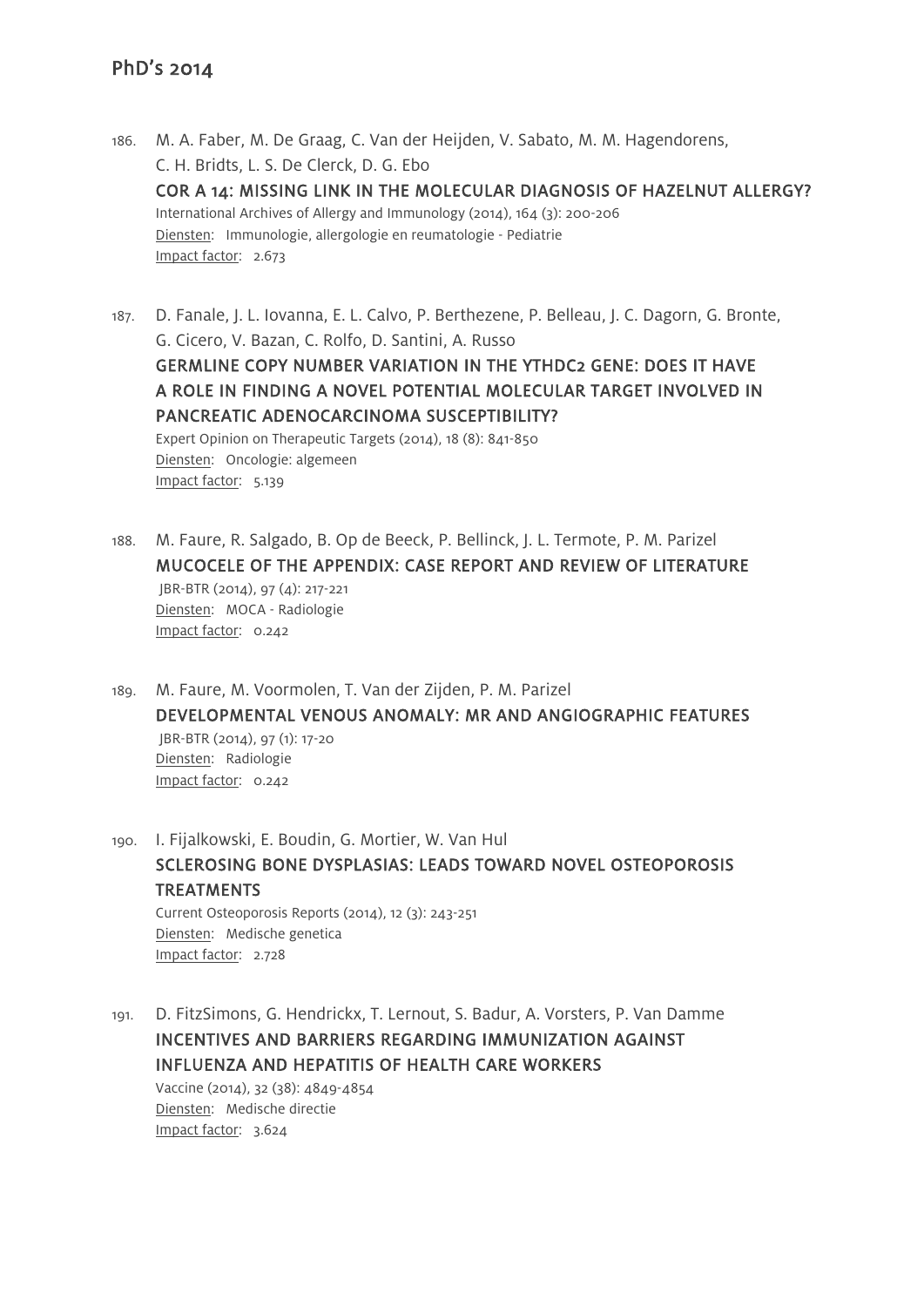192. C. Fotopoulou, I. Vergote, P. Mainwaring, M. Bidzinski, J. B. Vermorken, S. A. Ghamande, P. Harnett, S. A. Del Prete, J. A. Green, M. Spaczynski, S. Blagden, M. Gore, J. Ledermann, S. Kaye, H. Gabra WEEKLY AUC2 CARBOPLATIN IN ACOUIRED PLATINUM RESISTANT OVARIAN CANCER WITH OR WITHOUT ORAL PHENOXODIOL, A SENSITIZER OF PLATINUM CYTOTOXICITY: THE PHASE ILL OVATURE MULTICENTER RANDOMIZED **STUDY** Annals of Oncology (2014), 25 (1): 160-165

Diensten: Oncologie: algemeen Impact factor: 7.040

193. P. D. Fromm, S. Anguille, M. Papadimitrious, C. Bryant, F. Kupresanin, G. J. Clark, E. Newman, K. F. Bradstock, Z. N. Berneman, D. N. Hart

# ANTI-CANCER VACCINATION USING MRNA-LOADED CMRF-56 IMMUNOSELECTED BLOOD DENDRITIC CELLS

Cytotherapy (2014), 16 (4):  $S24-S24$ Diensten: Hematologie Impact factor: 3.293

194. C. Gabriels, P. De Meester, A. Pasquet, J. De Backer, B. Paelinck, M. Morissens, A. Van de Bruaene, M. Delcroix, W. Budts A DIFFERENT VIEW ON PREDICTORS OF PULMONARY HYPERTENSION IN SECUNDUM ATRIAL SEPTAL DEFECT European Heart Journal (2014), 35: 578-579 Diensten: Cardiochirurgie Impact factor: 15.203

195. C. Gabriels, P. De Meester, A. Pasquet, J. De Backer, B. P. Paelinck, M. Morissens, A. Van De Bruaene, M. Delcroix, W. Budts A DIFFERENT VIEW ON PREDICTORS OF PULMONARY HYPERTENSION IN SECUNDUM ATRIAL SEPTAL DEFECT International Journal of Cardiology (2014), 176 (3): 833-840 Diensten: Cardiochirurgie Impact factor: 4.036

196. M. G. J. Gademan, M. T. B. Twickler, T. J. Roseboom, T. G. M. Vrijkotte MATERNAL LIPID PROFILE DURING EARLY PREGNANCY AND THEIR CHILDREN'S BLOOD PRESSURE AND CARDIAC AUTONOMIC BALANCE AT AGE 5-6 YEARS International Journal of Cardiology (2014), 176 (3): 1003-1005 Diensten: Endocrinologie, diabetologie en metabole ziekten Impact factor: 4.036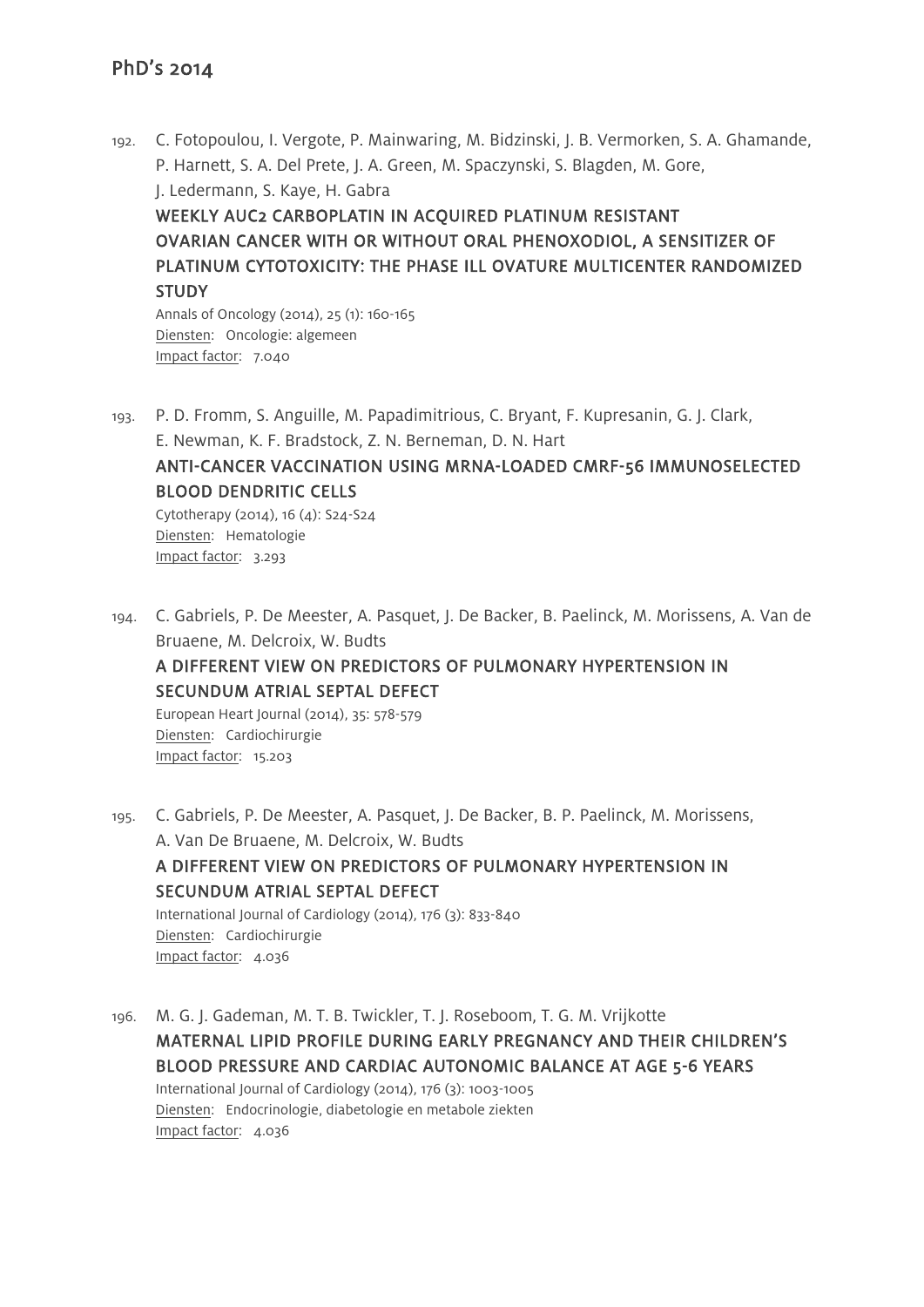197. M. G. J. Gademan, M. Vermeulen, Ajjm Oostvogels, T. J. Roseboom, T. L. S. Visscher, M. van Eijsden, M. T. B. Twickler, T. G. M. Vrijkotte

MATERNAL PREPREGANCY BMI AND LIPID PROFILE DURING EARLY PREGNANCY ARE INDEPENDENTLY ASSOCIATED WITH OFFSPRING'S BODY COMPOSITION AT AGE

#### 5-6 YEARS: THE ABCD STUDY

Plos One (2014), 9 (4) Diensten: Endocrinologie, diabetologie en metabole ziekten Impact factor: 3.234

198. P. J. Gaillard, B. M. Kerklaan, P. Aftimos, S. Altintas, A. Jager, W. Gladdines, F. Lonnqvist, P. Soetekouw, H. Verheul, A. Awada, J. Schellens, D. Brandsma PHASE I DOSE ESCALATING STUDY OF 2B3-101, GLUTATHIONE PEGYLATED LIPOSOMAL DOXORUBICIN, IN PATIENTS WITH SOLID TUMORS AND BRAIN METASTASES OR RECURRENT MALIGNANT GLIOMA Cancer Research (2014), 74 (19)

Diensten: Oncologie: algemeen Impact factor: 9.329

199. M. D. Gallagher, E. R. Suh, M. Grossman, L. Elman, L. McCluskey, J. C. Van Swieten, S. Al-Sarraj, M. Neumann, E. Gelpi, B. Ghetti, J. D. Rohrer, G. Halliday, C. Van Broeckhoven, D. Seilhean, P. J. Shaw, M. P. Frosch, I. Alafuzoff, A. Antonell, N. Bogdanovic, W. Brooks, N. J. Cairns, J. Cooper-Knock, C. Cotman, P. Cras, M. Cruts, P. P. De Deyn, C. DeCarli, C. Dobson-Stone, S. Engelborghs, N. Fox, D. Galasko, M. Gearing, I. Gijselinck, J. Grafman, P. Hartikainen, K. J. Hatanpaa, J. R. Highley, J. Hodges, C. Hulette, P. G. Ince, L. W. Jin, J. Kirby, J. Kofler, J. Kril, J. B. J. Kwok, A. Levey, A. Lieberman, A. Llado, J. J. Martin, E. Masliah, C. J. McDermott, A. McKee, C. McLean, S. Mead, C. A. Miller, J. Miller, D. G. Munoz, J. Murrell, H. Paulson, O. Piguet, M. Rossor, R. Sanchez-Valle, M. Sano, J. Schneider, L. C. Silbert, S. Spina, J. van der Zee, T. Van Langenhove, J. Warren, S. B. Wharton, C. L. White, R. L. Woltjer, J. Q. Trojanowski, V. M. Y. Lee, V. Van Deerlin, A. S. Chen-Plotkin TMEM106B IS A GENETIC MODIFIER OF FRONTOTEMPORAL LOBAR

DEGENERATION WITH C9ORF72 HEXANUCLEOTIDE REPEAT EXPANSIONS

Acta Neuropathologica (2014), 127 (3): 407-418 Diensten: Neurologie Impact factor: 10.762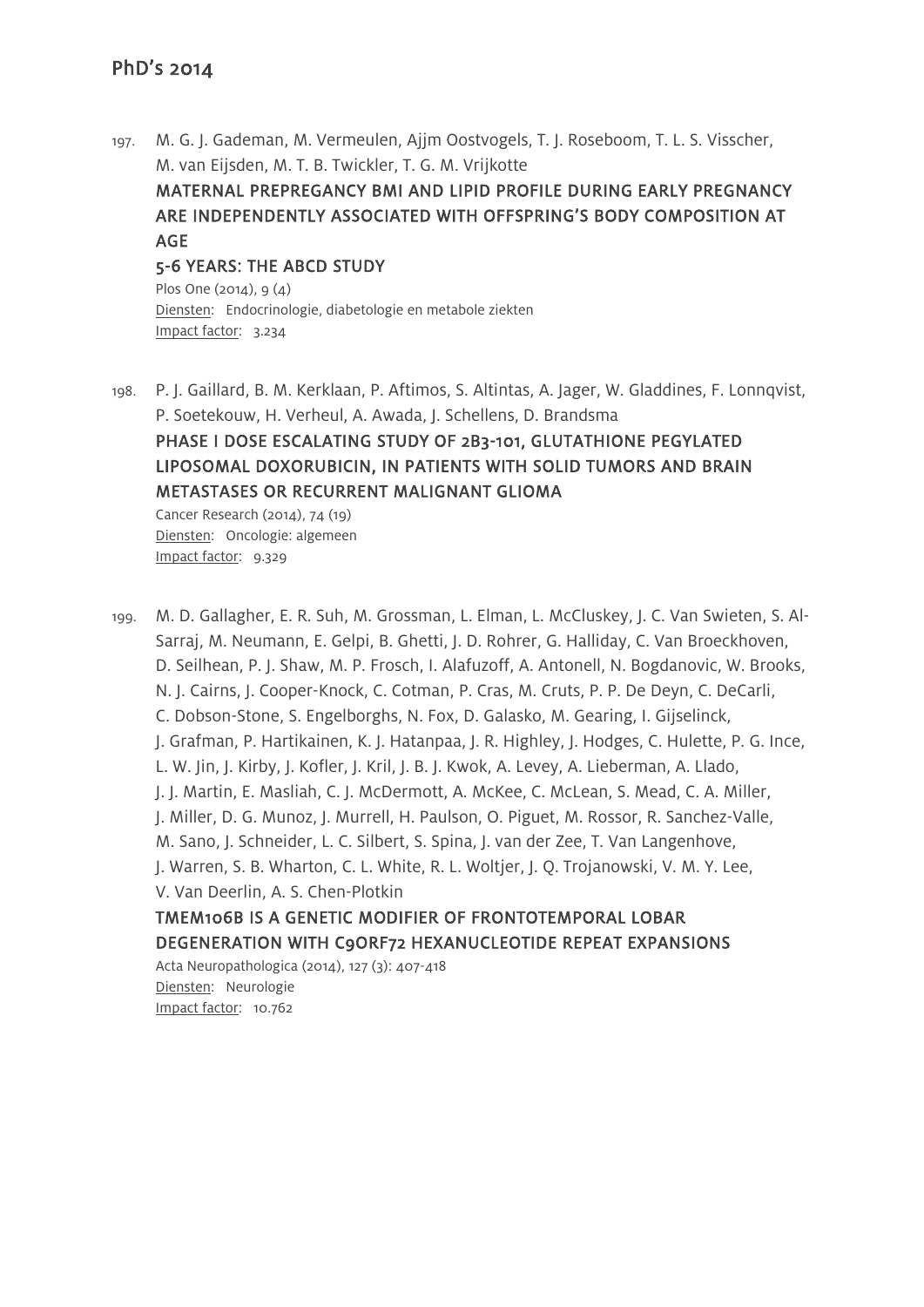Impact factor: 1.579

200. I. Garajova, T. Y. Le Large, A. E. Frampton, C. Rolfo, J. Voortman, E. Giovannetti MOLECULAR MECHANISMS UNDERLYING THE ROLE OF MICRORNAS IN THE CHEMORESISTANCE OF PANCREATIC CANCER Biomed Research International (2014) Diensten: Oncologie: algemeen

201. H. Gerullis, E. Georgas, M. Boros, B. Klosterhalfen, C. Eimer, C. Arndt, S. Otto, D. Barski, D. Ysebaert, A. Ramon, T. Otto INFLAMMATORY REACTION AS DETERMINANT OF FOREIGN BODY REACTION IS AN EARLY AND SUSCEPTIBLE EVENT AFTER MESH IMPLANTATION Biomed Research International (2014) Diensten: Hepatobiliaire transplantatie en endocriene heelkunde Impact factor: 1.579

202. B. Geurden, C. Wouters, E. Franck, J. Weyler, D. Ysebaert DOES DOCUMENTATION IN NURSING RECORDS OF NUTRITIONAL SCREENING ON ADMISSION TO HOSPITAL REFLECT THE USE OF EVIDENCE-BASED PRACTICE GUIDELINES FOR MALNUTRITION?

International Journal of Nursing Knowledge (2014), 25 (1): 43-48 Diensten: Hepatobiliaire transplantatie en endocriene heelkunde Impact factor: 0.404

203. S. A. Gevaert, D. De Bacquer, P. Evrard, C. Convens, P. Dubois, J. Boland, M. Renard, C. Beauloye, P. Coussement, H. De Raedt, A. de Meester, E. Vandecasteele, P. Vranckx, P. R. Sinnaeve, M. J. Claeys GENDER, TIMI RISK SCORE AND IN-HOSPITAL MORTALITY IN STEMI PATIENTS UNDERGOING PRIMARY PCI: RESULTS FROM THE BELGIAN STEMI REGISTRY Eurointervention (2014), 9 (9): 95-101 Diensten: Cardiologie Impact factor: 3.769

204. W. Gibson, A. Athanasopoulos, H. Goldman, H. Madersbacher, D. Newman, J. Spinks, J. J. Wyndaele, A. Wagg ARE WE SHORTCHANGING FRAIL OLDER PEOPLE WHEN IT COMES TO THE PHARMACOLOGICAL TREATMENT OF URGENCY URINARY INCONTINENCE? International Journal of Clinical Practice (2014), 68 (9): 1165-1173 Diensten: Urologie Impact factor: 2.566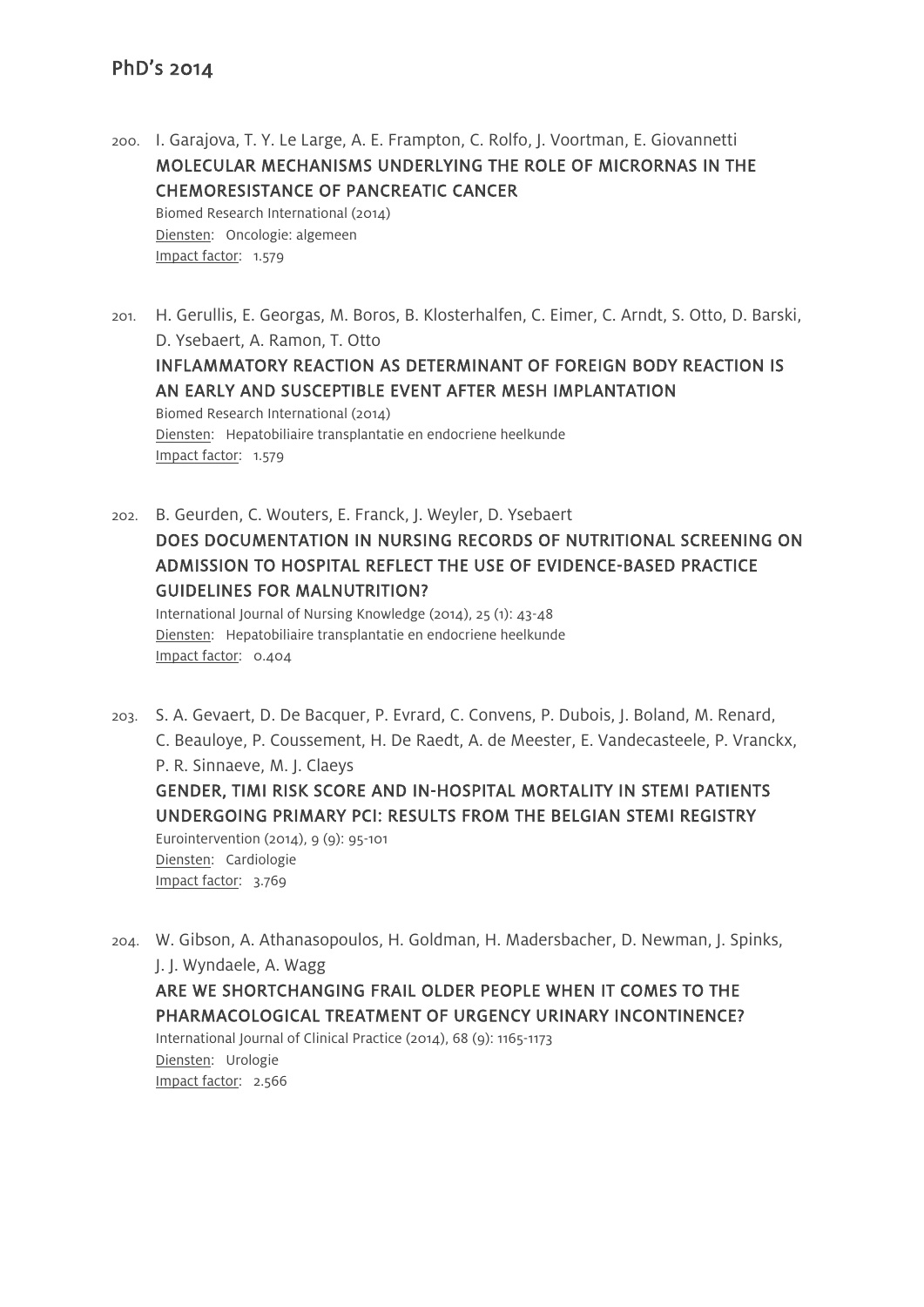- 205. E. Gielis, J. Van Offel, G. Moorkens, L. De Clerck DYSPNEA AND NON-PRODUCTIVE COUGH IN A PATIENT WITH RHEUMATOID **ARTHRITIS** Acta Clinica Belgica (2014), 69: S10-S10 Diensten: Algemeen inwendige - Immunologie, allergologie en reumatologie Impact factor: 0.518
- 206. J. Gielis, G. Boulet, L. Maes, P. Van Schil A MURINE MODEL OF PULMONARY ISCHEMIA AND REPERFUSION INJURY: TRICKS OF THE TRADE Transplant International (2014), 27: 20-20 Diensten: Thorax- en vaatheelkunde Impact factor: 2.599
- 207. A. Gilles, S. Goelen, P. Van de Heyning TINNITUS: A CROSS-SECTIONAL STUDY ON THE AUDIOLOGIC CHARACTERISTICS Otology & Neurotology (2014), 35 (3): 401-406 Diensten: Neus-, keel- en oorziekten Impact factor: 1.787
- 208. A. Gilles, B. Ihtijarevic, K. Wouters, P. Van de Heyning USING PROPHYLACTIC ANTIOXIDANTS TO PREVENT NOISE-INDUCED HEARING DAMAGE IN YOUNG ADULTS: A PROTOCOL FOR A DOUBLE-BLIND, RANDOMIZED CONTROLLED TRIAL

Trials (2014), 15 Diensten: Medische directie - Neus-, keel- en oorziekten Impact factor: 1.731

209. A. Gilles, I. Thuy, E. De Rycke, P. Van de Heyning A LITTLE BIT LESS WOULD BE GREAT: ADOLESCENTS' OPINION TOWARDS MUSIC LEVELS

Noise & Health (2014), 16 (72): 285-291 Diensten: Neus-, keel- en oorziekten Impact factor: 1.477

210. A. Gilles, P. Van de Heyning EFFECTIVENESS OF A PREVENTIVE CAMPAIGN FOR NOISE-INDUCED HEARING DAMAGE IN ADOLESCENTS International Journal of Pediatric Otorhinolaryngology (2014), 78 (4): 604-609 Diensten: Neus-, keel- en oorziekten Impact factor: 1.186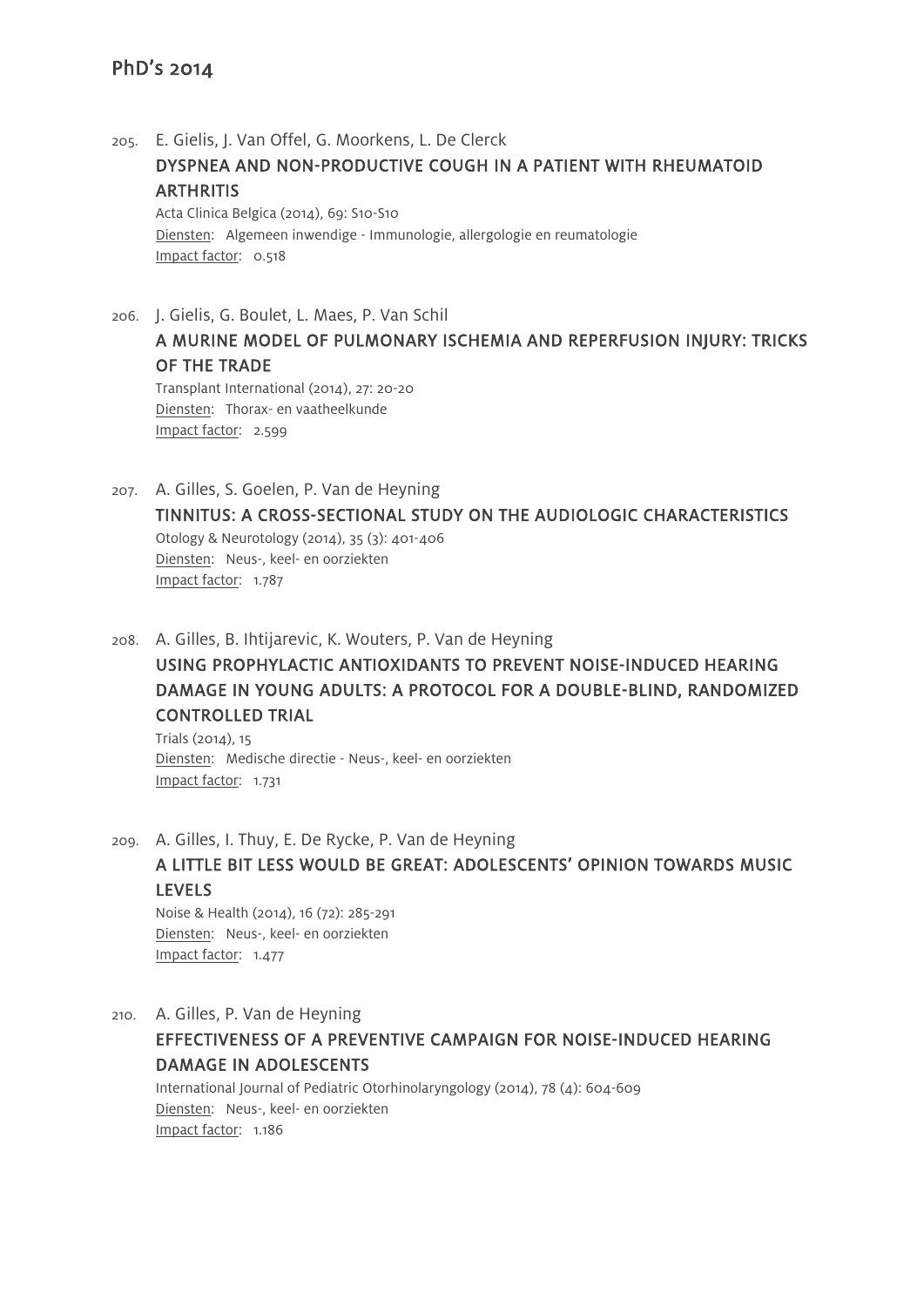- 211. E. Gillis, M. Kempers, S. Salemink, J. Timmermans, E. C. Cheriex, S. C. A. M. Bekkers, E. Fransen, C. E. M. De Die-Smulders, B. L. Loeys, L. Van Laer AN FBN1 DEEP INTRONIC MUTATION IN A FAMILIAL CASE OF MARFAN SYNDROME: AN EXPLANATION FOR GENETICALLY UNSOLVED CASES? Human Mutation (2014), 35 (5): 571-574 Diensten: Medische genetica Impact factor: 5.144
- 212. K. M. Girisha, A. M. Bidchol, P. S. Kamath, K. H. Shah, G. R. Mortier, S. Mundlos, H. Shah A NOVEL MUTATION (G.106737G > T) IN ZONE OF POLARIZING ACTIVITY REGULATORY SEQUENCE (ZRS) CAUSES VARIABLE LIMB PHENOTYPES IN WERNER MESOMELIA American Journal of Medical Genetics Part A (2014), 164 (4): 898-906 Diensten: Medische genetica Impact factor: 2.159
- 213. M. Godycki-Cwirko, J. W. L. Cals, N. Francis, T. Verheij, C. C. Butler, H. Goossens, I. Zakowska, L. Panasiuk PUBLIC BELIEFS ON ANTIBIOTICS AND SYMPTOMS OF RESPIRATORY TRACT INFECTIONS AMONG RURAL AND URBAN POPULATION IN POLAND: A QUESTIONNAIRE STUDY Plos One (2014), 9 (10) Diensten: Klinische biologie Impact factor: 3.234
- 214. H. B. Goldman, J. J. Wyndaele, S. A. Kaplan, J. T. Wang, F. Ntanios DEFINING RESPONSE AND NON-RESPONSE TO TREATMENT IN PATIENTS WITH OVERACTIVE BLADDER: A SYSTEMATIC REVIEW Current Medical Research and Opinion (2014), 30 (3): 509-526 Diensten: Urologie Impact factor: 2.653
- 215. B. Gorenek, C. B. Lundqvist, J. B. Terradellas, A. J. Camm, G. Hindricks, K. Huber, P. Kirchhof, K. H. Kuck, G. Kudaiberdieva, T. N. Lin, A. Raviele, M. Santini, R. R. Tilz, M. Valgimigli, M. A. Vos, C. Vrints, U. Zeymer CARDIAC ARRHYTHMIAS IN ACUTE CORONARY SYNDROMES: POSITION PAPER FROM THE JOINT EHRA, ACCA, AND EAPCI TASK FORCE Europace (2014), 16 (11): 1655-1673 Diensten: Cardiologie Impact factor: 3.670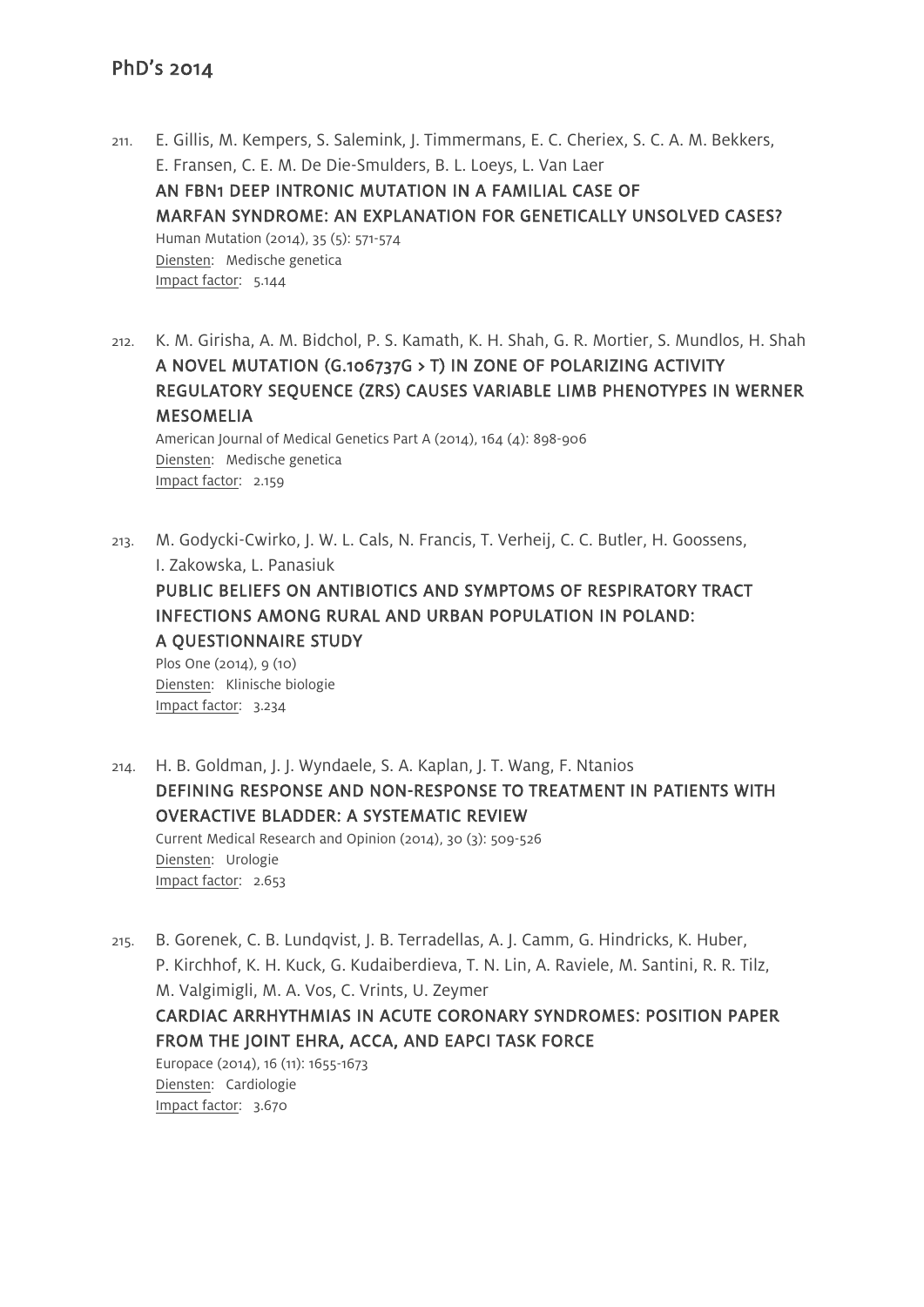- 216. A. E. Goudriaan, L. Joos, L. Schmaal, W. van den Brink, G. Dom MODAFINIL: EFFECTS ON ALCOHOL DEPENDENCE IN A CLINICAL TRIAL AND RELATION WITH IMPULSIVITY AND OTHER NEUROCOGNITIVE FUNCTIONS Alcoholism-Clinical and Experimental Research (2014), 38: 306A-306A Diensten: Gastro-enterologie en hepatologie Impact factor: 3.205
- 217. F. Haenen, B. Gys, T. Moreels, T. Gys, T. Lafullarde LINITIS PLASTICA OF THE BYPASSED STOMACH 7 YEARS AFTER ROUX-EN-Y GASTRIC BYPASS Obesity Surgery (2014), 24 (8): 1159-1159

Diensten: Gastro-enterologie en hepatologie Impact factor: 3.747

218. F. Haenen, B. Gys, T. Moreels, T. Gys, T. Lafullarde LINITIS PLASTICA OF THE BYPASSED STOMACH 7 YEARS AFTER ROUX-EN-Y GASTRIC BYPASS Obesity Surgery (2014), 24 (7): 1021-1021 Diensten: Gastro-enterologie en hepatologie

Impact factor: 3.747

Impact factor: 3.711

- 219. S. E. Haine, E. M. Van Craenenbroeck, V. Y. Hoymans, H. P. Miljoen, T. R. Vandendriessche, M. J. Claeys, G. Frederix, V. M. Conraads, J. M. Bosmans, C. J. Vrints LEVELS OF CIRCULATING CD34(+)/KDR+ CELLS DO NOT PREDICT CORONARY IN-STENT RESTENOSIS Canadian Journal of Cardiology (2014), 30 (1): 102-108 Diensten: Cardiologie
- 220. M. Hamoen, B. D. L. Broekhuizen, P. Little, H. Melbye, S. Coenen, H. Goossens, C. C. Butler, N. A. Francis, T. J. M. Verheij MEDICATION USE IN EUROPEAN PRIMARY CARE PATIENTS WITH LOWER RESPIRATORY TRACT INFECTION: AN OBSERVATIONAL STUDY British Journal of General Practice (2014), 64 (619): E81-E91 Diensten: Klinische biologie Impact factor: 2.294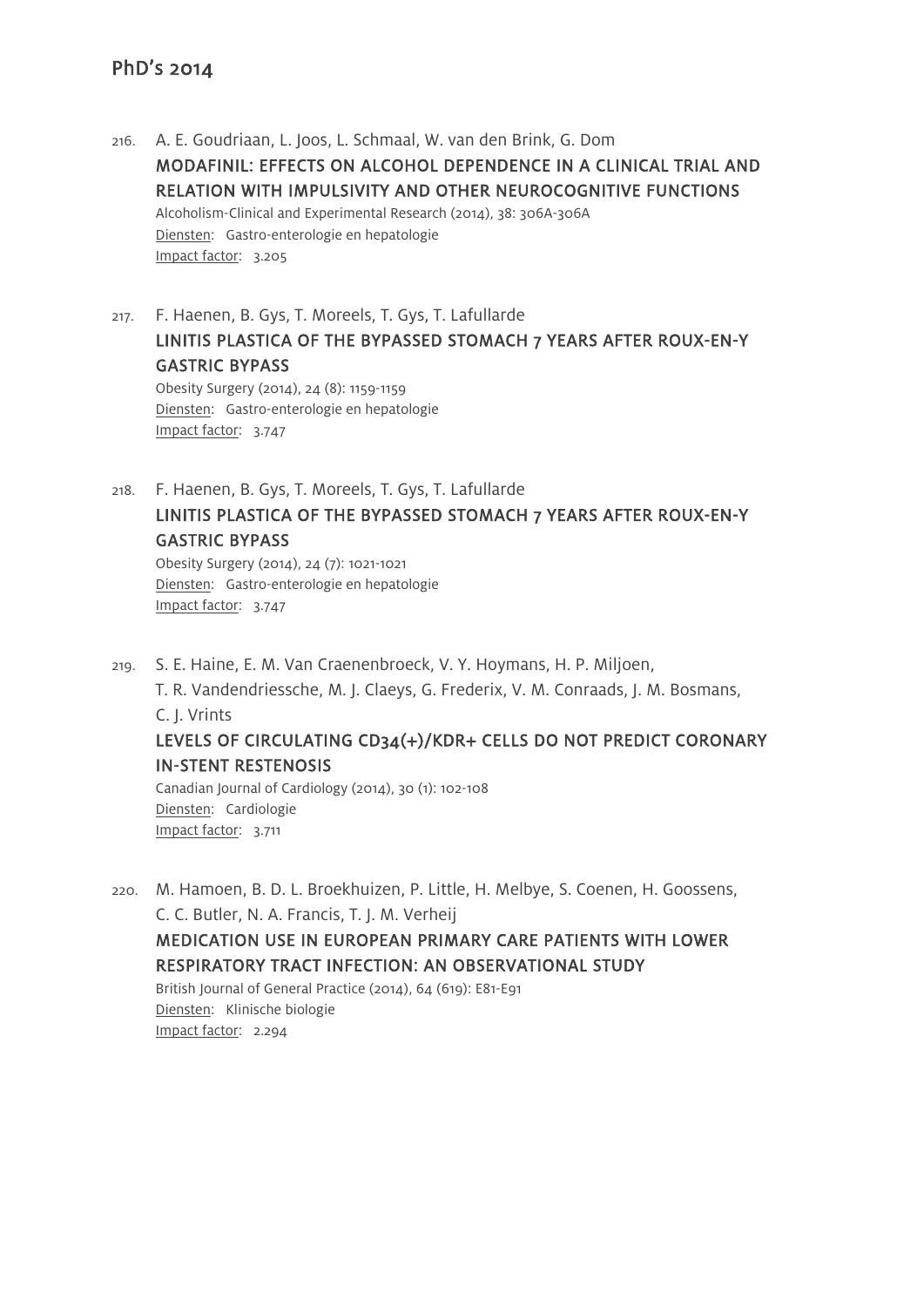- 221. E. Handler, E. Hamans, A. N. Goldberg, S. Mickelson TONGUE SUSPENSION: AN EVIDENCE-BASED REVIEW AND COMPARISON TO HYPOPHARYNGEAL SURGERY FOR OSA Laryngoscope (2014), 124 (1): 329-336 Diensten: Neus-, keel- en oorziekten - Slaapcentrum Impact factor: 2.144
- 222. M. Hanefeld, R. Berria, J. Lin, R. Aronson, P. Darmon, M. Evans, L. Van Gaal LIXISENATIDE TREATMENT FOR OLDER PATIENTS WITH TYPE 2 DIABETES MELLITUS UNCONTROLLED ON ORAL ANTIDIABETICS: META-ANALYSIS OF FIVE RANDOMIZED CONTROLLED TRIALS

Advances in Therapy (2014), 31 (8): 861-872 Diensten: Endocrinologie, diabetologie en metabole ziekten Impact factor: 2.272

- 223. M. G. Hanna, J. Howard, J. Vermorken ACTIVE SPECIFIC IMMUNOTHERAPY: USING TUMOR HETEROGENEITY TO SUCCESSFULLY FIGHT CANCER Human Vaccines & Immunotherapeutics (2014), 10 (11): 3286-3296 Diensten: Oncologie: algemeen Impact factor: 2.366
- 224. J. Harambat, M. Bonthuis, K. J. van Stralen, G. Ariceta, N. Battelino, A. Bjerre, T. Jahnukainen, V. Leroy, G. Reusz, A. R. Sandes, M. D. Sinha, J. W. Groothoff, C. Combe, K. J. Jager, E. Verrina, F. Schaefer, ESPN/ERA-EDTA Registry (including K. Van Hoeck) ADULT HEIGHT IN PATIENTS WITH ADVANCED CKD REQUIRING RENAL REPLACEMENT THERAPY DURING CHILDHOOD Clinical Journal of the American Society of Nephrology (2014), 9 (1): 92-99 Diensten: Pediatrie Impact factor: 4.613
- 225. J. Harambat, K. J. van Stralen, E. Verrina, J. Groothoff, F. Schaefer, K. Jager, ESPN/ERA-EDTA Registry (including K. Van Hoeck) LIKELIHOOD OF CHILDREN WITH END-STAGE KIDNEY DISEASE IN EUROPE TO LIVE WITH A FUNCTIONING KIDNEY TRANSPLANT IS MAINLY EXPLAINED BY NONMEDICAL FACTORS Pediatric Nephrology (2014), 29 (3): 453-459

Diensten: Pediatrie Impact factor: 2.856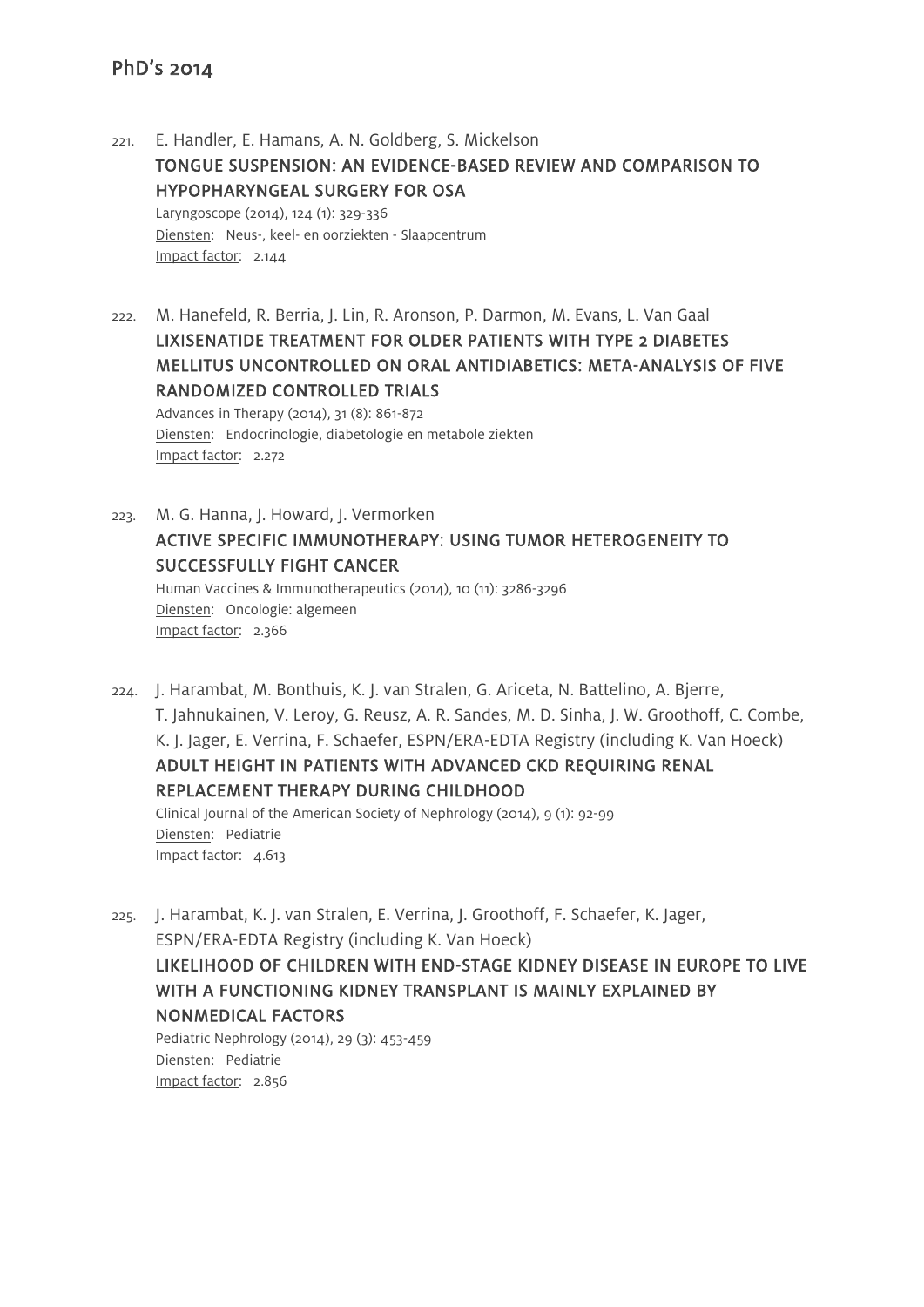Impact factor: 5.417

226. K. Hardies, S. Weckhuysen, P. De Jonghe, A. Suls NEXT GENERATION SEQUENCING STRATEGIES FOR MENDELIAN EPILEPSY DISORDERS: A HYPOTHESIS-BASED GUIDELINE FOR PATIENT SELECTION Epilepsia (2014), 55: 79-79 Diensten: Neurologie Impact factor: 4.571

227. L. Harvey, J. Bruce, A. de Wolf, J. J. Wyndaele NETWORKS FOR SCI HEALTHCARE PROFESSIONALS Spinal Cord (2014), 52 (8): 577-577 Diensten: Urologie Impact factor: 1.804

- 228. B. Hasan, L. Greillier, A. Pallis, J. Menis, R. Gaafar, R. Sylvester, D.A. Fennel, P. Baas, V. Surmont, J. P. Van Meerbeeck, M. E. R. O'Brien PROGRESSION FREE SURVIVAL RATE AT 9 AND 18 WEEKS PREDICT OVERALL SURVIVAL IN PATIENTS WITH MALIGNANT PLEURAL MESOTHELIOMA: AN INDIVIDUAL PATIENT POOLED ANALYSIS OF 10 EUROPEAN ORGANISATION FOR RESEARCH AND TREATMENT OF CANCER LUNG CANCER GROUP STUDIES AND AN INDEPENDENT STUDY VALIDATION European Journal of Cancer (2014), 50 (16): 2771-2782 Diensten: Oncologie: algemeen - Thoraxoncologie
- 229. H. C. Hassing, R. P. Surendran, B. Derudas, A. Verrijken, S. M. Francque, H. L. Mooij, S. J. B. Moens, L. M. 't Hart, G. Nijpels, J. M. Dekker, K. J. Williams, E. S. G. Stroes, L. F. Van Gaal, B. Staels, M. Nieuwdorp, G. M. Dallinga-Thie SULF2 STRONGLY PREDIPOSES TO FASTING AND POSTPRANDIAL TRIGLYCERIDES IN PATIENTS WITH OBESITY AND TYPE 2 DIABETES MELLITUS Obesity (2014), 22 (5): 1309-1316 Diensten: Endocrinologie, diabetologie en metabole ziekten - Gastro-enterologie en hepatologie Impact factor: 3.734
- 230. C. Hebson, K. Coleman, M. Clabby, D. Sallee, S. Shankar, B. Loeys, L. Van Laer, B. Kogon SEVERE AORTOPATHY DUE TO FIBULIN-4 DEFICIENCY: MOLECULAR INSIGHTS, SURGICAL STRATEGY, AND A REVIEW OF THE LITERATURE European Journal of Pediatrics (2014), 173 (5): 671-675

Diensten: Medische genetica Impact factor: 1.890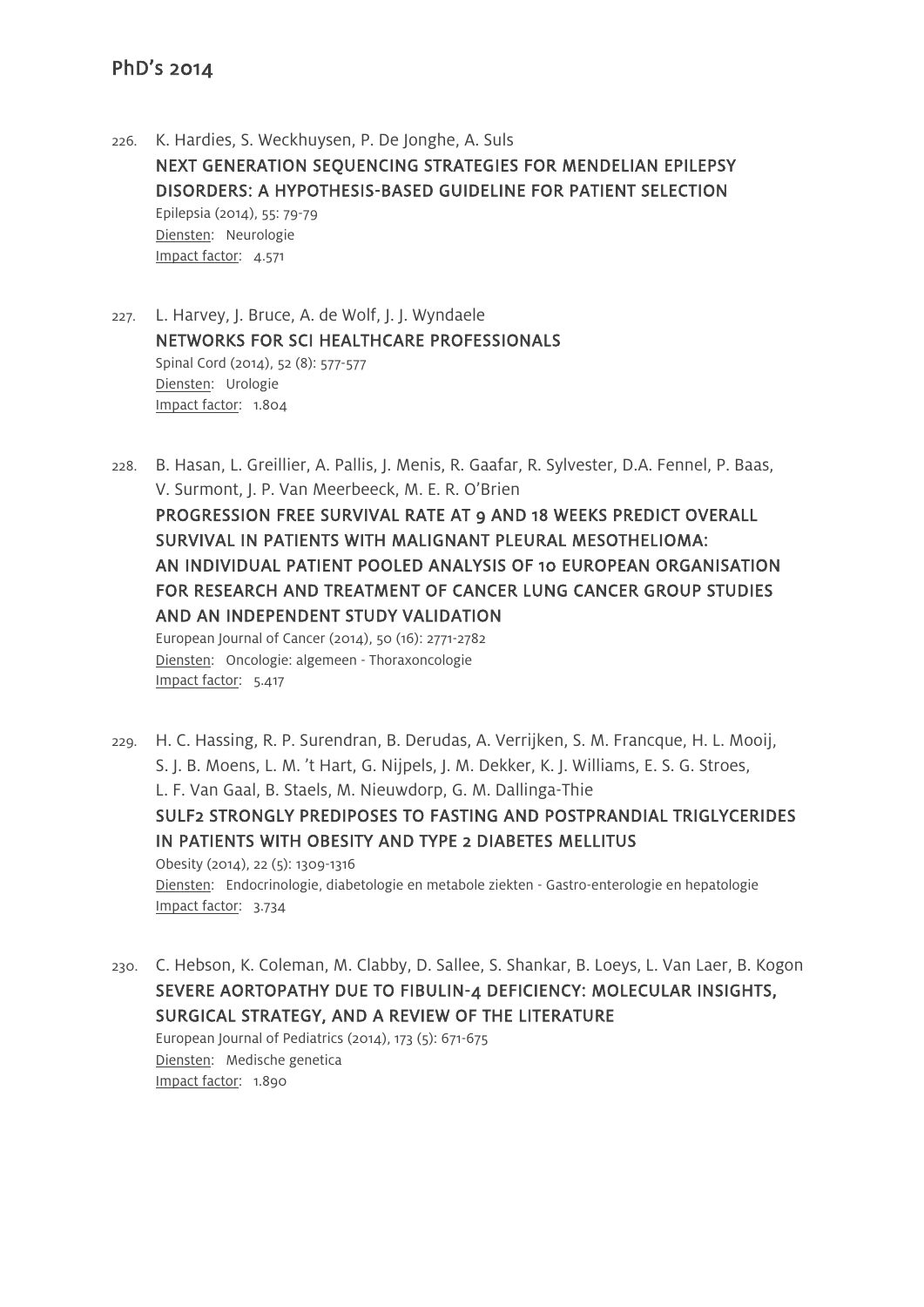- 231. J. Heldens, E. Hulskotte, T. Voeten, B. Breedveld, P. Verweij, W. van Duijnhoven, L. Rudenko, P. van Damme, H. van den Bosch SAFETY AND IMMUNOGENICITY IN MAN OF A CELL CULTURE DERIVED TRIVALENT LIVE ATTENUATED SEASONAL INFLUENZA VACCINE: A PHASE I DOSE ESCALATING STUDY IN HEALTHY VOLUNTEERS Vaccine (2014), 32 (39): 5118-5124 Diensten: Medische directie Impact factor: 3.624
- 232. C. Helsmoortel, A. T. Vulto-van Silfhout, B. P. Coe, G. Vandeweyer, L. Rooms, J. Van Den Ende, J. H. M. Schuurs-Hoeijmakers, C. L. Marcelis, M. H. Willemsen, L. E. L. M. Vissers, H. G. Yntema, M. Bakshi, M. Wilson, K. T. Witherspoon, H. Malmgren, A. Nordgren, G. Anneren, M. Fichera, P. Bosco, C. Romano,

B. B. A. de Vries, T. Kleefstra, R. F. Kooy, E. E. Eichler, N. Van der Aa

# A SWI/SNF-RELATED AUTISM SYNDROME CAUSED BY DE NOVO MUTATIONS IN ADNP

Nature Genetics (2014), 46 (4): 380-+ Diensten: Directie ICT - Medische genetica Impact factor: 29.352

- 233. C. Hendrickx, W. De Hertogh, U. Van Daele, P. Mertens, G. Stassijns EFFECT OF PERCUTANEOUS ASSISTED APPROACH ON FUNCTIONAL REHABILITATION FOR TOTAL HIP REPLACEMENT COMPARED TO ANTEROLATERAL APPROACH: STUDY PROTOCOL FOR A RANDOMIZED CONTROLLED TRIAL Trials (2014), 15 Diensten: Fysische geneeskunde Impact factor: 1.731
- 234. B. Hendrikx, F. Haenen, B. Gys, T. Gys, T. Lafullarde BARIATRIC SURGERY IN A CASE OF A RARE INTESTINAL MALROTATION. IS GOING FOR LAPAROSCOPIC GASTRIC BYPASS WORTH THE RISK?

Obesity Surgery (2014), 24 (8): 1298-1299 Diensten: Abdominale kinder en reconstructieve heelkunde Impact factor: 3.747

235. N. Hens, A. H. Ghebretinsae, K. Hardt, P. Van Damme, K. Van Herck MODEL BASED ESTIMATES OF LONG-TERM PERSISTENCE OF INACTIVATED HEPATITIS A VACCINE-INDUCED ANTIBODIES IN ADULTS

Vaccine (2014), 32 (13): 1507-1513 Diensten: Medische directie Impact factor: 3.624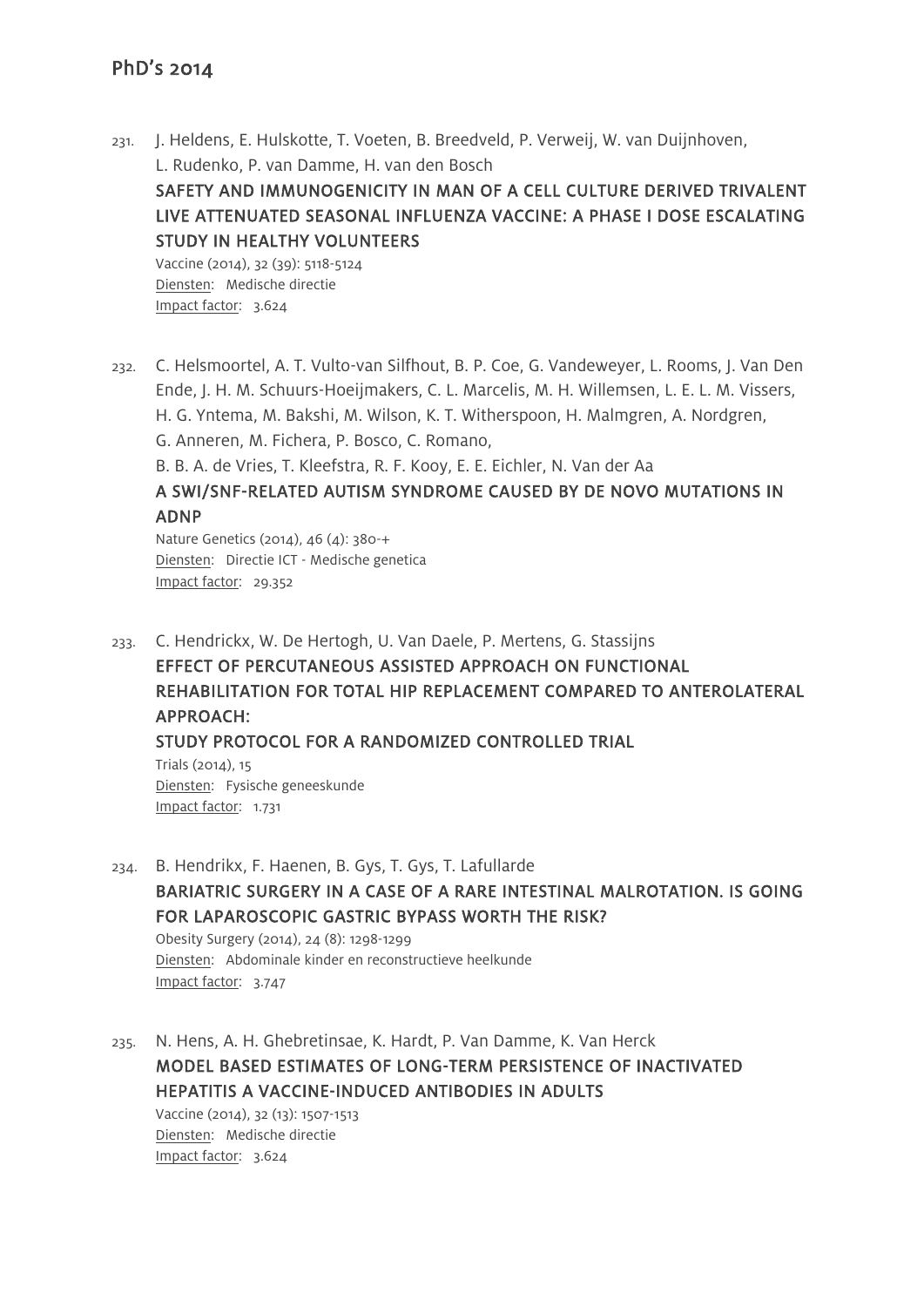- 236. M. P. Hermans, D. De Bacquer, C. De Block, C. Truyers, A. Vankeirsbilck, G. De Backer CARDIOVASCULAR RISK FACTORS: BELGIAN TARGET ACHIEVEMENT Acta Cardiologica (2014), 69 (5): 473-481 Diensten: Endocrinologie, diabetologie en metabole ziekten Impact factor: 0.653
- 237. R. Herold, A. Saint-Raymond, K. Norga TOO FEW MEDICINES FOR CHILDREN WITH CANCER Jama Pediatrics (2014), 168 (6): 583-583 Diensten: Pediatrie Impact factor: 7.148
- 238. M. Heylen, N. E. Ruyssers, J. G. De Man, J. P. Timmermans, P. A. Pelckmans, T. G. Moreels, B. Y. De Winter WORM PROTEINS OF SCHISTOSOMA MANSONI REDUCE THE SEVERITY OF EXPERIMENTAL CHRONIC COLITIS IN MICE BY SUPPRESSING COLONIC PROINFLAMMATORY IMMUNE RESPONSES Plos One (2014), 9 (10) Diensten: Gastro-enterologie en hepatologie Impact factor: 3.234
- 239. M. Heylen, N. E. Ruyssers, E. M. Gielis, E. Vanhomwegen, P. A. Pelckmans, T. G. Moreels, J. G. De Man, B. Y. De Winter OF WORMS, MICE AND MAN: AN OVERVIEW OF EXPERIMENTAL AND CLINICAL HELMINTH-BASED THERAPY FOR INFLAMMATORY BOWEL DISEASE Pharmacology & Therapeutics (2014), 143 (2): 153-167 Diensten: Gastro-enterologie en hepatologie Impact factor: 9.723

240. P. Hindryckx, L. Amininejad, E. Van de Vijver, P. Bossuyt BELGIAN RECOMMENDATIONS FOR THE MANAGEMENT OF ANEMIA IN PATIENTS WITH INFLAMMATORY BOWEL DISEASE Acta Gastro-Enterologica Belgica (2014), 77 (3): 333-344 Diensten: Pediatrie Impact factor: 0.912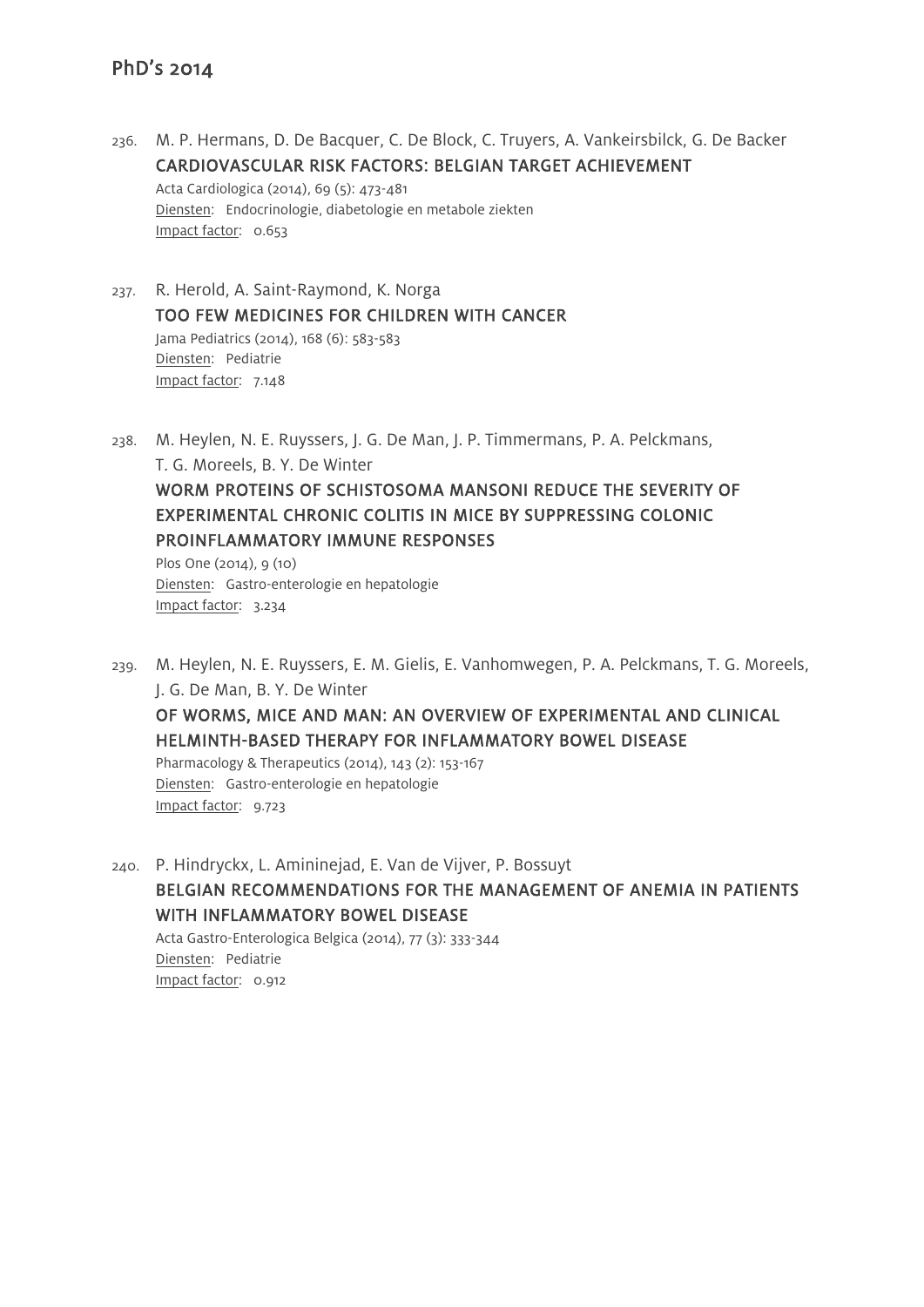- 241. M. Hohl, H. Ardehali, F. J. Azuaje, R. A. Breckenridge, W. Doehner, P. Eaton, G. B. Ehret, T. Fujita, R. Gaetani, M. Giacca, G. Hasenfuss, S. Heymans, A. F. Leite-Moreira, W. A. Linke, D. Linz, A. Lyon, M. A. Mamas, M. Oresic, Z. Papp, T. Pedrazzini, M. Piepoli, B. Prosser, R. Rizzuto, G. Tarone, R. Tian, E. van Craenenbroeck, E. van Rooij, T. Wai, G. Weiss, C. Maack MEETING HIGHLIGHTS FROM THE 2013 EUROPEAN SOCIETY OF CARDIOLOGY HEART FAILURE ASSOCIATION WINTER MEETING ON TRANSLATIONAL HEART FAILURE RESEARCH European Journal of Heart Failure (2014), 16 (1): 1-6 Diensten: Cardiologie Impact factor: 6.526
- 242. M. I. Hollegien, L. A. Bok, M. Wojciechowski, T. Boiy, M. Hilbink, A. C. A. P. Leenders, E. de Vries

#### HEPATITIS B VACCINATION RESPONSE IS LESS WELL SUSTAINED IN DOWN SYNDROME CHILDREN

Journal of Clinical Immunology (2014), 34: S396-S397 Diensten: Pediatrie Impact factor: 3.184

243. P. Home, M. Riddle, W. T. Cefalu, C. J. Bailey, R. G. Bretzel, S. del Prato, D. Leroith, G. Schernthaner, L. Van Gaal, I. Raz INSULIN THERAPY IN PEOPLE WITH TYPE 2 DIABETES: OPPORTUNITIES AND CHALLENGES? (DIABETES CARE 2014, 37: 1499-1508) Diabetes Care (2014), 37 (11): E247-E247

Diensten: Endocrinologie, diabetologie en metabole ziekten Impact factor: 8.420

244. P. Home, M. Riddle, W. T. Cefalu, C. J. Bailey, R. G. Bretzel, S. del Prato, D. Leroith, G. Schernthaner, L. Van Gaal, I. Raz

#### INSULIN THERAPY IN PEOPLE WITH TYPE 2 DIABETES: OPPORTUNITIES AND CHALLENGES?

Diabetes Care (2014), 37 (6): 1499-1508 Diensten: Endocrinologie, diabetologie en metabole ziekten Impact factor: 8.420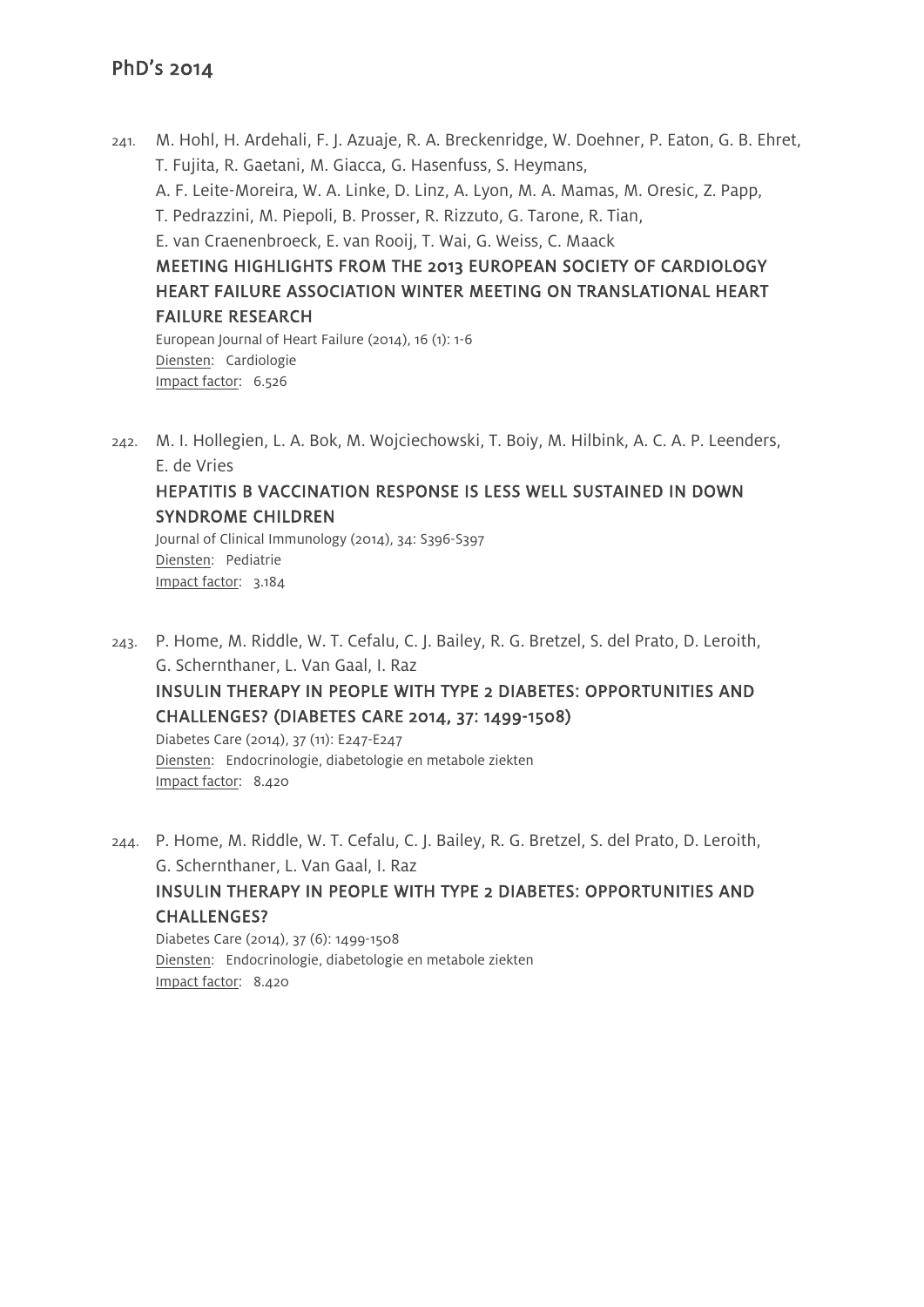245. V. Y. Hoymans, C. J. Van Dyck, S. E. Haine, G. Frederix, E. Fransen, J. P. Timmermans, C. J. Vrints

#### LONG-TERM VASCULAR RESPONSES TO RESOLUTE (R) AND XIENCE V (R) POLYMER-BASED DRUG-ELUTING STENTS IN A RABBIT MODEL OF **ATHEROSCLEROSIS**

Journal of Interventional Cardiology (2014), 27 (4): 381-390 Diensten: Cardiologie Impact factor: 1.183

246. J. Huang, U. Ahmad, A. Antonicelli, A. C. Catlin, W. T. Fang, D. Gomez, P. Loehrer, M. Lucchi, E. Marom, A. Nicholson, E. Ruffini, W. Travis, P. Van Schil, H. Wakelee, X. P. Yao, F. Detterbeck DEVELOPMENT OF THE INTERNATIONAL THYMIC MALIGNANCY INTEREST GROUP INTERNATIONAL DATABASE: AN UNPRECEDENTED RESOURCE FOR THE STUDY OF A RARE GROUP OF TUMORS Journal of Thoracic Oncology (2014), 9 (10): 1573-1578

Diensten: Thorax- en vaatheelkunde Impact factor: 5.282

247. J. Huyskens, E. Macken, J. Schurmans, P. P. M. Parizel, R. Salgado A CASE OF PNEUMOPERICARDIUM AS A LATE COMPLICATION OF GASTRIC BYPASS SURGERY Circulation (2014), 130 (18): 1633-1635

Diensten: Gastro-enterologie en hepatologie - Radiologie Impact factor: 14.430

- 248. K. Ickmans, F. Simoens, J. Nijs, D. Kos, P. Cras, B. Willekens, M. Meeus RECOVERY OF PERIPHERAL MUSCLE FUNCTION FROM FATIGUING EXERCISE AND DAILY PHYSICAL ACTIVITY LEVEL IN PATIENTS WITH MULTIPLE SCLEROSIS: A CASE-CONTROL STUDY Clinical Neurology and Neurosurgery (2014), 122: 97-105 Diensten: Neurologie Impact factor: 1.127
- 249. J. Ides, D. Thomae, L. Wyffels, C. Vangestel, J. Messagie, J. Joossens, F. Lardon, P. Van der Veken, K. Augustyns, S. Stroobants, S. Staelens SYNTHESIS AND IN VIVO PRECLINICAL EVALUATION OF AN F-18 LABELED UPA INHIBITOR AS A POTENTIAL PET IMAGING AGENT Nuclear Medicine and Biology (2014), 41 (6): 477-487 Diensten: Nucleaire geneeskunde en Cyclotron Impact factor: 2.412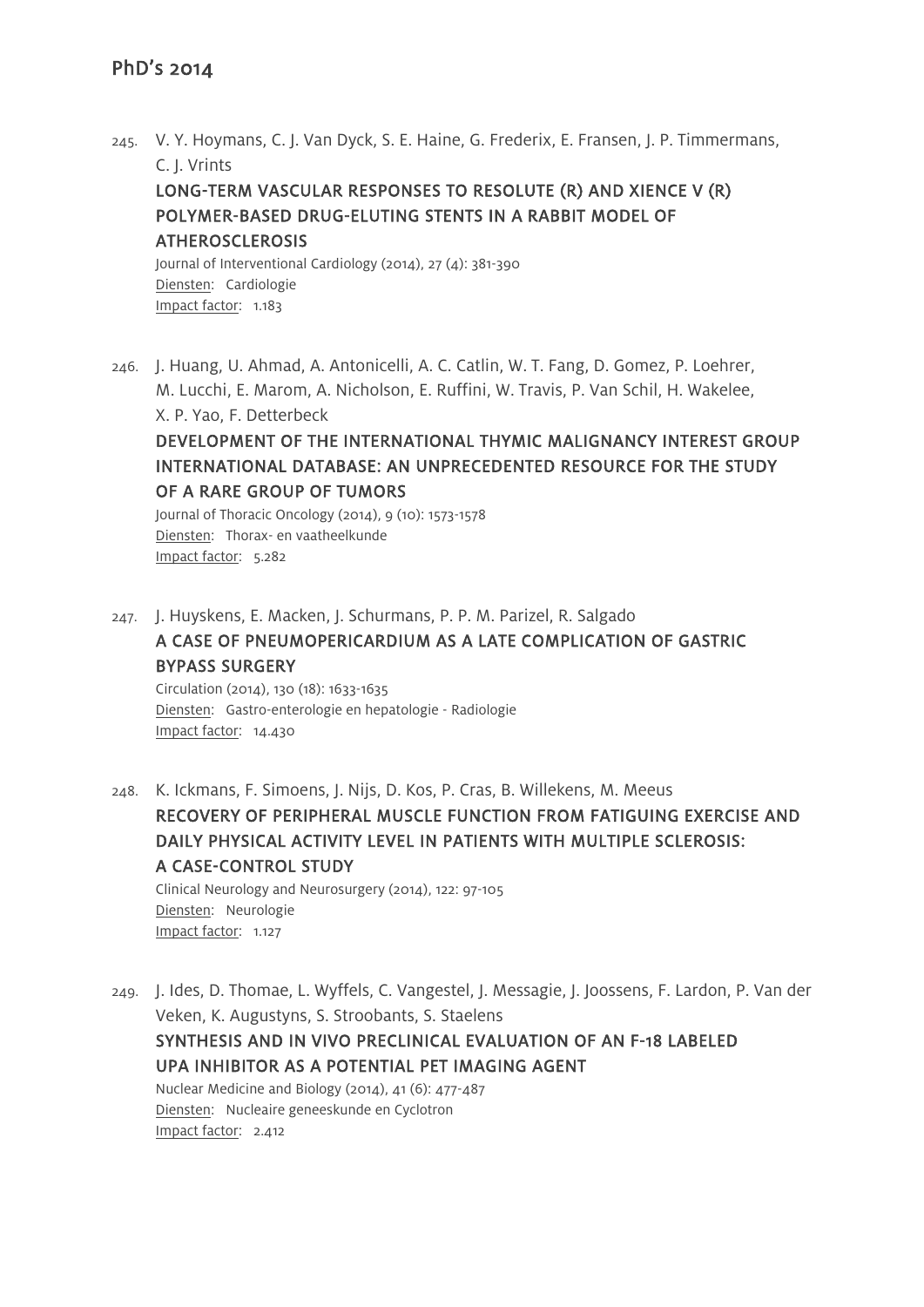- 250. C. M. Ionescu, K. Desager, G. Vandersteen, R. De Keyser RESPIRATORY MECHANICS IN CHILDREN WITH CYSTIC FIBROSIS Biomedical Signal Processing and Control (2014), 11: 74-79 Diensten: Pediatrie Impact factor: 1.419
- 251. C. M. Ionescu, G. Vandersteen, J. Schoukens, K. Desager, R. De Keyser MEASURING NONLINEAR EFFECTS IN RESPIRATORY MECHANICS: A PROOF OF CONCEPT FOR PROTOTYPE DEVICE AND METHOD Ieee Transactions on Instrumentation and Measurement (2014), 63 (1): 124-134 Diensten: Pediatrie Impact factor: 1.790
- 252. R. Iribarren, J. J. Rozema, F. Schaeffel, I. G. Morgan CALCULATION OF CRYSTALLINE LENS POWER IN CHICKENS WITH A CUSTOMIZED VERSION OF BENNETT'S EQUATION Vision Research (2014), 96: 33-38 Diensten: Oogheelkunde Impact factor: 1.815
- 253. M. Isrie, W. Wuyts, H. Van Esch, K. Devriendt ISOLATED TERMINAL LIMB REDUCTION DEFECTS: EXTENDING THE CLINICAL SPECTRUM OF ADAMS-OLIVER SYNDROME AND ARHGAP31 MUTATIONS American Journal of Medical Genetics Part A (2014), 164 (6): 1576-1579 Diensten: Medische genetica Impact factor: 2.159

254. J. Jacobs, K. Zwaenepoel, P. Aftimos, C. Rolfo, S. Rottey, L. Y. de Lendonck, K. Silence, A. Awada, A. Thibault, P. Pauwels CD70 (TNFSF7), A RECEPTOR INVOLVED IN ACUTE IMMUNE MODULATION OF VIRAL INFECTION, IS FREQUENTLY OVEREXPRESSED IN SOLID AND HEMATOLOGICAL MALIGNANCIES European Journal of Cancer (2014), 50: 39-39 Diensten: MOCA - Oncologie: algemeen - Pathologische anatomie Impact factor: 5.417

255. Y. Jacquemyn, M. Ajaji, N. Karepouan, N. Jacquemyn, H. Van Sande VITAMIN B12 AND FOLIC ACID STATUS OF TERM PREGNANT WOMEN AND NEWBORNS IN THE ANTWERP REGION, BELGIUM Clinical and Experimental Obstetrics & Gynecology (2014), 41 (2): 141-143 Diensten: Gynaecologie Impact factor: 0.424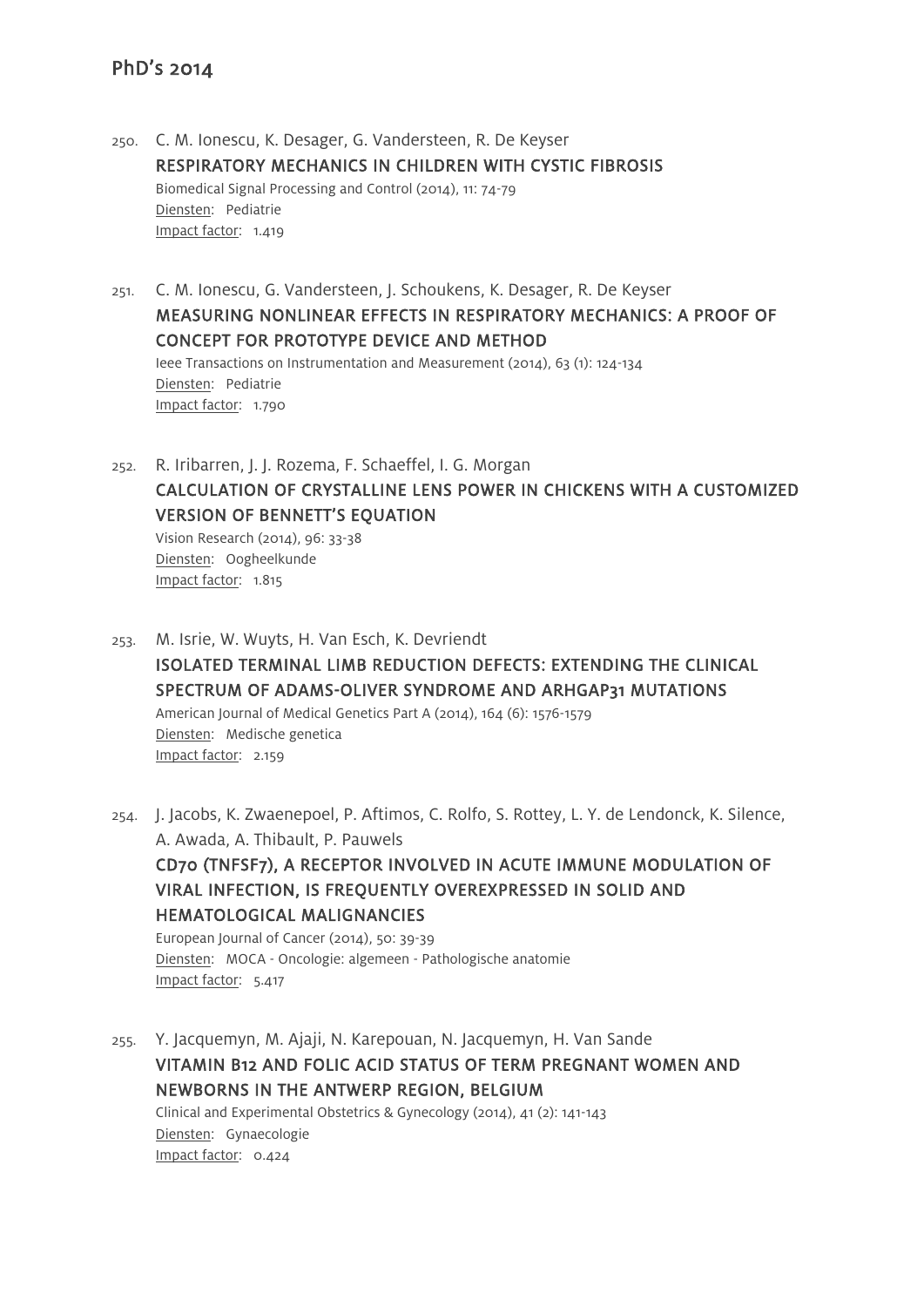256. Y. Jacquemyn, E. Martens, G. Martens PREGNANCY AT LATE PREMENOPAUSAL AGE: OUTCOME OF PREGNANCIES AT 45 YEARS AND OLDER IN FLANDERS, BELGIUM Journal of Obstetrics and Gynaecology (2014), 34 (6): 479-481 Diensten: Gynaecologie Impact factor: 0.551

257. S. Jain, D. Smeets, A. Ribbens, D. M. Sima, K. Janssens, M. Daams, M. Steenwijk, H. Vrenken, F. Barkhof, W. Van Hecke AUTOMATIC MULTIPLE SCLEROSIS BRAIN LESION LOCALISATION AND VOLUMETRY Multiple Sclerosis Journal (2014), 20: 304-305 Diensten: Radiologie Impact factor: 4.822

258. S. Jain, D. Smeets, D. M. Sima, A. Ribbens, K. Janssens, M. Daams, M. Steenwijk, H. Vrenken, F. Barkhof, W. Van Hecke BRAIN ATROPHY QUANTIFICATION IN MULTIPLE SCLEROSIS Multiple Sclerosis Journal (2014), 20: 283-284 Diensten: Radiologie Impact factor: 4.822

259. K. Janssen van Doorn, W. Verbrugghe, K. Wouters, H. Jansens, P. G. Jorens THE DURATION OF HYPOTENSION DETERMINES THE EVOLUTION OF BACTEREMIA-INDUCED ACUTE KIDNEY INJURY IN THE INTENSIVE CARE UNIT Plos One (2014), 9 (12): e114312 Diensten: Intensieve zorg - Klinische biologie - Medische directie - Nefrologie-hypertensie - Verpleegkundige diensten Impact factor: 3.234

260. A. Janssens, E. De Droogh, A. Lefebure, M. Kockx, P. Pauwels, P. Germonpre, J. P. van Meerbeeck ROUTINE IMPLEMENTATION OF EGFR MUTATION TESTING IN CLINICAL PRACTICE IN FLANDERS: 'HERMES' PROJECT Acta Clinica Belgica (2014), 69 (2): 92-97

Diensten: MOCA - Oncologie: algemeen - Pathologische anatomie - Pneumologie - Thoraxoncologie Impact factor: 0.518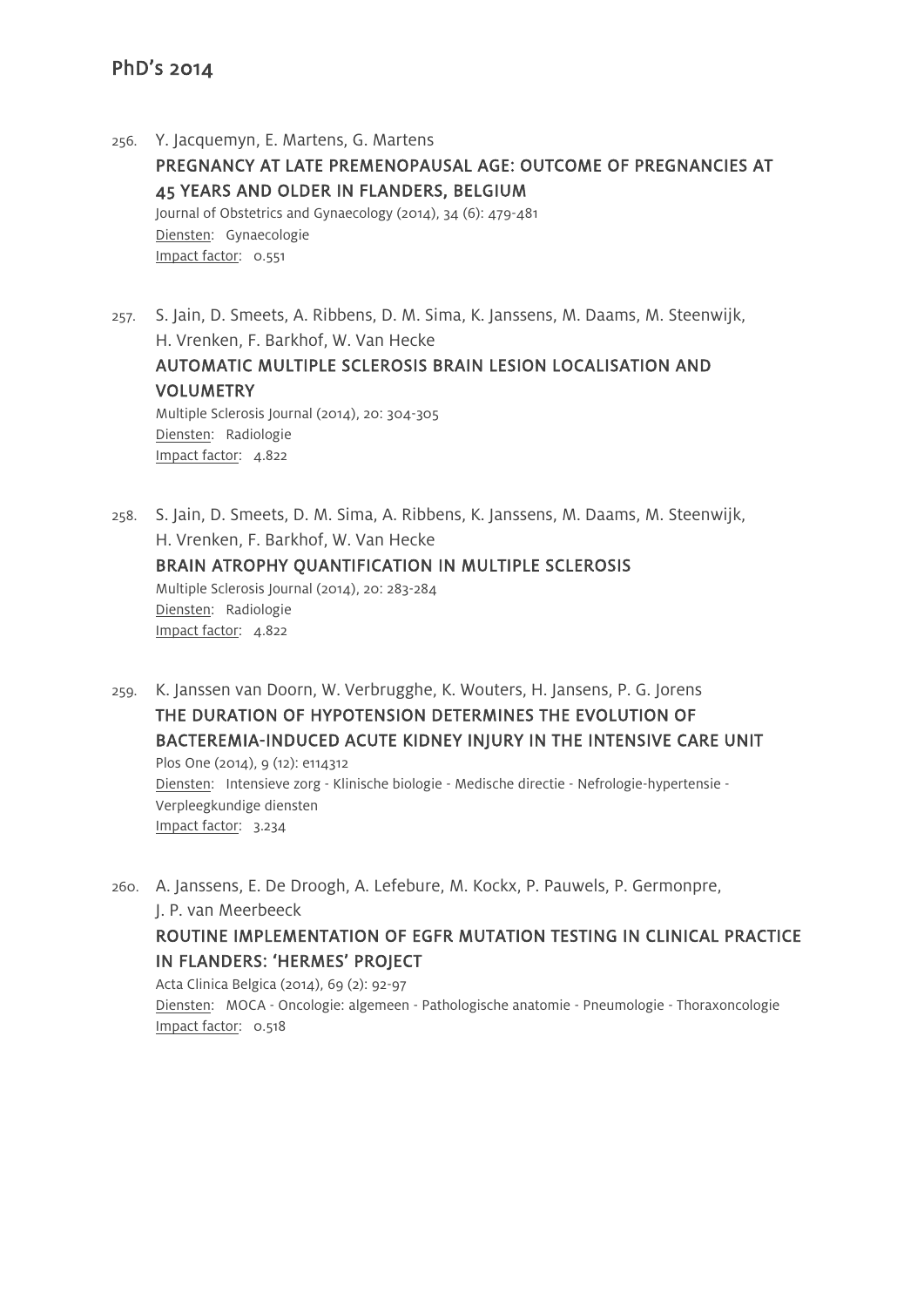Impact factor: 3.582

261. W. Jilg, H. Norder, M. Kane, P. Van Damme, A. Vorsters REDUCED PREVALENCE OF HBSAG VARIANTS FOLLOWING A SUCCESSFUL IMMUNIZATION PROGRAM IN CHINA Journal of Virology (2014), 88 (8): 4605-4606 Diensten: Medische directie Impact factor: 4.439

262. J. L. M. Jongen, G. Hans, H. T. Benzon, F. Huygen, C. T. Hartrick NEUROPATHIC PAIN AND PHARMACOLOGICAL TREATMENT Pain Practice (2014), 14 (3): 283-295 Diensten: Anesthesie - Pijncentrum Impact factor: 2.361

263. K. Joos, D. De Ridder, R. A. Boey, S. Vanneste FUNCTIONAL CONNECTIVITY CHANGES IN ADULTS WITH DEVELOPMENTAL STUTTERING: A PRELIMINARY STUDY USING QUANTITATIVE ELECTRO-ENCEPHALOGRAPHY Frontiers in Human Neuroscience (2014), 8 Diensten: Neus-, keel- en oorziekten Impact factor: 2.986

264. K. Joos, D. De Ridder, P. Van de Heyning, S. Vanneste POLARITY SPECIFIC SUPPRESSION EFFECTS OF TRANSCRANIAL DIRECT CURRENT STIMULATION FOR TINNITUS Neural Plasticity (2014) Diensten: Neus-, keel- en oorziekten

265. K. Joos, A. Gilles, P. Van de Heyning, D. De Ridder, S. Vanneste FROM SENSATION TO PERCEPT: THE NEURAL SIGNATURE OF AUDITORY EVENT-RELATED POTENTIALS Neuroscience and Biobehavioral Reviews (2014), 42: 148-156 Diensten: Neus-, keel- en oorziekten Impact factor: 8.802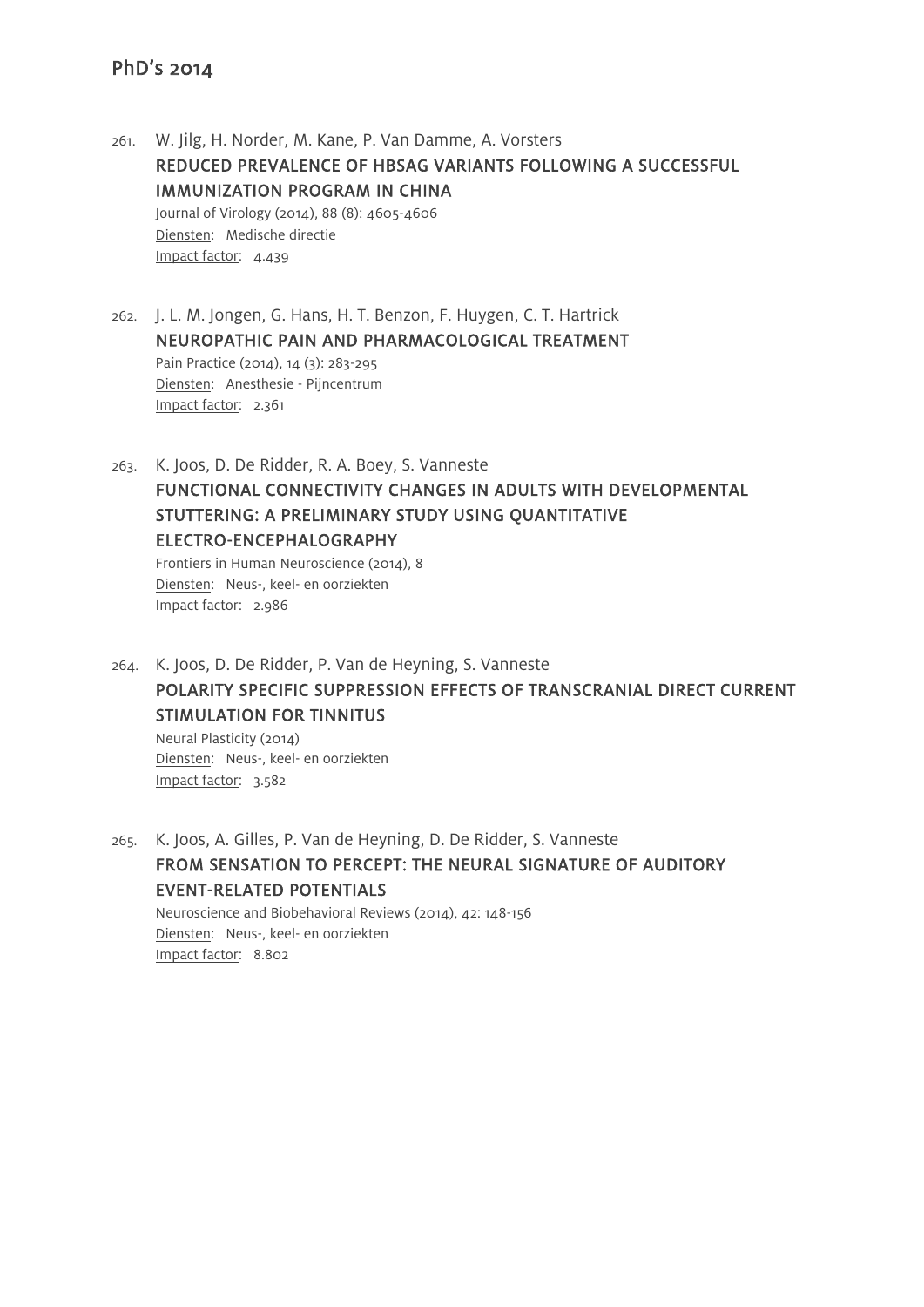266. E. Joyce, D. P. Leong, G. E. Hoogslag, P. L. van Herck, P. Debonnaire, E. Abate, E. R. Holman, M. J. Schalij, J. J. Bax, V. Delgado, N. A. Marsan LEFT VENTRICULAR TWIST DURING DOBUTAMINE STRESS ECHOCARDIOGRAPHY AFTER ACUTE MYOCARDIAL INFARCTION: ASSOCIATION WITH REVERSE REMODELING International Journal of Cardiovascular Imaging (2014), 30 (2): 313-322 Diensten: Cardiologie Impact factor: 1.810

267. N. Kaerts, A. Vermandel, G. Van Hal, J. J. Wyndaele TOILET TRAINING IN HEALTHY CHILDREN: RESULTS OF A QUESTIONNAIRE STUDY INVOLVING PARENTS WHO MAKE USE OF DAY-CARE AT LEAST ONCE A WEEK Neurourology and Urodynamics (2014), 33 (3): 316-323 Diensten: Urologie Impact factor: 2.873

268. F. J. Kaiser, M. Ansari, D. Braunholz, M. C. Gil-Rodriguez, C. Decroos, J. J. Wilde, C. T. Fincher, M. Kaur, M. Bando, D. J. Amor, P. S. Atwal, M. Bahlo, C. M. Bowman, J. J. Bradley, H. G. Brunner, D. Clark, M. Del Campo, N. Di Donato, P. Diakumis, H. Dubbs, D. A. Dyment, J. Eckhold, S. Ernst, J. C. Ferreira, L. J. Francey, U. Gehlken, E. Guillen-Navarro, Y. Gyftodimou, B. D. Hall, R. Hennekam, L. Hudgins, M. Hullings, J. M. Hunter, H. Yntema, A. M. Innes, A. D. Kline, Z. Krumina, H. Lee, K. Leppig, S. A. Lynch, M. B. Mallozzi, L. Mannini, S. McKee, S. G. Mehta, I. Micule, S. Mohammed, E. Moran, G. R. Mortier, J. A. S. Moser, S. E. Noon, N. Nozaki, L. Nunes, J. G. Pappas, L. S. Penney, A. Perez-Aytes, M. B. Petersen, B. Puisac, N. Revencu, E. Roeder, S. Saitta, A. E. Scheuerle, K. L. Schindeler, V. M.Siu, Z. Stark, S. P. Strom, H. Thiese, I. Vater, P. Willems, K. Williamson, L. C. Wilson, H. Hakonarson, F. Quintero-Rivera, J. Wierzba, A. Musio, G. Gillessen-Kaesbach, F. J. Ramos, L. G. Jackson, K. Shirahige, J. Pie, D. W. Christianson, I. D. Krantz, D. R. Fitzpatrick, M. A. Deardorff LOSS-OF-FUNCTION HDAC8 MUTATIONS CAUSE A PHENOTYPIC SPECTRUM OF CORNELIA DE LANGE SYNDROME-LIKE FEATURES, OCULAR HYPERTELORISM, LARGE FONTANELLE AND X-LINKED INHERITANCE Human Molecular Genetics (2014), 23 (11): 2888-2900

Diensten: Medische genetica Impact factor: 6.393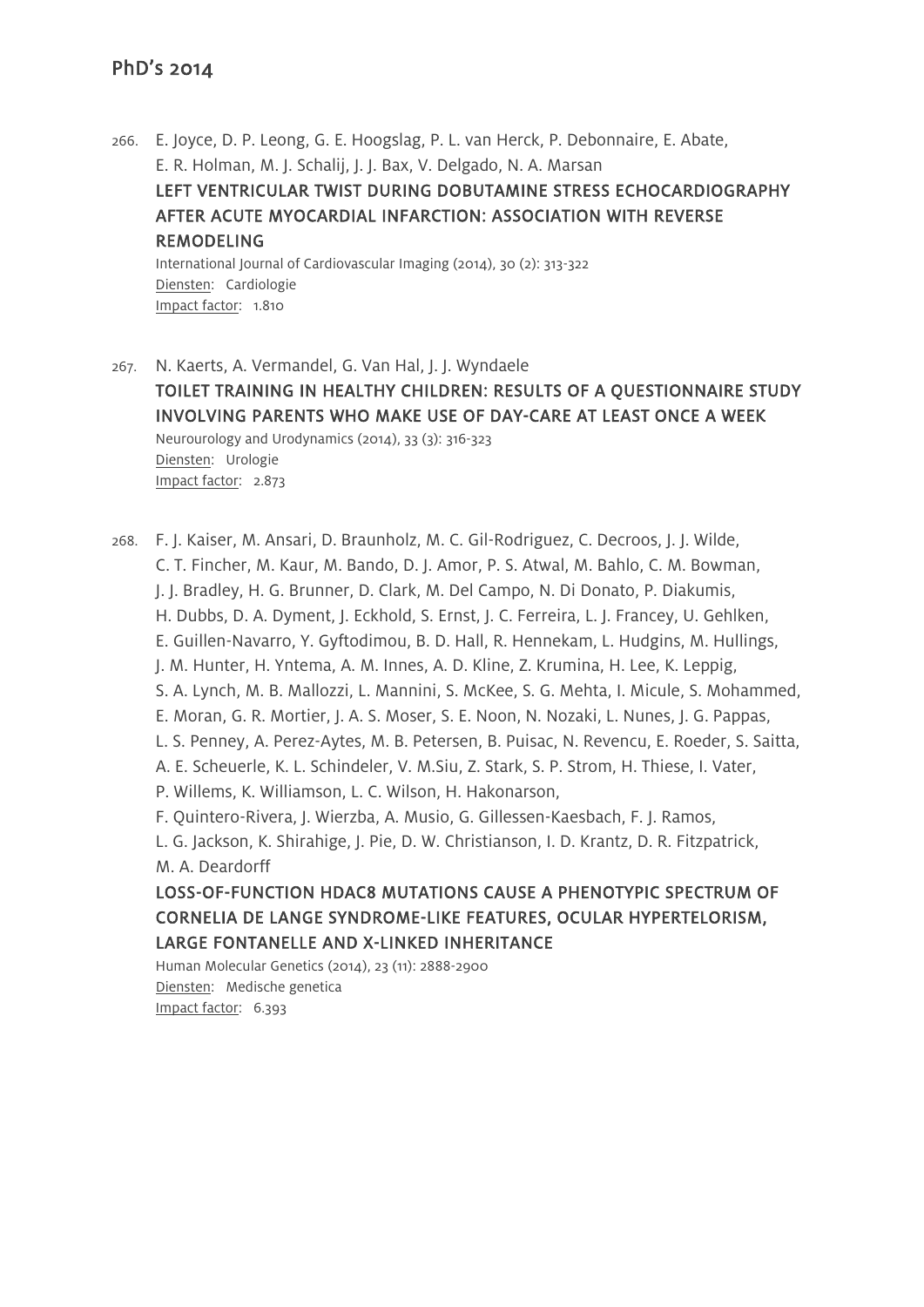- 269. M. Karimi, J. Hedner, C. Lombardi, W. T. McNicholas, T. Penzel, R. L. Riha, D. Rodenstein, L. Grote, Esada Study Group (including J. Verbraecken) DRIVING HABITS AND RISK FACTORS FOR TRAFFIC ACCIDENTS AMONG SLEEP APNEA PATIENTS - A EUROPEAN MULTI-CENTRE COHORT STUDY Journal of Sleep Research (2014), 23 (6): 689-699 Diensten: Pneumologie - Slaapcentrum Impact factor: 3.347
- 270. M. K. Kaswa, M. Aloni, L. Nkuku, B. Bakoko, R. Lebeke, A. Nzita, J. J. Muyembe, B. C. de Jong, P. de Rijk, J. Verhaegen, M. Boelaert, M. Ieven, A. Van Deun PSEUDO-OUTBREAK OF PRE-EXTENSIVELY DRUG-RESISTANT (PRE-XDR) TUBERCULOSIS IN KINSHASA: COLLATERAL DAMAGE CAUSED BY FALSE DETECTION OF FLUOROQUINOLONE RESISTANCE BY GENOTYPE MTBDRSL Journal of Clinical Microbiology (2014), 52 (8): 2876-2880 Diensten: Klinische biologie Impact factor: 3.993
- 271. D. Kegelaers, W. Merckx, P. Odeurs, J. Van Den Ende, B. Blaumeiser DISCLOSURE PATTERN AND FOLLOW-UP AFTER THE MOLECULAR DIAGNOSIS OF BRCA/CHEK2 MUTATIONS Journal of Genetic Counseling (2014), 23 (2): 254-261 Diensten: Medische genetica Impact factor: 2.243
- 272. C. Kenis, M. Verstreken, K. Gieraerts, B. De Foer, N. Van der Aa, E. F. Offeciers, J. W. Casselman BILATERAL OTOSPONGIOSIS AND A UNILATERAL VESTIBULAR SCHWANNOMA IN A PATIENT WITH MYHRE SYNDROME Otology & Neurotology (2014), 35 (9): E253-E255

Diensten: Medische genetica Impact factor: 1.787

273. B. D. Kent, L. Grote, M. R. Bonsignore, T. Saaresranta, J. Verbraecken, P. Levy, P. Sliwinski, R. Tkacova, J. A. Kvamme, I. Fietze, J. Hedner, W. T. McNicholas SLEEP APNOEA SEVERITY INDEPENDENTLY PREDICTS GLYCAEMIC HEALTH IN NONDIABETIC SUBJECTS: THE ESADA STUDY European Respiratory Journal (2014), 44 (1): 130-139

Diensten: Pneumologie - Slaapcentrum Impact factor: 7.636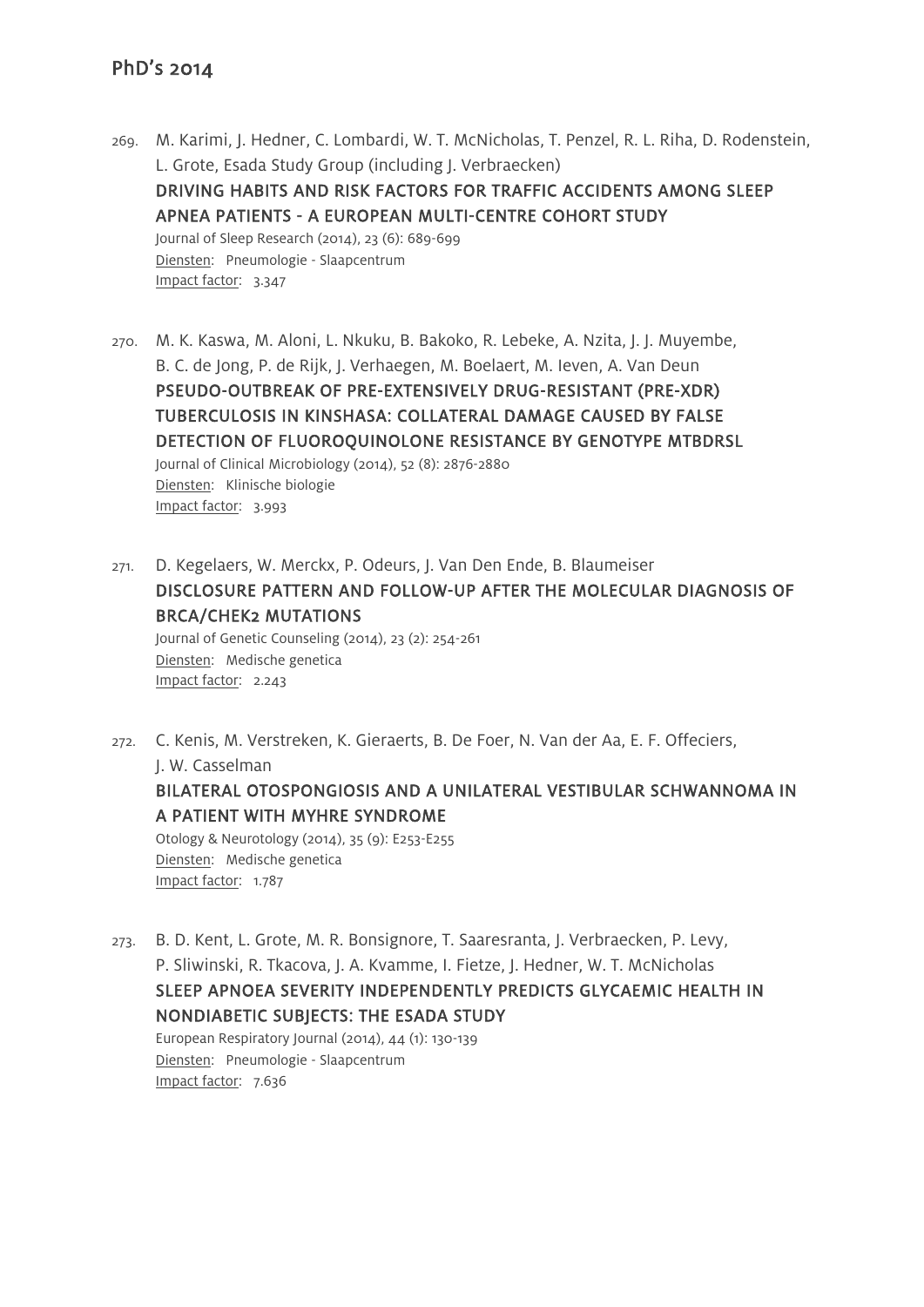- 274. B. D. Kent, L. Grote, S. Ryan, J. L. Pepin, M. R. Bonsignore, R. Tkacova, T. Saaresranta, J. Verbraecken, P. Levy, J. Hedner, W. T. McNicholas DIABETES MELLITUS PREVALENCE AND CONTROL IN SLEEP-DISORDERED BREATHING THE EUROPEAN SLEEP APNEA COHORT (ESADA) STUDY Chest (2014), 146 (4): 982-990 Diensten: Pneumologie - Slaapcentrum Impact factor: 7.483
- 275. B. M. Kerklaan, A. Jager, P. Aftimos, V. Dieras, S. Altintas, C. Anders, M. Arnedos, H. Gelderblom, P. Soetekouw, W. Gladdines, P. Gaillard, C. de Sousa, A. Awada, J. Schellens, M. van Linde, D. Brandsma

# PHASE 1/2A STUDY OF GLUTATHIONE PEGYLATED LIPOSOMAL DOXORUBICIN (2B3-101) IN BREAST CANCER PATIENTS WITH BRAIN METASTASES (BCBM) OR RECURRENT HIGH GRADE GLIOMAS (HGG)

Neuro-Oncology (2014), 16 Diensten: Oncologie: algemeen Impact factor: 5.562

276. S. Kerre, L. Kustermans, T. Vandendriessche, J. Bosmans, S. E. Haine, H. Miljoen, C. J. Vrints, P. Beutels, K. Wouters, M. J. Claeys COST-EFFECTIVENESS OF CONTEMPORARY VASCULAR CLOSURE DEVICES FOR THE PREVENTION OF VASCULAR COMPLICATIONS AFTER PERCUTANEOUS CORONARY INTERVENTIONS IN AN ALL-COMERS PCI POPULATION Eurointervention (2014), 10 (2): 191-197 Diensten: Cardiologie - Medische directie Impact factor: 3.769

277. A. Kleine Punte, M. De Bodt, P. Van de Heyning LONG-TERM IMPROVEMENT OF SPEECH PERCEPTION WITH THE FINE STRUCTURE PROCESSING CODING STRATEGY IN COCHLEAR IMPLANTS Orl-Journal for Oto-Rhino-Laryngology Head and Neck Surgery (2014), 76 (1): 36-43 Diensten: Neus-, keel- en oorziekten Impact factor: 0.880

278. E. J. O. Kompanje, A. I. R. Maas, D. K. Menon, J. Kesecioglu MEDICAL RESEARCH IN EMERGENCY RESEARCH IN THE EUROPEAN UNION MEMBER STATES: TENSIONS BETWEEN THEORY AND PRACTICE Intensive Care Medicine (2014), 40 (4): 496-503 Diensten: Neurochirurgie Impact factor: 7.214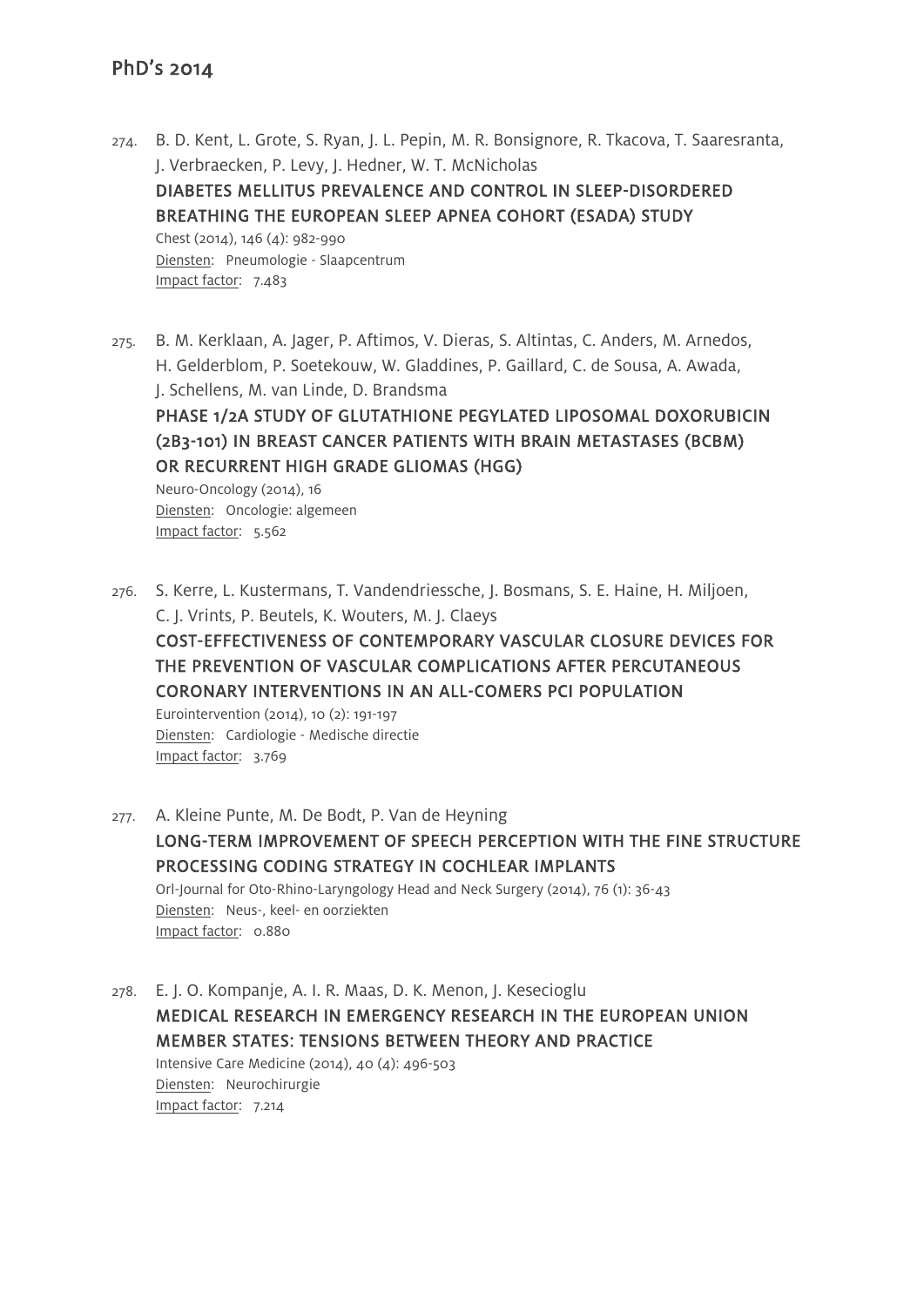- 279. K. Kondo, P. Van Schil, F. C. Detterbeck, M. Okumura, K. Stratton, D. Giroux, H. Asamura, J. Crowley, C. Falkson, P. L. Filosso, G. Giaccone, J. Huang, J. Kim, M. Lucchi, M. Marino, E. M. Marom, A. G. Nicholson, E. Ruffini THE IASLC/ITMIG THYMIC EPITHELIAL TUMORS STAGING PROJECT: PROPOSALS FOR THE N AND M COMPONENTS FOR THE FORTHCOMING  $(8<sup>th</sup>)$  EDITION OF THE TNM CLASSIFICATION OF MALIGNANT TUMORS Journal of Thoracic Oncology (2014), 9 (9): S81-S87 Diensten: Thorax- en vaatheelkunde Impact factor: 5.282
- 280. U. Kornak, I. Mademan, M. Schinke, M. Voigt, P. Krawitz, J. Hecht, F. Barvencik, T. Schinke, S. Giesselmann, F. T. Beil, A. Pou-Serradell, J. J. Vilchez, C. Beetz, T. Deconinck, V. Timmerman, C. Kaether, P. De Jonghe, C. A. Hubner, A. Gal, M. Amling, S. Mundlos, J. Baets, I. Kurth SENSORY NEUROPATHY WITH BONE DESTRUCTION DUE TO A MUTATION IN THE MEMBRANE-SHAPING ATLASTIN GTPASE 3 Brain (2014), 137: 683-692

Diensten: Neurologie Impact factor: 9.196

281. O. Kos, R. L. Hughson, D. A. Hart, G. Clement, P. Frings-Meuthen, D. Linnarsson, W. H. Paloski, J. Rittweger, F. Wuyts, J. Zange, R. M. Gorczynski ELEVATED SERUM SOLUBLE CD200 AND CD200R AS SURROGATE MARKERS OF BONE LOSS UNDER BED REST CONDITIONS Bone (2014), 60: 33-40

Diensten: Neus-, keel- en oorziekten Impact factor: 3.973

282. A. Kotsia, E. S. Brilakis, C. Held, C. Cannon, G. P. Steg, B. Meier, F. Cools, M. J. Claeys, J. H. Cornel, P. Aylward, B. S. Lewis, D. Weaver, G. Brandrup-Wognsen, S. R. Stevens, A. Himmelmann, L. Wallentin, S. K. James

EXTENT OF CORONARY ARTERY DISEASE AND OUTCOMES AFTER TICAGRELOR ADMINISTRATION IN PATIENTS WITH AN ACUTE CORONARY SYNDROME: INSIGHTS FROM THE PLATELET INHIBITION AND PATIENT OUTCOMES (PLATO) TRIAL

American Heart Journal (2014), 168 (1): 68-75 Diensten: Cardiologie Impact factor: 4.463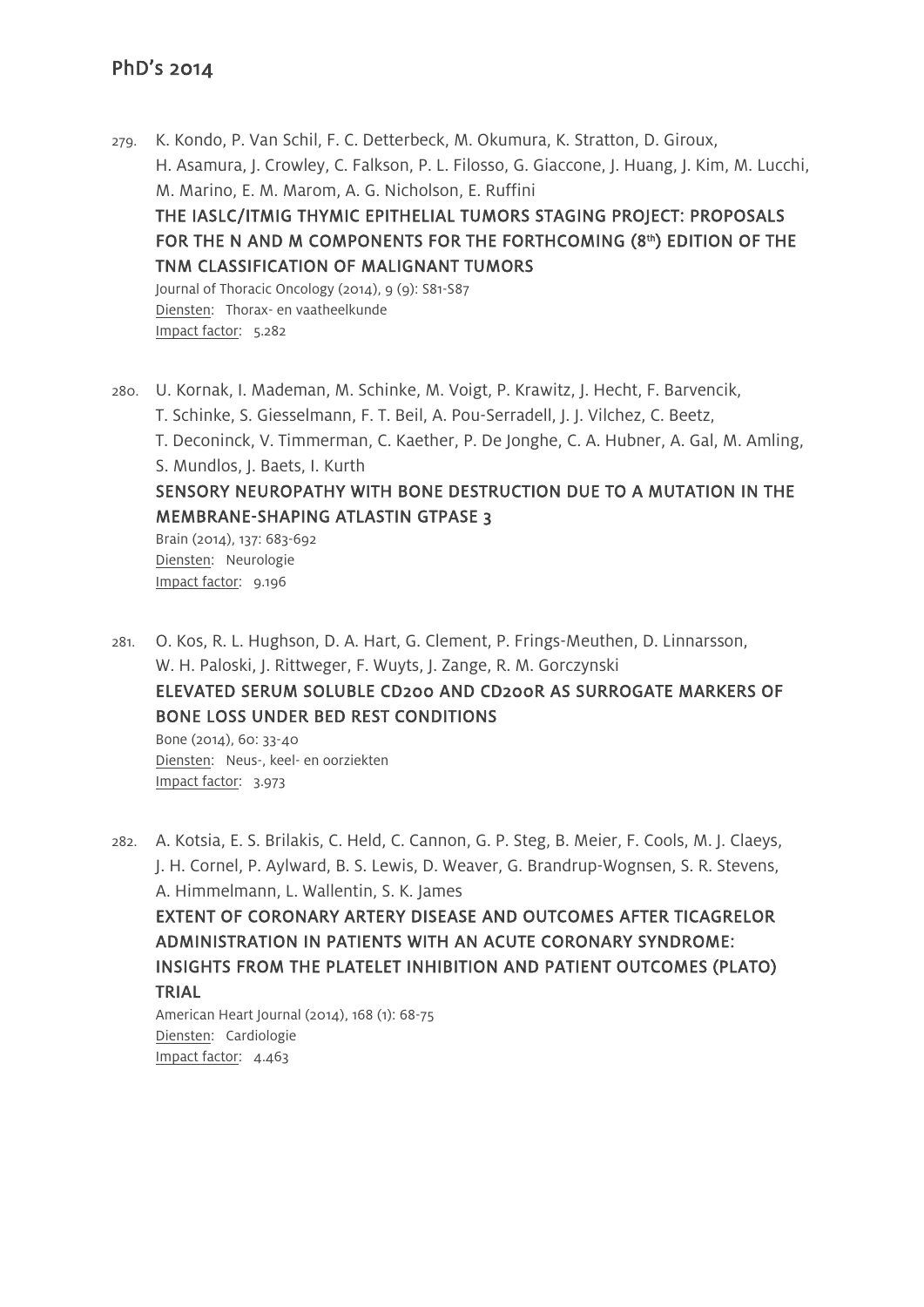283. P. M. Kreuzer, M. Landgrebe, V. Vielsmeier, T. Kleinjung, D. De Ridder, B. Langguth TRAUMA-ASSOCIATED TINNITUS Journal of Head Trauma Rehabilitation (2014), 29 (5): 432-442 Diensten: Neus-, keel- en oorziekten Impact factor: 2.920

284. S. D. Kristensen, K. G. Laut, J. Fajadet, Z. Kaifoszova, P. Kala, C. Di Mario, W. Wijns, P. Clemmensen, V. Agladze, L. Antoniades, K. F. Alhabib, M. J. De Boer, M. J. Claeys, D. Deleanu, D. Dudek, A. Erglis, M. Gilard, O. Goktekin, G. Guagliumi, T. Gudnason, K. W. Hansen, K. Huber, S. James, T. Janota, S. Jennings, O. Kajander, J. Kanakakis, K. K. Karamfiloff, S. Kedev, R. Kornowski, P. F. Ludman, B. Merkely, D. Milicic, R. Najafov, F. A. Nicolini, M. Nocc, M. Ostojic, H. Pereira, D. Radovanovic, M. Sabate, M. Sobhy, M. Sokolov, M. Studencan, I. Terzic, S. Wahler, P. Widimsky REPERFUSION THERAPY FOR ST ELEVATION ACUTE MYOCARDIAL INFARCTION 2010/2011: CURRENT STATUS IN 37 ESC COUNTRIES (VOL 35, PG 1957, 2014) European Heart Journal (2014), 35 (38): 2697-2697 Diensten: Cardiologie Impact factor: 15.203

285. S. D. Kristensen, K. G. Laut, J. Fajadet, Z. Kaifoszova, P. Kala, C. Di Mario, W. Wijns, P. Clemmensen, V. Agladze, L. Antoniades, K. F. Alhabib, M. J. De Boer, M. J. Claeys, D. Deleanu, D. Dudek, A. Erglis, M. Gilard, O. Goktekin, G. Guagliumi, T. Gudnason, K. W. Hansen, K. Huber, S. James, T. Janota, S. Jennings, O. Kajander, J. Kanakakis, K. K. Karamfiloff, S. Kedev, R. Kornowski, P. F. Ludman, B. Merkely, D. Milicic, R. Najafov, F. A. Nicolini, M. Noc, M. Ostojic, H. Pereira, D. Radovanovic, M. Sabate, M. Sobhy, M. Sokolov, M. Studencan, I. Terzic, S. Wahler, P. Widimsky REPERFUSION THERAPY FOR ST ELEVATION ACUTE MYOCARDIAL INFARCTION 2010/2011: CURRENT STATUS IN 37 ESC COUNTRIES European Heart Journal (2014), 35 (29): 1957-1970 Diensten: Cardiologie Impact factor: 15.203

286. D. Kuypers, D. Abramowicz PROFESSOR DR YVES VANRENTERGHEM IN MEMORIAM Transplantation (2014), 97 (2): 125-126 Diensten: Nefrologie-hypertensie Impact factor: 3.828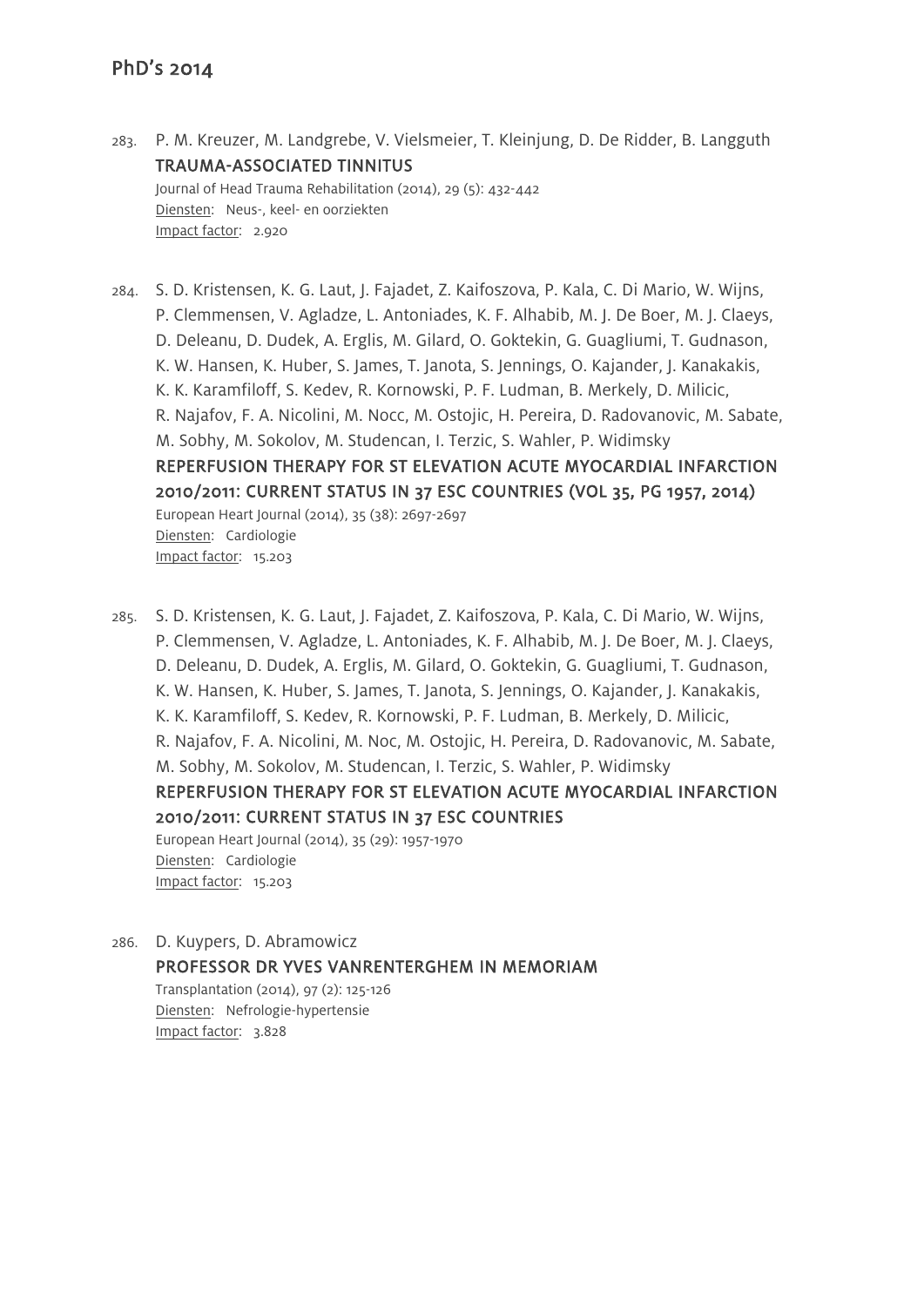287. W. J. Kwanten, W. Martinet, P. P. Michielsen, S. M. Francque ROLE OF AUTOPHAGY IN THE PATHOPHYSIOLOGY OF NONALCOHOLIC FATTY LIVER DISEASE: A CONTROVERSIAL ISSUE World Journal of Gastroenterology (2014), 20 (23): 7325-7338 Diensten: Gastro-enterologie en hepatologie Impact factor: 2.369

288. J. Lambert PRURITUS IN FEMALE PATIENTS Biomed Research International (2014) Diensten: Dermatologie Impact factor: 1.579

289. J. L. W. Lambert, J. Andre, M. Boone, H. Boonen, B. Bouffioux, B. Dedonder, M. de la Brassinne, V. del Marmol, J. Lambert, H. Lapeere, J. Snauwaert, M. Vandaele, O. Vanhooteghem, A. Van Staey, E. Verhaeghe PROFILE OF THE BELGIAN DERMATOLOGIST: RESULTS OF AN ONLINE SURVEY Journal of the European Academy of Dermatology and Venereology (2014), 28 (5): 667-668 Diensten: Dermatologie Impact factor: 2.826

- 290. N. M. Lammers, B. M. Sondermeijer, M. T. B. Twickler, R. M. de Bie, M. T. Ackermans, E. Fliers, P. R. Schuurman, S. E. La Fleur, M. J. Serlie SUBTHALAMIC NUCLEUS STIMULATION DOES NOT INFLUENCE BASAL GLUCOSE METABOLISM OR INSULIN SENSITIVITY IN PATIENTS WITH PARKINSON'S DISEASE Frontiers in Neuroscience (2014), 8 Diensten: Endocrinologie, diabetologie en metabole ziekten Impact factor: 3.656
- 291. K. Lamote, B. Hiddinga, J. van Cleemput, K. Nackaerts, O. Thas, J. P. Van Meerbeeck A BREATH TEST FOR DIAGNOSING MALIGNANT PLEURAL MESOTHELIOMA Annals of Oncology (2014), 25 Diensten: Oncologie: algemeen - Pneumologie - Thoraxoncologie Impact factor: 7.040

292. K. Lamote, K. Nackaerts, J. P. Van Meerbeeck STRENGTHS, WEAKNESSES, AND OPPORTUNITIES OF DIAGNOSTIC BREATHOMICS IN PLEURAL MESOTHELIOMA-A HYPOTHESIS Cancer Epidemiology Biomarkers & Prevention (2014), 23 (6): 898-908 Diensten: Oncologie: algemeen - Thoraxoncologie Impact factor: 4.125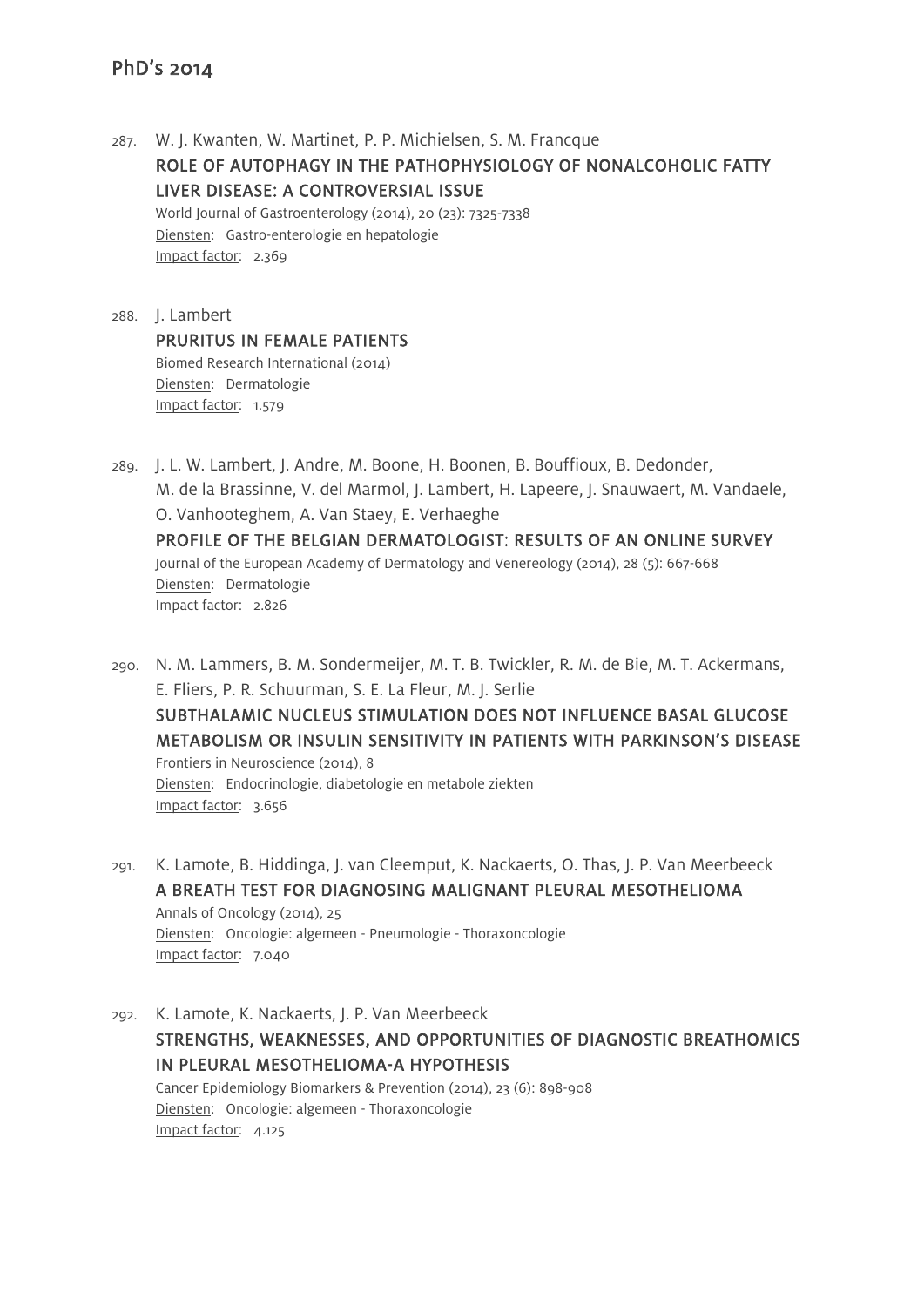293. D. M. Landsberger, G. Mertens, A. Kleine Punte, P. Van De Heyning PERCEPTUAL CHANGES IN PLACE OF STIMULATION WITH LONG COCHLEAR IMPLANT ELECTRODE ARRAYS

Journal of the Acoustical Society of America (2014), 135 (2): EL75-EL81 Diensten: Neus-, keel- en oorziekten Impact factor: 1.503

- 294. C. Langner, F. Magro, A. Driessen, A. Ensari, G. J. Mantzaris, V. Villanacci, G. Becheanu, P. B. Nunes, G. Cathomas, W. Fries, A. Jouret-Mourin, C. Mescoli, G. de Petris, C. A. Rubio, N. A. Shepherd, M. Vieth, R. Eliakim, K. Geboes THE HISTOPATHOLOGICAL APPROACH TO INFLAMMATORY BOWEL DISEASE: A PRACTICE GUIDE Virchows Archiv (2014), 464 (5): 511-527 Diensten: Pathologische anatomie Impact factor: 2.651
- 295. F. Lasters, C. Mallegho, A. Boudewyns, O. Vanderveken, T. Cox, K. Ketelslagers, J. Verbraecken

NASAL SYMPTOMS IN PATIENTS WITH OBSTRUCTIVE SLEEP APNEA AND THEIR IMPACT ON THERAPEUTIC COMPLIANCE WITH CONTINUOUS POSITIVE AIRWAY PRESSURE

Acta Clinica Belgica (2014), 69 (2): 87-91 Diensten: Neus-, keel- en oorziekten - Pneumologie - Slaapcentrum Impact factor: 0.518

- 296. N. Lauwers, V. De Groot, C. Kenis, S. Ni Dhubhghaill, J. Claes, R. J. W. De Keizer ATYPICAL SINO-ORBITAL INFLAMMATORY MYOFIBROBLASTIC TUMOR WITH BONE AND CEREBRAL INVASION EXTENDING TO THE ORBIT European Journal of Ophthalmology (2014), 24 (4): 608-610 Diensten: Neus-, keel- en oorziekten - Oogheelkunde Impact factor: 1.068
- 297. P. Lauwers, J. Hendriks, R. Mercelis, P. Pauwels, P. Van Schil EIGHT YEARS OF EXPERIENCE WITH DA VINCI ROBOTIC-ASSISTED THYMECTOMIES Journal of Thoracic Oncology (2014), 9 (10): S227-S227 Diensten: MOCA - Neurologie - Pathologische anatomie - Thorax- en vaatheelkunde Impact factor: 5.282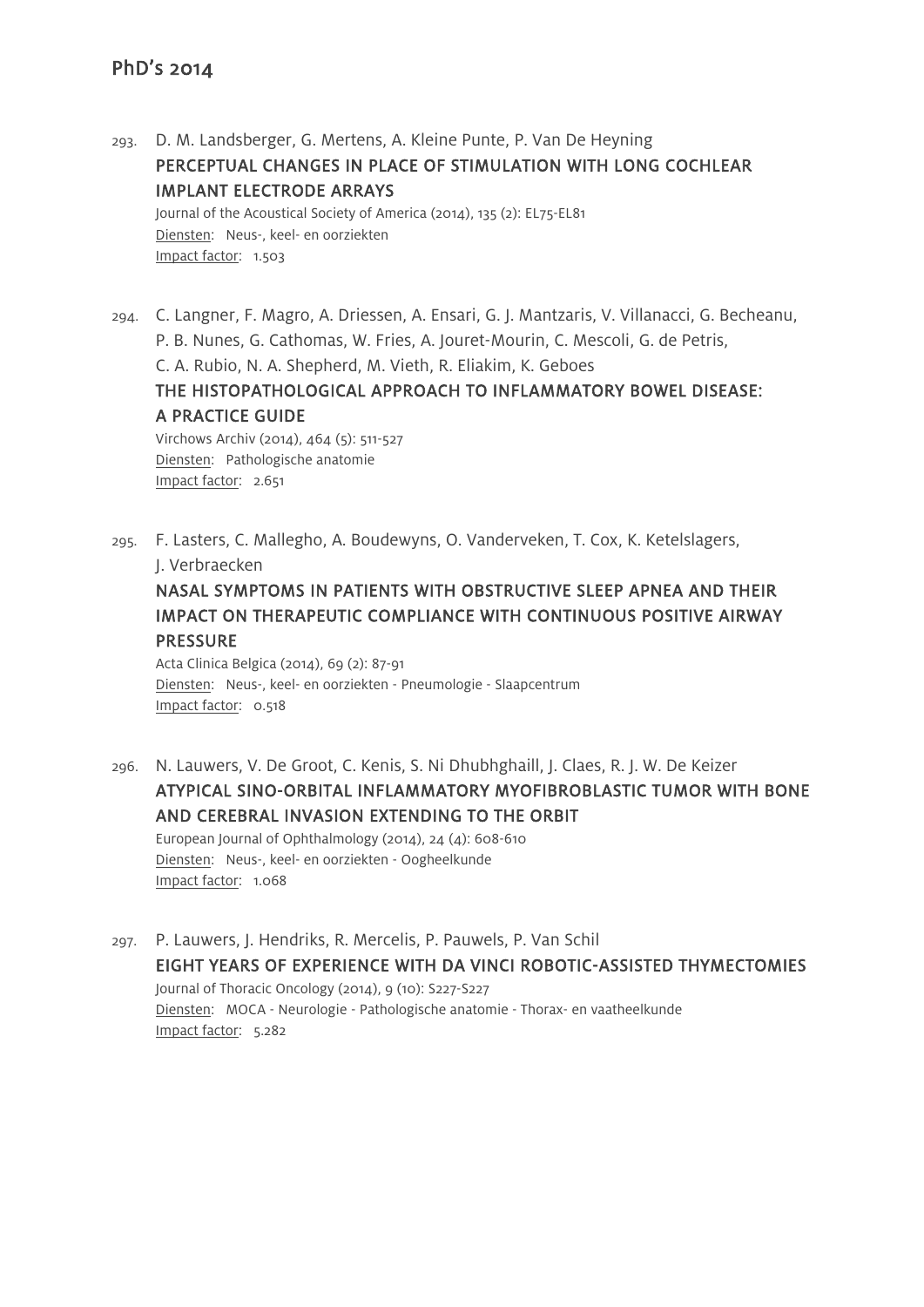298. D. Le Blon, C. Hoornaert, J. Daans, E. Santermans, N. Hens, H. Goossens, Z. Berneman, P. Ponsaerts

# DISTINCT SPATIAL DISTRIBUTION OF MICROGLIA AND MACROPHAGES FOLLOWING MESENCHYMAL STEM CELL IMPLANTATION IN MOUSE BRAIN

Immunology and Cell Biology (2014), 92 (8): 650-658 Diensten: Hematologie - Klinische biologie Impact factor: 4.147

299. M. E. J. Lean, R. Carraro, N. Finer, H. Hartvig, M. L. Lindegaard, S. Rossner, L. Van Gaal, A. Astrup

TOLERABILITY OF NAUSEA AND VOMITING AND ASSOCIATIONS WITH WEIGHT LOSS IN A RANDOMIZED TRIAL OF LIRAGLUTIDE IN OBESE, NON-DIABETIC ADULTS

International Journal of Obesity (2014), 38 (5): 689-697 Diensten: Endocrinologie, diabetologie en metabole ziekten Impact factor: 5.004

300. K. J. Ledeganck, B. Y. De Winter, A. Van den Driessche, A. Jurgens, J. L. Bosmans, M. M. Couttenye, G. A. Verpooten

# MAGNESIUM LOSS IN CYCLOSPORINE-TREATED PATIENTS IS RELATED TO RENAL EPIDERMAL GROWTH FACTOR DOWNREGULATION

Nephrology Dialysis Transplantation (2014), 29 (5): 1097-1102 Diensten: Nefrologie-hypertensie Impact factor: 3.577

301. K. J. Ledeganck, O. Vanderveken, A. Janssens, P. Specenier, G. A. Verpooten, B. Y. De Winter

CISPLATIN-INDUCED RENAL MAGNESIUM LOSS IS RELATED TO RENAL EGF DOWNREGULATION: RESULTS OF A PRELIMINARY CLINICAL STUDY

Nephrology Dialysis Transplantation (2014), 29: 53-53 Diensten: Neus-, keel- en oorziekten - Oncologie: algemeen - Pneumologie - Thoraxoncologie Impact factor: 3.577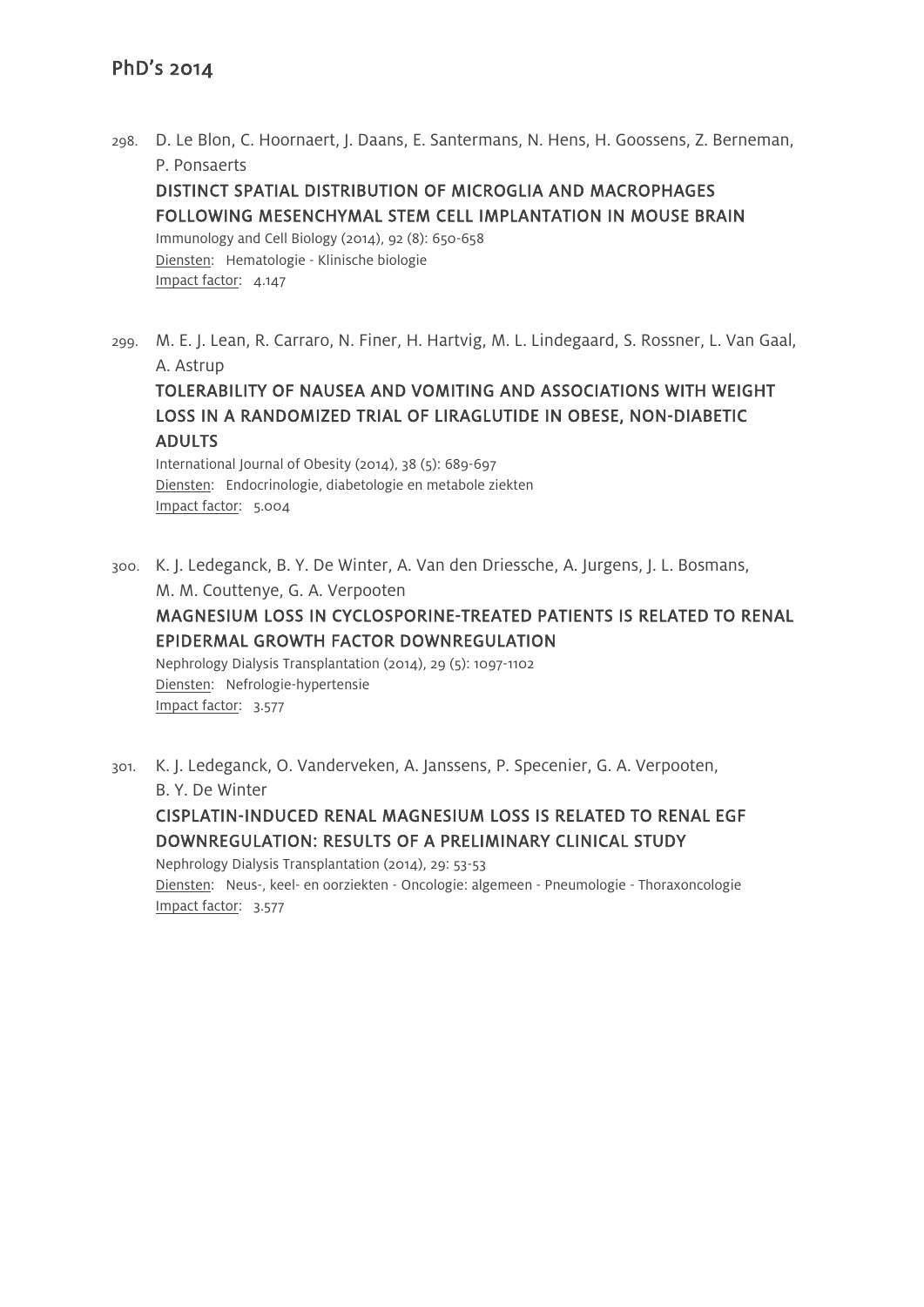- 302. J. P. Lefaucheur, N. Andre-Obadia, A. Antal, S. S. Ayache, C. Baeken, D. H. Benninger, R. M. Cantello, M. Cincotta, M. de Carvalho, D. De Ridder, H. Devanne, V. Di Lazzaro, S. R. Filipovic, F. C. Hummel, S. K. Jaaskelainen, V. K. Kimiskidis, G. Koch, B. Langguth, T. Nyffeler, A. Oliviero, F. Padberg, E. Poulet, S. Rossi, P. M. Rossini, J. C. Rothwell, C. Schonfeldt-Lecuona, H. R. Siebner, C. W. Slotema, C. J. Stagg, J. Valls-Sole, U. Ziemann, W. Paulus, L. Garcia-Larrea EVIDENCE-BASED GUIDELINES ON THE THERAPEUTIC USE OF REPETITIVE TRANSCRANIAL MAGNETIC STIMULATION (RTMS) Clinical Neurophysiology (2014), 125 (11): 2150-2206 Diensten: Neus-, keel- en oorziekten Impact factor: 3.097
- 303. V. Legrand, T. Cuisset, P. Chenu, M. Vrolix, C. Martinez, J. Dens, O. Gach, J. Boland, M. J. Claeys, J. Magne, E. Barbato, W. Wijns PLATELET REACTIVITY AND CARDIOVASCULAR EVENTS AFTER PERCUTANEOUS CORONARY INTERVENTION IN PATIENTS WITH STABLE CORONARY ARTERY DISEASE: THE STENT THROMBOSIS IN BELGIUM (STIB) TRIAL Eurointervention (2014), 10 (2): 204-211 Diensten: Cardiologie Impact factor: 3.769
- 304. J. R. Lemke, R. Hendrickx, K. Geider, L. Bodo, M. Schwake, R. J. Harvey, V. M. James, A. Pepler, I. Steiner, K. Hortnagel, J. Neidhardt, S. Ruf, M. Wolff, D. Bartholdi, R. Caraballo, K. Platzer, A. Suls, P. De Jonghe, S. Biskup, S. Weckhuysen MUTATIONS IN GRIN2B IN WEST SYNDROME AND INTELLECTUAL DISABILITY WITH CHILDHOOD-ONSET FOCAL EPILEPSY Epilepsia (2014), 55: 11-11

Diensten: Neurologie Impact factor: 4.571

Impact factor: 9.977

305. J. R. Lemke, R. Hendrickx, K. Geider, B. Laube, M. Schwake, R. J. Harvey, V. M. James, A. Pepler, I. Steiner, K. Hortnagel, J. Neidhardt, S. Ruf, M. Wolff, D. Bartholdi, R. Caraballo, K. Platzer, A. Suls, P. De Jonghe, S. Biskup, S. Weckhuysen GRIN2B MUTATIONS IN WEST SYNDROME AND INTELLECTUAL DISABILITY WITH FOCAL EPILEPSY Annals of Neurology (2014), 75 (1): 147-154 Diensten: Neurologie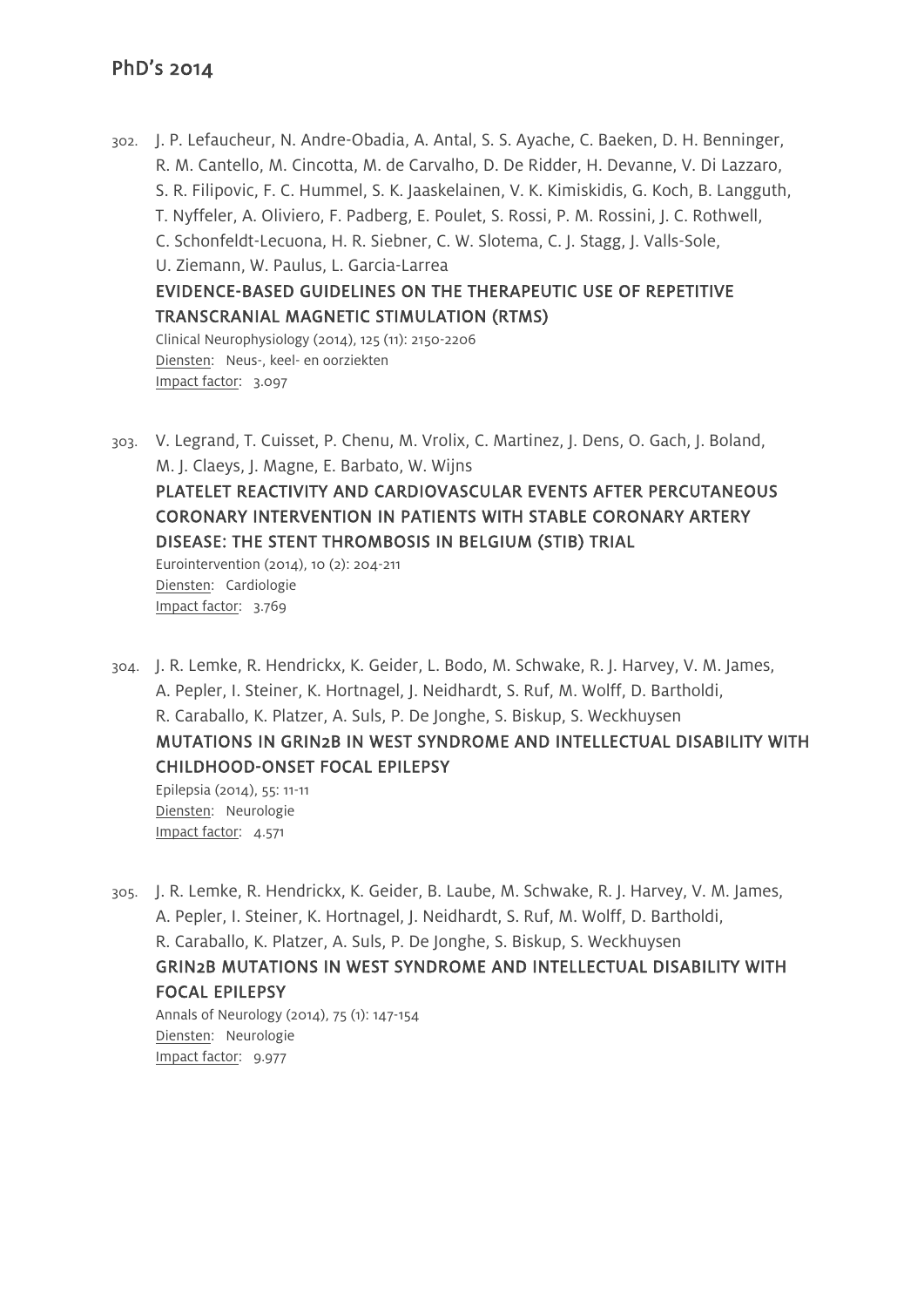306. T. Lenarz, N. Verhaert, C. Desloovere, J. Desmet, C. D'Hondt, J. C. F. Gonzalez, E. Kludt, A. R. Macias, H. Skarzynski, P. Van de Heyning, C. Vyncke, A. Wasowski A COMPARATIVE STUDY ON SPEECH IN NOISE UNDERSTANDING WITH A DIRECT ACOUSTIC COCHLEAR IMPLANT IN SUBJECTS WITH SEVERE TO PROFOUND MIXED HEARING LOSS Audiology and Neuro-Otology (2014), 19 (3): 164-174 Diensten: Neus-, keel- en oorziekten

Impact factor: 1.705

307. G. D. Lenders, V. Collas, J. M. Hernandez, V. Legrand, H. D. Danenberg, P. den Heijer, I. E. Rodrigus, B. P. Paelinck, C. J. Vrints, J. M. Bosmans DEPTH OF VALVE IMPLANTATION, CONDUCTION DISTURBANCES AND PACEMAKER IMPLANTATION WITH COREVALVE AND COREVALVE ACCUTRAK SYSTEM FOR TRANSCATHETER AORTIC VALVE IMPLANTATION, A MULTI-CENTER **STUDY** International Journal of Cardiology (2014), 176 (3): 771-775

Diensten: Cardiochirurgie - Cardiologie Impact factor: 4.036

308. T. Lernout, G. Hendrickx, A. Vorsters, L. Mosina, N. Emiroglu, P. Van Damme A COHESIVE EUROPEAN POLICY FOR HEPATITIS B VACCINATION, ARE WE THERE YET?

Clinical Microbiology and Infection (2014), 20: 19-24 Diensten: Medische directie Impact factor: 5.768

309. T. Lernout, H. Theeten, N. Hens, T. Braeckman, M. Roelants, K. Hoppenbrouwers, P. Van Damme

TIMELINESS OF INFANT VACCINATION AND FACTORS RELATED WITH DELAY IN FLANDERS, BELGIUM Vaccine (2014), 32 (2): 284-289 Diensten: Medische directie Impact factor: 3.624

310. T. Lernout, H. Theeten, E. Leuridan, P. Van Damme DO VACCINES SAVE LIVES? YES THEY DO! Acta Medica Portuguesa (2014), 27 (2): 160-162 Diensten: Medische directie Impact factor: 0.360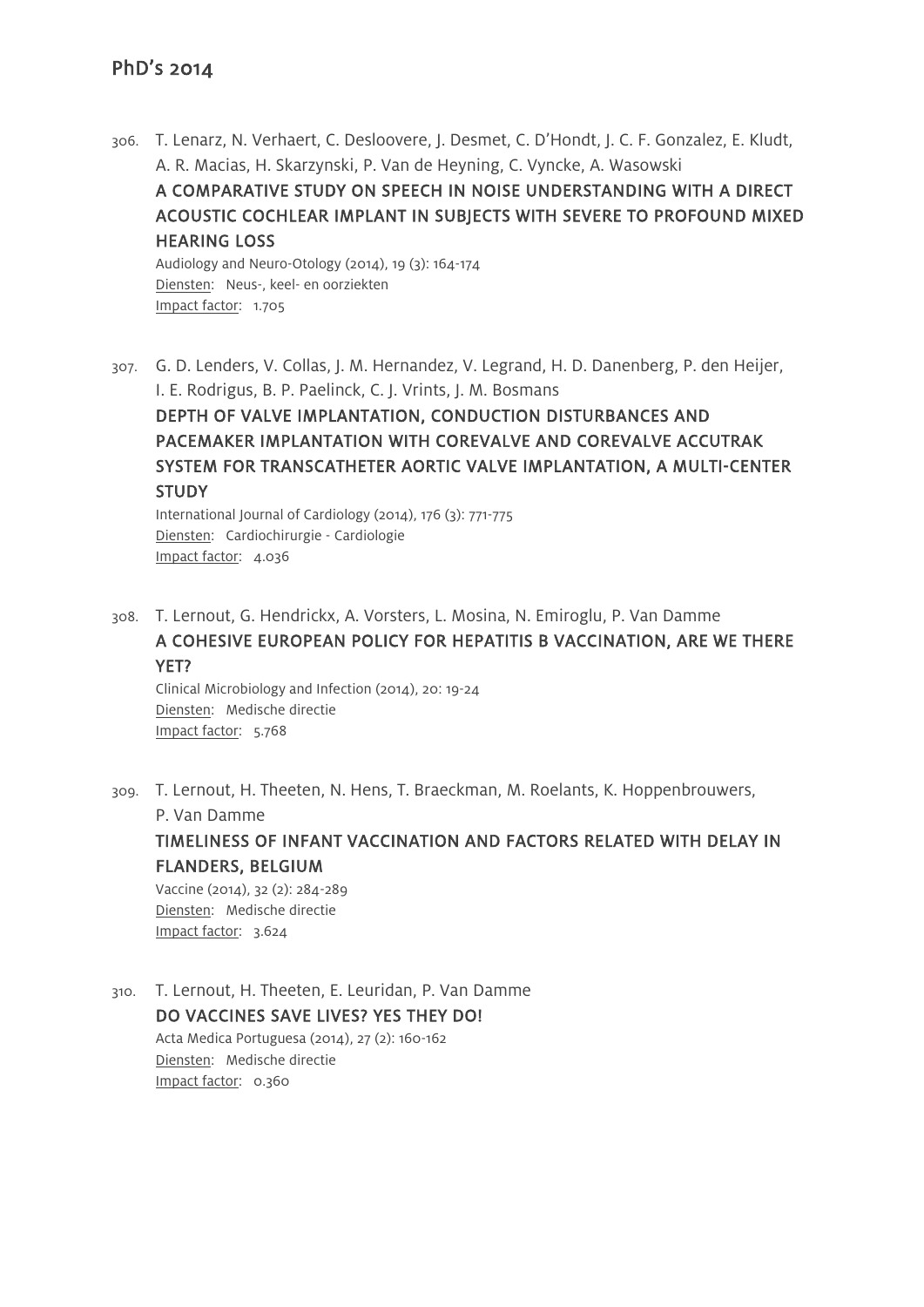- 311. J. Leysen, C. Bridts, D. G. Ebo REPLY TO CHIRUMBOLO Cytometry Part B-Clinical Cytometry (2014), 86 (2): 78-79 Diensten: Immunologie, allergologie en reumatologie Impact factor: 2.398
- 312. J. Leysen, A. Goossens, J. Lambert, O. Aerts POLYHEXAMETHYLENE BIGUANIDE IS A RELEVANT SENSITIZER IN WET WIPES Contact Dermatitis (2014), 70 (5): 323-U69 Diensten: Dermatologie Impact factor: 3.747
- 313. J. Leysen, V. Sabato, C. Bridts, D. G. Ebo IS THE USE OF NMBA DISSUADED IN INDIVIDUALS WHO DISPLAY POSITIVE SIGE TO QAS? Clinical and Experimental Allergy (2014), 44 (3): 458-458 Diensten: Immunologie, allergologie en reumatologie Impact factor: 4.769
- 314. J. Leysen, A. Uyttebroek, V. Sabato, C. H. Bridts, L. S. De Clerck, D. G. Ebo PREDICTIVE VALUE OF ALLERGY TESTS FOR NEUROMUSCULAR BLOCKING AGENTS: TACKLING AN UNMET NEED Clinical and Experimental Allergy (2014), 44 (8): 1069-1075

Diensten: Immunologie, allergologie en reumatologie Impact factor: 4.769

- 315. K. Leyssens, K. L. Wu, G. Moorkens, T. De Beukelaar ACUTE RENAL FAILURE IN LIGHT-CHAIN MYELOMA Acta Clinica Belgica (2014), 69: S12-S13 Diensten: Algemeen inwendige - Immunologie, allergologie en reumatologie Impact factor: 0.518
- 316. S. Leyvraz, S. Piperno-Neumann, S. Suciu, J. F. Baurain, M. Zdzienicki, A. Testori, E. Marshall, M. Scheulen, T. Jouary, S. Negrier, J. B. Vermorken, E. Kaempgen, X. Durando, D. Schadendorf, R. K. Gurunath, U. Keilholz HEPATIC INTRA-ARTERIAL VERSUS INTRAVENOUS FOTEMUSTINE IN PATIENTS WITH LIVER METASTASES FROM UVEAL MELANOMA (EORTC 18021): A MULTICENTRIC RANDOMIZED TRIAL Annals of Oncology (2014), 25 (3): 742-746 Diensten: Oncologie: algemeen

Impact factor: 7.040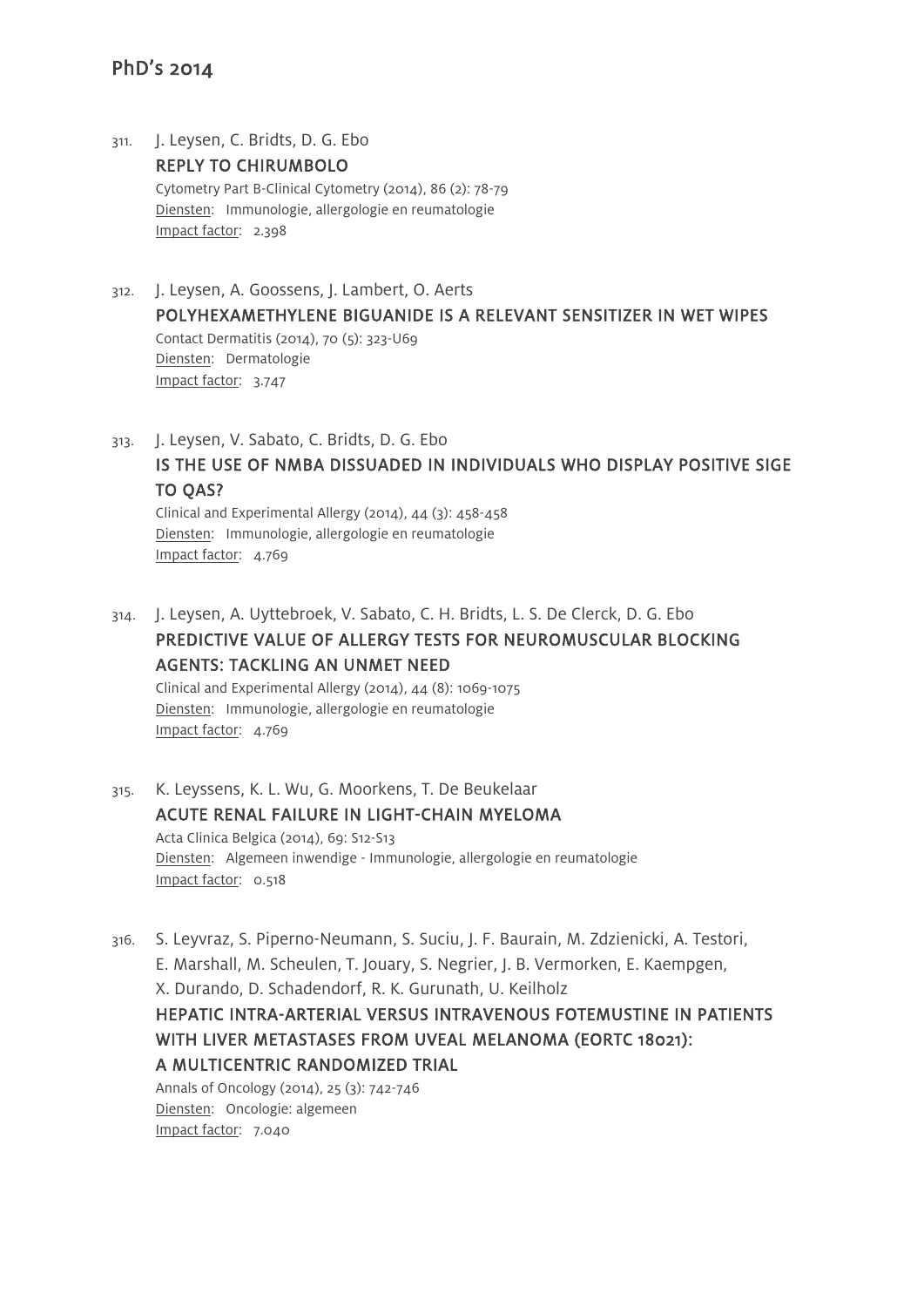- 317. W. Liang, A. L. Menke, A. Driessen, G. H. Koek, J. H. Lindeman, R. Stoop, L. M. Havekes, R. Kleemann, A. M. van den Hoek ESTABLISHMENT OF A GENERAL NAFLD SCORING SYSTEM FOR RODENT MODELS AND COMPARISON TO HUMAN LIVER PATHOLOGY Plos One (2014), 9 (12) Diensten: Pathologische anatomie Impact factor: 3.234
- 318. R. Limame, K. Op de Beeck, F. Lardon, O. De Wever, P. Pauwels KRUPPEL-LIKE FACTORS IN CANCER PROGRESSION: THREE FINGERS ON THE STEERING WHEEL

Oncotarget (2014), 5 (1): 29-48 Diensten: MOCA - Oncologie: algemeen - Pathologische anatomie Impact factor: 6.359

319. A. Linke, P. Wenaweser, U. Gerckens, C. Tamburino, J. Bosmans, S. Bleiziffer, D. Blackman, U. Schafer, R. Muller, H. Sievert, L. Sondergaard, S. Klugmann, R. Hoffmann, D. Tchetche, A. Colombo, V. M. Legrand, F. Bedogni, P. lePrince, G. Schuler, D. Mazzitelli, C. Eftychiou, C. Frerker, P. Boekstegers, S. Windecker, F. W. Mohr, F. Woitek, R. Lange, R. Bauernschmitt, S. Brecker TREATMENT OF AORTIC STENOSIS WITH A SELF-EXPANDING TRANSCATHETER VALVE: THE INTERNATIONAL MULTI-CENTRE ADVANCE STUDY European Heart Journal (2014), 35 (38): 2672-2684 Diensten: Cardiologie Impact factor: 15.203

320. X. N. Liu, R. R. Chhipa, S. Pooya, M. Wortman, S. Yachyshin, L. M. L. Chow, A. Kumar, X. Zhou, Y. Sun, B. Quinn, C. McPherson, R. E. Warnick, A. Kendlerf, S. Giri, J. Poels, K. Norga, B. Viollet, G. A. Grabowski, B. Dasgupta DISCRETE MECHANISMS OF MTOR AND CELL CYCLE REGULATION BY AMPK AGONISTS INDEPENDENT OF AMPK Proceedings of the National Academy of Sciences of the United States of America (2014), 111 (4): E435-E444

Diensten: Pediatrie Impact factor: 9.674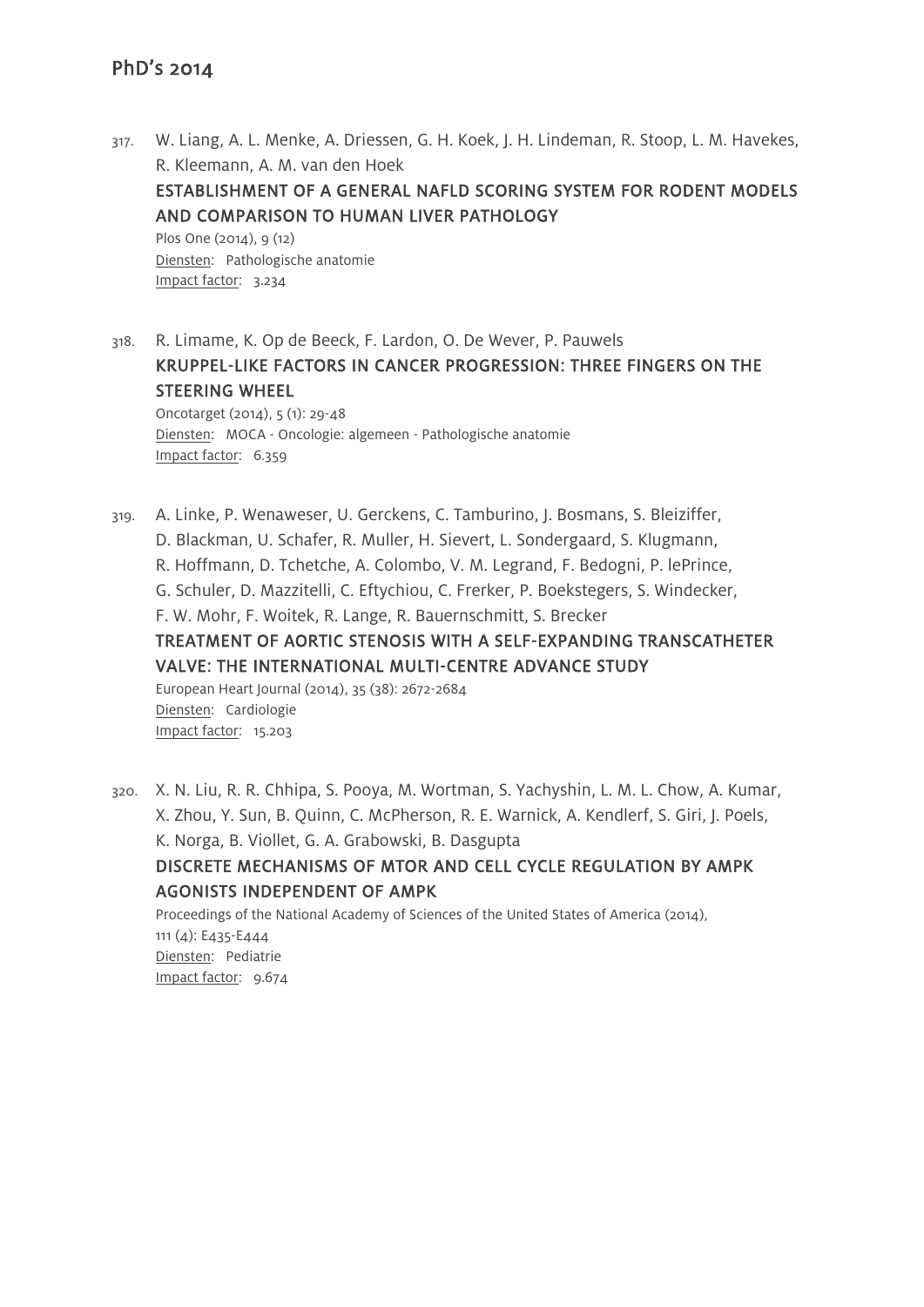321. Y. L. Liu, H. L. Reeves, A. D. Burt, D. Tiniakos, S. McPherson, J. B. S. Leathart, M. E. D. Allison, G. J. Alexander, A. C. Piguet, R. Anty, P. Donaldson, G. P. Aithal, S. Francque, L. Van Gaal, K. Clement, V. Ratziu, J. F. Dufour, C. P. Day, A. K. Daly, Q. M. Anstee TM6SF2 RS58542926 INFLUENCES HEPATIC FIBROSIS PROGRESSION IN PATIENTS

WITH NON-ALCOHOLIC FATTY LIVER DISEASE Nature Communications (2014), 5 Diensten: Endocrinologie, diabetologie en metabole ziekten - Gastro-enterologie en hepatologie Impact factor: 11.470

- 322. S. C. Loof, M. D. van Borsel, G. F. Joos, J. P. Van Meerbeeck A RARE CAUSE OF HAEMOPTYSIS Acta Clinica Belgica (2014), 69 (1): 69-73 Diensten: Oncologie: algemeen - Thoraxoncologie Impact factor: 0.518
- 323. Y. Loriot, K. Fizazi, R. J. Jones, J. Van den Brande, R. L. Molife, A. Omlin, N. D. James, E. Baskin-Bey, M. Heeringa, B. Baron, G. M. Holtkamp, T. Ouatas, J. S. De Bono SAFETY, TOLERABILITY AND ANTI-TUMOUR ACTIVITY OF THE ANDROGEN BIOSYNTHESIS INHIBITOR ASP9521 IN PATIENTS WITH METASTATIC CASTRATION-RESISTANT PROSTATE CANCER: MULTI-CENTRE PHASE I/II STUDY Investigational New Drugs (2014), 32 (5): 995-1004 Diensten: Oncologie: algemeen Impact factor: 2.919
- 324. S. Luca, P. Karsmakers, K. Cuppens, T. Croonenborghs, A. Van de Vel, B. Ceulemans, L. Lagae, S. Van Huffel, B. Vanrumste DETECTING RARE EVENTS USING EXTREME VALUE STATISTICS APPLIED TO EPILEPTIC CONVULSIONS IN CHILDREN Artificial Intelligence in Medicine (2014), 60 (2): 89-96 Diensten: Neurologie Impact factor: 2.019
- 325. E. Luyckx, F. Eyskens, A. Simons, K. Beckx, D. Van West, M. Dhar LONG-TERM FOLLOW-UP ON THE EFFECT OF COMBINED THERAPY OF BILE ACIDS AND STATINS IN THE TREATMENT OF CEREBROTENDINOUS XANTHOMATOSIS: A CASE REPORT Clinical Neurology and Neurosurgery (2014), 118: 9-11

Diensten: Pediatrie Impact factor: 1.127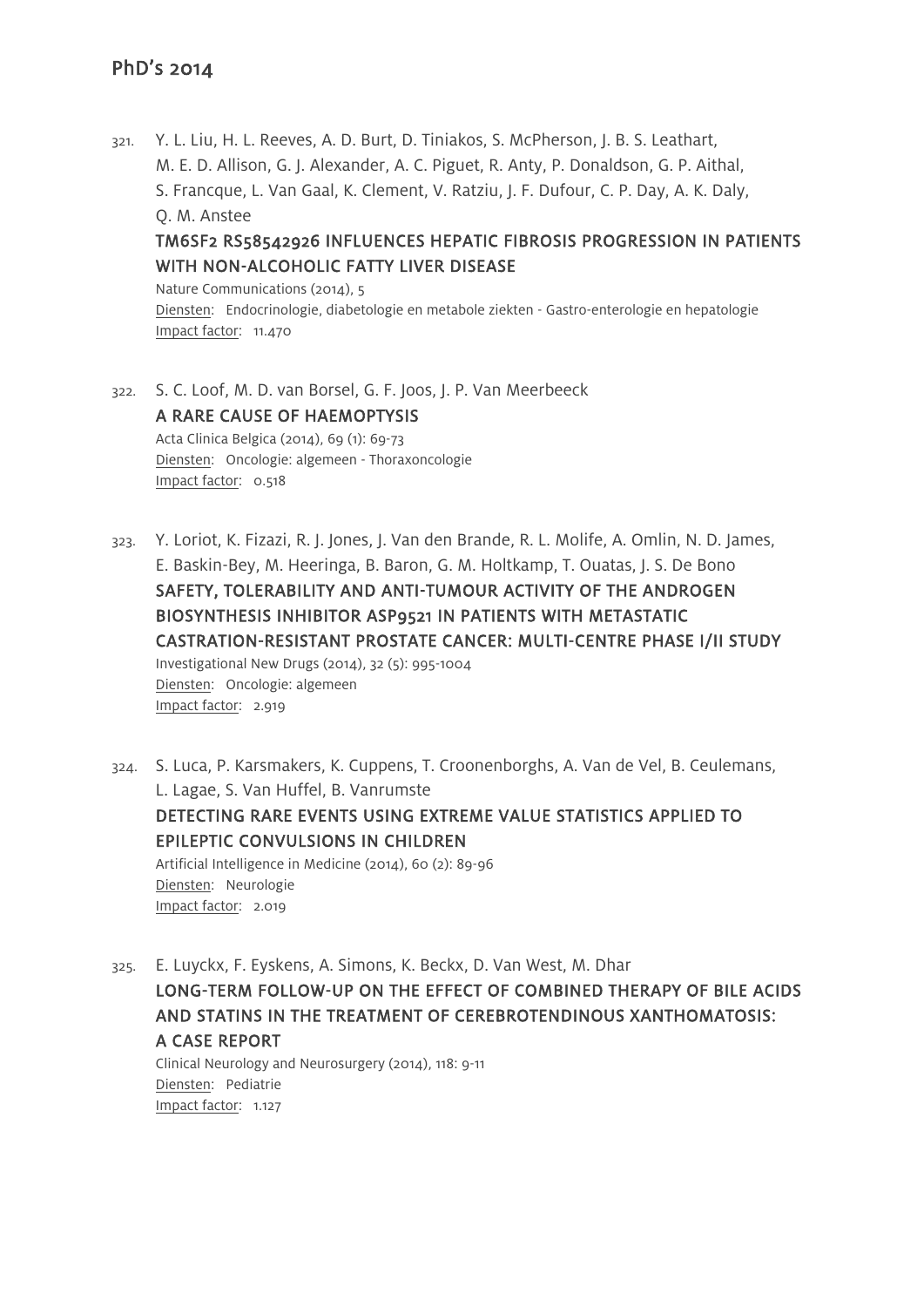#### 326. A. I. R. Maas

RESPONSE TO 'HISTORY OF CERVICAL SPINE SURGERY: FROM NIHILISM TO ADVANCED RECONSTRUCTIVE SURGERY'

Spinal Cord (2014), 52 (4): 340-340 Diensten: Neurochirurgie Impact factor: 1.804

327. A. I. R. Maas

IN REPLY: REPLY TO THE COMMENT ON THE ARTICLE "NATIONAL VARIABILITY IN INTRACRANIAL PRESSURE MONITORING AND CRANIOTOMY FOR CHILDREN WITH MODERATE TO SEVERE TRAUMATIC BRAIN INJURY"

Neurosurgery (2014), 74 (4): E456-E457 Diensten: Neurochirurgie Impact factor: 3.620

- 328. A. I. R. Maas, E. W. Steyerberg MONITORING PROGNOSIS IN SEVERE TRAUMATIC BRAIN INJURY Critical Care (2014), 18 (3) Diensten: Neurochirurgie Impact factor: 4.476
- 329. G. MacCarrick, J. H. Black, S. Bowdin, I. El-Hamamsy, P. A. Frischmeyer-Guerrerio, A. L. Guerrerio, P. D. Sponseller, B. Loeys, H. C. Dietz LOEYS-DIETZ SYNDROME: A PRIMER FOR DIAGNOSIS AND MANAGEMENT Genetics in Medicine (2014), 16 (8): 576-587 Diensten: Medische genetica Impact factor: 7.329
- 330. G. MacCarrick, B. Loeys, H. C. Dietz RESPONSE TO PYERITZ ET AL Genetics in Medicine (2014), 16 (8): 642-644 Diensten: Medische genetica Impact factor: 7.329
- 331. K. Maertens, S. De Schutter, T. Braeckman, L. Baerts, P. Van Damme, I. De Meester, E. Leuridan BREASTFEEDING AFTER MATERNAL IMMUNISATION DURING PREGNANCY: PROVIDING IMMUNOLOGICAL PROTECTION TO THE NEWBORN: A REVIEW

Vaccine (2014), 32 (16): 1786-1792 Diensten: Medische directie Impact factor: 3.624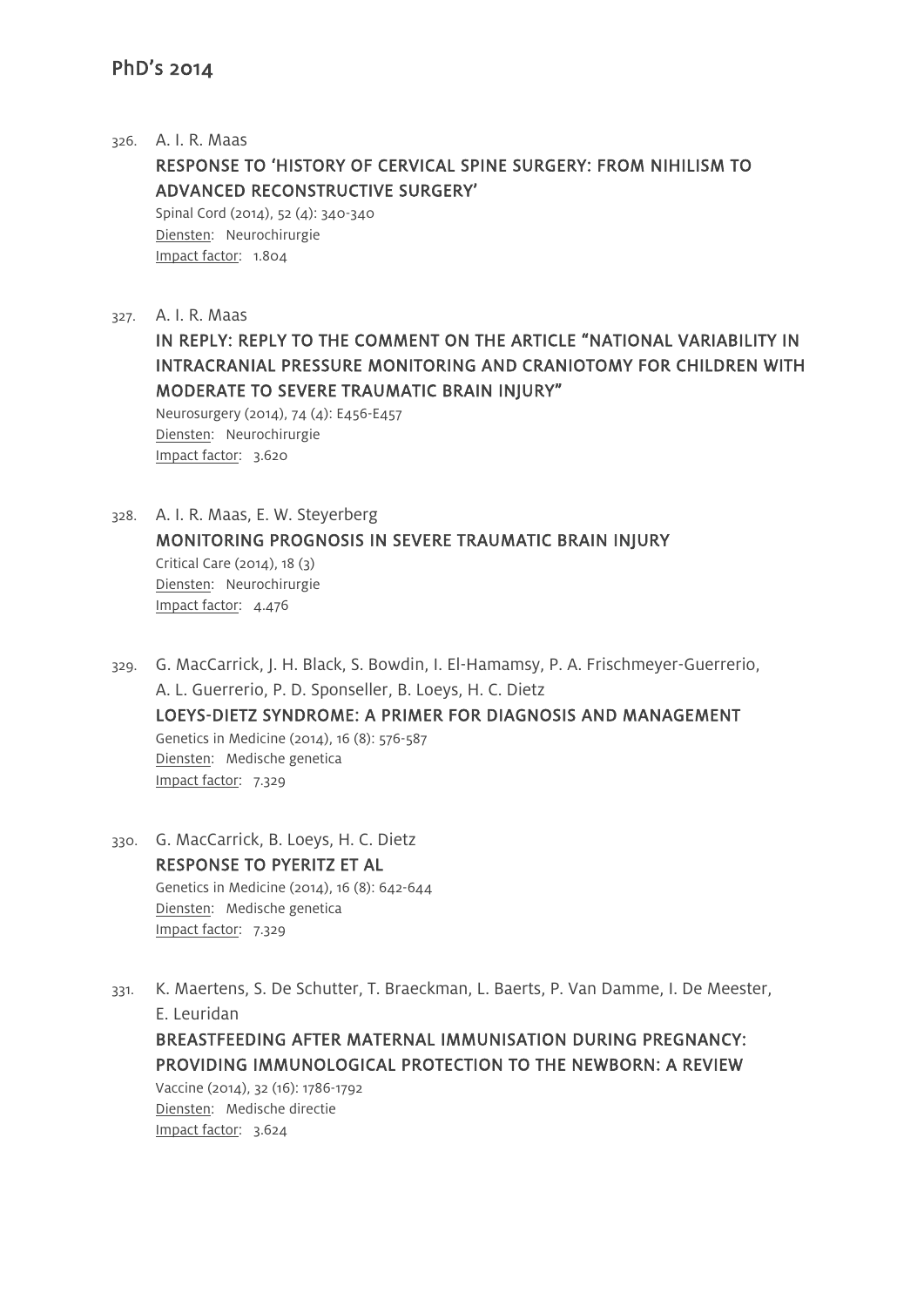332. J. Maes, J. Verbraecken, M. Willemen, I. De Volder, A. van Gastel, N. Michiels, I. Verbeek, M. Vandekerckhove, J. Wuyts, B. Haex, T. Willemen, V. Exadaktylos, A. Bulckaert, R. Cluydts

SLEEP MISPERCEPTION, EEG CHARACTERISTICS AND AUTONOMIC NERVOUS SYSTEM ACTIVITY IN PRIMARY INSOMNIA: A RETROSPECTIVE STUDY ON POLYSOMNOGRAPHIC DATA

International Journal of Psychophysiology (2014), 91 (3): 163-171 Diensten: Neurologie - Pneumologie - Psychiatrie - Slaapcentrum Impact factor: 2.882

333. L. Mahieu, K. De Schrijver, D. Van den Branden, H. Boeckx, H. Mahieu, M. Wojciechowski EPIDEMIOLOGY OF PERTUSSIS IN CHILDREN OF FLANDERS BELGIUM: CAN HEALTHCARE PROFESSIONALS BE INVOLVED IN THE INFECTION?

Acta Clinica Belgica (2014), 69 (2): 104-110 Diensten: Neonatologie - Pediatrie Impact factor: 0.518

- 334. L. Mahieu, J. P. Langhendries, V. Cossey, C. De Praeter, P. Lepage, P. Melin MANAGEMENT OF THE NEONATE AT RISK FOR EARLY-ONSET GROUP B STREPTOCOCCAL DISEASE (GBS EOD): NEW PAEDIATRIC GUIDELINES IN BELGIUM Acta Clinica Belgica (2014), 69 (5): 313-319 Diensten: Neonatologie Impact factor: 0.518
- 335. C. L. Mallegho, S. A. M. Huybrechts, D. Rosiers, A. F. Kalmar, S. Lemoyne, S. Hachimi-Idrissi, K. Monsieurs END-TIDAL CARBON DIOXIDE DURING CHEST COMPRESSIONS: ARE WE MEASURING THE RIGHT CONCENTRATION? Acta Clinica Belgica (2014), 69: 2-3 Diensten: Spoedopname Impact factor: 0.518
- 336. E. Marechal, B. Denoiseux, E. Thys, P. Cras, B. Pickut, D. Crosiers CAREGIVER BURDEN IN IMPULSE CONTROL DISORDERS IN PARKINSON'S DISEASE Movement Disorders (2014), 29: S166-S166 Diensten: Neurologie Impact factor: 5.680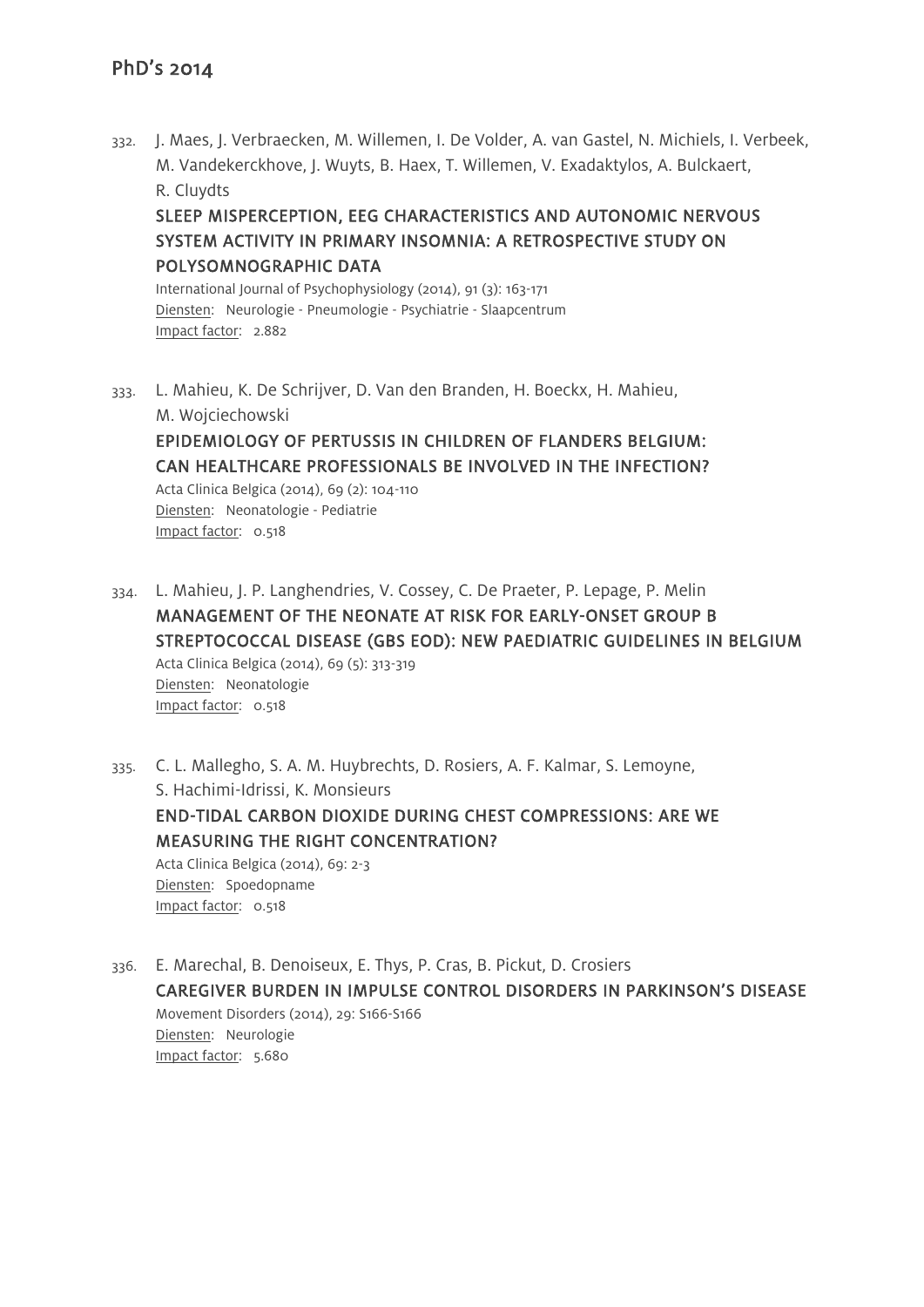Impact factor: 1.890

- 337. M. Maris, M. Wojciechowski, P. Van de Heyning, A. Boudewyns A CROSS-SECTIONAL ANALYSIS OF OTITIS MEDIA WITH EFFUSION IN CHILDREN WITH DOWN SYNDROME European Journal of Pediatrics (2014), 173 (10): 1319-1325 Diensten: Neus-, keel- en oorziekten - Pediatrie
- 338. M. Marsan, G. Van den Eynden, R. Limame, P. Neven, J. Hauspy, P. A. Van Dam, I. Vergote, L. Y. Dirix, P. B. Vermeulen, S. J. Van Laere

A CORE INVASIVENESS GENE SIGNATURE REFLECTS EPITHELIAL-TO-MESENCHYMAL TRANSITION BUT NOT METASTATIC POTENTIAL IN BREAST CANCER CELL LINES AND TISSUE SAMPLES

Plos One (2014), 9 (2) Diensten: Oncologie: algemeen - Oncologische gynaecologie Impact factor: 3.234

- 339. Y. Maryn, M. De Bodt, B. Barsties, N. Roy THE VALUE OF THE ACOUSTIC VOICE QUALITY INDEX AS A MEASURE OF DYSPHONIA SEVERITY IN SUBJECTS SPEAKING DIFFERENT LANGUAGES European Archives of Oto-Rhino-Laryngology (2014), 271 (6): 1609-1619 Diensten: Neus-, keel- en oorziekten Impact factor: 1.545
- 340. J. Matthijnssens, M. Zeller, E. Heylen, S. De Coster, J. Vercauteren, T. Braeckman, K. Van Herck, N. Meyer, J. Y. Pircon, M. Soriano-Gabarro, M. Azou, H. Capiau, J. De Koster, A. S. Maernoudt, M. Raes, L. Verdonck, M. Verghote, A. Vergison, P. Van Damme, M. Van Ranst HIGHER PROPORTION OF G2P[4] ROTAVIRUSES IN VACCINATED HOSPITALIZED CASES COMPARED WITH UNVACCINATED HOSPITALIZED CASES, DESPITE HIGH VACCINE EFFECTIVENESS AGAINST HETEROTYPIC G2P[4] ROTAVIRUSES Clinical Microbiology and Infection (2014), 20 (10): O702-O710 Diensten: Medische directie

341. G. Meermans, F. Van Glabbeek, M. J. Braem, R. P. van Riet, G. Hubens, F. Verstreken COMPARISON OF TWO PERCUTANEOUS VOLAR APPROACHES FOR SCREW FIXATION OF SCAPHOID WAIST FRACTURES Journal of Bone and Joint Surgery-American Volume (2014), 0 (16): 1369-1376 Diensten: Abdominale kinder en reconstructieve heelkunde - Mond-, kaak- en aangezichtsheelkunde - Orthopedie

Impact factor: 5.280

Impact factor: 5.768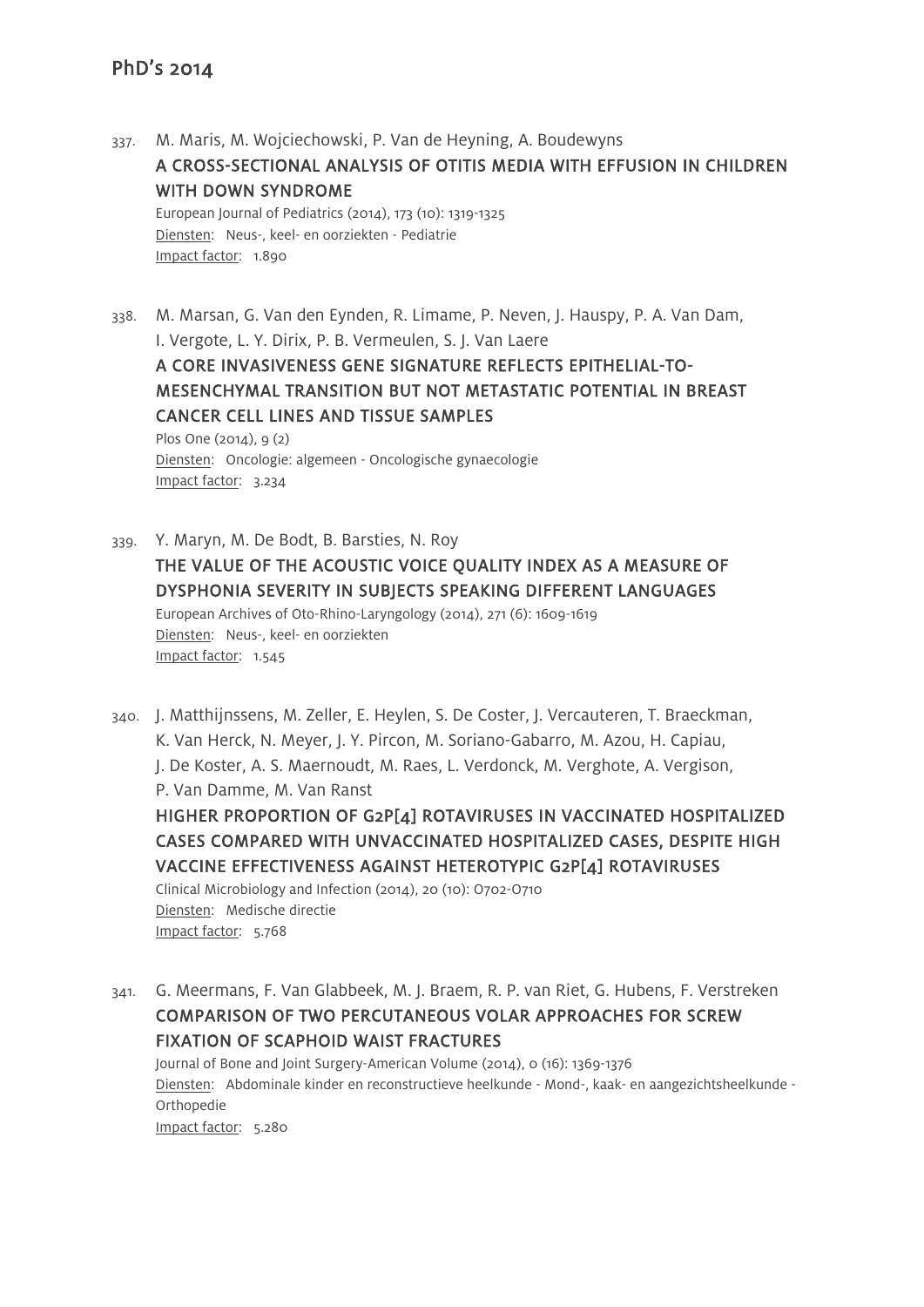342. J. Meirte, N. E. E. van Loey, K. Maertens, P. Moortgat, G. Hubens, U. Van Daele CLASSIFICATION OF QUALITY OF LIFE SUBSCALES WITHIN THE ICF FRAMEWORK IN BURN RESEARCH: IDENTIFYING OVERLAPS AND GAPS Burns (2014), 40 (7): 1353-1359

Diensten: Abdominale kinder en reconstructieve heelkunde Impact factor: 1.880

- 343. T. Menovsky ULTRASOUND GUIDANCE AND MONITORING DURING BURR HOLE INTRACRANIAL BIOPSIES: A PERSPECTIVE FROM NEUROSURGICAL HEMOSTASIS World Neurosurgery (2014), 82 (42036): 60-62 Diensten: Neurochirurgie Impact factor: 2.878
- 344. T. Menovsky, N. Kamerling COMPLICATIONS WITH CRANIAL PERFORATORS Journal of Neurosurgery (2014), 120 (2): 572-574 Diensten: Neurochirurgie Impact factor: 3.737
- 345. G. Mertens, J. Desmet, A. F. M. Snik, P. Van de Heyning AN EXPERIMENTAL OBJECTIVE METHOD TO DETERMINE MAXIMUM OUTPUT AND DYNAMIC RANGE OF AN ACTIVE BONE CONDUCTION IMPLANT: THE BONEBRIDGE Otology & Neurotology (2014), 35 (7): 1126-1130 Diensten: Neus-, keel- en oorziekten Impact factor: 1.787
- 346. G. Mertens, A. Kleine Punte, E. Cochet, M. De Bodt, P. Van de Heyning LONG-TERM FOLLOW-UP OF HEARING PRESERVATION IN ELECTRIC-ACOUSTIC STIMULATION PATIENTS Otology & Neurotology (2014), 35 (10): 1765-1772 Diensten: Neus-, keel- en oorziekten Impact factor: 1.787
- 347. I. Mertens, M. Castiglia, A. P. Carreca, G. Baggertman, M. Peeters, P. Pauwels, C. Rolfo EXOSOME ANALYSIS IN CANCER PATIENTS: FROM THE PRECLINICAL TOWARDS THE CLINICAL APPLICATION: TRIAL

European Journal of Cancer (2014), 50: 96-96 Diensten: MOCA - Oncologie: algemeen - Pathologische anatomie Impact factor: 5.417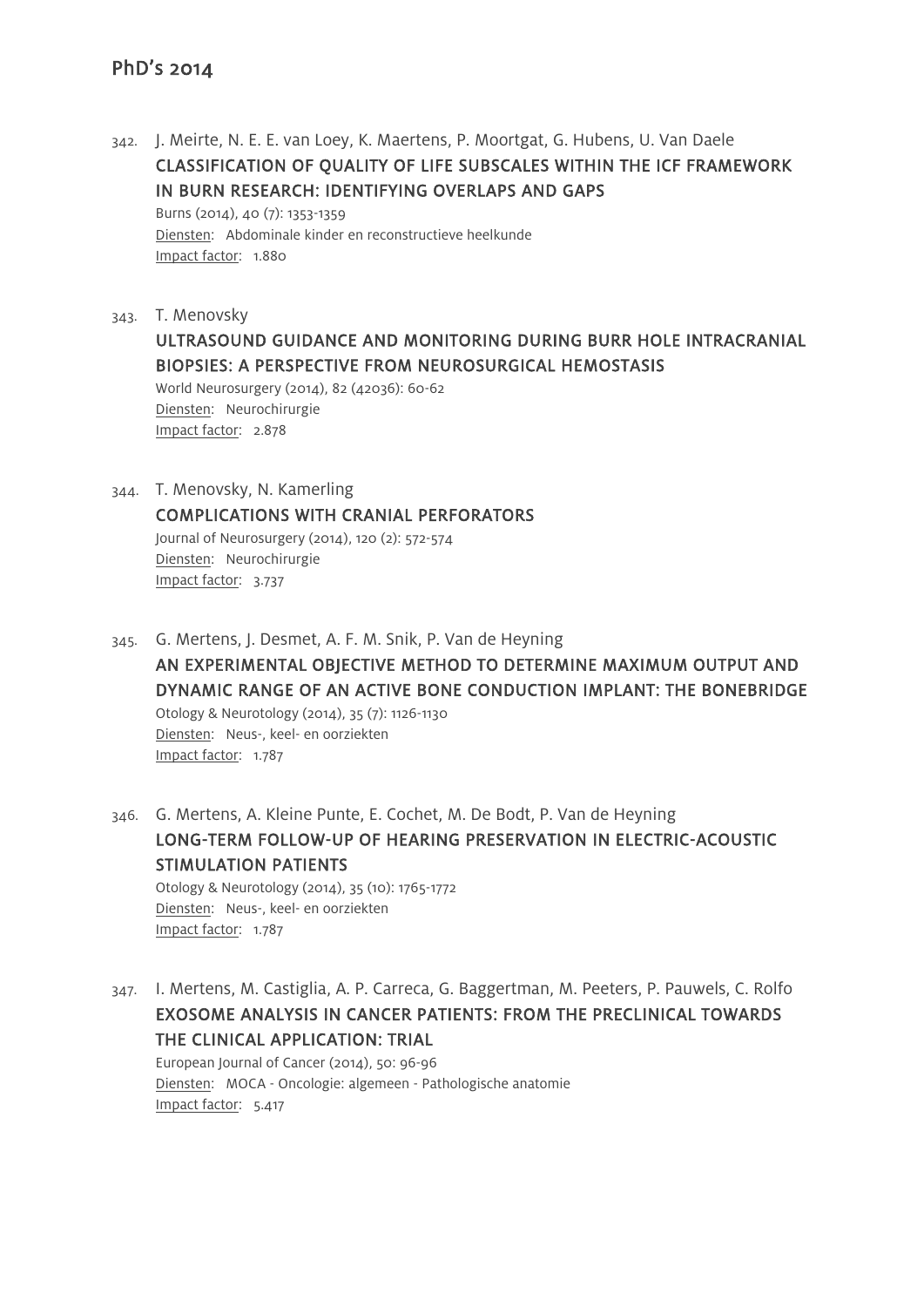348. S. Metsu, J. K. Rainger, K. Debacker, B. Bernhard, L. Rooms, D. Grafodatskaya, R. Weksberg, E. Fombonne, M. S. Taylor, S. W. Scherer, R. F. Kooy, D. R. FitzPatrick A CGG-REPEAT EXPANSION MUTATION IN ZNF713 CAUSES FRA7A: ASSOCIATION WITH AUTISTIC SPECTRUM DISORDER IN TWO FAMILIES Human Mutation (2014), 35 (11): 1295-1300 Diensten: Medische genetica Impact factor: 5.144

349. S. Metsu, L. Rooms, J. Rainger, M. S. Taylor, H. Bengani, D. I. Wilson, C. S. R. Chilamakuri, H. Morrison, G. Vandeweyer, E. Reyniers, E. Douglas, G. Thompson, E. Haan, J. Gecz, D. R. FitzPatrick, R. F. Kooy FRA2A IS A CGG REPEAT EXPANSION ASSOCIATED WITH SILENCING OF AFF3 Plos Genetics (2014), 10  $(A)$ Diensten: Medische genetica Impact factor: 7.528

350. J. J. Michiels, F. Ten Kate, K. H. Lam, W. Schroyens, Z. Berneman, H. De Raeve THE EUROPEAN CLINICAL, MOLECULAR, AND PATHOLOGICAL (ECMP) CRITERIA AND THE 2007/2008 REVISIONS OF THE WORLD HEALTH ORGANIZATION FOR THE DIAGNOSIS, CLASSIFICATION, AND STAGING OF PREFIBROTIC MYELOPROLIFERATIVE NEOPLASMS CARRYING THE JAK2(V617F) MUTATION

Turkish Journal of Hematology (2014), 31 (3): 239-254 Diensten: Hematologie Impact factor: 0.360

351. S. Michiels, W. De Hertogh, S. Truijen, P. Van de Heyning PHYSICAL THERAPY TREATMENT IN PATIENTS SUFFERING FROM CERVICOGENIC SOMATIC TINNITUS: STUDY PROTOCOL FOR A RANDOMIZED CONTROLLED TRIAL Trials (2014), 15 Diensten: Neus-, keel- en oorziekten Impact factor: 1.731

352. S. Michiels, A. Hallemans, P. Van de Heyning, S. Truijen, G. Stassijns, F. Wuyts, W. De Hertogh

MEASUREMENT OF CERVICAL SENSORIMOTOR CONTROL: THE RELIABILITY OF A CONTINUOUS LINEAR MOVEMENT TEST

Manual Therapy (2014), 19 (5): 399-404 Diensten: Fysische geneeskunde - Neus-, keel- en oorziekten Impact factor: 1.714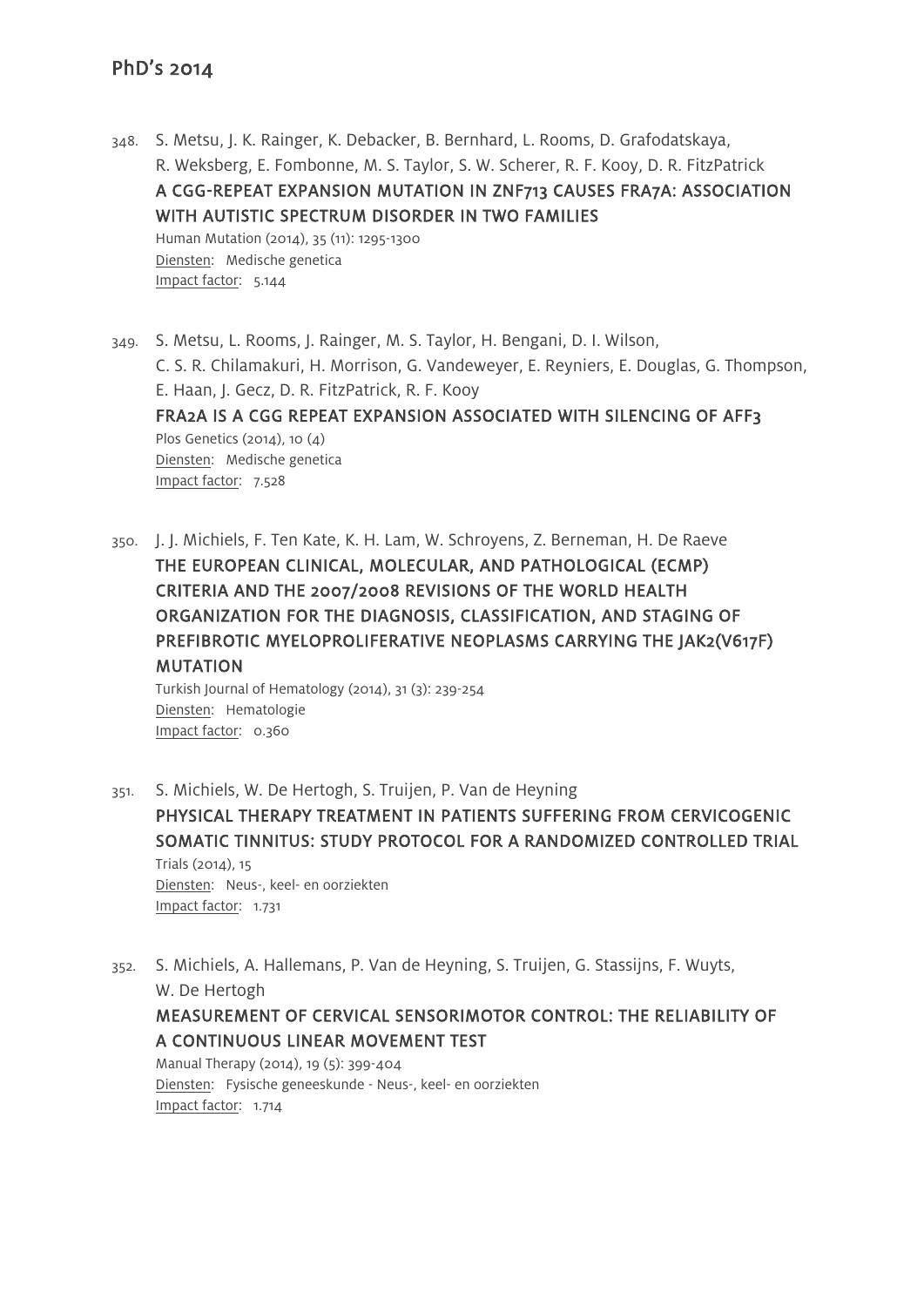353. C. Michot, C. Le Goff, C. Mahaut, A. Afenjar, A. S. Brooks, P. M. Campeau, A. Destree, M. Di Rocco, D. Donnai, R. Hennekam, D. Heron, S. Jacquemont, P. Kannu, A. E. Lin, S. Manouvrier-Hanu, S. Mansour, S. Marlin, R. McGowan, H. Murphy, A. Raas-Rothschild, M. Rio, M. Simon, I. Stolte-Dijkstra, J. R. Stone, Y. Sznajer, J. Tolmie, R. Touraine, J. Van Den Ende, N. Van der Aa, T. van Essen, A. Verloes, A. Munnich, V. Cormier-Daire

## MYHRE AND LAPS SYNDROMES: CLINICAL AND MOLECULAR REVIEW OF 32 PATIENTS

European Journal of Human Genetics (2014), 22 (11): 1272-1277 Diensten: Medische genetica Impact factor: 4.349

354. C. Michot, C. Le Goff, C. Mahaut, A. Afenjar, A. S. Brooks, P. M. Campeau, A. Destree, M. Di Rocco, D. Donnai, R. Hennekam, D. Heron, S. Jacquemont, P. Kannu, A. E. Lin, S. Manouvrier-Hanu, S. Mansour, S. Marlin, R. McGowan, H. Murphy, A. Raas-Rothschild, M. Rio, M. Simon, I. Stolte-Dijkstra, J. R. Stone, Y. Sznajer, J. Tolmie, R. Touraine, J. Van Den Ende, N. Van der Aa, T. van Essen, A. Verloes, A. Munnich, V. Cormier-Daire MYHRE AND LAPS SYNDROMES: CLINICAL AND MOLECULAR REVIEW OF 32

# PATIENTS (VOL 22, PG 1272, 2014)

European Journal of Human Genetics (2014), 22 (11): 1340-1340 Diensten: Medische genetica Impact factor: 4.349

355. G. Mick, R. Baron, G. Correa-Illanes, G. Hans, V. Mayoral, X. Frias, D. Sintes, T. Keller IS AN EASY AND RELIABLE DIAGNOSIS OF LOCALIZED NEUROPATHIC PAIN (LNP) POSSIBLE IN GENERAL PRACTICE? DEVELOPMENT OF A SCREENING TOOL BASED ON IASP CRITERIA

Current Medical Research and Opinion (2014), 30 (7): 1357-1366 Diensten: Anesthesie - Pijncentrum Impact factor: 2.653

356. T. C. Mills, A. Rautanen, K. S. Elliott, T. Parks, V. Naranbhai, M. M. Ieven, C. C. Butler, P. Little, T. Verheij, C. S. Garrard, C. Hinds, H. Goossens, S. Chapman, A. V. S. Hill IFITM3 AND SUSCEPTIBILITY TO RESPIRATORY VIRAL INFECTIONS IN THE **COMMUNITY** 

Journal of Infectious Diseases (2014), 209 (7): 1028-1031 Diensten: Klinische biologie Impact factor: 5.997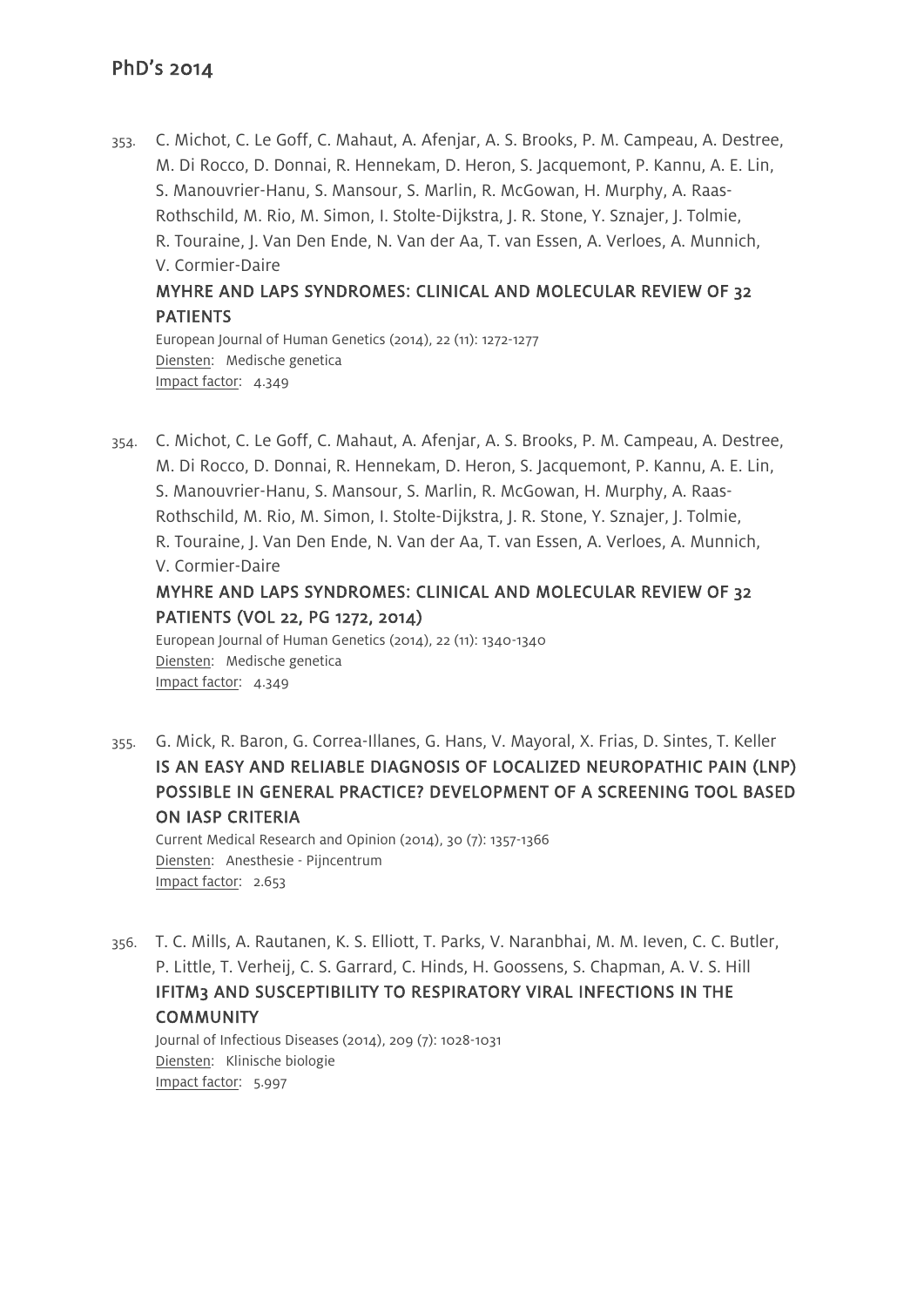357. T. Minagawa, N. Aizawa, Y. Igawa, J. J. Wyndaele THE ROLE OF TRANSIENT RECEPTOR POTENTIAL ANKYRIN 1 (TRPA1) CHANNEL IN ACTIVATION OF SINGLE UNIT MECHANOSENSITIVE BLADDER AFFERENT ACTIVITIES IN THE RAT Neurourology and Urodynamics (2014), 33 (5): 544-549 Diensten: Urologie Impact factor: 2.873

358. G. Montalescot, U. Sechtem, S. Achenbach, F. Andreotti, C. Arden, A. Budaj, R. Bugiardini, F. Crea, T. Cuisset, C. Di Mario, J. R. Ferreira, B. J. Gersh, A. K. Gitt, J. S. Hulot, N. Marx, L. H. Opie, M. Pfisterer, E. Prescott, F. Ruschitzka, M. Sabate, R. Senior, D. P. Taggart, E. E. van der Wall, C. J. M. Vrints 2013 ESC GUIDELINES ON THE MANAGEMENT OF STABLE CORONARY ARTERY DISEASE (VOL 34, PG 2949, 2013) European Heart Journal (2014), 35 (33): 2260-2261 Diensten: Cardiologie Impact factor: 15.203

359. D. Monteferrario, N. A. Bolar, A. E. Marneth, K. M. Hebeda, S. M. Bergevoet, H. Veenstra, B. A. P. Laros-van Gorkom, M. A. MacKenzie, C. Khandanpour, L. Botezatu, E. Fransen, G. Van Camp, A. L. Duijnhouwer, S. Salemink, B. Willemsen, G. Huls, F. Preijers, W. Van Heerde, J. H. Jansen, M. J. E. Kempers, B. L. Loeys, L. Van Laer, B. A. Van der Reijden A DOMINANT-NEGATIVE GFI1B MUTATION IN THE GRAY PLATELET SYNDROME New England Journal of Medicine (2014), 370 (3): 245-253 Diensten: Medische genetica Impact factor: 55.873

360. M. Moore, B. Stuart, S. Coenen, C. C. Butler, H. Goossens, T. J. M. Verheij, P. Little AMOXICILLIN FOR ACUTE LOWER RESPIRATORY TRACT INFECTION IN PRIMARY CARE: SUBGROUP ANALYSIS OF POTENTIAL HIGH-RISK GROUPS British Journal of General Practice (2014), 64 (619): E75-E80 Diensten: Klinische biologie Impact factor: 2.294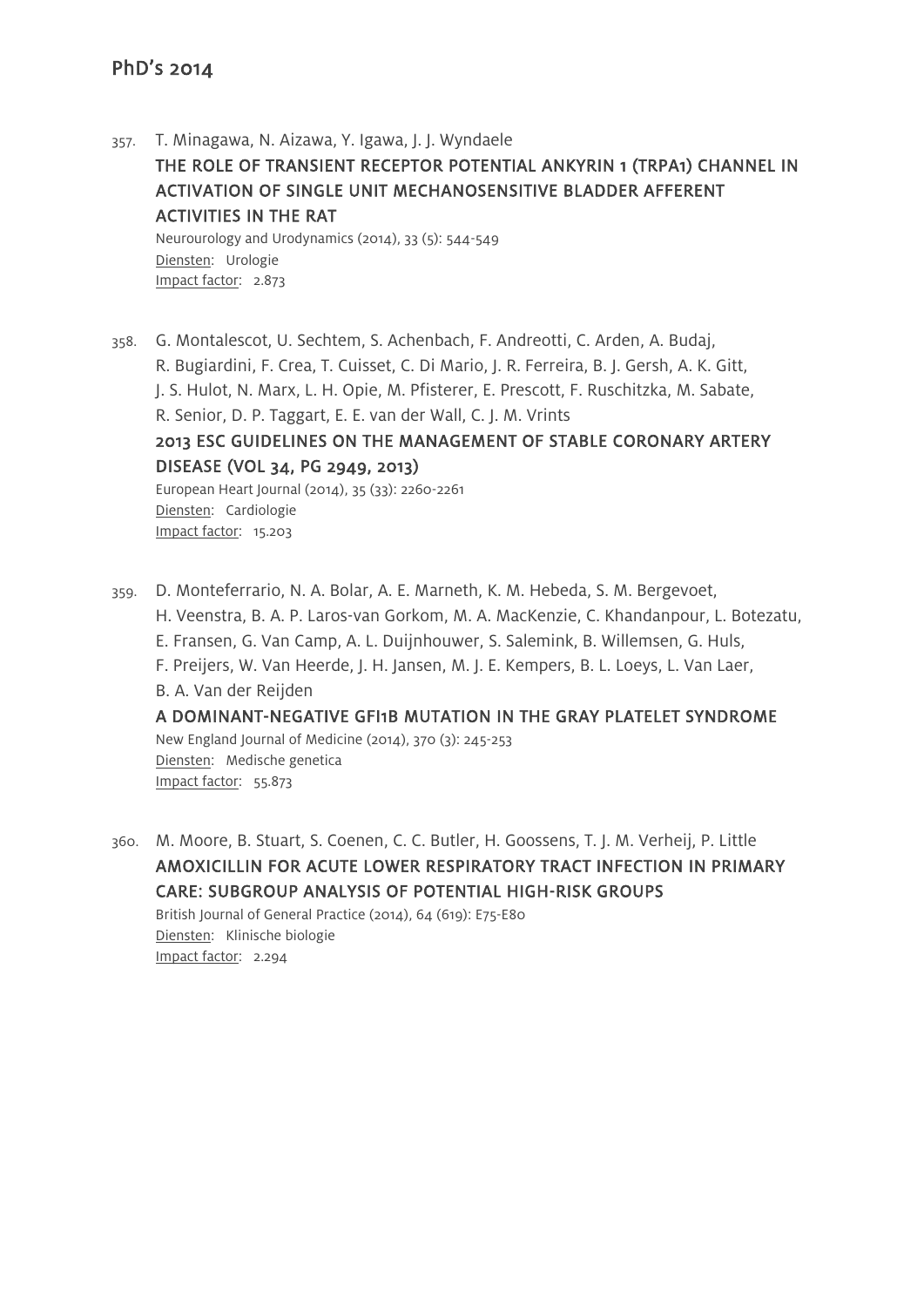361. M. Moossdorff, L. M. van Roozendaal, L. J. A. Strobbe, S. Aebi, D. A. Cameron, J. M. Dixon, A. E. Giuliano, B. G. Haffty, B. E. Hickey, C. A. Hudis, V. S. Klimberg, B. Koczwara, T. Kuhn, M. E. Lippman, A. Lucci, M. Piccart, B. D. Smith, V. C. G. Tjan-Heijnen, C. J. H.van de Velde, K. J. Van Zee, J. B. Vermorken, G. Viale, A. C. Voogd, I. L. Wapnir, J. R. White, M. L. Smidt

# MAASTRICHT DELPHI CONSENSUS ON EVENT DEFINITIONS FOR CLASSIFICATION OF RECURRENCE IN BREAST CANCER RESEARCH

Jnci-Journal of the National Cancer Institute (2014), 106 (12) Diensten: Oncologie: algemeen Impact factor: 12.583

362. T. G. Moreels, H. U. De Schepper, E. J. Macken, G. J. Hubens, P. A. Pelckmans VOCAL CORD PARALYSIS DUE TO SELF-EXPANDABLE METAL STENT IN THE PROXIMAL ESOPHAGUS

Endoscopy (2014), 46: E155-E156 Diensten: Abdominale kinder en reconstructieve heelkunde - Gastro-enterologie en hepatologie Impact factor: 5.053

363. T. G. Moreels, G. Di Nardo THE NEXT NOVELTY IN PEDIATRIC ENDOSCOPY: ENTEROSCOPY Journal of Pediatric Gastroenterology and Nutrition (2014), 58 (2): 141-142 Diensten: Gastro-enterologie en hepatologie Impact factor: 2.625

364. C. Moreno, E. Trepo, A. Louvet, D. Degre, B. Bastens, A. Hittelet, M. A. Piquet, W. Laleman, H. Orlent, L. Lasser, T. Serste, P. Starkel, X. Dekoninck, S. N. Dastis, J. Delwaide, I. Colle, C. de Galocsy, S. M. Francque, P. Langlet, V. Putzeys, H. Reynaert, T. Gustot, P. Deltenre IMPACT OF INTENSIVE ENTERAL NUTRITION IN ASSOCIATION WITH

CORTICOSTEROIDS IN THE TREATMENT OF SEVERE ALCOHOLIC HEPATITIS: A MULTICENTER RANDOMIZED CONTROLLED TRIAL

Hepatology (2014), 60: 269A-270A Diensten: Gastro-enterologie en hepatologie Impact factor: 11.055

365. N. Mpotos, B. De Wever, N. Cleymans, J. Raemaekers, T. Loeys, L. Herregods, M. Valcke, K. G. Monsieurs

REPETITIVE SESSIONS OF FORMATIVE SELF-TESTING TO REFRESH CPR SKILLS: A RANDOMISED NON-INFERIORITY TRIAL

Resuscitation (2014), 85 (9): 1282-1286 Diensten: Spoedopname Impact factor: 4.167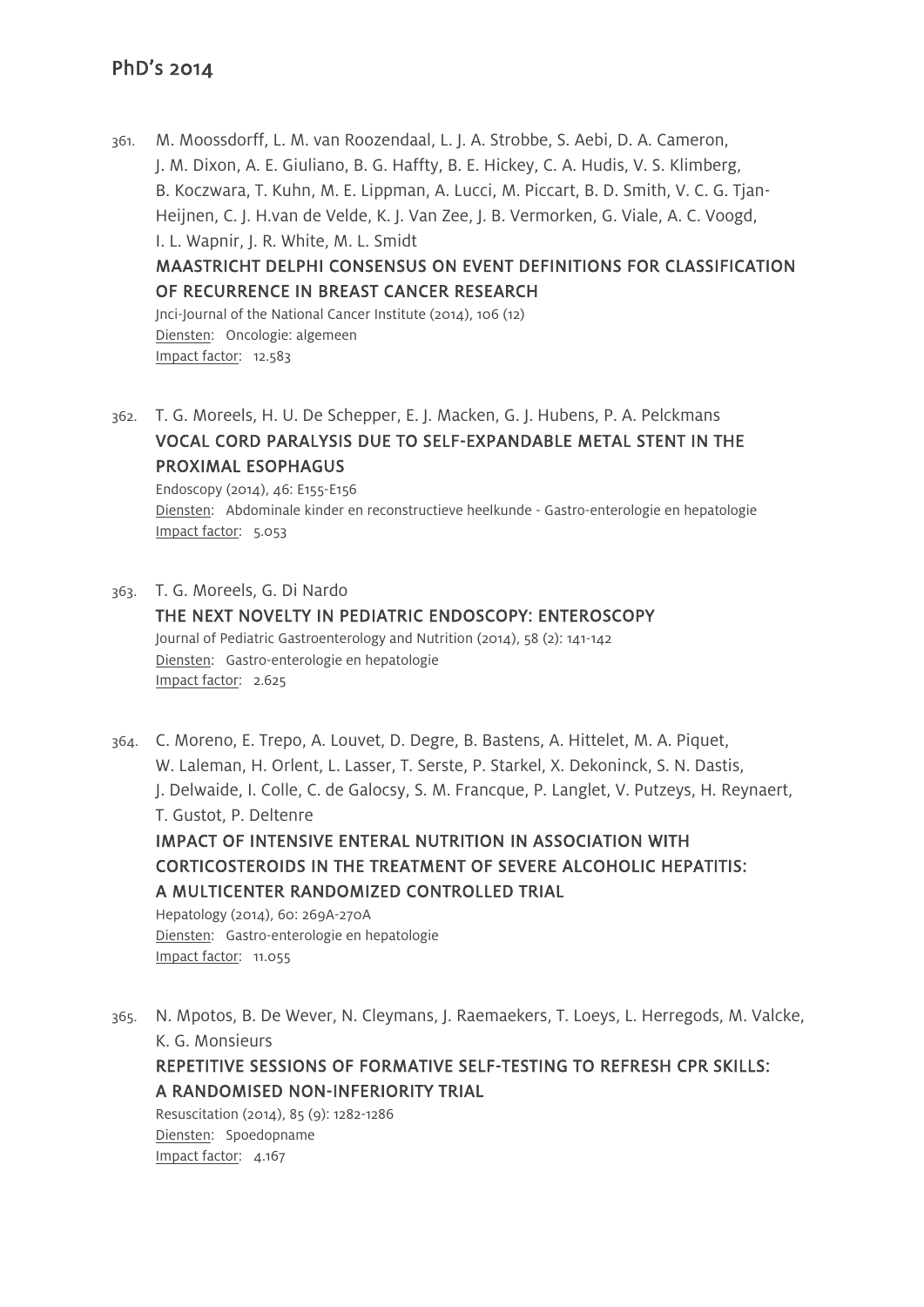- 366. N. Mpotos, C. Depuydt, S. Lemoyne, M. Valcke, K. Monsieurs AUTOMATED LEARNING WITH AN INTERACTIVE VIRTUAL ENVIRONMENT (ALIVE): DOING MORE WITH LESS Acta Clinica Belgica (2014), 69: 6-6 Diensten: Spoedopname Impact factor: 0.518
- 367. E. Mulder, P. Frings-Meuthen, M. von der Wiesche, G. Clement, D. Linnarsson, W. H. Paloski, F. L. Wuyts, J. Zange, J. Rittweger STUDY PROTOCOL, IMPLEMENTATION, AND VERIFICATION OF A SHORT VERSATILE UPRIGHT EXERCISE REGIME DURING 5 DAYS OF BED REST Journal of Musculoskeletal & Neuronal Interactions (2014), 14 (1): 111-123 Diensten: Neus-, keel- en oorziekten Impact factor: 1.744
- 368. E. Mulder, D. Linnarsson, W. H. Paloski, J. Rittweger, F. L. Wuyts, J. Zange, G. Clement EFFECTS OF FIVE DAYS OF BED REST WITH AND WITHOUT EXERCISE COUNTERMEASURE ON POSTURAL STABILITY AND GAIT Journal of Musculoskeletal & Neuronal Interactions (2014), 14 (3): 359-366 Diensten: Neus-, keel- en oorziekten Impact factor: 1.744
- 369. A. Muller, C. Jansen, C. Selch, T. Bast, J. Lotte, R. Guerrini, J. Albers, H. Muhle, S. Auvin, G. C. Korenke, S. Philip, R. Keimer, P. Striano, N. I. Wolf, B. Puest, C. Thiels, A. Fogarasi, S. Waltz, G. Kurlemann, T. Kovacevic-Preradovic, B. Ceulemans, S. Berweck, M. Staudt, G. Kluger

RETROSPECTIVE EVALUATION OF ANTIEPILEPTIC DRUGS AND KETOGENIC DIET IN 40 PATIENTS WITH CDKL5 MUTATIONS: LOW LONG-TERM EFFICACY

Epilepsia (2014), 55: 178-179 Diensten: Neurologie Impact factor: 4.571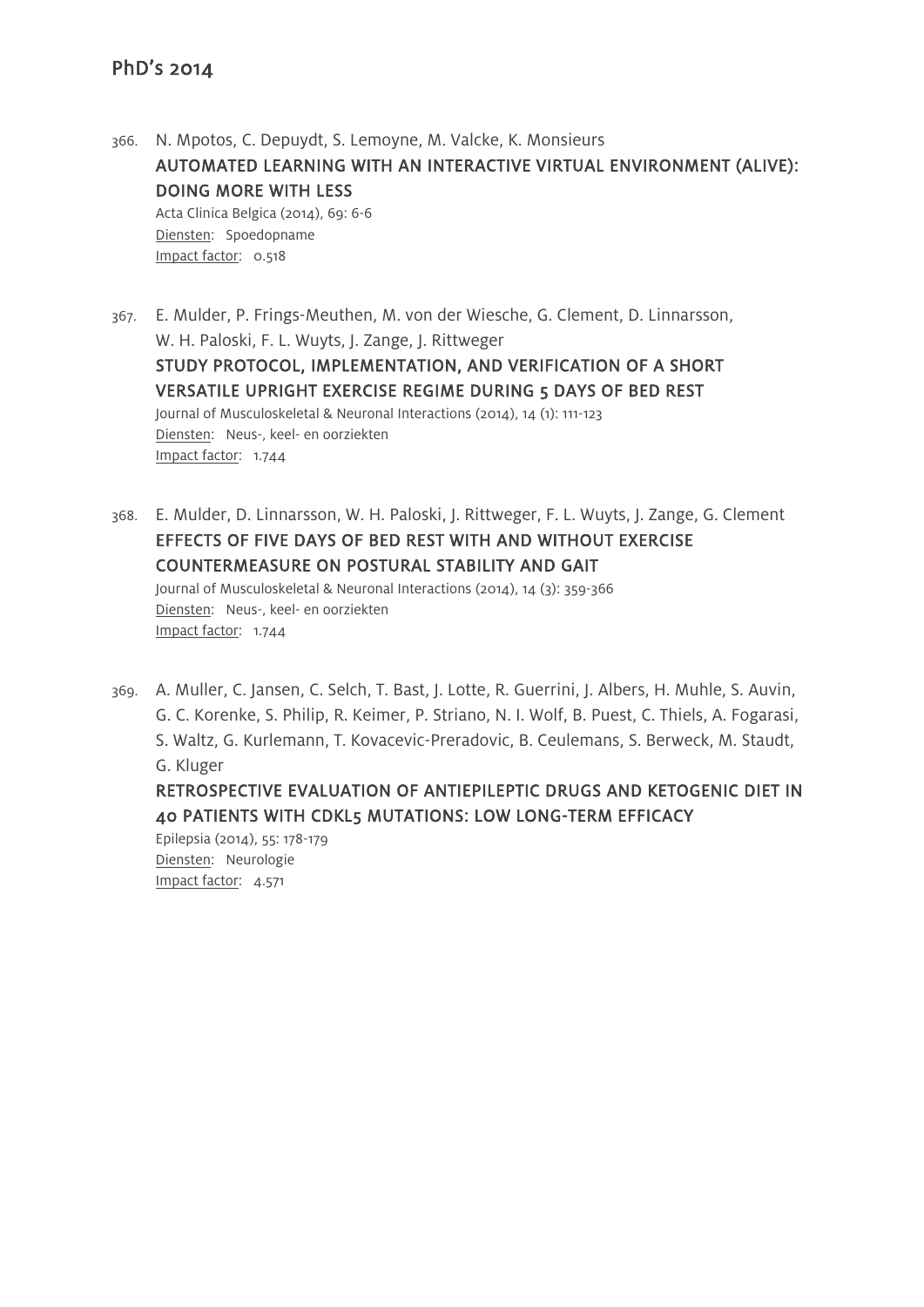370. G. Musso, R. Gambino, J. H. Tabibian, M. Ekstedt, S. Kechagias, M. Hamaguchi, R. Hultcrantz, H. Hagstrom, S. K. Yoon, P. Charatcharoenwitthaya, J. George, F. Barrera, S. Haflioadottir, E. S. Bjornsson, M. J. Armstrong, L. J. Hopkins, X. Gao, S. Francque, A. Verrijken, Y. Yilmaz, K. D. Lindor, M. Charlton, R. Haring, M. M. Lerch, R. Rettig, H. Volzke, S. Ryu, G. L. Li, L. L. Wong, M. Machado, H. Cortez-Pinto, K. Yasui, M. Cassader ASSOCIATION OF NON-ALCOHOLIC FATTY LIVER DISEASE WITH CHRONIC KIDNEY DISEASE: A SYSTEMATIC REVIEW AND META-ANALYSIS Plos Medicine (2014), 11 (7)

Diensten: Gastro-enterologie en hepatologie Impact factor: 14.429

371. D. Mylotte, T. Lefevre, L. Sondergaard, Y. Watanabe, T. Modine, D. Dvir, J. Bosmans, D. Tchetche, R. Kornowski, J. M. Sinning, P. Theriault-Lauzier, C. J. O'Sullivan, M. Barbanti, N. Debry, J. Buithieu, P. Codner, M. Dorfmeister, G. Martucci, G. Nickenig, P. Wenaweser, C. Tamburino, E. Grube, J. G. Webb, S. Windecker, R. Lange, N. Piazza TRANSCATHETER AORTIC VALVE REPLACEMENT IN BICUSPID AORTIC VALVE DISEASE Journal of the American College of Cardiology (2014), 64 (22): 2330-2339

Diensten: Cardiologie Impact factor: 16.503

372. F. Nascimbeni, P. Bedossa, L. Fedchuk, R. Pais, S. M. Francque, D. G. Larrey, G. P. Aithal, L. Serfaty, M. Voiculescu, P. Lebray, T. Poynard, K. M. Traudtner, V. Ratziu CLINICAL VALIDATION OF THE FLIP ALGORITHM AND THE SAF SCORE IN NON-ALCOHOLIC FATTY LIVER DISEASE

Hepatology (2014), 60: 608A-608A Diensten: Gastro-enterologie en hepatologie Impact factor: 11.055

373. C. Nava, C. Dalle, A. Rastetter, P. Striano, C. G. F. de Kovel, R. Nabbout, C. Cances, D. Ville, E. H. Brilstra, G. Gobbi, E. Raffo, D. Bouteiller, Y. Marie, O. Trouillard, A. Robbiano, B. Keren, D. Agher, E. Roze, S. Lesage, A. Nicolas, A. Brice, M. Baulac, C. Vogt, N. ElHajj, E. Schneiderr, A. Suls, S. Weckhuysen, P. Gormley, A. E. Lehesjoki, P. De Jonghe, I. Helbig, S. Baulac, F. Zara, B. P. C. Koeleman, T. Haaf, E. LeGuern, C. Depienne DE NOVO MUTATIONS IN HCN1 CAUSE EARLY INFANTILE EPILEPTIC ENCEPHALOPATHY

Nature Genetics (2014), 46 (6): 640-645 Diensten: Neurologie Impact factor: 29.352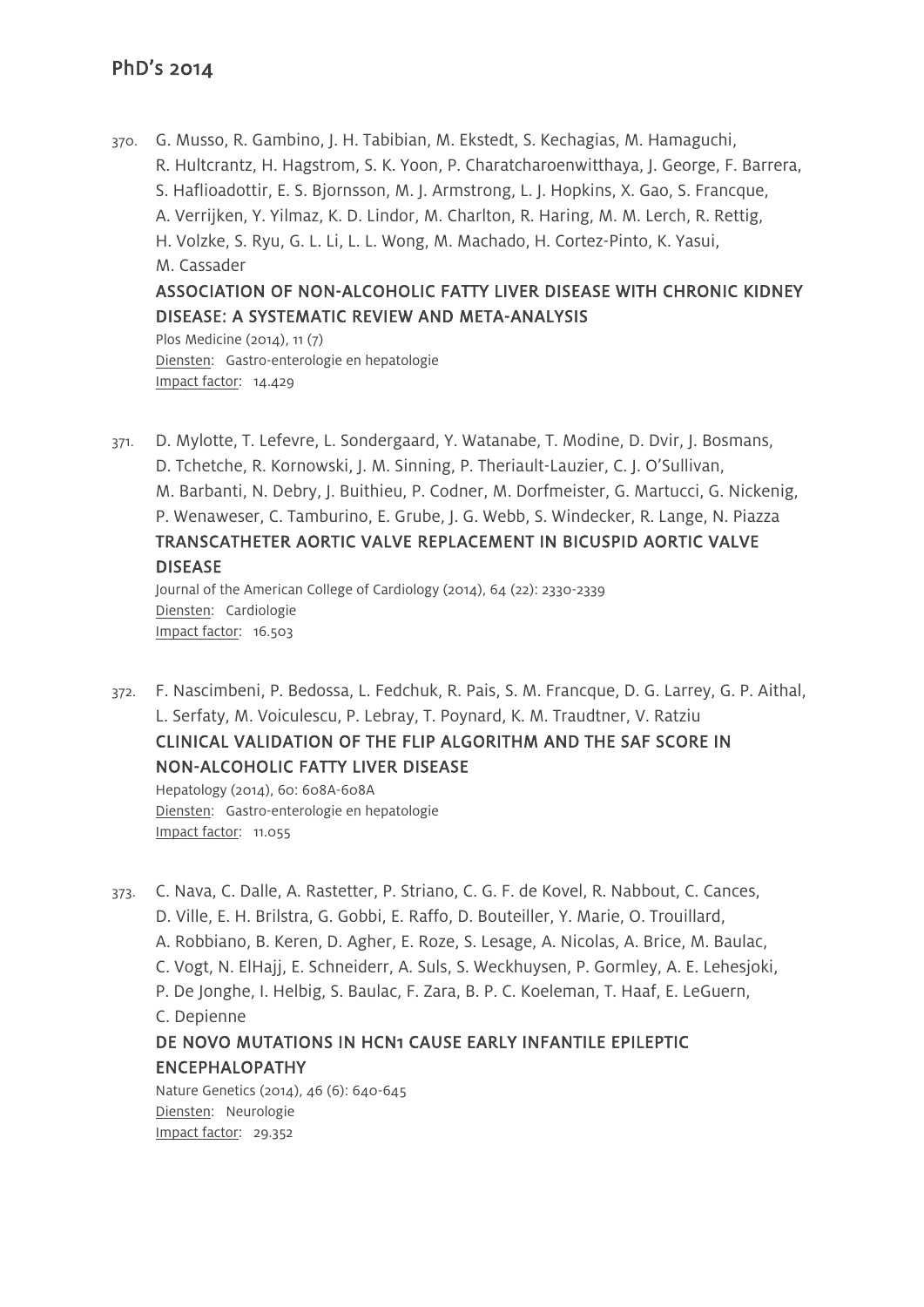374. S. Ni Dhubhghaill, J. J. Rozema, S. Jongenelen, I. Ruiz Hidalgo, N. Zakaria, M. J. Tassignon NORMATIVE VALUES FOR CORNEAL DENSITOMETRY ANALYSIS BY SCHEIMPFLUG OPTICAL ASSESSMENT

Investigative Ophthalmology & Visual Science (2014), 55 (1): 162-168 Diensten: Oogheelkunde Impact factor: 3.404

375. A. G. Nicholson, F. C. Detterbeck, M. Marino, J. Kim, K. Stratton, D. Giroux, H. Asamura, J. Crowley, C. Falkson, P. L. Filosso, G. Giaccone, J. Huang, K. Kondo, M. Lucchi, E. M. Marom, M. Okumura, E. Ruffini, P. Van Schil THE IASLC/ITMIG THYMIC EPITHELIAL TUMORS STAGING PROJECT: PROPOSALS FOR THE T COMPONENT FOR THE FORTHCOMING (8th) EDITION OF THE TNM CLASSIFICATION OF MALIGNANT TUMORS

Journal of Thoracic Oncology (2014), 9 (9): S73-S80 Diensten: Thorax- en vaatheelkunde Impact factor: 5.282

376. D. Niciforovic, A. Spasic, I. Turkalj, F. M. Vanhoenacker TOOTHPICK PERFORATION OF THE CAECUM JBR-BTR (2014), 97 (1): 47-47 Diensten: Radiologie Impact factor: 0.242

377. G. Nickenig, R. Estevez-Loureiro, O. Franzen, C. Tamburino, M. Vanderheyden, T. F. Luscher, N. Moat, S. Price, G. Dall'Ara, R. Winter, R. Corti, C. Grasso, T. M. Snow, R. Jeger, S. Blankenberg, M. Settergren, K. Tiroch, J. Balzer, A. S. Petronio, H. J. Buttner, F. Ettori, H. Sievert, M. G. Fiorino, M. Claeys, G. P. Ussia, H. Baumgartner, S. Scandura, F. Alamgir, F. Keshavarzi, A. Colombo, F. Maisano, H. Ebelt, P. Aruta, E. Lubos, B. Plicht, R. Schueler, M. Pighi, C. Di Mario PERCUTANEOUS MITRAL VALVE EDGE-TO-EDGE REPAIR IN-HOSPITAL RESULTS AND 1-YEAR FOLLOW-UP OF 628 PATIENTS OF THE 2011-2012 PILOT EUROPEAN SENTINEL REGISTRY Journal of the American College of Cardiology (2014), 64 (9): 875-884

Diensten: Cardiologie Impact factor: 16.503

378. S. Nicolay, L. De Beuckeleer, D. Stoffelen, F. Vanhoenacker, M. Pouillon ATRAUMATIC BILATERAL SCAPULAR SPINE FRACTURE SEVERAL MONTHS AFTER BILATERAL REVERSE TOTAL SHOULDER ARTHROPLASTY

Skeletal Radiology (2014), 43 (5): 699-702 Diensten: Radiologie Impact factor: 1.510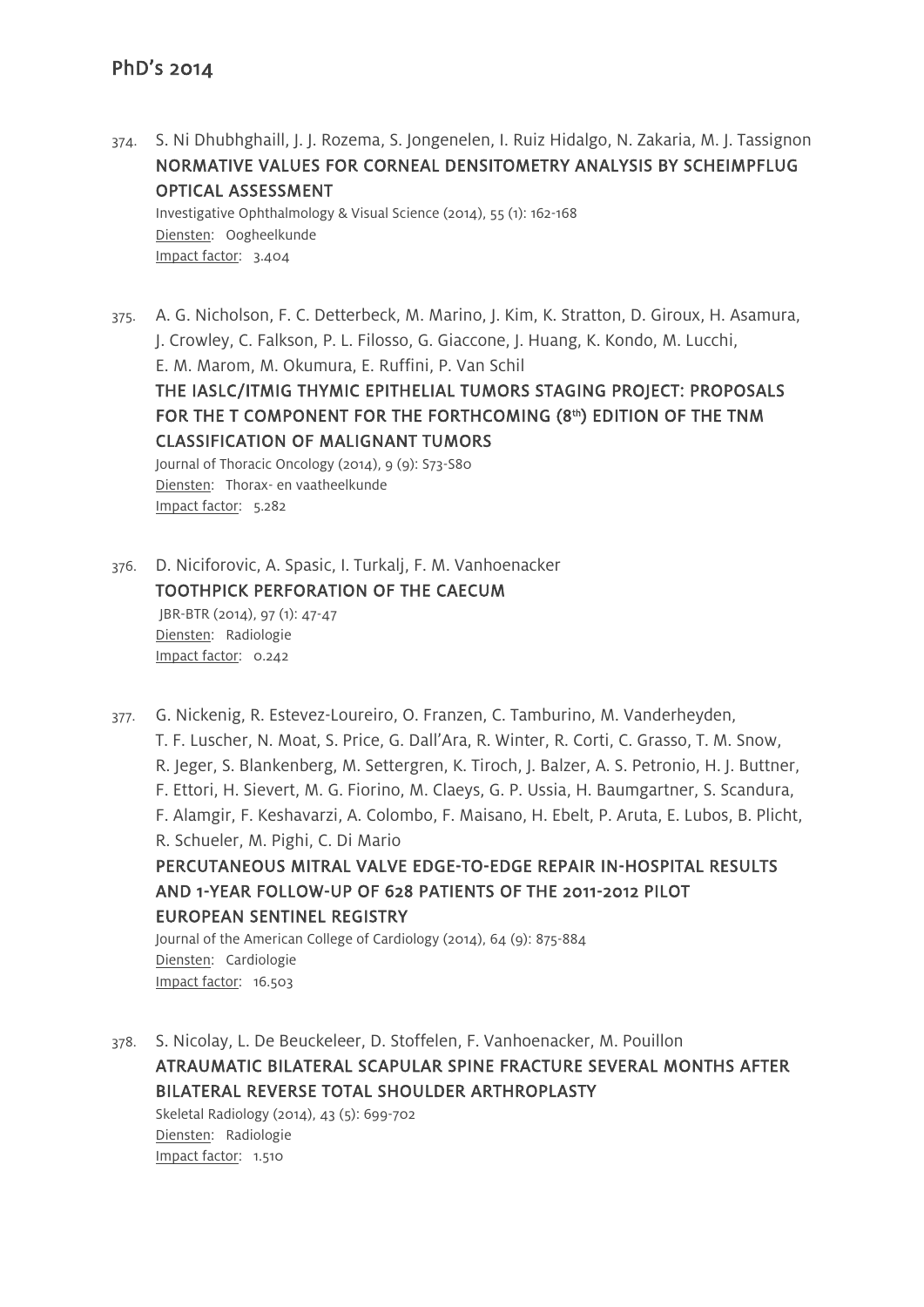379. S. Nicolay, A. De Schepper, M. Pouillon EPIDERMAL INCLUSION CYST OF THE PERIANAL REGION JBR-BTR (2014), 97 (3): 166-167 Diensten: Radiologie Impact factor: 0.242

380. V. Ninane, G. G. Brusselle, R. Louis, L. Dupont, G. Liistro, W. De Backer, M. Schlesser, W. Vincken USAGE OF INHALATION DEVICES IN ASTHMA AND CHRONIC OBSTRUCTIVE PULMONARY DISEASE: A DELPHI CONSENSUS STATEMENT Expert Opinion on Drug Delivery (2014), 11 (3): 313-323 Diensten: Pneumologie Impact factor: 4.840

381. E. Nollet, D. De Bock, I. R. Rodrigus, V. Y. Hoymans, C. J. Vrints, E. M. Van Craenenbroeck THE COMPLEXITY OF CORONARY ARTERY DISEASE INFLUENCES NUMBER AND FUNCTION OF STEM CELLS IN THE BONE MARROW Cardiovascular Research (2014), 103 Diensten: Cardiochirurgie - Cardiologie Impact factor: 5.940

382. G. Ntaios, V. Papavasileiou, M. Faouzi, P. Vanacker, M. Wintermark, P. Michel ACUTE IMAGING DOES NOT IMPROVE ASTRAL SCORE'S ACCURACY DESPITE HAVING A PROGNOSTIC VALUE

International Journal of Stroke (2014), 9 (7): 926-931 Diensten: Neurologie Impact factor: 3.833

383. S. Nullens, J. G. De Man, P. A. Pelckmans, B. Y. De Winter GTS-21, A SELECTIVE ALPHA 7 NICOTINIC ACETYLCHOLINE RECEPTOR AGONIST, AMELIORATES SEPTIC ILEUS IN A MOUSE CECAL LIGATION AND PUNCTURE MODEL

Neurogastroenterology and Motility (2014), 26: 23-23 Diensten: Gastro-enterologie en hepatologie Impact factor: 3.587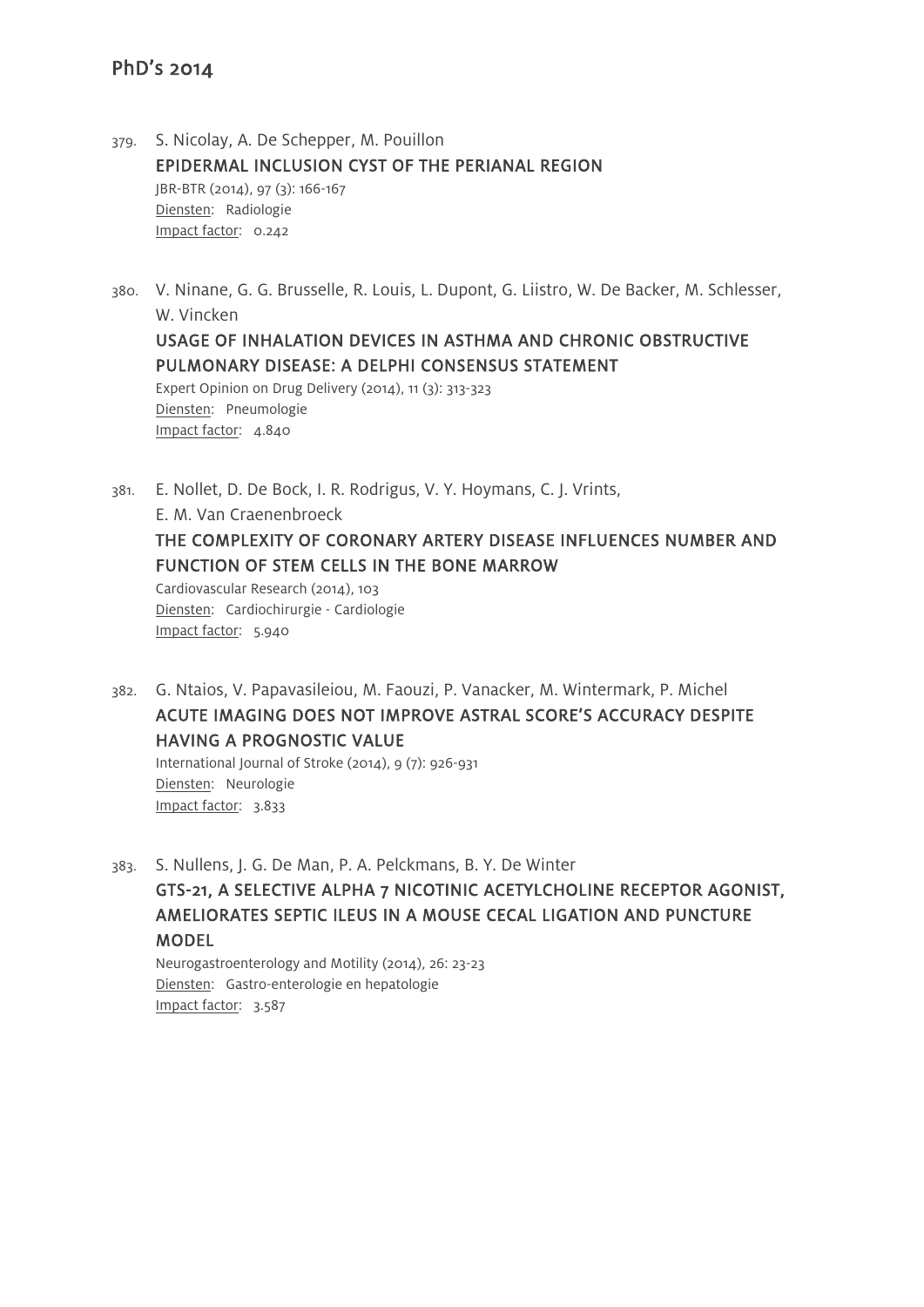384. A. H. Nuyts, P. Ponsaerts, V. F. I. Van Tendeloo, W. P. Lee, B. Stein, G. Nagels, M. B. D'Hooghe, B. Willekens, P. Cras, K. Wouters, H. Goossens, Z. N. Berneman, N. Cools EXCEPT FOR C-C CHEMOKINE RECEPTOR 7 EXPRESSION, MONOCYTE-DERIVED

# DENDRITIC CELLS FROM PATIENTS WITH MULTIPLE SCLEROSIS ARE FUNCTIONALLY COMPARABLE TO THOSE OF HEALTHY CONTROLS

Cytotherapy (2014), 16 (7): 1024-1030 Diensten: Hematologie - Klinische biologie - Medische directie - Neurologie Impact factor: 3.293

- 385. B. Ogunjimi, E. Smits, S. Heynderickx, J. Van den Bergh, J. Bilcke, H. Jansens, R. Malfait, J. Ramet, H. T. Maecker, N. Cools, P. Beutels, P. Van Damme INFLUENCE OF FREQUENT INFECTIOUS EXPOSURES ON GENERAL AND VARICELLA-ZOSTER VIRUS-SPECIFIC IMMUNE RESPONSES IN PEDIATRICIANS Clinical and Vaccine Immunology (2014), 21 (3): 417-426 Diensten: Klinische biologie - Medische directie - Pediatrie Impact factor: 2.470
- 386. G. Orhan, M. Bock, D. Schepers, E. I. Ilina, S. N. Reichel, H. Loffler, N. Jezutkovic, S. Weckhuysen, S. Mandelstam, A. Suls, T. Danker, E. Guenther, I. E. Scheffer, P. De Jonghe, H. Lerche, S. Maljevic DOMINANT-NEGATIVE EFFECTS OF KCNQ2 MUTATIONS ARE ASSOCIATED WITH EPILEPTIC ENCEPHALOPATHY Annals of Neurology (2014), 75 (3): 382-394

Diensten: Neurologie Impact factor: 9.977

387. M. M. Oud, B. W. van Bon, E. M. H. F. Bongers, A. Hoischen, C. L. Marcelis, N. de Leeuw, S. J. J. Mol, G. Mortier, N. V. A. M. Knoers, H. G. Brunner, R. Roepman, H. H. Arts EARLY PRESENTATION OF CYSTIC KIDNEYS IN A FAMILY WITH A HOMOZYGOUS INVS MUTATION

American Journal of Medical Genetics Part A (2014), 164 (7): 1627-1634 Diensten: Medische genetica Impact factor: 2.159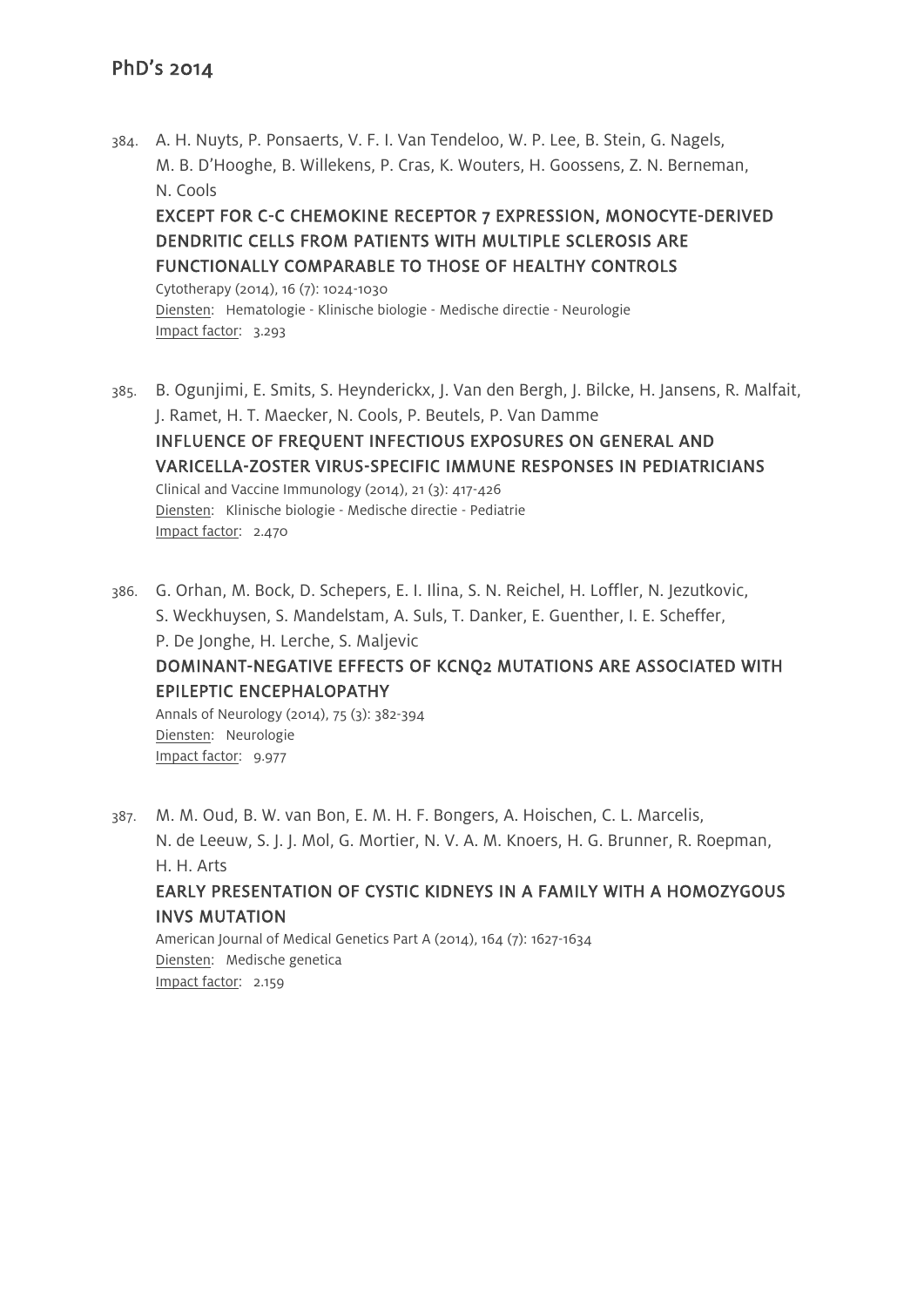388. M. M. Oud, B. W. Van Bon, E. M. H. F. Bongers, A. Hoischen, C. L. Marcelis, N. De Leeuw, S. J. J. Mol, G. Mortier, N. V. A. M. Knoers, H. G. Brunner, R. Roepman, H. H. Arts EARLY PRESENTATION OF CYSTIC KIDNEYS IN A FAMILY WITH A HOMOZYGOUS INVS MUTATION Nephrology Dialysis Transplantation (2014), 29: 345-345 Diensten: Medische genetica

389. A. Palagani, K. Op de Beeck, S. Naulaerts, J. Diddens, C. S. Chirumamilla, G. Van Camp, K. Laukens, K. Heyninck, S. Gerlo, P. Mestdagh, J. Vandesompele, W. Vanden Berghe ECTOPIC MICRORNA-150-5P TRANSCRIPTION SENSITIZES GLUCOCORTICOID THERAPY RESPONSE IN MM1S MULTIPLE MYELOMA CELLS BUT FAILS TO OVERCOME HORMONE THERAPY RESISTANCE IN MM1R CELLS

Plos One (2014), 9 (12) Diensten: Oncologie: algemeen Impact factor: 3.234

Impact factor: 3.577

390. N. Parez, C. Giaquinto, C. Du Roure, F. Martinon-Torres, V. Spoulou, P. Van Damme, T. Vesikari

#### ROTAVIRUS VACCINATION IN EUROPE: DRIVERS AND BARRIERS

Lancet Infectious Diseases (2014), 14 (5): 416-425 Diensten: Medische directie Impact factor: 22.433

- 391. M. R. Parizel, T. Menovsky, V. Van Marck, M. Lammens, P. M. Parizel GIANT CAVERNOUS MALFORMATIONS IN YOUNG ADULTS: REPORT OF TWO CASES, RADIOLOGICAL FINDINGS AND SURGICAL CONSEQUENCES JBR-BTR (2014), 97 (5): 274-278 Diensten: Neurochirurgie - Pathologische anatomie - Radiologie Impact factor: 0.242
- 392. J. Parthoens, J. Verhaeghe, S. Stroobants, S. Staelens DEEP BRAIN STIMULATION OF THE PRELIMBIC MEDIAL PREFRONTAL CORTEX: QUANTIFICATION OF THE EFFECT ON GLUCOSE METABOLISM IN THE RAT BRAIN USING [(18) F]FDG MICROPET Molecular Imaging and Biology (2014), 16 (6): 838-845

Diensten: Nucleaire geneeskunde en Cyclotron Impact factor: 2.774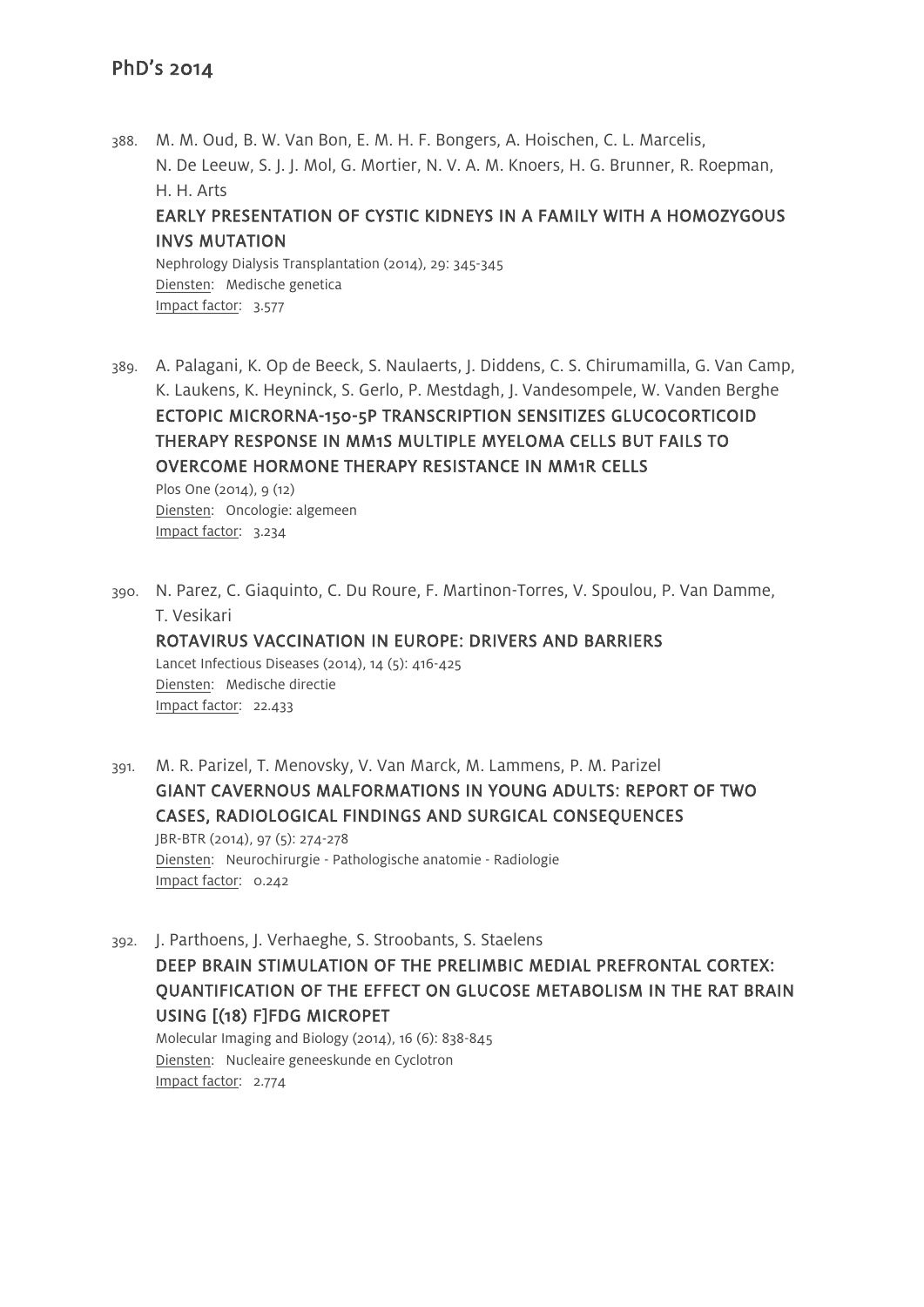- 393. J. Parthoens, J. Verhaeghe, T. Wyckhuys, S. Stroobants, S. Staelens SMALL-ANIMAL REPETITIVE TRANSCRANIAL MAGNETIC STIMULATION COMBINED WITH [F-18]-FDG MICROPET TO QUANTIFY THE NEUROMODULATION EFFECT IN THE RAT BRAIN Neuroscience (2014), 275: 436-443 Diensten: Nucleaire geneeskunde en Cyclotron Impact factor: 3.357
- 394. F. Passiglia, N. Van der Steen, L. Raez, P. Pauwels, I. Gil-Bazo, E. Santos, D. Santini, G. Tesoriere, A. Russo, G. Bronte, K. Zwaenepoel, F. Cappuzzo, C. Rolfo THE ROLE OF CMET IN NON-SMALL CELL LUNG CANCER RESISTANT TO EGFR-INHIBITORS: DID WE REALLY FIND THE TARGET? Current Drug Targets (2014), 15 (14): 1284-1292 Diensten: MOCA - Oncologie: algemeen - Pathologische anatomie Impact factor: 3.021
- 395. D. J. E. Peeters, P. J. van Dam, G. G. M. Van den Eynden, A. Rutten, H. Wuyts, L. Pouillon, M. Peeters, P. Pauwels, S. J. Van Laere, P. A. van Dam, P. B. Vermeulen, L. Y. Dirix DETECTION AND PROGNOSTIC SIGNIFICANCE OF CIRCULATING TUMOUR CELLS IN PATIENTS WITH METASTATIC BREAST CANCER ACCORDING TO IMMUNO-HISTOCHEMICAL SUBTYPES

British Journal of Cancer (2014), 110 (2): 375-383 Diensten: MOCA - Oncologie: algemeen - Oncologische gynaecologie - Pathologische anatomie Impact factor: 4.836

396. M. Peeters

# FINAL RESULTS FROM A RANDOMIZED PHASE 3 STUDY OF FOLFIRI +/- PANITUMUMAB FOR SECOND-LINE TREATMENT OF METASTATIC COLORECTAL CANCER (VOL 25, PG 107, 2014)

Annals of Oncology (2014), 25 (3): 757-757 Diensten: Oncologie: algemeen Impact factor: 7.040

397. M. Peeters, K. Oliner, T. Price, A. Cervantes, A. Sobrero, M. Ducreux, Y. Hotko, T. Andre, E. Chan, F. Lordick, C. Punt, A. Strickland, G. Wilson, T. Ciuleanu, L. Roman, E. Van Cutsem, H. Yu, A. S. Jung, R. Sidhu, S. Patterson KRAS/NRAS AND BRAF MUTATIONS IN THE 20050181 STUDY OF PANITUMUMAB PLUS FOLFIRI FOR THE 2ND-LINE TREATMENT OF METASTATIC COLORECTAL CANCER: UPDATED ANALYSIS

Annals of Oncology (2014), 25: 5-5 Diensten: Oncologie: algemeen Impact factor: 7.040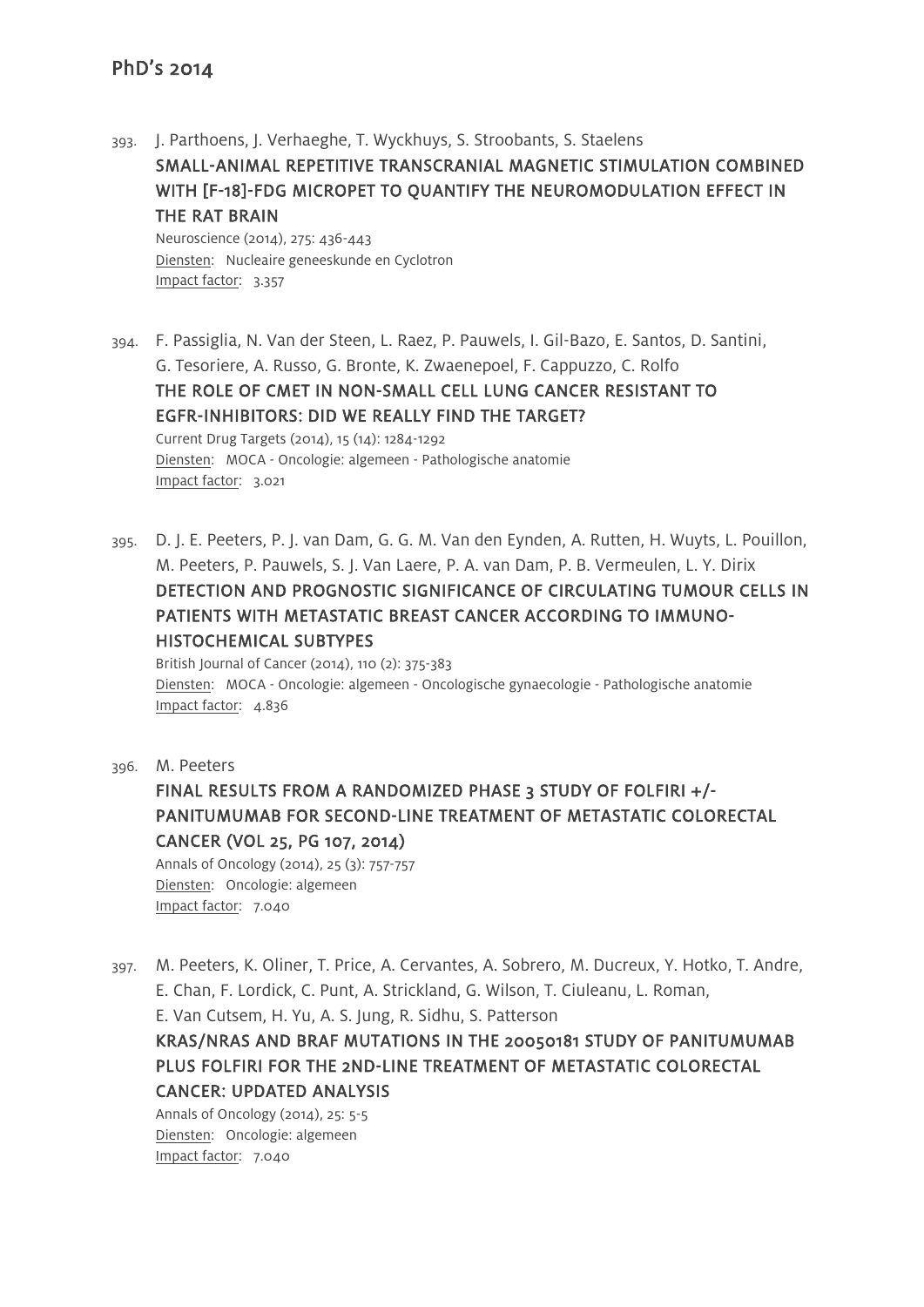398. M. Peeters, K. S. Oliner, T. J. Price, A. Cervantes, A. F. Sobrero, M. Ducreux, Y. Hotko, T. Andre, E. Chan, F. Lordick, C. J. A. Punt, A. Strickland, G. Wilson, T. E. Ciuleanu, L. Roman, E. Van Cutsem, Y. Tian, A. S. Jung, R. Sidhu, S. D. Patterson ANALYSIS OF KRAS/NRAS MUTATIONS IN PHASE 3 STUDY 20050181 OF PANITUMUMAB (PMAB) PLUS FOLFIRI VERSUS FOLFIRI FOR SECOND-LINE TREATMENT (TX) OF METASTATIC COLORECTAL CANCER (MCRC) Journal of Clinical Oncology (2014), 32 (3)

Diensten: Oncologie: algemeen Impact factor: 18.428

399. M. Peeters, T. J. Price, A. Cervantes, A. F. Sobrero, M. Ducreux, Y. Hotko, T. Andre, E. Chan, F. Lordick, C. J. A. Punt, A. H. Strickland, G. Wilson, T. E. Ciuleanu, L. Roman, E. Van Cutsem, Y. Tian, R. Sidhu FINAL RESULTS FROM A RANDOMIZED PHASE 3 STUDY OF FOLFIRI +/- PANITUMUMAB FOR SECOND-LINE TREATMENT OF METASTATIC COLORECTAL **CANCER** Annals of Oncology (2014), 25 (1): 107-116

Diensten: Oncologie: algemeen Impact factor: 7.040

400. M. Peeters, S. Siena, J. Tabernero, J. Y. Douillard, R. Koukakis, J. H. Terwey, R. Sidhu THE PRIME STUDY: SURVIVAL OUTCOMES FOR PATIENTS WITH RAS/BRAF WILD-TYPE METASTATIC COLORECTAL CANCER, BY BASELINE ECOG PERFORMANCE STATUS

Annals of Oncology (2014), 25 Diensten: Oncologie: algemeen Impact factor: 7.040

401. P. Peeters, J. Bosmans, L. Weekers, J. Sennesael, D. Kuypers, N. Broeders, S. Van Laecke, M. Wissing, K. Vanhoutte, D. Abramowicz

PROSPECTIVE, RANDOMIZED STUDY ON GRAFT FUNCTION COMPARING STEROID-FREE TO CALCINEURIN-INHIBITOR-FREE IMMUNOSUPPRESSIVE TREATMENT AFTER DE NOVO KIDNEY TRANSPLANTATION (PREMIERE)

Transplantation (2014), 98: 542-542 Diensten: Nefrologie-hypertensie Impact factor: 3.828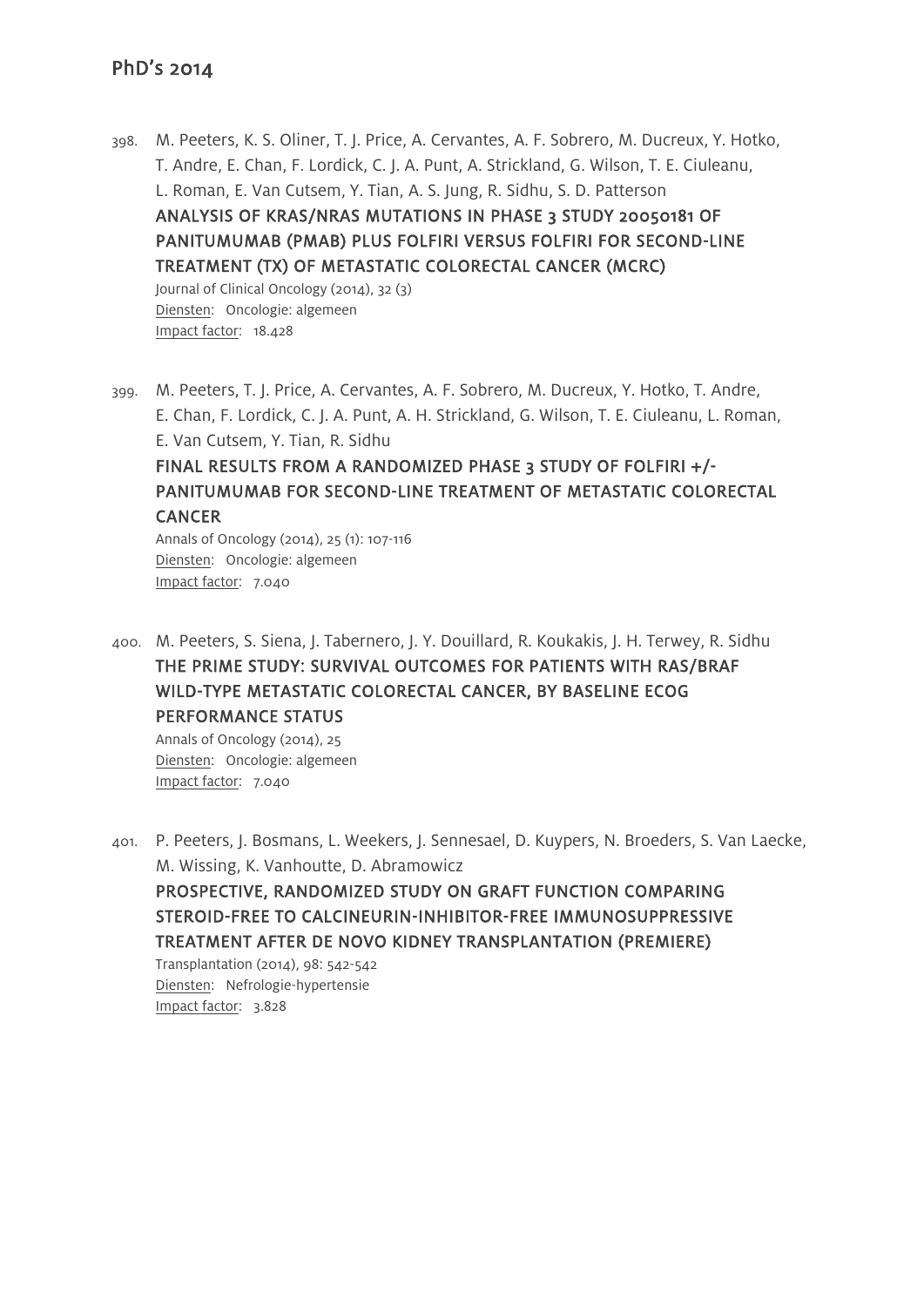- 402. P. Peeters, J. Bosmans, L. Weekers, J. Sennesael, D. Kuypers, N. Broeders, S. Van Laecke, M. Wissing, K. Vanhoutte, D. Abramowicz PROSPECTIVE, RANDOMIZED STUDY ON GRAFT FUNCTION COMPARING STEROID-FREE TO CALCINEURIN-INHIBITOR-FREE IMMUNOSUPPRESSIVE TREATMENT AFTER DE NOVO KIDNEY TRANSPLANTATION (PREMIERE) American Journal of Transplantation (2014), 14: 542-542 Diensten: Nefrologie-hypertensie Impact factor: 5.683
- 403. E. J. Peirsman, T. J. Carvelli, P. Y. Hage, L. S. Hanssens, L. Pattyn, M. M. Raes, K. A. Sauer, F. Vermeulen, K. N. Desager EXHALED NITRIC OXIDE IN CHILDHOOD ALLERGIC ASTHMA MANAGEMENT: A RANDOMISED CONTROLLED TRIAL Pediatric Pulmonology (2014), 49 (7): 624-631 Diensten: Pediatrie Impact factor: 2.704
- 404. A. Pereira-Fernandes, E. Dirinck, A. C. Dirtu, G. Malarvannan, A. Covaci, L. Van Gaal, C. Vanparys, P. G. Jorens, R. Blust

EXPRESSION OF OBESITY MARKERS AND PERSISTENT ORGANIC POLLUTANTS LEVELS IN ADIPOSE TISSUE OF OBESE PATIENTS: REINFORCING THE OBESOGEN HYPOTHESIS?

Plos One (2014), 9 (1): e84816 Diensten: Endocrinologie, diabetologie en metabole ziekten - Intensieve zorg - Verpleegkundige diensten Impact factor: 3.234

405. A. Pereira-Fernandes, C. Vanparys, L. Vergauwen, D. Knapen, P. G. Jorens, R. Blust TOXICOGENOMICS IN THE 3T3-L1 CELL LINE, A NEW APPROACH FOR SCREENING OF OBESOGENIC COMPOUNDS

Toxicological Sciences (2014), 140 (2): 352-363 Diensten: Intensieve zorg - Verpleegkundige diensten Impact factor: 3.854

406. S. Persyn, S. De Wachter, M. Wyndaele, L. Birder, J. J. Wyndaele MECHANISMS OF PELVIC ORGAN CROSS-TALK: IMPACT OF URETHRAL LIGATION ON THE INHIBITORY RECTOVESICAL REFLEX Journal of Urology (2014), 192 (5): 1574-1579

Diensten: Urologie Impact factor: 4.471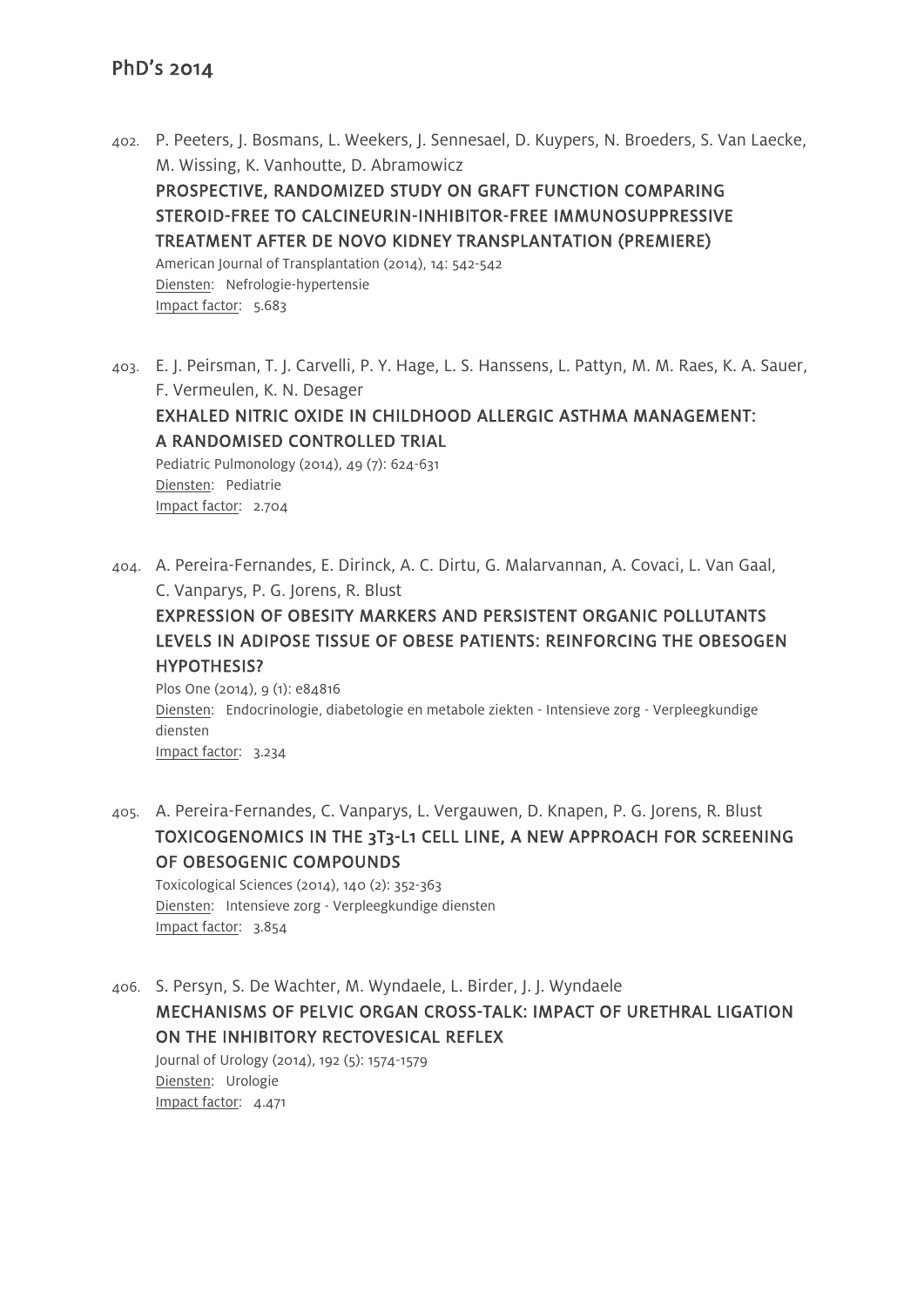407. S. Petersenn, A. J. Farrall, C. De Block, S. Melmed, J. Schopohl, P. Caron, R. Cuneo, D. Kleinberg, A. Colao, M. Ruffin, K. H. Resendiz, G. Hughes, K. Hu, A. Barkan LONG-TERM EFFICACY AND SAFETY OF SUBCUTANEOUS PASIREOTIDE IN ACROMEGALY: RESULTS FROM AN OPEN-ENDED, MULTICENTER, PHASE II EXTENSION STUDY

Pituitary (2014), 17 (2): 132-140 Diensten: Endocrinologie, diabetologie en metabole ziekten Impact factor: 3.201

408. R. Petraco, R. Al-Lamee, M. Gotberg, A. Sharp, F. Hellig, S. S. Nijjer, M. Echavarria-Pinto, T. P. van de Hoef, S. Sen, N. Tanaka, E. Van Belle, W. Bojara, K. Sakoda, M. Mates, C. Indolfi, S. De Rosa, C. J. Vrints, S. Haine, H. Yokoi, F. L. Ribichini, M. Meuwissen, H. Matsuo, L. Janssens, U. Katsumi, C. Di Mario, J. Escaned, J. Piek, J. E. Davies REAL-TIME USE OF INSTANTANEOUS WAVE-FREE RATIO: RESULTS OF THE ADVISE IN-PRACTICE: AN INTERNATIONAL, MULTICENTER EVALUATION OF INSTANTANEOUS WAVE-FREE RATIO IN CLINICAL PRACTICE American Heart Journal (2014), 168 (5): 739-748 Diensten: Cardiologie Impact factor: 4.463

409. L. Petukhova, R. C. Betz, S. Ripke, H. Huang, A. Menelaou, S. Redler, T. Becker, S. Heilmann, M. Duvic, M. Hordinsky, D. Norris, V. Price, J. Mackay-Wiggan, G. M. DeStefano, M. Bohm, U. Blume-Peytavi, H. Wolff, G. Lutz, R. Kruse, B. Blaumeiser, D. Altshuler, M. Nothen, P.I. W. de Bakker, M. Daly, A. M. Christiano META-ANALYSIS OF GENOME-WIDE ASSOCIATION STUDIES IN ALOPECIA AREATA REVEALS NEW SUSCEPTIBILITY LOCI Journal of Investigative Dermatology (2014), 134: S79-S79

Diensten: Medische genetica Impact factor: 7.216

410. E. Philipse, V. Van Marck, G. A. Verpooten, K. Janssen van Doorn A PATIENT WITH OLIGURIA AND HEMOPTYSIS: DO NOT FORGET THE LUNG-KIDNEY CONNECTION!

Internal and Emergency Medicine (2014), 9 (1): 105-107 Diensten: Nefrologie-hypertensie - Pathologische anatomie Impact factor: 2.624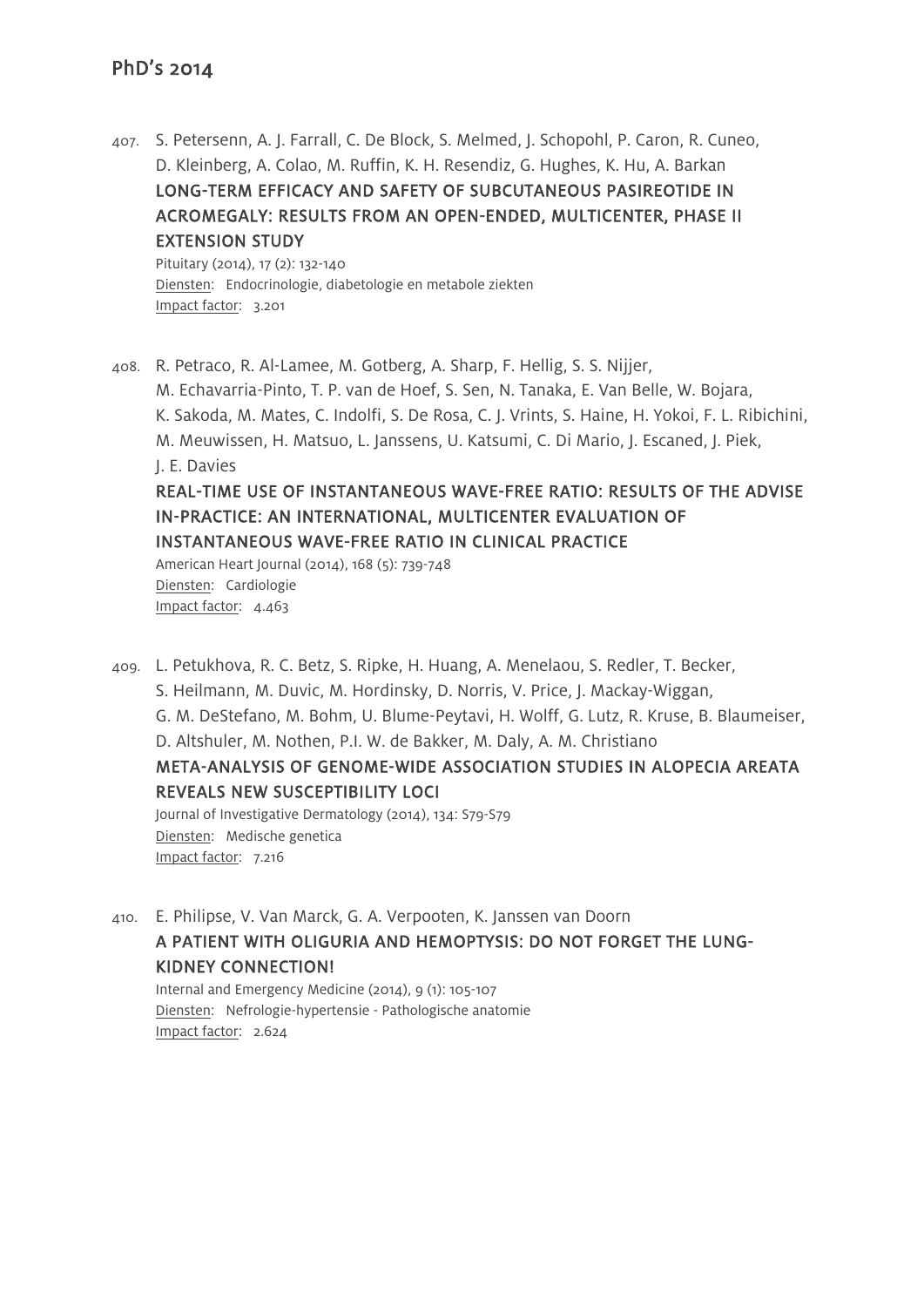411. T. E. Philipsen, V. M. Collas, J. M. Bosmans, M. J. Claeys, I. E. Rodrigus BRACHIOCEPHALIC ARTERY ACCESS IN TAVI: A SAFE AND FEASIBLE ALTERNATIVE FOR RETROGRADE ACCESS Cardiology (2014), 128 (2): 147-148

Diensten: Cardiochirurgie - Cardiologie Impact factor: 2.177

- 412. T. E. Philipsen, V. M. Collas, J. M. Bosmans, M. J. Claeys, I. E. Rodrigus ALTERNATIVE ACCESS IN TRANSCATHETER AORTIC VALVE IMPLANTATION Cardiology (2014), 128 (2): 149-149 Diensten: Cardiochirurgie - Cardiologie Impact factor: 2.177
- 413. F. Picard, P. Makrythanasis, V. Navarro, S. Ishida, J. de Bellescize, D. Ville, S. Weckhuysen, E. Fosselle, A. Suls, P. De Jonghe, M. V. Raina, G. Lesca, C. Depienne, I. An-Gourfinkel, M. Vlaicu, M. Baulac, E. Mundwiller, P. Couarch, R. Combi, L. Ferini-Strambi, A. Gambardella, S. E. Antonarakis, E. Leguern, O. Steinlein, S. Baulac DEPDC5 MUTATIONS IN FAMILIES PRESENTING AS AUTOSOMAL DOMINANT NOCTURNAL FRONTAL LOBE EPILEPSY Neurology (2014), 82 (23): 2101-2106

Diensten: Neurologie Impact factor: 8.286

414. B. A. Pickut, C. van der Linden, S. Dethy, H. Van de Maele, D. Z. de Beyl INTESTINAL LEVODOPA INFUSION: THE BELGIAN EXPERIENCE Neurological Sciences (2014), 35 (6): 861-866 Diensten: Neurologie Impact factor: 1.447

415. D. Pieters, E. De Valck, M. Vandekerckhoye, S. Pirrera, J. Wuyts, V. Exadaktylos, B. Haex, N. Michiels, J. Verbraecken, R. Cluydts EFFECTS OF PRE-SLEEP MEDIA USE ON SLEEP/WAKE PATTERNS AND DAYTIME FUNCTIONING AMONG ADOLESCENTS: THE MODERATING ROLE OF PARENTAL

CONTROL

Behavioral Sleep Medicine (2014), 12 (6): 427-443 Diensten: Pneumologie - Slaapcentrum Impact factor: 2.340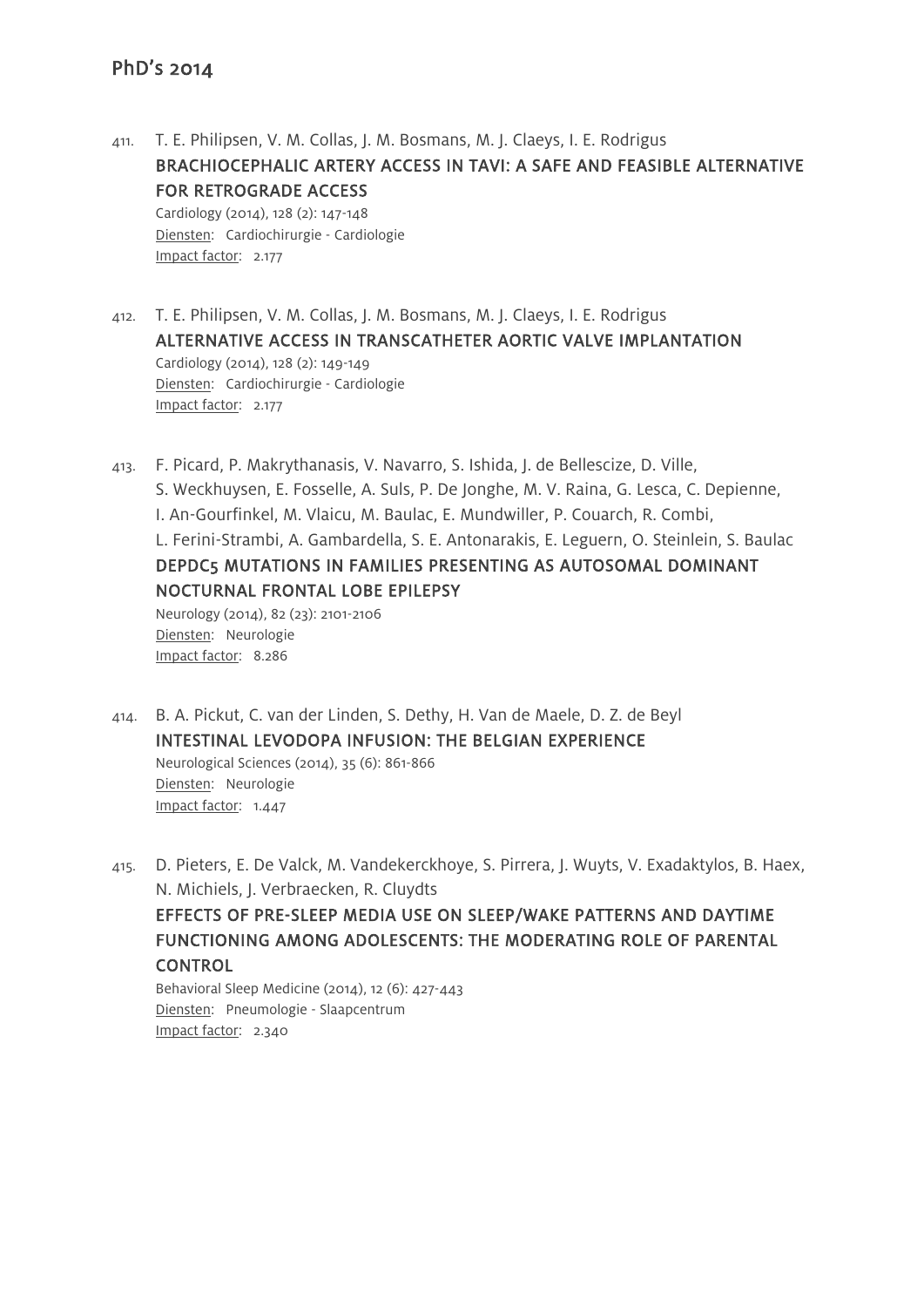416. J. Praet, C. Guglielmetti, Z. Berneman, A. Van der Linden, P. Ponsaerts CELLULAR AND MOLECULAR NEUROPATHOLOGY OF THE CUPRIZONE MOUSE MODEL: CLINICAL RELEVANCE FOR MULTIPLE SCLEROSIS Neuroscience and Biobehavioral Reviews (2014), 47: 485-505 Diensten: Hematologie Impact factor: 8.802

417. T. J. Price, M. Peeters, T. W. Kim, J. Li, S. Cascinu, P. Ruff, A. S. Suresh, A. Thomas, S. Tjulandin, K. Zhang, S. Murugappan, R. Sidhu PANITUMUMAB VERSUS CETUXIMAB IN PATIENTS WITH CHEMOTHERAPY-REFRACTORY WILD-TYPE KRAS EXON 2 METASTATIC COLORECTAL CANCER (ASPECCT): A RANDOMISED, MULTICENTRE, OPEN-LABEL, NON-INFERIORITY PHASE 3 STUDY Lancet Oncology (2014), 15 (6): 569-579

Diensten: Oncologie: algemeen Impact factor: 24.690

Impact factor: 24.690

418. T. J. Price, M. Peeters, K. S. Oliner, A. Cervantes, A. F. Sobrero, M. Ducreux, Y. Hotko, T. Andre, E. Chan, F. Lordick, C. J. A. Punt, A. H. Strickland, G. Wilson, T. E. Ciuleanu, L. Roman, E. Van Cutsem, H. Yu, A. S. Jung, R. Sidhu, S. D. Patterson UPDATED ANALYSIS OF KRAS/NRAS AND BRAF MUTATIONS IN STUDY 20050181 OF PANITUMUMAB PLUS FOLFIRI FOR 2ND-LINE TREATMENT OF METASTATIC COLORECTAL CANCER (MCRC) Asia-Pacific Journal of Clinical Oncology (2014), 10: 49-50 Diensten: Oncologie: algemeen Impact factor: 1.542

419. T. J. Price, M. Peeters, P. Ruff, S. Murugappan, R. Sidhu ASPECCT: PANITUMUMAB VERSUS CETUXIMAB FOR COLORECTAL CANCER REPLY Lancet Oncology (2014), 15 (8): E303-E303 Diensten: Oncologie: algemeen

420. T. J. Price, A. R. Townsend, M. Peeters FOLFIRI WITH CETUXIMAB OR BEVACIZUMAB: FIRE-3 Lancet Oncology (2014), 15 (13): E582-E583 Diensten: Oncologie: algemeen Impact factor: 24.690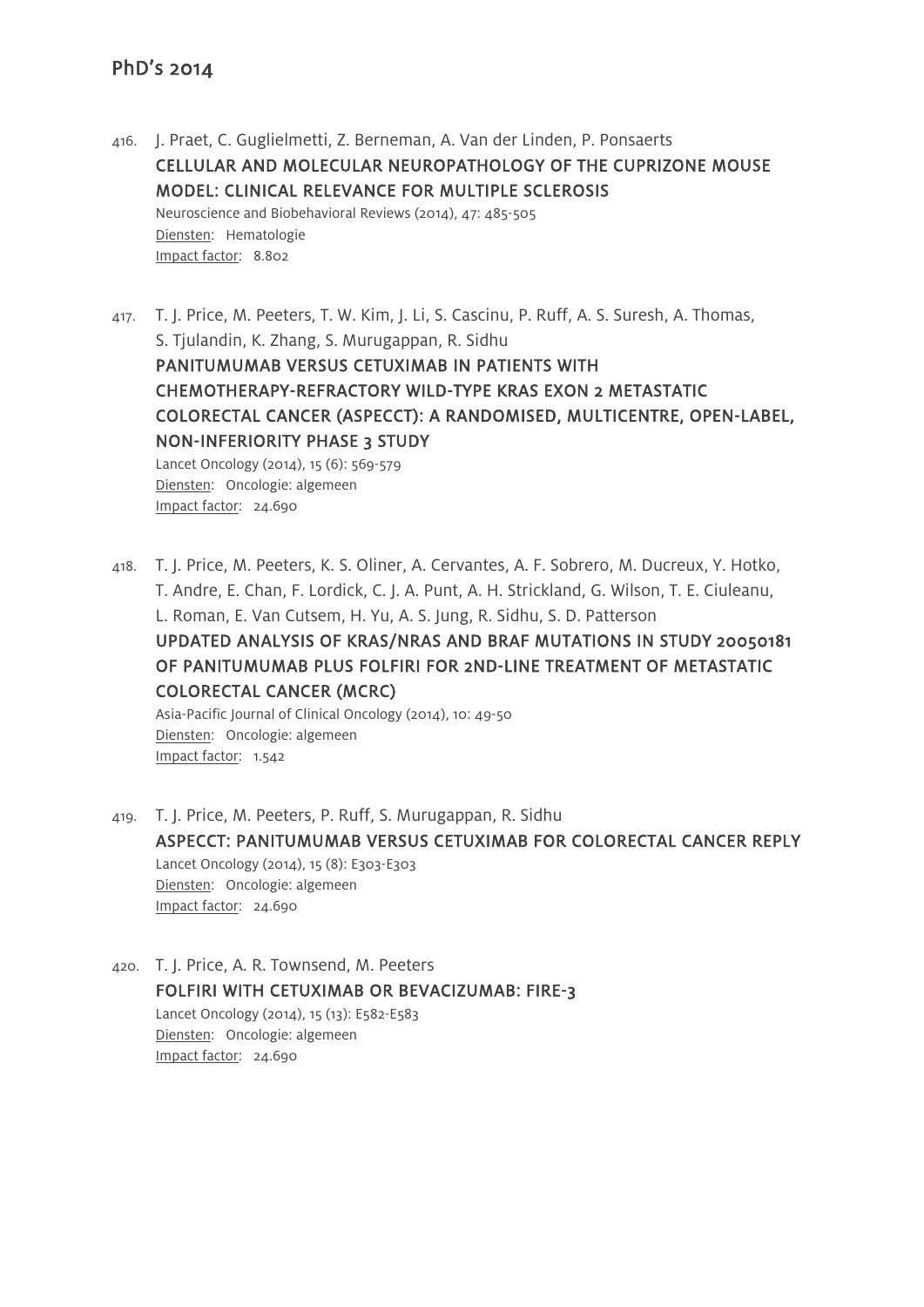- 421. A. Psyrri, T. Rampias, J. B. Vermorken THE CURRENT AND FUTURE IMPACT OF HUMAN PAPILLOMAVIRUS ON TREATMENT OF SQUAMOUS CELL CARCINOMA OF THE HEAD AND NECK Annals of Oncology (2014), 25 (11): 2101-2115 Diensten: Oncologie: algemeen Impact factor: 7.040
- 422. J. Quaghebeur, J. J. Wyndaele PUDENDAL AND MEDIAN NERVE SENSORY PERCEPTION THRESHOLD: A COMPARISON BETWEEN NORMATIVE STUDIES Somatosensory and Motor Research (2014), 31 (4): 186-190 Diensten: Urologie Impact factor: 0.641
- 423. S. Rabau, K. Wouters, P. Van de Heyning VALIDATION AND TRANSLATION OF THE DUTCH TINNITUS FUNCTIONAL INDEX B-Ent (2014), 10 (4): 251-258 Diensten: Medische directie - Neus-, keel- en oorziekten Impact factor: 0.431
- 424. F. Raes, J. Smets, I. Wessel, F. Van den Eede, S. Nelis, E. Franck, Y. Jacquemyn, M. Hanssens

# TURNING THE PINK CLOUD GREY: DAMPENING OF POSITIVE AFFECT PREDICTS POSTPARTUM DEPRESSIVE SYMPTOMS

Journal of Psychosomatic Research (2014), 77 (1): 64-69 Diensten: Gynaecologie - Psychiatrie Impact factor: 2.736

425. J. F. Rahier, F. Magro, C. Abreu, A. Armuzzi, S. Ben-Horin, Y. Chowers, M. Cottone, L. de Ridder, G. Doherty, R. Ehehalt, M. Esteve, K. Katsanos, C. W. Lees, E. MacMahon, T. Moreels, W. Reinisch, H. Tilg, L. Tremblay, G. Veereman-Wauters, N. Viget, Y. Yazdanpanah, R. Eliakim, J. F. Colombel SECOND EUROPEAN EVIDENCE-BASED CONSENSUS ON THE PREVENTION, DIAGNOSIS AND MANAGEMENT OF OPPORTUNISTIC INFECTIONS IN INFLAMMATORY BOWEL DISEASE Journal of Crohns & Colitis (2014), 8 (6): 443-468 Diensten: Gastro-enterologie en hepatologie Impact factor: 6.234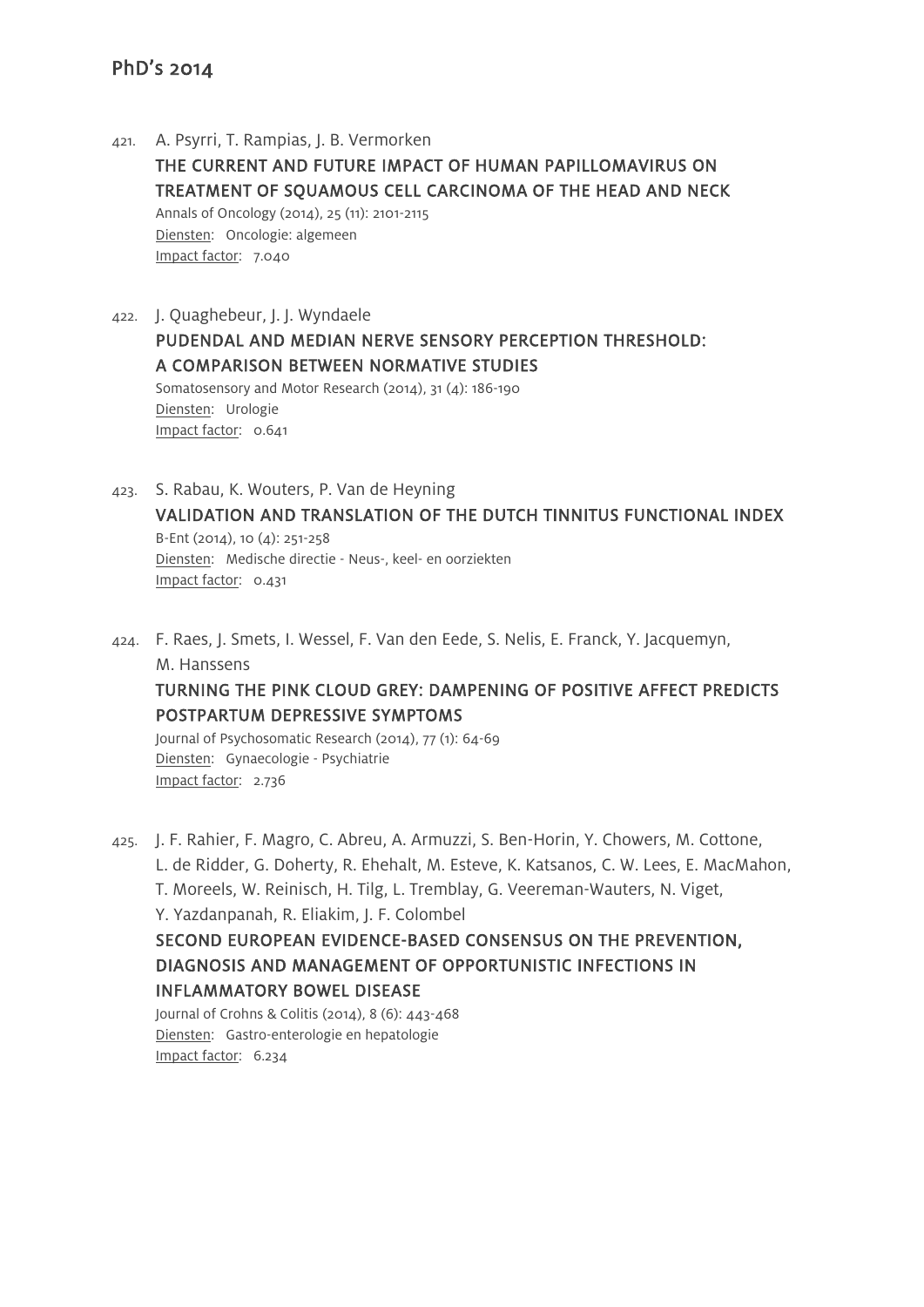- 426. P. Ramaekers, B. Loeys, C. von Lowtzow, H. Reutter, Y. Leroy, C. Colpaert, B. Blaumeiser, K. Janssens, M. Parizel, Y. Jacquemyn BLADDER EXSTROPHY-EPISPADIAS COMPLEX AND TRIPLE-X SYNDROME: INCIDENTAL FINDING OR CAUSALITY? Birth Defects Research Part a-Clinical and Molecular Teratology (2014), 100 (10): 797-800 Diensten: Gynaecologie - Medische genetica Impact factor: 2.089
- 427. J. J. Ratcliff, O. Adeoye, C. J. Lindsell, K. W. Hart, A. Pancioli, J. T. McMullan, J. K. Yue, D. K. Nishijima, W. A. Gordon, A. B. Valadka, D. O. Okonkwo, H. F. Lingsma, A. I. R. Maas, G. T. Manley

# ED DISPOSITION OF THE GLASGOW COMA SCALE 13 TO 15 TRAUMATIC BRAIN INJURY PATIENT: ANALYSIS OF THE TRANSFORMING RESEARCH AND CLINICAL KNOWLEDGE IN TBI STUDY

American Journal of Emergency Medicine (2014), 32 (8): 844-850 Diensten: Neurochirurgie Impact factor: 1.274

428. V. Ratziu, P. Bedossa, S. M. Francque, D. Larrey, G. P. Aithal, L. Serfaty, M. Voiculescu, L. Preotescu, F. Nevens, V. De Ledinghen, G. I. Kirchner, P. Trunecka, S. D. Ryder, C. P. Day, J. Takeda, K. Traudtner LACK OF EFFICACY OF AN INHIBITOR OF PDE4 IN PHASE 1 AND 2 TRIALS OF PATIENTS WITH NONALCOHOLIC STEATOHEPATITIS Clinical Gastroenterology and Hepatology (2014), 12 (10): 1724-U202 Diensten: Gastro-enterologie en hepatologie Impact factor: 7.896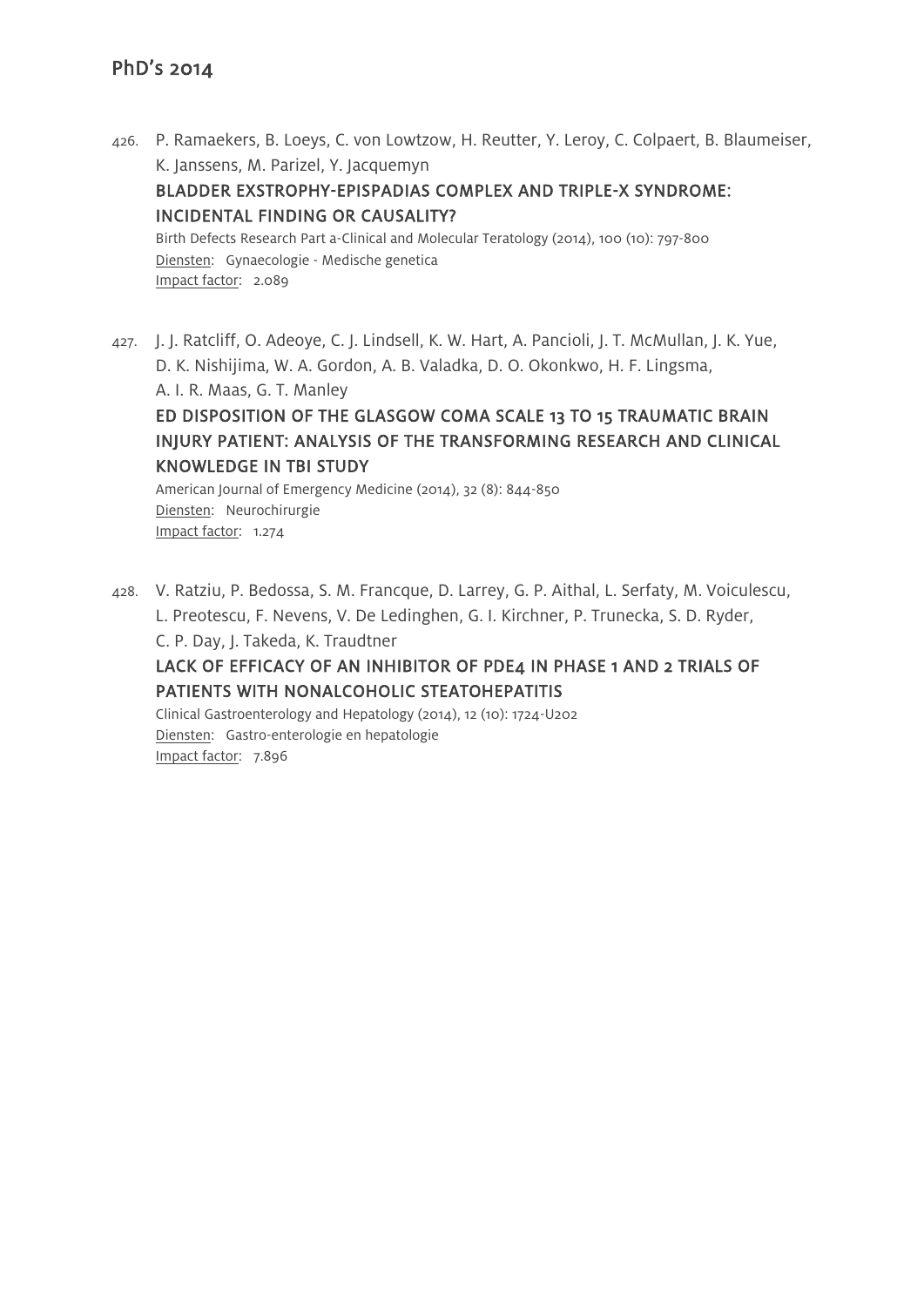429. H. Razavi, I. Waked, C. Sarrazin, R. P. Myers, R. Idilman, F. Calinas, W. Vogel, M. C. M. Correa, C. Hezode, P. Lazaro, U. Akarca, S. Aleman, I. Balik, T. Berg, F. Bihl, M. Bilodeau, A. J. Blasco, C. E. B. Mello, P. Bruggmann, M. Buti, J. L. Calleja, H. Cheinquer, P. B. Christensen, M. Clausen, H. S. M. Coelho, M. E. Cramp, G. J. Dore, W. Doss, A. S. Duberg, M. H. El-Sayed, G. Ergor, G. Esmat, K. Falconer, J. Felix, M. L. G. Ferraz, P. R. Ferreira, S. Frankova, J. Garcia-Samaniego, J. Gerstoft, J. A. Giria, F. L. Goncales, E. Gower, M.Gschwantler, M. G. Pessoa, S. J. Hindman, H. Hofer, P. Husa, M. Kaberg, K. D. E. Kaita, A. Kautz, S. Kaymakoglu, M. Krajden, H. Krarup, W. Laleman, D. Lavanchy, R. T. Marinho, P. Marotta, S. Mauss, C. Moreno, K. Murphy, F. Negro, V. Nemecek, N. Ormeci, A. L. H. Ovrehus, J. Parkes, K. Pasini, K. M. Peltekian, A. Ramji, N. Reis, S. K. Roberts, W. M. Rosenberg, F. Roudot-Thoraval, S. D. Ryder, R. Sarmento-Castro, D. Semela, M. Sherman, G. E. Shiha, W. Sievert, J. Sperl, P. Starkel, R. E. Stauber, A. J. Thompson, P. Urbanek, P. Van Damme, I. van Thiel, H. Van Vlierberghe, D. Vandijck, H. Wedemeyer, N. Weis, J. Wiegand, A. Yosry, A. Zekry, M. Cornberg, B. Mullhaupt, C. Estes

# THE PRESENT AND FUTURE DISEASE BURDEN OF HEPATITIS C VIRUS (HCV) INFECTION WITH TODAY'S TREATMENT PARADIGM

Journal of Viral Hepatitis (2014), 21: 34-59 Diensten: Medische directie Impact factor: 3.909

430. D. Reddy, S. Gopinath, A. I. R. Maas, E. W. Steyerberg, J. V. Rosenfeld PREDICTING OUTCOME IN TRAUMATIC BRAIN INJURY: DEVELOPMENT OF A NOVEL COMPUTERIZED TOMOGRAPHY CLASSIFICATION SYSTEM (HELSINKI COMPUTERIZED TOMOGRAPHY SCORE) COMMENTS

Neurosurgery (2014), 75 (6): 646-647 Diensten: Neurochirurgie Impact factor: 3.620

431. N. Reguart, R. Rosell, F. Cardenal, A. F. Cardona, D. Isla, R. Palmero, T. Moran, C. Rolfo, M. C. Pallares, A. Insa, E. Carcereny, M. Majem, J. De Castro, C. Queralt, M. A. Molina, M. Taron PHASE I/II TRIAL OF VORINOSTAT (SAHA) AND ERLOTINIB FOR NON-SMALL CELL LUNG CANCER (NSCLC) PATIENTS WITH EPIDERMAL GROWTH FACTOR RECEPTOR (EGFR) MUTATIONS AFTER ERLOTINIB PROGRESSION

Lung Cancer (2014), 84 (2): 161-167 Diensten: Oncologie: algemeen Impact factor: 3.958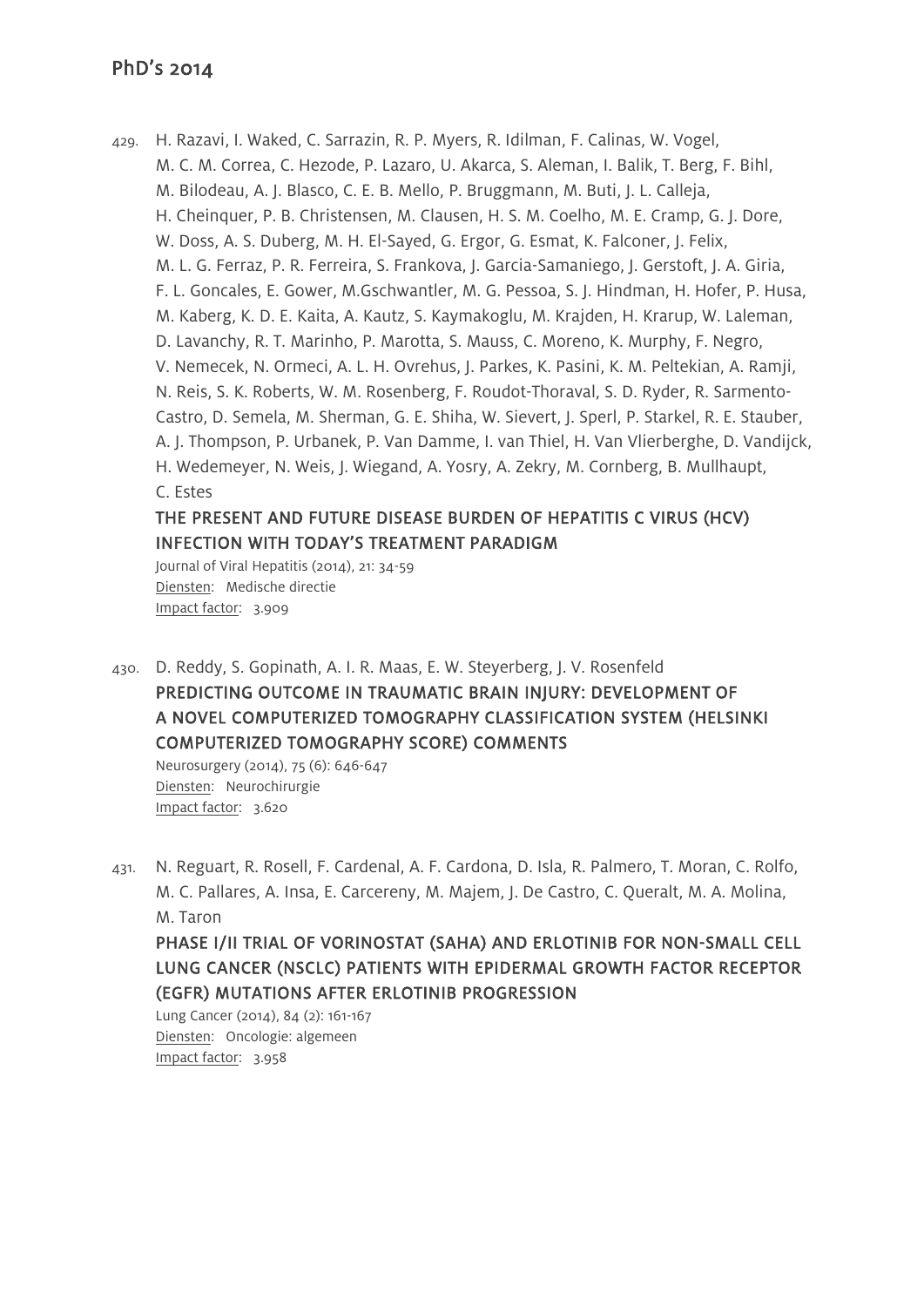432. M. Reich, C. R. Leemans, J. B. Vermorken, J. Bernier, L. Licitra, S. Parmar, W. Golusinski, J. L. Lefebvre

BEST PRACTICES IN THE MANAGEMENT OF THE PSYCHO-ONCOLOGIC ASPECTS OF HEAD AND NECK CANCER PATIENTS: RECOMMENDATIONS FROM THE EUROPEAN HEAD AND NECK CANCER SOCIETY MAKE SENSE CAMPAIGN

Annals of Oncology (2014), 25 (11): 2115-2124 Diensten: Oncologie: algemeen Impact factor: 7.040

433. F. Reith, P. M. Brennan, A. I. R. Maas, G. Teasdale LACK OF STANDARDIZATION IN APPLYING PAINFUL STIMULI FOR ASSESSING THE GCS Journal of Neurotrauma (2014), 31 (5): A72-A72 Diensten: Neurochirurgie Impact factor: 3.714

434. M. Renard, B. Trachet, C. Casteleyn, L. Campens, P. Cornillie, B. Callewaert, S. Deleye, B. Vandeghinste, P. M. van Heijningen, H. Dietz, F. De Vos, J. Essers, S. Staelens, P. Segers, B. Loeys, P. Coucke, A. De Paepe, J. De Backer

ABSENCE OF CARDIOVASCULAR MANIFESTATIONS IN A HAPLOINSUFFICIENT TGFBR1 MOUSE MODEL

Plos One (2014), 9 (2) Diensten: Medische genetica Impact factor: 3.234

435. K. L. Rensing, S. C. A. de Jager, E. S. Stroes, M. Vos, M. T. B. Twickler, G. M. Dallinga-Thie, C. J. M. de Vries, J. Kuiper, I. Bot, J. H. von der Thusen AKT2/LDLR DOUBLE KNOCKOUT MICE DISPLAY IMPAIRED GLUCOSE TOLERANCE AND DEVELOP MORE COMPLEX ATHEROSCLEROTIC PLAQUES THAN LDLR KNOCKOUT MICE Cardiovascular Research (2014), 101 (2): 277-287 Diensten: Endocrinologie, diabetologie en metabole ziekten

Impact factor: 5.940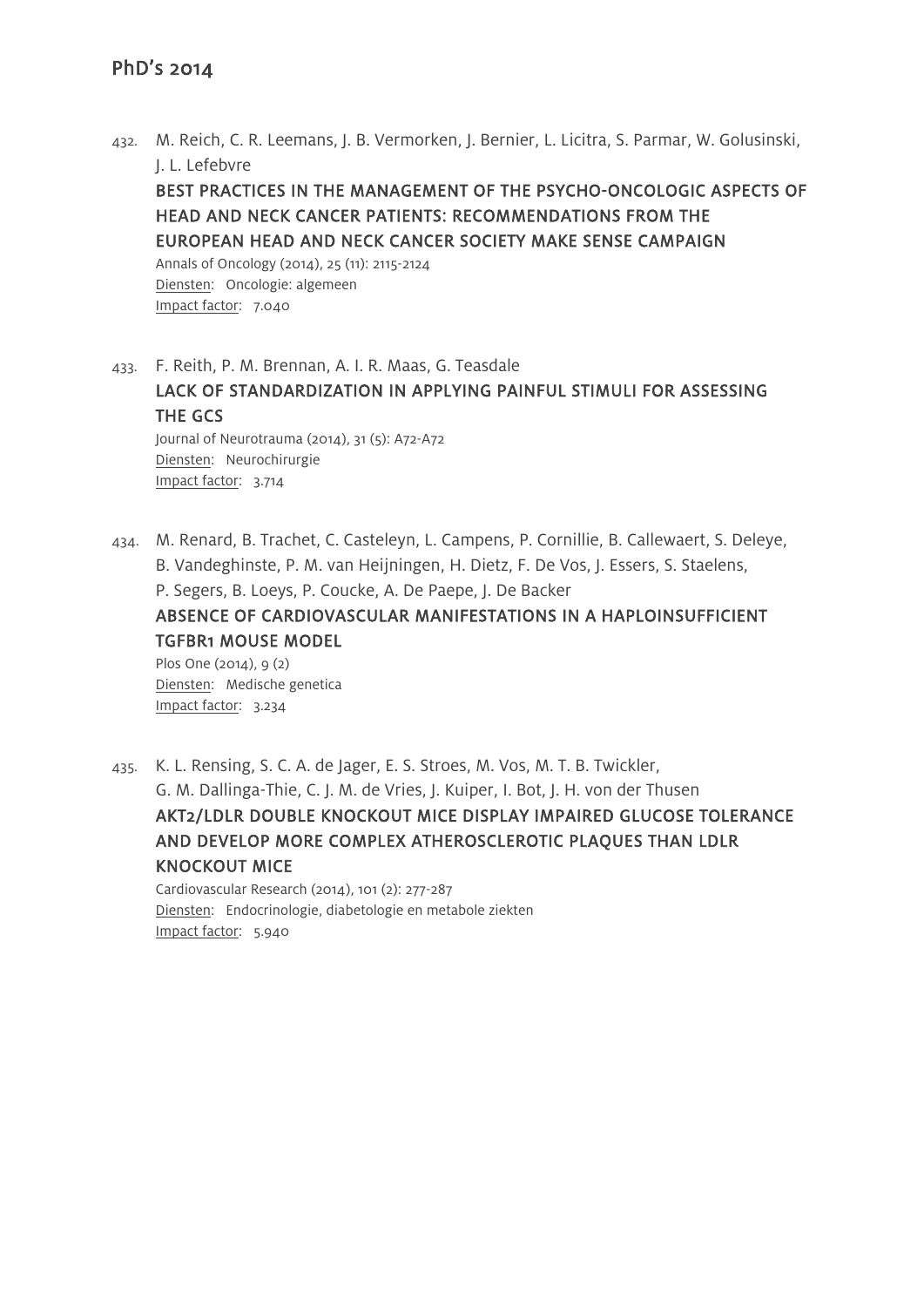436. A. Reynders, O. Brouckaert, A. Smeets, A. Laenen, E. Yoshihara, F. Persyn, G. Floris, K. Leunen, F. Amant, J. Soens, C. Van Ongeval, P. Moerman, I. Vergote, M. R. Christiaens, G. Staelens, K. Van Eygen, A. Vanneste, P. Van Dam, C. Colpaert, P. Neven PREDICTION OF NON-SENTINEL LYMPH NODE INVOLVEMENT IN BREAST CANCER PATIENTS WITH A POSITIVE SENTINEL LYMPH NODE

Breast (2014), 23 (4): 453-459 Diensten: Oncologie: algemeen - Oncologische gynaecologie Impact factor: 2.381

437. A. Rihani, T. Van Maerken, B. De Wilde, F. Zeka, G. Laureys, K. Norga, G. P. Tonini, S. Coco, R. Versteeg, R. Noguera, J. H. Schulte, A. Eggert, R. L. Stallings, F. Speleman, J. Vandesompele LACK OF ASSOCIATION BETWEEN MDM2 PROMOTER SNP309 AND CLINICAL OUTCOME IN PATIENTS WITH NEUROBLASTOMA

Pediatric Blood & Cancer (2014), 61 (10): 1867-1870 Diensten: Pediatrie Impact factor: 2.386

438. F. Risseeuw, I. Diebels, T. Vandendriessche, D. De Wolf, I. E. Rodrigus PERCUTANEOUS OCCLUSION OF POST-MYOCARDIAL INFARCTION VENTRICULAR SEPTUM RUPTURE

Netherlands Heart Journal (2014), 22 (2): 47-51 Diensten: Cardiochirurgie - Cardiologie - Pediatrie Impact factor: 1.837

439. J. G. L. Riviere, T. R. H. Pruiksma, N. Jacquemyn, Y. Jacquemyn SEXUAL FUNCTION IN WOMEN AFTER VAGINAL SURGERY WITH SYNTHETIC MESH MATERIAL Clinical and Experimental Obstetrics & Gynecology (2014), 41 (3): 258-260 Diensten: Gynaecologie Impact factor: 0.424

440. P. Rodriguez, R. Navarro, J. J. Rozema EIGENCORNEAS: APPLICATION OF PRINCIPAL COMPONENT ANALYSIS TO CORNEAL TOPOGRAPHY Ophthalmic and Physiological Optics (2014), 34 (6): 667-677

Diensten: Oogheelkunde Impact factor: 2.177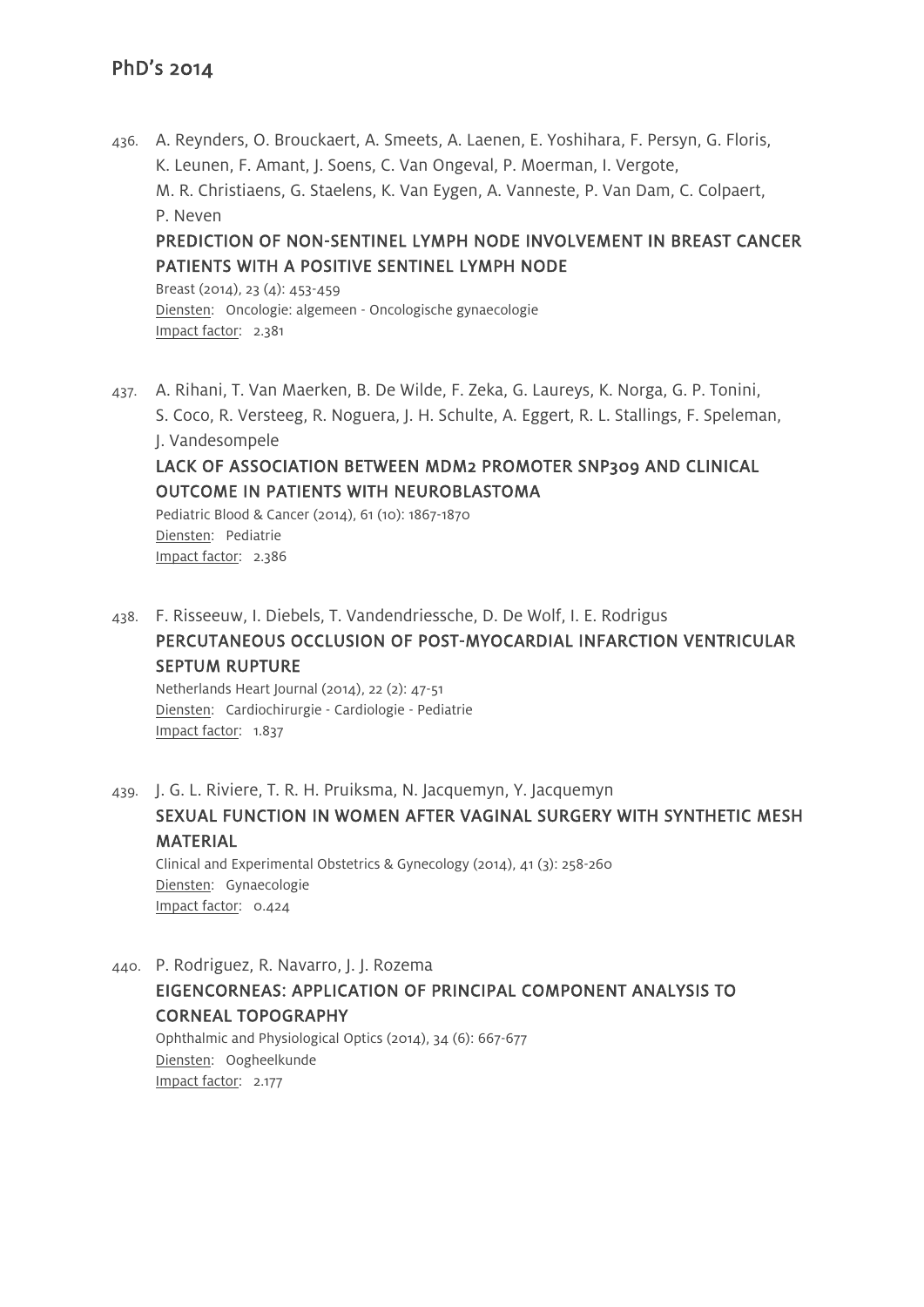- 441. C. Rolfo, G. Bronte, G. Sortino, K. Papadimitriou, F. Passiglia, E. Fiorentino, G. Marogy, A. Russo, M. Peeters THE ROLE OF TARGETED THERAPY FOR GASTROINTESTINAL TUMORS Expert Review of Gastroenterology & Hepatology (2014), 8 (8): 875-885 Diensten: Oncologie: algemeen Impact factor: 2.417
- 442. C. Rolfo, M. Castiglia, D. Hong, R. Alessandro, I. Mertens, G. Baggerman, K. Zwaenepoel, I. Gil-Bazo, F. Passiglia, A. P. Carreca, S. Taverna, R. Vento, M. Peeters, A. Russo, P. Pauwels LIQUID BIOPSIES IN LUNG CANCER: THE NEW AMBROSIA OF RESEARCHERS Biochimica Et Biophysica Acta-Reviews on Cancer (2014), 1846 (2): 539-546 Diensten: MOCA - Oncologie: algemeen - Pathologische anatomie Impact factor: 7.845
- 443. C. Rolfo, D. Fanale, D. S. Hong, A. M. Tsimberidou, S. A. Piha-Paul, P. Pauwels, J. P. Van Meerbeeck, S. Caruso, V. Bazan, G. Cicero, A. Russo, E. Giovannetti IMPACT OF MICRORNAS IN RESISTANCE TO CHEMOTHERAPY AND NOVEL TARGETED AGENTS IN NON-SMALL CELL LUNG CANCER Current Pharmaceutical Biotechnology (2014), 15 (5): 475-485 Diensten: MOCA - Oncologie: algemeen - Pathologische anatomie - Thoraxoncologie

Impact factor: Not available

- 444. C. Rolfo, E. Giovannetti, D. S. Hong, T. Bivona, L. E. Raez, G. Bronte, L. Buffoni, N. Reguart, E. S. Santos, P. Germonpre, M. Taron, F. Passiglia, J. P. Van Meerbeeck, A. Russo, M. Peeters, I. Gil-Bazo, P. Pauwels, R. Rosell NOVEL THERAPEUTIC STRATEGIES FOR PATIENTS WITH NSCLC THAT DO NOT RESPOND TO TREATMENT WITH EGFR INHIBITORS Cancer Treatment Reviews (2014), 40 (8): 990-1004 Diensten: MOCA - Oncologie: algemeen - Pathologische anatomie - Thoraxoncologie Impact factor: 7.588
- 445. C. Rolfo, F. Passiglia, A. Russo, P. Pauwels LOOKING FOR A NEW PANACEA IN ALK-REARRANGED NSCLC: MAY BE CERITINIB? Expert Opinion on Therapeutic Targets (2014), 18 (9): 983-985 Diensten: MOCA - Oncologie: algemeen - Pathologische anatomie Impact factor: 5.139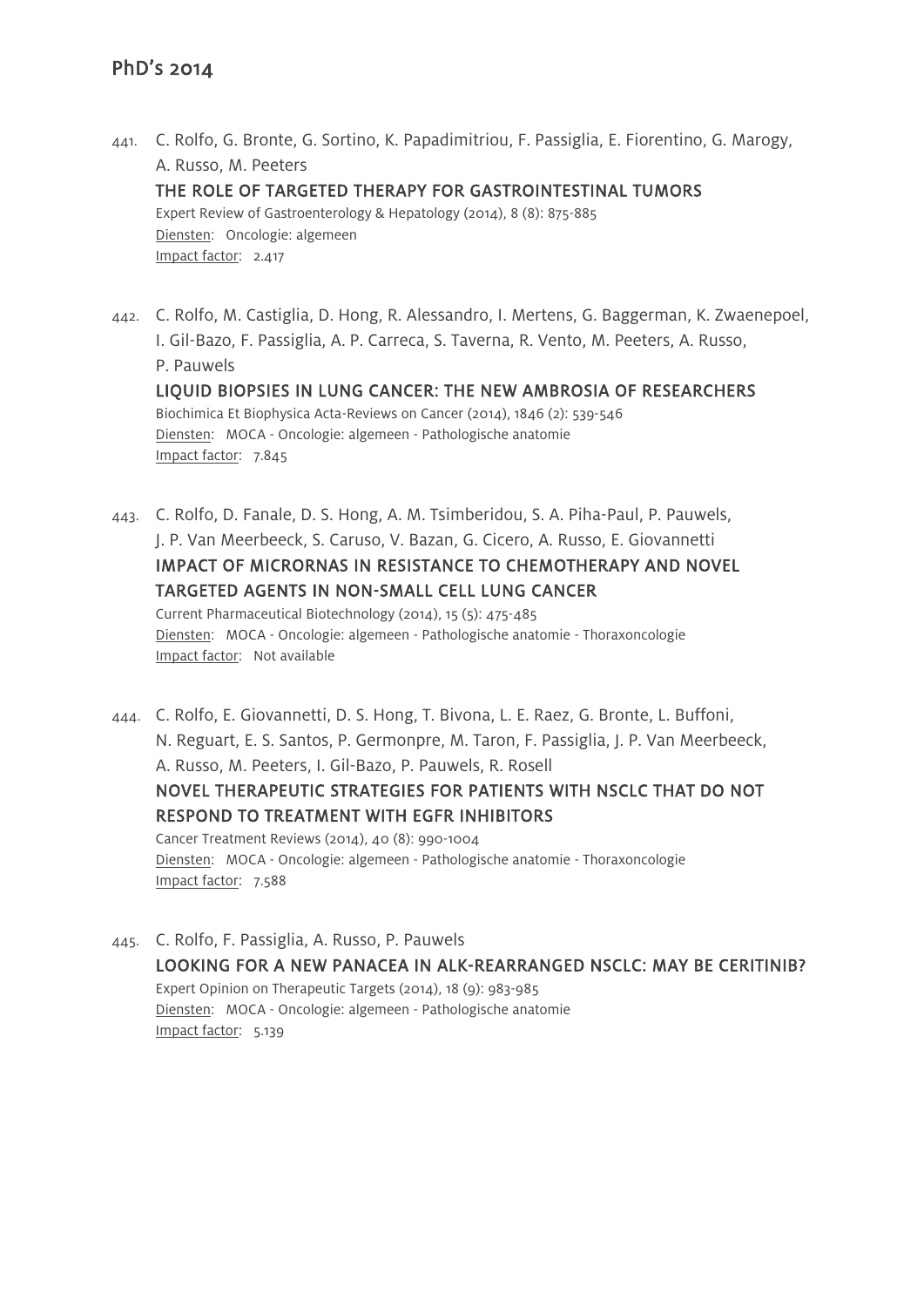- 446. C. Rolfo, L. E. Raez, A. Russo, N. Reguart, R. G. Campelo, G. Bronte, K. Papadimitriou, F. Silvestris MOLECULAR TARGET THERAPY FOR BONE METASTASIS: STARTING A NEW ERA WITH DENOSUMAB, A RANKL INHIBITOR Expert Opinion on Biological Therapy (2014), 14 (1): 15-26 Diensten: Oncologie: algemeen Impact factor: 3.743
- 447. C. Rolfo, G. Sortino, E. Smits, F. Passiglia, G. Bronte, M. Castiglia, A. Russo, E. S. Santos, A. Janssens, P. Pauwels, L. Raez IMMUNOTHERAPY: IS A MINOR GOD YET IN THE PANTHEON OF TREATMENTS FOR LUNG CANCER? Expert Review of Anticancer Therapy (2014), 14 (10): 1173-1187 Diensten: MOCA - Oncologie: algemeen - Pathologische anatomie - Pneumologie - Thoraxoncologie Impact factor: 2.249
- 448. C. D. Rolfo, M. Castiglia, D. Cabibi, V. Calo, F. D. Piazza, V. Bazan, F. Brocco, S. Caruso, L. Bruno, K. Papadimitriou, F. Passiglia, M. Peeters, P. Pauwels, A. Russo MOLECULAR ANALYSIS OF BRAF GENE AND PTEN GENE EXPRESSION IN METASTATIC COLORECTAL CANCER PATIENTS: FEASIBILITY STUDY Cancer Research (2014), 74 (19) Diensten: Oncologie: algemeen - Pathologische anatomie Impact factor: 9.329

449. C. D. Rolfo, F. Passiglia, G. Bronte, S. Rizzo, I. G. Bazo, E. Fiorentino, J. P. Van Meerbeeck, A. Russo

A LITERATURE-BASED META-ANALYSIS ABOUT THE COMPARISON BETWEEN PLATINUM-BASED DOUBLET AND SINGLE AGENT CHEMOTHERAPY IN PS 2 NSCLC **PATIENTS** 

Journal of Thoracic Oncology (2014), 9 (4): S42-S43 Diensten: Oncologie: algemeen - Thoraxoncologie Impact factor: 5.282

450. J. Roovers, S. Cammaerts, M. Strazisar, J. Lemke, S. Weckhuysen, P. De Jonghe,

J. Del-Favero, A. Suls

IDENTIFICATION OF VARIANTS IN MICRORNA GENES INVOLVED IN EPILEPTIC ENCEPHALOPATHIES

Epilepsia (2014), 55: 149-149 Diensten: Neurologie Impact factor: 4.571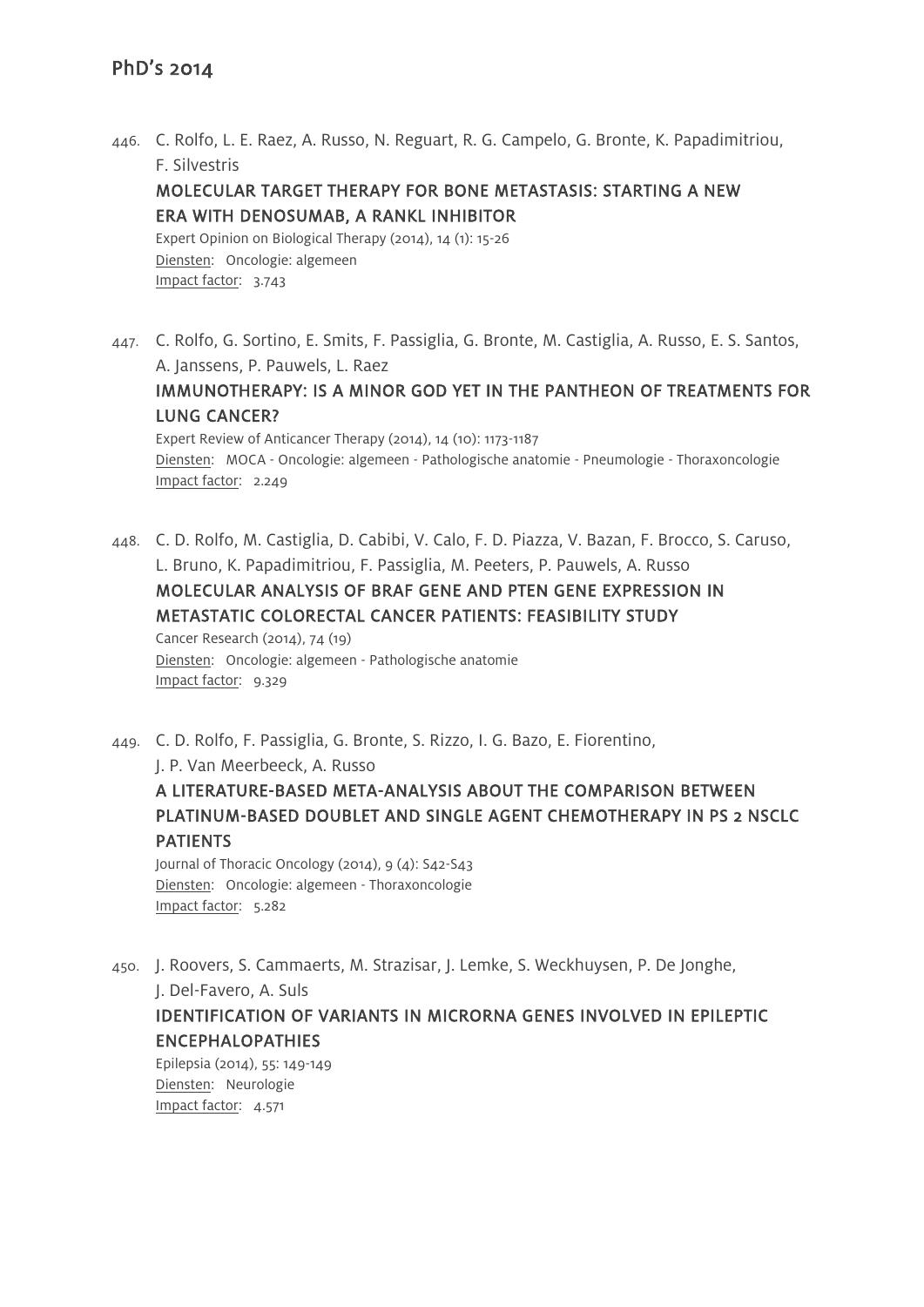451. F. G. N. Rosado, J. L. Oliveira, A. R. Sohani, W. Schroyens, D. B. Sykes, S. J. Kenderian, M. Q. Lacy, J. D. Hoyer BONE MARROW FINDINGS OF THE NEWLY DESCRIBED TEMPI SYNDROME: WHEN ERYTHROCYTOSIS AND PLASMA CELL NEOPLASMS COINCIDE Laboratory Investigation (2014), 94: 374A-375A Diensten: Hematologie Impact factor: 3.676

452. F. G. N. Rosado, J. L. Oliveira, A. R. Sohani, W. Schroyens, D. B. Sykes, S. J. Kenderian, M. Q. Lacy, J. D. Hoyer BONE MARROW FINDINGS OF THE NEWLY DESCRIBED TEMPI SYNDROME: WHEN ERYTHROCYTOSIS AND PLASMA CELL NEOPLASMS COINCIDE Modern Pathology (2014), 27: 374A-375A Diensten: Hematologie Impact factor: 6.187

453. C. Rousseaux, A. S. E. Ramadan, M. J. Claeys, M. Renard, P. Vranckx, S. A. Gevaert, A. De Meester, G. Boland, P. Mols IMPACT OF THE MODE OF ARRIVAL AT EMERGENCY MEDICAL SERVICE ON TREATMENT MODALITIES AND THE SHORT TERM OUTCOME IN PATIENTS WITH ST ELEVATION MYOCARDIAL INFARCTION (STEMI) European Heart Journal (2014), 35: 655-655 Diensten: Cardiologie Impact factor: 15.203

454. N. A. Roussel, D. Vissers, K. Kuppens, E. Fransen, S. Truijen, J. Nijs, W. De Backer EFFECT OF A PHYSICAL CONDITIONING VERSUS HEALTH PROMOTION INTERVENTION IN DANCERS: A RANDOMIZED CONTROLLED TRIAL Manual Therapy (2014), 19 (6): 562-568 Diensten: Pneumologie Impact factor: 1.714

455. J. J. Rozema, M. J. Tassignon THE BIGAUSSIAN NATURE OF OCULAR BIOMETRY Optometry and Vision Science (2014), 91 (7): 713-722 Diensten: Oogheelkunde Impact factor: 1.603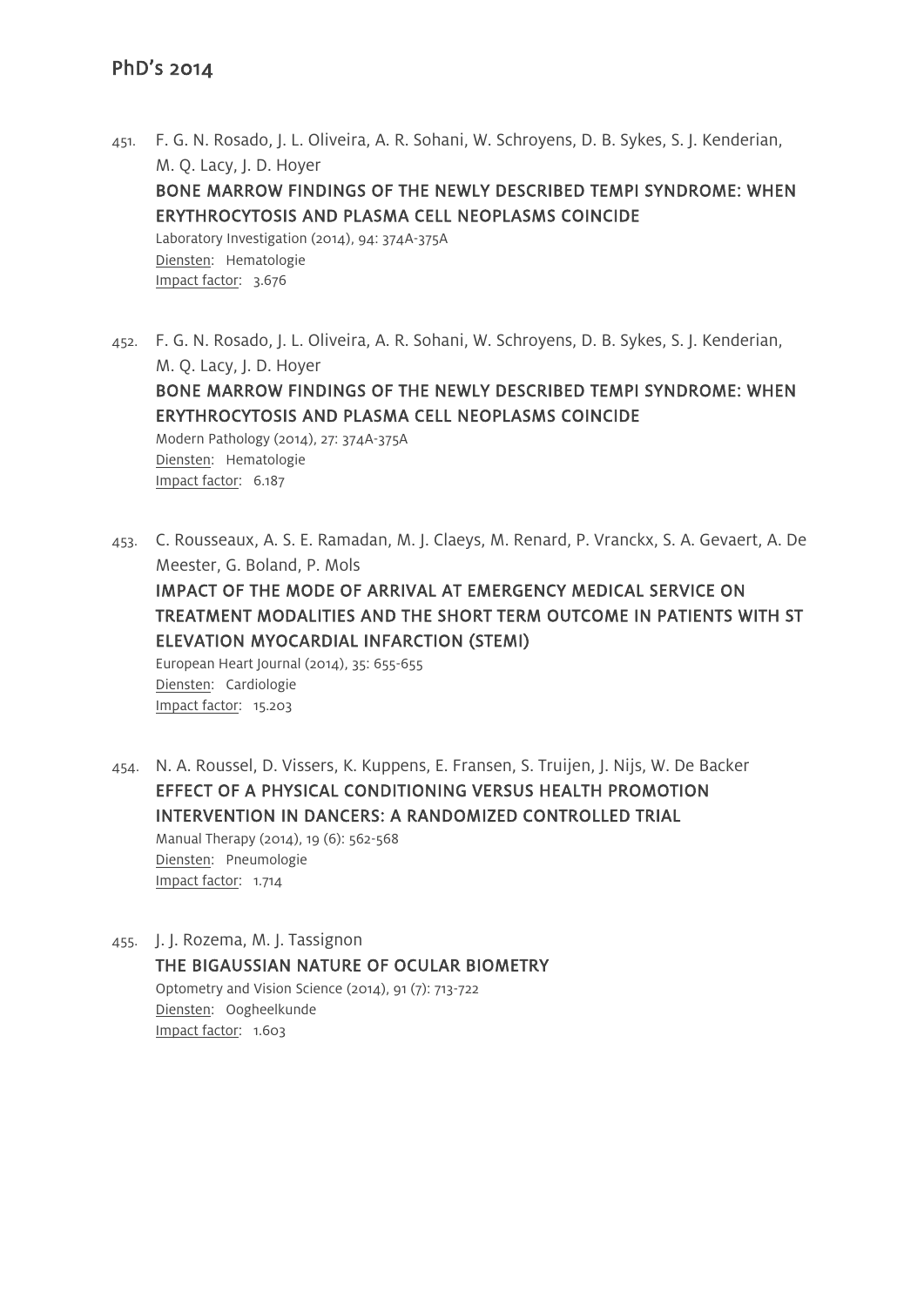- 456. J. J. Rozema, K. Wouters, D. G. P. Mathysen, M. J. Tassignon OVERVIEW OF THE REPEATABILITY, REPRODUCIBILITY, AND AGREEMENT OF THE BIOMETRY VALUES PROVIDED BY VARIOUS OPHTHALMIC DEVICES American Journal of Ophthalmology (2014), 158 (6): 1111-1120 Diensten: Medische directie - Oogheelkunde Impact factor: 3.871
- 457. I. Rukavina, G. Mortier, L. Van Laer, M. Frkovic, T. Dapic, M. Jelusic MUTATION IN THE TYPE II COLLAGEN GENE (COL2AI) AS A CAUSE OF PRIMARY OSTEOARTHRITIS ASSOCIATED WITH MILD SPONDYLOEPIPHYSEAL INVOLVEMENT Seminars in Arthritis and Rheumatism (2014), 44 (1): 101-104 Diensten: Medische genetica Impact factor: 3.925
- 458. V. Sabato, M. Boita, S. Shubber, C. H. Bridts, A. Shibuya, L. S. De Clerck, F. H. Falcone, D. G. Ebo MECHANISM OF PHOSPHATIDYLSERINE INHIBITION OF IGE/FC EPSILON RI-DEPENDENT ANAPHYLACTIC HUMAN BASOPHIL DEGRANULATION VIA CD300A Journal of Allergy and Clinical Immunology (2014), 134 (3): 734-737 Diensten: Immunologie, allergologie en reumatologie Impact factor: 11.476
- 459. V. Sabato, M. Faber, A. Van Gasse, M. M. Hagendorens, J. Leysen, C. H. Bridts, L. S. De Clerck, D. G. Ebo STATE OF THE ART AND PERSPECTIVES IN FOOD ALLERGY (PART II): THERAPY Current Pharmaceutical Design (2014), 20 (6): 964-972 Diensten: Immunologie, allergologie en reumatologie - Pediatrie Impact factor: 3.452

460. V. Sabato, E. Van de Vijver, M. Hagendorens, I. Vrelust, E. Reyniers, E. Fransen, C. Bridts, L. De Clerck, G. Mortier, P. Valent, D. Ebo FAMILIAL HYPERTRYPTASEMIA WITH ASSOCIATED MAST CELL ACTIVATION SYNDROME Journal of Allergy and Clinical Immunology (2014), 134 (6): 1448-+ Diensten: Hematologie - Immunologie, allergologie en reumatologie - Medische genetica - Pediatrie Impact factor: 11.476

461. K. Saevels, L. Vonghia, M. Torfs, A. Driessen, G. Moorkens A CASE OF VON MEYENBURG COMPLEX-ASSOCIATED CHOLANGITIS Acta Clinica Belgica (2014), 69: S22-S22 Diensten: Algemeen inwendige Impact factor: 0.518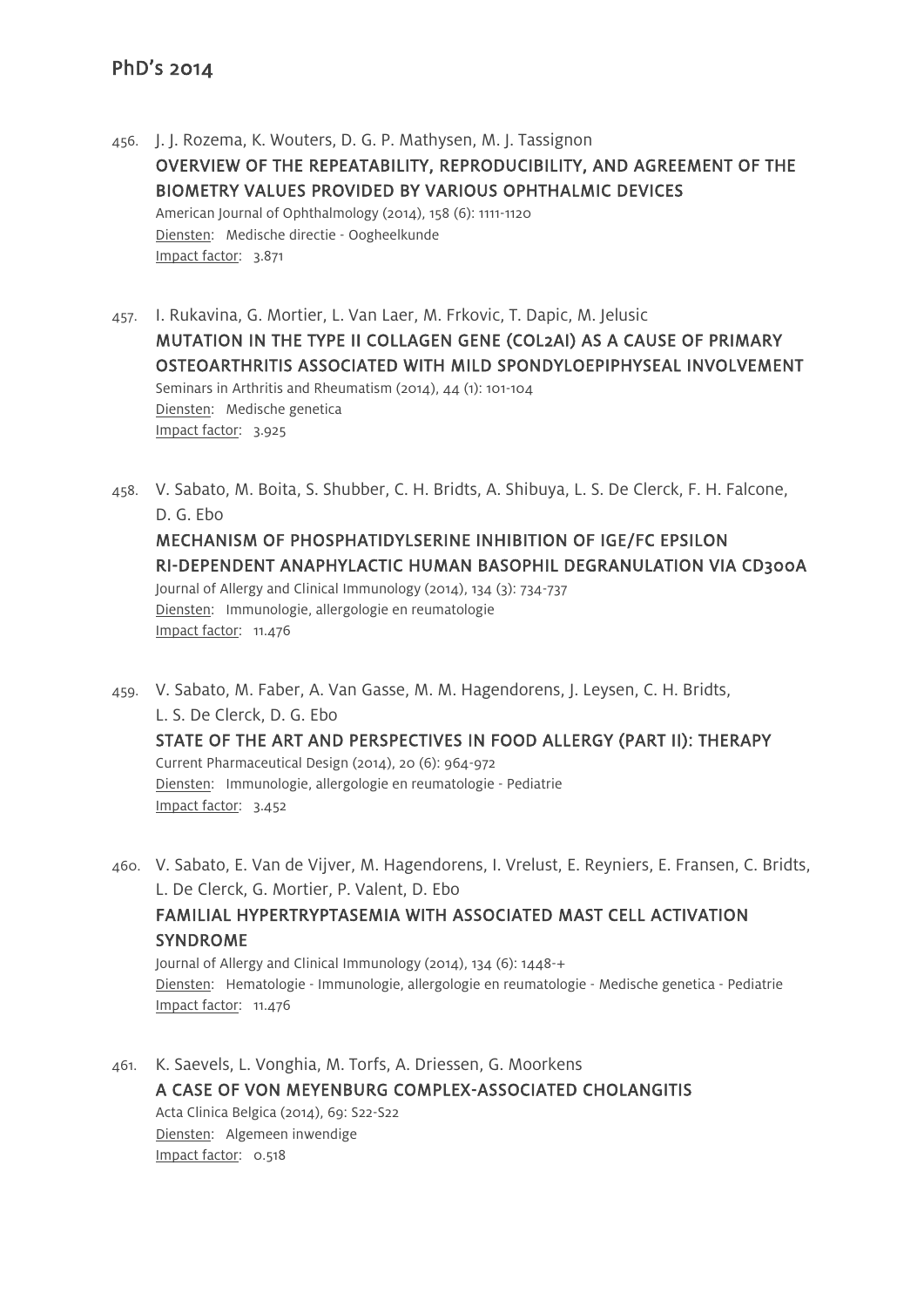- 462. R. A. Salgado, L. Ardies, B. J. Op de Beeck, P. M. Parizel, B. Shivalkar, P. L. Van Herck, C. Vrints, J. Bosmans, I. Rodrigus, J. A. Leipsic INVITED COMMENTARY ON PREPROCEDURAL CT EVALUATION OF TRANSCATHETER AORTIC VALVE REPLACEMENT REPLY Radiographics (2014), 34 (6): 1516-1516 Diensten: Cardiochirurgie - Cardiologie - MOCA - Radiologie Impact factor: 2.602
- 463. R. A. Salgado, R. P. J. Budde, T. Leiner, B. Shivalkar, P. L. Van Herck, B. J. Op de Beeck, C. Vrints, M. P. Buijsrogge, P. R. Stella, I. Rodrigus, J. Bosmans, P. M. Parizel TRANSCATHETER AORTIC VALVE REPLACEMENT: POSTOPERATIVE CT FINDINGS OF SAPIEN AND COREVALVE TRANSCATHETER HEART VALVES Radiographics (2014), 34 (6): 1517-1536 Diensten: Cardiochirurgie - Cardiologie - MOCA - Radiologie Impact factor: 2.602
- 464. R. A. Salgado, J. A. Leipsic, B. Shivalkar, L. Ardies, P. L. Van Herck, B. J. Op de Beeck, C. Vrints, I. Rodrigus, P. M. Parizel, J. Bosmans PREPROCEDURAL CT EVALUATION OF TRANSCATHETER AORTIC VALVE REPLACEMENT: WHAT THE RADIOLOGIST NEEDS TO KNOW Radiographics (2014), 34 (6): 1491-1513 Diensten: Cardiochirurgie - Cardiologie - MOCA - Radiologie Impact factor: 2.602
- 465. B. Salhi, W. Huysse, G. Van Maele, V. F. Surmont, E. Derom, J. P. van Meerbeeck THE EFFECT OF RADICAL TREATMENT AND REHABILITATION ON MUSCLE MASS AND STRENGTH: A RANDOMIZED TRIAL IN STAGES I-III LUNG CANCER PATIENTS Lung Cancer (2014), 84 (1): 56-61 Diensten: Oncologie: algemeen - Thoraxoncologie Impact factor: 3.958
- 466. M. Schabhuttl, T. Wieland, J. Senderek, J. Baets, V. Timmerman, P. De Jonghe, M. M. Reilly, K. Stieglbauer, E. Laich, R. Windhager, W. Erwa, S. Trajanoski, T. M. Strom, M. Auer-Grumbach WHOLE-EXOME SEQUENCING IN PATIENTS WITH INHERITED NEUROPATHIES: OUTCOME AND CHALLENGES Journal of Neurology (2014), 261 (5): 970-982 Diensten: Neurologie

Impact factor: 3.377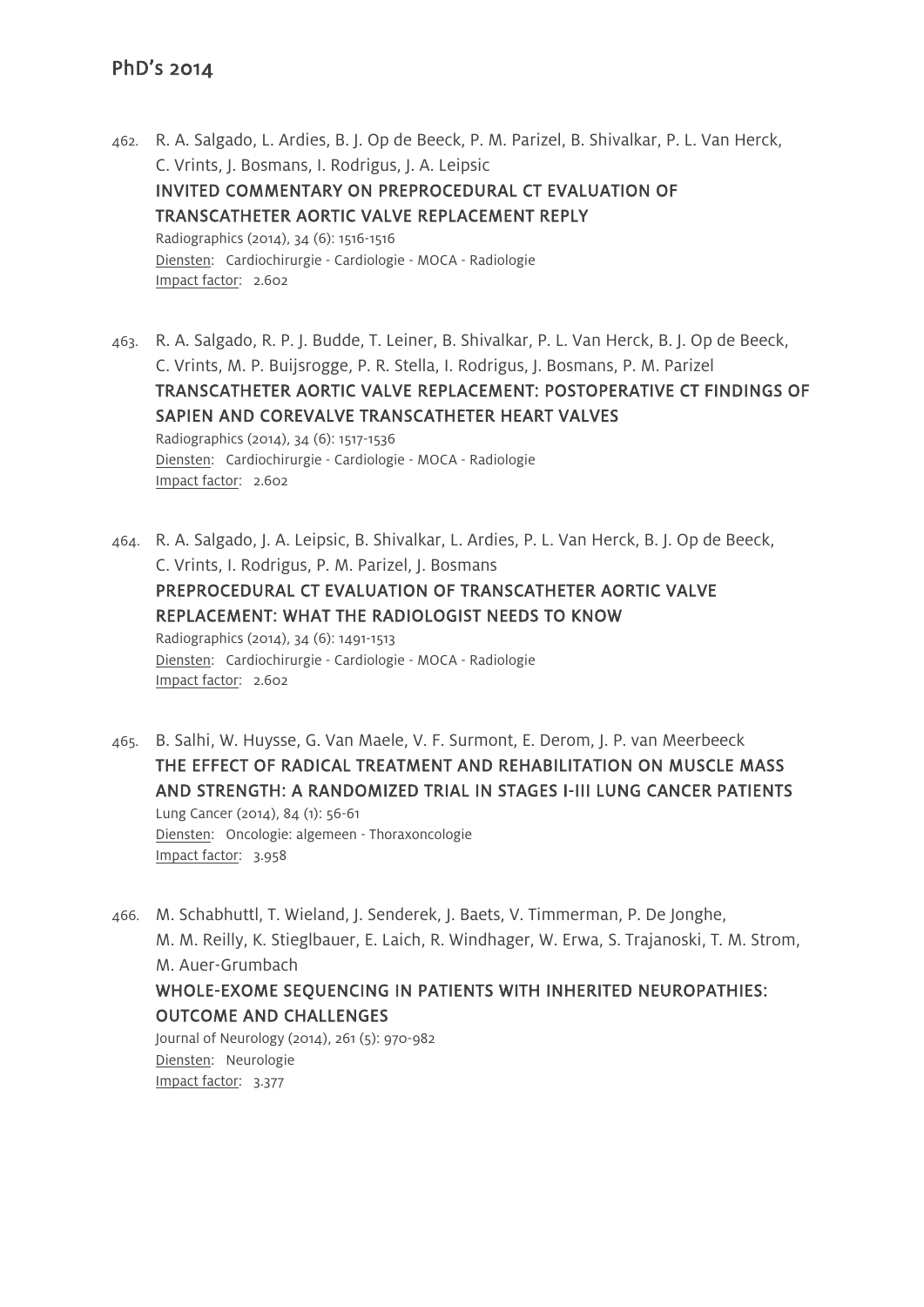467. R. Schatzer, K. Vermeire, D. Visser, A. Krenmayr, M. Kals, M. Voormolen, P. Van de Heyning, C. Zierhofer ELECTRIC-ACOUSTIC PITCH COMPARISONS IN SINGLE-SIDED-DEAF COCHLEAR IMPLANT USERS: FREQUENCY-PLACE FUNCTIONS AND RATE PITCH Hearing Research (2014), 309: 26-35 Diensten: Neus-, keel- en oorziekten - Radiologie Impact factor: 2.968

468. A. J. Scheen, L. F. Van Gaal COMBATING THE DUAL BURDEN: THERAPEUTIC TARGETING OF COMMON PATHWAYS IN OBESITY AND TYPE 2 DIABETES Lancet Diabetes & Endocrinology (2014), 2 (11): 911-922 Diensten: Endocrinologie, diabetologie en metabole ziekten Impact factor: 9.185

469. J. Schetelig, J. Hoek, S. Stilgenbauer, M. Bornhauser, N. S. Andersen, C. P. Fox, S. Lenhoff, D. W. Bunjes, L. Volin, A. Shimoni, W. A. Schroyens, M. van Gelder, A. van Biezen, L. de Wreede, T. M. de Witte, N. Kroger, P. Dreger ALLOGENEIC HCT IN PATIENTS WITH 17P-CLL: RESULTS OF A NON-INTERVENTIONAL STUDY OF THE EBMT & ERIC Blood (2014), 124 (21) Diensten: Hematologie Impact factor: 10.452

- 470. S. Schmitz, K. K. Ang, J. Vermorken, R. Haddad, C. Suarez, G. T. Wolf, M. Hamoir, J. P. Machiels TARGETED THERAPIES FOR SQUAMOUS CELL CARCINOMA OF THE HEAD AND NECK: CURRENT KNOWLEDGE AND FUTURE DIRECTIONS Cancer Treatment Reviews (2014), 40 (3): 390-404 Diensten: Oncologie: algemeen Impact factor: 7.588
- 471. N. J. Schoenmaker, L. Haverman, W. F. Tromp, J. H. van der Lee, M. Offringa, B. Adams, A. H. M. Bouts, L. Collard, K. Cransberg, M. van Dyck, N. Godefroid, K. Van Hoeck, L. Koster-Kamphuis, M. R. Lilien, A. Raes, C. Taylan, M. A. Grootenhuis, J. W. Groothoff CHILDREN OF NON-WESTERN ORIGIN WITH END-STAGE RENAL DISEASE IN THE NETHERLANDS, BELGIUM AND A PART OF GERMANY HAVE IMPAIRED HEALTH-RELATED QUALITY OF LIFE COMPARED WITH WESTERN CHILDREN Nephrology Dialysis Transplantation (2014), 29 (2): 448-457 Diensten: Pediatrie Impact factor: 3.577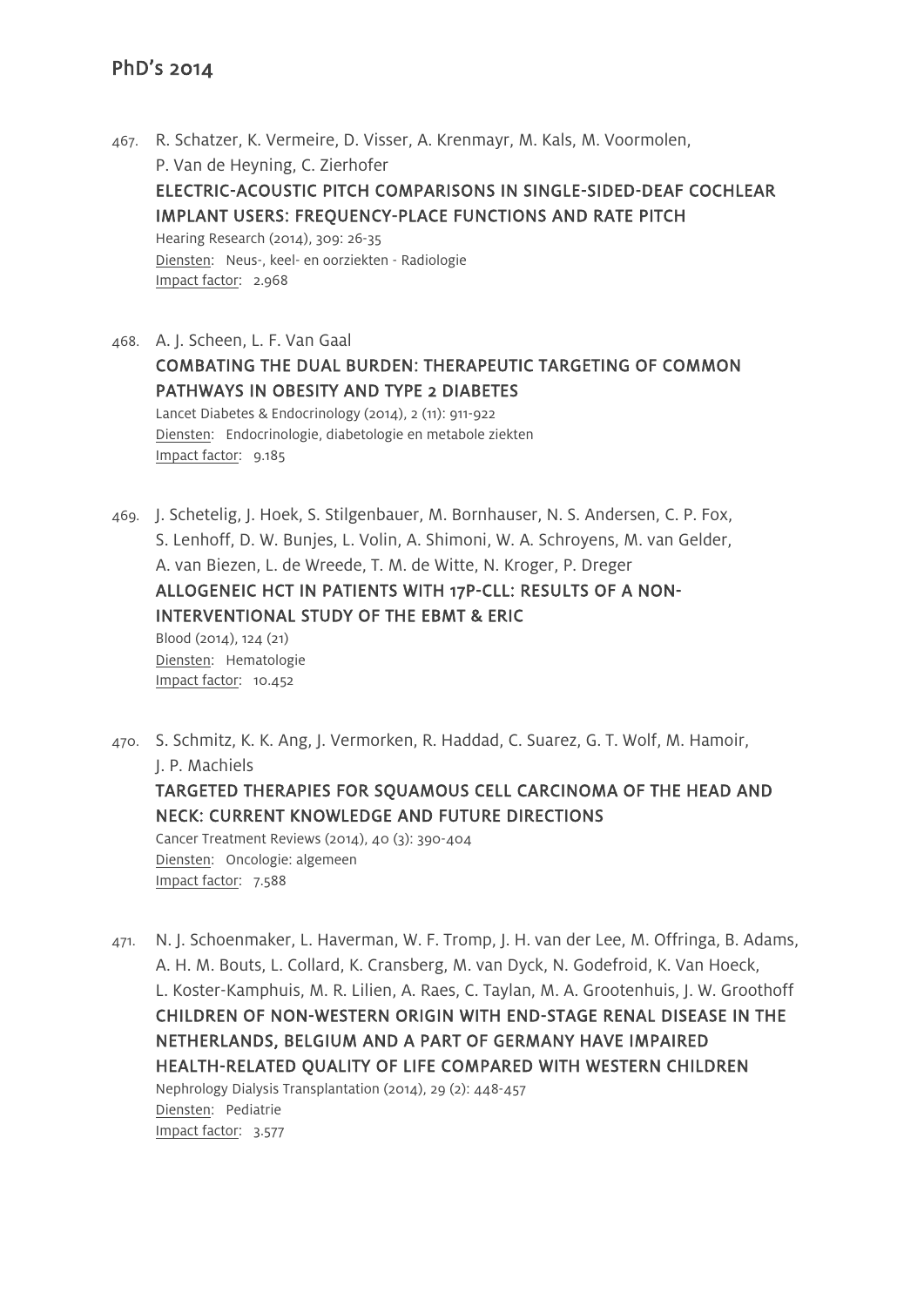- 472. L. J. Schouten, I. A. G. Deckers, P. A. van den Brandt, P. M. M. B. Soetekouw, M. M. L. L. Baldewijns, M. van Engeland ALCOHOL AND DIETARY FOLATE INTAKE AND GENE PROMOTER METHYLATION IN CLEAR-CELL RENAL CELL CANCER Cancer Research (2014), 74 (19) Diensten: Pathologische anatomie Impact factor: 9.329
- 473. J. Schreiber, J. P. Lerut, C. Verslype, H. Van Vlierberghe, V. Lucidi, O. Detry, L. Vonghia, F. Puleo, E. Trepo, M. E. Inostroza, H. Poels, R. Troisi, J. Delwaide, S. M. Francque, V. Donckier, C. Moreno ORTHOTOPIC LIVER TRANSPLANTATION FOR HEPATOCELLULAR CARCINOMA AFTER SUCCESSFUL DOWNSTAGING: RESULTS FROM THE BELGIAN MULTICENTRE COHORT Hepatology (2014), 60: 468A-469A

Diensten: Gastro-enterologie en hepatologie Impact factor: 11.055

- 474. J. P. Sculier, B. Besse, P. Van Schil CHALLENGES AND CONTROVERSIES IN THORACIC ONCOLOGY: A NEW ERJ SERIES European Respiratory Journal (2014), 43 (6): 1571-1572 Diensten: Thorax- en vaatheelkunde Impact factor: 7.636
- 475. C. B. A. Seghers, E. Vlieghe, V. Siozopoulou, J. L. Bosmans LEPTOSPIROSIS: AN ATYPICAL PRESENTATION Acta Clinica Belgica (2014), 69: S15-S16 Diensten: Nefrologie-hypertensie - Pathologische anatomie Impact factor: 0.518
- 476. A. L. Semmler, S. Sacconi, J. E. Bach, C. Liebe, J. Buermann, R. A. Kley, A. Ferbert, R. Anderheiden, P. Van den Bergh, J. J. Martin, P. De Jonghe, E. Neuen-Jacob, O. Muller, M. Deschauer, M. Bergmann, J. M. Schroder, M. Vorgerd, J. B. Schulz, J. Weis, W. Kress, K. G. Claeys

# UNUSUAL MULTISYSTEMIC INVOLVEMENT AND A NOVEL BAG3 MUTATION REVEALED BY NGS SCREENING IN A LARGE COHORT OF MYOFIBRILLAR **MYOPATHIES**

Orphanet Journal of Rare Diseases (2014), 9 Diensten: Neurologie Impact factor: 3.358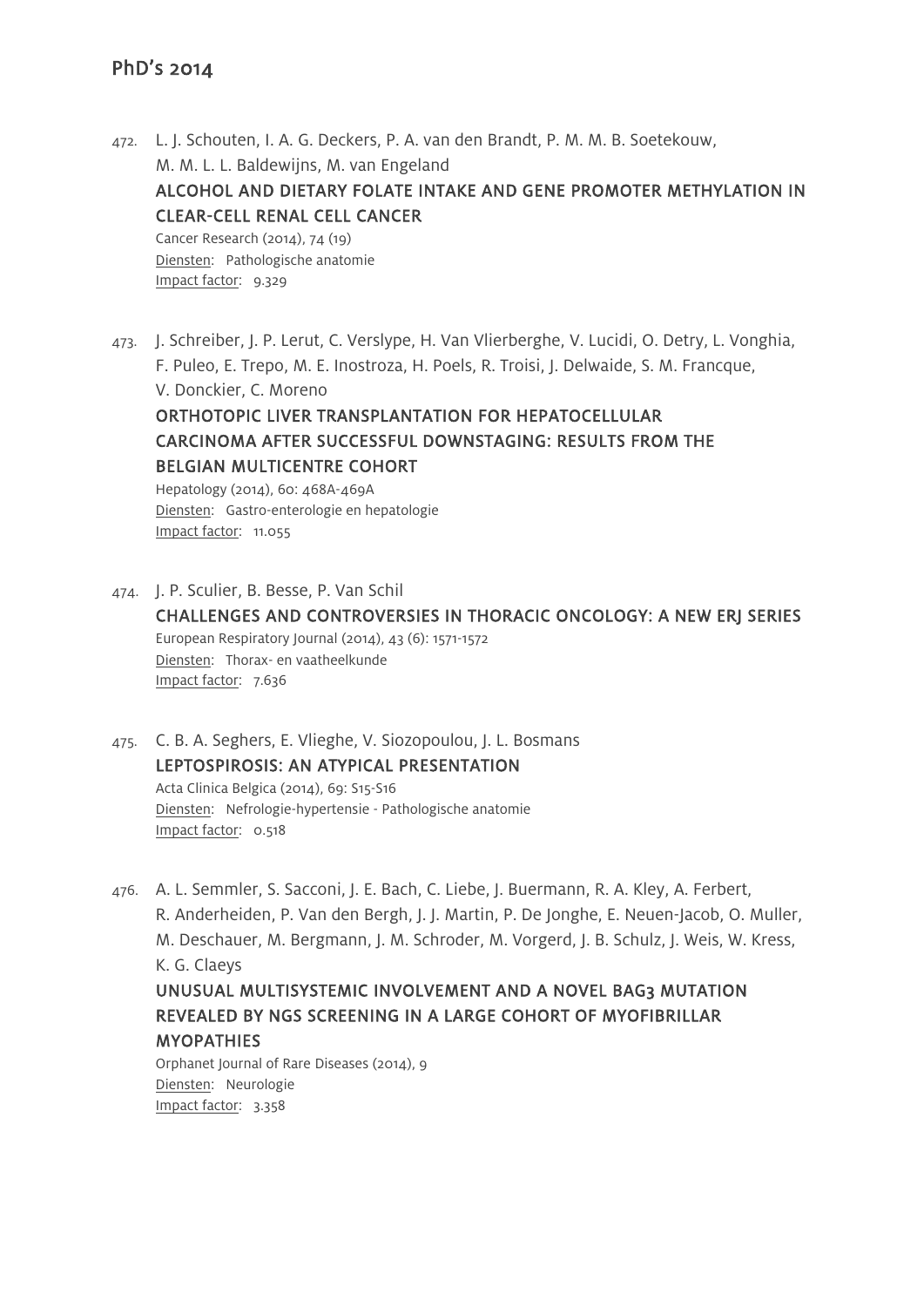477. A. L. Semmler, S. Sacconi, J. E. Bach, C. Liebe, J. Burmann, R. A. Kley, A. Ferbert, R. Anderheiden, P. Van den Bergh, J. J. Martin, P. De Jonghe, E. Neuen-Jacob, O. Muller, M. Deschauer, M. Bergmann, J. M. Schroder, M. Vorgerd, J. B. Schulz, J. Weis, W. Kress, K. G. Claeys

UNUSUAL EXTRASKELETAL INVOLVEMENT AND A NOVEL BAG3 MUTATION REVEALED BY NGS SCREENING IN A LARGE COHORT OF MYOFIBRILLAR **MYOPATHIES** 

Neuromuscular Disorders (2014), 24 (42286): 831-831 Diensten: Neurologie Impact factor: 2.638

478. M. Semnic, R. Semnic, K. Petrovic, F. M. Vanhoenacker

MR IMAGING FEATURES OF ACUTE BILATERAL CAUDATE INFARCTS IN PREGNANT WOMAN

JBR-BTR (2014), 97 (4): 265-265 Diensten: Radiologie Impact factor: 0.242

479. R. Semnic, D. Kozic, K. Petrovic, F. M. Vanhoenacker DIFFUSION RESTRICTION OF POSTERIOR UVEAL MELANOMA ON MR IMAGING JBR-BTR (2014), 97 (5): 312-312 Diensten: Radiologie Impact factor: 0.242

480. S. Sener, T. Menovsky, A. Kloet OPEN ULNAR NERVE DECOMPRESSION USING SMALL INCISION AND ALTERNATE POSITIONING Neurosurgery (2014), 74 (2): E230-E232

Diensten: Neurochirurgie Impact factor: 3.620

481. S. Sener, W. Van Hecke, B. Feyen, T. Menovsky, P. Parizel, A. I. R. Maas WHOLE BRAIN TRACTOGRAPHY - A PROGNOSTIC TOOL IN ACUTE PHASE OF TBI AND SAH - PRELIMINARY RESULTS Journal of Neurotrauma (2014), 31 (5): A38-A39 Diensten: Neurochirurgie - Radiologie Impact factor: 3.714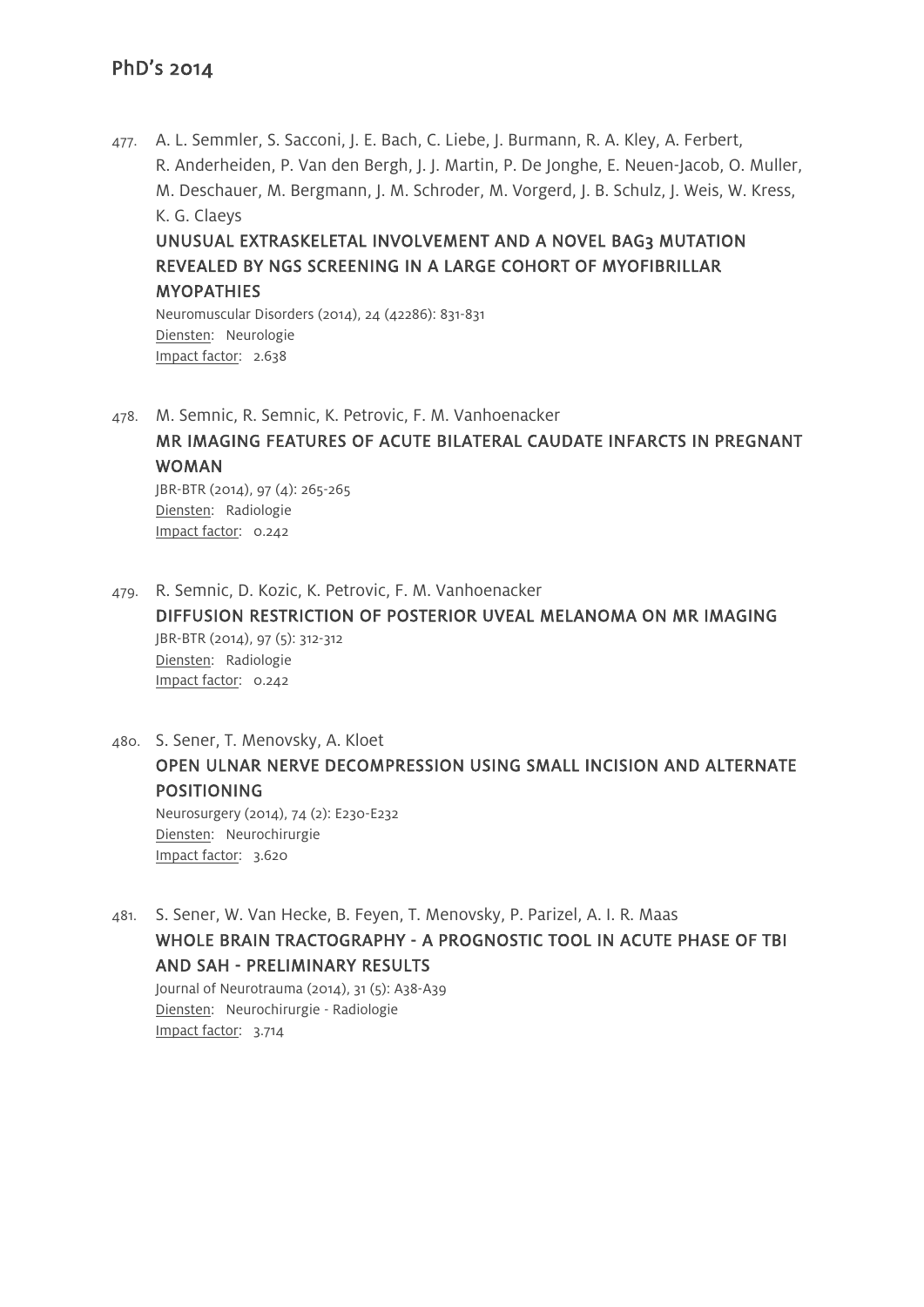- 482. T. Sente, A. M. Van Berendoncks, A. M. Jonckheere, R. J. Rodenburg, P. Lauwers, V. Y. Hoymans, C. J. Vrints ISOLATION AND IN VITRO CHARACTERIZATION OF SKELETAL MUSCLE MYOBLASTS FROM CHRONIC HEART FAILURE PATIENTS European Heart Journal (2014), 35: 950-950 Diensten: Cardiologie - Thorax- en vaatheelkunde Impact factor: 15.203
- 483. R. A. Sharma, M. Peeters, J. Taieb CASE HISTORIES IN UNRESECTABLE LIVER-DOMINANT METASTATIC COLORECTAL **CANCER**

Future Oncology (2014), 10 (15): 41-47 Diensten: Oncologie: algemeen Impact factor: 2.477

484. B. Shivalkar, D. Buys, R. Salgado, K. Wouters, C. De Block, L. Van Gaal, C. Vrints DISEASE DURATION AND CARDIOVASCULAR PERSPECTIVE IN TYPE I DIABETES **MELLITUS** 

European Heart Journal (2014), 35: 1070-1070 Diensten: Cardiologie - Endocrinologie, diabetologie en metabole ziekten - Medische directie - Radiologie Impact factor: 15.203

- 485. A. D. L. Sihoe, P. Van Schil NON-SMALL CELL LUNG CANCER: WHEN TO OFFER SUBLOBAR RESECTION Lung Cancer (2014), 86 (2): 115-120 Diensten: Thorax- en vaatheelkunde Impact factor: 3.958
- 486. B. E. Skolnick, A. I. Maas, R. K. Narayan, R. G. van der Hoop, T. MacAllister, J. D. Ward, N. R. Nelson, N. Stocchetti A CLINICAL TRIAL OF PROGESTERONE FOR SEVERE TRAUMATIC BRAIN INJURY New England Journal of Medicine (2014), 371 (26): 2467-2476 Diensten: Neurochirurgie Impact factor: 55.873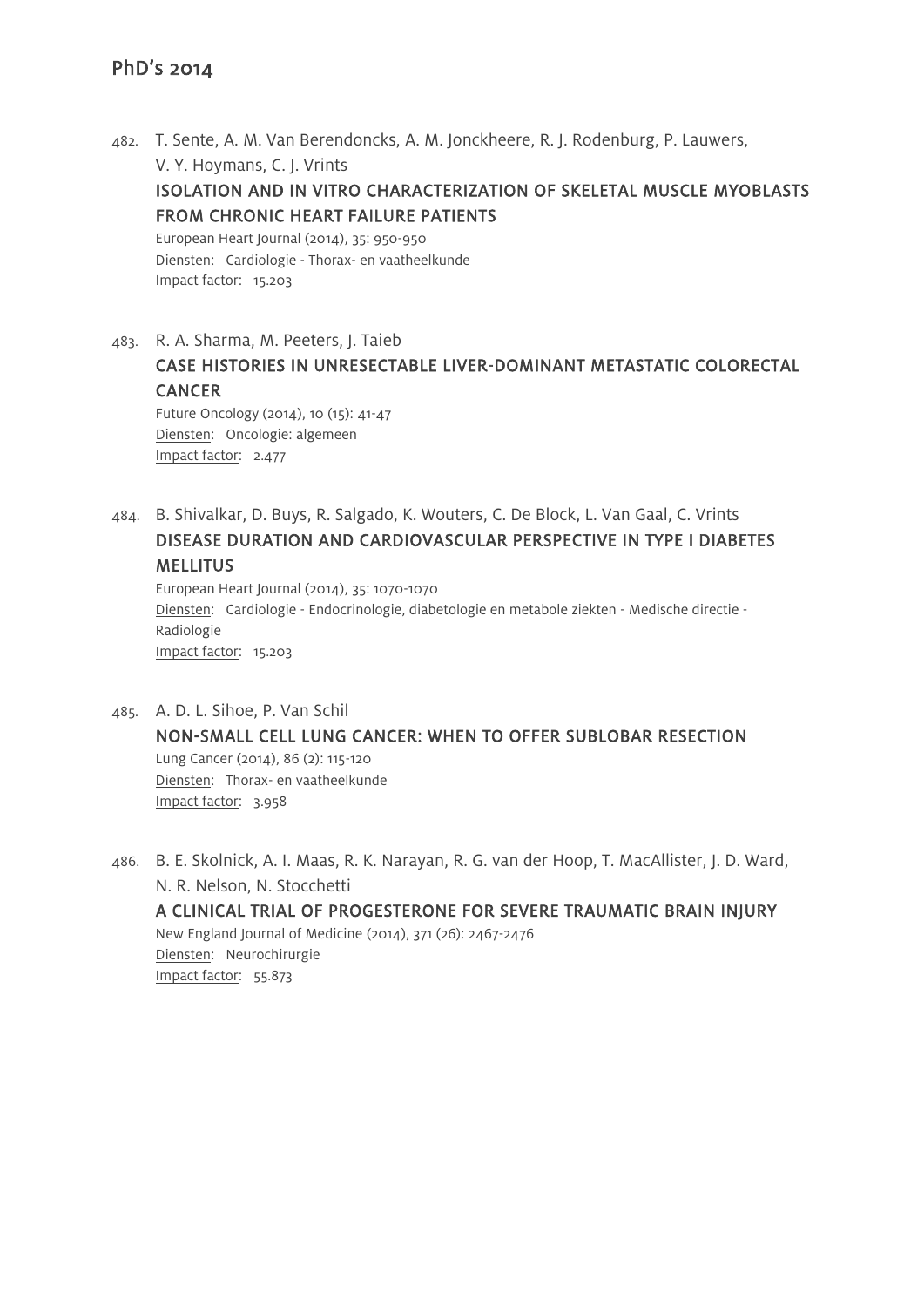487. K. Smets, T. Deconinck, J. Baets, A. Sieben, J. J. Martin, I. Smouts, S. Y. Wang, F. Taroni, D. Di Bella, W. Van Hecke, P. M. Parizel, C. Jadoul, R. De Potter, F. Couvreur, E. Rugarli, P. De Jonghe PARTIAL DELETION OF AFG3L2 CAUSING SPINOCEREBELLAR ATAXIA TYPE 28 Neurology (2014), 82 (23): 2092-2100

Diensten: Neurologie - Radiologie Impact factor: 8.286

488. E. L. Smits, A. Van De Velde, S. Anguille, Y. Willemen, W. A. Schroyens, A. P. Gadisseur, A. Verlinden, I. Vrelust, M. Lammens, G. Nijs, B. Stein, N. Cools, R. Malfait, M. B. Maes, K. Vermeulen, V. F. Van Tendeloo, Z. N. Berneman

VACCINATION WITH WT1 MRNA-ELECTROPORATED DENDRITIC CELLS TO PREVENT RELAPSE IN 30 ACUTE MYELOID LEUKEMIA PATIENTS

Anticancer Research (2014), 34 (10): 6177-6178 Diensten: Hematologie - Klinische biologie - Pathologische anatomie Impact factor: 1.826

489. E. M. Sokal, P. J. McKiernan, E. Jacquemin, G. Torre, P. Broue, F. Eyskens, D. Dobbelaere, C. Dionisi-vici, P. Gissen, P. Clapuyt, D. Pariente, M. Yudkoff, D. Dekker, J. J. Thonnard, B. A. De Vos, F. Smets

PHASE I/II CLINICAL TRIAL OF HETEROLOGOUS HUMAN ADULT LIVER-DERIVED PROGENITOR CELLS (HHALPC, HEPASTEM) IN UREA CYCLE DISORDERS (UCD) AND CRIGLER-NAJJAR SYNDROME (CN): SIX MONTHS FOLLOW-UP RESULTS

Hepatology (2014), 60: 525A-525A Diensten: Pediatrie Impact factor: 11.055

490. R. Somers, K. Monsieurs DOES LEADERSHIP TRAINING IMPROVE OUTCOME AFTER CARDIAC ARREST? A SYSTEMATIC REVIEW Acta Clinica Belgica (2014), 69: 5-6 Diensten: Spoedopname Impact factor: 0.518

491. J. J. Song, D. De Ridder, N. Weisz, W. Schlee, P. Van de Heyning, S. Vanneste HYPERACUSIS-ASSOCIATED PATHOLOGICAL RESTING-STATE BRAIN OSCILLATIONS IN THE TINNITUS BRAIN: A HYPERRESPONSIVENESS NETWORK WITH PARADOXICALLY INACTIVE AUDITORY CORTEX (VOL 219, PG 1113, 2014) Brain Structure & Function (2014), 219 (4): 1511-1511 Diensten: Neus-, keel- en oorziekten Impact factor: 5.618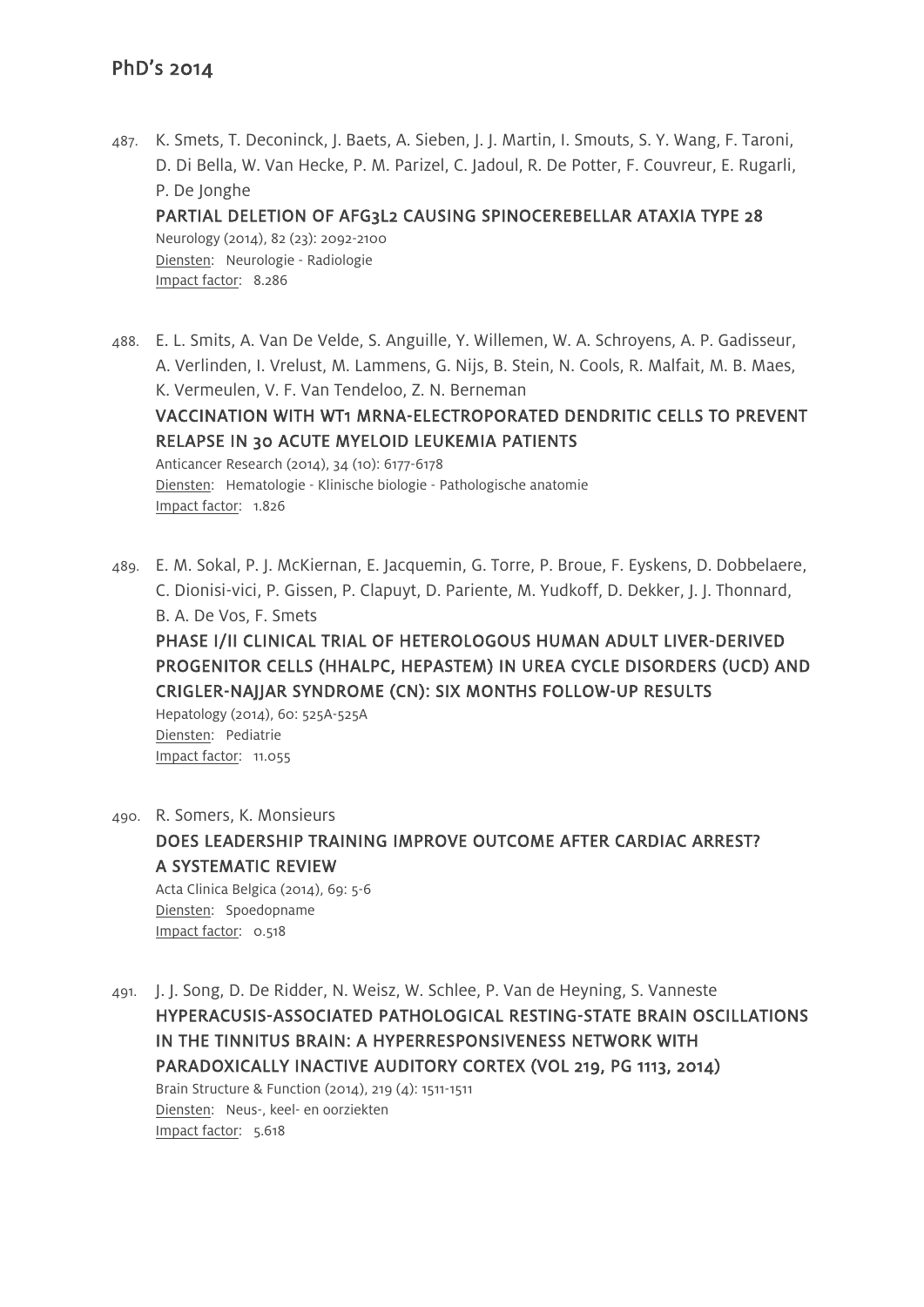492. J. J. Song, G. Mertens, S. Deleye, S. Staelens, S. Ceyssens, A. Gilles, M. de Bodt, S. Vanneste, D. De Ridder, E. Kim, S. J. Park, P. Van de Heyning NEURAL SUBSTRATES OF CONVERSION DEAFNESS IN A COCHLEAR IMPLANT PATIENT: A MOLECULAR IMAGING STUDY USING (H2O)-O-15-PET Otology & Neurotology (2014), 35 (10): 1780-1784 Diensten: Neus-, keel- en oorziekten - Nucleaire geneeskunde en Cyclotron Impact factor: 1.787

493. J. J. Song, D. Ridder, N. Weisz, W. Schlee, P. Van de Heyning, S. Vanneste HYPERACUSIS-ASSOCIATED PATHOLOGICAL RESTING-STATE BRAIN OSCILLATIONS IN THE TINNITUS BRAIN: A HYPERRESPONSIVENESS NETWORK WITH PARADOXICALLY INACTIVE AUDITORY CORTEX Brain Structure & Function (2014), 219 (3): 1113-1128 Diensten: Neus-, keel- en oorziekten Impact factor: 5.618

494. P. Specenier INDUCTION CHEMOTHERAPY IN HEAD AND NECK CANCER: ARE WE TOO AMBITIOUS?

Future Oncology (2014), 10 (3): 337-340 Diensten: Oncologie: algemeen Impact factor: 2.477

495. P. Starkel, D. Vandijck, W. Laleman, P. Van Damme, C. Moreno, S. Hindman, H. Razavi, H. Van Vlierberghe

## THE DISEASE BURDEN OF HEPATITIS C IN BELGIUM : DEVELOPMENT OF A REALISTIC DISEASE CONTROL STRATEGY

Acta Gastro-Enterologica Belgica (2014), 77 (2): 280-284 Diensten: Medische directie Impact factor: 0.912

- 496. N. Stocchetti, A. I. R. Maas TRAUMATIC INTRACRANIAL HYPERTENSION REPLY New England Journal of Medicine (2014), 371 (10): 972-972 Diensten: Neurochirurgie Impact factor: 55.873
- 497. N. Stocchetti, A. I. R. Maas TRAUMATIC INTRACRANIAL HYPERTENSION New England Journal of Medicine (2014), 370 (22): 2121-2130 Diensten: Neurochirurgie Impact factor: 55.873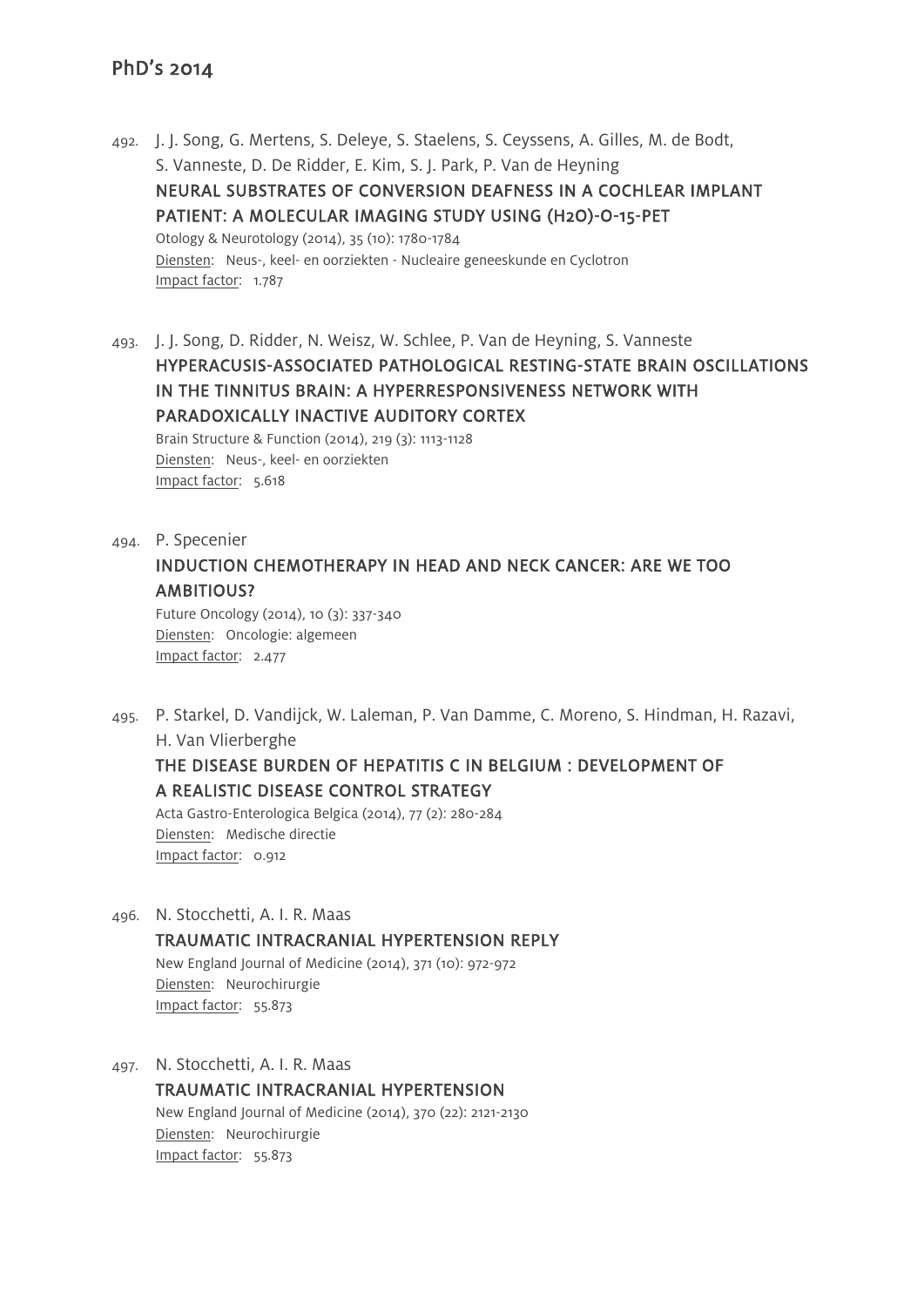498. N. Stocchetti, E. Picetti, M. Berardino, A. Buki, R. M. Chesnut, K. N. Fountas, P. Horn, P. J. Hutchinson, C. Iaccarino, A. G. Kolias, L. O. Koskinen, N. Latronico, A. I. R. Maas, J. F. Payen, G. Rosenthal, J. Sahuquillo, S. Signoretti, J. F. Soustiel, F. Servadei CLINICAL APPLICATIONS OF INTRACRANIAL PRESSURE MONITORING IN TRAUMATIC BRAIN INJURY

Acta Neurochirurgica (2014), 156 (8): 1615-1622 Diensten: Neurochirurgie Impact factor: 1.766

499. S. Straetemans, M. Roelants, M. Thomas, R. Rooman, J. De Schepper REFERENCE CURVE FOR THE FIRST-YEAR GROWTH RESPONSE TO GROWTH HORMONE TREATMENT IN PREPUBERTAL CHILDREN WITH IDIOPATHIC GROWTH HORMONE DEFICIENCY: VALIDATION OF THE KIGS FIRST-YEAR GROWTH RESPONSE CURVE USING THE BELGIAN REGISTER FOR THE STUDY OF GROWTH AND PUBERTY PROBLEMS

Hormone Research in Paediatrics (2014), 81 (5): 343-349 Diensten: Pediatrie Impact factor: 1.573

500. Z. Stranak, J. Semberova, K. Barrington, C. O'Donnell, N. Marlow, G. Naulaers, E. Dempsey, HIP Consortium (including D. Van Laere) INTERNATIONAL SURVEY ON DIAGNOSIS AND MANAGEMENT OF HYPOTENSION IN EXTREMELY PRETERM BABIES European Journal of Pediatrics (2014), 173 (6): 793-798 Diensten: Neonatologie Impact factor: 1.890

501. D. Strens, P. Specenier, M. Peeters

REAL WORLD MANAGEMENT AND COSTS IN UNRESECTABLE METASTATIC MELANOMA (UM) PATIENTS TREATED AT THE ANTWERP UNIVERSITY HOSPITAL (UZA)

Value in Health (2014), 17 (7): A627-A627 Diensten: Oncologie: algemeen Impact factor: 3.279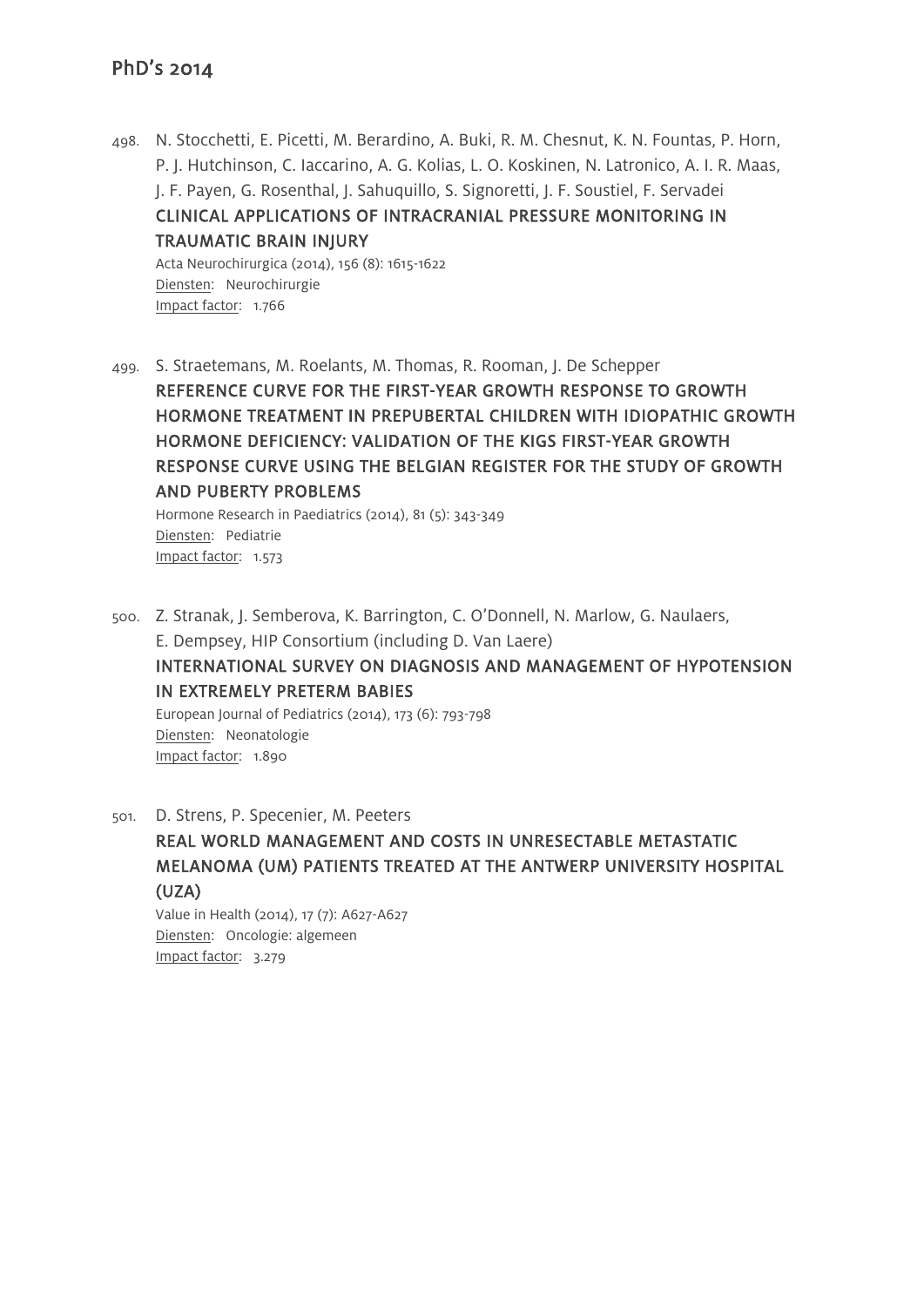502. P. J. Strollo, R. J. Soose, J. T. Maurer, N. de Vries, J. Cornelius, O. Froymovich, R. D. Hanson, T. A. Padhya, D. L. Steward, M. B. Gillespie, B. T. Woodson, P. H. Van de Heyning, M. G. Goetting, O. M. Vanderveken, N. Feldman, L. Knaack, K. P. Strohl UPPER-AIRWAY STIMULATION FOR OBSTRUCTIVE SLEEP APNEA New England Journal of Medicine (2014), 370 (2): 139-149 Diensten: Neus-, keel- en oorziekten - Slaapcentrum

Impact factor: 55.873

503. J. Stroobants, K. G. Monsieurs, B. Devriendt, C. Dreezen, P. Vets, P. Mols SCHOOLCHILDREN AS BLS INSTRUCTORS FOR RELATIVES AND FRIENDS: IMPACT ON ATTITUDE TOWARDS BYSTANDER CPR Resuscitation (2014), 85 (12): 1769-1774 Diensten: Spoedopname Impact factor: 4.167

504. C. Suchy, L. Massen, O. Rognmo, E. M. Van Craenenbroeck, P. Beckers, E. Kraigher-Krainer, A. Linke, V. Adams, U. Wisloff, B. Pieske, M. Halle OPTIMISING EXERCISE TRAINING IN PREVENTION AND TREATMENT OF DIASTOLIC HEART FAILURE (OPTIMEX-CLIN): RATIONALE AND DESIGN OF A PROSPECTIVE, RANDOMISED, CONTROLLED TRIAL European Journal of Preventive Cardiology (2014), 21: 18-25

Diensten: Cardiologie - Hepatobiliaire transplantatie en endocriene heelkunde Impact factor: 3.319

505. A. Suls, J. J. Jaehn, A. Kecskes, Y. Weber, S. Weckhuysen, D. C. Craiu, A. Siekierska, T. Djemie, T. Afrikanova, P. Gormley, S. von Spiczak, G. Kluger, C. M. Iliescu, T. Talvik, I. Talvik, C. Meral, H. S. Caglayan, B. G. Giraldez, J. Serratosa, J. R. Lemke, D. Hoffman-Zacharska, E. Szczepanik, N. Barisic, V. Komarek, H. Hjalgrim, R. S. Moller, T. Linnankivi, P. Dimova, P. Striano, F. Zara, C. Marini, R. Guerrini, C. Depienne, S. Baulac, G. Kuhlenbaumer, A. D. Crawford, A. E. Lehesjoki, P. A. M. de Witte, A. Palotie, H. Lerche, C. V. Esguerra, P. De Jonghe, I. Helbig DE NOVO LOSS-OF-FUNCTION MUTATIONS IN CHD2 CAUSE A FEVER-SENSITIVE MYOCLONIC EPILEPTIC ENCEPHALOPATHY SHARING FEATURES WITH DRAVET SYNDROME

Epilepsia (2014), 55: 79-80 Diensten: Neurologie Impact factor: 4.571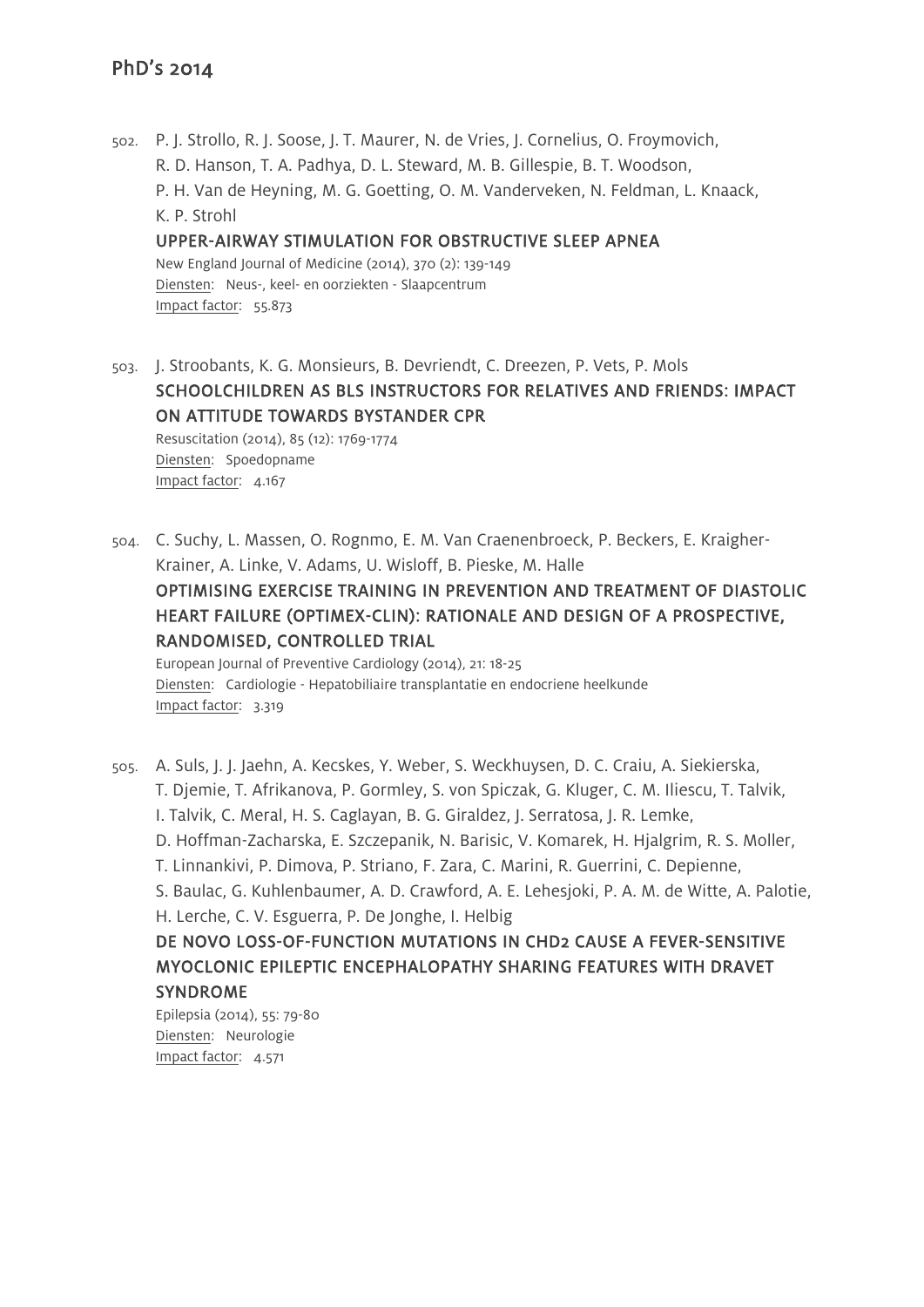506. K. Sutherland, O. M. Vanderveken, H. Tsuda, M. Marklund, F. Gagnadoux, C. A. Kushida, P. A. Cistulli

ORAL APPLIANCE TREATMENT FOR OBSTRUCTIVE SLEEP APNEA: AN UPDATE

Journal of Clinical Sleep Medicine (2014), 10 (2): 215-227 Diensten: Neus-, keel- en oorziekten - Slaapcentrum Impact factor: 3.053

507. S. Swerts, A. Van Gasse, J. Leysen, M. Faber, V. Sabato, C. H. Bridts, P. G. Jorens, L. S. De Clerck, D. G. Ebo ALLERGY TO ILLICIT DRUGS AND NARCOTICS

Clinical and Experimental Allergy (2014), 44 (3): 307-318 Diensten: Immunologie, allergologie en reumatologie - Intensieve zorg - Verpleegkundige diensten Impact factor: 4.769

508. K. S. V. Szic, K. Op de Beeck, D. Ratman, A. Wouters, I. M. Beck, K. Declerck, K. Heyninck, E. Fransen, M. Bracke, K. De Bosscher, F. Lardon, G. Van Camp, W. V. Berghe PHARMACOLOGICAL LEVELS OF WITHAFERIN A (WITHANIA SOMNIFERA) TRIGGER CLINICALLY RELEVANT ANTICANCER EFFECTS SPECIFIC TO TRIPLE NEGATIVE BREAST CANCER CELLS Plos One (2014), 9 (2)

Diensten: Oncologie: algemeen Impact factor: 3.234

509. D. G. Taelman, S. A. M. Huybrechts, W. Peersman, P. A. Calle, K. G. Monsieurs QUALITY OF RESUSCITATION BY FIRST RESPONDERS USING THE 'PUBLIC ACCESS RESUSCITATOR': A RANDOMIZED MANIKIN STUDY European Journal of Emergency Medicine (2014), 21 (6): 409-417 Diensten: Spoedopname

Impact factor: 1.583

510. S. Tarasevych, P. Lauwers, F. Vandaele, J. P. Van Meerbeeck NOVEL TREATMENT OPTIONS IN STAGE I NON-SMALL-CELL LUNG CANCER Expert Review of Anticancer Therapy (2014), 14 (9): 1007-1020 Diensten: Oncologie: algemeen - Thorax- en vaatheelkunde - Thoraxoncologie Impact factor: 2.249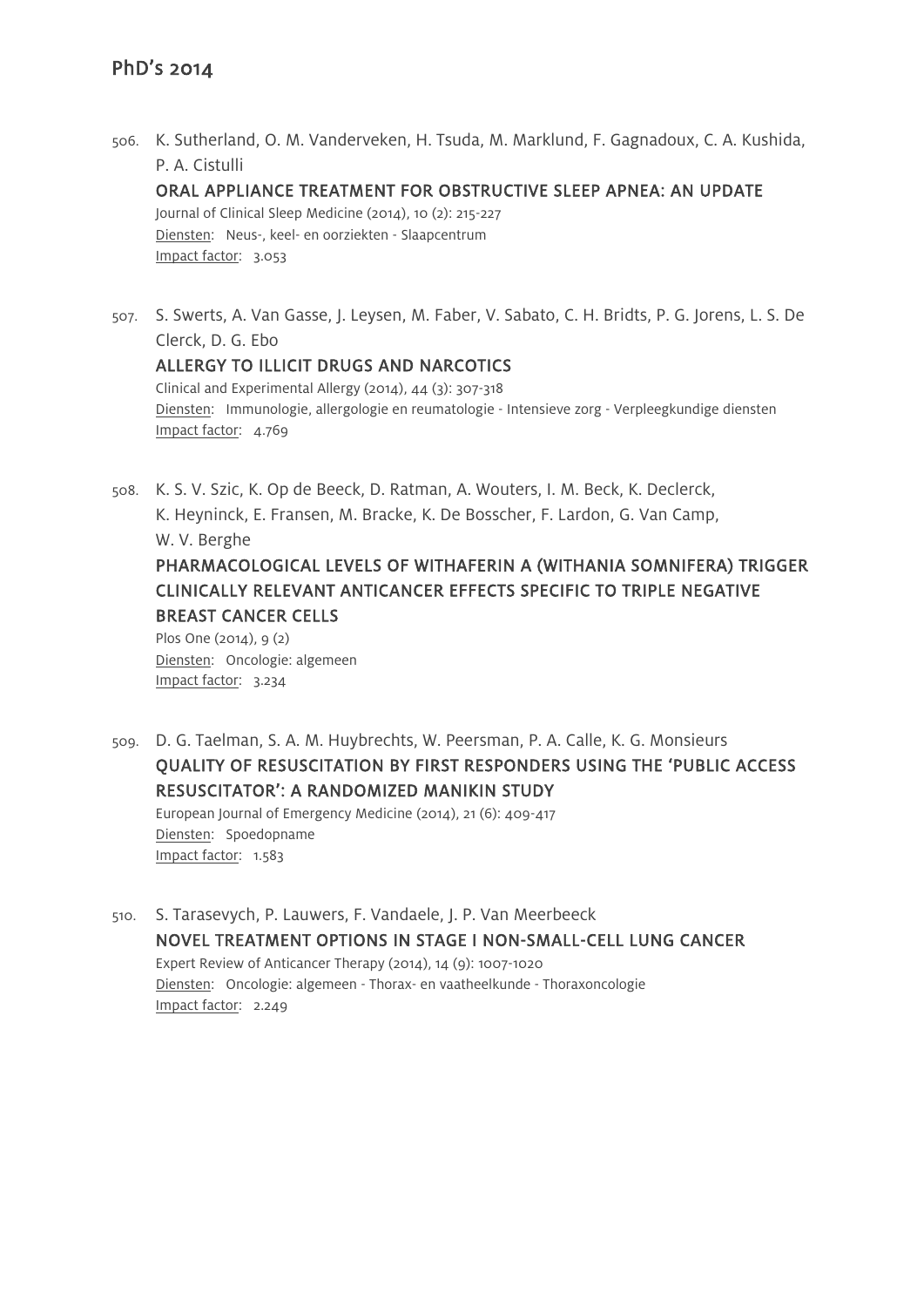- 511. M. J. Tassignon, E. Bartholomeeusen, J. J. Rozema, S. Jongenelen, D. G. P. Mathysen FEASIBILITY OF MULTIFOCAL INTRA-OCULAR LENS EXCHANGE AND CONVERSION TO THE BAG-IN-THE-LENS IMPLANTATION Acta Ophthalmologica (2014), 92 (3): 265-269 Diensten: Oogheelkunde Impact factor: 2.844
- 512. M. J. Tassignon, S. Ni Dhubhghaill BEAN-SHAPED RING SEGMENTS FOR CAPSULE STRETCHING AND CENTRATION OF BAG-IN-THE-LENS CATARACT SURGERY Journal of Cataract and Refractive Surgery (2014), 40 (1): 8-12 Diensten: Oogheelkunde Impact factor: 2.722
- 513. M. J. Tassignon, M. Taal, S. Ni Dhubhghaill ON DEVICES FOR CREATING A CONTINUOUS CURVILINEAR CAPSULORHEXIS Journal of Cataract and Refractive Surgery (2014), 40 (10): 1754-1755 Diensten: Oogheelkunde Impact factor: 2.722
- 514. I. Taurino, V. Van Hoof, A. Magrez, L. Forro, G. De Micheli, S. Carrara EFFICIENT VOLTAMMETRIC DISCRIMINATION OF FREE BILIRUBIN FROM URIC ACID AND ASCORBIC ACID BY A CVD NANOGRAPHITE-BASED MICROELECTRODE Talanta (2014), 130: 423-426 Diensten: Klinische biologie Impact factor: 3.545
- 515. G. Teasdale, A. Maas, F. Lecky, G. Manley, N. Stocchetti, G. Murray THE GLASGOW COMA SCALE AT 40 YEARS: STANDING THE TEST OF TIME (VOL 13, PG 844, 2014) Lancet Neurology (2014), 13 (9): 863-863 Diensten: Neurochirurgie Impact factor: 21.896
- 516. G. Teasdale, A. Maas, F. Lecky, G. Manley, N. Stocchetti, G. Murray THE GLASGOW COMA SCALE AT 40 YEARS: STANDING THE TEST OF TIME Lancet Neurology (2014), 13 (8): 844-854 Diensten: Neurochirurgie Impact factor: 21.896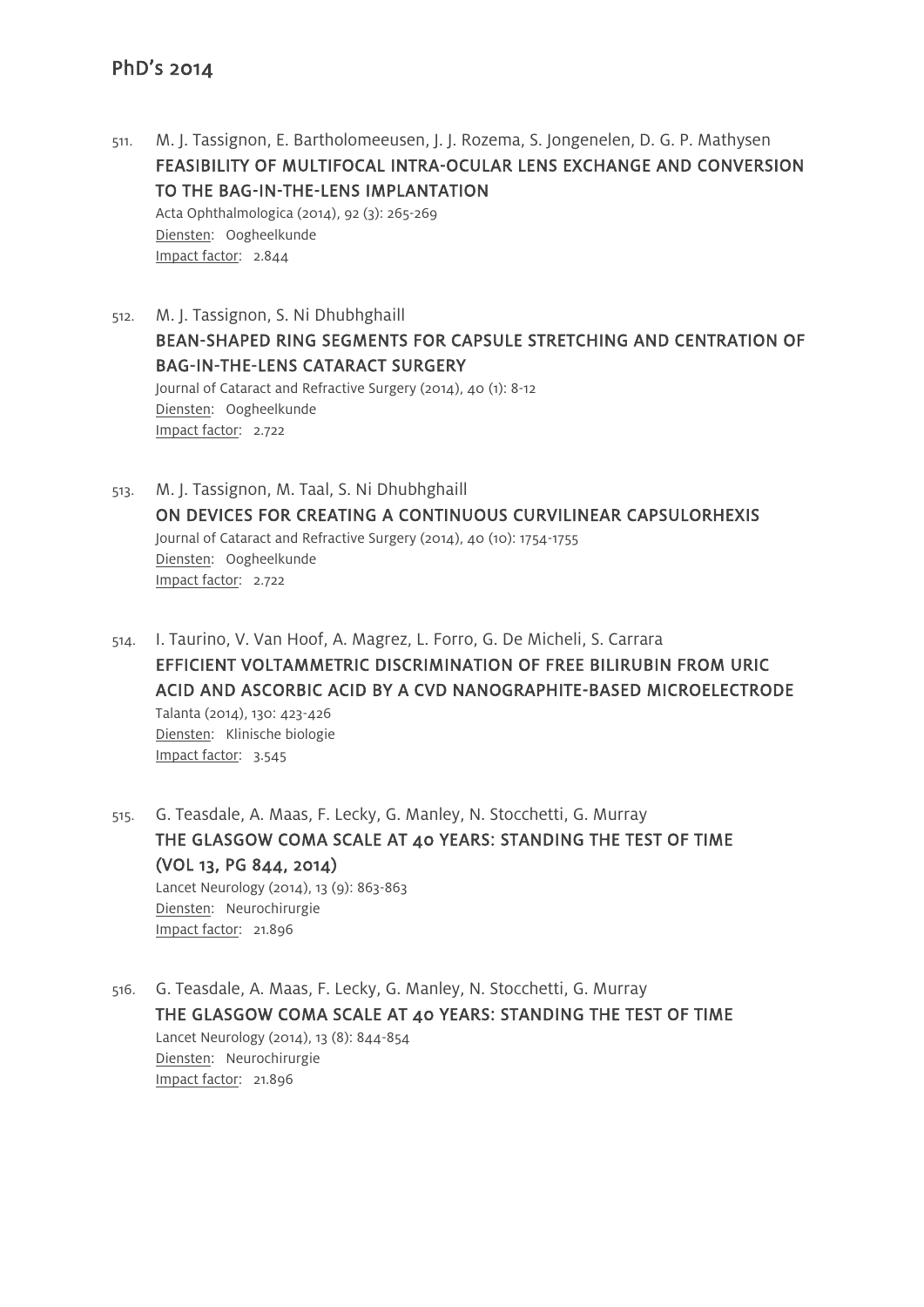- 517. L. Tembuyser, V. Tack, K. Zwaenepoel, P. Pauwels, K. Miller, L. Bubendorf, K. Kerr, E. Schuuring, E. Thunnissen, E. M. C. Dequeker THE RELEVANCE OF EXTERNAL QUALITY ASSESSMENT FOR MOLECULAR TESTING FOR ALK POSITIVE NON-SMALL CELL LUNG CANCER: RESULTS FROM TWO PILOT ROUNDS SHOW ROOM FOR OPTIMIZATION Plos One (2014), 9 (11) Diensten: MOCA - Pathologische anatomie Impact factor: 3.234
- 518. D. M. Ten Berge, M. J. Braem, A. Altenburg, M. Dieltjens, P. H. Van de Heyning, K. Vanhaecht, O. M. Vanderveken EVALUATION OF THE IMPACT OF A CLINICAL PATHWAY ON THE ORGANIZATION OF A MULTIDISCIPLINARY DENTAL SLEEP CLINIC Sleep and Breathing (2014), 18 (2): 325-334 Diensten: Mond-, kaak- en aangezichtsheelkunde - Neus-, keel- en oorziekten - Slaapcentrum Impact factor: 2.482
- 519. H. Theeten, V. Hutse, K. Hoppenbrouwers, P. Beutels, P. Van Damme UNIVERSAL HEPATITIS B VACCINATION IN BELGIUM: IMPACT ON SEROLOGICAL MARKERS 3 AND 7 YEARS AFTER IMPLEMENTATION Epidemiology and Infection (2014), 142 (2): 251-261 Diensten: Medische directie Impact factor: 2.535
- 520. J. Theuns, A. Verstraeten, K. Sleegers, E. Wauters, I. Gijselinck, S. Smolders, D. Crosiers, E. Corsmit, E. Elinck, M. Sharma, R. Kruger, S. Lesage, A. Brice, S. J. Chung, M. J. Kim, Y. J. Kim, O. A. Ross, Z. K. Wszolek, E. Rogaeva, Z. Xi, A. E. Lang, C. Klein, A. Weissbach, G. D. Mellick, P. A. Silburn, G. M. Hadjigeorgiou, E. Dardiotis, N. Hattori, K. Ogaki, E. K. Tan, Y. Zhao, J. Aasly, E. M. Valente, S. Petrucci, G. Annesi, A. Quattrone, C. Ferrarese, L. Brighina, A. Deutschlander, A. Puschmann, C. Nilsson, G. Garraux, M. S. LeDoux, R. F. Pfeiffer, M. Boczarska-Jedynak, Godm Maraganore, S. Engelborghs, P. P. De Deyn, P. Cras, M. Cruts, C. Van Broeckhoven GLOBAL INVESTIGATION AND META-ANALYSIS OF THE C9ORF72 (G(4)C(2))(N) REPEAT IN PARKINSON DISEASE

Neurology (2014), 83 (21): 1906-1913 Diensten: Neurologie Impact factor: 8.286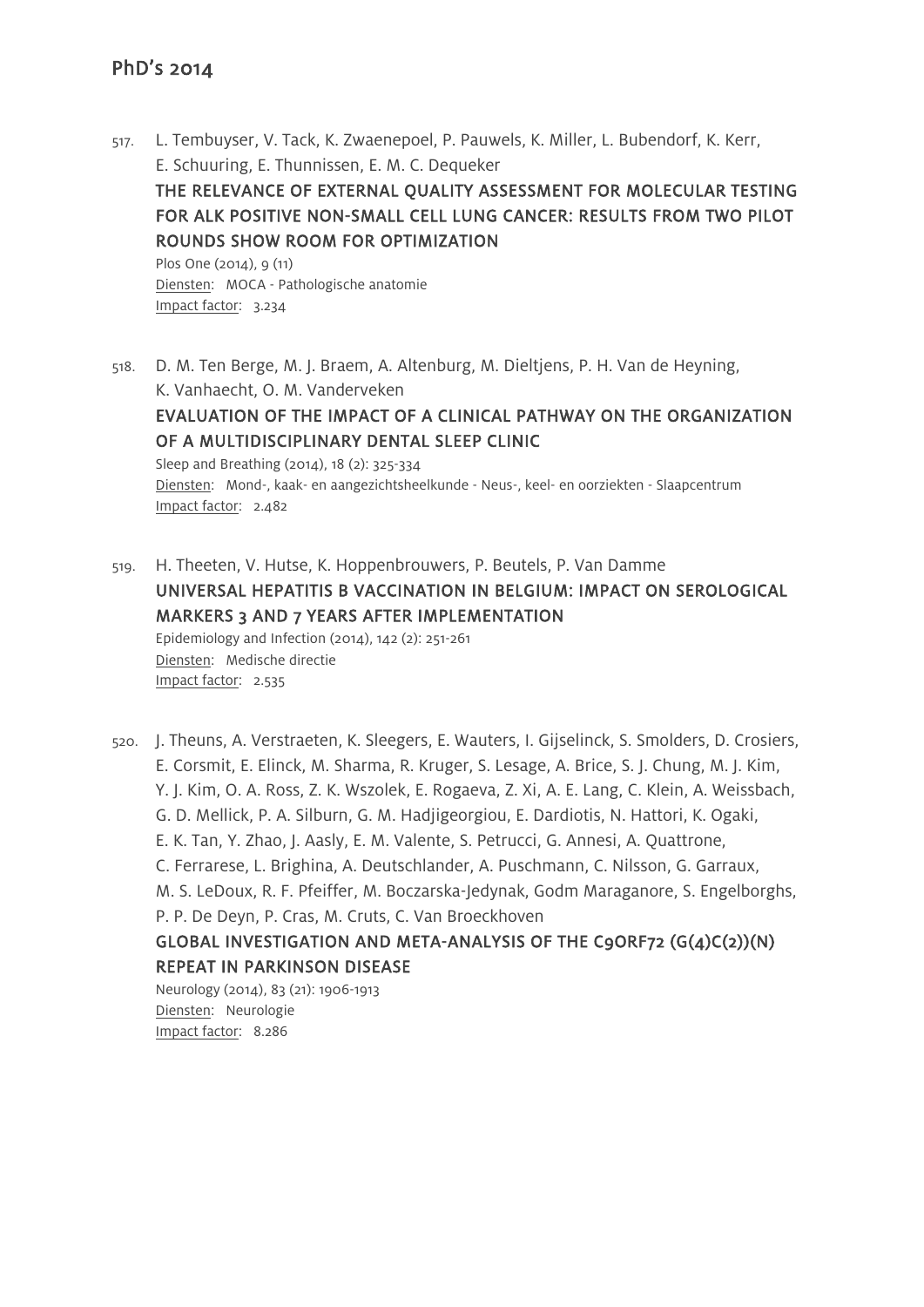521. J. Thevenon, P. Callier, H. Poquet, I. Bache, B. Menten, V. Malan, M. L. Cavaliere, J. P. Girod, C. Thauvin-Robinet, S. El Chehadeh, J. M. Pinoit, F. Huet, B. Verges, J. M. Petit, A. L. Mosca-Boidron, N. Marle, F. Mugneret, A. Masurel-Paulet, A. Novelli, Z. Tumer, B. Loeys, S. Lyonnet, L. Faivre 3Q27.3 MICRODELETIONAL SYNDROME: A RECOGNISABLE CLINICAL ENTITY ASSOCIATING DYSMORPHIC FEATURES, MARFANOID HABITUS, INTELLECTUAL DISABILITY AND PSYCHOSIS WITH MOOD DISORDER Journal of Medical Genetics (2014), 51 (1): 21-27 Diensten: Medische genetica

Impact factor: 6.335

522. K. Thewissen, A. H. Nuyts, N. Deckx, B. Van Wijmeersch, G. Nagels, M. D'Hooghe, B. Willekens, P. Cras, B. O. Eijnde, H. Goossens, V. F. I. Van Tendeloo, P. Stinissen, Z. N. Berneman, N. Hellings, N. Cools CIRCULATING DENDRITIC CELLS OF MULTIPLE SCLEROSIS PATIENTS ARE PROINFLAMMATORY AND THEIR FREQUENCY IS CORRELATED WITH MS-ASSOCIATED GENETIC RISK FACTORS Multiple Sclerosis Journal (2014), 20 (5): 548-557

Diensten: Hematologie - Klinische biologie - Neurologie Impact factor: 4.822

523. W. A. A. Tjalma

# BURNING OF AN ULCERATED BREAST CANCER DURING MRI: A LESSON TO BE LEARNED

JBR-BTR (2014), 97 (2): 125-125 Diensten: Oncologie: algemeen - Oncologische gynaecologie Impact factor: 0.242

524. W. A. A. Tjalma

#### ABDOMINAL INTRAUTERINE VACUUM ASPIRATION

Clinical and Experimental Obstetrics & Gynecology (2014), 41 (4): 462-464 Diensten: Oncologie: algemeen - Oncologische gynaecologie Impact factor: 0.424

#### 525. W. A. A. Tjalma

# THE IDEAL CERVICAL CANCER SCREENING RECOMMENDATION FOR BELGIUM, AN INDUSTRIALIZED COUNTRY IN EUROPE

European Journal of Gynaecological Oncology (2014), 35 (3): 211-218 Diensten: Oncologie: algemeen - Oncologische gynaecologie Impact factor: 0.611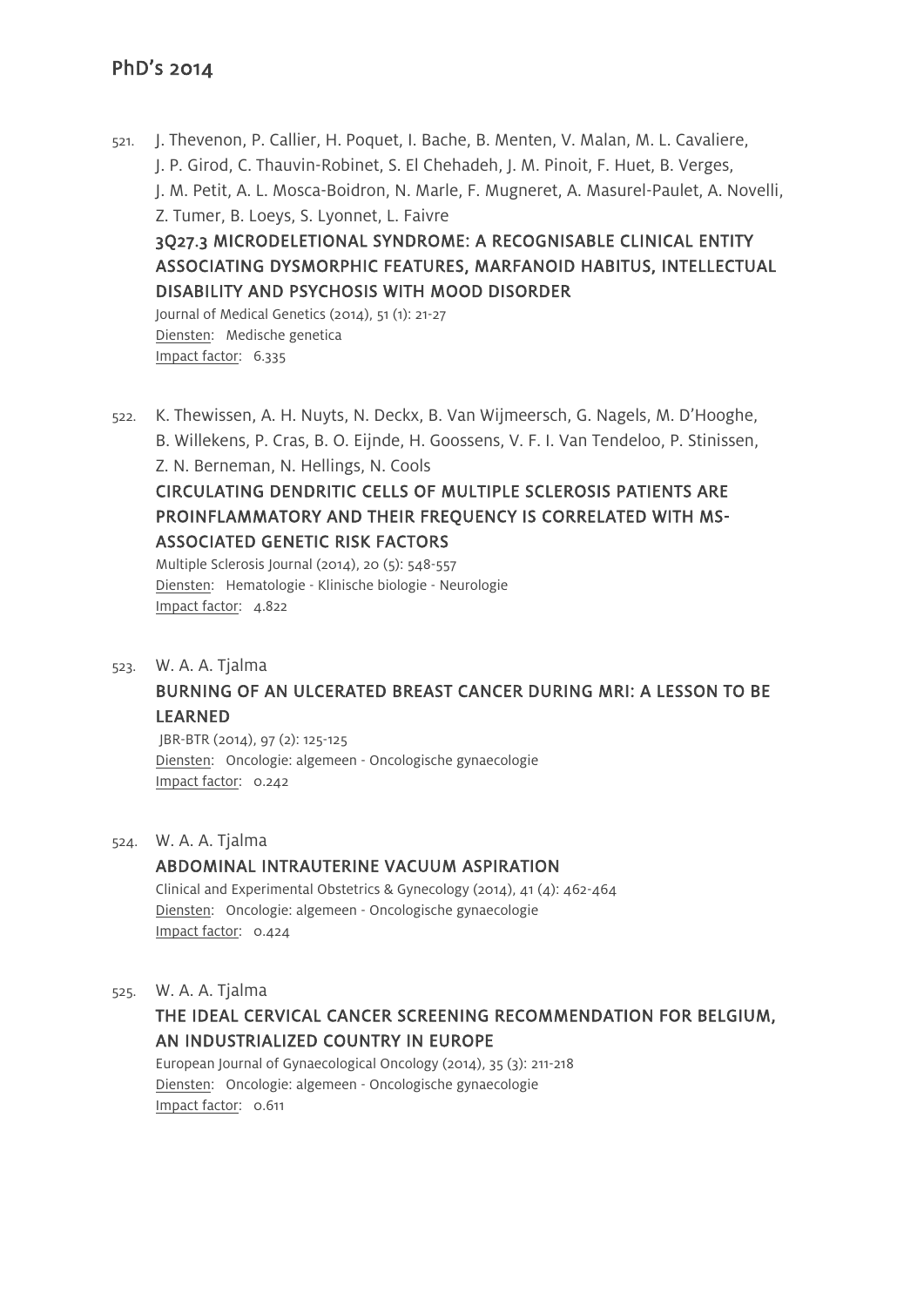#### 526. W. A. A. Tjalma

## THE IMPORTANCE OF PERFORMING A SENTINEL NODE BIOPSY IN CASE OF RECURRENT VULVAL CANCER

International Journal of Gynecological Cancer (2014), 24 (4): 622-622 Diensten: Oncologie: algemeen - Oncologische gynaecologie Impact factor: 1.958

### 527. W. A. A. Tjalma, C. E. Depuydt CERVICAL ATYPICAL GLANDULAR CELLS AND FALSE NEGATIVE HPV TESTING: A DRAMATIC REALITY OF THE WRONG TEST AT THE RIGHT PLACE European Journal of Gynaecological Oncology (2014), 35 (2): 117-120 Diensten: Oncologie: algemeen - Oncologische gynaecologie Impact factor: 0.611

528. R. Tkacova, W. T. McNicholas, M. Javorsky, I. Fietze, P. Sliwinski, G. Parati, L. Grote, J. Hedner, European Sleep Apnoea Database study collaborators (including J. Verbraecken) NOCTURNAL INTERMITTENT HYPOXIA PREDICTS PREVALENT HYPERTENSION IN THE EUROPEAN SLEEP APNOEA DATABASE COHORT STUDY European Respiratory Journal (2014), 44 (4): 931-941 Diensten: Pneumologie - Slaapcentrum Impact factor: 7.636

- 529. S. Tonkin-Crine, S. Anthierens, N. A. Francis, C. Brugman, P. Fernandez-Vandellos, J. Krawczyk, C. Llor, L. Yardley, S. Coenen, M. Godycki-Cwirko, C. C. Butler, T. J. M. Verheij, H. Goossens, P. Little, J. W. Cals EXPLORING PATIENTS' VIEWS OF PRIMARY CARE CONSULTATIONS WITH CONTRASTING INTERVENTIONS FOR ACUTE COUGH: A SIX-COUNTRY EUROPEAN QUALITATIVE STUDY Npj Primary Care Respiratory Medicine (2014), 24 Diensten: Klinische biologie Impact factor: Not Available
- 530. S. Traen, N. Bochanen, M. Ieven, T. Schepens, P. Bruynseels, W. Verbrugghe, P. G. Jorens IS ACYCLOVIR EFFECTIVE AMONG CRITICALLY ILL PATIENTS WITH HERPES SIMPLEX IN THE RESPIRATORY TRACT?

Journal of Clinical Virology (2014), 60 (3): 215-221 Diensten: Intensieve zorg - Klinische biologie - Verpleegkundige diensten Impact factor: 3.016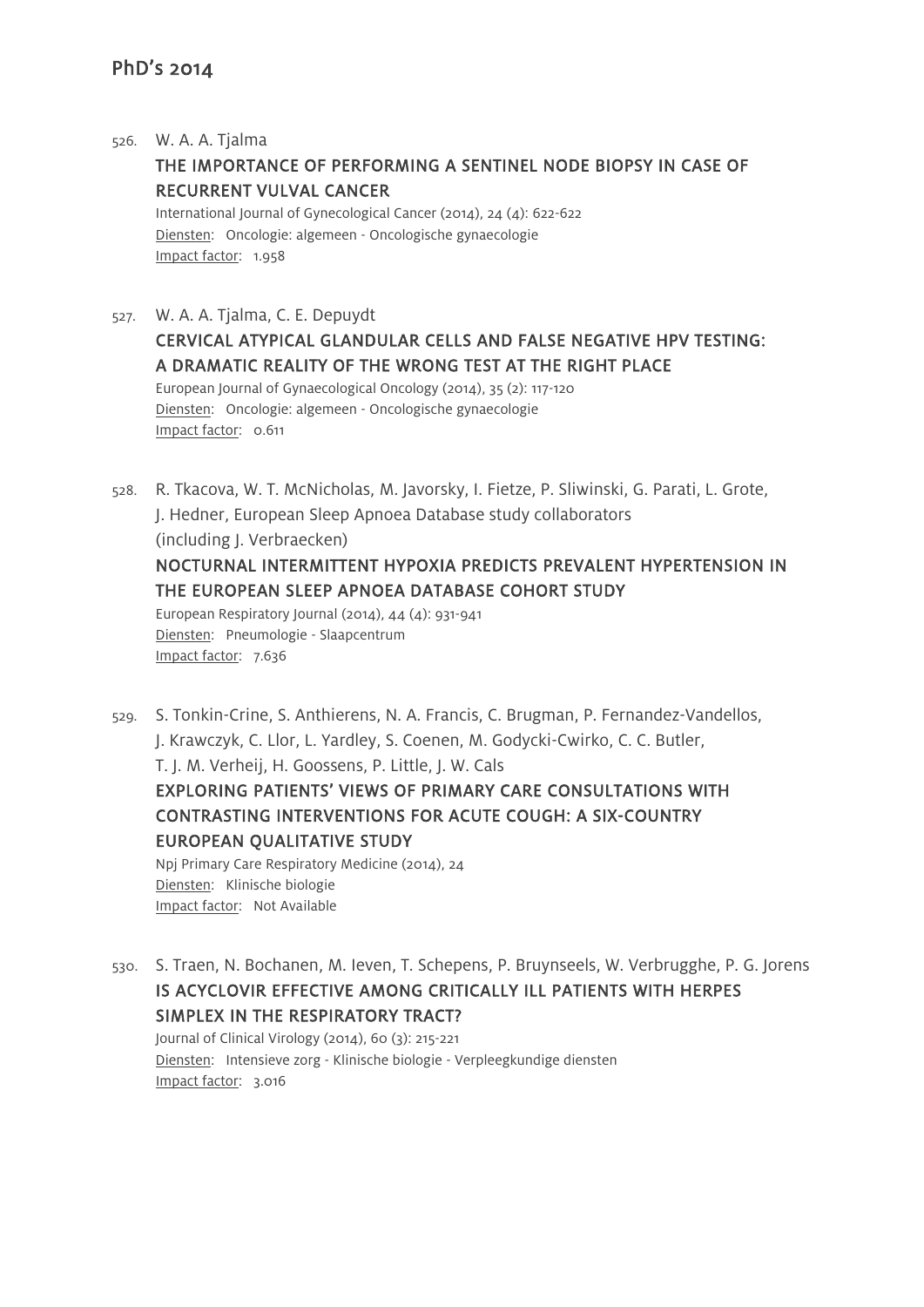531. I. Tromme, B. Devleesschauwer, P. Beutels, P. Richez, A. Leroy, J. F. Baurain, F. Cornelis, C. Bertrand, N. Legrand, J. Degueldre, L. Thomas, C. Legrand, J. Lambert, J. Haagsma, N. Speybroeck HEALTH-RELATED QUALITY OF LIFE IN PATIENTS WITH MELANOMA EXPRESSED AS UTILITIES AND DISABILITY WEIGHTS British Journal of Dermatology (2014), 171 (6): 1443-1450

Diensten: Dermatologie Impact factor: 4.275

532. I. Tromme, B. Devleesschauwer, P. Beutels, P. Richez, N. Praet, L. Sacre, L. Marot, P. Van Eeckhout, I. Theate, J. F. Baurain, J. Lambert, C. Legrand, L. Thomas, N. Speybroeck SELECTIVE USE OF SEQUENTIAL DIGITAL DERMOSCOPY IMAGING ALLOWS A COST REDUCTION IN THE MELANOMA DETECTION PROCESS: A BELGIAN STUDY OF PATIENTS WITH A SINGLE OR A SMALL NUMBER OF ATYPICAL NEVI Plos One (2014), 9 (10) Diensten: Dermatologie Impact factor: 3.234

533. G. J. Ughi, C. J. Van Dyck, T. Adriaenssens, V. Y. Hoymans, P. Sinnaeve, J. P. Timmermans, W. Desmet, C. J. Vrints, J. D'Hooge AUTOMATIC ASSESSMENT OF STENT NEOINTIMAL COVERAGE BY INTRAVASCULAR OPTICAL COHERENCE TOMOGRAPHY European Heart Journal-Cardiovascular Imaging (2014), 15 (2): 195-200 Diensten: Cardiologie Impact factor: 4.105

534. A. Uyttebroek, J. Leysen, C. Bridts, D. Ebo LETTER TO THE AUTHORS CONCERNING THE ACCEPTED MANUSCRIPT: EXPLORING THE LINK BETWEEN PHOLCODINE AND NEUROMUSCULAR ANAPHYLAXIS BY BRUSH ET AL British Journal of Clinical Pharmacology (2014), 78 (4): 929-930 Diensten: Immunologie, allergologie en reumatologie Impact factor: 3.878

535. A. Uyttebroek, V. Sabato, C. H. Bridts, L. S. De Clerck, D. G. Ebo ANAPHYLAXIS TO SUCCINYLATED GELATIN IN A PATIENT WITH A MEAT ALLERGY: GALACTOSE-ALPHA(1,3)-GALACTOSE (ALPHA-GAL) AS ANTIGENIC DETERMINANT Journal of Clinical Anesthesia (2014), 26 (7): 574-576 Diensten: Immunologie, allergologie en reumatologie Impact factor: 1.194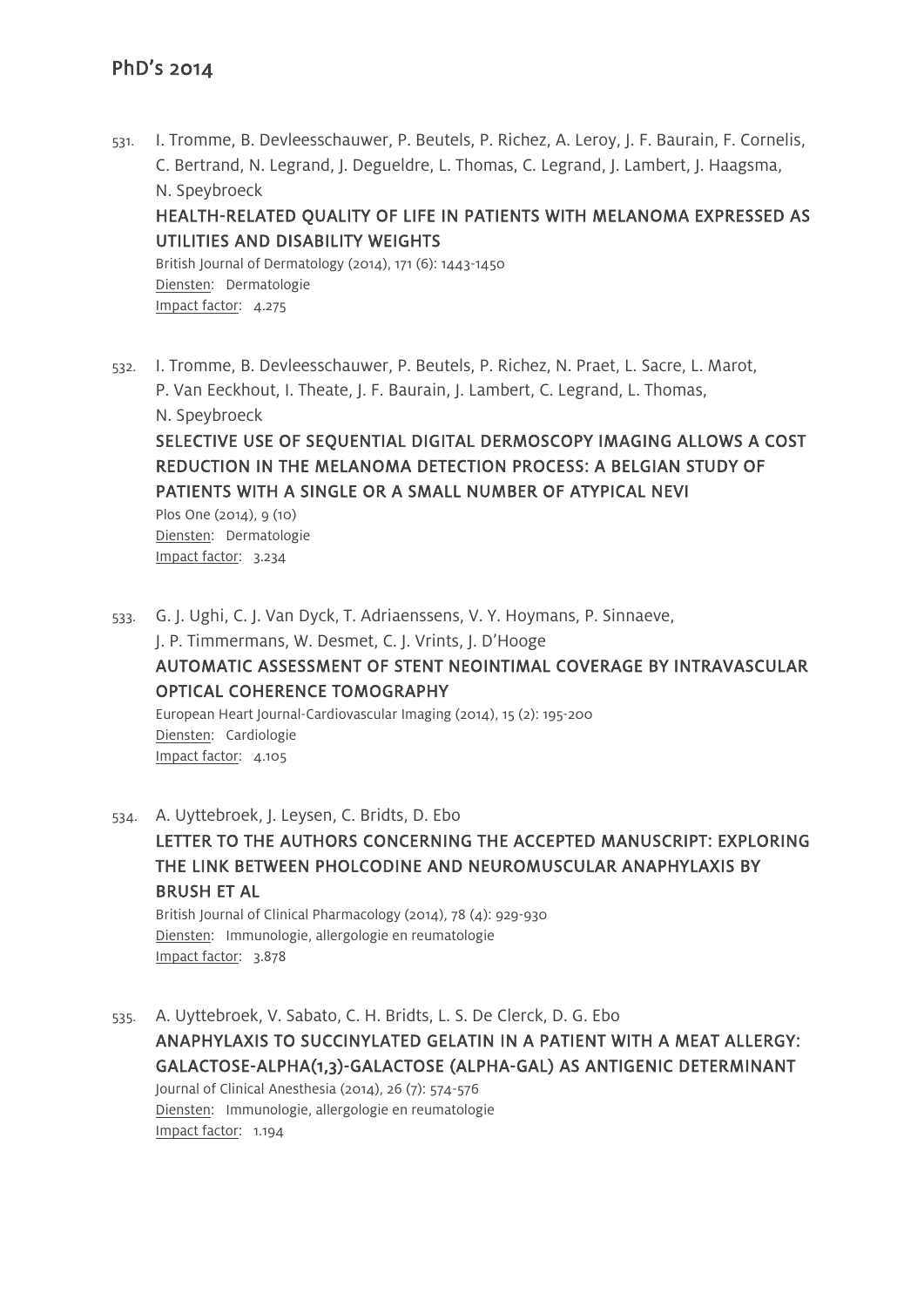Impact factor: 6.028

536. A. Uyttebroek, V. Sabato, J. Leysen, C. Bridts, L. De Clerck, D. Ebo THE BASOPHIL ACTIVATION TEST AS A DIAGNOSTIC INSTRUMENT FOR ATRACURIUM ALLERGY Allergy (2014), 69: 598-598 Diensten: Immunologie, allergologie en reumatologie

537. A. P. Uyttebroek, V. Sabato, C. H. Bridts, D. G. Ebo IN VITRO DIAGNOSIS OF IMMEDIATE IGE-MEDIATED DRUG HYPERSENSITIVITY WARNINGS AND (UNMET) NEEDS Immunology and Allergy Clinics of North America (2014), 34 (3): 681-+ Diensten: Immunologie, allergologie en reumatologie Impact factor: 1.818

- 538. A. P. Uyttebroek, V. Sabato, M. A. Faber, N. Cop, C. H. Bridts, H. Lapeere, L. S. De Clerck, D. G. Ebo BASOPHIL ACTIVATION TESTS: TIME FOR A RECONSIDERATION Expert Review of Clinical Immunology (2014), 10 (10): 1325-1335 Diensten: Immunologie, allergologie en reumatologie Impact factor: 2.484
- 539. A. P. Uyttebroek, V. Sabato, J. Leysen, C. H. Bridts, L. S. De Clerck, D. G. Ebo FLOWCYTOMETRIC DIAGNOSIS OF ATRACURIUM-INDUCED ANAPHYLAXIS Allergy (2014), 69 (10): 1324-1332 Diensten: Immunologie, allergologie en reumatologie Impact factor: 6.028

540. P. Van Bogaert, O. Timmermans, S. M. Weeks, D. van Heusden, K. Wouters, E. Franck NURSING UNIT TEAMS MATTER: IMPACT OF UNIT-LEVEL NURSE PRACTICE ENVIRONMENT, NURSE WORK CHARACTERISTICS, AND BURNOUT ON NURSE REPORTED JOB OUTCOMES, AND QUALITY OF CARE, AND PATIENT ADVERSE EVENTS-A CROSS-SECTIONAL SURVEY International Journal of Nursing Studies (2014), 51 (8): 1123-1134

Diensten: Medische directie - Verpleegkundige diensten Impact factor: 2.901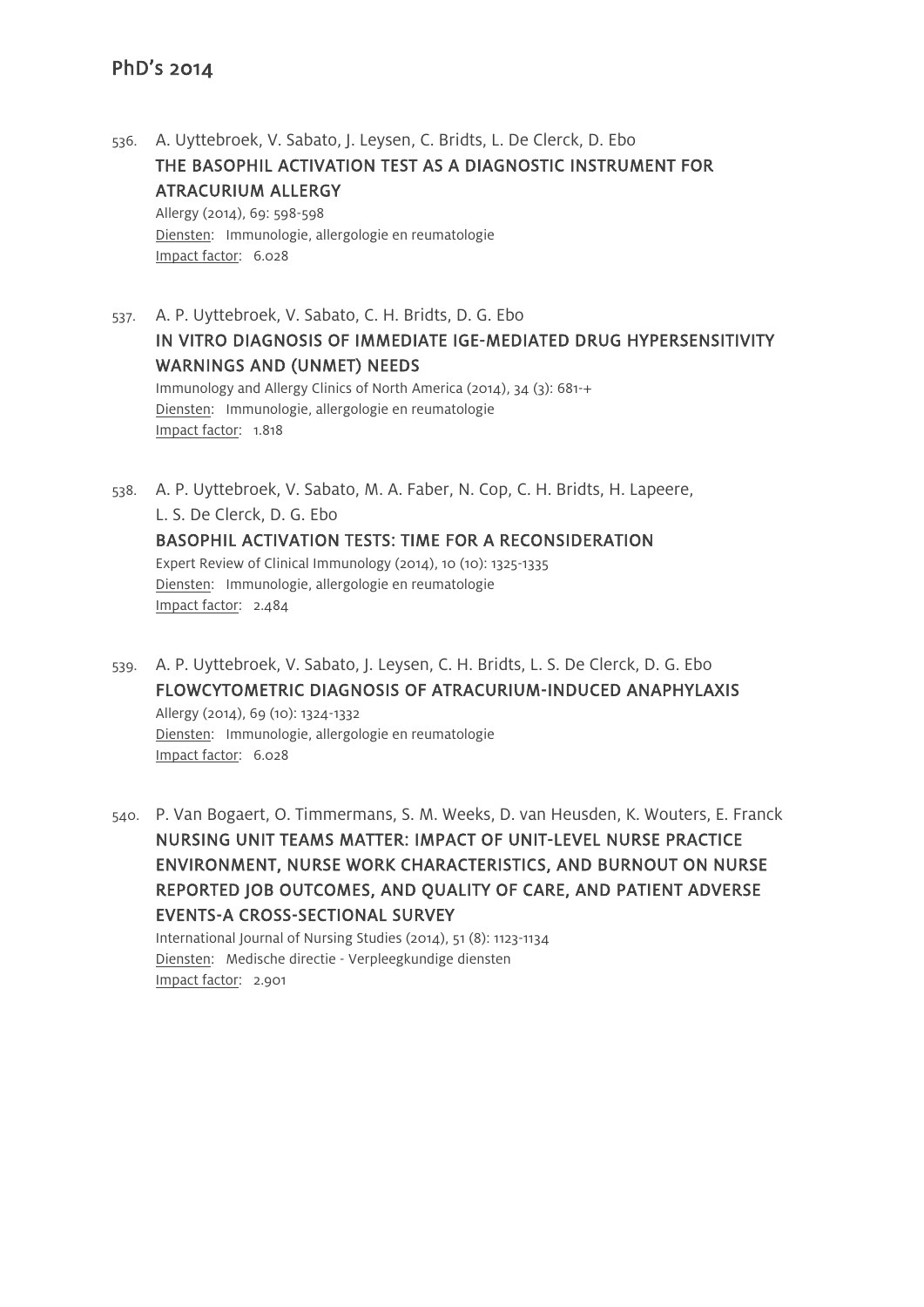Impact factor: 1.273

Impact factor: 10.452

541. P. Van Bogaert, D. Van Heusden, A. Somers, M. Tegenbos, K. Wouters, J. Van der Straeten, P. Van Aken, D. S. Havens THE PRODUCTIVE WARD PROGRAM (TM) A LONGITUDINAL MULTILEVEL STUDY OF NURSE PERCEIVED PRACTICE ENVIRONMENT, BURNOUT, AND NURSE-REPORTED QUALITY OF CARE AND JOB OUTCOMES Journal of Nursing Administration (2014), 44 (9): 452-461 Diensten: Beheer ziekenhuis - Medische directie - Verpleegkundige diensten

542. D. van Breevoort, A. P. Snijders, N. Hellen, S. Weckhuysen, Kwem van Hooren, J. Eikenboom, K. Valentijn, M. Fernandez-Borja, B. Ceulemans, P. De Jonghe, J. Voorberg, M. Hannah, T. Carter, R. Bierings STXBP1 PROMOTES WEIBEL-PALADE BODY EXOCYTOSIS THROUGH ITS INTERACTION WITH THE RAB27A EFFECTOR SLP4-A Blood (2014), 123 (20): 3185-3194 Diensten: Neurologie

543. S. Van Bruwaene, G. De Win, M. Schijven, P. De Leyn, M. Miserez EFFECT OF A SHORT PRECLINICAL LAPAROSCOPY COURSE FOR INTERNS IN SURGERY: A RANDOMIZED CONTROLLED TRIAL Journal of Surgical Education (2014), 71 (2): 187-192 Diensten: Urologie Impact factor: 1.379

544. J. K. Van Camp, S. Beckers, D. Zegers, A. Verrijken, L. F. Van Gaal, W. Van Hul COMMON GENETIC VARIATION IN SFRP5 IS ASSOCIATED WITH FAT DISTRIBUTION IN MEN

Endocrine (2014), 46 (3): 477-484 Diensten: Endocrinologie, diabetologie en metabole ziekten Impact factor: 3.878

545. A. H. Van Craenenbroeck, K. Van Ackeren, V. Y. Hoymans, J. Roeykens, G. A. Verpooten, C. J. Vrints, M. M. Couttenye, E. M. Van Craenenbroeck

## ACUTE EXERCISE-INDUCED RESPONSE OF MONOCYTE SUBTYPES IN CHRONIC HEART AND RENAL FAILURE

Mediators of Inflammation (2014), : 216534 Diensten: Cardiologie - Nefrologie-hypertensie - Sportgeneeskunde Impact factor: 3.236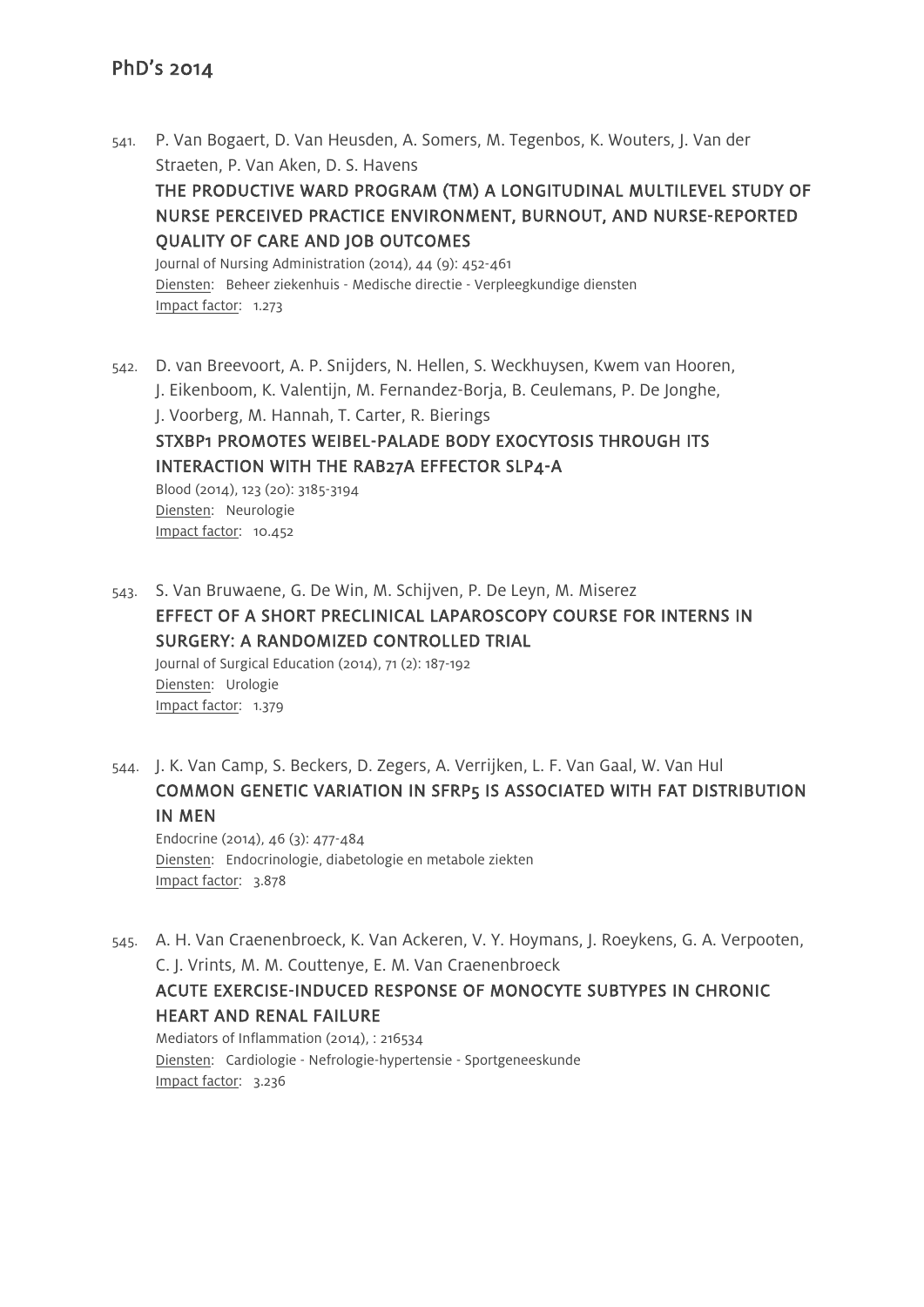- 546. A. H. Van Craenenbroeck, E. M. Van Craenenbroeck, E. Kouidi, C. J. Vrints, M. M. Couttenye, V. M. Conraads VASCULAR EFFECTS OF EXERCISE TRAINING IN CKD: CURRENT EVIDENCE AND PATHOPHYSIOLOGICAL MECHANISMS Clinical Journal of the American Society of Nephrology (2014), 9 (7): 1305-1318 Diensten: Cardiologie - Nefrologie-hypertensie Impact factor: 4.613
- 547. A. H. Van Craenenbroeck, E. M. Van Craenenbroeck, K. Van Ackeren, C. J. Vrints, V. Y. Hoymans, M. M. Couttenye EFFECT OF A SINGLE MAXIMAL EXERCISE BOUT ON MONOCYTE SUBSETS IN CHRONIC KIDNEY DISEASE Nephrology Dialysis Transplantation (2014), 29: 371-371 Diensten: Cardiologie - Nefrologie-hypertensie Impact factor: 3.577
- 548. A. Van Dalem, S. Demeester, E. V. Balti, K. Decochez, I. Weets, E. Vandemeulebroucke, E. Coudenys, P. Gillard, C. De Block, J. Ruige, B. Keymeulen, D. G. Pipeleers, F. K. Gorus RELATIONSHIP BETWEEN GLYCAEMIC VARIABILITY, FUNCTIONAL BETA CELL MASS AND GLUCOSE DISPOSAL RATE IN (PRE)TYPE 1 DIABETES

Diabetologia (2014), 57: S126-S127 Diensten: Endocrinologie, diabetologie en metabole ziekten Impact factor: 6.671

- 549. P. van Dam, M. Tomatis, L. Marotti, J. Heil, R. Wilson, A. Ponti EFFECT OF EUSOMA CERTIFICATION ON QUALITY INDICATORS OF BREAST CANCER CARE: A BEFORE/AFTER ANALYSIS European Journal of Cancer (2014), 50: S150-S150 Diensten: Oncologie: algemeen - Oncologische gynaecologie Impact factor: 5.417
- 550. P. Van Damme, W. Laleman, P. Starkel, H. Van Vlierberghe, D. Vandijck, S. J. Hindman, H. Razavi, C. Moreno HEPATITIS C EPIDEMIOLOGY IN BELGIUM Acta Gastro-Enterologica Belgica (2014), 77 (2): 277-279 Diensten: Medische directie Impact factor: 0.912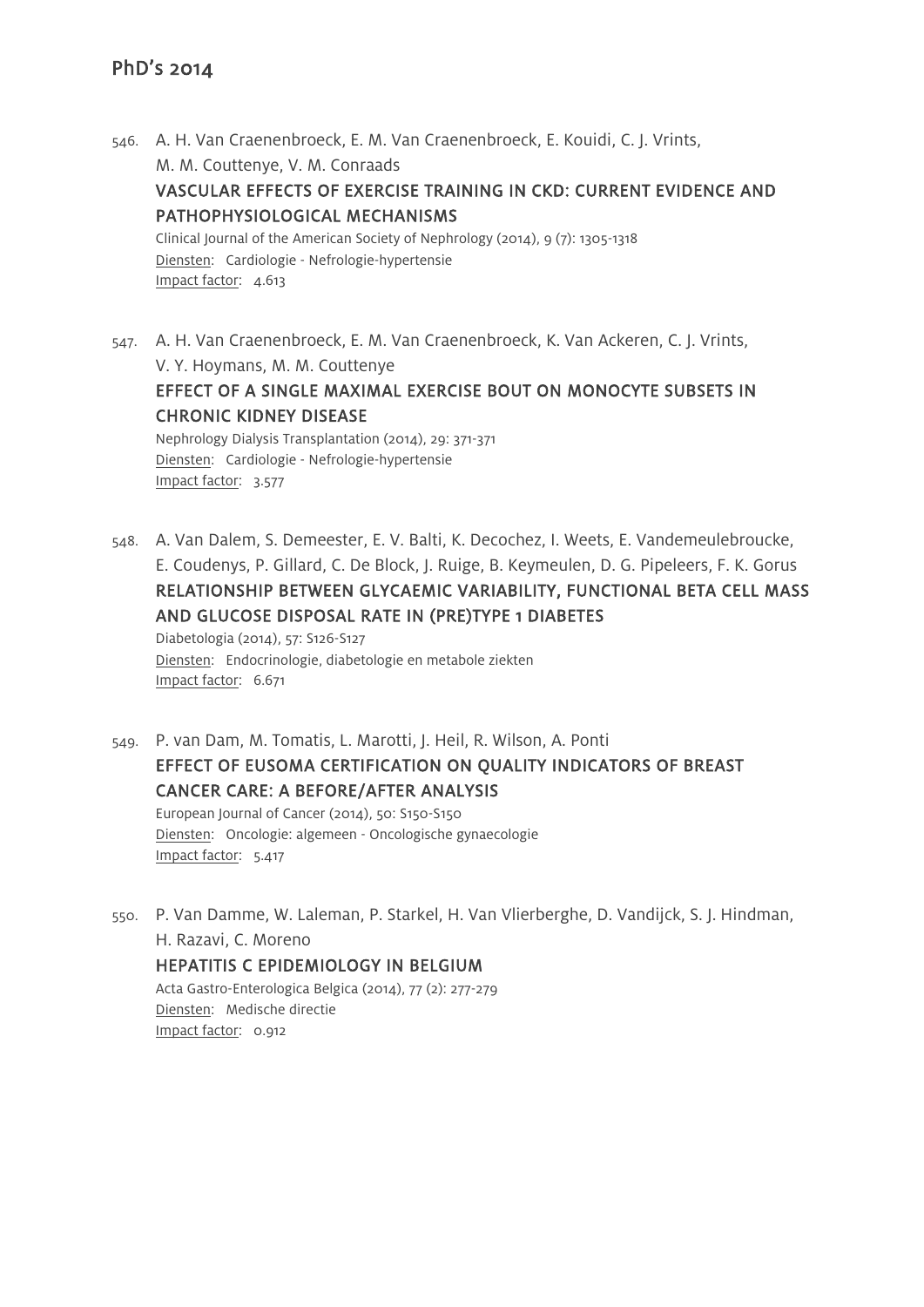551. P. Van Damme, G. Leroux-Roels, P. Simon, J. M. Foidart, G. Donders, K. Hoppenbrouwers, M. Levin, F. Tibaldi, S. Poncelet, P. Moris, F. Dessy, S. L. Giannini, D. Descamps, G. Dubin EFFECTS OF VARYING ANTIGENS AND ADJUVANT SYSTEMS ON THE IMMUNOGENICITY AND SAFETY OF INVESTIGATIONAL TETRAVALENT HUMAN ONCOGENIC PAPILLOMAVIRUS VACCINES: RESULTS FROM TWO RANDOMIZED TRIALS Vaccine (2014), 32 (29): 3694-3705 Diensten: Medische directie Impact factor: 3.624

552. C. M. Van de Heyning, J. Magne, L. A. Pierard, P. J. Bruyere, L. Davin, C. De Maeyer, B. P. Paelinck, C. J. Vrints, P. Lancellotti

# PRESENCE AND SIGNIFICANCE OF DELAYED ENHANCEMENT ON CMR IN PRIMARY MITRAL REGURGITATION

European Heart Journal (2014), 35: 748-749 Diensten: Cardiochirurgie - Cardiologie Impact factor: 15.203

553. C. M. Van de Heyning, J. Magne, L. A. Pierard, P. J. Bruyere, L. Davin, C. De Maeyer, B. P. Paelinck, C. J. Vrints, P. Lancellotti LATE GADOLINIUM ENHANCEMENT CMR IN PRIMARY MITRAL REGURGITATION European Journal of Clinical Investigation (2014), 44 (9): 840-847 Diensten: Cardiochirurgie - Cardiologie Impact factor: 2.734

554. P. Van de Heyning, G. Muehlmeier, T. Cox, G. Lisowska, H. Maier, K. Morawski, T. Meyer EFFICACY AND SAFETY OF AM-101 IN THE TREATMENT OF ACUTE INNER EAR TINNITUS-A DOUBLE-BLIND, RANDOMIZED, PLACEBO-CONTROLLED PHASE II **STUDY** Otology & Neurotology (2014), 35 (4): 589-597

Diensten: Neus-, keel- en oorziekten Impact factor: 1.787

555. M. A. J. Van De Put, B. I. Haeseker, D. De Wolff-Rouendaal, R. J. W. de Keizer SQUAMOUS CELL CARCINOMA OF THE LACRIMAL CARUNCLE: CASE REPORTS European Journal of Ophthalmology (2014), 24 (3): 441-445 Diensten: Oogheelkunde Impact factor: 1.068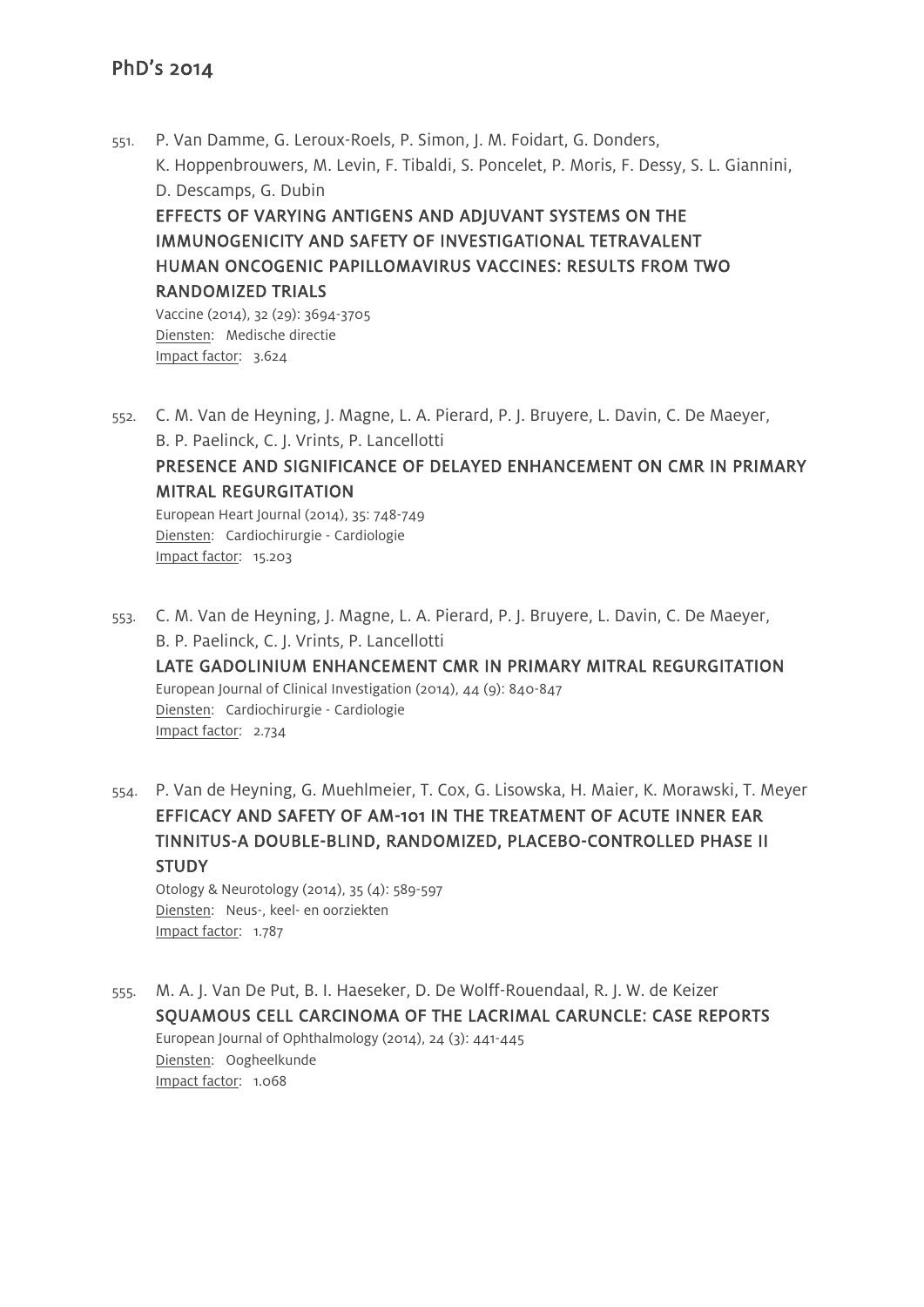556. A. Van de Vel, K. Verhaert, B. Ceulemans

# CRITICAL EVALUATION OF FOUR DIFFERENT SEIZURE DETECTION SYSTEMS TESTED ON ONE PATIENT WITH FOCAL AND GENERALIZED TONIC AND CLONIC **SEIZURES**

Epilepsy & Behavior (2014), 37: 91-94 Diensten: Neurologie Impact factor: 2.257

557. A. L. Van De Velde, S. Anguille, P. Beutels, S. Dom, I. Cornille, G. Nijs, V. F. Van Tendeloo, E. L. Smits, A. Verlinden, A. P. Gadisseur, W. A. Schroyens, Z. N. Berneman COST ANALYSIS OF IMMUNOTHERAPY USING DENDRITIC CELLS FOR ACUTE MYELOID LEUKEMIA PATIENTS Blood (2014), 124 (21) Diensten: Beheer ziekenhuis - Hematologie - MOCA

Impact factor: 10.452

- 558. P. Van de Voorde, K. G. Monsieurs, G. D. Perkins, M. Castren LOOKING OVER THE WALL: USING A HADDON MATRIX TO GUIDE PUBLIC POLICY MAKING ON THE PROBLEM OF SUDDEN CARDIAC ARREST Resuscitation (2014), 85 (5): 602-605 Diensten: Spoedopname Impact factor: 4.167
- 559. J. C. van den Bergen, B. H. A. Wokke, P. van Damme, A. J. van der Kooi, J. De Bleecker, P. De Jonghe, J. J. Verschuuren DEVELOPMENT OF A DISEASE SEVERITY SCALE FOR BECKER MUSCULAR DYSTROPHY Neuromuscular Disorders (2014), 24 (42286): 795-795 Diensten: Neurologie Impact factor: 2.638
- 560. J. M. J. Van den Bergh, K. Guerti, Y. Willemen, E. Lion, N. Cools, H. Goossens, A. Vorsters, V. F. I. Van Tendeloo, S. Anguille, P. Van Damme, E. L. J. M. Smits HPV VACCINE STIMULATES CYTOTOXIC ACTIVITY OF KILLER DENDRITIC CELLS AND NATURAL KILLER CELLS AGAINST HPV-POSITIVE TUMOUR CELLS Journal of Cellular and Molecular Medicine (2014), 18 (7): 1372-1380 Diensten: Klinische biologie - Medische directie Impact factor: 4.014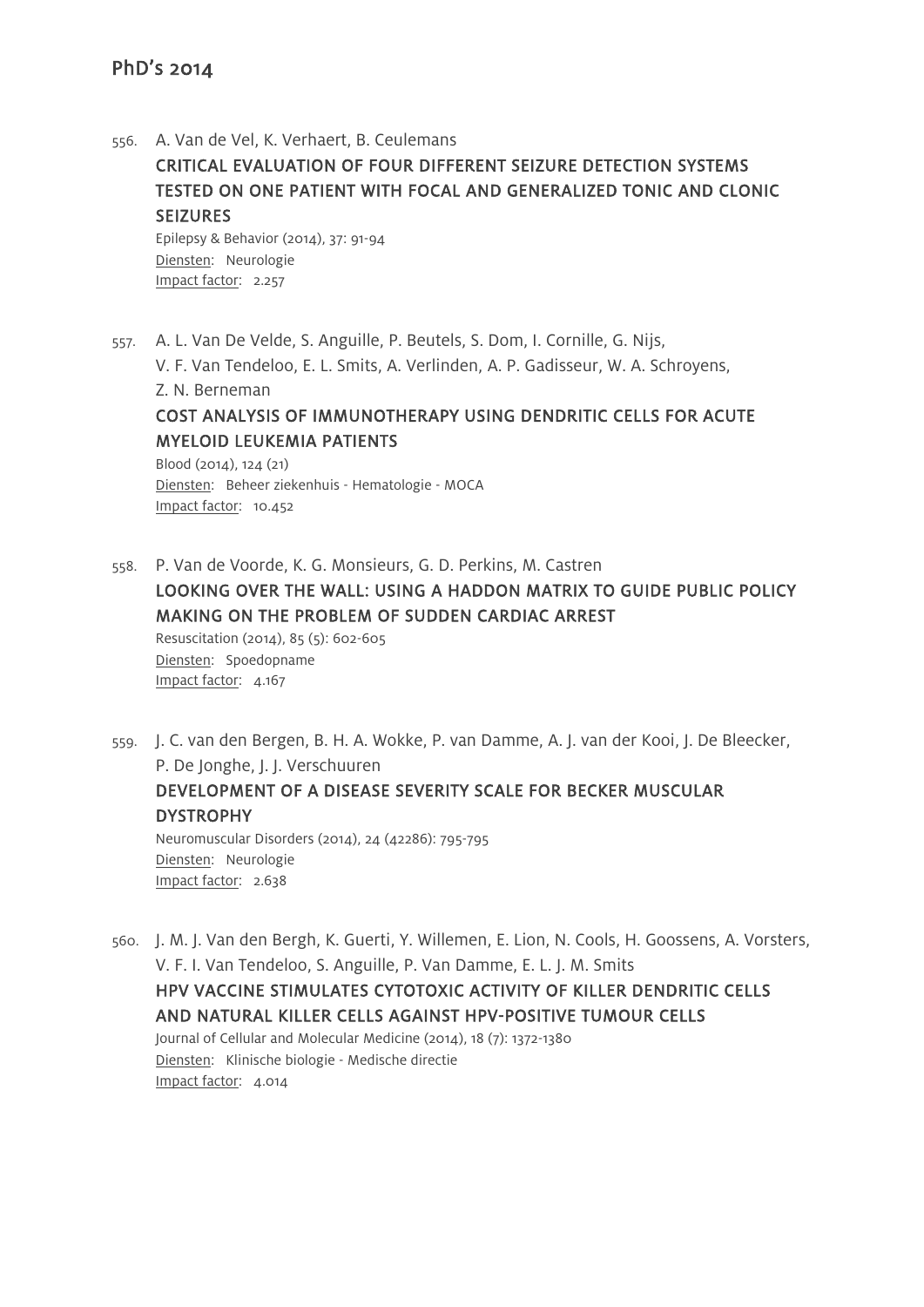561. M. van den Boogaard, L. Schoonhoven, E. Maseda, C. Plowright, C. Jones, A. Luetz, P. V. Sackey, P. G. Jorens, L. M. Aitken, F. M. P. van Haren, R. Donders, J. G. van der Hoeven, P. Pickkers RECALIBRATION OF THE DELIRIUM PREDICTION MODEL FOR ICU PATIENTS (PRE-DELIRIC): A MULTINATIONAL OBSERVATIONAL STUDY

Intensive Care Medicine (2014), 40 (3): 361-369 Diensten: Intensieve zorg - Verpleegkundige diensten Impact factor: 7.214

562. J. Van den Bossche, R. Claeys, G. de Muelenaere, N. Jacobs, K. Janssen, L. Marcelis, A. Nijs, J. Robbrecht, L. Seaux, M. Van den Driessche, A. Van Ruymbeke, V. Stove CALCULATION OF MULTICENTRE REFERENCE INTERVALS FOR HAEMATOLOGY PARAMETERS ON SYSMEX XN SERIES ANALYSERS International Journal of Laboratory Hematology (2014), 36: 126-127 Diensten: Klinische biologie Impact factor: 1.819

563. J. Van den Bossche, A. Wouters, C. Deben, V. Deschoolmeester, P. Specenier, P. Pauwels, M. Peeters, F. Lardon

CAN THE P53 STATUS PREDICT THE OUTCOME OF POLO-LIKE KINASE 1 INHIBITION IN NON-SMALL CELL LUNG CANCER CELL LINES?

European Journal of Cancer (2014), 50: 27-27 Diensten: MOCA - Oncologie: algemeen - Pathologische anatomie Impact factor: 5.417

- 564. J. Van den Brande, A. Brouwer, M. Peeters USE OF ANTIEMETICS IN THE PREVENTION OF CHEMOTHERAPY-INDUCED NAUSEA AND VOMITING: REVIEW AND FOCUS ON THE BELGIAN SITUATION Acta Gastro-Enterologica Belgica (2014), 77 (2): 240-248 Diensten: Oncologie: algemeen Impact factor: 0.912
- 565. G. G. Van den Eynden, P. J. van Dam, S. Stroobants, L. Dirix, P. Vermeulen HISTOPATHOLOGICAL EVALUATION OF RESECTED COLORECTAL CANCER LIVER METASTASES: WHAT SHOULD BE DONE? Histopathology (2014), 64 (2): 315-316 Diensten: Nucleaire geneeskunde en Cyclotron

Impact factor: 3.453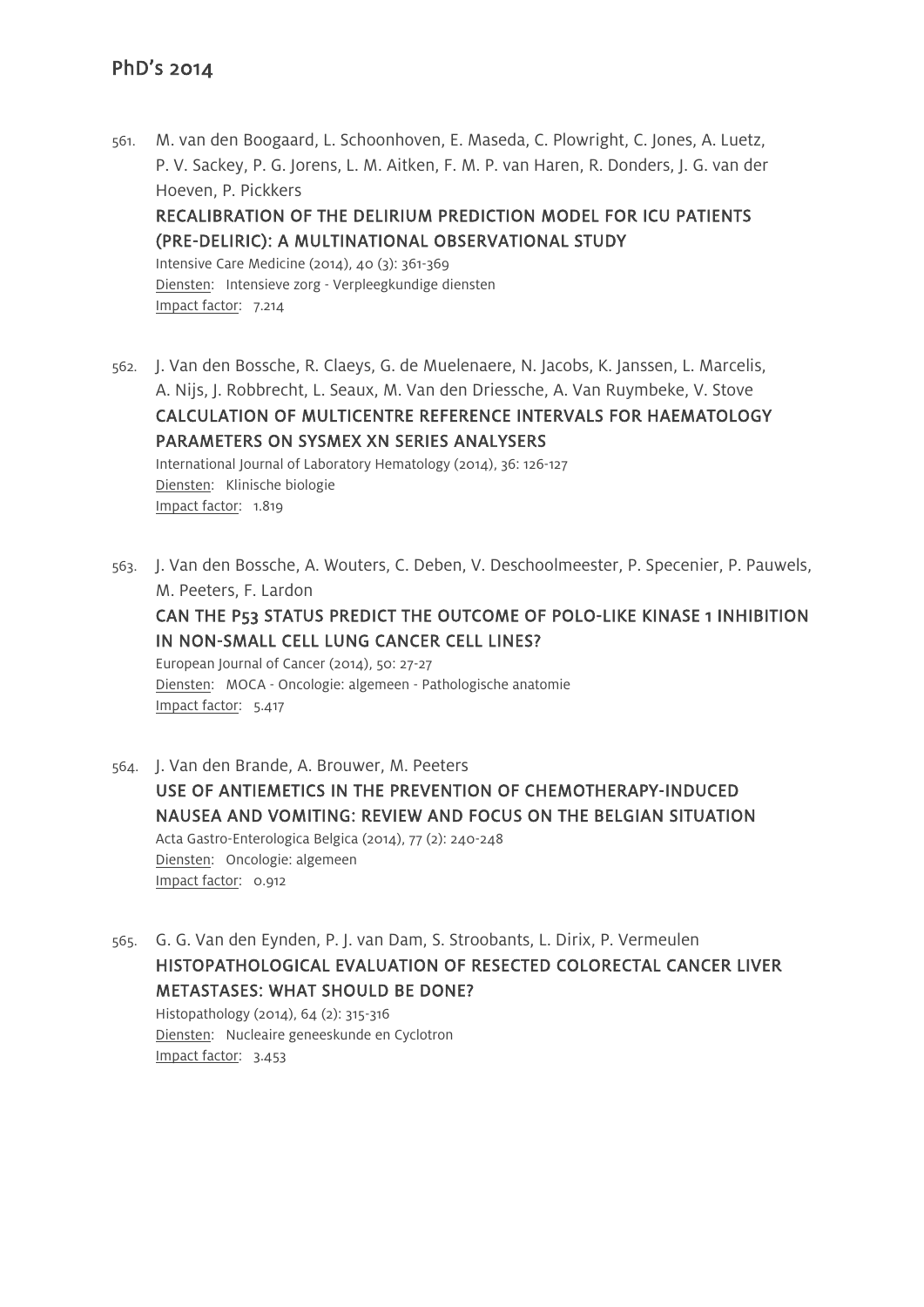566. T. Van den Wyngaert, I. Huyghe, L. Carp, S. Ceyssens, M. Lambrechts, S. Stroobants BONE SPECT VERSUS HYBRID SPECT/CT IN PATIENTS WITH LOW BACK PAIN: COMPARISON OF DIAGNOSTIC YIELD AND SUBSEQUENT CT IMAGING IN ROUTINE CLINICAL CARE

European Journal of Nuclear Medicine and Molecular Imaging (2014), 41: S278-S278 Diensten: MOCA - Nucleaire geneeskunde en Cyclotron Impact factor: 5.383

567. K. Van der Gucht, V. Van Rompaey, O. Vanderveken, P. Van de Heyning, J. Claes TEMPORARY REMOVAL OF THE POSTERIOR BONY CANAL WALL WITH RECONSTRUCTION USING MICROPLATE OSTEOSYNTHESIS IN CHOLESTEATOMA SURGERY: A CASE SERIES AND DESCRIPTION OF THE **TECHNIQUE** European Archives of Oto-Rhino-Laryngology (2014), 271 (6): 1497-1503

Diensten: Neus-, keel- en oorziekten Impact factor: 1.545

- 568. J. van der Kraan, R. J. Verkes, K. Goethals, A. Vissers, I. Brazil, E. Bulten SUBSTANCE USE DISORDERS IN FORENSIC PSYCHIATRIC PATIENTS International Journal of Law and Psychiatry (2014), 37 (2): 155-159 Diensten: Psychiatrie Impact factor: 0.934
- 569. R. J. van der Sluis, T. van den Aardweg, A. Q. Reuwer, M. T. Twickler, F. Boutillon, M. Van Eck, V. Goffin, M. Hoekstra PROLACTIN RECEPTOR ANTAGONISM UNCOUPLES LIPIDS FROM ATHEROSCLEROSIS SUSCEPTIBILITY Journal of Endocrinology (2014), 222 (3): 341-350 Diensten: Endocrinologie, diabetologie en metabole ziekten Impact factor: 3.718
- 570. N. Van Der Steen, K. Van Der Steen, K. Zwaenepoel, E. Giovannetti, M. Castiglia, A. P. Carreca, P. Pauwels, C. Rolfo

CAN A LINK BETWEEN THE EGFR AND CMET PATHWAY IN NON-SMALL CELL LUNG CANCER EXPLAIN RESISTANCE AGAINST TARGETED THERAPIES AND OPEN NEW THERAPEUTIC OPPORTUNITIES?

European Journal of Cancer (2014), 50: 112-112 Diensten: MOCA - Oncologie: algemeen - Pathologische anatomie Impact factor: 5.417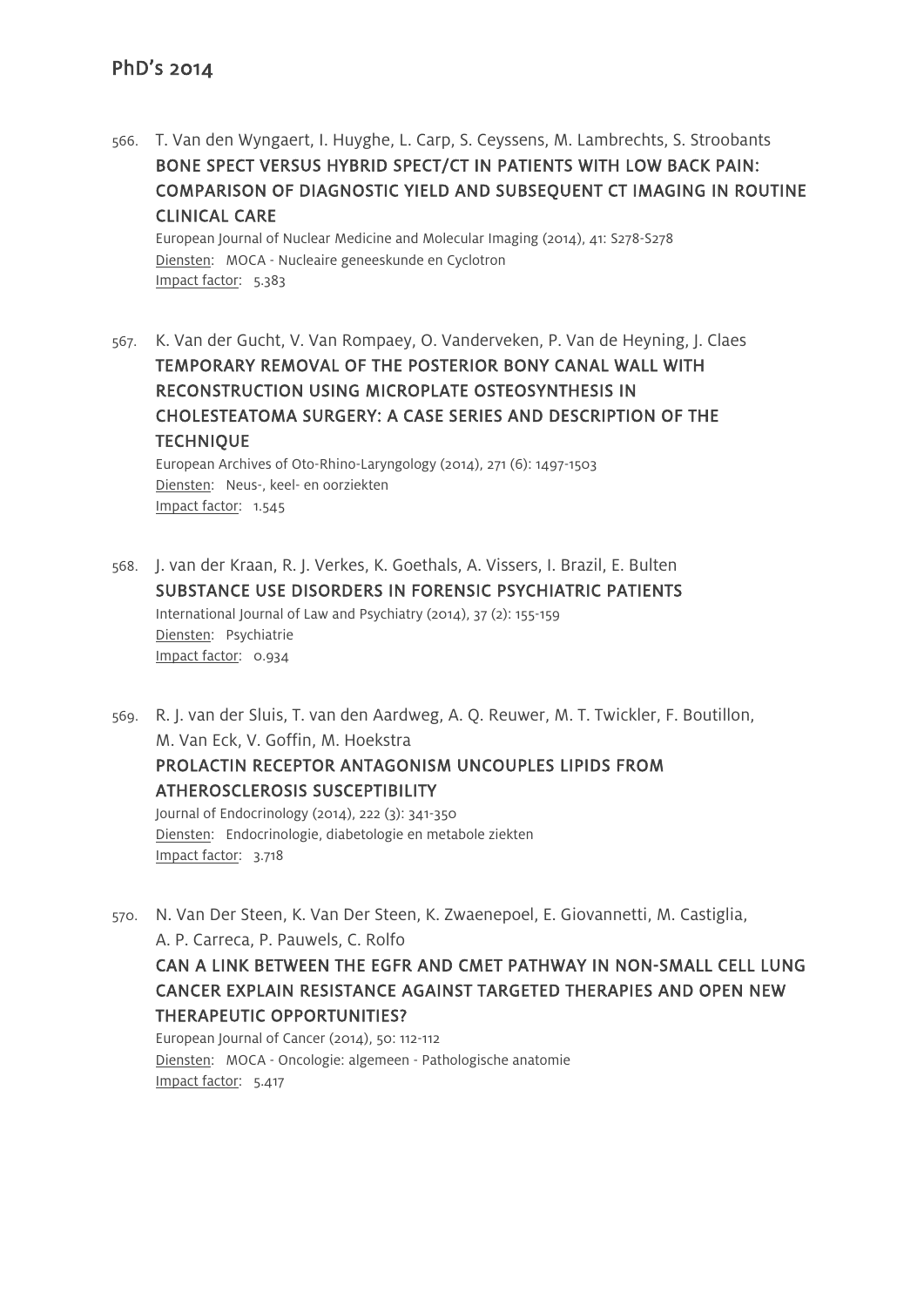571. N. Van der Steen, K. Zwaenepoel, C. Rolfo, E. Giovannetti, M. Castiglia, V. Deschoolmeester, A. P. Carreca, P. Germonpre, P. Pauwels THE INFLUENCE OF DIFFERENT CMET AND EGFR BACKGROUNDS ON THE CYTOTOXICITY OF CMET AND EGFR SMALL MOLECULE INHIBITORS IN VITRO European Journal of Cancer (2014), 50: 65-65 Diensten: MOCA - Oncologie: algemeen - Pathologische anatomie Impact factor: 5.417

572. J. van der Zee, T. Van Langenhove, G. G. Kovacs, L. Dillen, W. Deschamps, S. Engelborghs, R. Matej, M. Vandenbulcke, A. Sieben, B. Dermaut, K. Smets, P. Van Damme, C. Merlin, A. Laureys, M. Van Den Broeck, M. Mattheijssens, K. Peeters, L. Benussi, G. Binetti, R. Ghidoni, B. Borroni, A. Padovani, S. Archetti, P. Pastor, C. Razquin, S. Ortega-Cubero, I. Hernandez, M. Boada, A. Ruiz, A. de Mendonca, G. Miltenberger-Miltenyi, F. S. do Couto, S. Sorbi, B. Nacmias, S. Bagnoli, C. Graff, H. H. Chiang, H. Thonberg, R. Perneczky, J. Diehl-Schmid, P. Alexopoulos, G. B. Frisoni, C. Bonvicini, M. Synofzik, W. Maetzler, J. M. vom Hagen, L. Schols, T. B. Haack, T. M. Strom, H. Prokisch, O. Dols-Icardo, J. Clarimon, A. Lleo, I. Santana, M. R. Almeida, B. Santiago, M. T. Heneka, F. Jessen, A. Ramirez, R. Sanchez-Valle, A. Llado, E. Gelpi, S. Sarafov, I. Tournev, A. Jordanova, E. Parobkova, G. M. Fabrizi, S. Testi, E. Salmon, T. Strobel, P. Santens, W. Robberecht, P. De Jonghe, J. J. Martin, P. Cras, R. Vandenberghe, P. P. De Deyn, M. Cruts, K. Sleegers, C. Van Broeckhoven RARE MUTATIONS IN SQSTM1 MODIFY SUSCEPTIBILITY TO FRONTOTEMPORAL LOBAR DEGENERATION

Acta Neuropathologica (2014), 128 (3): 397-410 Diensten: Neurologie Impact factor: 10.762

573. L. Van Duffel, J. Van Offel, G. Moorkens, L. De Clerck LOWER LIMB SWELLING AFTER A TROPICAL STAY Acta Clinica Belgica (2014), 69: S14-S14 Diensten: Algemeen inwendige - Immunologie, allergologie en reumatologie Impact factor: 0.518

#### 574. P. Van Dyck

MR IMAGING OF THE KNEE AT 3T-DIAGNOSTIC PERFORMANCE AND COMPARISON WITH 1.5T

JBR-BTR (2014), 97 (2): 126-127 Diensten: Radiologie Impact factor: 0.242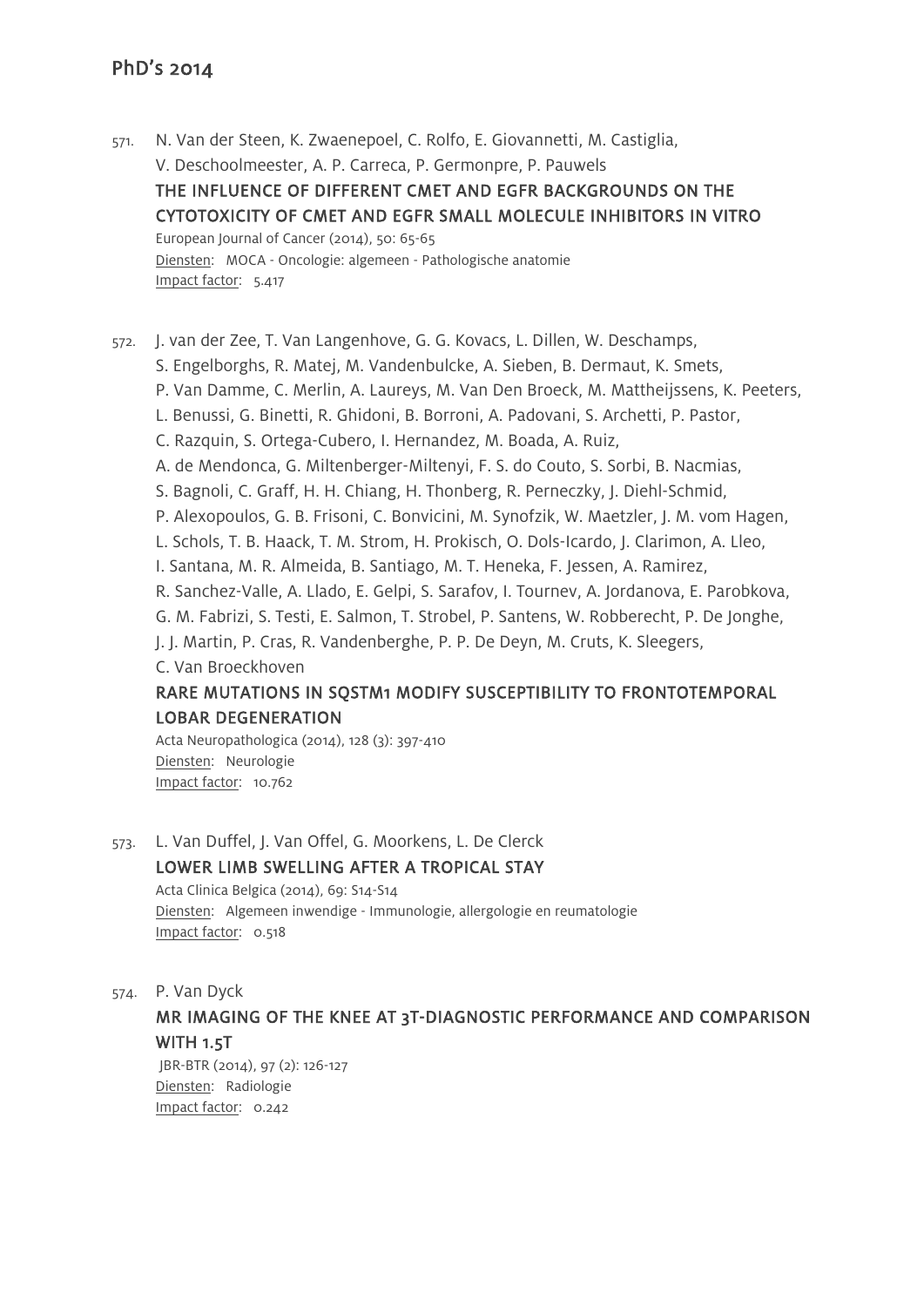- 575. P. Van Dyck, C. Kenis, F. Vanhoenacker, V. Lambrecht, K. Wouters, J. L. Gielen, L. Dossche, P. M. Parizel COMPARISON OF 1.5-AND 3-T MR IMAGING FOR EVALUATING THE ARTICULAR CARTILAGE OF THE KNEE Knee Surgery Sports Traumatology Arthroscopy (2014), 22 (6): 1376-1384 Diensten: Medische directie - Orthopedie - Radiologie - Sportgeneeskunde Impact factor: 3.053
- 576. N. van Erp, P. Little, B. Stuart, M. Moore, M. Thomas, C. C. Butler, K. Hood, S. Coenen, H. Goossens, M. Ieven, T. J. M. Verheij

INFLUENCE OF LUNG FUNCTION ON COURSE OF DISEASE AND RESPONSE TO ANTIBIOTIC THERAPY IN ADULT PRIMARY CARE PATIENTS WITH ACUTE COUGH: A POST HOC ANALYSIS OF PATIENTS ENROLLED IN A PROSPECTIVE MULTICENTRE **STUDY** 

Npj Primary Care Respiratory Medicine (2014), 24 Diensten: Klinische biologie Impact factor: Not Available

577. A. Van Eyck, K. Van Hoorenbeeck, B. Y. De Winter, J. Ramet, L. Van Gaal, W. De Backer, S. L. Verhulst

# SLEEP-DISORDERED BREATHING AND C-REACTIVE PROTEIN IN OBESE CHILDREN AND ADOLESCENTS

Sleep and Breathing (2014), 18 (2): 335-340 Diensten: Endocrinologie, diabetologie en metabole ziekten - Pediatrie - Pneumologie Impact factor: 2.482

578. A. Van Eyck, K. Van Hoorenbeeck, B. Y. De Winter, L. Van Gaal, W. De Backer, S. L. Verhulst

# SLEEP-DISORDERED BREATHING AND PULMONARY FUNCTION IN OBESE CHILDREN AND ADOLESCENTS

Sleep Medicine (2014), 15 (8): 929-933 Diensten: Endocrinologie, diabetologie en metabole ziekten - Pediatrie - Pneumologie Impact factor: 3.154

579. L. F. Van Gaal, A. P. Maggioni OVERWEIGHT, OBESITY, AND OUTCOMES: FAT MASS AND BEYOND Lancet (2014), 383 (9921): 935-936 Diensten: Endocrinologie, diabetologie en metabole ziekten Impact factor: 45.217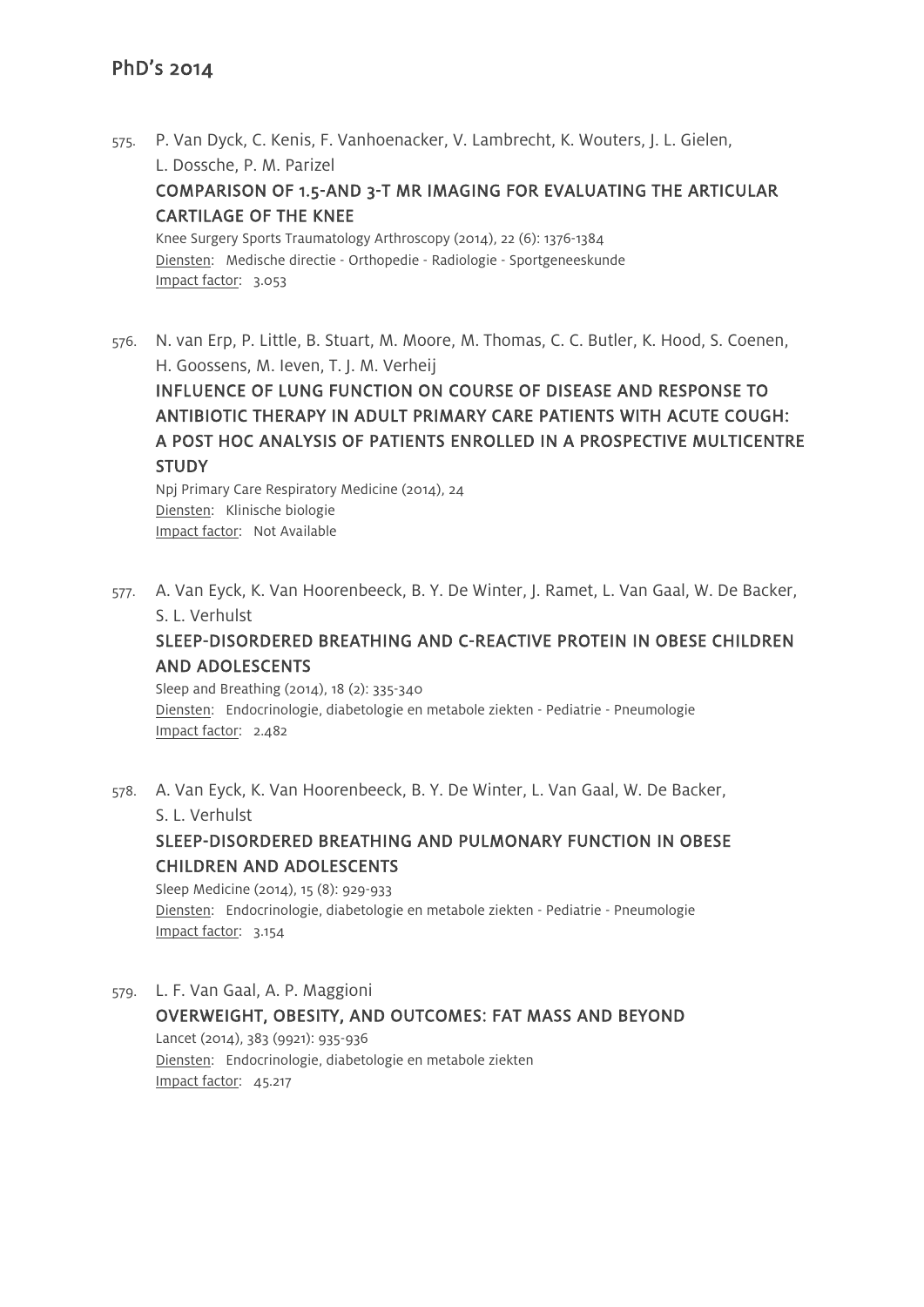580. A. L. Van Gasse, V. Sabato, C. H. Bridts, D. G. Ebo EMERGING ALLERGENS: CANNABIS Revue Francaise D Allergologie (2014), 54 (3): 144-147 Diensten: Immunologie, allergologie en reumatologie Impact factor: 0.245

581. G. Van Goethem, J. H. Livingston, D. Warren, A. J. Oojageer, G. I. Rice, Y. J. Crow BASAL GANGLIA CALCIFICATION IN A PATIENT WITH BETA-PROPELLER PROTEIN-ASSOCIATED NEURODEGENERATION Pediatric Neurology (2014), 51 (6): 843-845 Diensten: Neurologie Impact factor: 1.695

582. L. Van Heirstraeten, P. Spang, C. Schwind, K. S. Drese, M. Ritzi-Lehnert, B. Nieto, M. Camps, B. Landgraf, F. Guasch, A. H. Corbera, J. Samitier, H. Goossens, S. Malhotra-Kumar, T. Roeser INTEGRATED DNA AND RNA EXTRACTION AND PURIFICATION ON AN AUTOMATED MICROFLUIDIC CASSETTE FROM BACTERIAL AND VIRAL PATHOGENS CAUSING COMMUNITY-ACQUIRED LOWER RESPIRATORY TRACT **INFECTIONS** Lab on a Chip (2014), 14 (9): 1519-1526

Diensten: Klinische biologie Impact factor: 6.115

- 583. C. S. Van Holsbeke, G. Leemans, W. G. Vos, J. W. De Backer, S. C. Vinchurkar, M. Geldof, P. R. Verdonck, P. M. Parizel, P. E. Van Schil, W. A. De Backer FUNCTIONAL RESPIRATORY IMAGING AS A TOOL TO PERSONALIZE RESPIRATORY TREATMENT IN PATIENTS WITH UNILATERAL DIAPHRAGMATIC PARALYSIS Respiratory Care (2014), 59 (9): E127-E131 Diensten: Pneumologie - Radiologie - Thorax- en vaatheelkunde Impact factor: 1.838
- 584. C. S. Van Holsbeke, S. L. Verhulst, W. G. Vos, J. W. De Backer, S. C. Vinchurkar, P. R. Verdonck, J. W. D. van Doorn, N. Nadjmi, W. A. De Backer CHANGE IN UPPER AIRWAY GEOMETRY BETWEEN UPRIGHT AND SUPINE POSITION DURING TIDAL NASAL BREATHING Journal of Aerosol Medicine and Pulmonary Drug Delivery (2014), 27 (1): 51-57

Diensten: Mond-, kaak- en aangezichtsheelkunde - Pediatrie - Pneumologie Impact factor: 2.798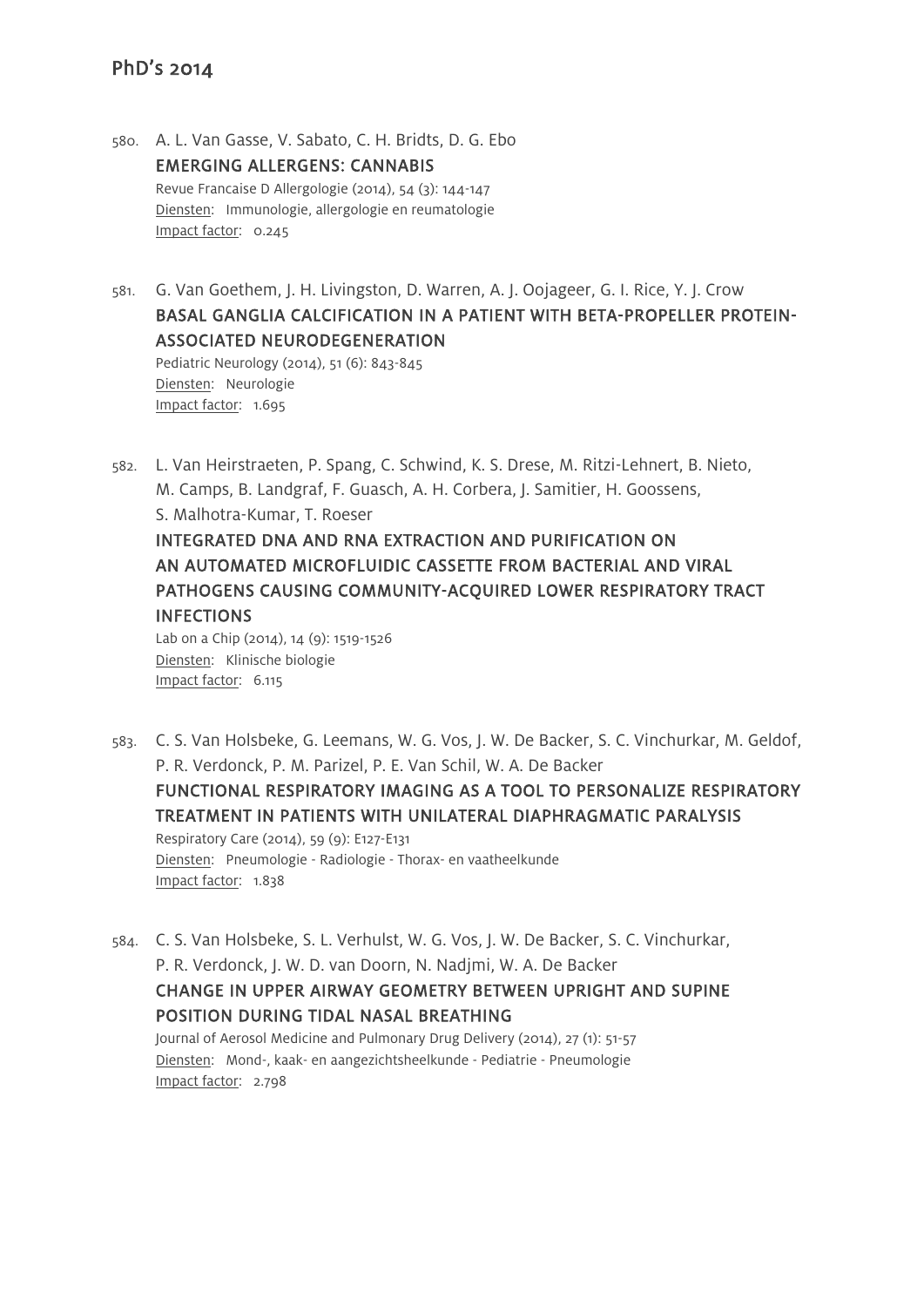585. K. Van Hoorenbeeck, S. L. Verhulst METABOLIC COMPLICATIONS AND OBSTRUCTIVE SLEEP APNEA IN OBESE CHILDREN: TIME TO WAKE UP! American Journal of Respiratory and Critical Care Medicine (2014), 189 (1): 13-15 Diensten: Pediatrie Impact factor: 12.996

586. S. H. van Ierssel, P. G. Jorens, E. M. Van Craenenbroeck, V. M. Conraads THE ENDOTHELIUM, A PROTAGONIST IN THE PATHOPHYSIOLOGY OF CRITICAL ILLNESS: FOCUS ON CELLULAR MARKERS Biomed Research International (2014), 2014: 985813 Diensten: Algemeen inwendige - Cardiologie - Immunologie, allergologie en reumatologie - Intensieve zorg - Verpleegkundige diensten

Impact factor: 1.579

- 587. L. Van Laer, H. Dietz, B. Loeys LOEYS-DIETZ SYNDROME Springer-Verlag Berlin (2014), 802: 95-105 Diensten: Medische genetica Impact factor: Not available
- 588. J. P. Van Meerbeeck, R. A. Damhuis, A. Khakwani, H. De Schutter, A. Rich, S. A. Burgers INTERNATIONAL COMPARISON OF TREATMENT AND SURVIVAL FOR PLEURAL MESOTHELIOMA, COMBINED ANALYSIS OF 9.014 PATIENTS FROM BELGIUM, THE NETHERLANDS AND ENGLAND

Journal of Thoracic Oncology (2014), 9 (4): S14-S14 Diensten: Oncologie: algemeen - Thoraxoncologie Impact factor: 5.282

589. A. L. N. van Nuijs, A. Gheorghe, P. G. Jorens, K. Maudens, H. Neels, A. Covaci OPTIMIZATION, VALIDATION, AND THE APPLICATION OF LIQUID CHROMATOGRAPHY-TANDEM MASS SPECTROMETRY FOR THE ANALYSIS OF NEW DRUGS OF ABUSE IN WASTEWATER

Drug Testing and Analysis (2014), 6 (42223): 861-867 Diensten: Intensieve zorg - Verpleegkundige diensten Impact factor: 2.506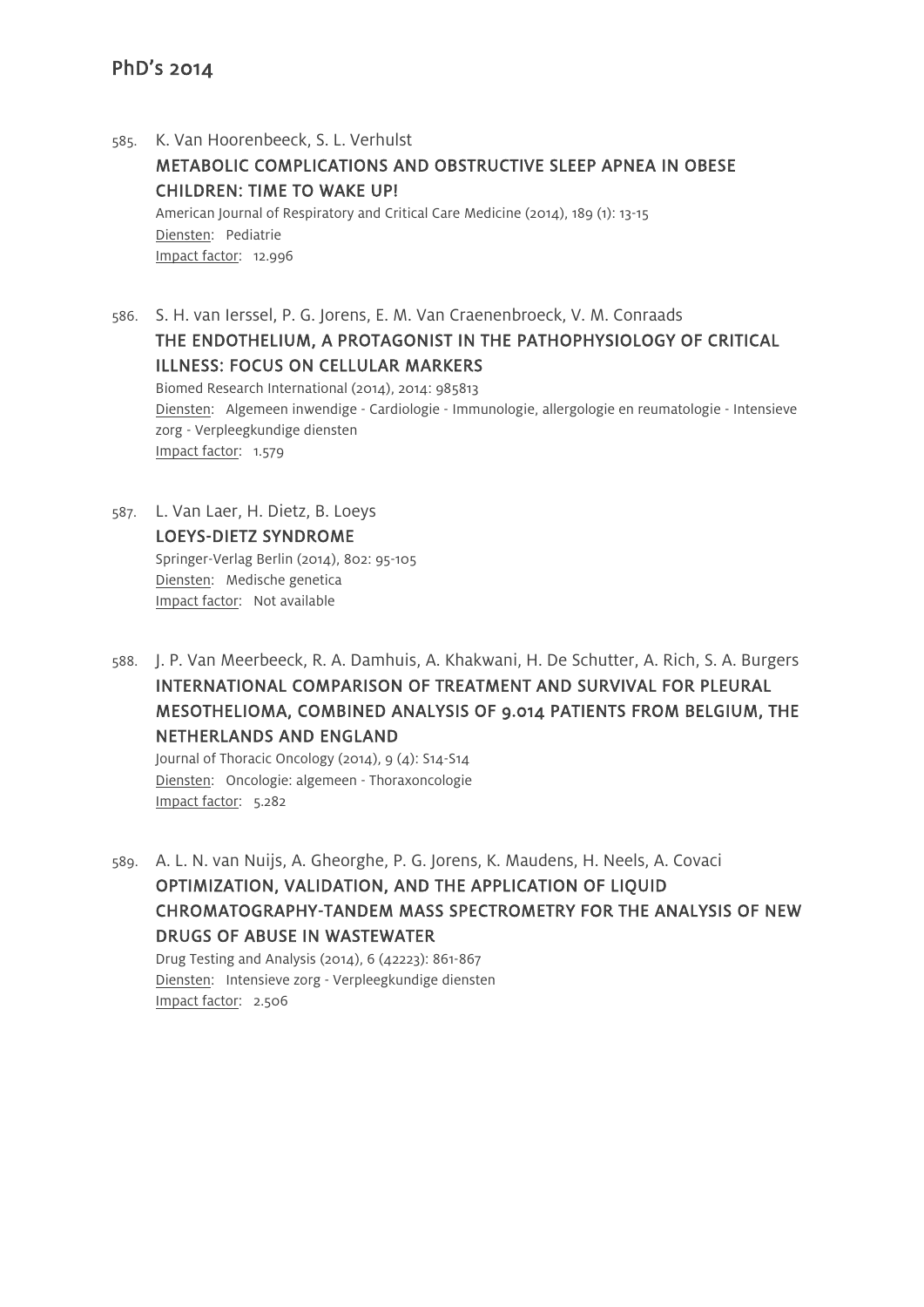Impact factor: 0.894

590. V. van Pesch, E. Bartholome, V. Bissay, O. Bouquiaux, M. Bureau, J. Caekebeke, J. Debruyne, I. Declercq, D. Decoo, P. Denayer, E. De Smet, M. D'Hooghe, B. Dubois, M. Dupuis, S. El Sankari, K. Geens, D. Guillaume, W. van Landegem, A. Lysandropoulos, A. M. de Noordhout, R. Medaer, A. Melin, K. Peeters, R. P. Ba, C. Retif, P. Seeldrayers, A. Symons, E. Urbain, P. Vanderdonckt, E. Van Ingelghem, L. Vanopdenbosch, E. Vanroose, B. Van Wijmeersch, B. Willekens, C. Willems, C. Sindic SAFETY AND EFFICACY OF NATALIZUMAB IN BELGIAN MULTIPLE SCLEROSIS PATIENTS: SUBGROUP ANALYSIS OF THE NATALIZUMAB OBSERVATIONAL PROGRAM Acta Neurologica Belgica (2014), 114 (3): 167-178 Diensten: Neurologie

591. G. A. A. Van Raemdonck, W. A. A. Tjalma, E. P. Coen, C. E. Depuydt, X. W. M. Van Ostade IDENTIFICATION OF PROTEIN BIOMARKERS FOR CERVICAL CANCER USING HUMAN CERVICOVAGINAL FLUID

Plos One (2014), 9 (9) Diensten: Oncologie: algemeen - Oncologische gynaecologie Impact factor: 3.234

592. V. Van Raemdonck, K. G. Monsieurs, D. Aerenhouts, K. De Martelaer TEACHING BASIC LIFE SUPPORT: A PROSPECTIVE RANDOMIZED STUDY ON LOW-COST TRAINING STRATEGIES IN SECONDARY SCHOOLS European Journal of Emergency Medicine (2014), 21 (4): 284-290 Diensten: Spoedopname Impact factor: 1.583

593. N. Van Regenmortel, P. G. Jorens, M. L. N. G. Malbrain FLUID MANAGEMENT BEFORE, DURING AND AFTER ELECTIVE SURGERY Current Opinion in Critical Care (2014), 20 (4): 390-395 Diensten: Intensieve zorg - Verpleegkundige diensten Impact factor: 2.617

594. V. Van Rompaey, P. Van de Heyning IN REFERENCE TO LASER VERSUS CONVENTIONAL FENESTRATION IN STAPEDOTOMY FOR OTOSCLEROSIS: A SYSTEMATIC REVIEW Laryngoscope (2014), 124 (9): E394-E394

Diensten: Neus-, keel- en oorziekten Impact factor: 2.144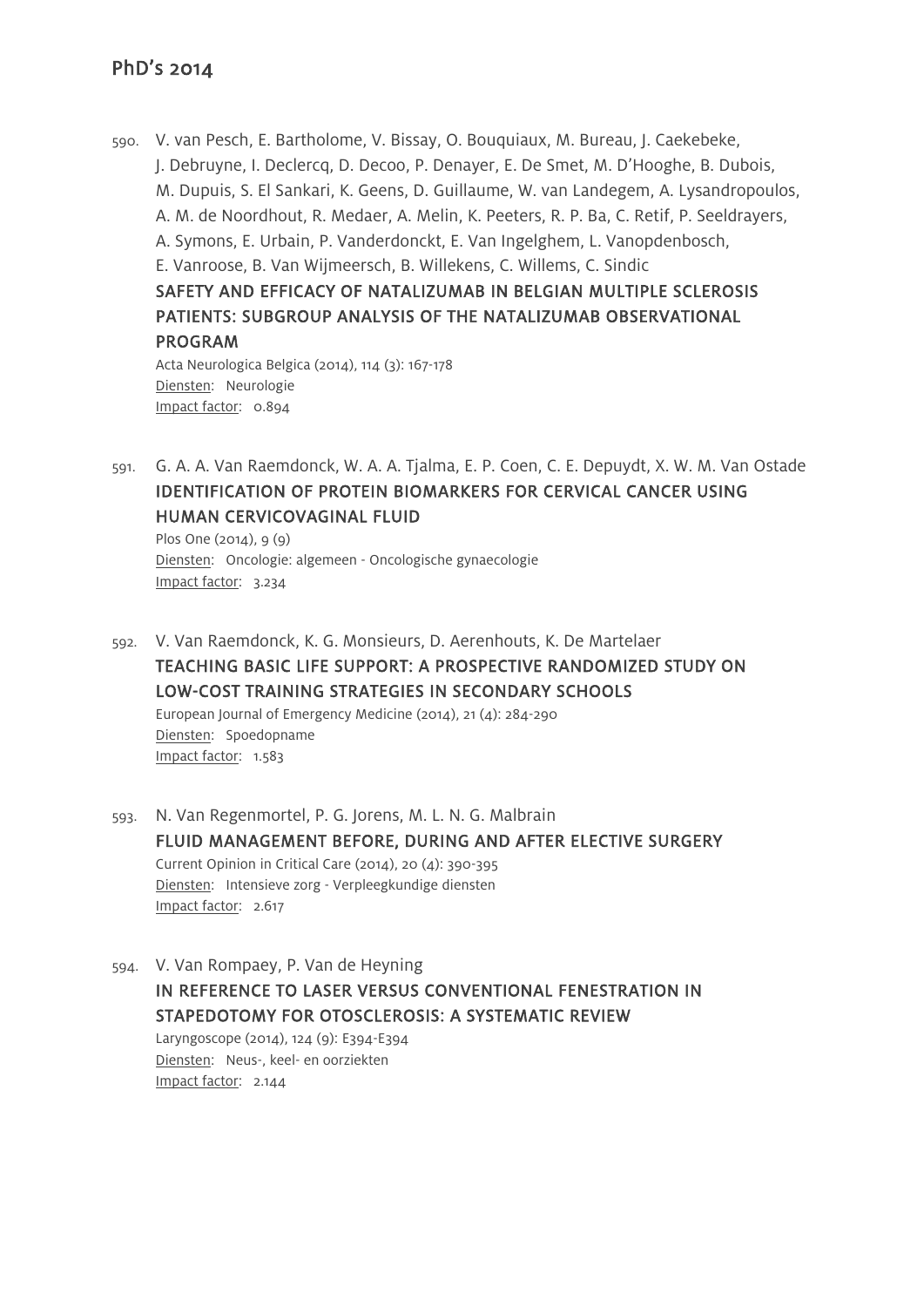- 595. P. E. Van Schil, D. R. Dos Santos MODIFIED IN VIVO LUNG PERFUSION ALLOWS FOR PROLONGED PERFUSION WITHOUT ACUTE LUNG INJURY DISCUSSION Journal of Thoracic and Cardiovascular Surgery (2014), 147 (2): 781-782 Diensten: Thorax- en vaatheelkunde Impact factor: 4.168
- 596. P. E. Van Schil, I. Opitz, W. Weder, C. De Laet, A. Domen, P. Lauwers, J. M. Hendriks, J. P. Van Meerbeeck MULTIMODAL MANAGEMENT OF MALIGNANT PLEURAL MESOTHELIOMA: WHERE ARE WE TODAY? European Respiratory Journal (2014), 44 (3): 754-764

Diensten: Oncologie: algemeen - Thorax- en vaatheelkunde - Thoraxoncologie Impact factor: 7.636

- 597. A. Van Tongel, T. Huysmans, B. Amit, J. Sijbers, F. Van Glabbeek, L. De Wilde EVALUATION OF PROMINENCE OF STRAIGHT PLATES AND PRECONTOURED CLAVICLE PLATES USING AUTOMATED PLATE-TO-BONE ALIGNMENT Acta Orthopaedica Belgica (2014), 80 (3): 301-308 Diensten: Orthopedie Impact factor: 0.654
- 598. I. Van Ussel, W. Boer, P. Parizel, P. Cras, P. G. Jorens ENCEPHALITIS RELATED TO A H1N1 VACCINATION: CASE REPORT AND REVIEW OF THE LITERATURE

Clinical Neurology and Neurosurgery (2014), 124: 1-8 Diensten: Intensieve zorg - Neurologie - Radiologie - Verpleegkundige diensten Impact factor: 1.127

599. E. O. G. van Vliet, E. Schuit, K. Y. Heida, B. C. Opmeer, M. Kok, W. Gyselaers, M. M. Porath, M. Woiski, C. J. Bax, K. W. M. Bloemenkamp, H. C. J. Scheepers, Y. Jacquemyn, E. van Beek, H. J. J. Duvekot, M. T. M. Franssen, B. N. Bijvank, J. H. Kok, A. Franx, B. W. J. Mol, M. A. Oudijk NIFEDIPINE VERSUS ATOSIBAN IN THE TREATMENT OF THREATENED PRETERM LABOUR (ASSESSMENT OF PERINATAL OUTCOME AFTER SPECIFIC TOCOLYSIS IN EARLY LABOUR: APOSTEL III-TRIAL) Bmc Pregnancy and Childbirth (2014), 14

Diensten: Gynaecologie Impact factor: 2.190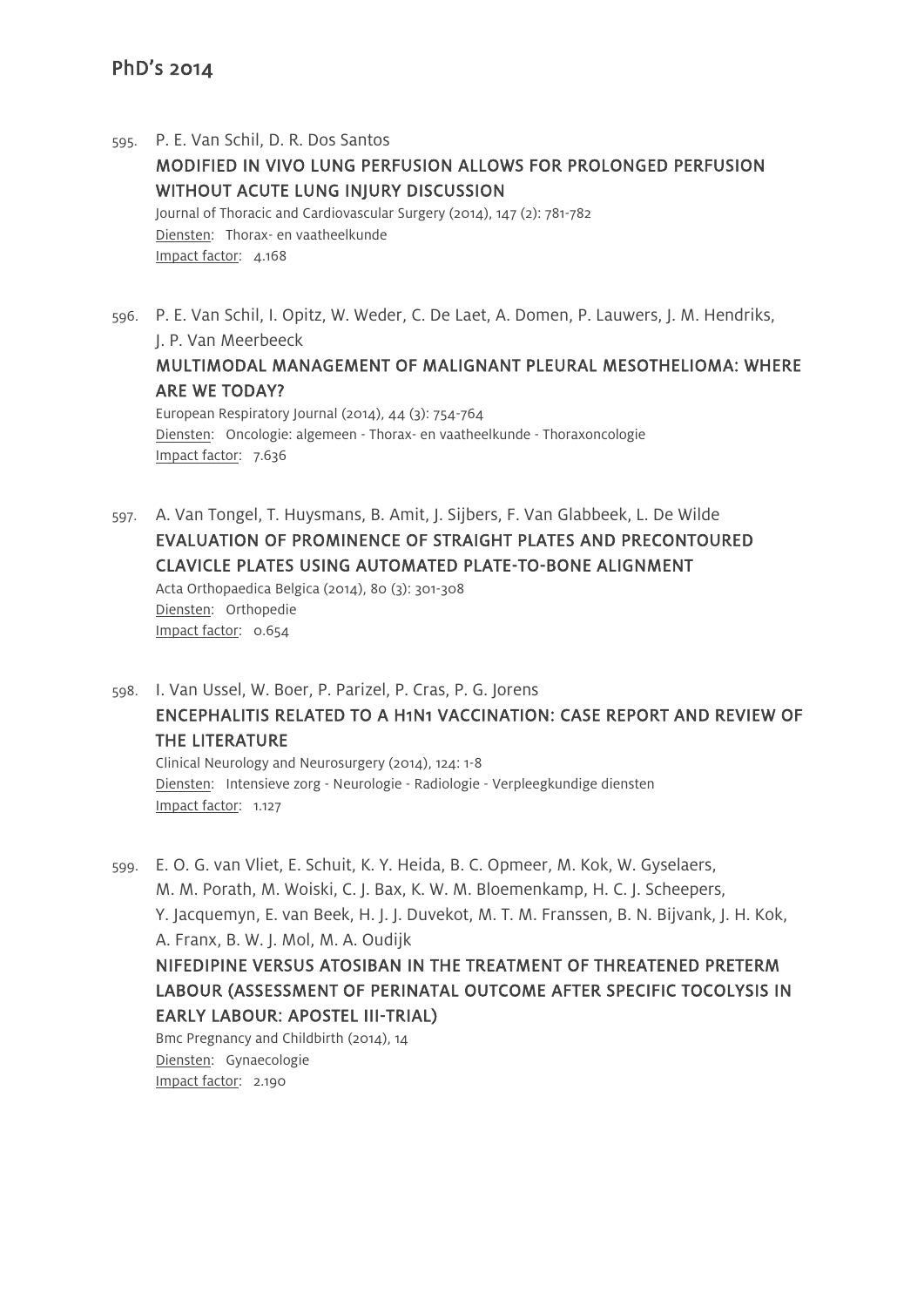600. P. Vanacker, M. Cordier, J. Janbieh, C. Federau, P. Michel FLOATING ARTERIAL THROMBUS RELATED STROKE TREATED BY INTRAVENOUS **THROMBOLYSIS** Cerebrovascular Diseases (2014), 38 (2): 117-120 Diensten: Neurologie Impact factor: 3.754

601. P. Vanacker, D. Lambrou, A. Eskandari, P. Maeder, R. Meuli, G. Ntaios, P. Michel IMPROVING PREDICTION OF RECANALIZATION IN ACUTE LARGE-VESSEL OCCLUSIVE STROKE Journal of Thrombosis and Haemostasis (2014), 12 (6): 814-821 Diensten: Neurologie Impact factor: 5.720

602. O. Vanakker, C. Vilain, K. Janssens, N. Van der Aa, G. Smits, C. Bandelier, B. Blaumeiser, S. Bulk, J. H. Caberg, A. De Leener, M. De Rademaeker, T. de Ravel, J. Desir, A. Destree, A. Dheedene, S. Gaillez, B. Grisart, A. C. Hellin, S. Janssens, K. Keymolen, B. Menten, B.Pichon, M. Ravoet, N. Revencu, S. Rombout, C. Staessens, A. Van Den Bogaert, K. Van Den Bogaert, J. R. Vermeesch, F. Kooy, Y. Sznajer, K. Devriendt IMPLEMENTATION OF GENOMIC ARRAYS IN PRENATAL DIAGNOSIS: THE BELGIAN APPROACH TO MEET THE CHALLENGES European Journal of Medical Genetics (2014), 57 (4): 151-156

Diensten: Medische genetica Impact factor: 1.466

- 603. T. Vandamme, K. Op de Beeck, M. Beyens, G. Mortier, P. Pauwels, G. Van Camp, W. De Herder, M. Peeters, L. J. Holand INDUCING, UNDERSTANDING AND OVERCOMING RESISTANCE TO EVEROLIMUS IN PANCREATIC NEUROENDOCRINE TUMORS Neuroendocrinology (2014), 99 (42097): 225-226 Diensten: Medische genetica - MOCA - Oncologie: algemeen - Pathologische anatomie Impact factor: 4.373
- 604. Y. Vande Weygaerde, M. Eyselbergs, K. De Cuyper, K. L. Verstraete, F. M. Vanhoenacker VOLVULUS OF CECUM AND ILEO-ILEAL INTUSSUSCEPTION JBR-BTR (2014), 97 (3): 180-181 Diensten: Radiologie Impact factor: 0.242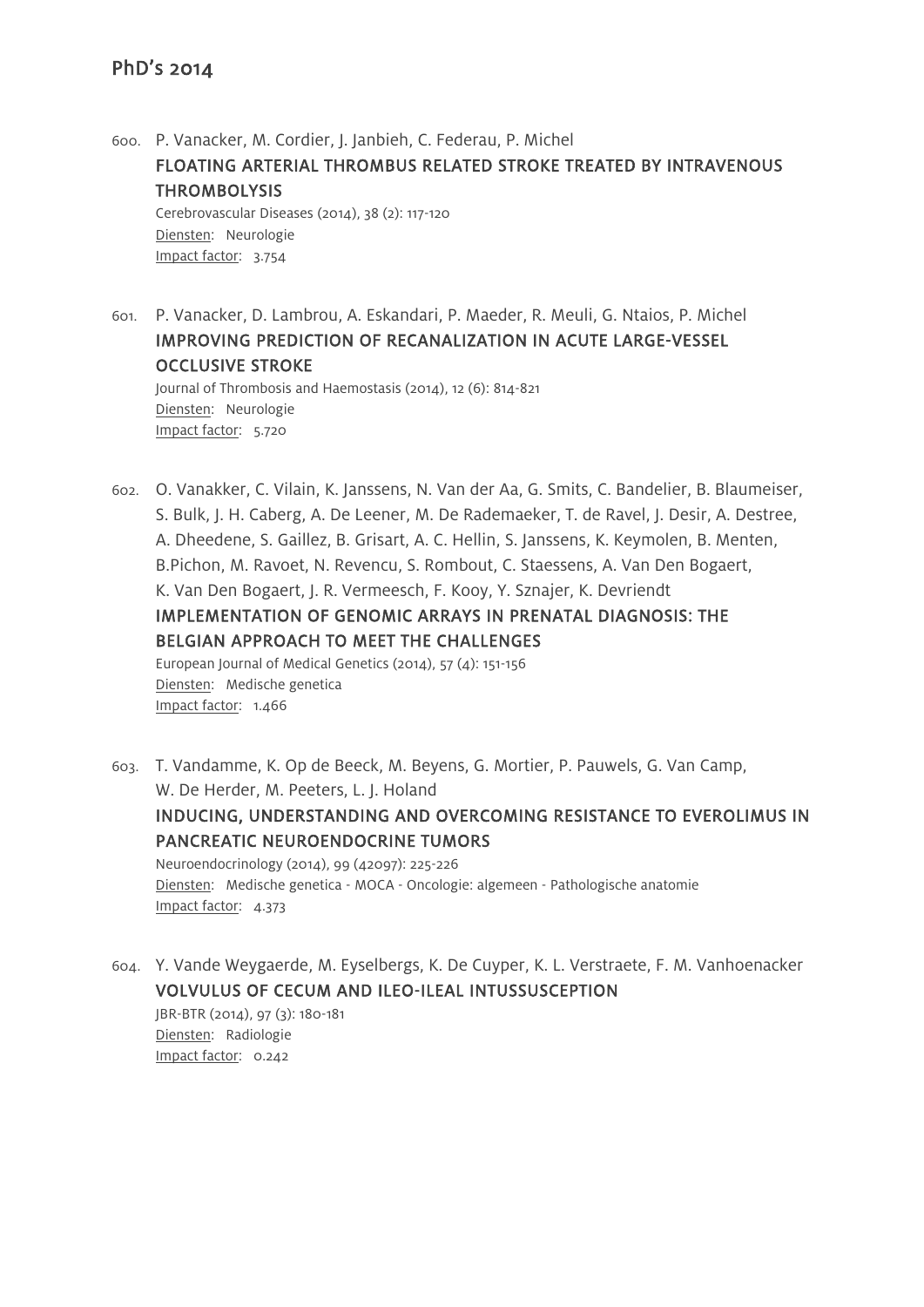605. T. Vandendriessche, M. Kotrc, M. Tijskens, J. Bartunek, M. Delesie, B. P. Paelinck, D. Bock, M. Penicka, B. Stockman, C. Maeyer, C. Vrints, M. Vanderheyden, M. J. Claeys PERCUTANEOUS MITRAL VALVE REPAIR IN HIGH-RISK PATIENTS: INITIAL EXPERIENCE WITH THE MITRACLIP (R) SYSTEM IN BELGIUM Acta Cardiologica (2014), 69 (3): 265-270

Diensten: Cardiochirurgie - Cardiologie Impact factor: 0.653

606. O. M. Vanderveken, P. Van de Heyning, M. J. Braem RETENTION OF MANDIBULAR ADVANCEMENT DEVICES IN THE TREATMENT OF OBSTRUCTIVE SLEEP APNEA: AN IN VITRO PILOT STUDY Sleep and Breathing (2014), 18 (2): 313-318 Diensten: Mond-, kaak- en aangezichtsheelkunde - Neus-, keel- en oorziekten - Slaapcentrum Impact factor: 2.482

607. G. Vandeweyer, C. Helsmoortel, A. Van Dijck, A. T. Vulto-van Silfhout, B. P. Coe, R. Bernier, J. Gerdts, L. Rooms, J. Van Den Ende, M. Bakshi, M. Wilson, A. Nordgren, L. G. Hendon, O. A. Abdulrahman, C. Romano, B. B. A. De Vries, T. Kleefstra, E. E. Eichler, N. Van der Aa, R. F. Kooy THE TRANSCRIPTIONAL REGULATOR ADNP LINKS THE BAF (SWI/SNF) COMPLEXES

# WITH AUTISM

American Journal of Medical Genetics Part C-Seminars in Medical Genetics (2014), 166 (3): 315-326 Diensten: Directie ICT - Medische genetica Impact factor: 3.906

- 608. G. Vandeweyer, L. Van Laer, B. Loeys, T. Van den Bulcke, R. F. Kooy VARIANTDB: A FLEXIBLE ANNOTATION AND FILTERING PORTAL FOR NEXT GENERATION SEQUENCING DATA Genome Medicine (2014), 6 Diensten: Directie ICT - Medische genetica Impact factor: 5.338
- 609. D. Vandijck, C. Moreno, P. Starkel, P. Van Damme, H. Van Vlierberghe, S. J. Hindman, H. Razavi, W. Laleman

## CURRENT AND FUTURE HEALTH AND ECONOMIC IMPACT OF HEPATITIS C IN **BELGIUM**

Acta Gastro-Enterologica Belgica (2014), 77 (2): 285-290 Diensten: Medische directie Impact factor: 0.912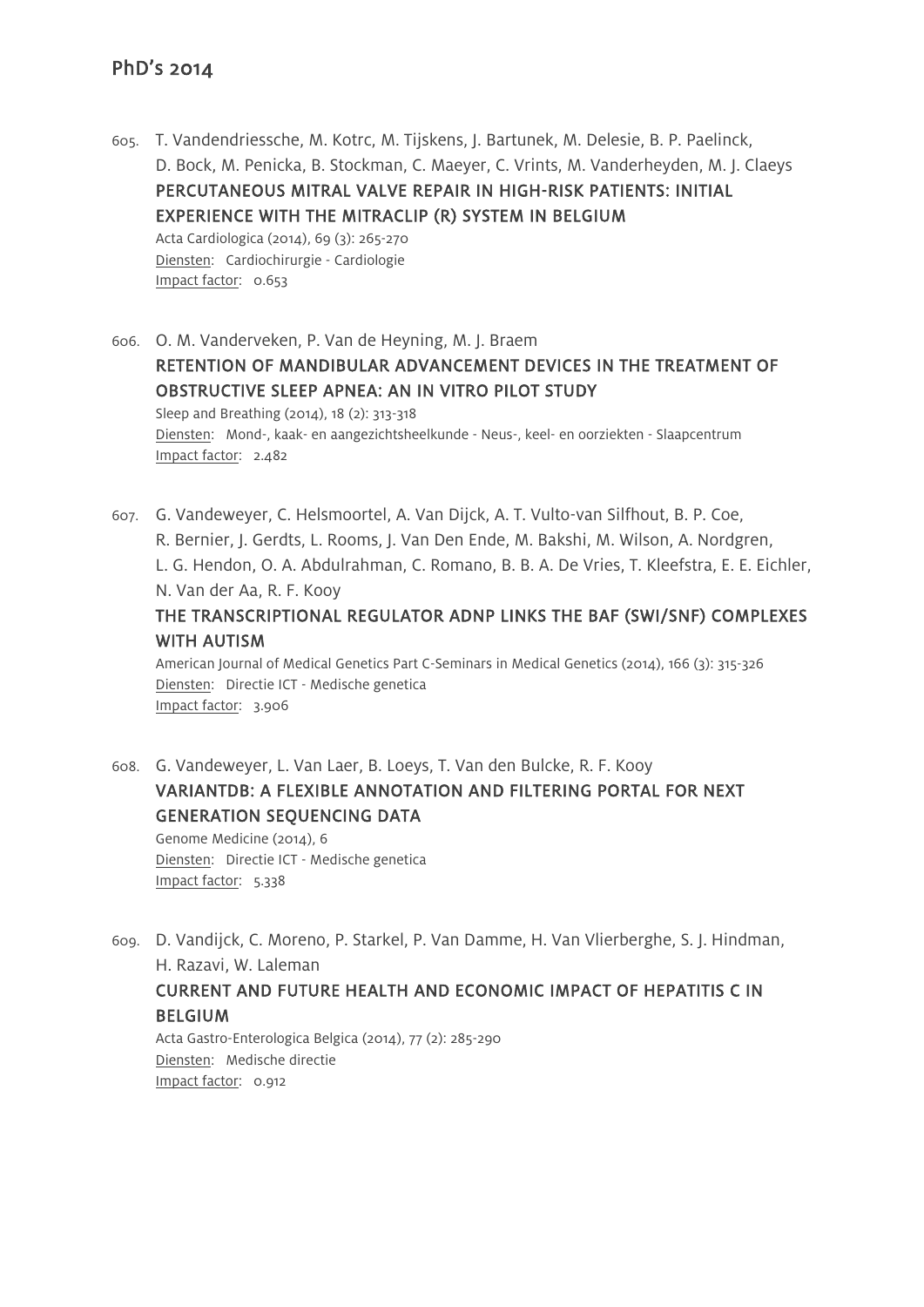- 610. L. E. M. Vanhees, P. Beckers, N. Pattyn, C. De Maeyer, E. Coeckelberghs, G. Frederix, K. Goetschalckx, E. Van Craenenbroeck, V. Cornelissen, V. Conraads COMPARISON OF TWO AEROBIC TRAINING INTERVENTIONS IN PATIENTS WITH CORONARY ARTERY DISEASE: THE SAINTEX-CAD STUDY European Heart Journal (2014), 35: 879-879 Diensten: Cardiologie Impact factor: 15.203
- 611. M. Vanhees, F. Van Glabbeek, P. C. Amadio CARPAL TUNNEL SYNDROME ETIOLOGY UPDATE: WHERE DO WE STAND? Acta Orthopaedica Belgica (2014), 80 (3): 331-335 Diensten: Orthopedie Impact factor: 0.654
- 612. F. M. Vanhoenacker, K. Vanwambeke, G. Jacomen AMYLOIDOSIS: AN UNUSUAL CAUSE OF MESENTERIC, OMENTAL AND LYMPH NODE CALCIFICATIONS JBR-BTR (2014), 97 (5): 283-286 Diensten: Radiologie Impact factor: 0.242
- 613. E. Vanhommerig, P. Moons, D. Pirici, C. Lammens, J. P. Hernalsteens, H. De Greve, S. Kumar-Singh, H. Goossens, S. Malhotra-Kumar COMPARISON OF BIOFILM FORMATION BETWEEN MAJOR CLONAL LINEAGES OF METHICILLIN RESISTANT STAPHYLOCOCCUS AUREUS Plos One (2014), 9 (8) Diensten: Klinische biologie Impact factor: 3.234
- 614. S. Vanneste, M. Congedo, D. De Ridder PINPOINTING A HIGHLY SPECIFIC PATHOLOGICAL FUNCTIONAL CONNECTION THAT TURNS PHANTOM SOUND INTO DISTRESS Cerebral Cortex (2014), 24 (9): 2268-2282 Diensten: Neus-, keel- en oorziekten Impact factor: 8.665
- 615. S. Vanneste, K. Joos, B. Langguth, W. T. To, D. De Ridder NEURONAL CORRELATES OF MALADAPTIVE COPING: AN EEG-STUDY IN TINNITUS PATIENTS Plos One (2014), 9 (2) Diensten: Neus-, keel- en oorziekten Impact factor: 3.234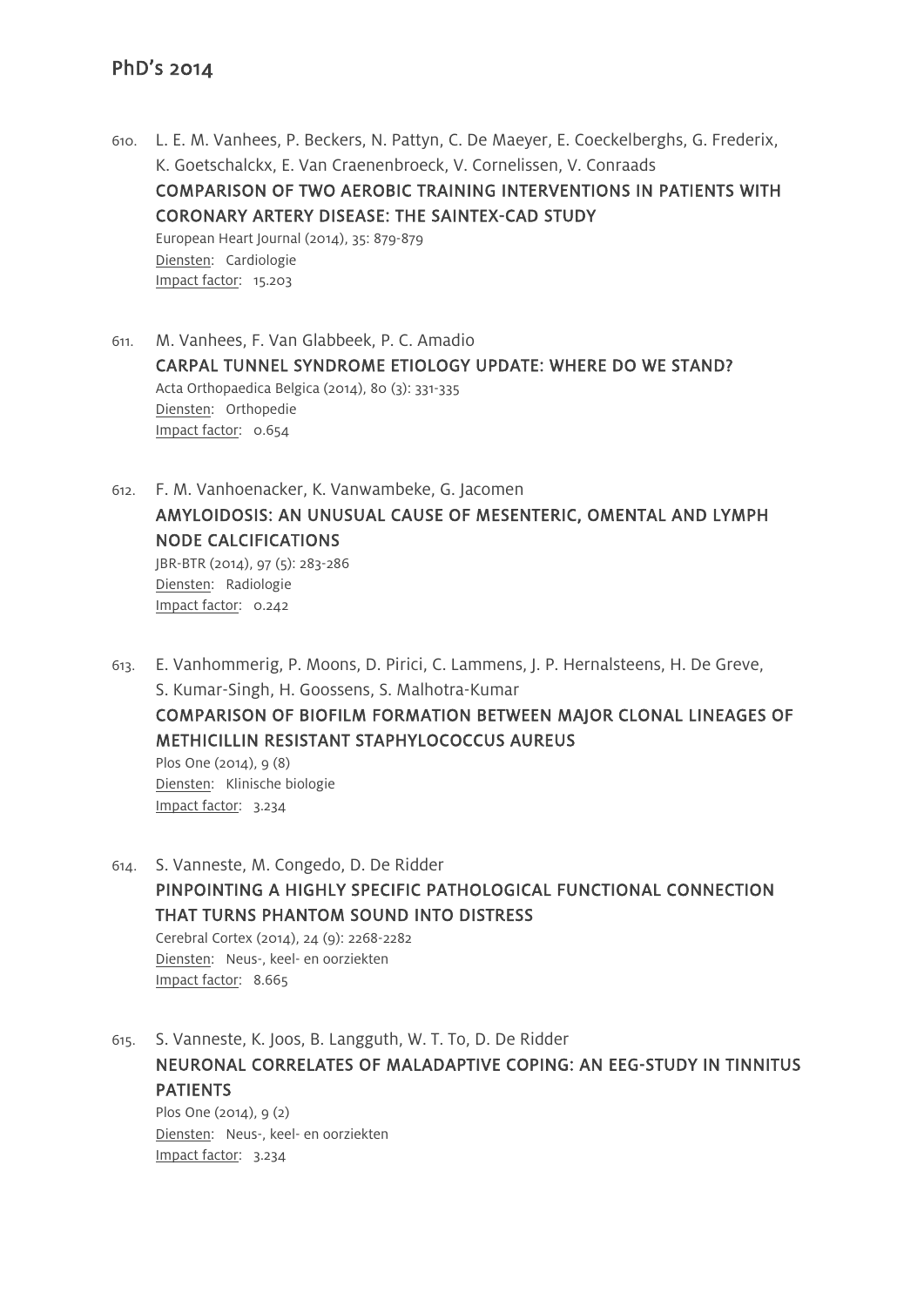- 616. S. Vanneste, J. Ost, B. Langguth, D. De Ridder TMS BY DOUBLE-CONE COIL PREFRONTAL STIMULATION FOR MEDICATION RESISTANT CHRONIC DEPRESSION: A CASE REPORT Neurocase (2014), 20 (1): 61-68 Diensten: Neus-, keel- en oorziekten Impact factor: 1.124
- 617. C. Vanroy, Y. Vanlandewijck, P. Cras, H. Feys, S. Truijen, M. Michielsen, D. Vissers IS A CODED PHYSICAL ACTIVITY DIARY VALID FOR ASSESSING PHYSICAL ACTIVITY LEVEL AND ENERGY EXPENDITURE IN STROKE PATIENTS? Plos One (2014), 9 (6) Diensten: Neurologie Impact factor: 3.234
- 618. C. Vanroy, D. Vissers, P. Cras, S. Beyne, H. Feys, Y. Vanlandewijck, S. Truijen PHYSICAL ACTIVITY MONITORING IN STROKE: SENSEWEAR PRO2 ACTIVITY ACCELEROMETER VERSUS YAMAX DIGI-WALKER SW-200 PEDOMETER Disability and Rehabilitation (2014), 36 (20): 1695-1703 Diensten: Neurologie Impact factor: 1.985
- 619. M. Vansevenant, F. M. Vanhoenacker, T. Wauters PROXIMAL AVULSION FRACTURE OF THE LONG HEAD OF THE TRICEPS BRACHII **MUSCLE** JBR-BTR (2014), 97 (5): 316-316 Diensten: Radiologie Impact factor: 0.242

620. J. Vansteenkiste, L. Crino, C. Dooms, J. Y. Douillard, C. Faivre-Finn, E. Lim, G. Rocco, S. Senan, P. Van Schil, G. Veronesi, R. Stahel, S. Peters, E. Felip 2<sup>nd</sup> ESMO CONSENSUS CONFERENCE ON LUNG CANCER: EARLY-STAGE NON-SMALL-CELL LUNG CANCER CONSENSUS ON DIAGNOSIS, TREATMENT AND FOLLOW-UP Annals of Oncology (2014), 25 (8): 1462-1474 Diensten: Thorax- en vaatheelkunde

Impact factor: 7.040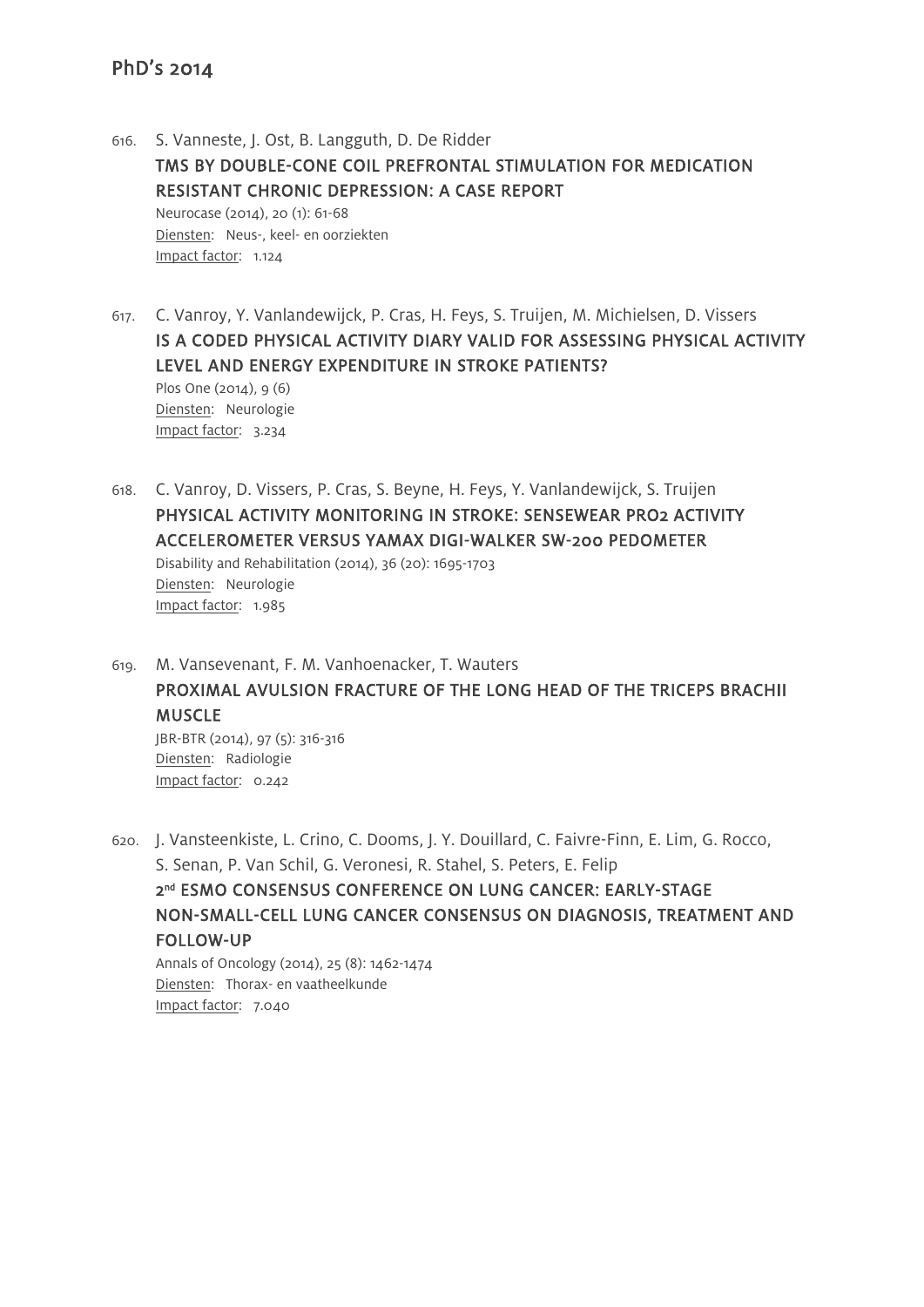- 621. S. Verbeek, O. Vanakker, R. Mercelis, A. F. Lipka, F. Haerynck, M. Dullaers, P. Verloo, R. Van Coster, H. Verhelst LAMBERT-EATON MYASTHENIC SYNDROME IN A 13-YEAR-OLD GIRL WITH XP11.22-P11.23 DUPLICATION European Journal of Paediatric Neurology (2014), 18 (3): 439-443 Diensten: Neurologie Impact factor: 2.301
- 622. H. Verbelen, N. Gebruers, T. Beyers, A. C. De Monie, W. Tjalma BREAST EDEMA IN BREAST CANCER PATIENTS FOLLOWING BREAST-CONSERVING SURGERY AND RADIOTHERAPY: A SYSTEMATIC REVIEW Breast Cancer Research and Treatment (2014), 147 (3): 463-471 Diensten: Oncologie: algemeen - Oncologische gynaecologie Impact factor: 3.940
- 623. H. Verbelen, N. Gebruers, F. M. Eeckhout, K. Verlinden, W. Tjalma SHOULDER AND ARM MORBIDITY IN SENTINEL NODE-NEGATIVE BREAST CANCER PATIENTS: A SYSTEMATIC REVIEW Breast Cancer Research and Treatment (2014), 144 (1): 21-31 Diensten: Oncologie: algemeen - Oncologische gynaecologie Impact factor: 3.940
- 624. O. Verborgt, M. Vanhees, S. Heylen, P. Hardy, G. Declercq, R. Bicknell COMPUTER NAVIGATION AND PATIENT-SPECIFIC INSTRUMENTATION IN SHOULDER ARTHROPLASTY

Sports Medicine and Arthroscopy Review (2014), 22 (4): E42-E49 Diensten: Orthopedie Impact factor: 1.681

625. J. Verbraecken

# THE ROLE OF THE 'CENTRAL' COMPONENT IN THE PATHOPHYSIOLOGY OF COMPLEX BREATHING DISORDERS DURING SLEEP

Journal of Sleep Research (2014), 23: 43-43 Diensten: Pneumologie - Slaapcentrum Impact factor: 3.347

626. J. Verbraecken

OSA TREATMENT OUTCOME IN EUROPE Journal of Sleep Research (2014), 23: 54-54 Diensten: Pneumologie - Slaapcentrum Impact factor: 3.347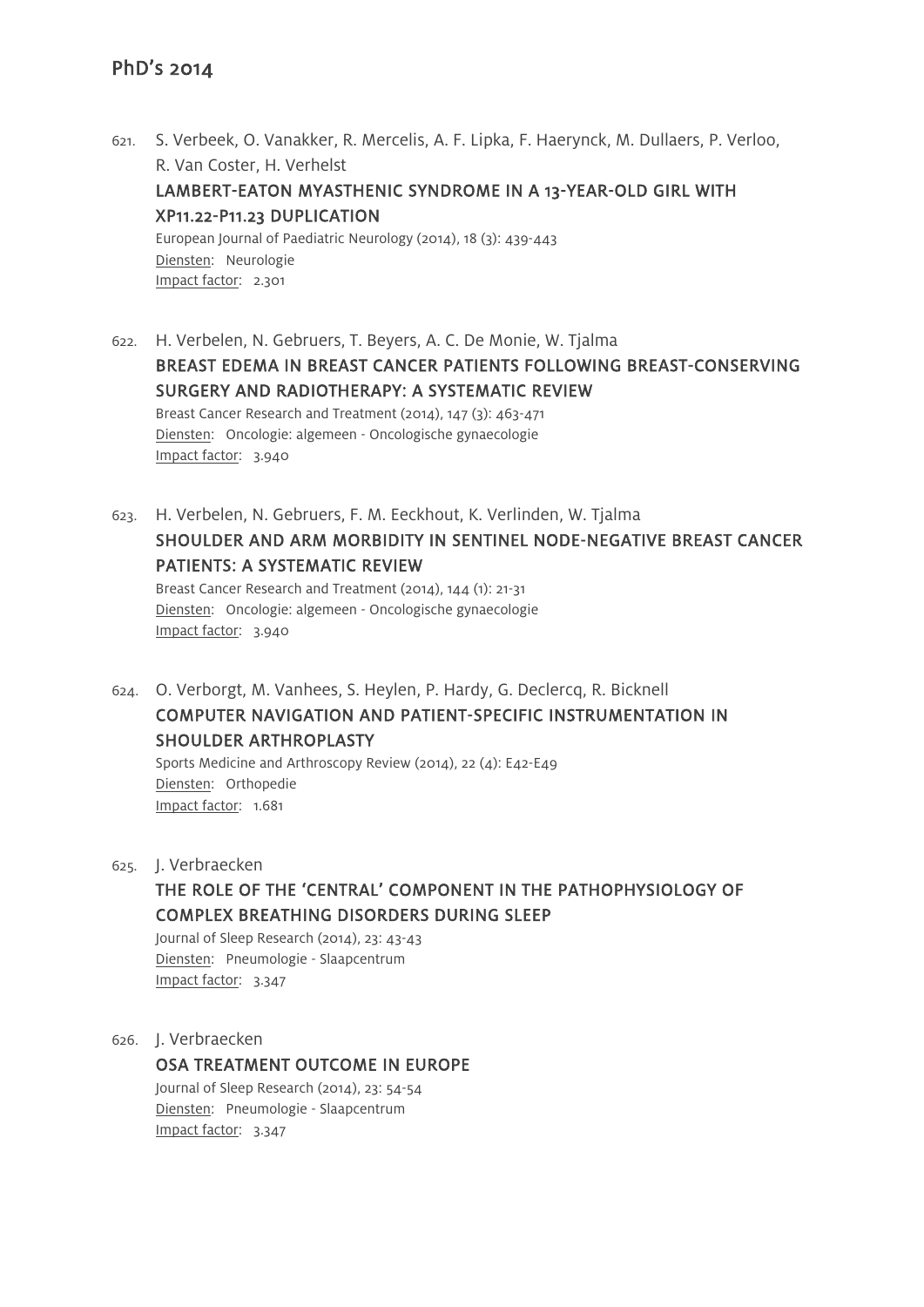627. J. Verbraecken FROM CPAP TO TRILEVEL ADAPTIVE SERVO VENTILATION IN CHRONIC HEART FAILURE - HAVE WE GOT THE MAGIC BULLET? Sleep Medicine (2014), 15 (8): 846-848 Diensten: Pneumologie - Slaapcentrum Impact factor: 3.154

628. J. Verbraecken, W. Randerath EFFECT OF UPPER AIRWAY STIMULATION ON IMPROVING SLEEP QUALITY AND QUALITY OF LIFE IN MODERATE TO SEVERE OBSTRUCTIVE SLEEP APNOEA Journal of Sleep Research (2014), 23: 66-66 Diensten: Pneumologie - Slaapcentrum Impact factor: 3.347

629. A. E. R. Verbruggen, M. Dieltjens, K. Wouters, I. De Volder, P. H. Van de Heyning, M. J. Braem, O. M. Vanderveken PREVALENCE OF RESIDUAL EXCESSIVE SLEEPINESS DURING EFFECTIVE ORAL APPLIANCE THERAPY FOR SLEEP-DISORDERED BREATHING Sleep Medicine (2014), 15 (2): 269-272 Diensten: Medische directie - Mond-, kaak- en aangezichtsheelkunde - Neurologie - Neus-, keel- en oorziekten - Psychiatrie - Slaapcentrum Impact factor: 3.154

630. P. Verdonck, A. F. Kalmar, K. Suy, T. Geeraerts, M. Vercauteren, A. Mottrie, A. M. De Wolf, J. F. A. Hendrickx OPTIC NERVE SHEATH DIAMETER REMAINS CONSTANT DURING ROBOT ASSISTED LAPAROSCOPIC RADICAL PROSTATECTOMY Plos One (2014), 9 (11)

Diensten: Anesthesie Impact factor: 3.234

631. I. Vergote, P. H. Debruyne, F. Kridelka, P. Berteloot, F. Amant, B. Honhon, W. Lybaert, K. Leunen, K. Geldhof, D. Verhoeven, F. Forget, P. Vuylsteke, L. D'Hondt, M. Huizing, H. Van den Bulck, A. Laenen PHASE II STUDY OF WEEKLY PACLITAXEL AND CARBOPLATIN IN GYNAECOLOGICAL CANCER. A STUDY OF THE BELGIAN GYNAECOLOGICAL ONCOLOGY GROUP (BGOG-OV5) International Journal of Gynecological Cancer (2014), 24 (9): 1177-1178 Diensten: Oncologie: algemeen

Impact factor: 1.958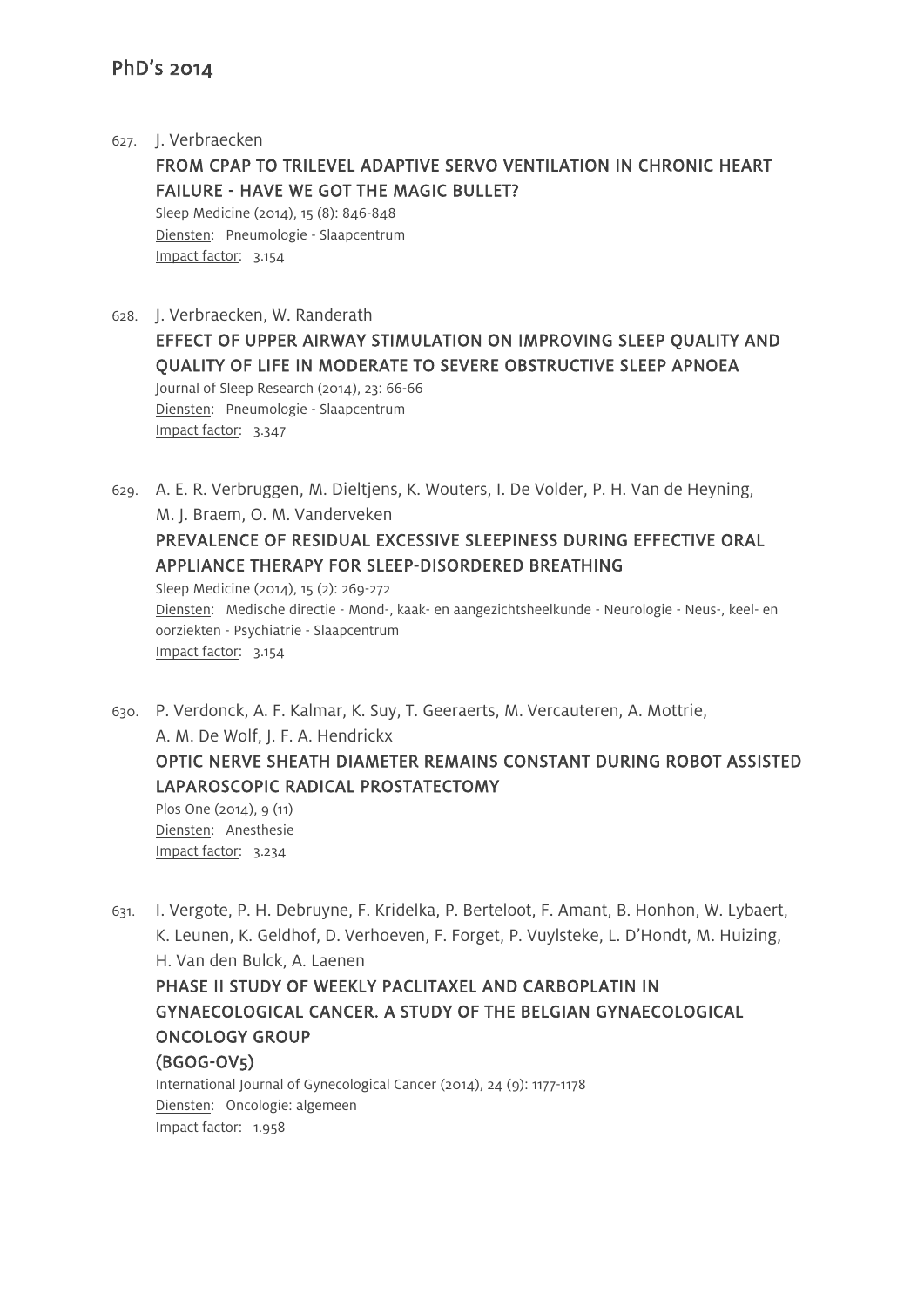632. S. Vergult, E. Van Binsbergen, T. Sante, S. Nowak, O. Vanakker, K. Claes, B. Poppe, N. Van der Aa, M. J. van Roosmalen, K. Duran, M. Tavakoli-Yaraki, M. Swinkels, M. J. van den Boogaard, M. van Haelst, F. Roelens, F. Speleman, E. Cuppen, G. Mortier, W. P. Kloosterman, B. Menten

#### MATE PAIR SEQUENCING FOR THE DETECTION OF CHROMOSOMAL ABERRATIONS IN PATIENTS WITH INTELLECTUAL DISABILITY AND CONGENITAL MALFORMATIONS

European Journal of Human Genetics (2014), 22 (5): 652-659 Diensten: Medische genetica Impact factor: 4.349

633. J. Verhaegen, J. Flamaing, W. De Backer, B. Delaere, K. Van Herck, F. Surmont, Y. Van Laethem, P. Van Damme, W. Peetermans EPIDEMIOLOGY AND OUTCOME OF INVASIVE PNEUMOCOCCAL DISEASE AMONG ADULTS IN BELGIUM, 2009-2011

Eurosurveillance (2014), 19 (31): 14-22 Diensten: Medische directie - Pneumologie Impact factor: 5.722

634. M. H. G. Verheijen, M. Peviani, R. Hendricusdottir, E. M. Bell, M. Lammens, A. B. Smit, C. Bendotti, J. van Minnen INCREASED AXONAL RIBOSOME NUMBERS IS AN EARLY EVENT IN THE

PATHOGENESIS OF AMYOTROPHIC LATERAL SCLEROSIS

Plos One (2014), 9 (1) Diensten: Pathologische anatomie Impact factor: 3.234

635. A. Verlinden, H. Jansens, H. Goossens, A. L. Van De Velde, W. A. Schroyens, Z. N. Berneman, A. P. Gadisseur CLINICAL AND MICROBIOLOGICAL IMPACT OF DISCONTINUATION OF FLUOROQUINOLONE PROPHYLAXIS IN PATIENTS WITH PROLONGED PROFOUND NEUTROPENIA European Journal of Haematology (2014), 93 (4): 302-308

Diensten: Hematologie - Klinische biologie Impact factor: 2.066

636. G. Vermeersch, S. Heyman, T. Moreels, G. Hubens ESOPHAGEAL STENTING FOR ENTERIC LEAKS AFTER BARIATRIC SURGERY: A SINGLE INSTITUTION EXPERIENCE Obesity Surgery (2014), 24 (7): 1020-1020 Diensten: Abdominale kinder en reconstructieve heelkunde - Gastro-enterologie en hepatologie

Impact factor: 3.747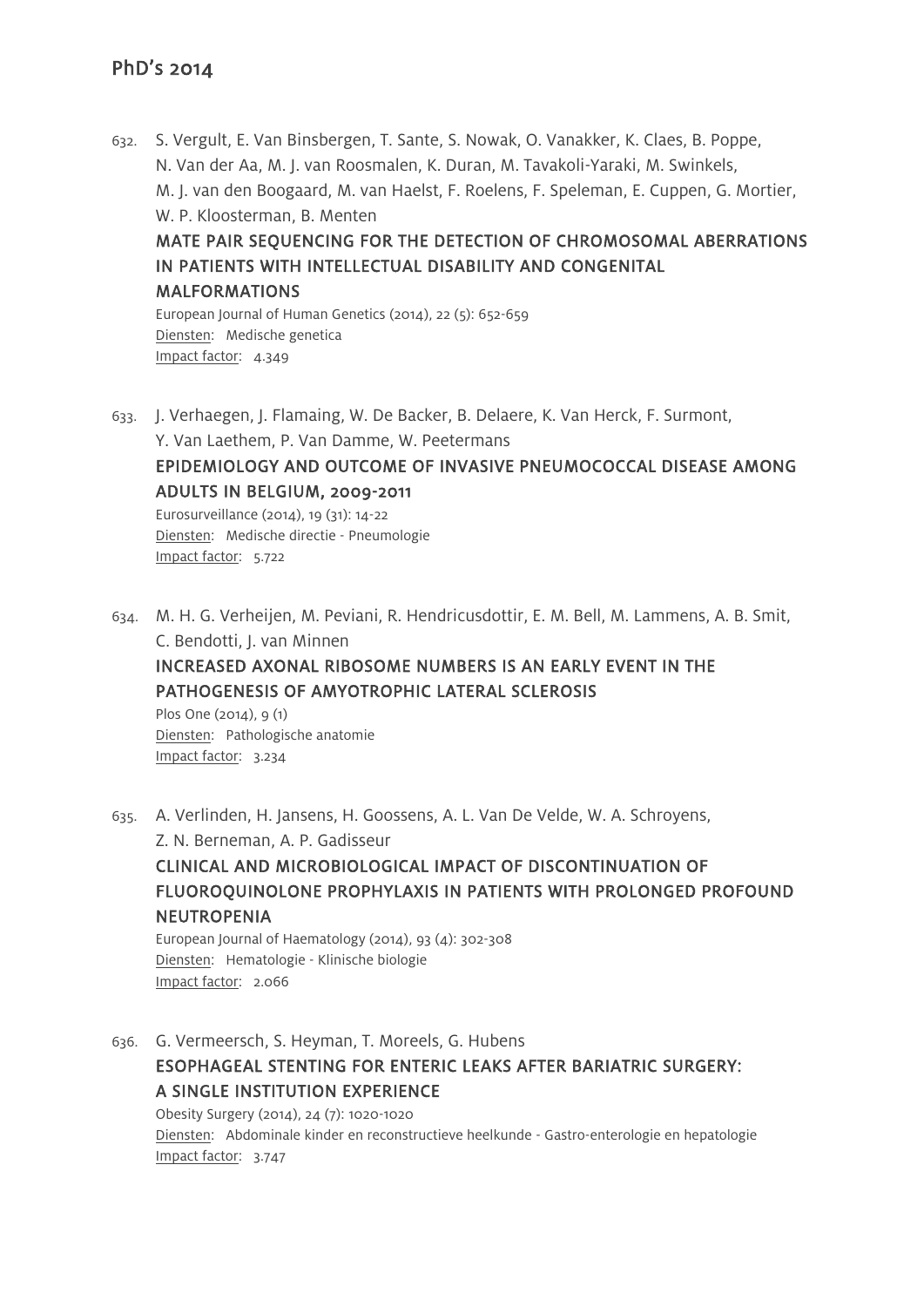637. G. Vermeersch, T. Menovsky, D. De Ridder, M. De Bodt, V. Saldien, P. Van de Heyning LIFE-THREATENING MACROGLOSSIA AFTER POSTERIOR FOSSA SURGERY: A SURGICAL POSITIONING PROBLEM? B-Ent (2014), 10 (4): 309-313

Diensten: Anesthesie - Neurochirurgie - Neus-, keel- en oorziekten Impact factor: 0.431

- 638. G. Vermeersch, P. Vermeersch, G. Moorkens, H. Slabbynck AN UNUSUAL CAUSE OF PERIMYOCARDITIS Acta Clinica Belgica (2014), 69: S23-S23 Diensten: Algemeen inwendige - Immunologie, allergologie en reumatologie Impact factor: 0.518
- 639. W. Vermeulen, J. G. De Man, P. A. Pelckmans, B. Y. De Winter NEUROANATOMY OF LOWER GASTROINTESTINAL PAIN DISORDERS World Journal of Gastroenterology (2014), 20 (4): 1005-1020 Diensten: Gastro-enterologie en hepatologie Impact factor: 2.369
- 640. J. B. Vermorken, F. Peyrade, J. Krauss, R. Mesia, E. Remenar, T. C. Gauler, U. Keilholz, J. P. Delord, P. Schafhausen, J. Erfan, T. H. Brummendorf, L. Iglesias, U. Bethe, C. Hicking, P. M. Clement CISPLATIN, 5-FLUOROURACIL, AND CETUXIMAB (PFE) WITH OR WITHOUT CILENGITIDE IN RECURRENT/METASTATIC SQUAMOUS CELL CARCINOMA OF THE HEAD AND NECK: RESULTS OF THE RANDOMIZED PHASE I/II ADVANTAGE TRIAL (PHASE II PART)

Annals of Oncology (2014), 25 (3): 682-688 Diensten: Oncologie: algemeen Impact factor: 7.040

641. J. B. Vermorken, A. Psyrri, R. Mesia, F. Peyrade, F. Beier, B. de Blas, I. Celik, L. Licitra IMPACT OF TUMOR HPV STATUS ON OUTCOME IN PATIENTS WITH RECURRENT AND/OR METASTATIC SQUAMOUS CELL CARCINOMA OF THE HEAD AND NECK RECEIVING CHEMOTHERAPY WITH OR WITHOUT CETUXIMAB: RETROSPECTIVE ANALYSIS OF THE PHASE III EXTREME TRIAL

Annals of Oncology (2014), 25 (4): 801-807 Diensten: Oncologie: algemeen Impact factor: 7.040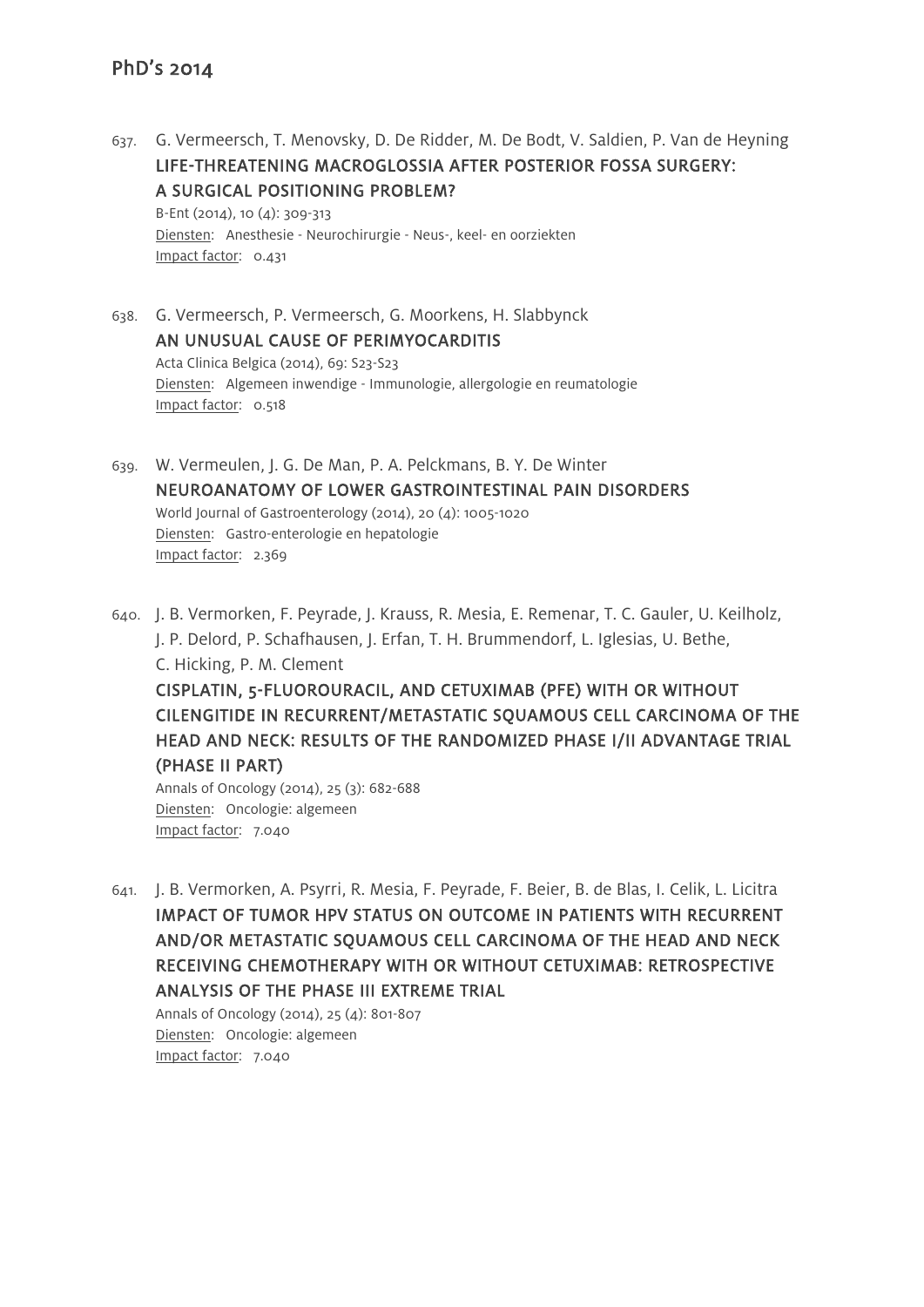642. A. Verrijken, S. Francque, I. Mertens, J. Prawitt, S. Caron, G. Hubens, E. Van Marck, B. Staels, P. Michielsen, L. Van Gaal

# PROTHROMBOTIC FACTORS IN HISTOLOGICALLY PROVEN NONALCOHOLIC FATTY LIVER DISEASE AND NONALCOHOLIC STEATOHEPATITIS

Hepatology (2014), 59 (1): 121-129 Diensten: Abdominale kinder en reconstructieve heelkunde - Endocrinologie, diabetologie en metabole ziekten - Gastro-enterologie en hepatologie - Pathologische anatomie Impact factor: 11.055

643. A. Verrijken, S. Francque, I. Mertens, L. Van Gaal HELICOBACTER PYLORI MIGHT CONTRIBUTE TO NONALCOHOLIC FATTY LIVER DISEASE-RELATED CARDIOVASCULAR EVENTS BY RELEASING PROTHROMBOTIC AND PROINFLAMMATORY FACTORS REPLY Hepatology (2014), 60 (4): 1451-1451

Diensten: Endocrinologie, diabetologie en metabole ziekten - Gastro-enterologie en hepatologie Impact factor: 11.055

644. A. Versporten, G. Bolokhovets, L. Ghazaryan, V. Abilova, G. Pyshnik, T. Spasojevic, I. Korinteli, L. Raka, B. Kambaralieva, L. Cizmovic, A. Carp, V. Radonjic, N. Maqsudova, H. D. Celik, M. Payerl-Pal, H. B. Pedersen, N. Sautenkova, H. Goossens ANTIBIOTIC USE IN EASTERN EUROPE: A CROSS-NATIONAL DATABASE STUDY IN COORDINATION WITH THE WHO REGIONAL OFFICE FOR EUROPE Lancet Infectious Diseases (2014), 14 (5): 381-387 Diensten: Klinische biologie Impact factor: 22.433

645. E. H. Verstraete, K. Blot, D. Vogelaers, L. Mahieu, S. Blot CLINICAL PREDICTORS OF NEONATAL HEALTHCARE-ASSOCIATED BLOODSTREAM INFECTIONS: A SYSTEMATIC REVIEW AND META-ANALYSIS Intensive Care Medicine (2014), 40: S27-S27 Diensten: Neonatologie Impact factor: 7.214

646. J. Vervoort, M. Gazin, M. Kazma, T. Kotlovsky, C. Lammens, Y. Carmeli, H. Goossens, S. Malhotra-Kumar

HIGH RATES OF INTESTINAL COLONISATION WITH FLUOROQUINOLONE-RESISTANT ESBL-HARBOURING ENTEROBACTERIACEAE IN HOSPITALISED PATIENTS WITH ANTIBIOTIC-ASSOCIATED DIARRHOEA

European Journal of Clinical Microbiology & Infectious Diseases (2014), 33 (12): 2215-2221 Diensten: Klinische biologie Impact factor: 2.668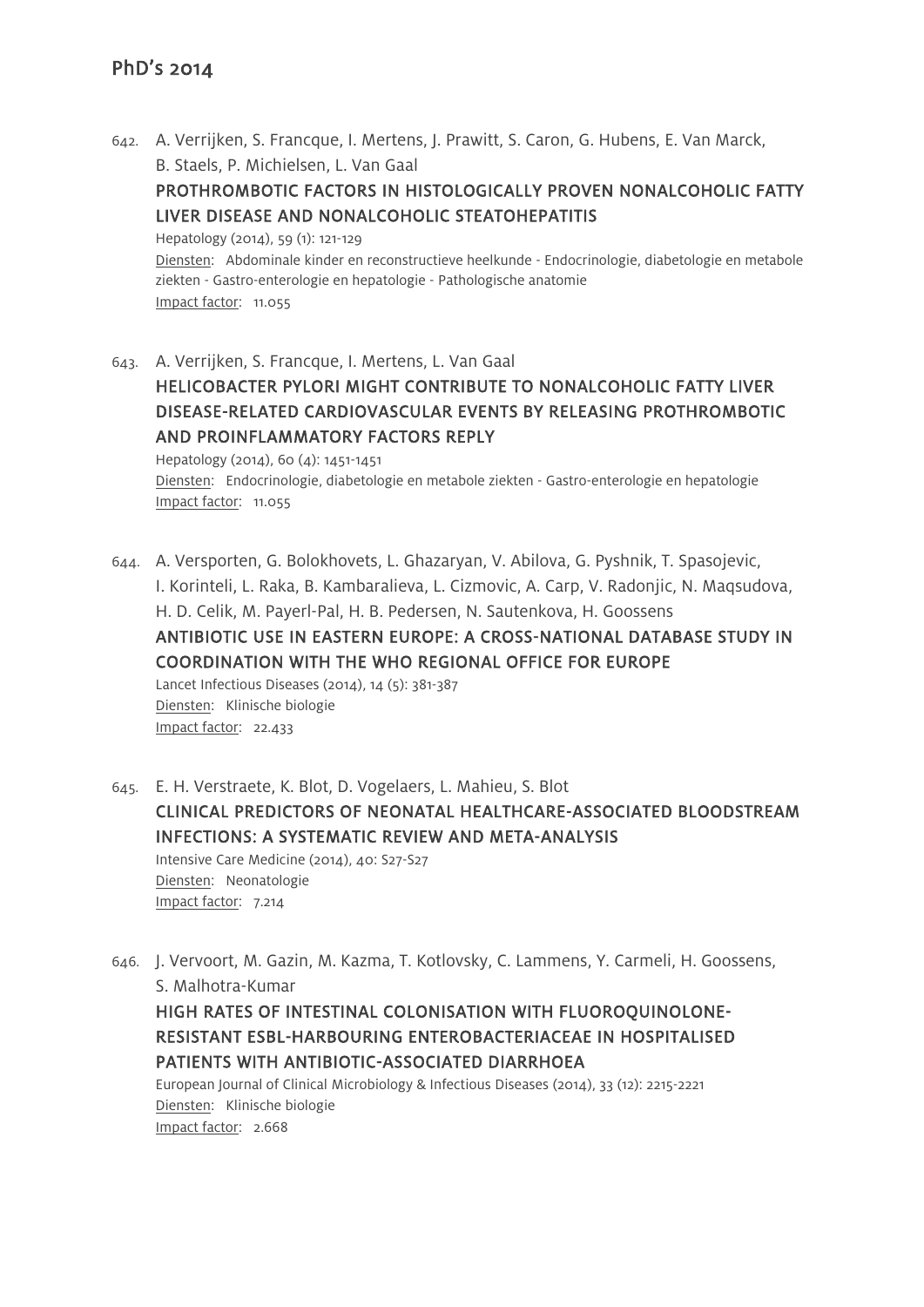- 647. J. Vervoort, B. B. Xavier, A. Stewardson, S. Coenen, M. Godycki-Cwirko, N. Adriaenssens, A. Kowalczyk, C. Lammens, S. Harbarth, H. Goossens, S. Malhotra-Kumar AN IN VITRO DELETION IN RIBE ENCODING LUMAZINE SYNTHASE CONTRIBUTES TO NITROFURANTOIN RESISTANCE IN ESCHERICHIA COLI Antimicrobial Agents and Chemotherapy (2014), 58 (12): 7225-7233 Diensten: Klinische biologie Impact factor: 4.476
- 648. J. L. Vincent, M. Schetz, J. J. De Waele, S. C. De Clety, I. Michaux, T. Sottiaux, E. Hoste, D. Ledoux, A. De Weerdt, A. Wilmer PIECE OF MIND: END OF LIFE IN THE INTENSIVE CARE UNIT STATEMENT OF THE BELGIAN SOCIETY OF INTENSIVE CARE MEDICINE Journal of Critical Care (2014), 29 (1): 174-175 Diensten: Intensieve zorg - Verpleegkundige diensten Impact factor: 1.995
- 649. D. Vissers, H. Neels, A. Vermandel, S. De Wachter, W. A. A. Tjalma, J. J. Wyndaele, J. Taeymans

# THE EFFECT OF NON-SURGICAL WEIGHT LOSS INTERVENTIONS ON URINARY INCONTINENCE IN OVERWEIGHT WOMEN: A SYSTEMATIC REVIEW AND META-ANALYSIS

Obesity Reviews (2014), 15 (7): 610-617 Diensten: Oncologie: algemeen - Oncologische gynaecologie - Urologie Impact factor: 7.995

650. N. C. Voermans, O. Benveniste, M. Minnema, H. Lokhorst, M. Lammens, W. Meersseman, M. Delforge, T. Kuntzer, J. Novy, T. Pabst, F. Bouhour, N. Romero, V. Leblond, P. Van den Bergh, M. C. Vekemans, B. Engelen, B. Eymard SPORADIC LATE ONSET NEMALINE MYOPATHY WITH MGUS: LONG TERM FOLLOW-UP AFTER MELPHALAN AND AUTOLOGOUS STEM CELL TRANSPLANTATION Neuromuscular Disorders (2014), 24 (42286): 923-924

Diensten: Pathologische anatomie Impact factor: 2.638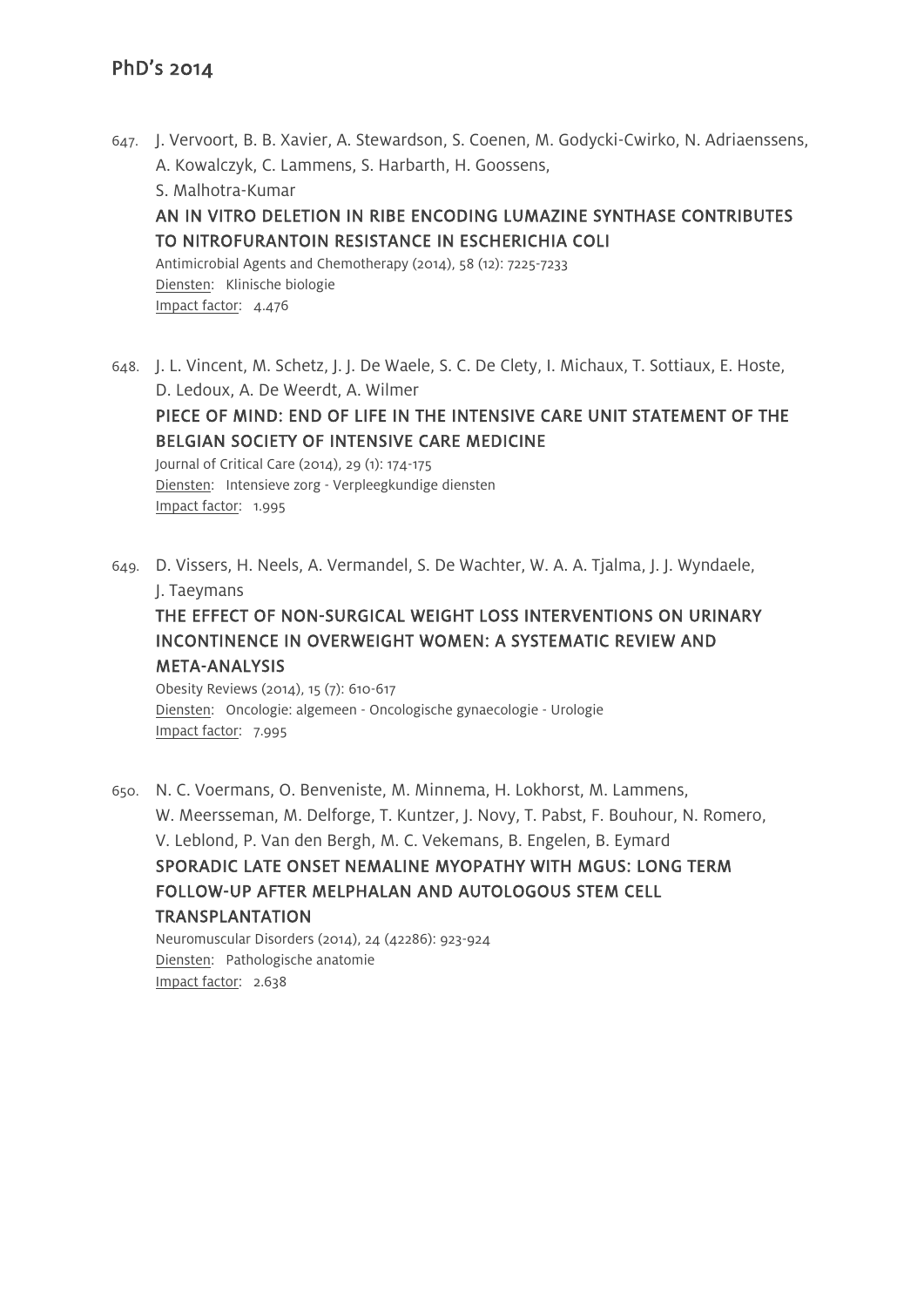651. N. C. Voermans, O. Benveniste, M. C. Minnema, H. Lokhorst, M. Lammens, W. Meersseman, M. Delforge, T. Kuntzer, J. Novy, T. Pabst, F. Bouhour, N. Romero, V. Leblond, P. van den Bergh, M. C. Vekemans, B. G. van Engelen, B. Eymard SPORADIC LATE-ONSET NEMALINE MYOPATHY WITH MGUS LONG-TERM FOLLOW-UP AFTER MELPHALAN AND SCT

Neurology (2014), 83 (23): 2133-2139 Diensten: Pathologische anatomie Impact factor: 8.286

652. M. Voeten, P. Maes, M. Wojciechowski, L. Vandenbossche, I. Meyts, B. Ceulemans EXTREMELY ELEVATED CEREBROSPINAL FLUID PROTEIN LEVELS IN A CHILD WITH NEUROLOGIC SYMPTOMS: BEWARE OF HAEMOPHAGOCYTIC LYMPHOHISTIOCYTOSIS

European Journal of Paediatric Neurology (2014), 18 (3): 427-429 Diensten: Neonatologie - Neurologie - Pediatrie Impact factor: 2.301

653. M. von Laffert, A. Warth, R. Penzel, P. Schirmacher, K. M. Kerr, G. Elmberger, H. U. Schildhaus, R. Buttner, F. Lopez-Rios, S. Reu, T. Kirchner, P. Pauwels, K. Specht, E. Drecoll, H. Hofler, D. Aust, G. Baretton, L. Bubendorf, S. Stallmann, A. Fisseler-Eckhoff, A. Soltermann, V. Tischler, H. Moch, F. Penault-Llorca, H. Hager, F. Schaper, D. Lenze, M. Hummel, M. Dietel MULTICENTER IMMUNOHISTOCHEMICAL ALK-TESTING OF NON-SMALL-CELL LUNG CANCER SHOWS HIGH CONCORDANCE AFTER HARMONIZATION OF TECHNIQUES AND INTERPRETATION CRITERIA Journal of Thoracic Oncology (2014), 9 (11): 1685-1692

Diensten: MOCA - Pathologische anatomie Impact factor: 5.282

654. L. Vonghia, P. Michielsen, G. Dom, S. Francque DIAGNOSTIC CHALLENGES IN ALCOHOL USE DISORDER AND ALCOHOLIC LIVER DISEASE

World Journal of Gastroenterology (2014), 20 (25): 8024-8032 Diensten: Gastro-enterologie en hepatologie Impact factor: 2.369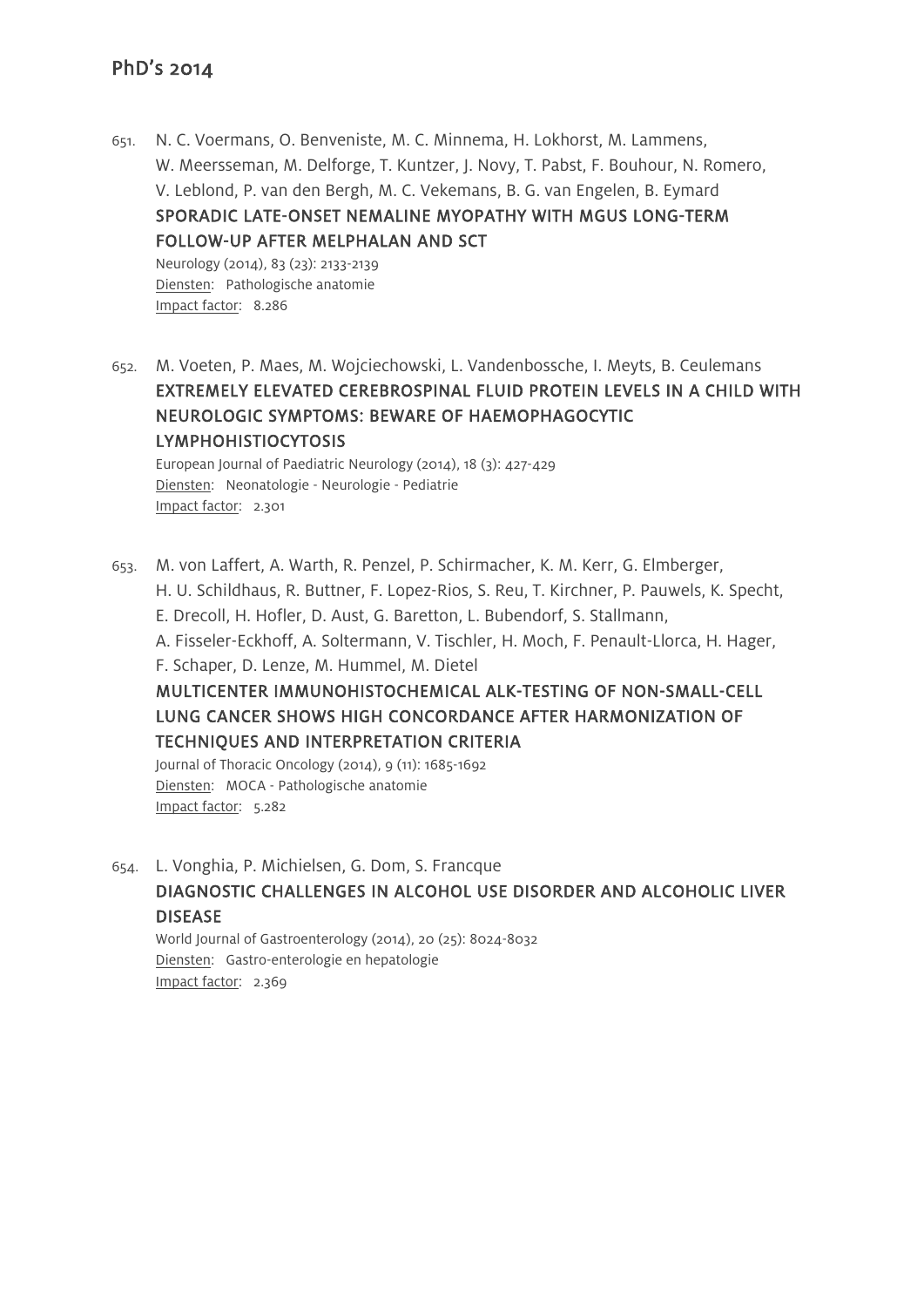655. A. Vorlat, V. Van Hoof, R. Hammami, J. Bosmans, S. Haine, T. Vandendriessche, C. Vrints, M. Claeys

COMPARISON OF A HIGH SENSITIVE TROPONIN T AND A CONVENTIONAL TROPONIN I ASSAY FOR THE EARLY DETECTION OF MYOCARDIAL INJURY

European Heart Journal (2014), 35: 886-886 Diensten: Cardiologie - Klinische biologie Impact factor: 15.203

Impact factor: 17.445

656. A. Vorsters, P. Van Damme, G. Clifford URINARY TESTING FOR HPV URINE TESTING FOR HPV: RATIONALE FOR USING FIRST VOID Bmj-British Medical Journal (2014), 349 Diensten: Medische directie

657. A. Vorsters, J. Van den Bergh, I. Micalessi, S. Biesmans, J. Bogers, A. Hens, I. De Coster, M. Ieven, P. Van Damme OPTIMIZATION OF HPV DNA DETECTION IN URINE BY IMPROVING COLLECTION, STORAGE, AND EXTRACTION European Journal of Clinical Microbiology & Infectious Diseases (2014), 33 (11): 2005-2014 Diensten: Klinische biologie - Medische directie Impact factor: 2.668

- 658. B. Vrijens, M. J. Claeys, V. Legrand, E. Vandendriessche, F. Van de Werf PLATELET AGGREGATION WITH TICAGRELOR TWICE DAILY VS. CLOPIDOGREL ONCE DAILY BASED ON PATIENT ADHERENCE DATA ( THE TWICE PROJECT) British Journal of Clinical Pharmacology (2014), 77 (5): 746-755 Diensten: Cardiologie Impact factor: 3.878
- 659. A. V. Vroegop, O. M. Vanderveken, A. N. Boudewyns, J. Scholman, V. Saldien, K. Wouters, M. J. Braem, P. H. Van de Heyning, E. Hamans DRUG-INDUCED SLEEP ENDOSCOPY IN SLEEP-DISORDERED BREATHING: REPORT ON 1,249 CASES Laryngoscope (2014), 124 (3): 797-802 Diensten: Anesthesie - Medische directie - Mond-, kaak- en aangezichtsheelkunde - Neus-, keel- en oorziekten - Slaapcentrum

Impact factor: 2.144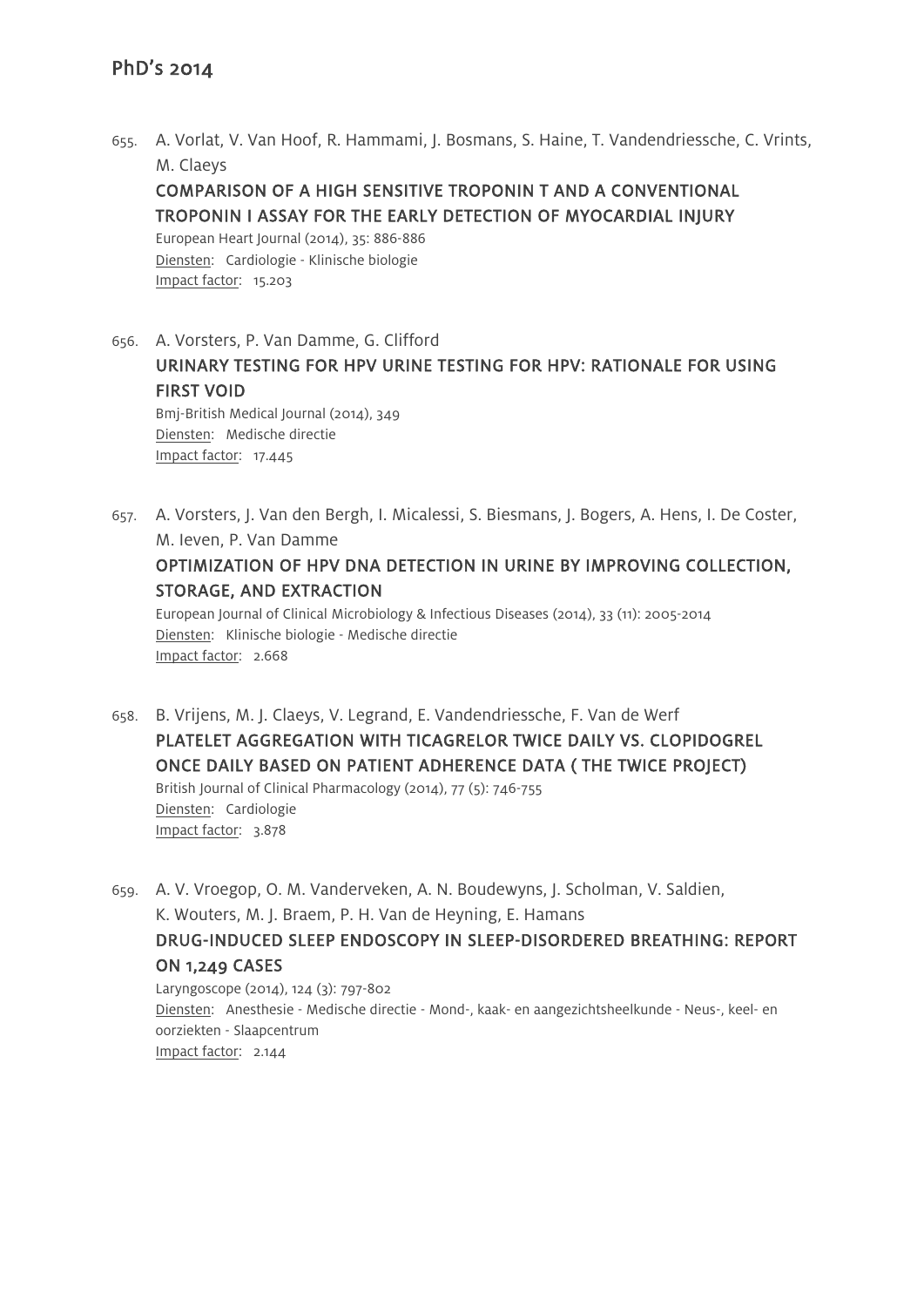660. C. Vulsteke, A. M. Pfeil, M. Schwenkglenks, R. Pettengell, T. D. Szucs, D. Lambrechts, M. Peeters, P. van Dam, A. S. Dieudonne, S. Hatse, P. Neven, R. Paridaens, H. Wildiers IMPACT OF GENETIC VARIABILITY AND TREATMENT-RELATED FACTORS ON OUTCOME IN EARLY BREAST CANCER PATIENTS RECEIVING (NEO-) ADJUVANT CHEMOTHERAPY WITH 5-FLUOROURACIL, EPIRUBICIN AND CYCLOPHOSPHAMIDE, AND DOCETAXEL

Breast Cancer Research and Treatment (2014), 147 (3): 557-570 Diensten: Oncologie: algemeen - Oncologische gynaecologie Impact factor: 3.940

661. K. K. Wang, Z. Yang, Z. Zhang, J. K. Yue, A. M. Puccio, R. Diaz-Arrastia, H. F. Lingsma, E. L. Yuh, P. Mukherjee, A. B. Valadka, W. A. Gordon, D. O. Okonkwo, G. T. Manley, S. R. Cooper, K. Dams-O'Connor, A. J. Hricik, T. Inoue, A. I. Maas, D. K. Menon, D. M. Schnyer, T.K. Sinha PLASMA ANTI-GFAP AUTOANTIBODY LEVELS DURING ACUTE AND CHRONIC PHASES OF TBI - A TRACK-TBI PILOT STUDY Journal of Neurotrauma (2014), 31 (12): A37-A37 Diensten: Neurochirurgie

Impact factor: 3.714

662. Y. H. Wang, C. L. Wang, S. Cai, J. R. Dong, L. K. Yang, L. Chen, A. I. R. Maas SURGICAL MANAGEMENT OF TRAUMATIC INTERHEMISPHERIC SUBDURAL HEMATOMA

Turkish Neurosurgery (2014), 24 (2): 228-233 Diensten: Neurochirurgie Impact factor: 0.576

663. A. Wassenaar, M. van den Boogaard, T. van Achterberg, A. Slooter, M. Kuiper, M. Hoogendoorn, K. Simons, E. Maseda, N. Pinto, C. Jones, A. Luetz, A. Schandl, W. Verbrugghe, L. Aitken, F. van Haren, R. Donders, L. Schoonhoven EARLY PREDICTION OF DELIRIUM IN ICU PATIENTS (E-PRE-DELIRIC): MULTINATIONAL DEVELOPMENT ANT) VALIDATION OF AN EARLY DELIRIUM PREDICTION MODEL FOR INTENSIVE CARE PATIENTS Intensive Care Medicine (2014), 40: S291-S292 Diensten: Intensieve zorg - Verpleegkundige diensten

Impact factor: 7.214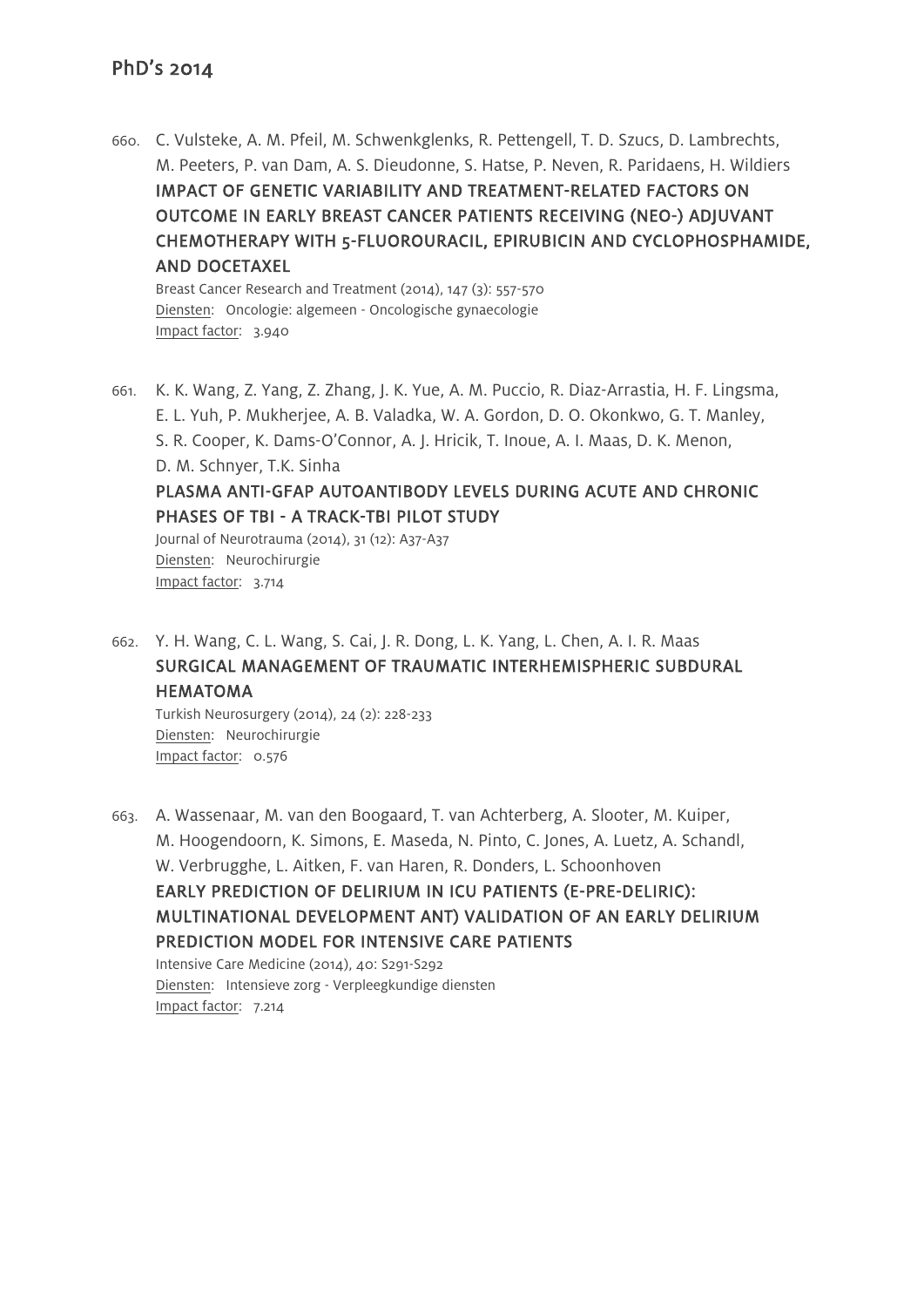- 664. S. M. Webb, J. E. Ware, A. Forsythe, M. Yang, X. Badia, L. M. Nelson, J. E. Signorovitch, L. McLeod, M. Maldonado, W. Zgliczynski, C. De Block, L. Portocarrero-Ortiz, M. Gadelha TREATMENT EFFECTIVENESS OF PASIREOTIDE ON HEALTH-RELATED QUALITY OF LIFE IN PATIENTS WITH CUSHING'S DISEASE European Journal of Endocrinology (2014), 171 (1): 89-98 Diensten: Endocrinologie, diabetologie en metabole ziekten Impact factor: 4.069
- 665. S. Weckhuysen, A. Suls, T. Djemie, K. Sterbova, D. Hoffman-Zacharska, T. Talvik, H. Caglayan, P. Striano, C. Marini, B. Koeleman, J. Serratosa, J. Lemke, C. Depienne, I. Helbig, P. De Jonghe

# TRIO EXOME SEQUENCING IN 31 PATIENTS WITH SCN1A NEGATIVE DRAVET SYNDROME LEADS TO THE DETECTION OF ANOTHER RECESSIVE SCN1B MUTATION AND THE DISCOVERY OF AT LEAST TWO NOVEL EPILEPSY GENES

Epilepsia (2014), 55: 81-81 Diensten: Neurologie Impact factor: 4.571

666. H. Wedemeyer, A. S. Duberg, M. Buti, W. M. Rosenberg, S. Frankova, G. Esmat, N. Ormeci, H. Van Vlierberghe, M. Gschwantler, U. Akarca, S. Aleman, I. Balik, T. Berg, F. Bihl, M. Bilodeau, A. J. Blasco, C. E. B. Mello, P. Bruggmann, F. Calinas, J. L. Calleja, H. Cheinquer, P. B. Christensen, M. Clausen, H. S. M. Coelho, M. Cornberg, M. E. Cramp, G. J. Dore, W. Doss, M. H. El-Sayed, G. Ergor, C. Estes, K. Falconer, J. Felix, M. L. G. Ferraz, P. R. Ferreira, J. Garcia-Samaniego, J. Gerstoft, J. A. Giria, F. L. Goncales, M. G. Pessoa, C. Hezode, S. J. Hindman, H. Hofer, P. Husa, R. Idilman, M. Kaberg, K. D. E. Kaita, A. Kautz, S. Kaymakoglu, M. Krajden, H. Krarup, W. Laleman, D. Lavanchy, P. Lazaro, R. T. Marinho, P. Marotta, S. Mauss, M. C. M. Correa, C. Moreno, B. Mullhaupt, R. P. Myers, V. Nemecek, A. L. H. Ovrehus, J. Parkes, K. M. Peltekian, A. Ramji, H. Razavi, N. Reis, S. K. Roberts, F. Roudot-Thoraval, S. D. Ryder, R. Sarmento-Castro, C. Sarrazin, D. Semela, M. Sherman, G. E. Shiha, J. Sperl, P. Starkel, R. E. Stauber, A. J. Thompson, P. Urbanek, P. Van Damme, I.van Thiel, D. Vandijck, W. Vogel, I. Waked, N. Weis, J. Wiegand, A. Yosry, A. Zekry, F. Negro, W. Sievert, E. Gower STRATEGIES TO MANAGE HEPATITIS C VIRUS (HCV) DISEASE BURDEN Journal of Viral Hepatitis (2014), 21: 60-89 Diensten: Medische directie Impact factor: 3.909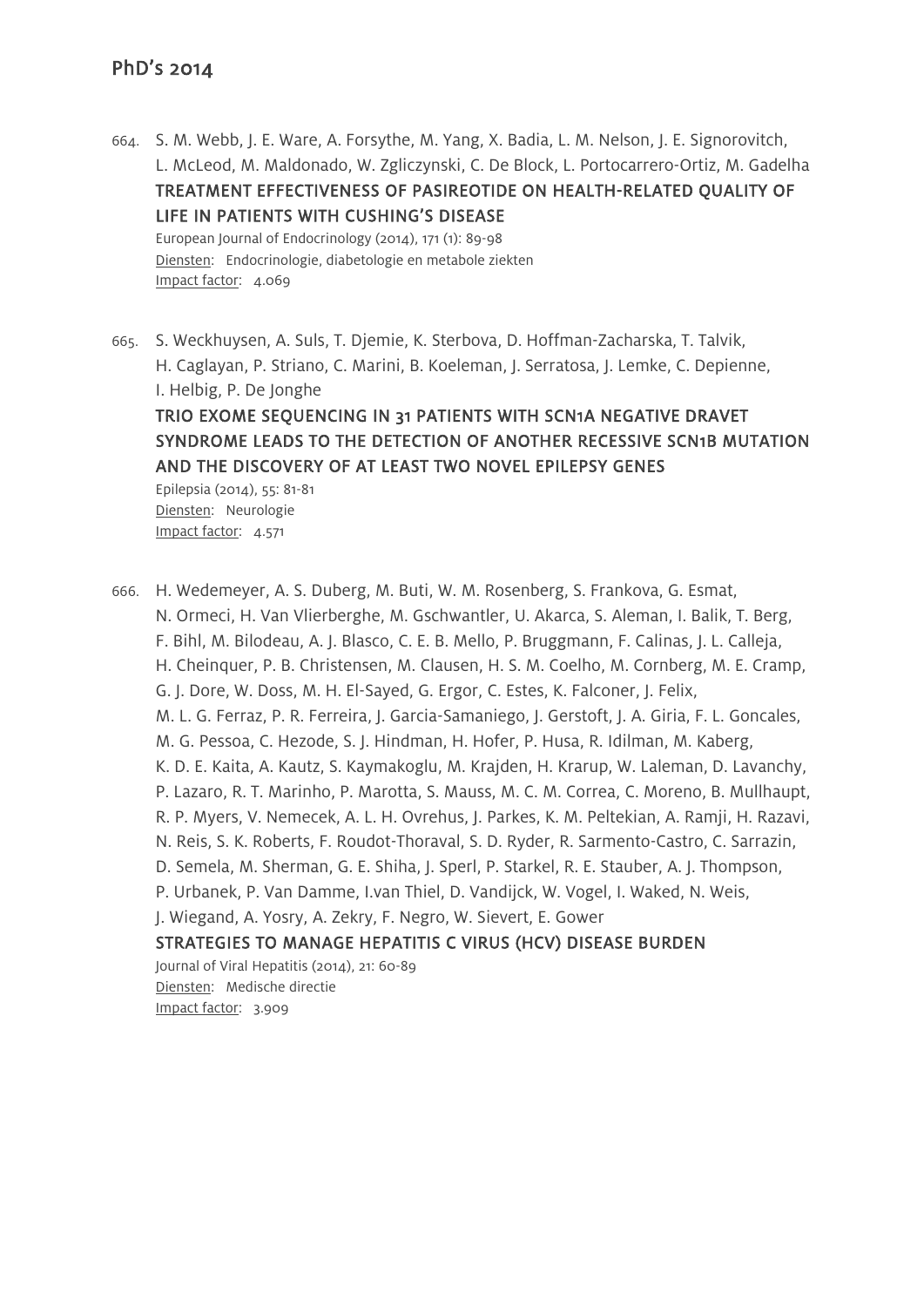667. A. P. Weerts, N. Pattyn, P. H. Van de Heyning, F. L. Wuyts EVALUATION OF THE EFFECTS OF ANTI-MOTION SICKNESS DRUGS ON SUBJECTIVE SLEEPINESS AND COGNITIVE PERFORMANCE OF HEALTHY MALES Journal of Psychopharmacology (2014), 28 (7): 655-664 Diensten: Neus-, keel- en oorziekten Impact factor: 3.593

668. A. P. Weerts, R. Vanspauwen, E. Fransen, P. G. Jorens, P. H. Van de Heyning, F. L. Wuyts SPACE MOTION SICKNESS COUNTERMEASURES: A PHARMACOLOGICAL DOUBLE-BLIND, PLACEBO-CONTROLLED STUDY Aviation Space and Environmental Medicine (2014), 85 (6): 638-644 Diensten: Intensieve zorg - Neus-, keel- en oorziekten - Verpleegkundige diensten Impact factor: 0.875

669. T. Willemen, D. Van Deun, V. Verhaert, M. Vandekerckhove, V. Exadaktylos, J. Verbraecken, S. Van Huffel, B. Haex, J. Vander Sloten AN EVALUATION OF CARDIORESPIRATORY AND MOVEMENT FEATURES WITH RESPECT TO SLEEP-STAGE CLASSIFICATION Ieee Journal of Biomedical and Health Informatics (2014), 18 (2): 661-669 Diensten: Pneumologie - Slaapcentrum Impact factor: 1.440

670. R. Willemze, S. Suciu, G. Meloni, B. Labar, J. P. Marie, C. J. M. Halkes, P. Muus, M. Mistrik, S. Amadori, G. Specchia, F. Fabbiano, F. Nobile, M. Sborgia, A. Camera, D. L. D. Selleslag, F. Lefrere, D. Magro, S. Sica, N. Cantore, M. Beksac, Z. Berneman, X. Thomas, L. Melillo, J. E. Guimaraes, P. Leoni, M. Luppi, M. E. Mitra, D. Bron, G. Fillet, E. W. A. Marijt, A. Venditti, A. Hagemeijer, M. Mancini, J. Jansen, D. Cilloni, L. Meert, P. Fazi, M. Vignetti, S. M. Trisolini, F. Mandelli, T. de Witte HIGH-DOSE CYTARABINE IN INDUCTION TREATMENT IMPROVES THE OUTCOME OF ADULT PATIENTS YOUNGER THAN AGE 46 YEARS WITH ACUTE MYELOID LEUKEMIA: RESULTS OF THE EORTC-GIMEMA AML-12 TRIAL Journal of Clinical Oncology (2014), 32 (3): 219-+ Diensten: Hematologie Impact factor: 18.428

671. M. Wolf, J. Van den Brande, I. Rodrigus, B. P. Paelinck GIANT PRIMARY RIGHT VENTRICULAR SYNOVIAL SARCOMA European Heart Journal (2014), 35 (37): 2509-2509 Diensten: Cardiochirurgie - Cardiologie - Oncologie: algemeen Impact factor: 15.203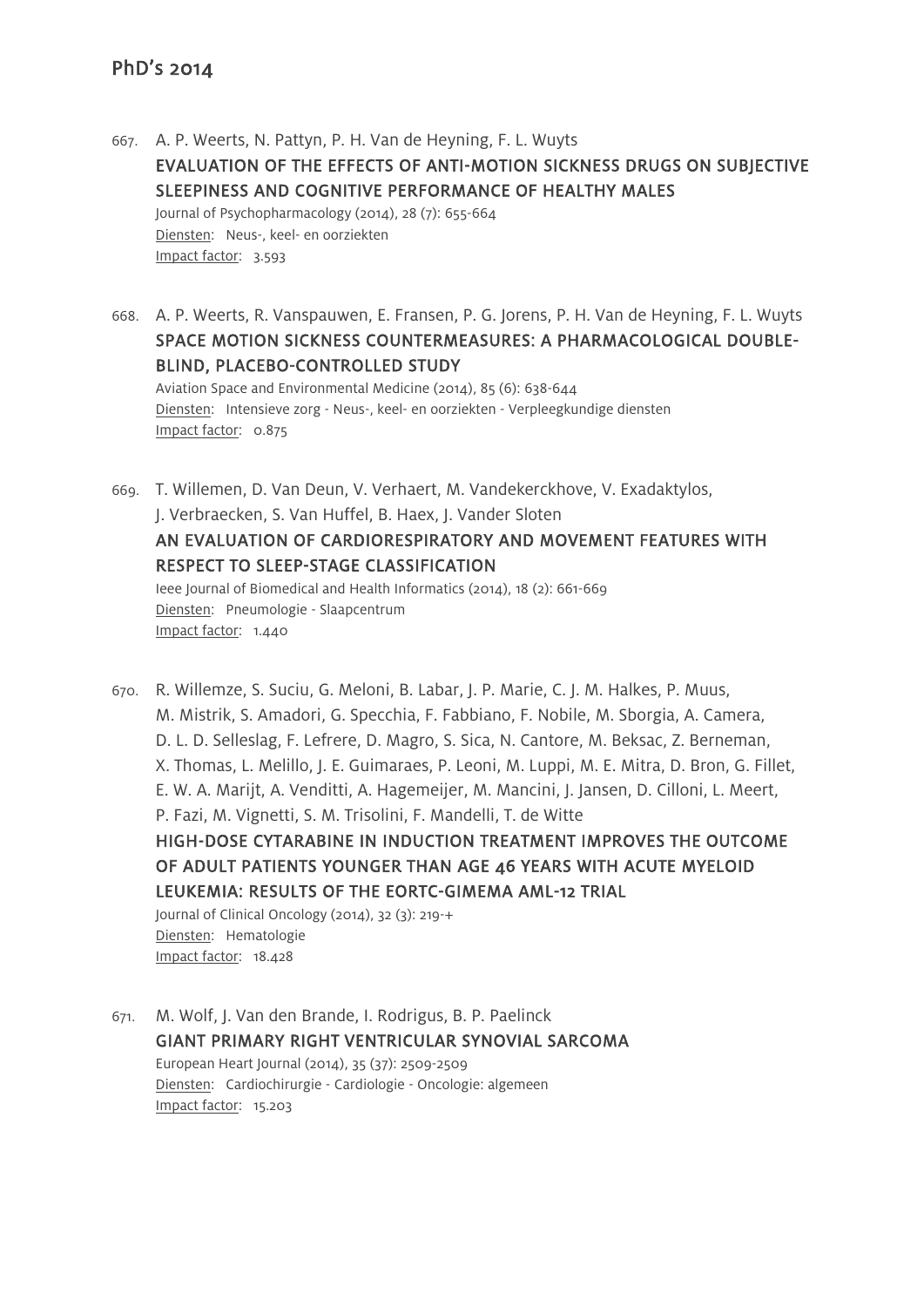672. M. Wolff, T. Loddenkemper, D. Jillella, M. Docker, L. C. Wong-Kisiel, R. S. Moller, S. Weckhuysen, B. Ceulemans, J. Klepper, F. A. Baumeister, D. A. Koolen, G. Kluger SCN2A-RELATED EPILEPTIC ENCEPHALOPATHIES: EXTENDED PHENOTYPE AND RESPONSE TO SODIUM CHANNEL BLOCKERS Epilepsia (2014), 55: 37-37 Diensten: Neurologie

Impact factor: 4.571

- 673. B. T. Woodson, M. B. Gillespie, R. J. Soose, J. T. Maurer, N. de Vries, D. L. Steward, J. Z. Baskin, T. A. Padhya, H. S. Lin, S. Mickelson, S. M. Badr, K. P. Strohl, P. J. Strollo, STAR Trial Investigators (including J. Verbraecken) RANDOMIZED CONTROLLED WITHDRAWAL STUDY OF UPPER AIRWAY STIMULATION ON OSA: SHORT- AND LONG-TERM EFFECT Otolaryngology-Head and Neck Surgery (2014), 151 (5): 880-887 Diensten: Pneumologie - Slaapcentrum Impact factor: 2.020
- 674. P. Wostyn, V. De Groot, D. Van Dam, K. Audenaert, P. P. De Deyn THE ROLE OF LOW INTRACRANIAL PRESSURE IN THE DEVELOPMENT OF GLAUCOMA IN PATIENTS WITH ALZHEIMER'S DISEASE Progress in Retinal and Eye Research (2014), 39: 107-108 Diensten: Oogheelkunde Impact factor: 8.733
- 675. P. Wostyn, V. De Groot, D. Van Dam, K. Audenaert, H. E. Killer, P. P. De Deyn GLAUCOMA CONSIDERED AS AN IMBALANCE BETWEEN PRODUCTION AND CLEARANCE OF NEUROTOXINS

Investigative Ophthalmology & Visual Science (2014), 55 (8): 5351-5352 Diensten: Oogheelkunde Impact factor: 3.404

676. A. Wouters, B. Pauwels, N. Burrows, M. Baay, V. Deschoolmeester, T. N. Vu, K. Laukens, P. Meijnders, D. Van Gestel, K. J. Williams, D. Van den Weyngaert, J. B. Vermorken, P. Pauwels, M. Peeters, F. Lardon

THE RADIOSENSITISING EFFECT OF GEMCITABINE AND ITS MAIN METABOLITE DFDU UNDER LOW OXYGEN CONDITIONS IS IN VITRO NOT DEPENDENT ON FUNCTIONAL HIF-1 PROTEIN

Bmc Cancer (2014), 14 Diensten: MOCA - Oncologie: algemeen - Pathologische anatomie Impact factor: 3.362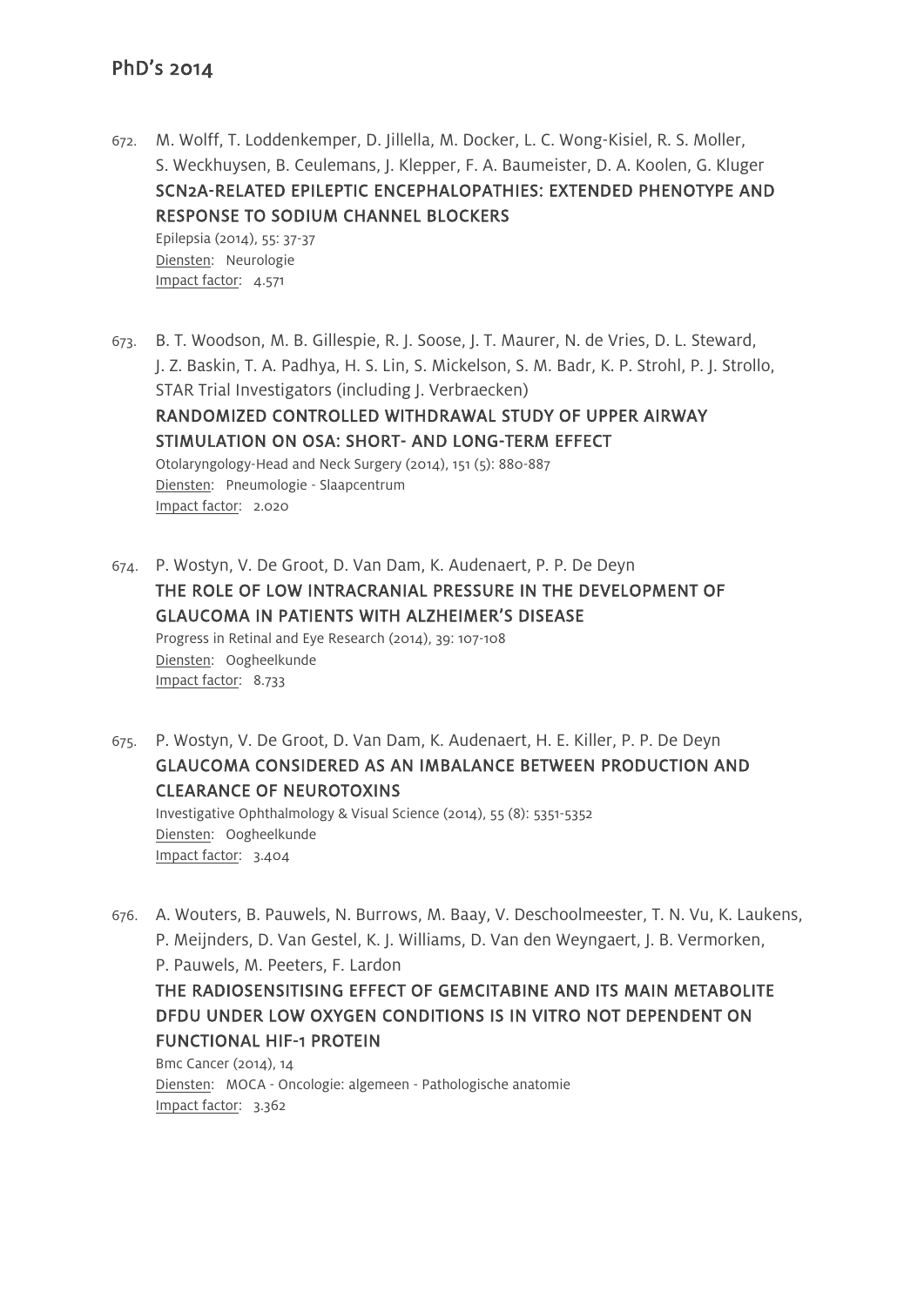677. L. Wuyts, J. Potvin, O. M. Vanderveken, M. Spaepen, M. Lammens, P. Van de Heyning MIDDLE EAR CAPILLARY HAEMANGIOMA CAUSING VESTIBULOCOCHLEAR SYMPTOMS: A CASE REPORT

B-Ent (2014), 10 (3): 237-243 Diensten: Neus-, keel- en oorziekten - Pathologische anatomie Impact factor: 0.431

- 678. I. Wybo, D. Van den Bossche, O. Soetens, E. Vekens, K. Vandoorslaer, G. Claeys, Y. Glupczynski, M. Ieven, P. Melin, C. Nonhoff, H. Rodriguez-Villalobos, J. Verhaegen, D. Pierard FOURTH BELGIAN MULTICENTRE SURVEY OF ANTIBIOTIC SUSCEPTIBILITY OF ANAEROBIC BACTERIA Journal of Antimicrobial Chemotherapy (2014), 69 (1): 155-161 Diensten: Klinische biologie Impact factor: 5.313
- 679. T. Wyckhuys, L. Wyffels, X. Langlois, M. Schmidt, S. Stroobants, S. Staelens THE [F-18] FDG MU PET READOUT OF A BRAIN ACTIVATION MODEL TO EVALUATE THE METABOTROPIC GLUTAMATE RECEPTOR 2 POSITIVE ALLOSTERIC MODULATOR JNJ-42153605

Journal of Pharmacology and Experimental Therapeutics (2014), 350 (2): 375-386 Diensten: Nucleaire geneeskunde en Cyclotron Impact factor: 3.972

680. L. Wyffels, D. Thomae, A. M. Waldron, J. Fissers, S. Dedeurvvaerdere, P. Van der Veken, J. Joossens, S. Stroobants, K. Augustyns, S. Staelens IN VIVO EVALUATION OF F-18-LABELED TCO FOR PRE-TARGETED PET IMAGING IN THE BRAIN Nuclear Medicine and Biology (2014), 41 (6): 513-523

Diensten: Nucleaire geneeskunde en Cyclotron Impact factor: 2.412

681. J. J. Wyndaele

MASSIVE OPEN ONLINE COURSE ON SCI FOR PHYSIOTHERAPISTS AND STUDENTS Spinal Cord (2014), 52 (12): 859-859 Diensten: Urologie Impact factor: 1.804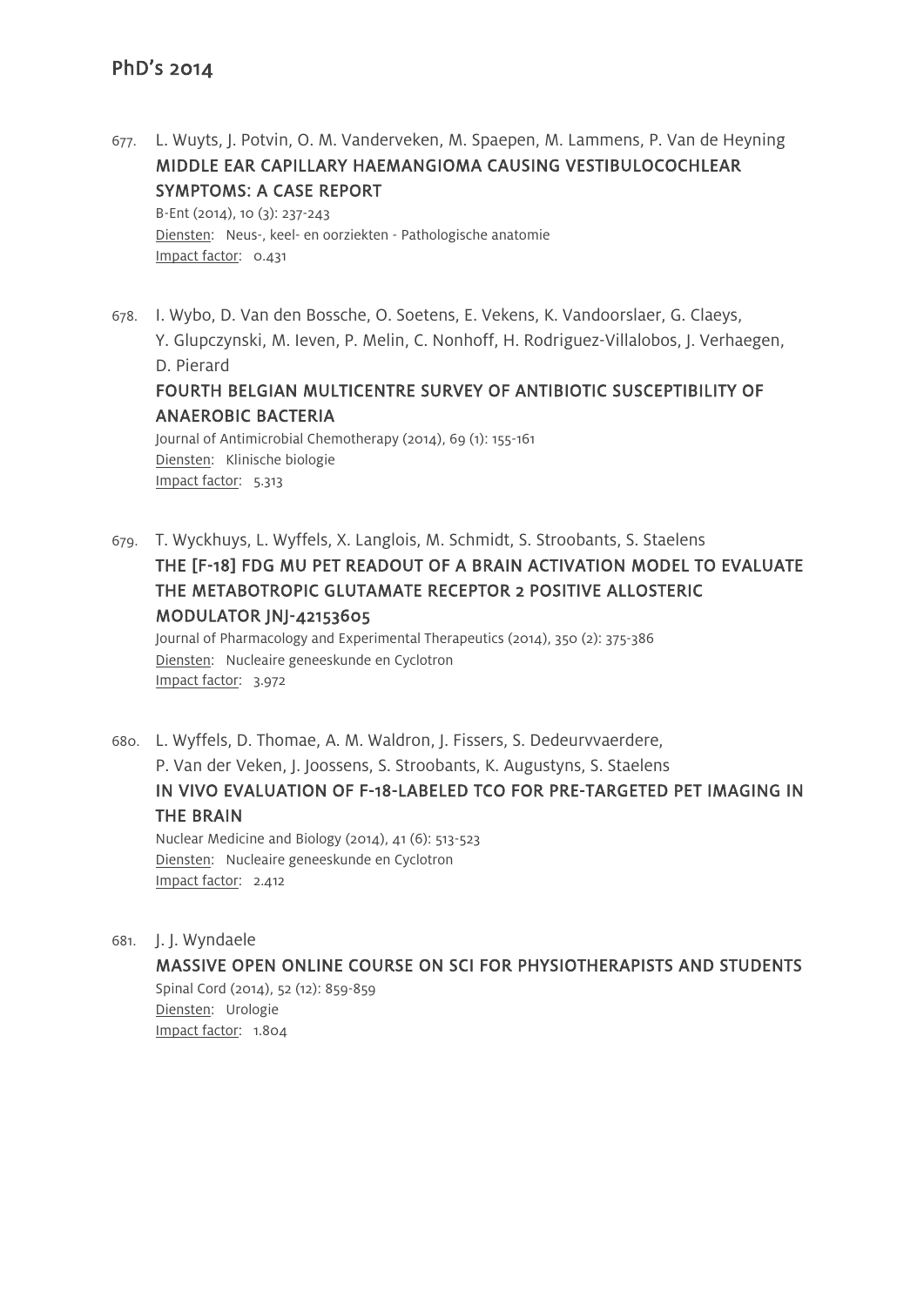#### 682. J. J. Wyndaele

WORSENING OF AIS DESPITE NEUROLOGICAL IMPROVEMENT IN SCI INDIVIDUALS Spinal Cord (2014), 52 (9): 651-651 Diensten: Urologie Impact factor: 1.804

683. J. J. Wyndaele

QUANTITATIVE MRI ANALYSIS CORRELATES WITH SURGICAL OUTCOME OF CERVICAL SPINAL CORD INJURY WITHOUT RADIOLOGICAL EVIDENCE OF TRAUMA

Spinal Cord (2014), 52 (7): 503-503 Diensten: Urologie Impact factor: 1.804

684. J. J. Wyndaele

#### ELECTRODIAGNOSTICS IN MYELOPATHY

Spinal Cord (2014), 52 (6): 419-419 Diensten: Urologie Impact factor: 1.804

685. J. J. Wyndaele

INCIDENCE OF TRAUMATIC SPINAL CORD INJURY IN THE NETHERLANDS Spinal Cord (2014), 52 (4): 257-257 Diensten: Urologie Impact factor: 1.804

686. J. J. Wyndaele

RESPIRATORY MUSCLE TRAINING INCREASES RESPIRATORY STRENGTH, FUNCTION AND ENDURANCE DURING THE PERIOD OF TRAINING IN TETRAPLEGIC INDIVIDUALS

Spinal Cord (2014), 52 (3): 173-173 Diensten: Urologie Impact factor: 1.804

687. J. J. Wyndaele

TO CYSTOSCOPE OR NOT TO CYSTOSCOPE IN THE PRESENCE OF LONGTERM INDWELLING CATHETERS IN SCI INDIVIDUALS

Spinal Cord (2014), 52 (1): 1-1 Diensten: Urologie Impact factor: 1.804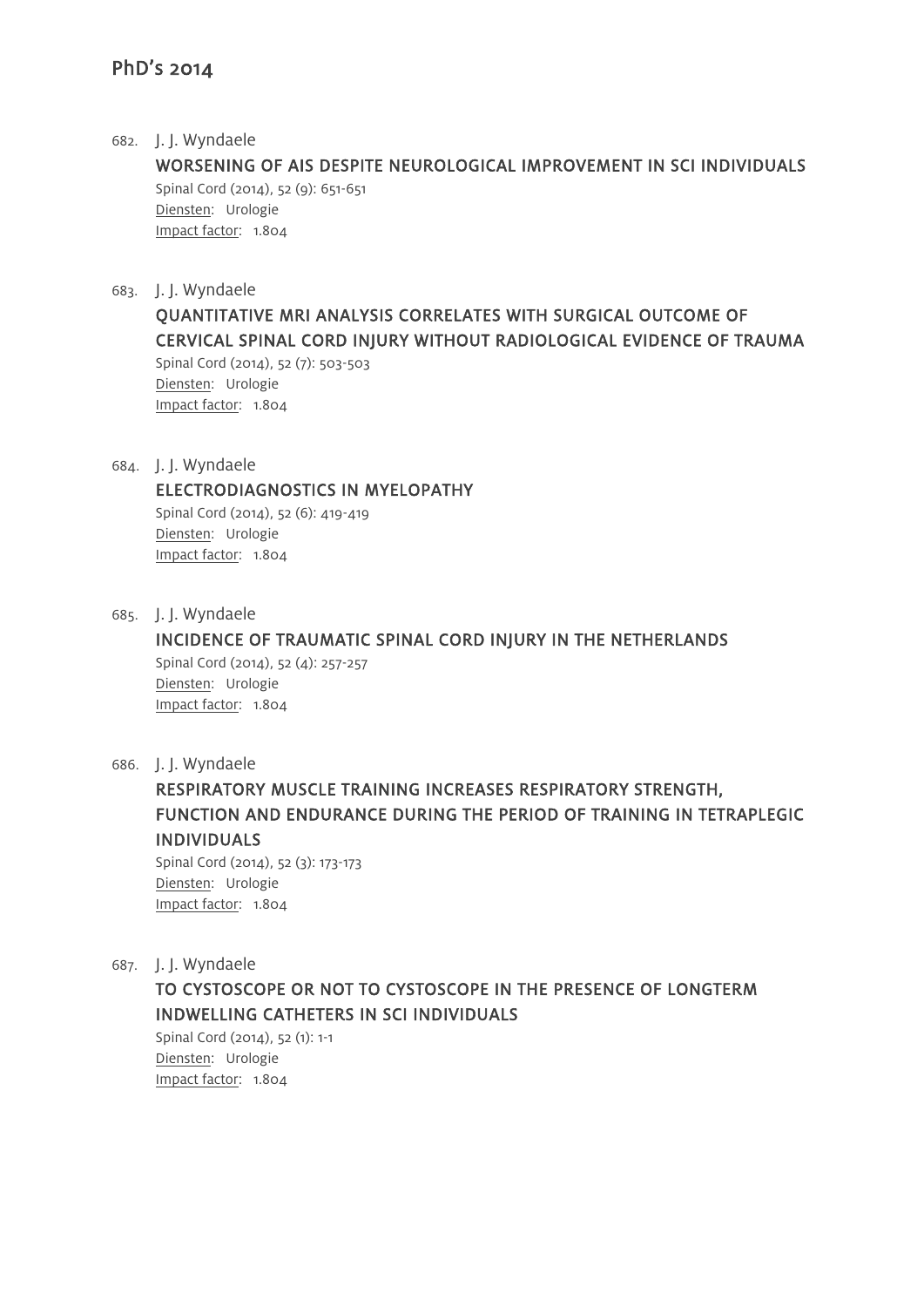688. J. J. Wyndaele OAB- NEUROLOGIC BLADDER-BPS/IC International Journal of Urology (2014), 21: A2-A3 Diensten: Urologie Impact factor: 2.409

689. J. J. Wyndaele, T. Schneider, S. MacDiarmid, D. Scholfield, D. Arumi FLEXIBLE DOSING WITH FESOTERODINE 4 AND 8 MG: A SYSTEMATIC REVIEW OF DATA FROM CLINICAL TRIALS International Journal of Clinical Practice (2014), 68 (7): 830-840 Diensten: Urologie Impact factor: 2.566

690. E. B. Yan, L. Satgunaseelan, E. Paul, N. Bye, P. Nguyen, D. Agyapomaa, T. Kossmann, J. V. Rosenfeld, M. C. Morganti-Kossmann POST-TRAUMATIC HYPOXIA IS ASSOCIATED WITH PROLONGED CEREBRAL CYTOKINE PRODUCTION, HIGHER SERUM BIOMARKER LEVELS, AND POOR OUTCOME IN PATIENTS WITH SEVERE TRAUMATIC BRAIN INJURY Journal of Neurotrauma (2014), 31 (7): 618-629 Diensten: Neurochirurgie Impact factor: 3.714

691. J. C. Yao, K. E. Oberg, J. D. Hainsworth, D. Lam, S. G. Stergiopolos, N. Rouyrre, M. Peeters, E. Baudin, D. Gross, M. E. Pavel

EVEROLIMUS PLUS OCTREOTIDE LONG-ACTING REPEATABLE (LAR) FOR THE TREATMENT OF ADVANCED NEUROENDOCRINE TUMORS (NET) ASSOCIATED WITH CARCINOID SYNDROME: UPDATED OVERALL SURVIVAL RESULTS FROM RADIANT-2 STUDY

Pancreas (2014), 43 (3): 508-509 Diensten: Oncologie: algemeen Impact factor: 2.959

692. E. Yuh, S. Cooper, P. Mukherjee, J. Yue, H. Lingsma, W. Gordon, A. Valadka, D. Okonkwo, D. Schnyer, M. Vassar, A. Maas, S. Casey, M. Cheong, K. Dams-O'Connor, A. Hricik, T. Inoue, D. Menon, J. Pacheco, A. Puccio, G. Manley DIFFUSION TENSOR IMAGING FOR OUTCOME PREDICTION IN COMPLICATED AND UNCOMPLICATED MILD TRAUMATIC BRAIN INJURY: A TRACK-TBI STUDY Brain Injury (2014), 28 (42160): 782-782

Diensten: Neurochirurgie Impact factor: 1.808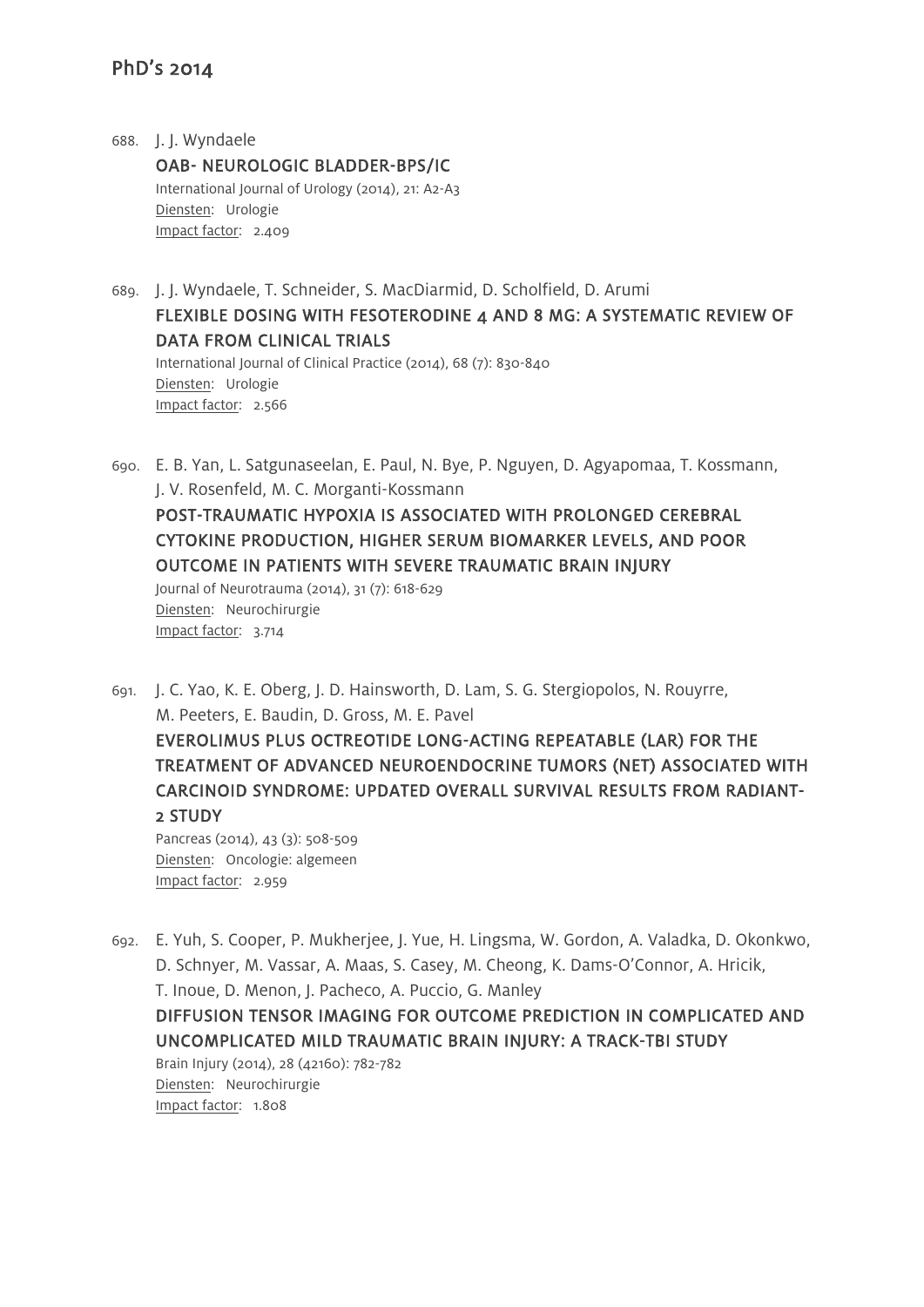Impact factor: 3.930

693. E. L. Yuh, S. R. Cooper, P. Mukherjee, J. K. Yue, H. F. Lingsma, W. A. Gordon, A. B. Valadka, D. O. Okonkwo, D. M. Schnyer, M. J. Vassar, A. I. R. Maas, G. T. Manley, S. S. Casey, M. Cheong, K. Dams-O'Connor, A. J. Hricik, T. Inoue, D. K. Menon, D. J. Morabito, J. L. Pacheco, A. M. Puccio, T. K. Sinha DIFFUSION TENSOR IMAGING FOR OUTCOME PREDICTION IN MILD TRAUMATIC BRAIN INJURY: A TRACK-TBI STUDY Journal of Neurotrauma (2014), 31 (17): 1457-1477 Diensten: Neurochirurgie Impact factor: 3.714

694. N. Zakaria, T. Possemiers, S. Ni Dhubhghaill, I. Leysen, J. Rozema, C. Koppen, J. P. Timmermans, Z. Berneman, M. J. Tassignon RESULTS OF A PHASE I/II CLINICAL TRIAL: STANDARDIZED, NON-XENOGENIC, CULTIVATED LIMBAL STEM CELL TRANSPLANTATION Journal of Translational Medicine (2014), 12 Diensten: Hematologie - Oogheelkunde

695. A. Zankl, E. L. Duncan, P. J. Leo, G. R. Clark, E. A. Glazov, M. C. Addor, T. Herlin, C. A. Kim, B. P. Leheup, J. McGill, S. McTaggart, S. Mittas, A. L. Mitchell, G. R. Mortier, S. P. Robertson, M. Schroeder, P. Terhal, M. A. Brown MULTICENTRIC CARPOTARSAL OSTEOLYSIS IS CAUSED BY MUTATIONS CLUSTERING IN THE AMINO-TERMINAL TRANSCRIPTIONAL ACTIVATION DOMAIN OF MAFB (VOL 90, PG 494, 2012)

American Journal of Human Genetics (2014), 94 (4): 643-643 Diensten: Medische genetica Impact factor: 10.931

696. D. Zegers, S. Beckers, R. Hendrickx, J. K. Van Camp, V. de Craemer, A. Verrijken, K. Van Hoorenbeeck, S. L. Verhulst, R. P. Rooman, K. N. Desager, G. Massa, L. F. Van Gaal, W. Van Hul MUTATION SCREEN OF THE SIM1 GENE IN PEDIATRIC PATIENTS WITH EARLY-ONSET OBESITY

International Journal of Obesity (2014), 38 (7): 1000-1004 Diensten: Endocrinologie, diabetologie en metabole ziekten - Medische genetica - Pediatrie Impact factor: 5.004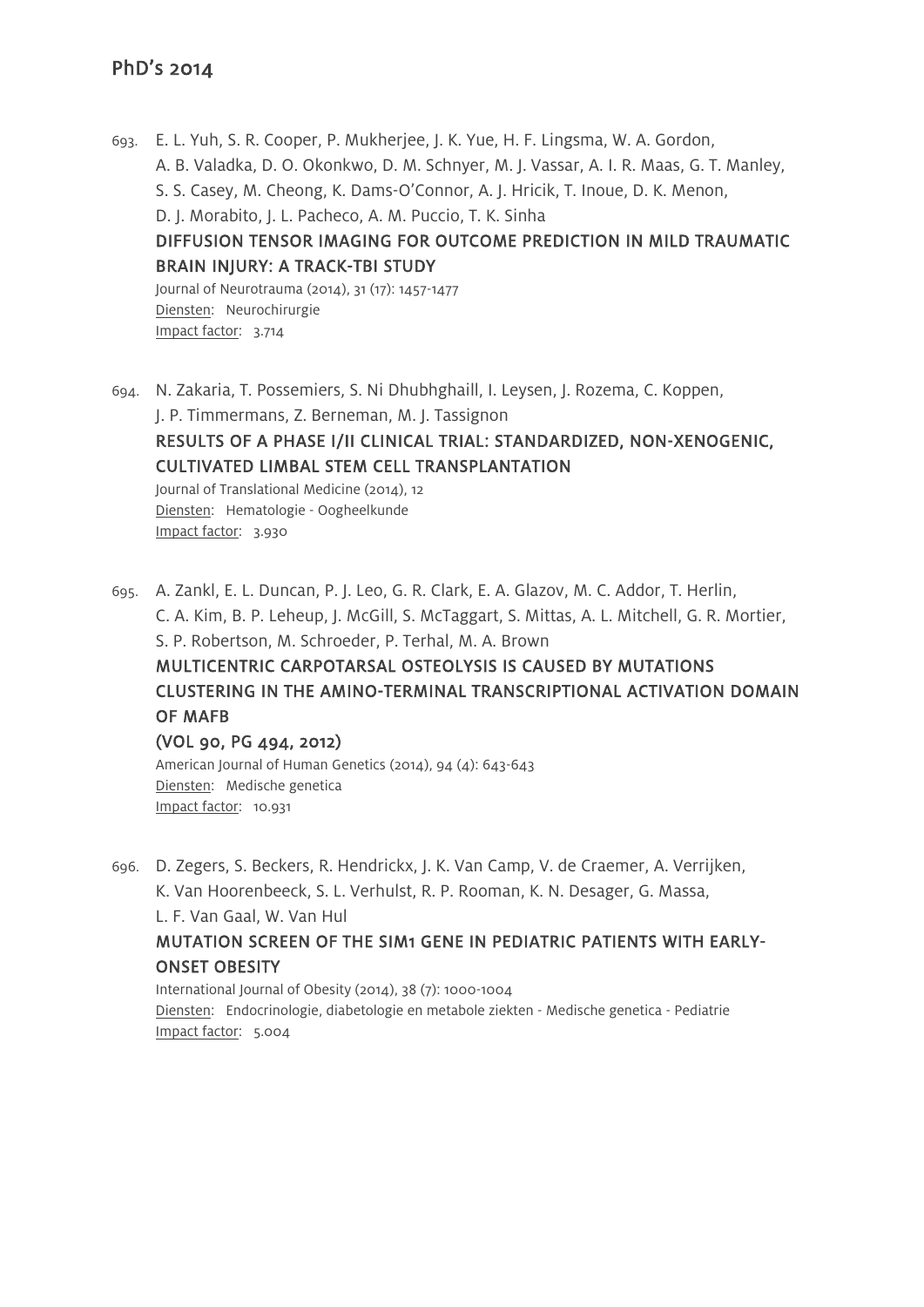697. D. Zegers, R. Hendrickx, A. Verrijken, K. Van Hoorenbeeck, J. K. Van Camp, V. de Craemer, R. P. Rooman, K. N. Desager, G. Massa, L. F. Van Gaal, W. Van Hul, S. Beckers

## SCREENING FOR GENETIC VARIANTS IN BDNF THAT CONTRIBUTE TO CHILDHOOD **OBESITY**

Pediatric Obesity (2014), 9 (1): 36-42 Diensten: Endocrinologie, diabetologie en metabole ziekten - Medische genetica - Pediatrie Impact factor: 4.573

698. H. Zhao, V. Race, G. Matthijs, P. De Jonghe, W. Robberecht, D. Lambrechts,

P. Van Damme

## EXOME SEQUENCING REVEALS HINT1 MUTATIONS AS A CAUSE OF DISTAL HEREDITARY MOTOR NEUROPATHY

European Journal of Human Genetics (2014), 22 (6): 847-850 Diensten: Neurologie Impact factor: 4.349

699. E. Zikos, I. Ghislain, C. Coens, D. E. Ediebah, E. Sloan, C. Quinten, M. Koller, J. P. van Meerbeeck, H. H. Flechtner, R. Stupp, A. Pallis, A. Czimbalmos,

M. A. G. Sprangers, A. Bottomley

## HEALTH-RELATED QUALITY OF LIFE IN SMALL-CELL LUNG CANCER: A SYSTEMATIC REVIEW ON REPORTING OF METHODS AND CLINICAL ISSUES IN RANDOMISED CONTROLLED TRIALS

Lancet Oncology (2014), 15 (2): E78-E89 Diensten: Oncologie: algemeen - Thoraxoncologie Impact factor: 24.690

700. K. T. Zlateva, J. J. C. de Vries, F. E. J. Coenjaerts, A. M. van Loon, T. Verheij, P. Little, C. C. Butler, H. Goossens, M. Ieven, E. C. J. Claas PROLONGED SHEDDING OF RHINOVIRUS AND RE-INFECTION IN ADULTS WITH RESPIRATORY TRACT ILLNESS (VOL 44, PG 169, 2014) European Respiratory Journal (2014), 44 (2): 556-556 Diensten: Klinische biologie Impact factor: 7.636

701. K. T. Zlateva, J. J. C. de Vries, F. E. J. Coenjaerts, A. M. van Loon, T. Verheij, P. Little, C. C. Butler, H. Goossens, M. Ieven, E. C. J. Claas PROLONGED SHEDDING OF RHINOVIRUS AND RE-INFECTION IN ADULTS WITH RESPIRATORY TRACT ILLNESS European Respiratory Journal (2014), 44 (1): 169-177 Diensten: Klinische biologie Impact factor: 7.636